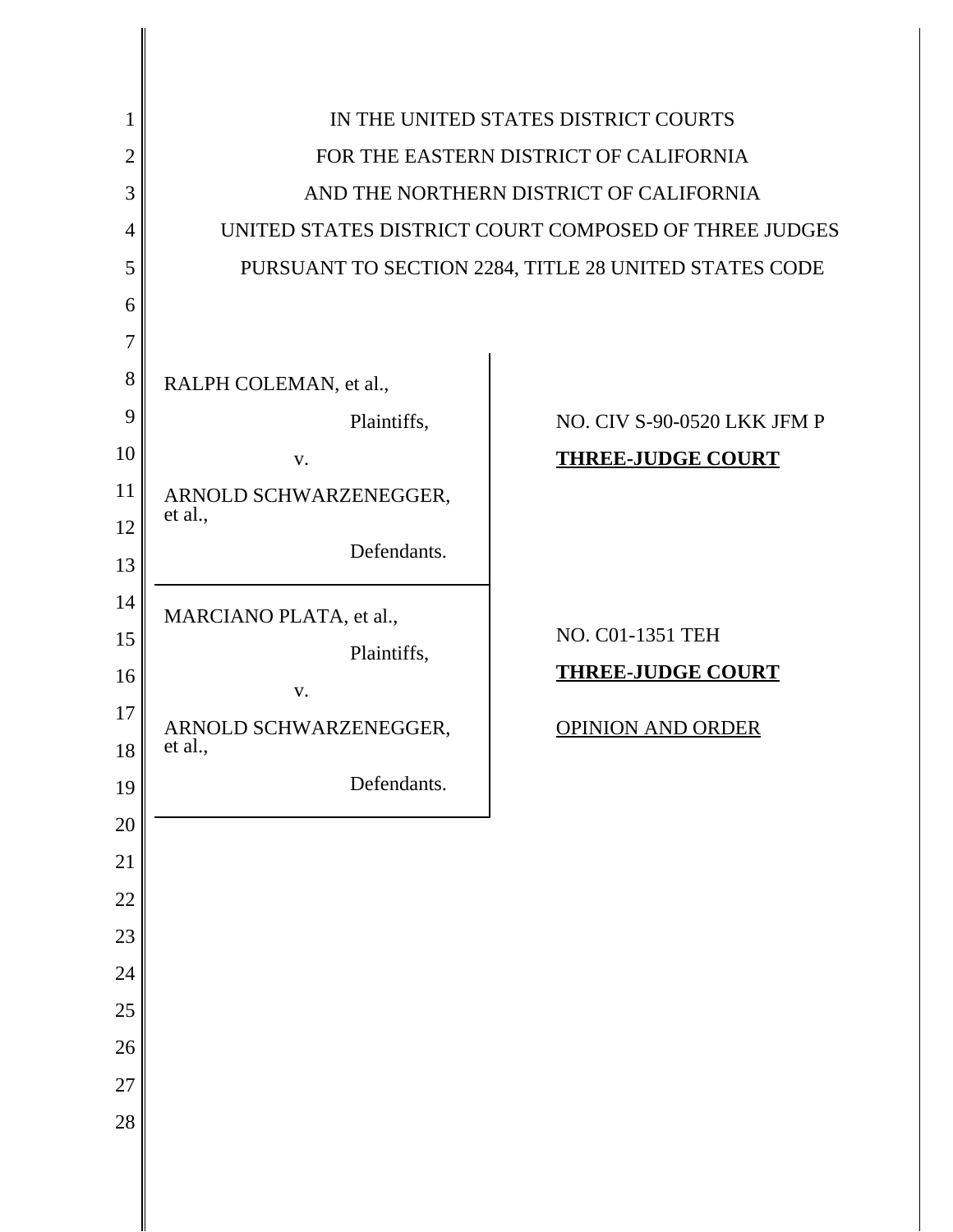| 1              |     |                 |                  | <b>TABLE OF CONTENTS</b>                                      |  |
|----------------|-----|-----------------|------------------|---------------------------------------------------------------|--|
| 2              |     |                 |                  |                                                               |  |
| 3              | I.  |                 |                  |                                                               |  |
| $\overline{4}$ | II. |                 |                  |                                                               |  |
| 5              |     | A.              |                  |                                                               |  |
| 6              |     |                 | 1.               |                                                               |  |
|                |     |                 | 2.               |                                                               |  |
| 8              |     |                 | 3.               |                                                               |  |
| 9              |     |                 | $\overline{4}$ . | Proceedings To Determine Whether a Receiver Should Be         |  |
| 10             |     |                 |                  |                                                               |  |
| 11             |     |                 | 5.               | Findings of Fact and Conclusions of Law Concerning Continuing |  |
| 12             |     |                 |                  | Failure To Meet Constitutional Standards and Necessity of a   |  |
| 13             |     |                 |                  |                                                               |  |
| 14             |     |                 | 6.               |                                                               |  |
| 15             |     |                 | 7.               |                                                               |  |
| 16             |     | <b>B.</b>       |                  |                                                               |  |
| 17             |     |                 | 1.               |                                                               |  |
| 18             |     |                 | 2.               |                                                               |  |
| 19             |     |                 |                  | Mental Health Care Beds and Treatment Space  28<br>a.         |  |
| 20             |     |                 |                  | b.                                                            |  |
| 21             |     |                 |                  | $\mathbf{c}$ .                                                |  |
| 22             |     |                 | 3.               |                                                               |  |
| 23             |     | $\mathcal{C}$ . |                  |                                                               |  |
| 24             |     |                 | 1.               |                                                               |  |
| 25             |     |                 | 2.               | Studies Commissioned by the State of California To Examine    |  |
| 26             |     |                 |                  |                                                               |  |
| 27             |     |                 | 3.               |                                                               |  |
| 28             |     |                 | 4.               |                                                               |  |
|                |     |                 |                  |                                                               |  |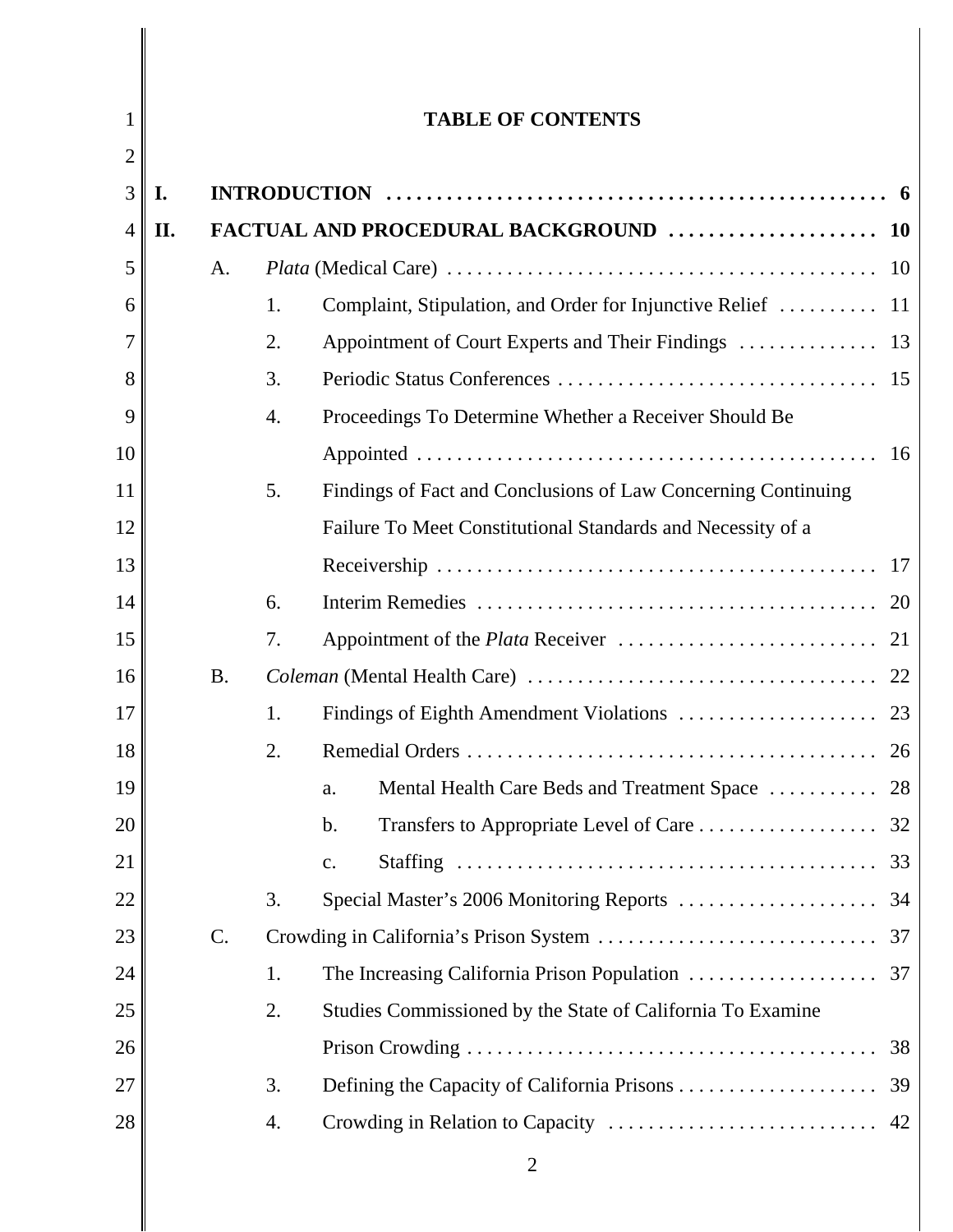| 1  |      | D.              | Governor Schwarzenegger's Emergency Proclamation                   | 43 |
|----|------|-----------------|--------------------------------------------------------------------|----|
| 2  |      | E.              | Motions To Convene Three-Judge Court and Subsequent Prison Studies |    |
| 3  |      |                 |                                                                    |    |
| 4  |      |                 | 1.                                                                 |    |
| 5  |      |                 | 2.                                                                 |    |
| 6  |      |                 | 3.                                                                 |    |
| 7  |      | F.              |                                                                    |    |
| 8  | III. |                 |                                                                    |    |
| 9  |      | A.              | The PLRA Standard for Prisoner Release Orders: Primary Cause and   |    |
| 10 |      |                 |                                                                    |    |
| 11 |      | <b>B.</b>       | The PLRA Standard for All Prospective Relief: Need-Narrowness-     |    |
| 12 |      |                 |                                                                    |    |
| 13 |      | $\mathcal{C}$ . |                                                                    |    |
| 14 | IV.  |                 |                                                                    |    |
| 15 |      | A.              | General Problems in the Delivery of Medical and Mental Health Care |    |
| 16 |      |                 |                                                                    |    |
| 17 |      | <b>B.</b>       |                                                                    |    |
| 18 |      |                 | 1.                                                                 |    |
| 19 |      |                 | 2.                                                                 |    |
| 20 |      |                 | 3.                                                                 |    |
| 21 |      |                 | 4.                                                                 |    |
| 22 |      | $\mathcal{C}$ . |                                                                    |    |
| 23 |      | D.              |                                                                    |    |
| 24 |      |                 | 1.                                                                 |    |
| 25 |      |                 | a.                                                                 |    |
| 26 |      |                 | $\mathbf b$ .                                                      |    |
| 27 |      |                 | c.                                                                 |    |
| 28 |      |                 | 2.                                                                 |    |
|    |      |                 |                                                                    |    |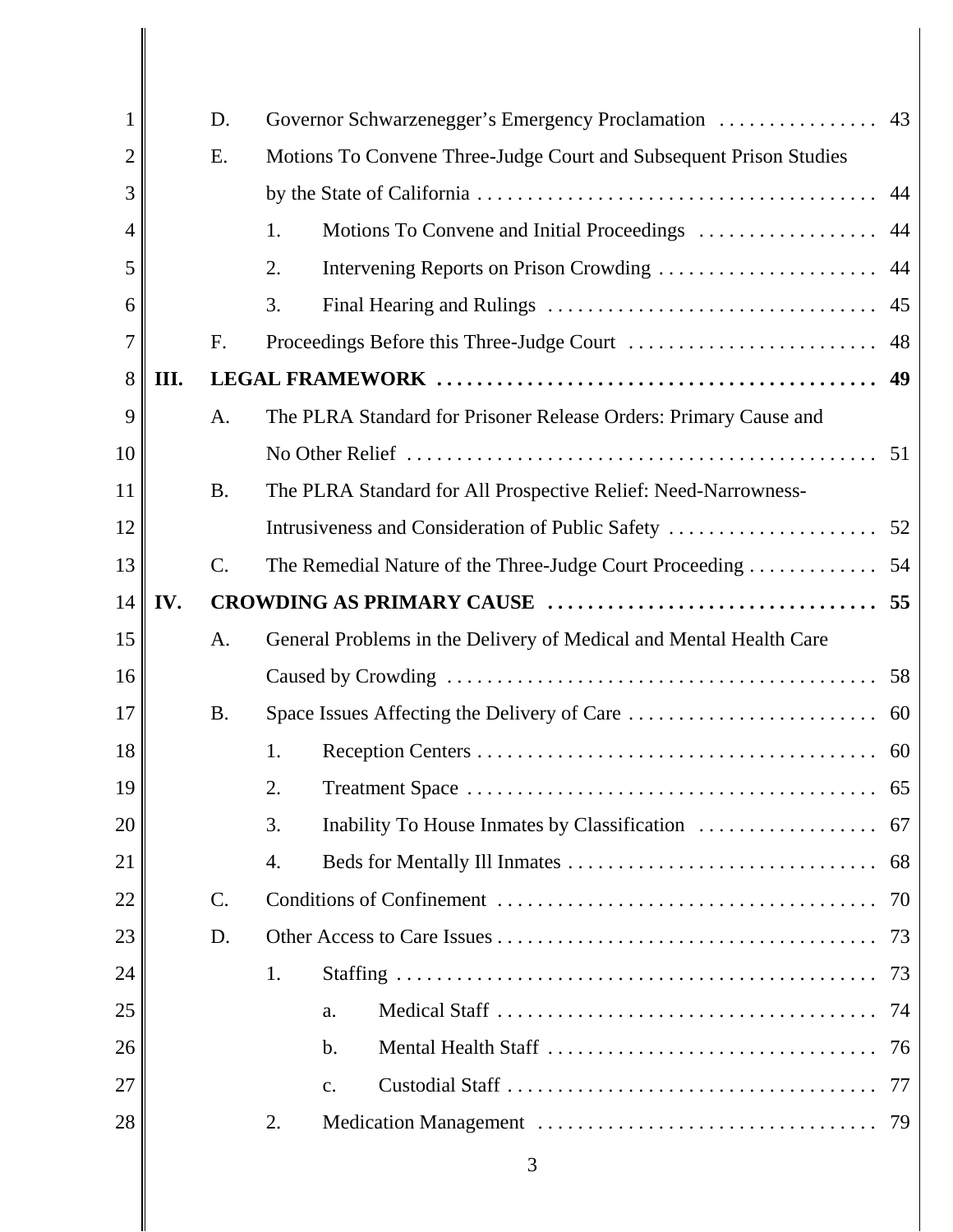|    |     |           | 3.                                                                       |
|----|-----|-----------|--------------------------------------------------------------------------|
| 2  |     |           | 4.                                                                       |
| 3  |     | E.        |                                                                          |
| 4  |     | F.        |                                                                          |
| 5  |     | G.        | Extreme Departures from the Standard of Care and Preventable or Possibly |
| 6  |     |           |                                                                          |
| 7  |     | H.        |                                                                          |
| 8  |     | I.        |                                                                          |
| 9  | V.  |           |                                                                          |
| 10 |     | A.        | 102                                                                      |
| 11 |     |           | 102<br>1.                                                                |
| 12 |     |           | a.                                                                       |
| 13 |     |           | Construction of Re-entry Facilities<br>103<br>$\mathbf b$ .              |
| 14 |     |           | Medical Facilities and Prison Expansion<br>105<br>c.                     |
| 15 |     |           | Construction as a Means of Compliance<br>108<br>d.                       |
| 16 |     |           | 2.                                                                       |
| 17 |     |           | 3.<br>Insufficiency of the Plata Receivership and Coleman Special        |
| 18 |     |           | 109                                                                      |
| 19 |     |           | 4.                                                                       |
| 20 |     | <b>B.</b> | 114                                                                      |
| 21 |     | $C$ .     | 119                                                                      |
| 22 | VI. |           | NARROWLY DRAWN, LEAST INTRUSIVE REMEDY THAT EXTENDS                      |
| 23 |     |           | NO FURTHER THAN NECESSARY<br><b>119</b>                                  |
| 24 |     | A.        | 120                                                                      |
| 25 |     | <b>B.</b> | 122                                                                      |
| 26 |     | $C$ .     | 124                                                                      |
| 27 |     |           |                                                                          |
| 28 |     |           |                                                                          |
|    |     |           | $\overline{4}$                                                           |

 $\begin{array}{c} \hline \end{array}$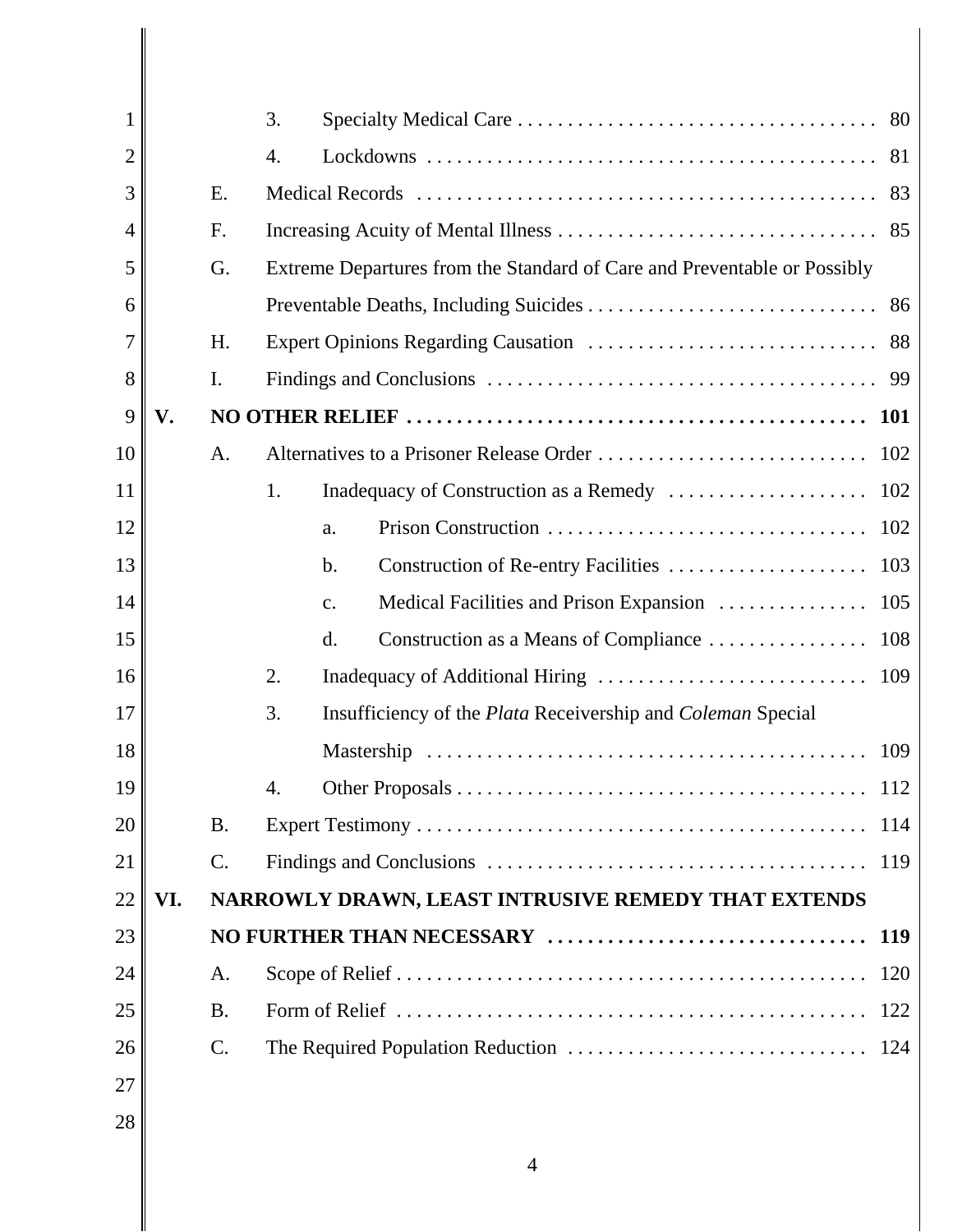| 1              | VII. |           | POTENTIAL POPULATION REDUCTION MEASURES AND THEIR                        |
|----------------|------|-----------|--------------------------------------------------------------------------|
| $\overline{2}$ |      |           | <b>IMPACT ON PUBLIC SAFETY AND THE OPERATION OF THE</b>                  |
| 3              |      |           |                                                                          |
| 4              |      | A.        |                                                                          |
| 5              |      | <b>B.</b> |                                                                          |
| 6              |      |           | Early Release Through Expansion of Good Time Credits  139<br>1.          |
| 7              |      |           | 2.                                                                       |
| 8              |      |           | 3.<br>Diversion of Low-Risk Offenders with Short Sentences  149          |
| 9              |      |           | Expansion of Evidence-Based Rehabilitative Programming in<br>4.          |
| 10             |      |           |                                                                          |
| 11             |      |           | 5.<br>Sentencing Reform and Other Potential Population Reduction         |
| 12             |      |           |                                                                          |
| 13             |      | $C$ .     |                                                                          |
| 14             |      |           | 1.                                                                       |
| 15             |      |           | 2.                                                                       |
| 16             |      |           | 3.                                                                       |
| 17             |      |           | Impact on Community Corrections, Rehabilitative Services, and<br>4.      |
| 18             |      |           |                                                                          |
| 19             |      |           | 5.                                                                       |
| 20             |      |           | 6.                                                                       |
| 21             |      | D.        |                                                                          |
| 22             |      | E.        | Inclusion of Mentally Ill Inmates in Any Population Reduction Order  168 |
| 23             |      | F.        |                                                                          |
| 24             |      | G.        |                                                                          |
| 25             |      |           | 181                                                                      |
| 26             |      |           | <b>183</b>                                                               |
| 27             |      |           |                                                                          |
| 28             |      |           |                                                                          |
|                |      |           | 5                                                                        |

 $\parallel$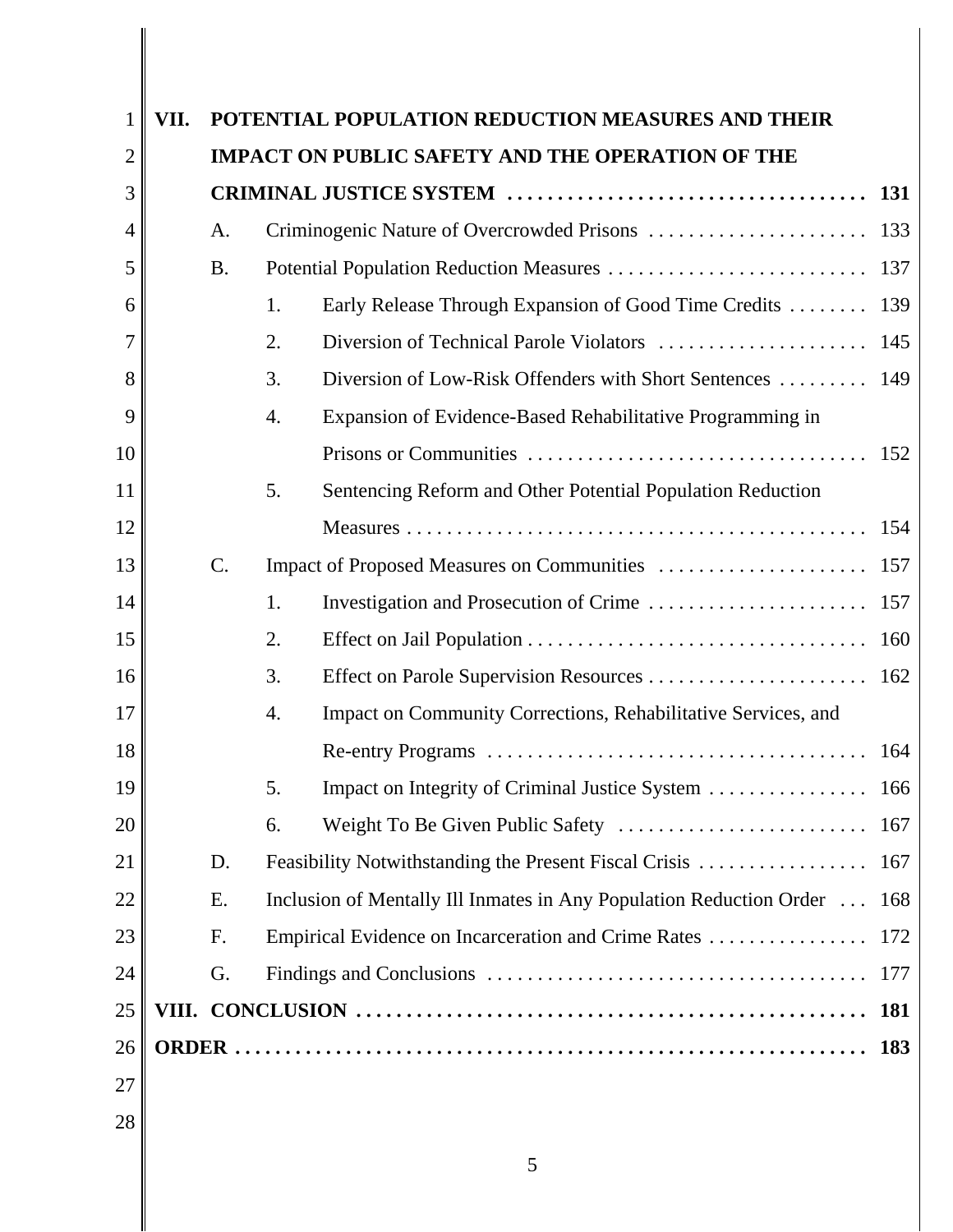# **I. INTRODUCTION**

2 3 4 5 6 7 8 9 10 11 12 13 "California's correctional system is in a tailspin," the state's independent oversight agency has reported. Ex. P3 at i (Jan. 2007 Little Hoover Commission Report, "Solving California's Corrections Crisis: Time Is Running Out").<sup>1</sup> Tough-on-crime politics have increased the population of California's prisons dramatically while making necessary reforms impossible. *Id.* at ii, 2-5, 9, 20. As a result, the state's prisons have become places "of extreme peril to the safety of persons" they house, Ex. P1 at 7-8 (Governor Schwarzenegger's Oct. 4, 2006 Prison Overcrowding State of Emergency Declaration), while contributing little to the safety of California's residents, Ex. P3 at ii. California "spends more on corrections than most countries in the world," but the state "reaps fewer public safety benefits." *Id.* at 14. Although California's existing prison system serves neither the public nor the inmates well, the state has for years been unable or unwilling to implement the reforms necessary to reverse its continuing deterioration.

14 15 16 17 18 19 20 21 22 23 24 25 26 In this proceeding, we address two particular problems that every day threaten the lives and health of California prisoners. First, the medical and mental health care available to inmates in the California prison system is woefully and constitutionally inadequate, and has been for more than a decade. The United States Constitution does not require that the state provide its inmates with state-of-the-art medical and mental health care, nor does it require that prison conditions be comfortable. California must simply provide care consistent with "the minimal civilized measure of life's necessities," *Rhodes v. Chapman*, 452 U.S. 337, 347 (1981) – care sufficient to prevent the unnecessary and wanton infliction of pain or death, *Estelle v. Gamble*, 429 U.S. 97, 103-04 (1976). Tragically, California's inmates have long been denied even that minimal level of medical and mental health care, with consequences that have been serious, and often fatal. Inmates are forced to wait months or years for medically necessary appointments and examinations, and many receive inadequate medical care in substandard facilities that lack the medical equipment required to conduct routine

<sup>28</sup> <sup>1</sup>The Little Hoover Commission is a state agency charged with preparing reports and recommendations regarding the structure and operation of state government in order to improve its economy, efficiency, and service. Cal. Gov't. Code §§ 8501, 8521-8522.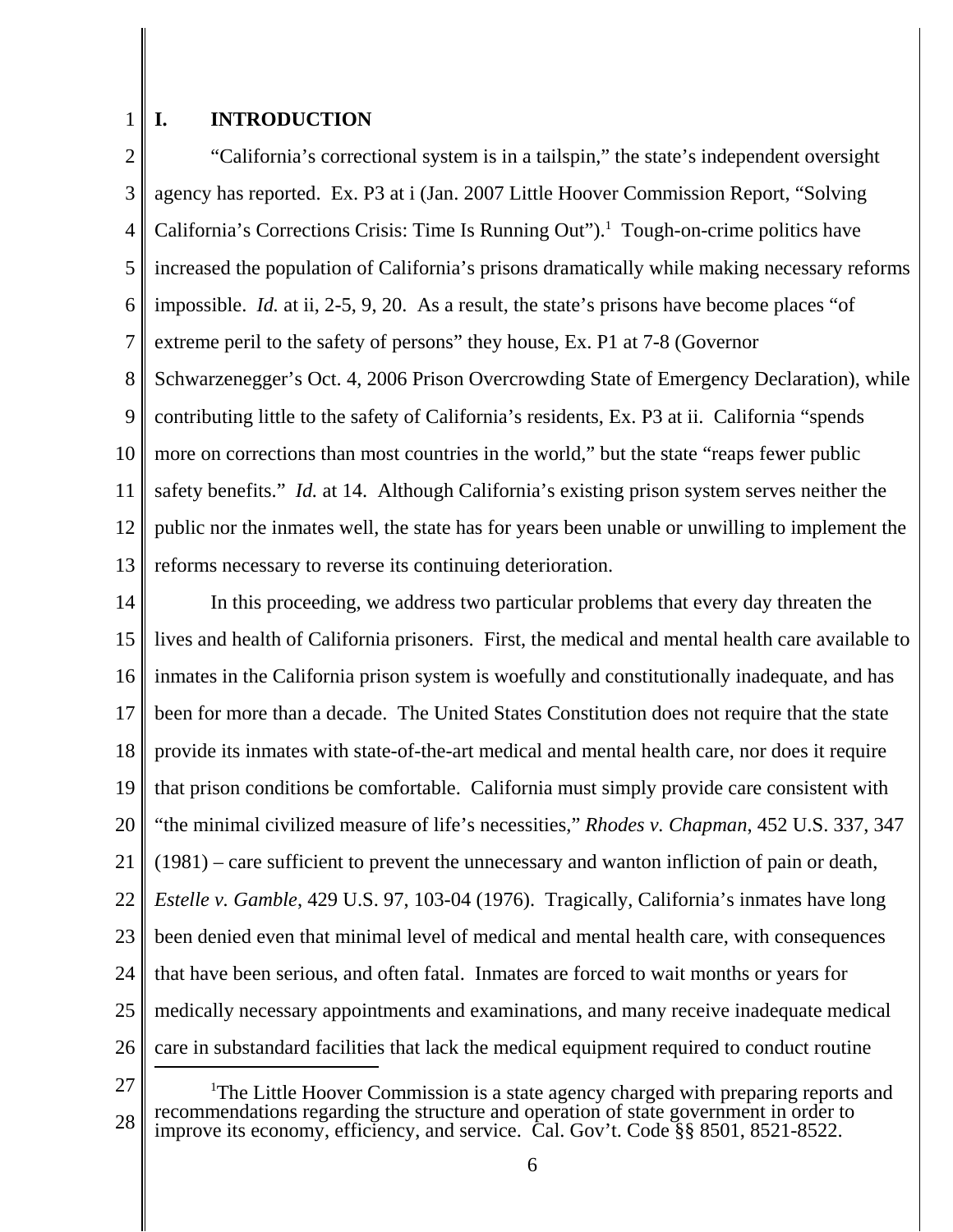1 2 3 4 5 6 examinations or afford essential medical treatment. Seriously mentally ill inmates languish in horrific conditions without access to necessary mental health care, raising the acuity of mental illness throughout the system and increasing the risk of inmate suicide. A significant number of inmates have died as a result of the state's failure to provide constitutionally adequate medical care. As of mid-2005, a California inmate was dying needlessly *every six or seven days*.

7 8 9 10 11 12 13 14 15 16 17 18 19 California's inmates face a second everyday threat to their health and safety: the unprecedented overcrowding of California's prisons. Since reaching an all-time population record of more than 160,000 in October 2006, the state's adult prison institutions have operated at almost double their intended capacity. As Governor Schwarzenegger observed in declaring a prison state of emergency that continues to this day, this creates "conditions of extreme peril" that threaten "the health and safety of the men and women who work inside [severely overcrowded] prisons and the inmates housed in them . . . ." Ex. P1 at 1, 8. Thousands of prisoners are assigned to "bad beds," such as triple-bunked beds placed in gymnasiums or day rooms, and some institutions have populations approaching 300% of their intended capacity. In these overcrowded conditions, inmate-on-inmate violence is almost impossible to prevent, infectious diseases spread more easily, and lockdowns are sometimes the only means by which to maintain control. In short, California's prisons are bursting at the seams and are impossible to manage.

20 21 22 23 24 25 26 It is the relationship between these two critical problems that lies at the heart of the cases before us. We must answer the question whether overcrowding is the primary cause of the unconstitutional medical and mental health care to which California prison inmates are currently subjected. Two federal lawsuits have brought the crisis in California's prisons to this three-judge court. Plaintiffs in the two lawsuits contend that a reduction in the prison population is necessary to bring the California prison system's medical and mental health care into constitutional compliance. In both *Plata v. Schwarzenegger* and *Coleman*

- 27
- 28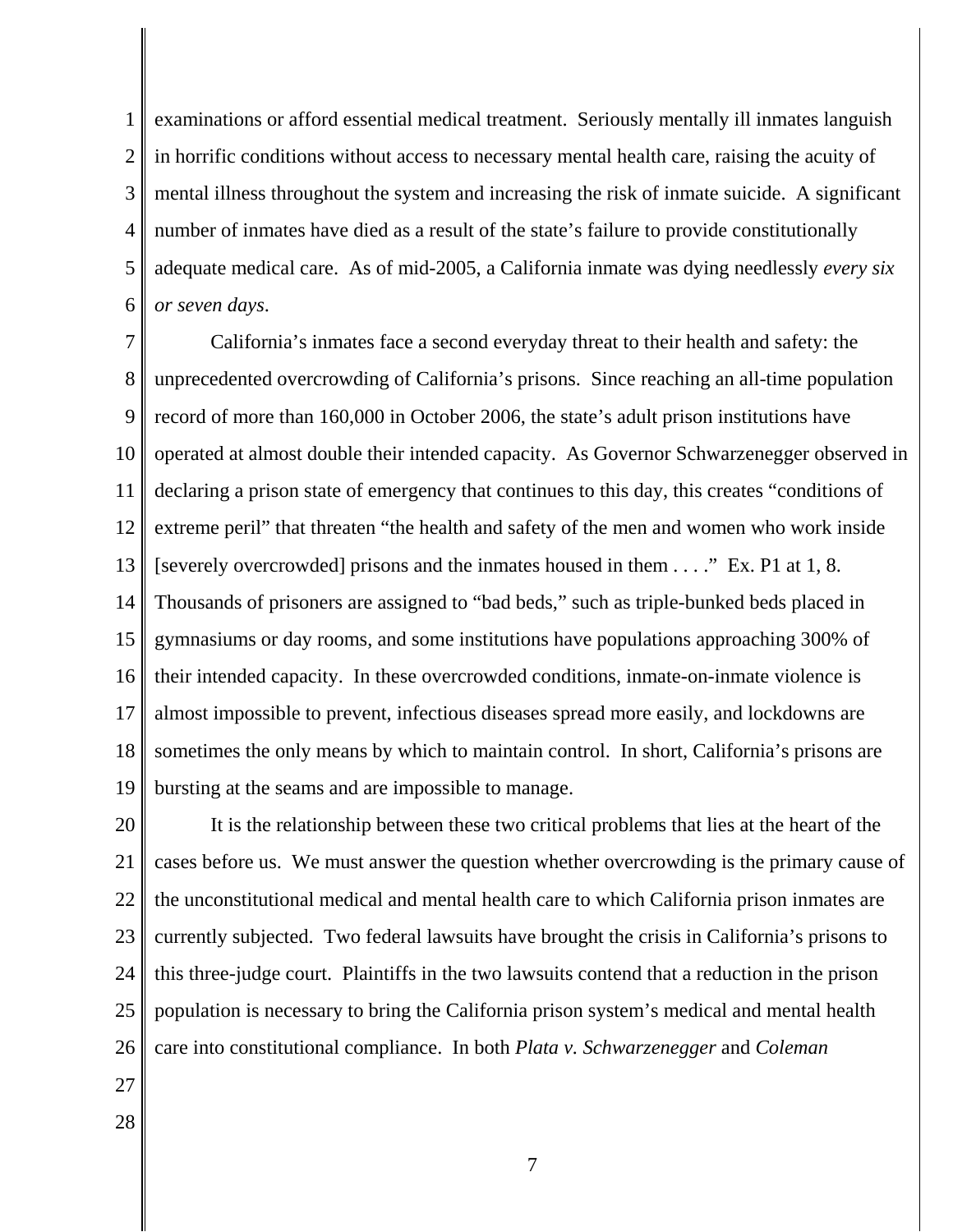1 2 3 4 5 6 7 8 9 10 *v*. Schwarzenegger,<sup>2</sup> the federal courts initially issued narrow orders requiring California to develop and implement remedial plans to meet this objective. However, as the state time and again failed to meet its own remedial targets – let alone to achieve constitutional compliance – both courts were forced to adopt increasingly drastic remedies, culminating in the *Plata* court's 2005 appointment of a receiver to manage the prison medical system. Ultimately, by late 2006 it became apparent that the overcrowding in California's prisons rendered the efforts of the courts, the *Coleman* Special Master, and the *Plata* Receiver utterly insufficient. At the request of the *Plata* and *Coleman* courts, the Chief Judge of the United States Court of Appeals for the Ninth Circuit convened this three-judge court to consider the plaintiffs' request for a court-ordered reduction in the California prison population.

11 12 13 14 15 16 17 During the pendency of this proceeding, the outlook for California's prisons has only grown dimmer. The state is now in the throes of a fiscal crisis that renders it unable or unwilling to commit the necessary resources to fix the problems in its prisons. As Matthew Cate, Secretary of the California Department of Corrections and Rehabilitation<sup>3</sup> and a defendant here, recently put it, California "cannot at this time become further indebted for correctional healthcare."4 Ex. 1 to Defs.' July 1, 2009 Response to Court's June 18, 2009 Order, filed in *Coleman*, at 1.

- 18 19 Federal law makes any prisoner release order, including the population reduction order requested by plaintiffs, a "remedy of last resort," H.R. Rep. No. 104-21, at 25 (1995)
- 20

<sup>21</sup> 22 <sup>2</sup>Plata involves the prison system's constitutionally inadequate medical care, while *Coleman* involves the constitutional deficiencies in mental health care provided to California inmates.

<sup>23</sup> 24 25 <sup>3</sup>Until 2005, California's adult prisons were run by the California Department of Corrections, which was a department within the state's Youth and Corrections Agency. On July 1, 2005, the agency was reorganized and renamed the California Department of Corrections and Rehabilitation ("the CDCR"). Ex. P5 at ix. In this opinion and order, we refer to the agency as the CDCR except when quoting orders issued prior to the reorganization.

<sup>26</sup> 27 28 <sup>4</sup>California has reduced spending on education, health care, the social safety net, and services for the needy, the blind, and children to the breaking point. Under these circumstances, we would be reluctant to direct the state to allocate additional funds to its prisons or to rehabilitative services at the expense of others to whom it has a legal and moral obligation.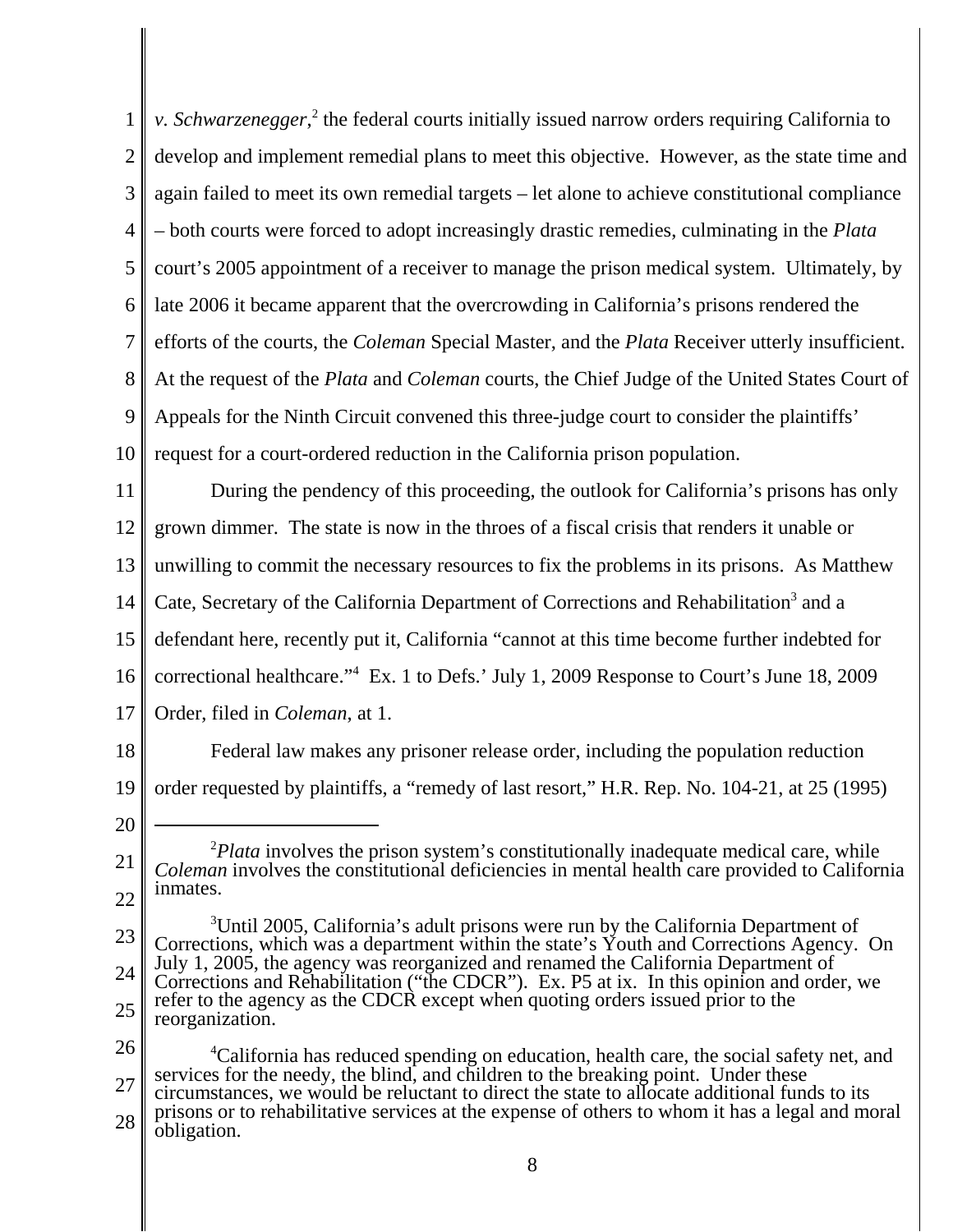1 2 3 4 5 6 7 8 9 10 11 12 13 14 15 16 17 (report of the House Committee on the Judiciary on the Violent Criminal Incarceration Act of 1995), and imposes various conditions upon the issuance of such an order. *See* 18 U.S.C. § 3626(a)(3). As we explain below, those conditions have been met here: (1) crowding is the primary cause of the state's failure to provide its inmates with constitutionally sufficient medical and mental health care; (2) no relief besides a prisoner release order can bring the California prison system into constitutional compliance; (3) an order requiring the state to reduce the population of its adult institutions to a lower percentage of their combined design capacity than presently exists – a population cap – is narrowly tailored to the constitutional violations identified by the *Plata* and *Coleman* courts, extends no further than necessary to remedy those violations, and is the least intrusive possible remedy; and (4) the state can comply with such an order with little or no impact on public safety and the operation of the criminal justice system. There are numerous means by which the state can reduce the prison population, from parole reform and the diversion of technical parole violators and low-risk offenders to sentencing reform and the expansion of good time credits and rehabilitative programming. There is no need for the state to release presently incarcerated inmates indiscriminately in order to comply with our order. Much of the relief can be achieved instead by reducing prison intake in a manner recommended by the state's own experts.

18 19 20 21 22 23 24 25 26 27 We recognize the gravity of the population reduction order we issue herein, and we do not intervene in matters of prison population lightly. Nonetheless, when federal court intervention becomes the only means by which to enforce rights guaranteed by the Constitution, federal courts are obligated to act. "Without this, all the reservations of particular rights or privileges would amount to nothing." *The Federalist* No. 78 (Alexander Hamilton). California's prisoners have long been denied constitutionally adequate medical and mental health care, often with tragic consequences, and the overcrowding in California's prisons, which have become criminogenic, must be reduced if the prison system is to achieve constitutional compliance. California's prisoners, present and future, (and the state's population as a whole) can wait no longer.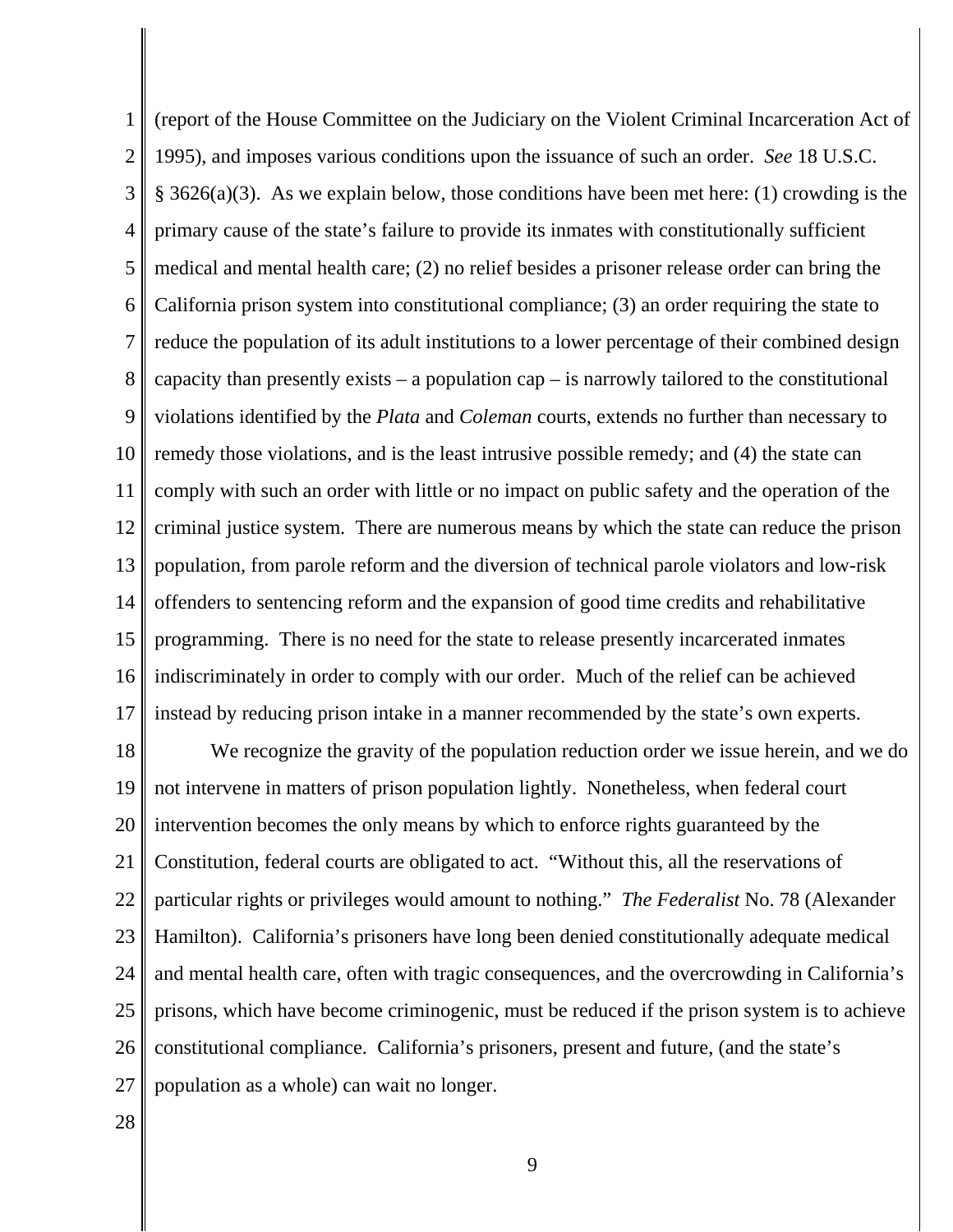# **II. FACTUAL AND PROCEDURAL BACKGROUND**

2 3 4 5 6 Because the courts' prior remedial efforts are of profound relevance in understanding the effect of prison overcrowding and the inadequacy of forms of relief that do not address that problem, we begin with a detailed history of the individual *Plata* and *Coleman* cases. We then describe the crowded conditions in California's prison system and the history of the three-judge court proceeding before turning to the legal questions before us.

7

# **A.** *Plata* **(Medical Care)**

8 9 The history of *Plata* involves extensive remedial efforts over the last seven years that have faltered because of the severe overcrowding in California's prisons.

10 11 12 13 14 15 16 17 The *Plata* class action was filed on April 5, 2001, and plaintiffs filed an amended complaint on August 20, 2001, alleging constitutional violations in the delivery of medical care to inmates confined in California state prisons, as well as violations of the Americans with Disabilities Act and § 504 of the Rehabilitation Act. Ex. D1059. Plaintiffs asserted that the "unconstitutional conditions" caused by defendants' failure to "properly care for and treat the prisoners in [their] custody . . . caused widespread harm, including severe and unnecessary pain, injury and death." *Id.* ¶ 1. The *Plata* plaintiffs and defendants negotiated a stipulation for injunctive relief, which the *Plata* court approved by court order.<sup>5</sup>

18 19 20 21 22 23 24 25 However, defendants proved incapable of or unwilling to provide the stipulated relief. Three years after approving the stipulation as an order of the court, the *Plata* court conducted an evidentiary hearing that revealed the continued existence of appalling conditions arising from defendants' failure to provide adequate medical care to California inmates. The Court found that defendants had been given "every reasonable opportunity to bring [the] prison medical system up to constitutional standards, and it [was] beyond reasonable dispute that the State ha[d] failed." Oct. 3, 2005 Findings of Fact & Conclusions of Law Re: Appointment of Receiver ("FF&CL"), 2005 WL 2932253, at  $*1$  (Ex. D1063).<sup>6</sup> Following that hearing, the

26

27 <sup>5</sup>The stipulation resolved all of plaintiffs' claims, including their Rehabilitation Act and ADA claims.

28 <sup>6</sup>All references to court orders in this section of our opinion and order are to orders filed in the district court in *Plata*.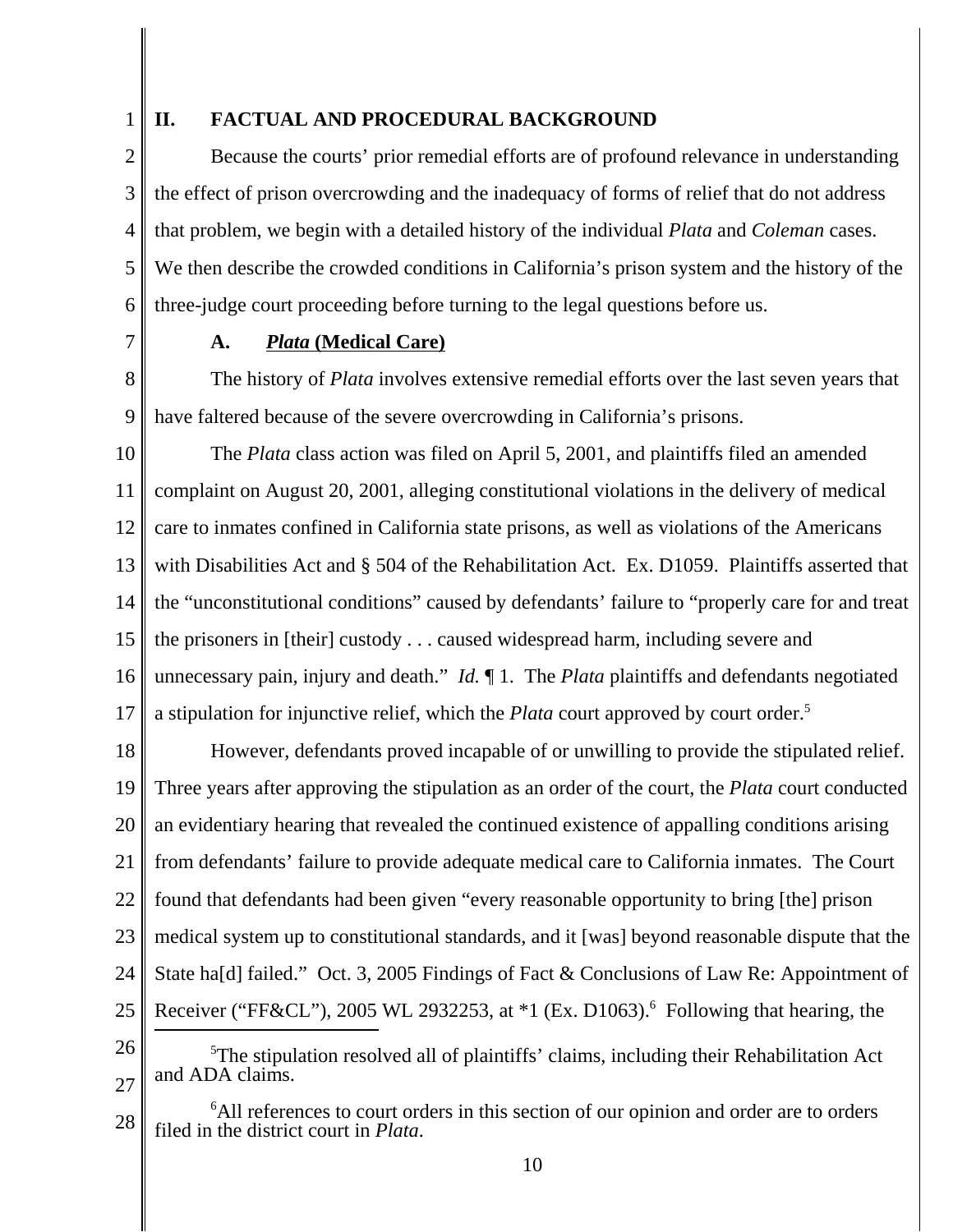1 2 3 4 *Plata* court concluded that it had no choice but to place the CDCR's medical health care delivery system in receivership. The *Plata* Receivership continues to this date, but, as we explain below, severe crowding throughout California's prison system renders the Receiver unable to resolve the constitutional violations at issue in *Plata*.

5

# 1. Complaint, Stipulation, and Order for Injunctive Relief

6 7 8 9 10 11 12 13 14 15 16 In their amended complaint, the *Plata* plaintiffs alleged that a number of specific deficiencies in the CDCR's prison medical care system rendered the system as a whole unconstitutional. The alleged deficiencies included inadequate medical screening of incoming prisoners; delays in or failure to provide access to medical care, including specialist care; untimely responses to medical emergencies; the interference of custodial staff with the provision of medical care; the failure to recruit and retain sufficient numbers of competent medical staff; disorganized and incomplete medical records; a "lack of quality control procedures, including lack of physician peer review, quality assurance and death reviews"; a lack of protocols to deal with chronic illnesses, including diabetes, heart disease, hepatitis, and HIV; and the failure of the administrative grievance system to provide timely or adequate responses to complaints concerning medical care. Ex. D1059 [ 192.<sup>7</sup>

17 18 19 20 21 22 Prior to filing suit, the *Plata* plaintiffs had been in informal negotiations with defendants since July 1999. Ex. D1060 ¶ 3 (June 13, 2002 Stip. & Order). After *Plata* was filed, the parties ultimately agreed to a stipulation for injunctive relief, which the *Plata* court entered as an order on June 13, 2002. Defendants agreed to and were ordered to implement certain policies and procedures on a staggered basis, with seven prisons to complete implementation in 2003. *Id.* ¶¶ 4-5. In each subsequent year, defendants were to complete

- 23
- 24 25

<sup>27</sup> 28 7 As we explain below, *infra* Section II.A.2, it became apparent early in the *Plata* litigation that, given the size of their populations, California's prisons lacked the space and facilities required to deliver constitutionally adequate medical care or to remedy the above deficiencies.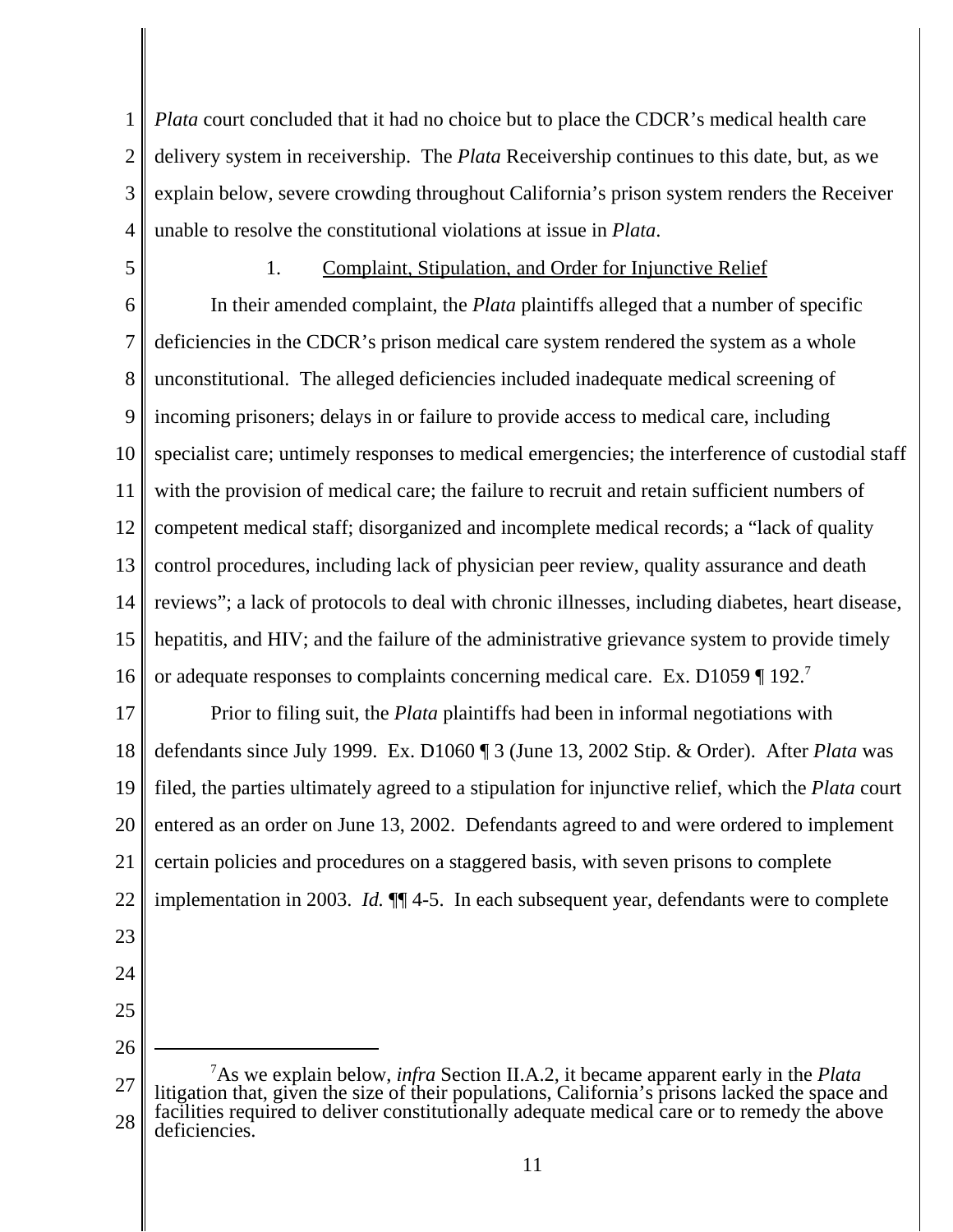1 2 implementation at five additional prisons, such that statewide implementation would be achieved by the end of 2008. *Id.* ¶ 5.8

3

4 5 6 7 8 9 The stipulated policies and procedures, which defendants filed with the *Plata* court on February 15, 2002, and supplemented on May 30, 2002, "are approximately 800 pages long and contained in 11 volumes." Mar. 10, 2003 Order at 2. Although the stipulated policies and procedures were "designed to meet or exceed the minimum level of care necessary to fulfill the defendants' obligation to plaintiffs under the Eighth Amendment of the United States Constitution," the stipulation "require[s] defendants to provide only the minimum level of medical care required under the Eighth Amendment." Ex. D1060 ¶ 4.

10 11 12 13 14 15 16 17 18 19 20 21 The stipulation for injunctive relief provided *inter alia* for regular audits of defendants' compliance. *Id.*  $\P$  19-23. These audits were to include a review of no less than 180 inmate health records at each prison. *Id.* ¶ 21(a). Medical assessments or treatment plans contained in those records would be deemed substantially in compliance with the settlement agreement if they were consistent with the policies and procedures or with the community standard of care "imposed under the laws of the State of California upon health care providers licensed to practice in California." *Id.* ¶ 22(b) & at 11 n.3. Compliance with the agreement would also require "conducting minimally adequate death reviews and quality management proceedings," having "tracking, scheduling and medication administration systems adequately in place," and the absence of any "pattern or practice that is likely to result in serious problems [where] those problems are not being adequately addressed." *Id.*  $\P$ [22(c)-(e).

22 23 24 Had the stipulated policies and procedures been implemented, they would have resulted in comprehensive improvements to nearly all aspects of the medical delivery system in California's prisons, including quality management; health records management;

25

26 27 28 <sup>8</sup>This roll-out plan did not include Pelican Bay State Prison, which was under the *Plata* court's jurisdiction in a separate action, *Madrid v. Cate*, Case No. C90-3094 TEH (N.D. Cal.), and was not included in the *Plata* case. However, on June 6, 2008, the parties stipulated, and the court ordered, that prisoners housed at Pelican Bay State Prison be included in the *Plata* class. Thus, the *Plata* case now includes all thirty-three adult institutions within the CDCR.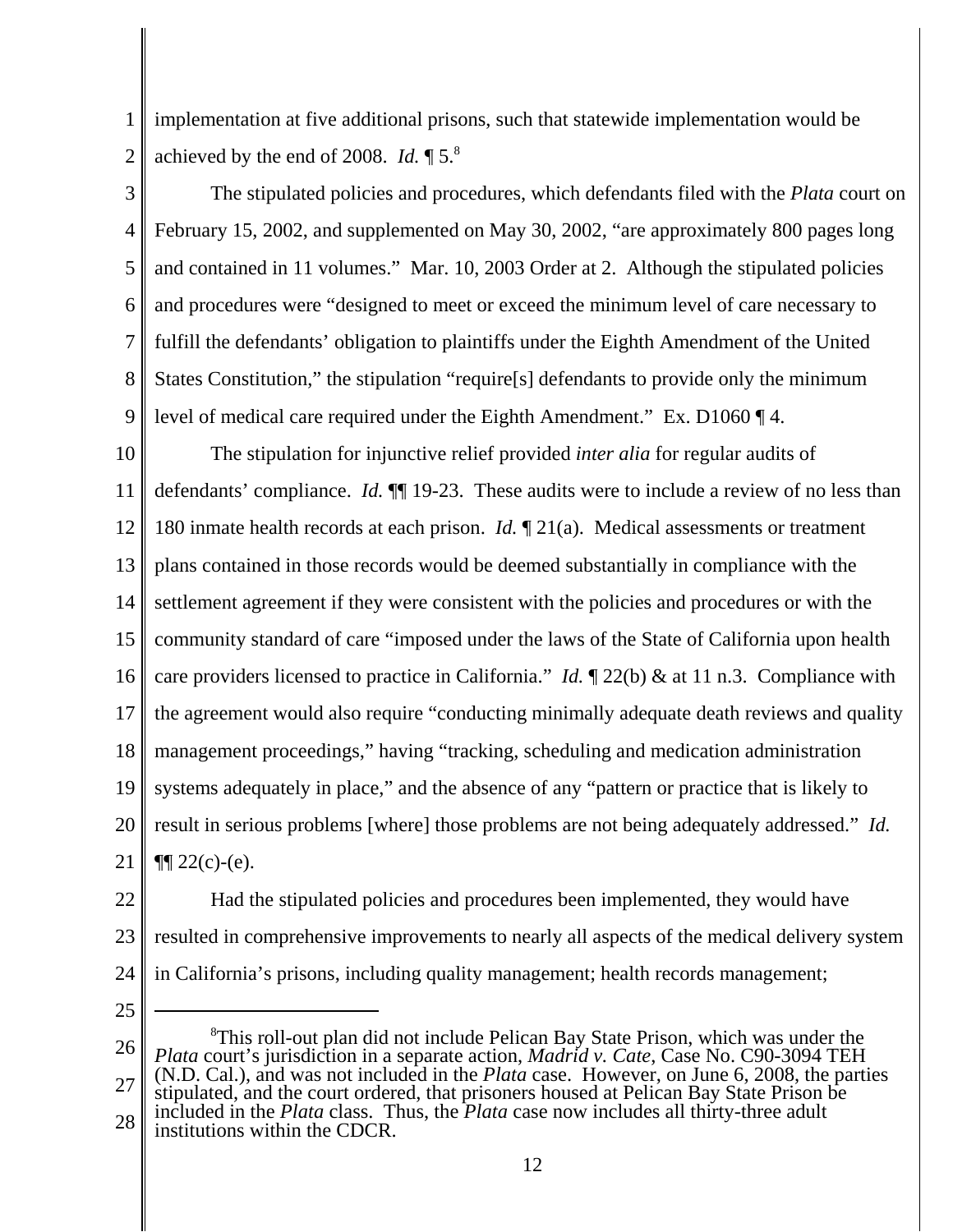1 2 3 4 5 6 7 8 9 infectious disease control; staffing; inter-institution transfers; and the timing and manner in which inmates are provided with physician and nurse care, as well as with necessary medications. Unfortunately, defendants utterly failed to comply with the implementation schedule to which they had stipulated. As of May 10, 2005, when implementation should have been completed at twelve prisons, "not a single prison hald successfully completed implementation." May 10, 2005 Order to Show Cause ("OSC"), 2005 WL 2932243, at \*2 (Ex. D1062). The same remains true now, more than seven years after the court approved the parties' settlement agreement. As we explain below, this is due in large part to the severe overcrowding in California's prisons.

10

## 2. Appointment of Court Experts and Their Findings

11 12 13 14 15 16 17 In addition to stipulating to an implementation schedule, the parties agreed to the appointment of medical and nursing experts "to advise the Court on the adequacy and implementation of defendants' Policies and Procedures and any other matter that appropriately may be the subject of the experts' testimony." Ex. D1060 ¶¶ 16-17. The experts routinely reviewed defendants' progress towards implementing the stipulated injunctive relief and periodically communicated their findings and recommendations to the *Plata* court.

18 19 20 In their July 16, 2004 report to the court, the experts identified a pattern of serious deficiencies relating to physician quality at California prisons, and defendants agreed to address those deficiencies in a stipulation entered as an order of the court on September 17,

21 2004 ("Patient Care Order"), Ex. D1061.

22 23 24 25 26 The Patient Care Order required defendants to engage an independent entity to (a) evaluate the competency of physicians employed by the CDCR and (b) provide training to those physicians found to be deficient. It also required defendants to undertake certain measures with respect to the treatment of highrisk patients, to develop proposals regarding physician and nursing classifications and supervision, and to fund and fill Quality Management Assistance Teams ("QMAT") and other support positions.

27 Oct. 3, 2005 FF&CL, 2005 WL 2932253, at \*2. However, "[d]efendants failed to come

28 close to meeting the terms of the Patient Care Order, even with generous extensions of time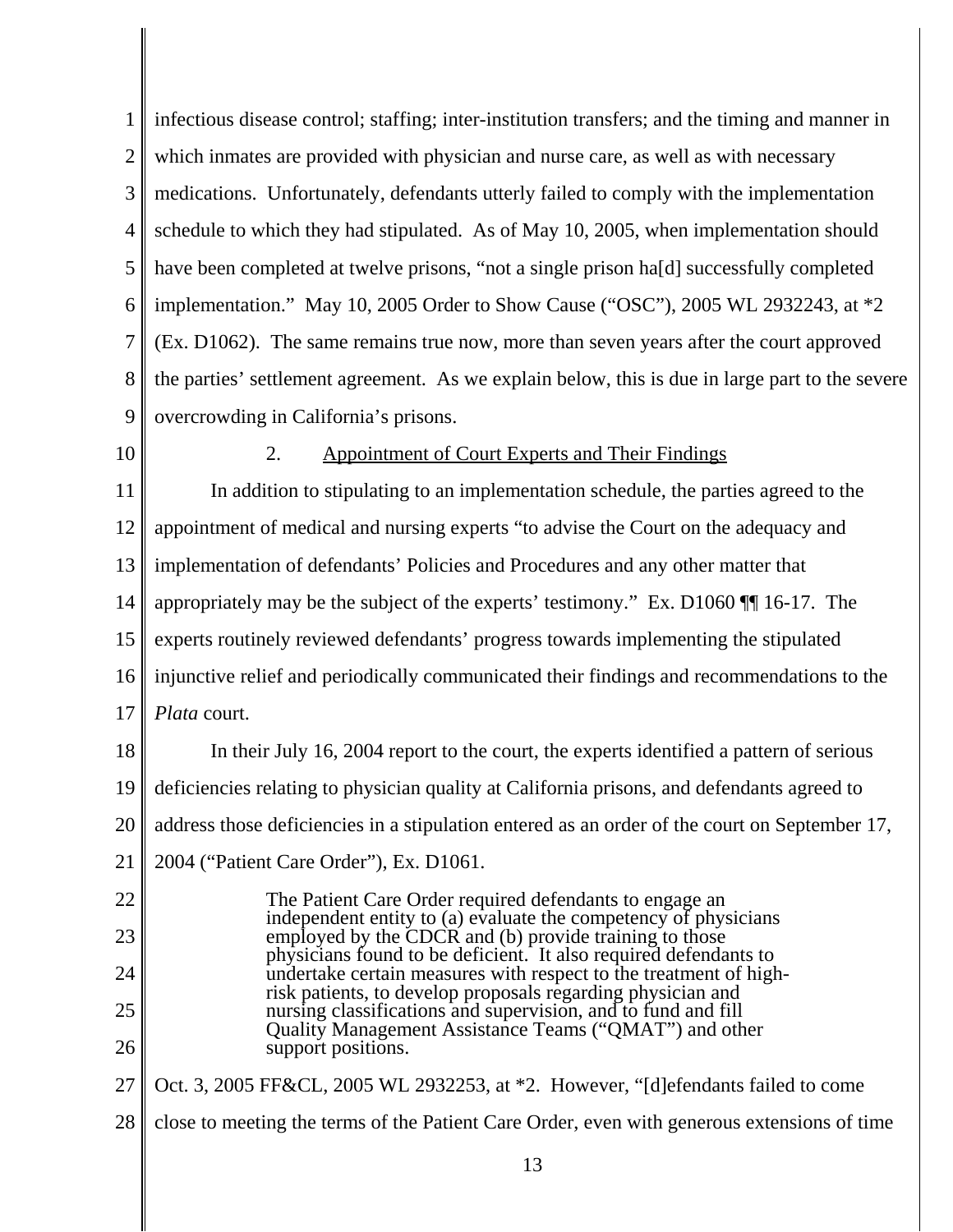| 1              | from the Court." <i>Id.</i> The experts noted one example of defendants' failure to comply after                                                                                                   |
|----------------|----------------------------------------------------------------------------------------------------------------------------------------------------------------------------------------------------|
| $\overline{2}$ | visits to the Substance Abuse and Treatment Facility in February and March 2005:                                                                                                                   |
| 3              | [N] ot only has little progress been made in the implementation of<br><i>Plata</i> , but the initial morale and enthusiasm in utilizing QMAT                                                       |
| 4<br>5         | has evaporated in large part because of the inability of the<br>California Department of Corrections to provide the necessary<br>staff and support to this process. This has delivered an unspoken |
| 6              | message that no change will occur.                                                                                                                                                                 |
| 7              | May 16, 2005 Experts' Report on Substance Abuse Treatment Center, at 3 (filed in <i>Plata</i> on                                                                                                   |
| 8              | May 19, 2005).                                                                                                                                                                                     |
| 9              | The experts' reports following visits to San Quentin State Prison were no better.                                                                                                                  |
| 10             | Following a February 2005 visit to that facility, the court's nursing experts observed that                                                                                                        |
| 11             | clinics in housing areas were sometimes "nothing more than an office used by correctional                                                                                                          |
| 12             | officers" and "lacked basic medical equipment and supplies." Apr. 9, 2005 Nursing Experts'                                                                                                         |
| 13             | Report on San Quentin, at 2 (filed in <i>Plata</i> on May 10, 2005). The "[m]ost disturbing"                                                                                                       |
| 14             | conditions were in one unit where                                                                                                                                                                  |
| 15             | [t]he area used for nursing triage [was] a small room at the end of<br>the tier that the nurse accesses by walking through a gate and into                                                         |
| 16<br>17       | the men's showers Because of a clogged shower drain,<br>standing water was present outside the clinic door. Inside, the<br>room was filthy. The furniture was old and in disrepair. There          |
| 18             | was no examination table, medical equipment or supplies, or<br>handwashing facilities. According to staff, equipment (otoscope                                                                     |
| 19             | [an instrument used to examine the ear]) requested for this area<br>had been denied. As well, there was no telephone or computer                                                                   |
| 20             | access. Prior to this room being used, a broom closet on the<br>fourth tier was used for nurse triage.                                                                                             |
| 21             | These conditions are deplorable and have no resemblance to a                                                                                                                                       |
| 22             | medical setting whatsoever.                                                                                                                                                                        |
| 23             | <i>Id.</i> at 2-3. Following their visits to San Quentin in January and February 2005, the medical                                                                                                 |
| 24             | experts noted that "[m]edical record reviews demonstrate[d] multiple instances of                                                                                                                  |
| 25             | incompetence, indifference, cruelty, and neglect. Ten deaths were reviewed. All showed                                                                                                             |
| 26             | serious problems; most deaths were preventable Routine medical care [was] replete with                                                                                                             |
| 27             | numerous errors resulting from both system failures as well as physician mistakes." Apr. 8,                                                                                                        |
| 28             | 2005 Medical Experts' Report on San Quentin, at 13 (filed in <i>Plata</i> on May 10, 2005).                                                                                                        |
|                |                                                                                                                                                                                                    |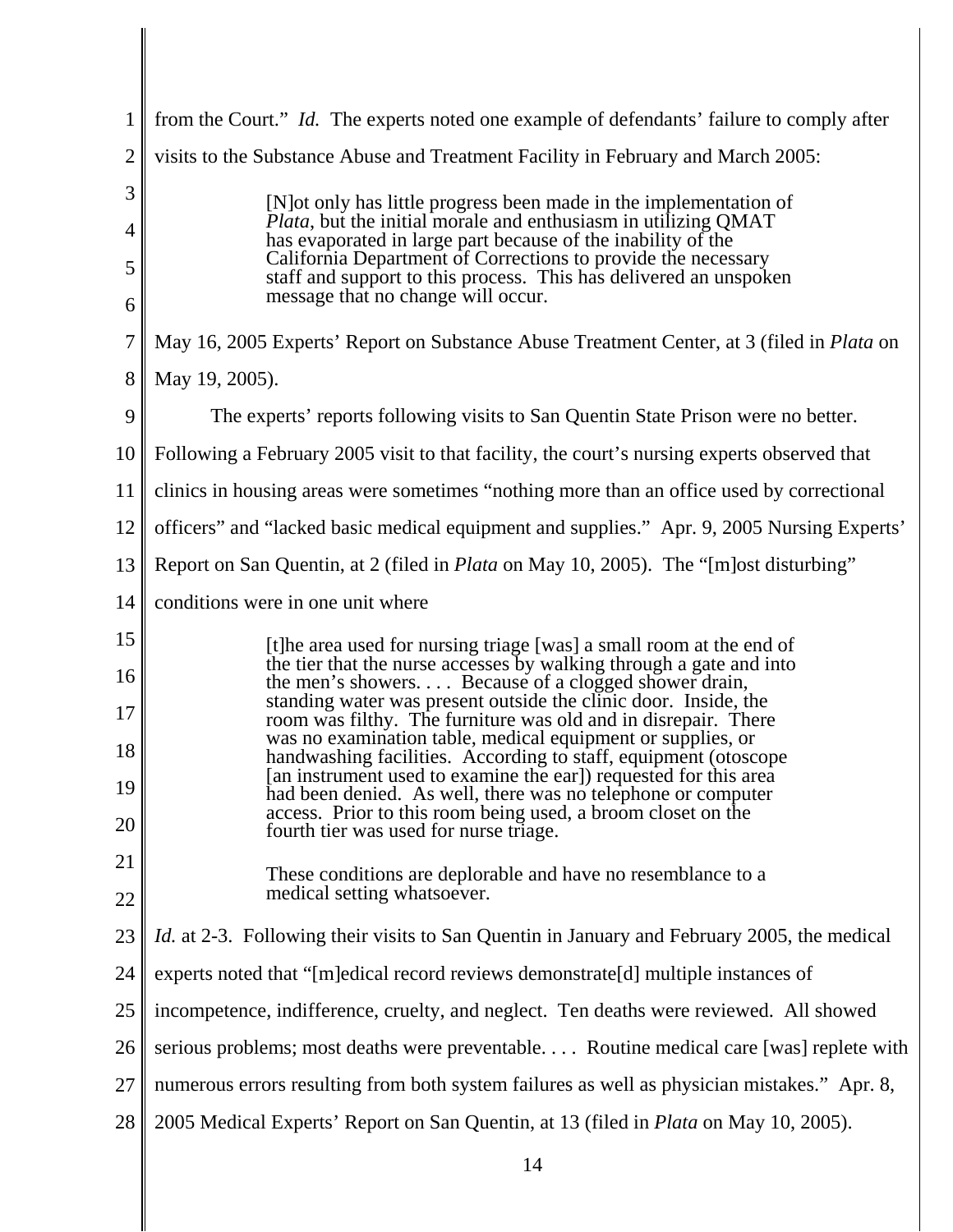1 2 3 4 5 6 7 8 9 10 11 Perhaps most damning was the medical experts' conclusion that "overall compliance with the Stipulated Order and subsequent Court Orders was non-existent [at San Quentin]. In fact, it was clear that for most areas we reviewed there has been indifference to beginning the process required in the Stipulated Order," *id.* at 2 – despite the fact that the prison was to have *completed* that process by the time of the experts' site visit. The experts ultimately concluded that San Quentin was "so old, antiquated, dirty, poorly staffed, poorly maintained, with inadequate medical space and equipment and over-crowded that it is our opinion that it is dangerous to house people there with certain medical conditions and is also dangerous to use this facility as an intake facility." *Id.* According to the experts, "the overcrowding and facility life-safety and hygiene conditions create a public health and life-safety risk to inmates who are housed there." *Id.*

12

#### 3. Periodic Status Conferences

13 14 15 16 17 18 19 20 21 22 23 24 25 26 27 Beyond receiving periodic reports from the experts, the *Plata* court also conducted regular status conferences with the parties to help monitor and facilitate implementation of the stipulated injunctive relief, as well as to assess defendants' ability and willingness to comply with the court order approving such relief. Based on the experts' dismal reports of defendants' progress, the court increased the frequency of these conferences and, in February 2005, started meeting with the parties on a monthly basis. To facilitate these meetings, which typically involved large numbers of CDCR staff housed in Sacramento, the court rotated the location of these meetings between San Francisco and Sacramento. The Court invited the parties during [the] monthly status conferences to contribute ideas as to possible remedies, and the Court especially encouraged defendants to consider ways in which they could take the actions necessary to solve the medical care problems through measures within their own control, including use of the extraordinary powers of the Governor. The Court went to the length of requesting that defendants present it with a series of proposed orders so that the Court could help empower them to overcome some of their bureaucratic hurdles on their own. Defendants did not submit a single proposed order. Oct. 3, 2005 FF&CL, 2005 WL 2932253, at \*26 (citation omitted).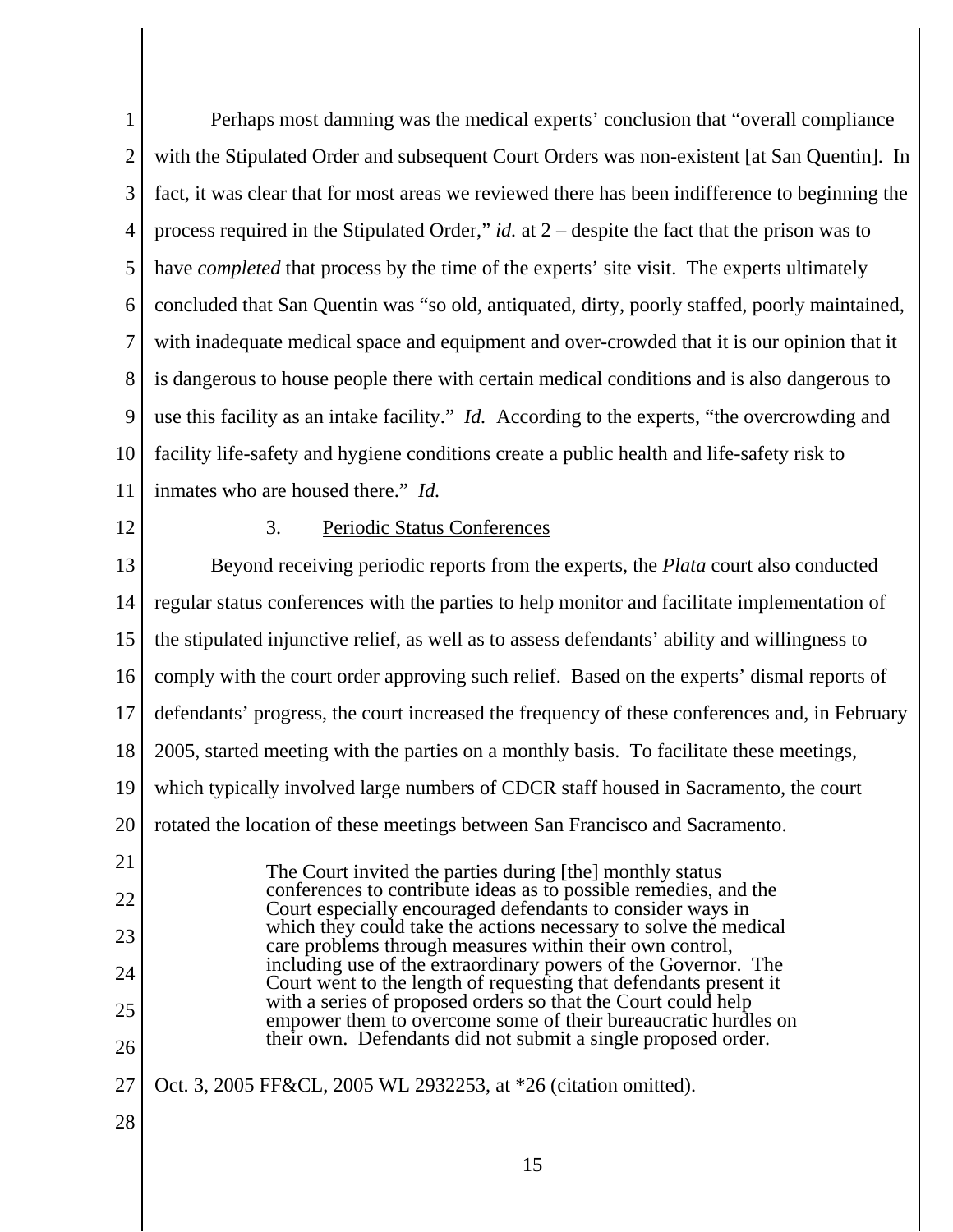| 1              | <u>Proceedings To Determine Whether a Receiver Should Be Appointed</u><br>4.                                                              |
|----------------|-------------------------------------------------------------------------------------------------------------------------------------------|
| $\overline{2}$ | Ultimately, the <i>Plata</i> court found itself with no alternative but to issue an order to                                              |
| 3              |                                                                                                                                           |
|                | show cause ("OSC") why defendants should not be found in civil contempt and why a                                                         |
| 4              | receiver should not be appointed to manage medical care delivery for the CDCR. As the                                                     |
| 5              | court noted when it issued the OSC on May 10, 2005:                                                                                       |
| 6              | In the four years since this case was filed, which includes the year<br>and a half that this Court has been meeting with the parties on a |
| 7              | regular basis, two things have become ever increasingly clear:                                                                            |
| 8              | (1) the Governor has appointed, and the State has hired, a number<br>of dedicated individuals to tackle the difficult task of addressing  |
| 9              | the crisis in the delivery of health care in the California<br>Department of Corrections ("CDC"), and, (2) despite the best               |
| 10             | efforts of these individuals, little real progress is being made.<br>The problem of a highly dysfunctional, largely decrepit, overly      |
| 11             | bureaucratic, and politically driven prison system, which these<br>defendants have inherited from past administrations, is too far        |
| 12             | gone to be corrected by conventional methods.                                                                                             |
| 13             | The prison medical delivery system is in such a blatant state of                                                                          |
| 14             | crisis that in recent days defendants have publicly conceded their<br>inability to find and implement on their own solutions that will    |
| 15             | meet constitutional standards. The State's failure has created a<br>vacuum of leadership, and utter disarray in the management,           |
|                | supervision, and delivery of care in the Department of<br>Corrections' medical system.                                                    |
| 16             | Defendants have devised a long-term strategy to contract out                                                                              |
| 17             | health care management and much of the delivery of care.                                                                                  |
| 18             | However, full implementation of that plan is, by defendants' own<br>estimates, years away. In the meantime, roughly 162,000               |
| 19             | prisoners are being subjected to an unconstitutional system<br>fraught with medical neglect and malfeasance. Defendants                   |
| 20             | themselves have conceded that a significant number of prisoners<br>have died as a direct result of this lack of care, and it is clear to  |
| 21             | the Court that more are sure to suffer and die if the system is not<br>immediately overhauled.                                            |
| 22             |                                                                                                                                           |
| 23             |                                                                                                                                           |
| 24             | Since the entry of the Stipulated Injunction in June 2002, the<br>most notable characteristic of this case has been defendants'           |
| 25             | failure to achieve any substantial progress in bringing the medical<br>care system even close to minimal constitutional standards.        |
| 26             | May 10, 2005 OSC, 2005 WL 2932243, at *1-2. "Even following issuance of the OSC – on                                                      |
| 27             | the brink of possible contempt and the imposition of a Receivership – defendants were able                                                |
|                |                                                                                                                                           |
| 28             |                                                                                                                                           |
|                | 16                                                                                                                                        |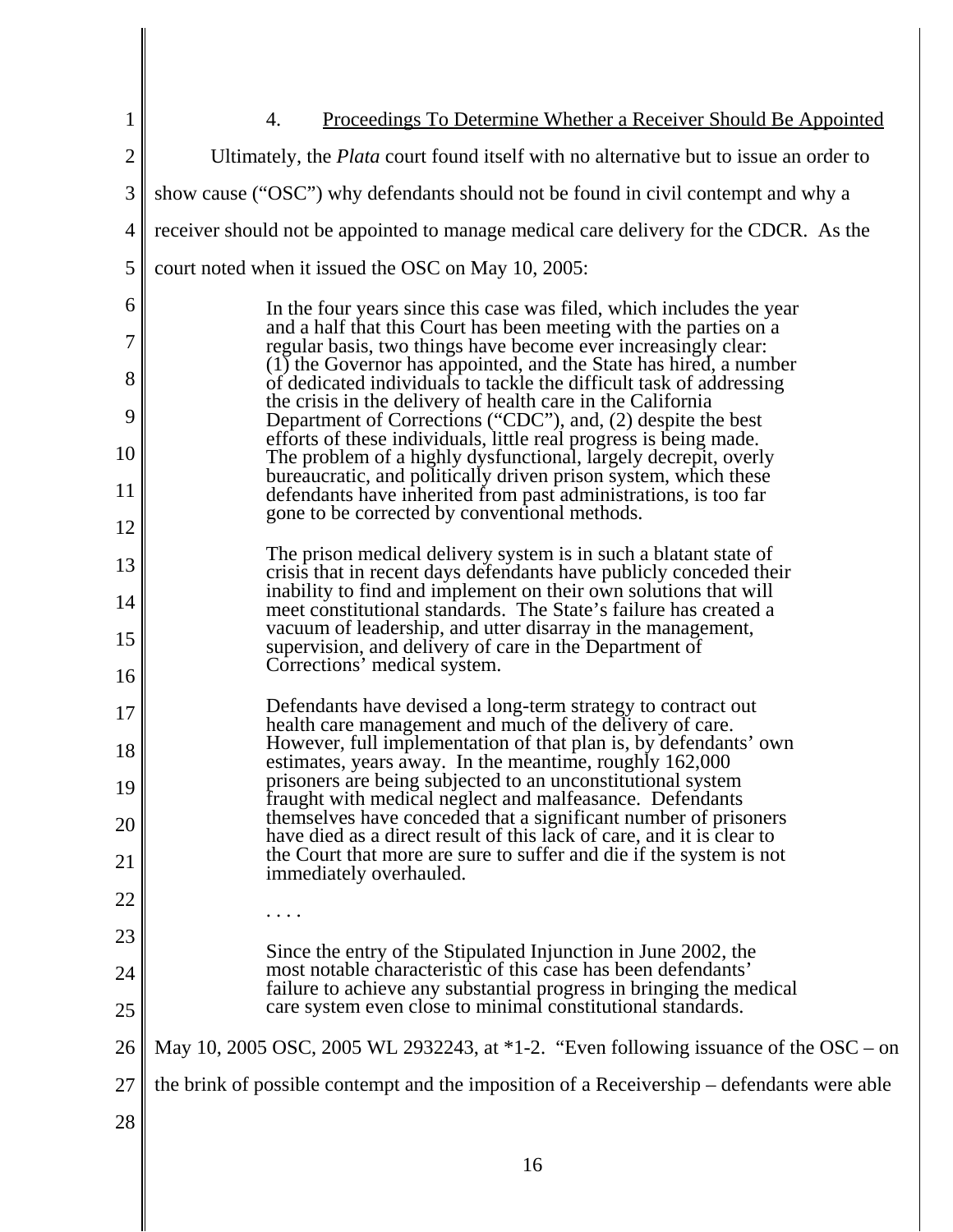1 2 to enact only very limited and piece-meal measures, with no prospect for system-wide reform or restructuring." Oct. 3, 2005 FF&CL, 2005 WL 2932253, at \*26.

3 4 5 6 7 8 9 10 11 12 13 Beginning on May 31, 2005, and concluding on June 9, 2005, the *Plata* court conducted a six-day evidentiary hearing concerning the OSC. *Id.* at \*2. The court considered eighty-two exhibits, *id.*, and heard testimony from the court experts; relevant state officials, including Undersecretary of Corrections Kevin Carruth and Dr. Renee Kanan, the Acting Director of Health Care Services for the CDCR; and defendants' medical expert Dr. Ronald Shansky.<sup>9</sup> Following the hearing, the parties submitted legal briefs addressing both contempt and the appointment of a receiver, and several unions representing state prison medical personnel filed an amicus brief. *Id.* Defendants did not dispute that the *Plata* court had the power to appoint a receiver; instead, they argued only that a receivership was an extraordinary remedy to be used only if less intrusive remedies had failed or were likely to fail. Defs.' June 20, 2005 Response to OSC at 2, 25.

14 15 16 17 18 19 On June 30, 2005, the *Plata* court heard argument on the OSC. Oct. 3, 2005 FF&CL, 2005 WL 2932253, at \*2. "Based on the arguments of counsel, the evidence presented, the full record in this case, and the Court's own observations on prison tours [of two facilities, accompanied by counsel for the parties], the Court delivered an oral ruling at the conclusion of the hearing that it would take control of the medical delivery system of the CDCR and place it under the auspices of a Receivership." *Id.*

20 21 22 23 24 25 26 5. Findings of Fact and Conclusions of Law Concerning Continuing Failure To Meet Constitutional Standards and Necessity of a Receivership On October 3, 2005, the court issued findings of fact and conclusions of law setting forth the detailed reasoning behind its oral ruling. As the court noted in its written decision: By all accounts, the California prison medical care system is broken beyond repair. The harm already done in this case to California's prison inmate population could not be more grave,

27 28 <sup>9</sup>As noted in our discussion below, although Dr. Shansky testified as defendants' expert witness in the proceedings before the *Plata* court, he testified as plaintiffs' expert witness in the proceedings before this three-judge court.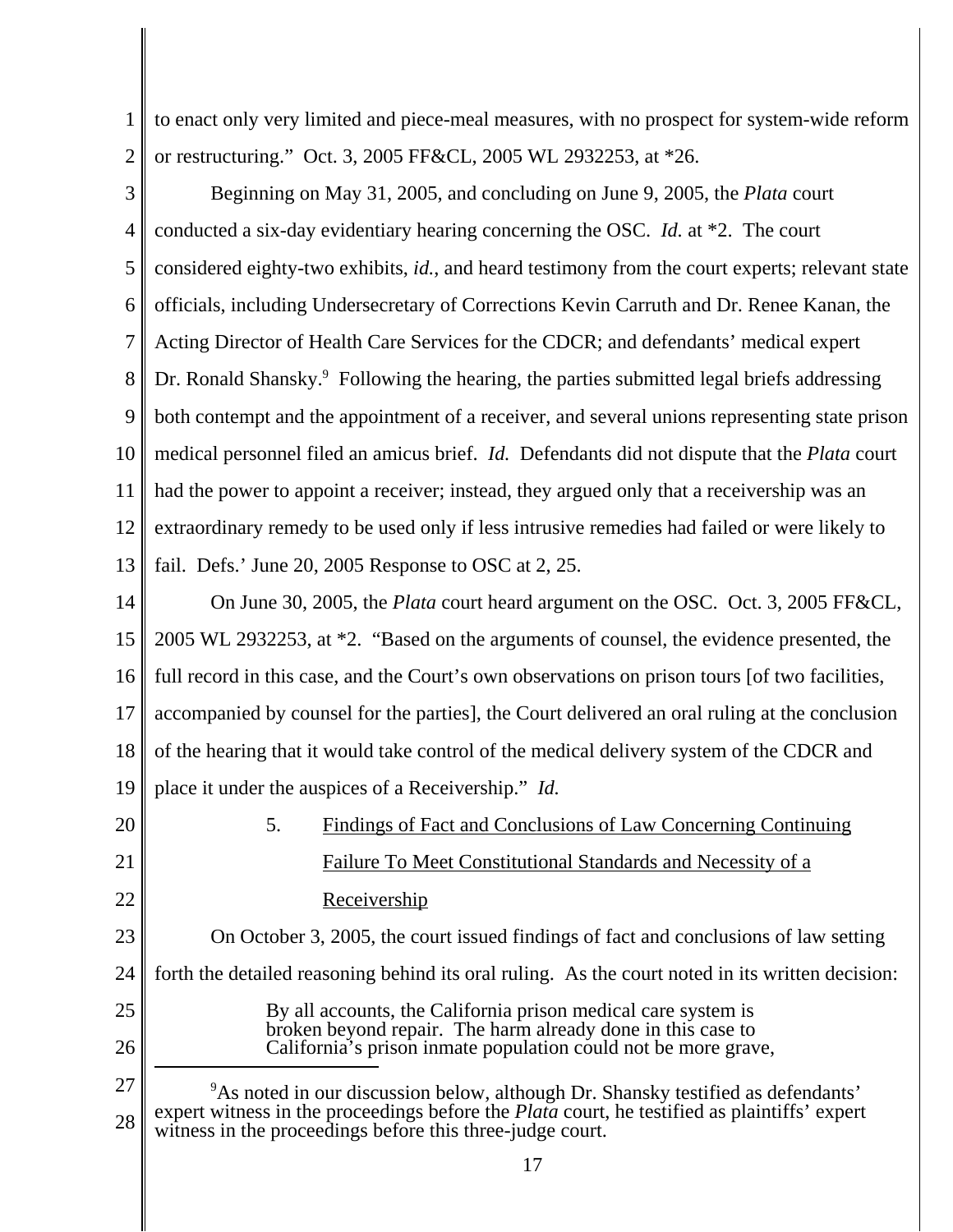1 2 3 4 5 6 7 8 9 10 11 12 13 14 15 16 17 18 19 20 21 22 23 24 25 26 27 28 and the threat of future injury and death is virtually guaranteed in the absence of drastic action. The Court has given defendants every reasonable opportunity to bring its prison medical system up to constitutional standards, and it is beyond reasonable dispute that the State has failed. Indeed, it is an uncontested fact that, on average, an inmate in one of California's prisons needlessly dies every six to seven days due to constitutional deficiencies in the CDCR's medical delivery system. This statistic, awful as it is, barely provides a window into the waste of human life occurring behind California's prison walls due to the gross failures of the medical delivery system. It is clear to the Court that this unconscionable degree of suffering and death is sure to continue if the system is not dramatically overhauled. Decades of neglecting medical care while vastly expanding the size of the prison system has led to a state of institutional paralysis. The prison system is unable to function effectively and suffers a lack of will with respect to prisoner medical care. *Id.* at \*1. In its order, the court identified a number of serious problems in the care provided to inmates. The court found that the CDCR failed to follow its own policies regarding access to medical care, and inmates routinely lacked timely access to care, both in terms of screening requests and in receiving care once it was determined that an appointment with a physician was warranted. *Id.* at \*13. Inmates needing specialty services to treat serious medical problems were forced to wait inordinate and inexcusable amounts of time for appointments; at one prison, inmates with consultation referrals from early 2004 had yet to be seen in May 2005. *Id.* at \*16. In addition, the CDCR had failed to develop or implement a system to track and treat inmates with chronic care needs, *id.* at \*14, and the court's nursing expert found that CDCR nurses often "fail[ed] to perform basic functions," such as taking vital signs, conducting examinations, and identifying urgent medical issues requiring immediate referral to a physician. *Id.* at \*9. Not unexpectedly, death reviews revealed "repeated gross departures from even minimal standards of care." *Id.* at \*7. The lack of adequate care also resulted in "an inordinately high level of morbidity," defined as "any significant injury, harm or medical complication that falls short of death," among CDCR inmates. *Id.* at \*8-9. For example: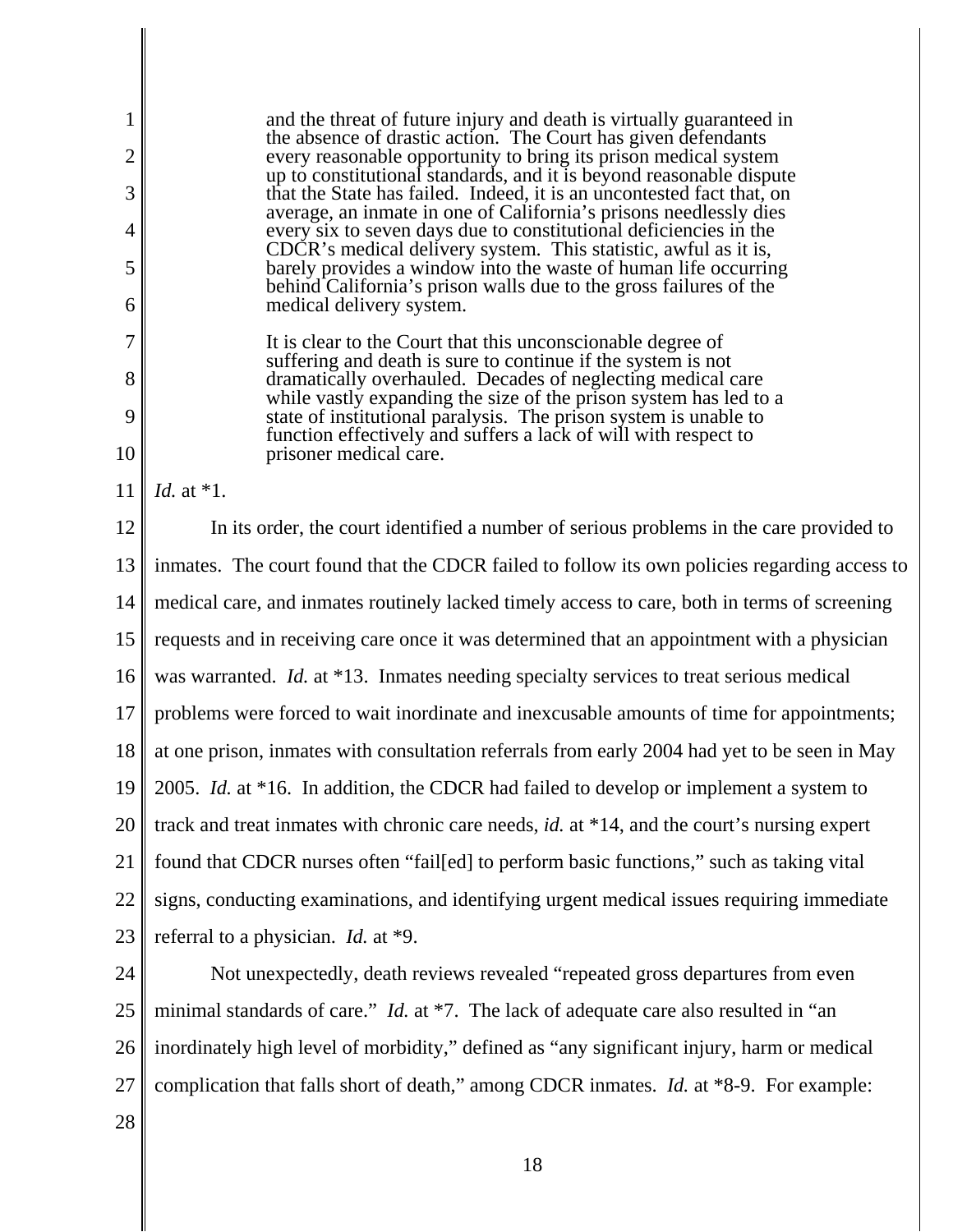| $\mathbf 1$    |                                                                                                                                                                                                      |
|----------------|------------------------------------------------------------------------------------------------------------------------------------------------------------------------------------------------------|
| $\overline{2}$ | [I]n 2004 a San Quentin prisoner with hypertension, diabetes and<br>renal failure was prescribed two different medications that<br>actually served to exacerbate his renal failure. An optometrist   |
| 3              | noted the patient's retinal bleeding due to very high blood                                                                                                                                          |
| 4              | pressure and referred him for immediate evaluation, but this<br>evaluation never took place. It was not until a year later that the<br>patient's renal failure was recognized, at which point he was |
| 5              | referred to a nephrologist on an urgent basis; he should have been<br>seen by the specialist within 14 days but the consultation never                                                               |
| 6              | happened and the patient died three months later.                                                                                                                                                    |
| 7              | <i>Id.</i> (citations omitted). This incident was simply a "representative example[]" of the grossly                                                                                                 |
| 8              | inadequate care that could be found throughout the prison system. <i>Id.</i> at *6. Many prisoners                                                                                                   |
| 9              | were the victims of similar treatment, or worse.                                                                                                                                                     |
| 10             | Beyond these quality of care problems, the court noted a number of additional                                                                                                                        |
| 11             | deficiencies in the prison medical system. Prison medical facilities "lack[ed] the necessary                                                                                                         |
| 12             | medical equipment to conduct routine examinations and to respond to emergencies," id. at                                                                                                             |
| 13             | *15, and were also "completely inadequate for the provision of medical care":                                                                                                                        |
| 14             | Many clinics [did] not meet basic sanitation standards. Exam                                                                                                                                         |
| 15             | tables and counter tops, where prisoners with infections such as<br>Methicillin-Resistant Staph Aureus (MRSA) and other                                                                              |
| 16             | communicable diseases are treated, [were] not routinely<br>disinfected or sanitized. Many medical facilities require[d]                                                                              |
| 17             | fundamental repairs, installation of adequate lighting and such<br>basic sanitary facilities as sinks for hand-washing. In fact, lack of                                                             |
| 18             | adequate hygiene ha[d] forced the closure of some operating<br>rooms.                                                                                                                                |
| 19             | <i>Id.</i> at *14 (citations omitted). Likewise, the management of prison pharmacy operations was                                                                                                    |
| 20             | "unbelievably poor." <i>Id.</i> at *16. No statewide coordination between pharmacies existed, and                                                                                                    |
| 21             | there were "serious, long-standing problems with dispensing medication, renewing                                                                                                                     |
| 22             | prescriptions, and tracking expired prescriptions." Id. Medical records in most CDCR                                                                                                                 |
| 23             | prisons were "either in a shambles or non-existent mak[ing] even mediocre medical care                                                                                                               |
| 24             | impossible," id. at *14 (citation omitted), and the resulting lack of access to inmates' medical                                                                                                     |
| 25             | histories "result[ed] in dangerous mistakes, delay in patient care, and severe harm." Id.                                                                                                            |
| 26             | Furthermore, the reception center intake process, which was designed to allow medical staff                                                                                                          |
| 27             | to identify inmates' medical issues, including communicable diseases posing a risk of                                                                                                                |
| 28             | transmission to other inmates and staff, was woefully inadequate. <i>Id.</i> at $*12-13$ .                                                                                                           |
|                |                                                                                                                                                                                                      |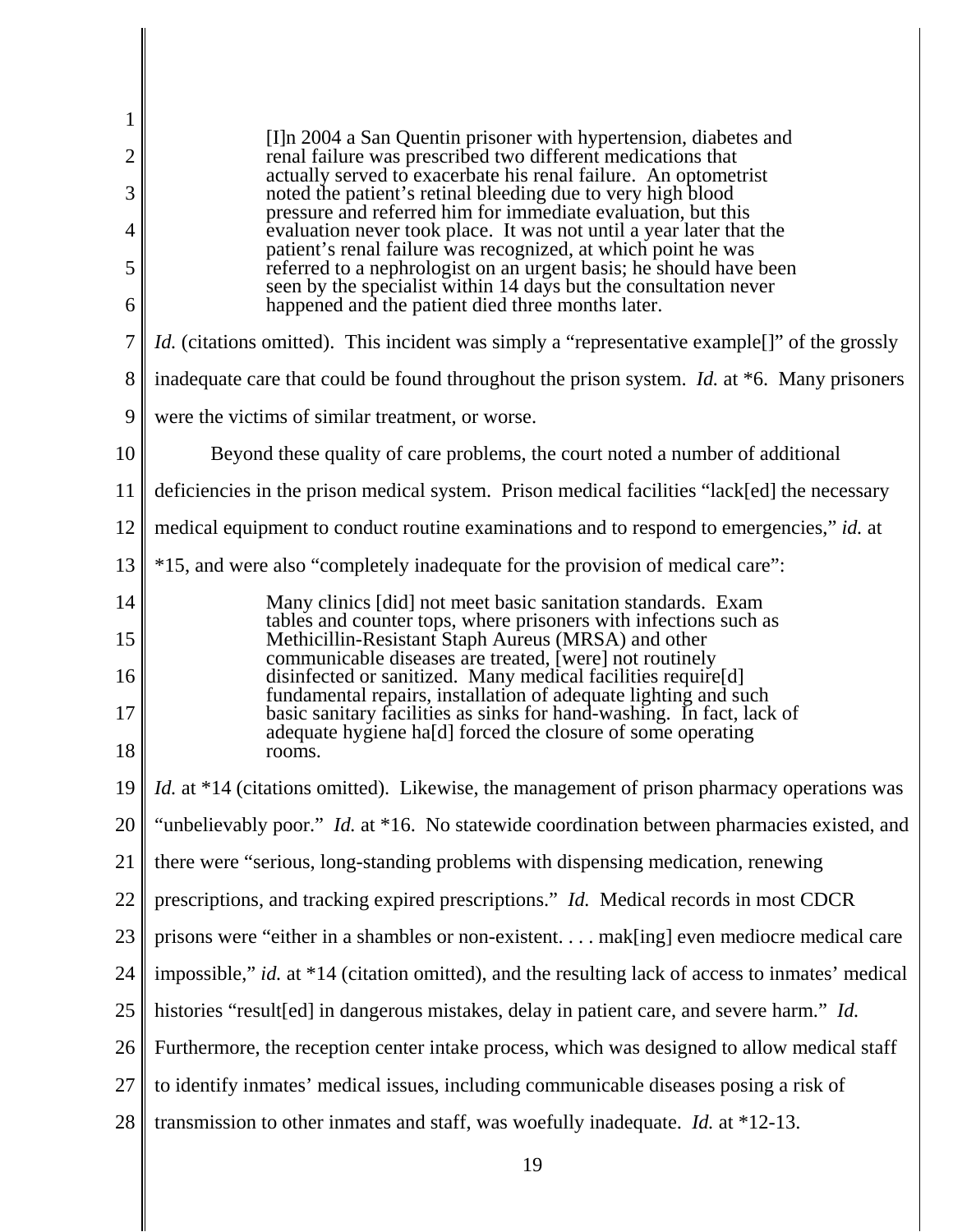| $\mathbf 1$    | The court also noted a number of serious personnel problems. Qualified medical staff                                                        |
|----------------|---------------------------------------------------------------------------------------------------------------------------------------------|
| $\overline{c}$ | were sorely lacking at every level. According to one court expert, "20-50% of physicians at                                                 |
| 3              | the prisons provide [d] poor quality of care." <i>Id.</i> at $*5$ . However, the CDCR was incapable                                         |
| 4              | of recruiting qualified personnel to fill the significant vacancies that existed throughout the                                             |
| 5              | system, <i>id.</i> at *11, and the CDCR's lack of a medical credentialing policy resulted in many                                           |
| 6              | CDCR clinicians' practicing outside of their areas of medical expertise. <i>Id.</i> at $*21$ . The                                          |
| 7              | CDCR also lacked medical leadership, both at the central office and at individual prisons,                                                  |
| 8              | and the resulting lack of supervision "foster[ed] a culture of non-accountability and non-                                                  |
| 9              | professionalism whereby the acceptance of degrading and humiliating conditions bec[ame]                                                     |
| 10             | routine and permissible." <i>Id.</i> at *10 (internal quotations, citation, and alteration omitted).                                        |
| 11             | Bases on these findings, the <i>Plata</i> court concluded that "the establishment of a                                                      |
| 12             | Receivership, along with those actions necessary to effectuate its establishment, are narrowly                                              |
| 13             | drawn to remedy the constitutional violations at issue, extend no further than necessary to                                                 |
| 14             | correct a current and ongoing violation of a federal right, and are the least intrusive means to                                            |
| 15             | correct these violations." <i>Id.</i> at *33. The court recognized that:                                                                    |
| 16             | the imposition of a Receivership is a drastic measure. But it is                                                                            |
| 17             | not a measure that the Court has sought, nor is it one the Court<br>relishes. Rather, the Court is simply at the end of the road with       |
| 18             | nowhere else to turn. Indeed, it would be fair to say that the<br>Receivership is being imposed on the Court, rather than on the            |
| 19             | State, for it is the State's abdication of responsibility that has led<br>to the current crisis. Since the Court has jurisdiction over this |
| 20             | matter, it has no choice but to step in and fill the void.                                                                                  |
| 21             | Id. at *31 (citation omitted). The court held the contempt remedy in abeyance after                                                         |
| 22             | concluding that a finding of contempt was not a prerequisite to the appointment of a receiver.                                              |
| 23             | <i>Id.</i> at *33. Nevertheless, it sought to employ all feasible means other than a prisoner release                                       |
| 24             | to remedy the constitutional violations.                                                                                                    |
| 25             | <b>Interim Remedies</b><br>6.                                                                                                               |
| 26             | On plaintiffs' motion, the court considered appointing a temporary receiver but                                                             |
| 27             | ultimately opted instead to appoint a correctional expert pending the search for and                                                        |
| 28             | appointment of a receiver. <i>Id.</i> at *34-35. On November 14, 2005, the Correctional Expert                                              |
|                | 20                                                                                                                                          |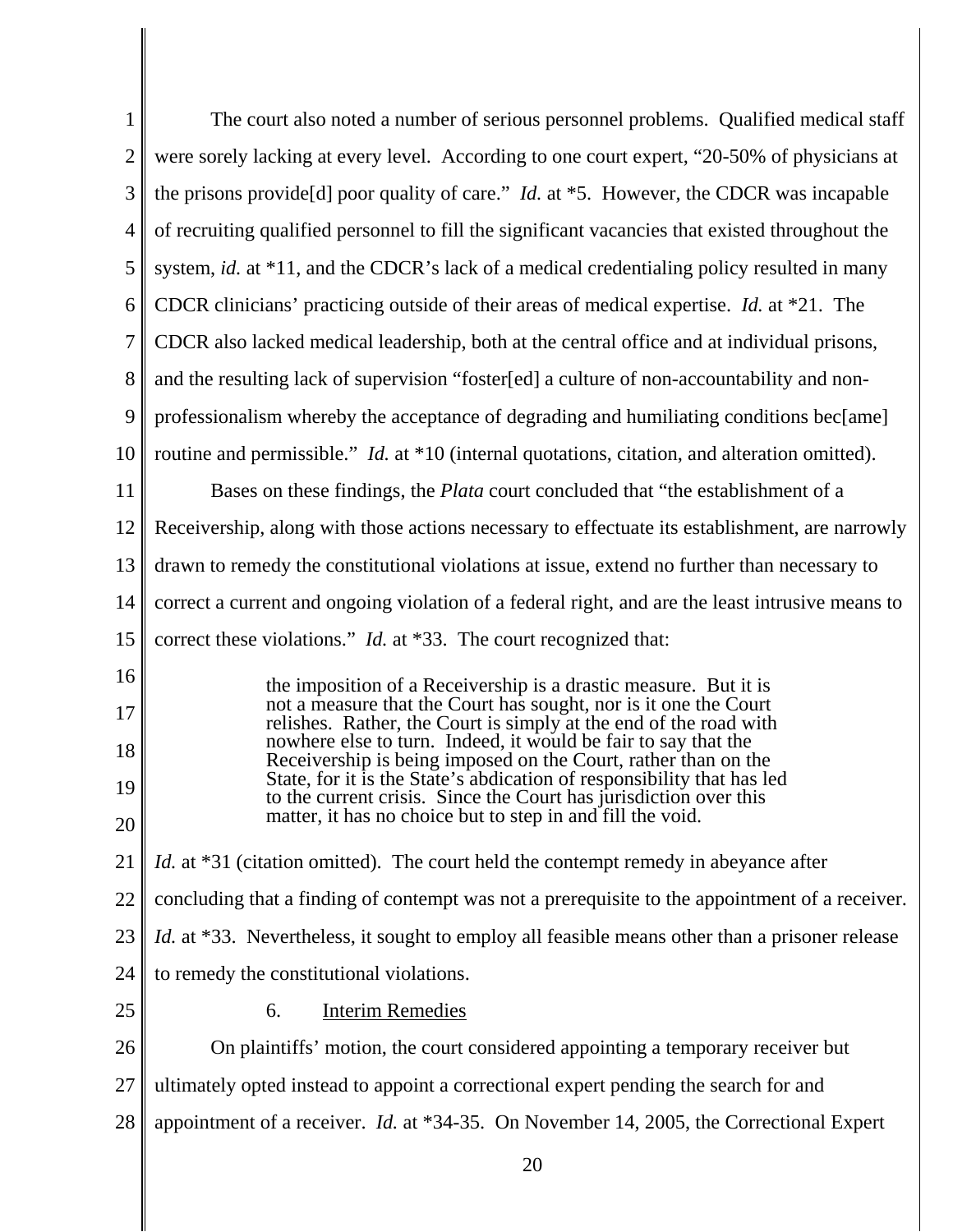1 2 3 4 5 6 filed a report and recommendations on interim remedies concerning clinical staffing and death reviews. "[T]he Correctional Expert's report powerfully underscore[d] the depth of the crisis in the delivery of health care services in the CDCR . . . ." Ex. D1065 at 1 (Dec. 1, 2005 Order). Over defendants' objections, the court ordered a series of "discrete, urgently needed, remedial measures that could be undertaken immediately" to improve recruitment and retention of clinical staff. *Id.* at 1, 6-15.

7

#### 7. Appointment of the *Plata* Receiver

8 9 10 11 12 13 14 15 16 17 18 19 20 21 With the parties' participation, the *Plata* court engaged in a national search for a receiver. On February 14, 2006, the court appointed Robert Sillen as Receiver, with an effective date of April 17, 2006. In its order of appointment, the court conferred broad authority on the Receiver to "provide leadership and executive management of the California prison medical health care delivery system with the goals of restructuring day-to-day operations and developing, implementing, and validating a new, sustainable system that provides constitutionally adequate medical care to all class members as soon as practicable." Ex. P313 at 2 (Feb. 14, 2006 Order). The Receiver was assigned "the duty to control, oversee, supervise, and direct all administrative, personnel, financial, accounting, contractual, legal, and other operational functions of the medical delivery component of the CDCR," *id.*, and was granted "all powers vested by law in the Secretary of the CDCR as they relate to the administration, control, management, operation, and financing of the California prison medical health care system." *Id.* at 4. On January 23, 2008, the Court appointed J. Clark Kelso to replace Sillen as Receiver, and he has served in that capacity to date.

22 23 24 25 26 27 28 The Receivers have implemented substantial changes in the CDCR's prison medical care system and have issued regular reports documenting their progress. For example, the Receiver has increased recruitment and retention of clinical staff, implemented a new pharmacy system, and instituted pilot programs to improve medical screening at reception centers and management of chronic care. Nonetheless, as we describe below, fundamental unconstitutional deficiencies, caused primarily by overcrowding, continue to exist and prevent the delivery of constitutionally adequate medical care to California's inmates.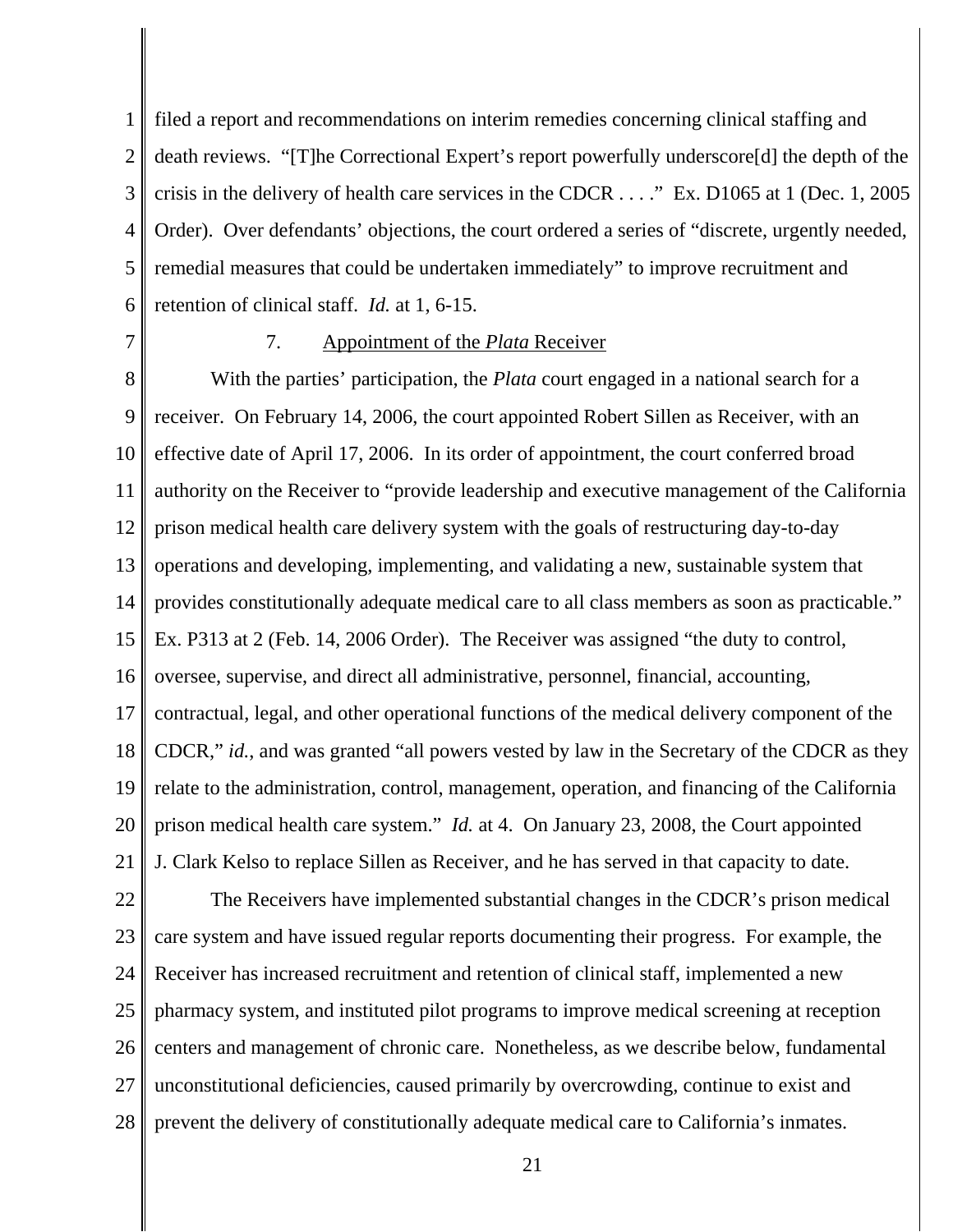# **B.** *Coleman* **(Mental Health Care)**

2 3 4 5 6 7 While the *Plata* court has struggled to bring the CDCR's medical system into constitutional compliance for more than seven years, the *Coleman* action has lasted even longer – almost two decades. The first five years of litigation culminated in a finding that the CDCR was violating the Eighth Amendment by failing to provide constitutionally adequate mental health care to inmates with serious mental disorders. The past fourteen years have involved continual efforts to remedy the constitutional violations.

8 9 10 11 12 13 14 15 16 17 At the time of the *Coleman* trial, the Eighth Amendment violations stemmed in large part from the state's complete failure to identify with any accuracy the number of mentally ill inmates in the prison population, despite several expert reports addressing the issue. Early in *Coleman*'s remedial phase, the state developed a screening mechanism to identify mentally ill inmates and plans for a system that could deliver mental health care to the thousands of inmates suffering from serious mental disorders. There are currently over 34,000 inmates identified as seriously mentally ill in the state's prisons. Ex. P243 at 900124 (collection of monthly CDCR mental health population placement reports, dated between December 2006 and August 2008). However, California remains unable to deliver constitutionally adequate mental health care for these inmates.

18 19 20 21 22 23 24 After fourteen years of remedial efforts under the supervision of a special master and well over seventy orders by the *Coleman* court, the California prison system still cannot provide thousands of mentally ill inmates with constitutionally adequate mental health care, and "critically mentally ill inmates [are] languishing in horrific conditions without access to immediate necessary mental health care." May 2, 2006 Order at  $2^{10}$ . The relentless growth of the inmate population has prevented the state from meeting its obligations under the Eighth Amendment and has led, inexorably, to the proceeding before this court.

- 25
- 26

<sup>27</sup> 28 <sup>10</sup>All references to court orders in this section of our opinion and order are to orders filed in the district court in *Coleman*. *Coleman* docket numbers are listed when multiple, untitled orders were issued on the same day.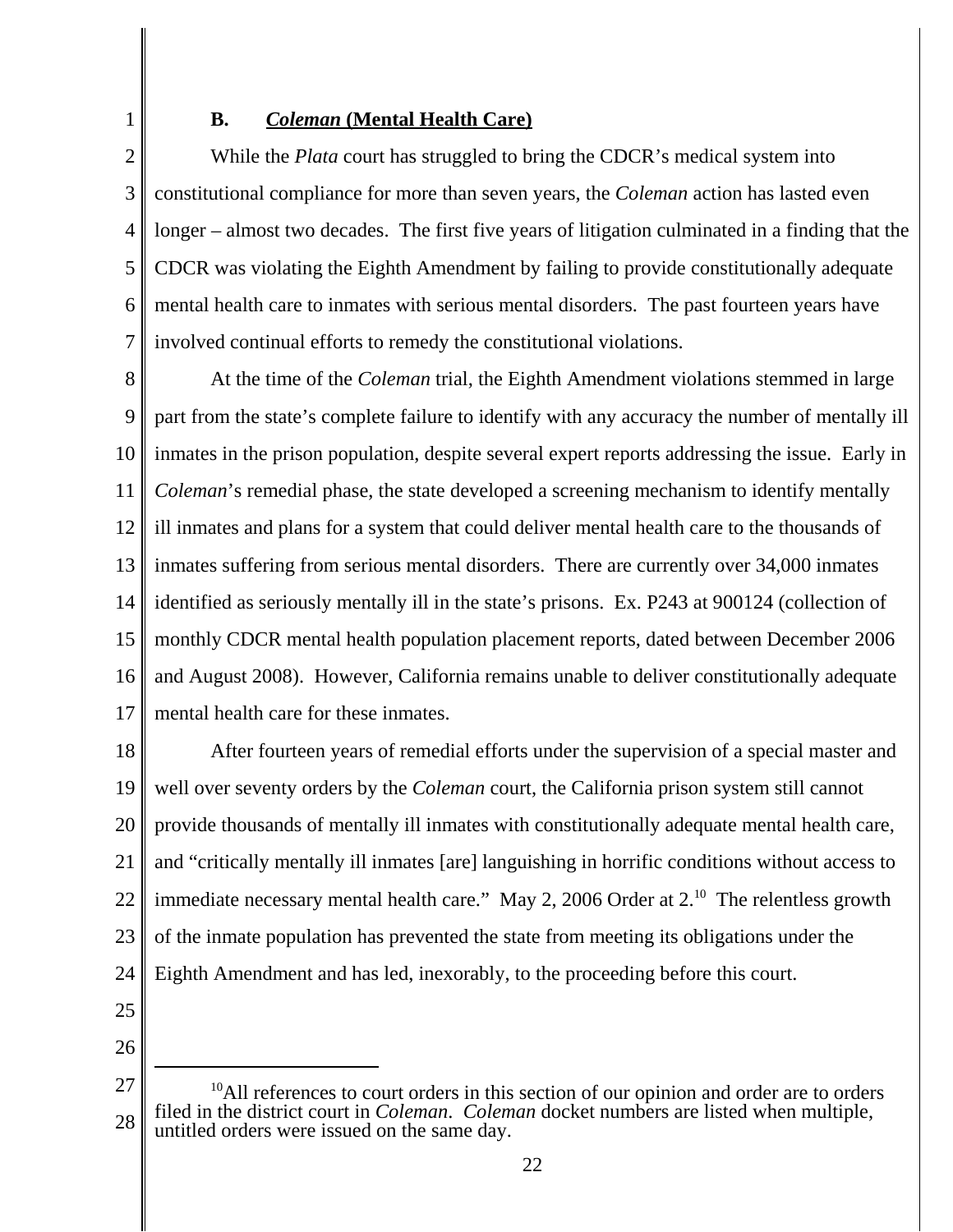## 1. Findings of Eighth Amendment Violations

1

17

2 3 4 5 6 7 8 9 10 11 12 13 14 15 The *Coleman* action was filed on April 23, 1990. On July 25, 1991, plaintiffs filed an amended complaint, Ex. D1036, raising claims under the Eighth and Fourteenth Amendments to the United States Constitution and the Rehabilitation Act, 29 U.S.C. § 794. These claims were based on serious inadequacies in the delivery of mental health care to inmates in the California adult prison system. *Id.* The *Coleman* court subsequently certified a class consisting of inmates with serious mental disorders.<sup>11</sup> Nov. 14, 1991 Order at 4-5. The matter proceeded to trial before a United States Magistrate Judge, and in June 1994 the magistrate judge found that defendants' delivery of mental health care to class members violated the Eighth Amendment. On September 13, 1995, the district court adopted the magistrate judge's decision, with modifications. *Coleman v. Wilson*, 912 F. Supp. 1282  $(E.D. Cal. 1995).<sup>12</sup>$ In adopting the magistrate's findings, the *Coleman* court identified several significant deficiencies in the delivery of mental health care to California's inmates. First, the court found delays in access to necessary mental health care "at each level of the mental health

16 care delivery system as it exist[ed] in the CDC," which "result[ed] in exacerbation of illness

and patient suffering." *Id.* at 1308, 1309. Evidence specifically noted by the *Coleman* court

18 19 20 21 22 23 <sup>11</sup>The class certified in 1991 consisted of "all inmates with serious mental disorders" who are now or who will in the future be confined within the California Department of Corrections (except the San Quentin State Prison, the Northern Reception Center at Vacaville and the California Medical Facility-Main at Vacaville)." Nov. 14, 1991 Order at 4-5. On July 12, 1995, the *Coleman* class was decertified as to the Rehabilitation Act claim, which was dismissed with prejudice. July 12, 1995 Order at 2. The class definition was subsequently amended to include "all inmates with serious mental disorders who are now, or who will in the future, be confined within the California Department of Corrections." July 23, 1999 Order & Stip. & Order Amending Plaintiff Class & Application of Remedy appended thereto at 2. Inmates suffering from "serious mental disorders" include those with "Organic Brain-

- 24 25 Syndrome-Severe, Schizophrenia, Major Depression [or] the Bipolar Disorders," those who "currently or within the last three years . . . [have] had a significant disorder of thought or mood which substantially impairs or substantially impaired reality testing, judgment or behavior," and those who "currently do[] not have the ability to meet the functional requirements of prison life without psychiatric intervention, including psychotropic
- 26 27 medication." *Coleman*, 912 F. Supp. at 1300 nn.15-16 (internal quotations and citations omitted).

28 <sup>12</sup>The district court's order was issued following *de novo* review by that court of the magistrate judge's findings and recommendations. *Coleman*, 912 F. Supp. at 1293, 1297.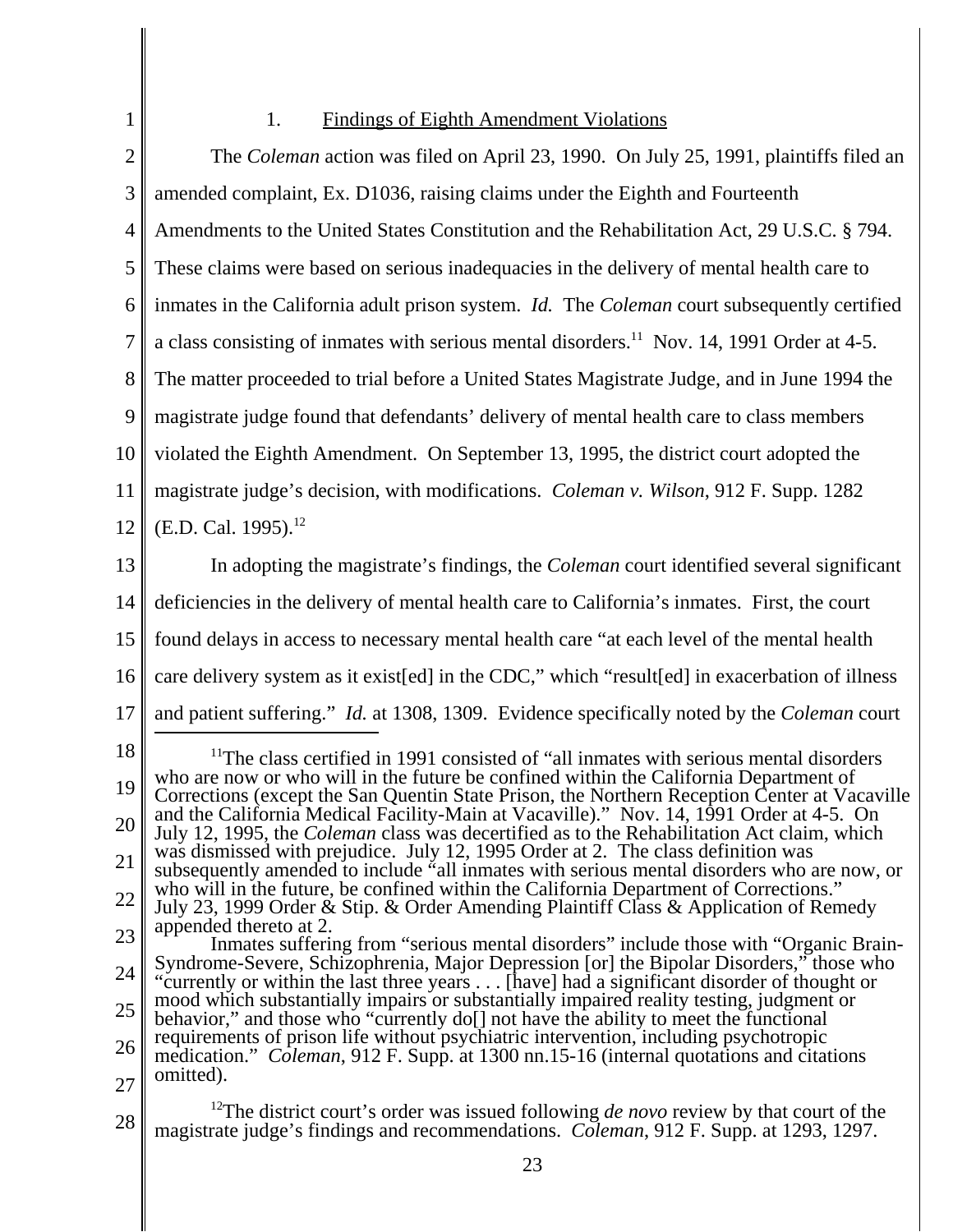1 2 3 4 5 included "backlogs of 300-400 inmates awaiting transfer to enhanced outpatient programs at California Men's Colony [('CMC')] or California Medical Facility [('CMF')]" and a defense exhibit describing "the problem of the backlog of male inmates awaiting transfer to CMF and CMC for mental health services" as "approaching the crisis level." *Id.* at 1309 (internal quotations omitted).

6 7 8 9 10 11 12 In addition, defendants did not have "a systematic program for screening and evaluating inmates for mental illness." *Id.* at 1305. Instead, they relied on mechanisms that were "either used haphazardly, or depend[ed] for efficacy on incomplete or non-existent medical records, self-reporting, or the observations of custodial staff inadequately trained in the signs and symptoms of mental illness." *Id*. at 1305-06. As a result, "thousands of inmates suffering from mental illness [were] either undetected, untreated, or both." *Id*. at 1306.

13 14 15 16 17 18 19 20 21 22 23 24 25 Furthermore, the *Coleman* court found that "defendants' supervision of the use of medication [was] completely inadequate; prescriptions [were] not timely refilled, there [was] no adequate system to prevent hoarding of medication, . . . inmates on psychotropic medication [were] not adequately monitored, and it appear[ed] that some very useful medications [were] not available because there [was] not enough staff to do necessary postmedication monitoring." *Id.* (internal quotations and citation omitted); *see also id.* at 1310. The court also found violations of a constitutional magnitude in the involuntary medication of inmates. *Id.* at 1313. In addition, the court found significant deficiencies in medical record keeping, "including disorganized, untimely and incomplete filing of medical records, insufficient charting, and incomplete or nonexistent treatment plans" at most prisons. *Id.* at 1314 (internal quotations and citation omitted); *see also id.* at 1315. The court found that "inmates [were] typically transferred between prisons without even such medical records as might exist." *Id.* at 1314 (internal quotations and citation omitted); *see also id.* at 1315.

26 27 28 The *Coleman* court also found that "the California Department of Corrections [was] significantly and chronically understaffed in the area of mental health care services." *Id.* at 1307. Relying on the testimony of a defense expert, the *Coleman* court further found that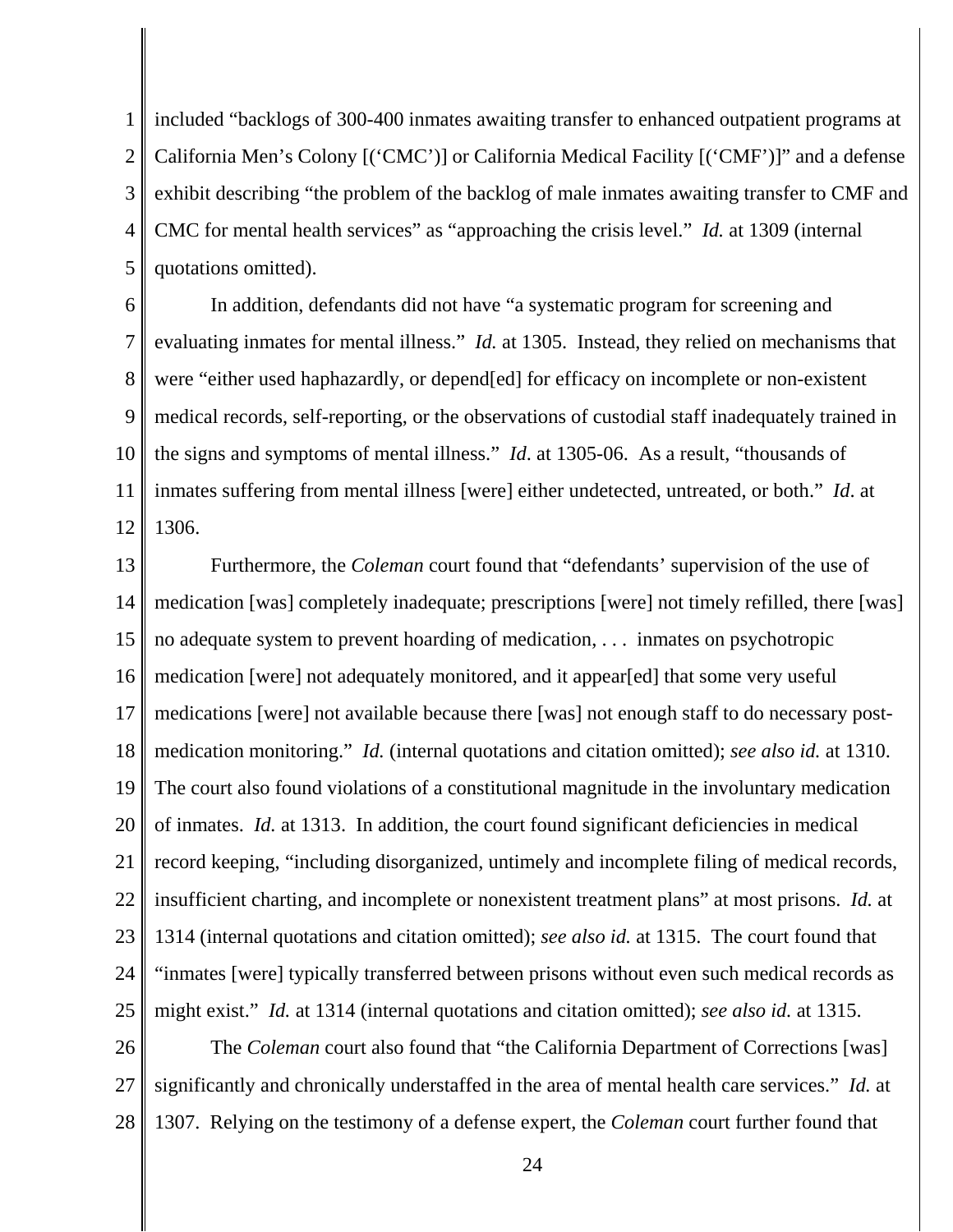1 2 "defendants [could not] provide adequate mental health care without some form of quality assurance" program to ensure the competence of their mental health care staff, but that the CDCR lacked any such program. *Id.* at 1308.

3

4 5 6 7 8 9 10 11 12 13 14 These findings led the *Coleman* court to conclude that defendants lacked all of the "basic, essentially common sense, components of a minimally adequate prison mental health care delivery system," *id.* at 1298 (citing *Balla v. Idaho State Bd. of Corr.*, 595 F. Supp. 1558, 1577 (D. Idaho 1984) (citing *Ruiz v. Estelle*, 503 F. Supp. 1265, 1339 (S.D. Tex. 1980)), including proper screening; timely access to appropriate levels of care; an adequate medical record system; proper administration of psychotropic medication; competent staff in sufficient numbers; and a basic suicide prevention program. *Id.* at 1298 n.10. The *Coleman* court found that the CDCR was seriously deficient in each of the first five components and that the CDCR's suicide prevention program was adequate in design but inadequately implemented due to severe and chronic understaffing throughout the CDCR. *Id*. at  $1305 - 15^{13}$ 

15 16 17 18 On the basis of its findings, the *Coleman* court entered an order for injunctive relief requiring defendants to develop plans to remedy the constitutional violations under the supervision of a special master. *Id.* at 1323-24; *see also* Fact #5, Nov. 17, 2008 Joint Statement of Undisputed Facts.

- 19
- 20

<sup>21</sup> 22 23 24 25 26 27 28 <sup>13</sup>In addition, the *Coleman* court found "inappropriate use of disciplinary and behavioral control measures directed towards the members of plaintiff class." *Id.* at 1319-20. Seriously mentally ill inmates were "being treated with punitive measures by the custody staff to control the inmates' behavior without regard to the cause of the behavior" because custody staff was "inadequately trained in the signs and symptoms of serious mental illness." *Id.* at 1320. Defendants' placement of *Coleman* class members in administrative segregation and segregated housing units ("SHUs") was found to violate the Eighth Amendment because mentally ill inmates were placed in such units "without any evaluation of their mental status, because such placement [caused] further decompensation, and because inmates [were] denied access to necessary mental health care while they [were] housed in administrative segregation and/or segregated housing." *Id.* at 1320 (internal quotations and citation omitted). The court also found unconstitutional defendants' policy permitting the use of tasers and 37mm guns on *Coleman* class members without consideration of the impact of such measures on mental illness. *Id.* at 1321-23.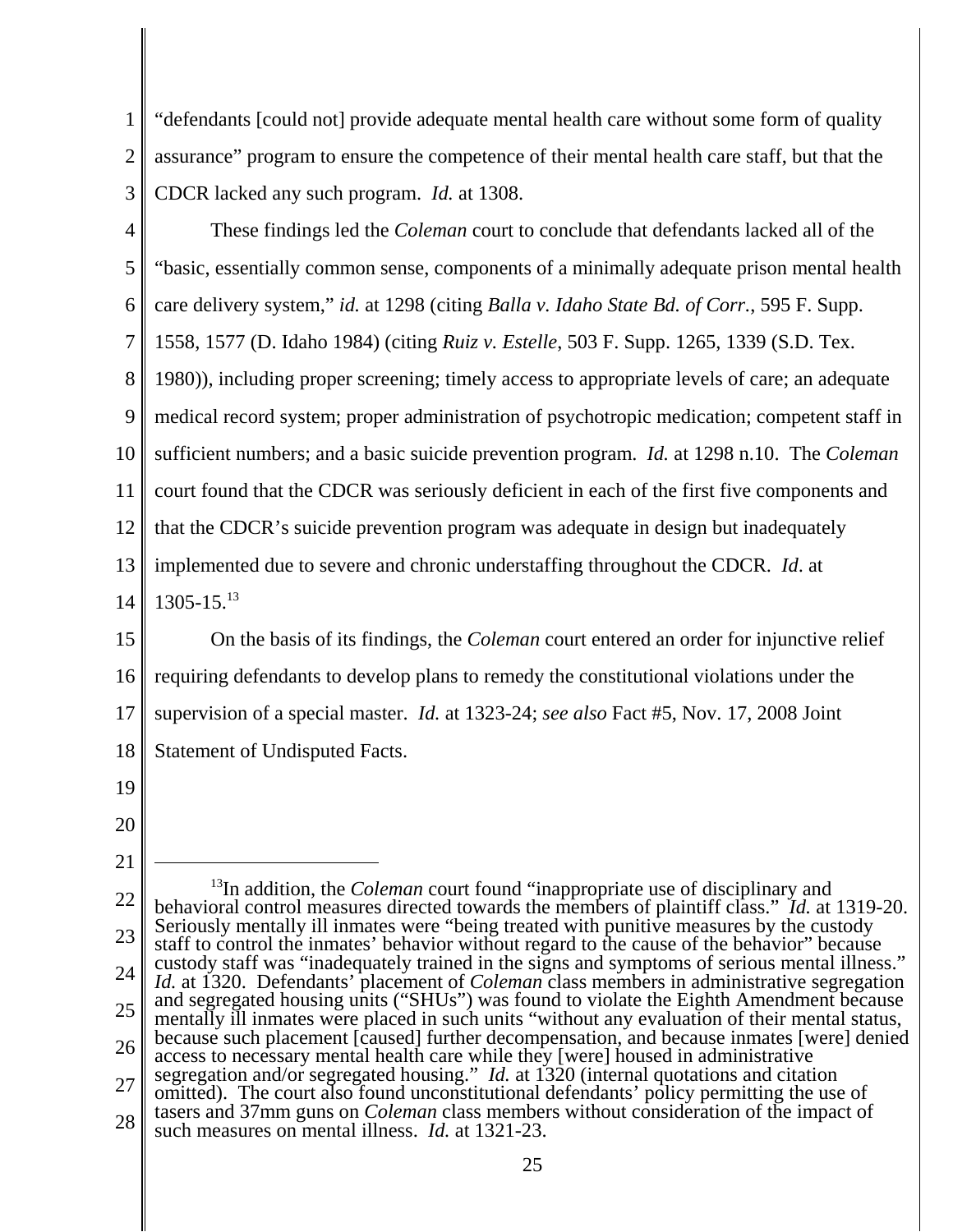## 2. Remedial Orders

2 3 4 5 6 7 8 On December 11, 1995, the *Coleman* court appointed a special master to oversee the remedial phase of the action. Dec. 11, 1995 Order Appointing a Special Master at 2. The specific duties of the Special Master included working with defendants to develop a remedial plan to address the constitutional violations identified by the court, monitoring defendants' implementation of and compliance with the remedial plan, and submitting interim reports on the progress of the remedial plan and defendants' compliance. Dec. 11, 1995 Order of Reference at 3-4.

9 10 11 12 13 14 15 16 Eighteen months later, the Special Master submitted a report to the court accompanied by remedial plans, policies, procedures, and forms collectively identified as the Mental Health Services Delivery System Program Guides (hereafter "Program Guides"). June 6, 1997 Special Master's Report on Plans, at 1-2<sup>14</sup> The court accepted the Special Master's report, ordered two specific modifications recommended by the Special Master, gave provisional approval to the Program Guides, and directed the Special Master to "forthwith commence monitoring defendants' implementation of and compliance with" the delivery of mental health care services as set forth in the Program Guides. June 27, 1997 Order at 2-3.

17 18 19 20 21 Following the court's provisional approval of the Program Guides, defendants continued to work with the Special Master to implement and revise the guides.<sup>15</sup> In early 2006, the Special Master submitted a report and recommendations regarding a Revised Program Guide that defendants concurrently submitted for final approval. *See* Jan. 2006 Revised Program Guide (*Coleman* docket # 1753). On March 3, 2006, the *Coleman* court

22

1

23

14A reformatted copy of the Program Guides was filed in January 1998. *Coleman* docket # 913.

24 25 26 27 28 <sup>15</sup>As the *Coleman* Special Master explained when defendants' Revised Program Guide was submitted for final approval, at the start of the remedial phase "the basic program guides" were a work in progress, hence their provisional adoption. Many of the programmatic components of the defendant's mental health system were still embryonic and needed much nurturing. . . . All agreed that their implementation needed close scrutiny and analysis over the next several years. During the subsequent implementation process, many aspects of the provisionally approved plans, policies, and protocols were revisited and amended by the court, while some other provisions were modified and upgraded by the defendants on their own initiative." Feb. 3, 2006 Special Master's Report & Recommendations on Defs.' Revised Program Guide at 2.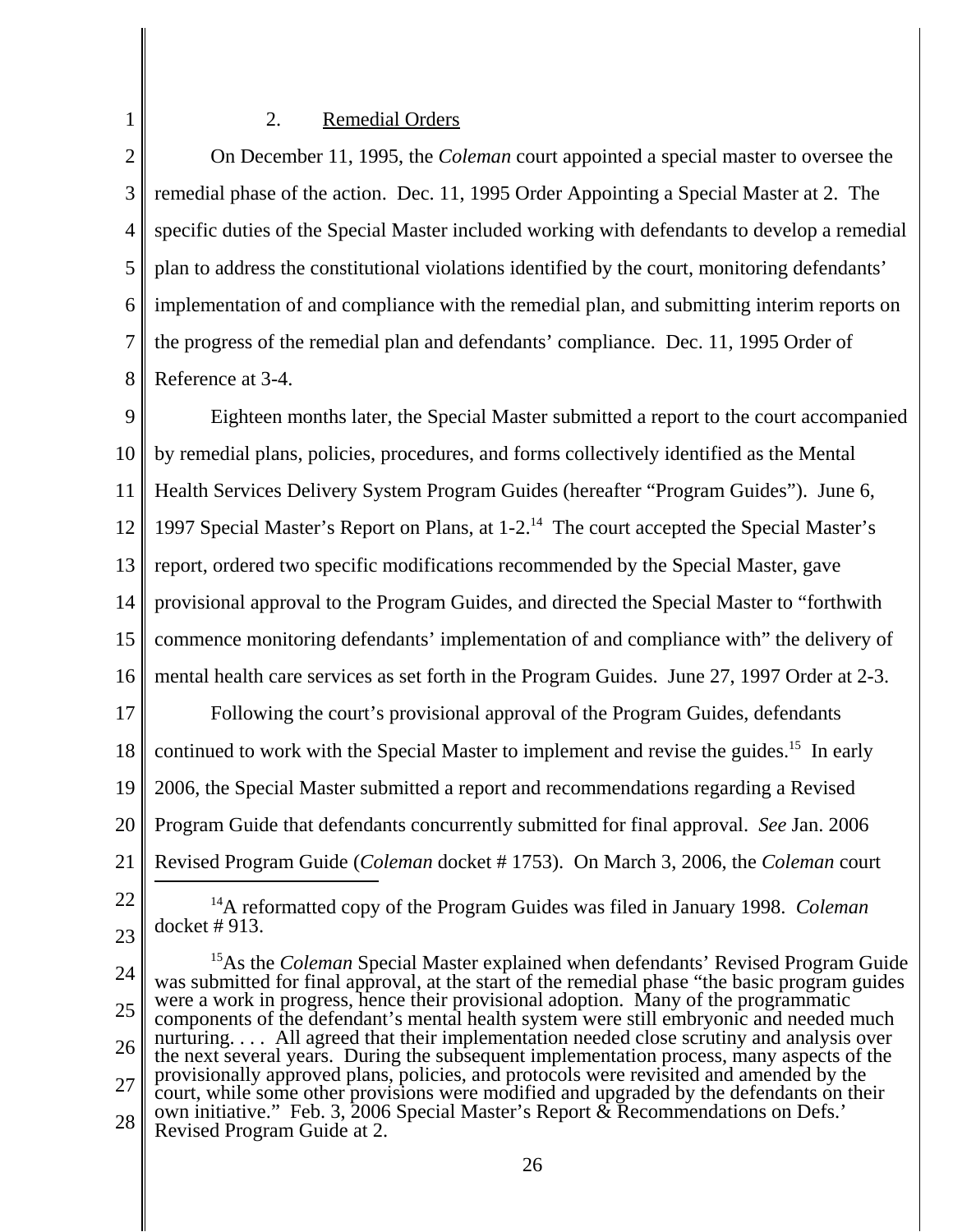1 2 3 4 5 6 7 8 9 10 11 12 13 14 15 16 17 18 19 20 21 22 23 24 25 26 27 28 <sup>16</sup>The Revised Program Guide approved by the *Coleman* court in March 2006 contains specific provisions for an annual revision process. *See* Jan. 2006 Revised Program Guide (*Coleman* docket # 1753-2) at 12-1-14; *see also* Dezember Trial Aff. ¶ 24 ("The Program Guide is now subject only to an annual revision process."). The *Coleman* court has specifically approved at least one additional modification to the Revised Program Guide. *See* Sept. 11, 2006 Stip. & Order at 3. The parties have offered three separate versions of the Revised Program Guide into evidence. Defendants have offered as Exhibit D1147 a document they represent to be the Revised Program Guide approved by the *Coleman* court in March 2006. *See* Dezember Trial Aff. ¶ 16. Plaintiffs have offered as Exhibit P9 a document identified as the September 2006 Revised Program Guide. Defendants have also offered as Exhibit D1148 a version of the 2008 Revised Program Guide to which is appended a redline document showing edits from a Draft August 2008 revision. Defendants represent that at the time of filing the 2008 Revised Program Guide had been through "the annual revision process to enable [its] publication" and that "distribution of the final 2008 Revised Program Guide to the field [was] in the offing." Dezember Trial Aff. ¶ 24. Unless otherwise noted, all citations in this opinion and order are to the 2008 Revised Program Guide, Ex. D1148. <sup>17</sup>At the earliest stages of the remedial phase, the Special Master reported that defendants' plan for screening inmates at reception centers represented a "vast improvement" over the screening procedures that existed at the time of trial, and that defendants had chosen an effective screening instrument. Mar. 12, 1996 First Report of the Special Master on the Remedial Plan at 6-7. Implementation of screening practices was slow at the start of the remedial phase, but by mid-1997 defendants' screening process had improved. Evidence offered at the *Coleman* trial showed that, in July 1987, approximately 2,966 inmates had been identified with a psychiatric classification and/or placement in psychiatric facilities used by the CDCR, while, conservatively, over 4,000 inmates with serious mental disorders were undetected. *See Coleman*, 912 F. Supp. at 1306 n.29. By July 1997, 14,293 inmates with serious mental disorders had been identified. *See* Feb. 3, 2006 Special Master's Report & Recommendations on Defs.' Revised Program Guide at 2. The Special Master's second monitoring report, filed in October 1998, reflected increasing institutionalization of, and 27 gave final approval to all undisputed provisions of the Revised Program Guide and ordered their immediate implementation. Mar. 3, 2006 Order at 1-2.16 Operating under the framework established by the Program Guides, the *Coleman* court has engaged in extensive efforts to address the identified constitutional violations through means other than a prisoner release order. Since June 1997, the *Coleman* Special Master has filed twenty monitoring reports and fifty-six other reports. During the same period, the *Coleman* court has issued well over seventy orders concerning the matters at the core of the remedial process. As discussed in detail below, the vast majority of the orders by the *Coleman* court have been directed at accurately projecting short-, medium-, and longrange bed needs; creating a sufficient number of beds at the higher levels of the mental health care delivery system; reducing delays in transfers to necessary levels of care; and ensuring adequate staffing.<sup>17</sup> In addition, the court has issued several orders addressing deficiencies at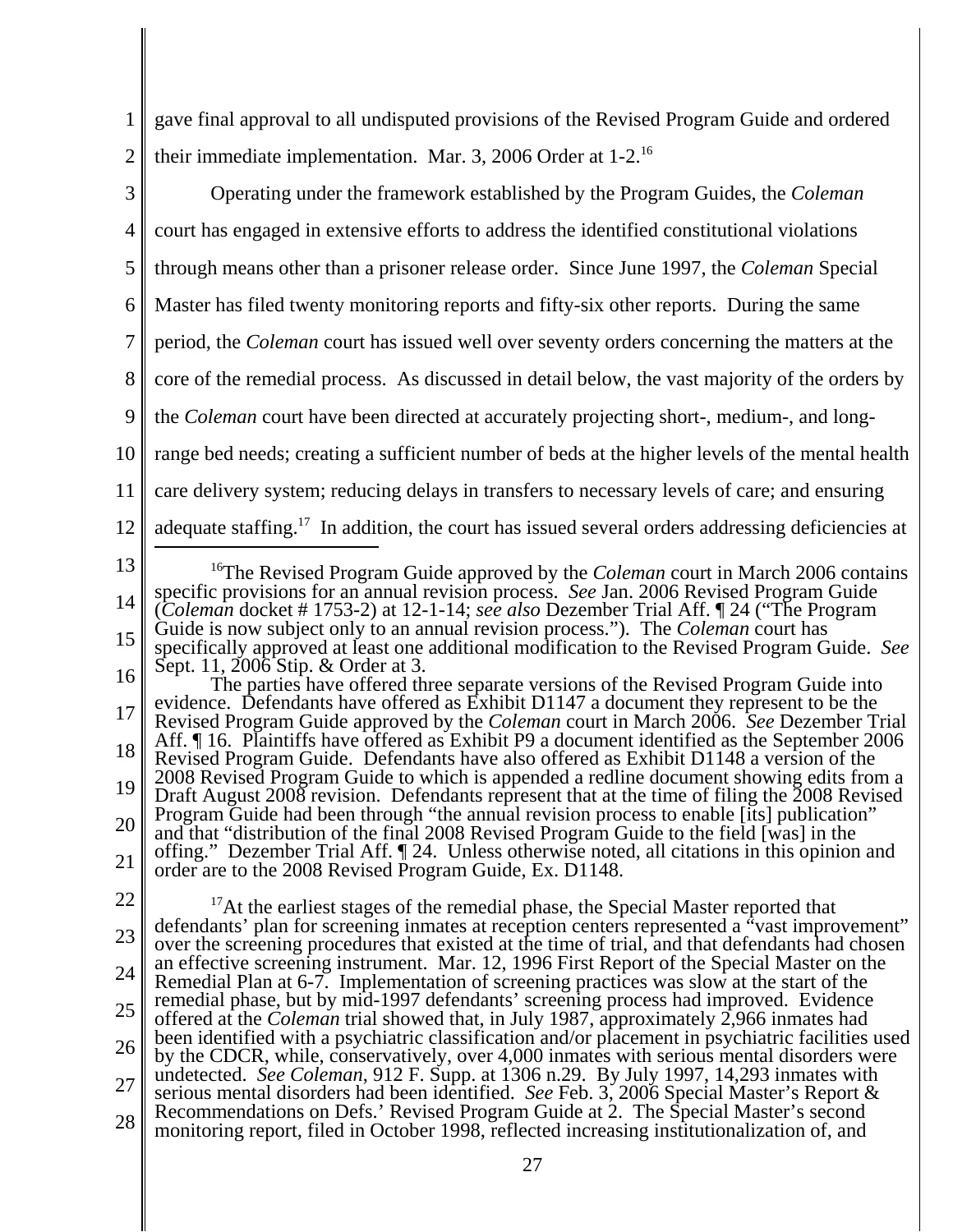| 1              | specific institutions. <sup>18</sup> Finally, the court has issued several orders concerning suicide                                                                                                                                                                                  |
|----------------|---------------------------------------------------------------------------------------------------------------------------------------------------------------------------------------------------------------------------------------------------------------------------------------|
| $\overline{2}$ | prevention efforts, including, in the last five years, orders addressing a rising number of                                                                                                                                                                                           |
| 3              | inmate suicides, particularly in administrative segregation units. <sup>19</sup>                                                                                                                                                                                                      |
| $\overline{4}$ | Mental Health Care Beds and Treatment Space<br>a.                                                                                                                                                                                                                                     |
| 5              | As the remedial phase of <i>Coleman</i> began and thousands of inmates with serious                                                                                                                                                                                                   |
| 6              | mental disorders were identified, the need for additional treatment space at every level of the                                                                                                                                                                                       |
| 7              | mental health care delivery system became manifest. See Ex. D1292 (Special Master's                                                                                                                                                                                                   |
| 8              | Response to Court's May 17, 2007 Request for Information) at 5 (noting emergence in mid-                                                                                                                                                                                              |
| 9              | and late-1990s of a "need for much expanded mental health care and the space needed to                                                                                                                                                                                                |
| 10             | provide it"). <sup>20</sup>                                                                                                                                                                                                                                                           |
| 11             |                                                                                                                                                                                                                                                                                       |
| 12             | compliance with, the mental health screening system, see Ex. D1108 (compilation of                                                                                                                                                                                                    |
| 13             | summaries and recommendations from the Coleman Special Master's twenty monitoring<br>reports) at DEFS059840-DEFS059849. By August 2008, there were 34,319 inmates with                                                                                                                |
| 14             | serious mental disorders identified in California's prison system. Ex. P243 at 900124.                                                                                                                                                                                                |
| 15             | ${}^{18}E.g.,$ Nov. 19, 1998 Order at 1-2 (regarding California Rehabilitation Center<br>("CRC"), Mule Creek State Prison ("Mule Creek"), Salinas Valley State Prison ("SVSP"),                                                                                                       |
| 16             | Wasco State Prison ("Wasco"), Deuel Vocational Institution ("DVI"), California Institution<br>for Men ("CIM"), California Institution for Women ("CIW"), and California State Prison-                                                                                                 |
| 17             | Solano ("CSP-Solano")); Oct. 26, 2001 Order at 1-2 (regarding California Substance Abuse<br>Training Facility ("SATF") and California State Prison-Los Angeles County ("CSP-LAC"));                                                                                                   |
| 18             | Apr. 25, 2002 Order at 2-3 (regarding CSP-LAC); June 13, 2002 Order ( <i>Coleman</i> docket #<br>1384) at 1-2 (regarding CIM, SATF, California State Prison-Corcoran ("CSP-Corcoran"),                                                                                                |
| 19             | CSP-LAC, CSP-Solano, San Quentin State Prison ("San Quentin"), and SVSP); Mar. 8, 2005<br>Order at 3-4 (regarding CSP-Corcoran, San Quentin, and Richard J. Donovan Correctional                                                                                                      |
| 20             | Facility ("R.J. Donovan")).                                                                                                                                                                                                                                                           |
| 21             | <sup>19</sup> E.g., Dec. 22, 2000 Order at 4 (requiring Special Master to report on whether<br>defendants have adequate mechanisms for disciplining staff whose conduct contributes to                                                                                                |
| 22             | inmate suicide); Oct. 1, 2001 Order at 2 (directing implementation of Suicide Reporting and<br>Review Policy); Jan. 12, 2004 Order at 2-3 (requiring several training and planning measures                                                                                           |
| 23             | for suicide prevention); June 10, 2005 Order at $1-2$ ( <i>Coleman</i> docket #1668) (requiring<br>implementation of several suicide prevention measures); June 8, 2006 Order at 2-3 (requiring                                                                                       |
| 24             | defendants to develop a plan to deal within rising percentage of suicides in administrative<br>segregation and a budget and implementation schedule); Aug. 8, 2006 Stip. & Order at 1-2                                                                                               |
| 25             | (regarding use of video-monitoring for suicide watch observation); Sept. 11, 2006 Stip. &<br>Order at $\overline{3}$ (extending time to submit final plan regarding suicides in administrative                                                                                        |
| 26             | segregation).                                                                                                                                                                                                                                                                         |
| 27             | <sup>20</sup> Plaintiffs also offered this document into evidence as Exhibit P35. Because we<br>discuss the reports of the Coleman Special Master and the Plata Receiver throughout this<br>inion and order, we note that at trial, both plaintiffs and defendants introduced various |

28 opinion and order, we note that, at trial, both plaintiffs and defendants introduced various reports from the Receiver and the Special Master without objection.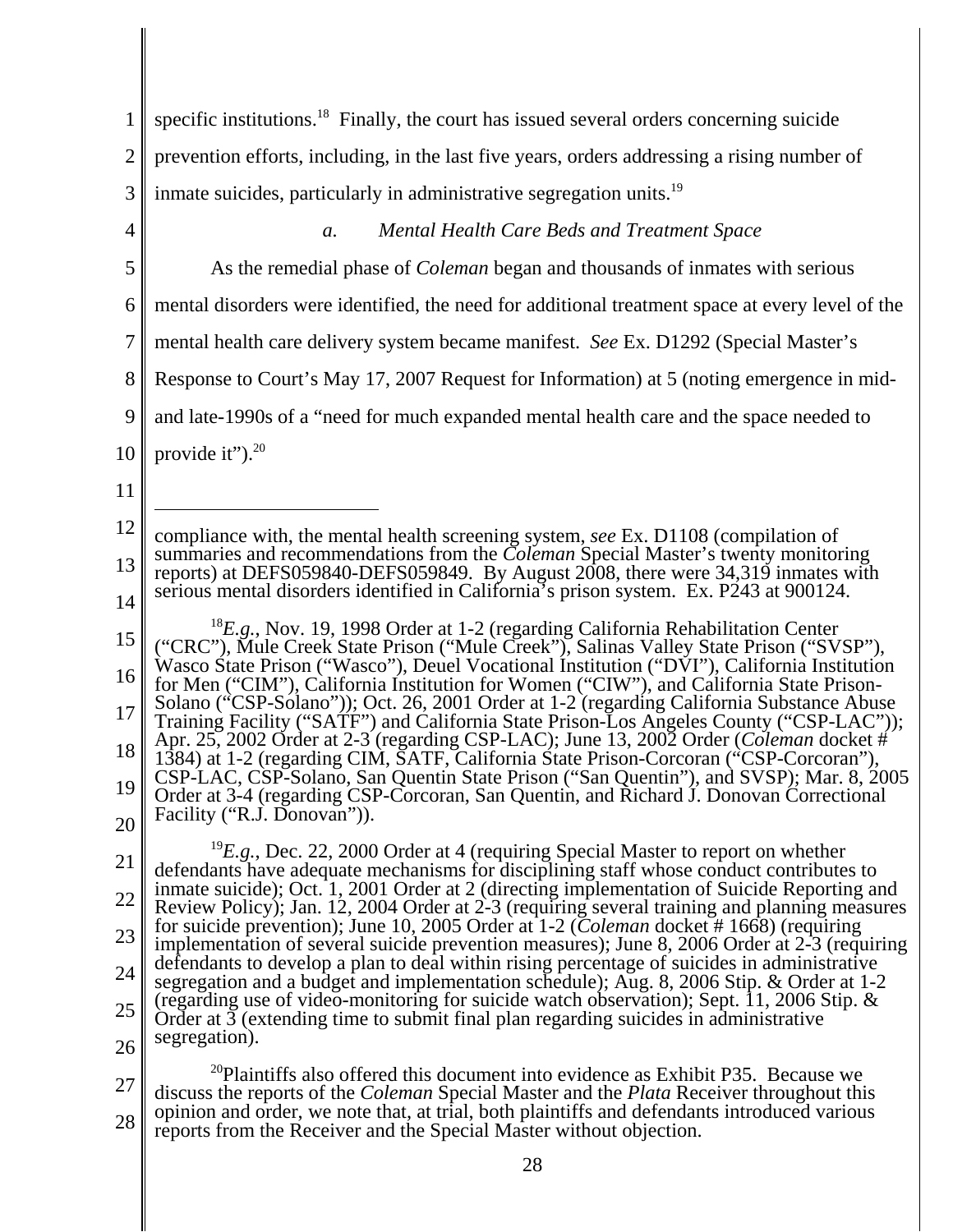| 1              | At the time of the <i>Coleman</i> trial, mental health care delivery to inmates in California's                                                                                             |
|----------------|---------------------------------------------------------------------------------------------------------------------------------------------------------------------------------------------|
| $\overline{c}$ | prison system was "limited to a few institutions and involved some 3,200 designated mental                                                                                                  |
| 3              | health care beds," Defs.' Proposed Finding of Fact #45 (citing Ex. D1273 at 43-44;                                                                                                          |
| 4              | Dezember Trial Aff. <i>[70]</i> , including beds for inpatient hospital care provided by the                                                                                                |
| 5              | Department of Mental Health ("DMH") at CMF and Atascadero State Hospital. Dezember                                                                                                          |
| 6              | Trial Aff. ¶ 70. After the <i>Coleman</i> trial, defendants undertook to implement plans                                                                                                    |
| 7<br>8         | for the delivery of a continuum of mental health services,<br>including long-term inpatient care (provided through the<br>department's contract with the California Department of Mental    |
| 9              | Health), short-term inpatient care (the department's Mental<br>Health Crisis Bed program), intensive outpatient care (the<br>Enhanced Outpatient Program) and routine outpatient care (the  |
| 10             | Correctional Clinical Case Management program).                                                                                                                                             |
| 11             | Mar. 12, 1996 First Report of the Special Master on the Remedial Plan at 2-3. Defendants                                                                                                    |
| 12             | planned regional mental health care service areas, with "[i] nitial entry to the service                                                                                                    |
| 13             | continuum provided primarily through a uniform screening process" at each of the                                                                                                            |
| 14             | CDCR's reception centers. <sup>21</sup> <i>Id.</i> at 3.                                                                                                                                    |
| 15             | Defendants' remedial plans were built around the Mental Health Services Delivery                                                                                                            |
| 16             | System ("MHSDS") set forth in the original Program Guides and the Revised Program                                                                                                           |
| 17             | Guide. The MHSDS is designed to provide mental health care to all inmates with current                                                                                                      |
| 18             | symptoms of any of the Axis I serious mental disorders identified in the current Diagnostic                                                                                                 |
| 19             | and Statistical Manual, <sup>22</sup> inmates who need mental health treatment "to protect life and/or                                                                                      |
| 20             | treat significant disability/dysfunction" resulting from a diagnosed or suspected mental                                                                                                    |
| 21             | disorder, and inmates with a diagnosis or recent episode of exhibitionism. Ex. D1148 at                                                                                                     |
| 22             |                                                                                                                                                                                             |
| 23             |                                                                                                                                                                                             |
| 24             | $21$ We describe reception centers in more detail below when we discuss whether                                                                                                             |
| 25             | crowding is the primary cause of the constitutional violations at issue. See infra<br>Section IV.B.1.                                                                                       |
| 26             | <sup>22</sup> As listed in the Revised Program Guide, these are: Schizophrenia (all subtypes);<br>Delusional Disorder; Schizophreniform Disorder; Schizoaffective Disorder; Brief Psychotic |
| 27             | Disorder; Substance-Induced Psychotic Disorder (excluding intoxication and withdrawal);                                                                                                     |
| 28             | Psychotic Disorder Due to a General Medical Condition; Psychotic Disorder Not Otherwise<br>Specified; Major Depressive Disorders; and Bipolar Disorders I and II. Ex. D1148 at 12-1-6.      |
|                | 29                                                                                                                                                                                          |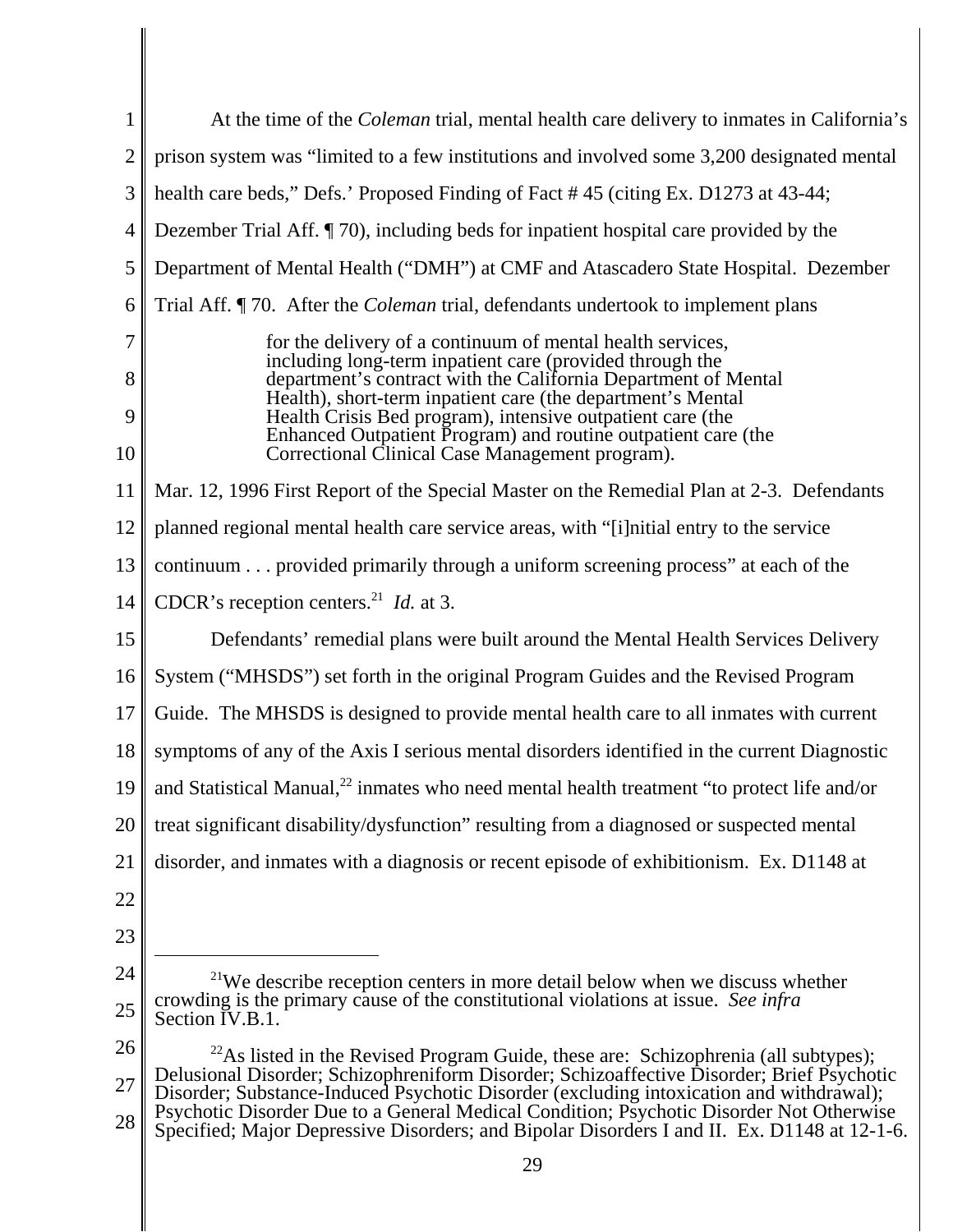| $\mathbf{1}$   | 12-1-6. The MHSDS has the same basic structure as the "embryonic" <sup>23</sup> system first reported                                                                                             |
|----------------|---------------------------------------------------------------------------------------------------------------------------------------------------------------------------------------------------|
| $\overline{2}$ | by the Coleman Special Master in March 1996. The system is designed around four levels of                                                                                                         |
| 3              | care: the Correctional Clinical Case Management Services program ("CCCMS" or "3CMS"),                                                                                                             |
| 4              | the Enhanced Outpatient Program ("EOP"), Mental Health Crisis Bed ("MHCB") Placement,                                                                                                             |
| 5              | and DMH Inpatient Hospital Care. Ex. D1148 at 12-1-7 to 12-1-9. <sup>24</sup>                                                                                                                     |
| 6              | A significant amount of remedial effort in <i>Coleman</i> has been spent on the as yet                                                                                                            |
| $\overline{7}$ | unsuccessful endeavor to develop a sufficient number of mental health care beds at the EOP,                                                                                                       |
| 8              | MHCB, and inpatient levels of care, <sup>25</sup> as well as to provide adequate treatment space for all                                                                                          |
| 9              | inmates with serious mental health disorders. <sup>26</sup> The <i>Coleman</i> court has issued numerous                                                                                          |
| 10             | orders addressing the need for mental health care beds and treatment space, including orders                                                                                                      |
| 11             |                                                                                                                                                                                                   |
| 12             | <sup>23</sup> Feb. 3, 2006 Special Master's Report & Recommendations on Defs.' Revised<br>Program Guide at 2.                                                                                     |
| 13             | $^{24}$ The CCCMS level of care is for inmates whose symptoms are under control or in                                                                                                             |
| 14             | partial remission and can function in the general prison population, administrative<br>segregation, or segregated housing units. Ex. D1148 at $12$ -1-7. The EOP level of care is for             |
| 15             | inmates who suffer "Acute Onset or Significant Decompensation of a serious mental disorder<br>characterized by increased delusional thinking, hallucinatory experiences, marked changes in        |
| 16             | affect, and vegetative signs with definitive impairment of reality testing and/or judgment,"<br>and who are unable to function in the general prison population but do not require twenty-        |
| 17             | four hour nursing care or inpatient hospitalization. <i>Id.</i> at 12-1-7 to 12-1-8. MHCBs are for<br>inmates who are markedly impaired and/or dangerous to others as a result of mental illness, |
| 18             | or who are suicidal, and who require 24-hour nursing care. <i>Id.</i> at 12-1-8 to 12-1-9. The<br>MHCB level of care is also for inmates "awaiting transfer to a hospital program" and for        |
| 19             | inmates "being stabilized on medication prior to transfer" to a lower level of care. <i>Id.</i><br>Finally, DMH inpatient care is for inmates who "cannot be successfully treated" at a lower     |
| 20             | level of care; both intermediate and acute levels of inpatient care are to be provided. <i>Id.</i> at<br>$12 - 1 - 9$ .                                                                           |
| 21             | <sup>25</sup> CCCMS inmates are housed in the general prison population.                                                                                                                          |
| 22             | <sup>26</sup> At a relatively early stage in the remedial process, defendants recognized the need to                                                                                              |
| 23             | develop an adequate method of forecasting the need for such beds. However, according to<br>Robin Dezember, Chief Deputy Secretary of CDCR's Correctional Healthcare Services                      |
| 24             | Division at the time of trial, there was a period of several years prior to 2006 "where there<br>seemed to be a lack of continuous attention to this program." Rep. Tr. at 862:12-14. In          |
| 25             | 2002, a health care consulting firm "designed a mental health bed demand forecast<br>methodology for the CDCR This method projects future bed needs based on several                              |
| 26             | variables that drive bed usage, including total overall prison population, length of stay and<br>discharge rates of patients in inpatient status, and growth in outpatient demand proportional    |
| 27             | to the historical prevalence of outpatients in the total prison population." Defs.' Statewide<br>Mental Health Bed Plan, April 2006, filed April 17, 2006, at 3. In 2006, defendants              |
| 28             | acknowledged that the forecasting methodology developed in 2002 needed to be updated.<br>May 2, 2006 Order at 2 n.1.                                                                              |
|                |                                                                                                                                                                                                   |

 $\mathsf I$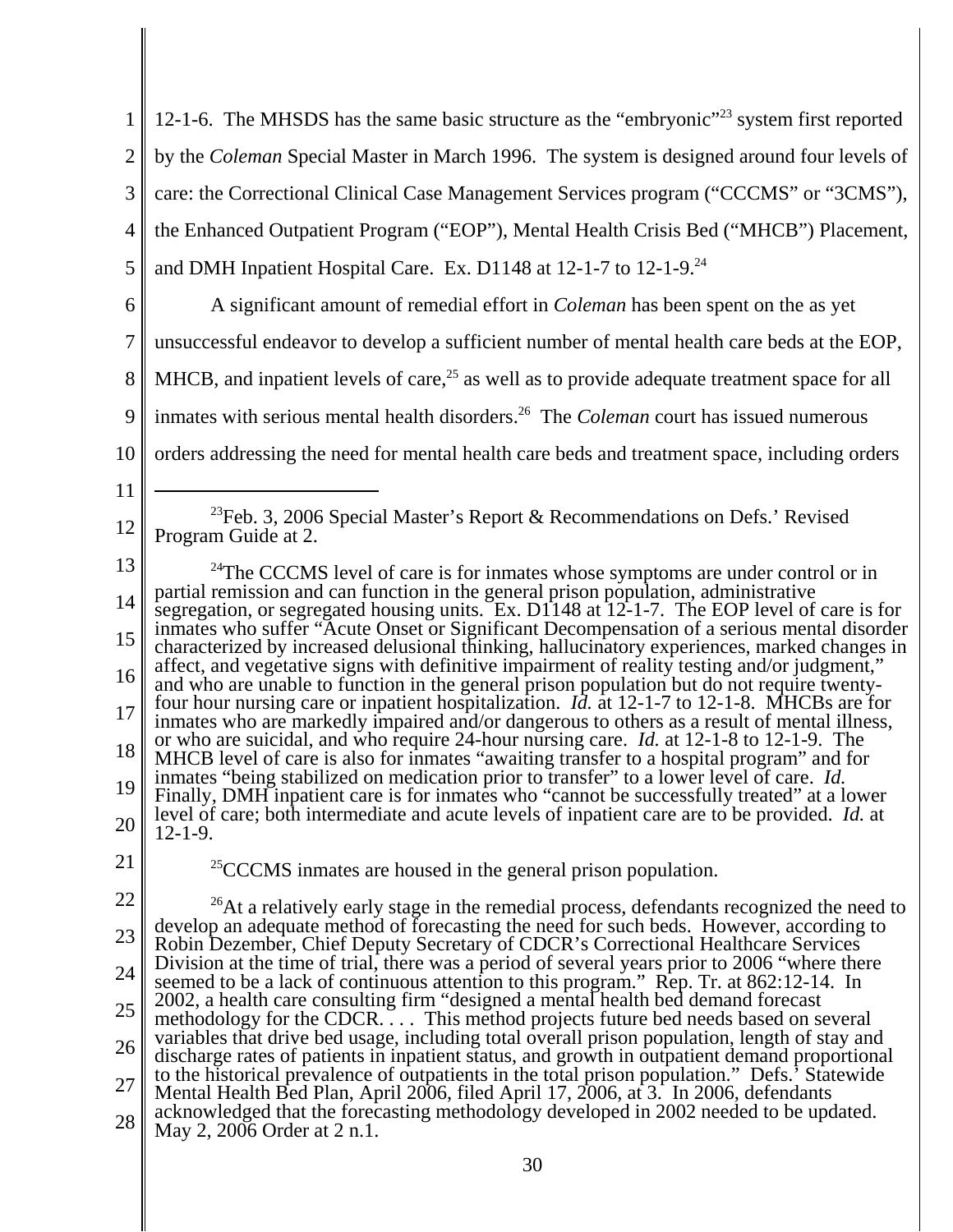1 2 3 directing defendants to assess the need for beds and treatment space throughout the mental health care delivery system and to plan for and develop the necessary number of beds as well as sufficient space at each level of care.<sup>27</sup>

4 5 6 7 8 9 10 11 12 13 14 15 16 17 18 19 20 21 22 23 24 25 26 27 28 <sup>27</sup>*E.g.*, May 21, 1998 Stip. & Order at 4; Sept. 14, 2000 Order at 2; Apr. 4, 2001 Order at 4; June 27, 2001 Order at 2; Dec. 20, 2001 Order at 1-2; Mar. 4, 2002 Order at 1; May 7, 2002 Order at 1-2; Oct. 8, 2002 Order at 2; Jan. 12, 2004 Order at 2; Apr. 5, 2004 Order at 3; July 9, 2004 Order at 3-4; Oct. 5, 2004 Order at 2; Jan. 27, 2005 Order at 2; Mar. 3, 2006 Order (*Coleman* docket # 1772) at 3-4. When the state's growing prison population reached a record of more than 160,000 in 2006, the shortage of beds and space reached a crisis level. In March 2006, defendants were ordered to submit a plan to meet both the immediate and long-term need for mental health care beds. Mar. 3, 2006 Order at 3-4. During a subsequent hearing on the adequacy of defendants' proposed plan, the CDCR's then-Director of Health Care Services reported a shortage of 75 MHCBs and 125 intermediate inpatient beds and "repeatedly referred to the shortage as a 'crisis.'" May 2, 2006 Order at 2. The *Coleman* court found that defendants' plan entirely failed to address the CDCR's immediate bed needs: The special master reports, the record reflects, and defendants admit, that the plan presented to the court in no way adequately responds to the severe shortage of intermediate care facility beds and mental health crisis beds that currently exists in the CDCR. It is undisputed that the shortage is leaving critically mentally ill inmates languishing in horrific conditions without access to immediately necessary mental health care. *Id.* The court further found that defendants' long-range plan for the provision of acute and intermediate care beds and mental health crisis beds appeared "sound in principle," but required revision because it was based on population figures that were "already out of date." *Id.* Defendants' plan for EOP beds was not approved because it "describe<sup>[d]</sup> a shortfall of over 1000 such beds in the year 2011." *Id.* at 4. Following the hearing, the court ordered defendants to file an amended long-term plan and to include with that plan a list of any projects that could be accelerated; to file a plan for the interim provision of intermediate inpatient beds and mental health crisis beds; and to maintain, open, or create intermediate inpatient and mental health crisis beds at specific prison locations. *Id.* at 4-6. The *Coleman* court has subsequently issued several orders concerning the provision of EOP, MHCB, and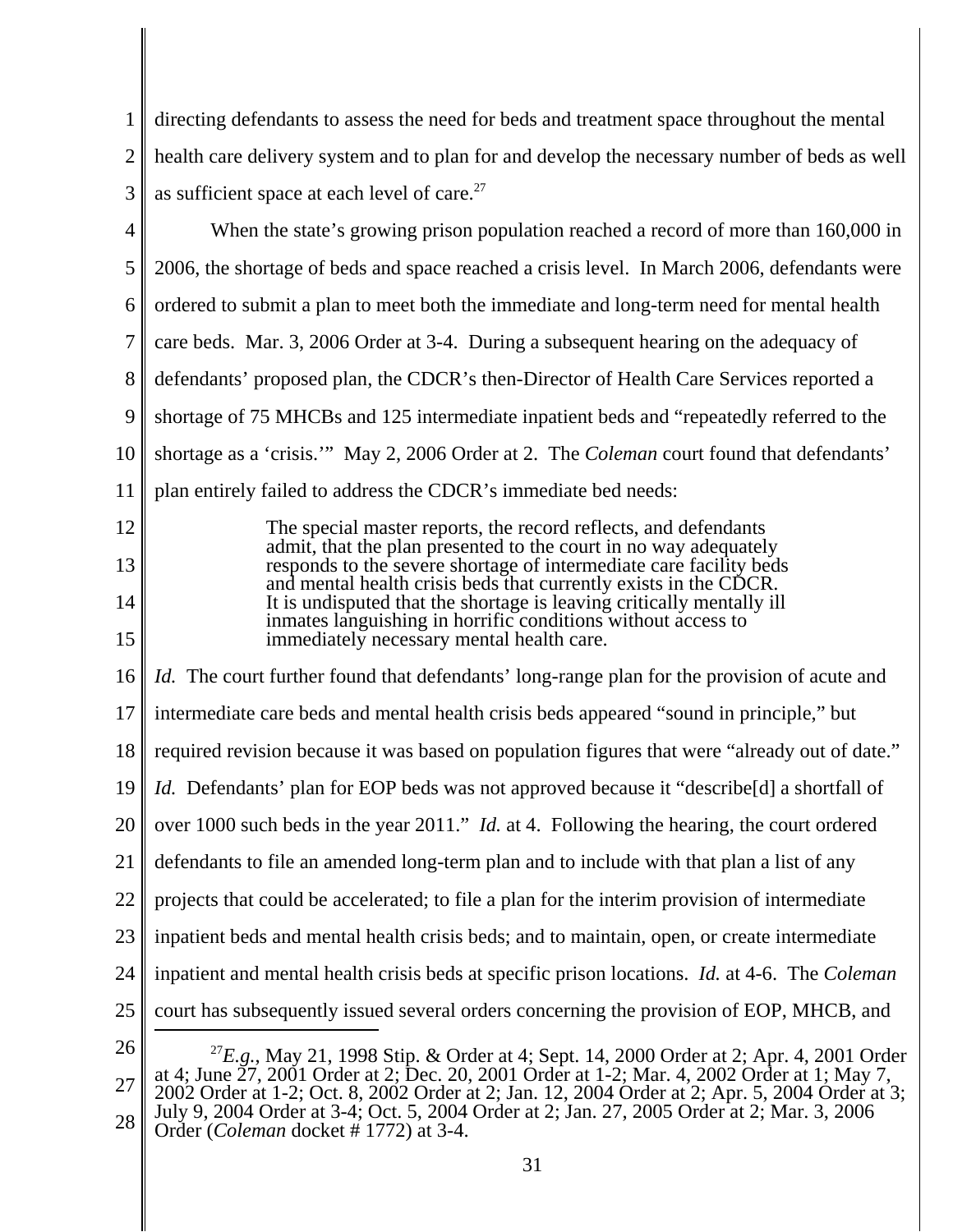| 1              | inpatient beds, all of which are in critically short supply, including an extensive order                                                                                                |
|----------------|------------------------------------------------------------------------------------------------------------------------------------------------------------------------------------------|
| $\overline{2}$ | concerning defendants' long-range and interim plans for the provision of these beds. <sup>28</sup>                                                                                       |
| 3              | However, providing the beds is obviously infeasible without the necessary space in which to                                                                                              |
| 4              | locate them, especially in light of the constantly increasing need for such beds as a result of                                                                                          |
| 5              | the substantial, if unanticipated, growth in the prison population.                                                                                                                      |
| 6              | Transfers to Appropriate Level of Care<br>b.                                                                                                                                             |
| 7              | Throughout <i>Coleman's</i> remedial phase, the state's delivery of mental health care to its                                                                                            |
| 8              | in the transfer of inmates to higher levels of care. Both                                                                                                                                |
| 9              | the original Program Guides and the Revised Program Guide include timelines for post-                                                                                                    |
| 10             | referral transfers to EOP programs, mental health care crisis beds, and DMH inpatient beds.                                                                                              |
| 11             | See Coleman docket #913 at 1-4, 4-13, 5-13, 6-4; Ex. D1148 at 12-1-16. <sup>29</sup> Unfortunately,                                                                                      |
| 12             | the state remains unable to transfer inmates to required care in a timely fashion, and the                                                                                               |
| 13             | <sup>28</sup> Oct. 20, 2006 Order; see also July 20, 2006 Order ( <i>Coleman</i> docket #1904) at 1;                                                                                     |
| 14             | Aug. 23 2006 Order.                                                                                                                                                                      |
| 15             | <sup>29</sup> The timelines in the Revised Program Guide are as follows:                                                                                                                 |
| 16<br>17       | Reception Centers: EOP transfers should occur within 60 days,<br>or 30 days if clinically indicated. CCCMS transfers should occur<br>within 90 days, or 60 days if clinically indicated. |
| 18             | MHCB: MHCB transfers should occur within 24 hours of<br>referral.                                                                                                                        |
| 19             | <b>DMH:</b> Transfers to DMH acute placements should occur within<br>10 days of referral, if accepted to DMH. Referral must be                                                           |
| 20             | completed within 2 working days of identification. Transfers to<br>DMH intermediate care placements should occur within 30 days                                                          |
| 21<br>22       | of referral, if accepted to DMH. Referral must be completed<br>within 5-10 working days.                                                                                                 |
| 23             | <b>EOP:</b> Transfers to general population ("GP") EOP programs                                                                                                                          |
| 24             | should occur within 60 days, or 30 days if clinically indicated.                                                                                                                         |
| 25             | <b>EOP Administrative Segregation Unit ("ASU") Hub: EOP</b><br>inmates housed in the regular ASU should transfer to an EOP                                                               |
| 26             | ASU Hub within 30 days of placement in the regular ASU or<br>within 30 days of referral to EOP level of care.                                                                            |
| 27             | <b>PSU:</b> EOP inmates housed in the ASU who are endorsed for the<br>PSU must be transferred within 60 days of endorsement.                                                             |
| 28             | Stewart Expert Report   153; see Ex. D1148 at 12-1-16.                                                                                                                                   |
|                | 32                                                                                                                                                                                       |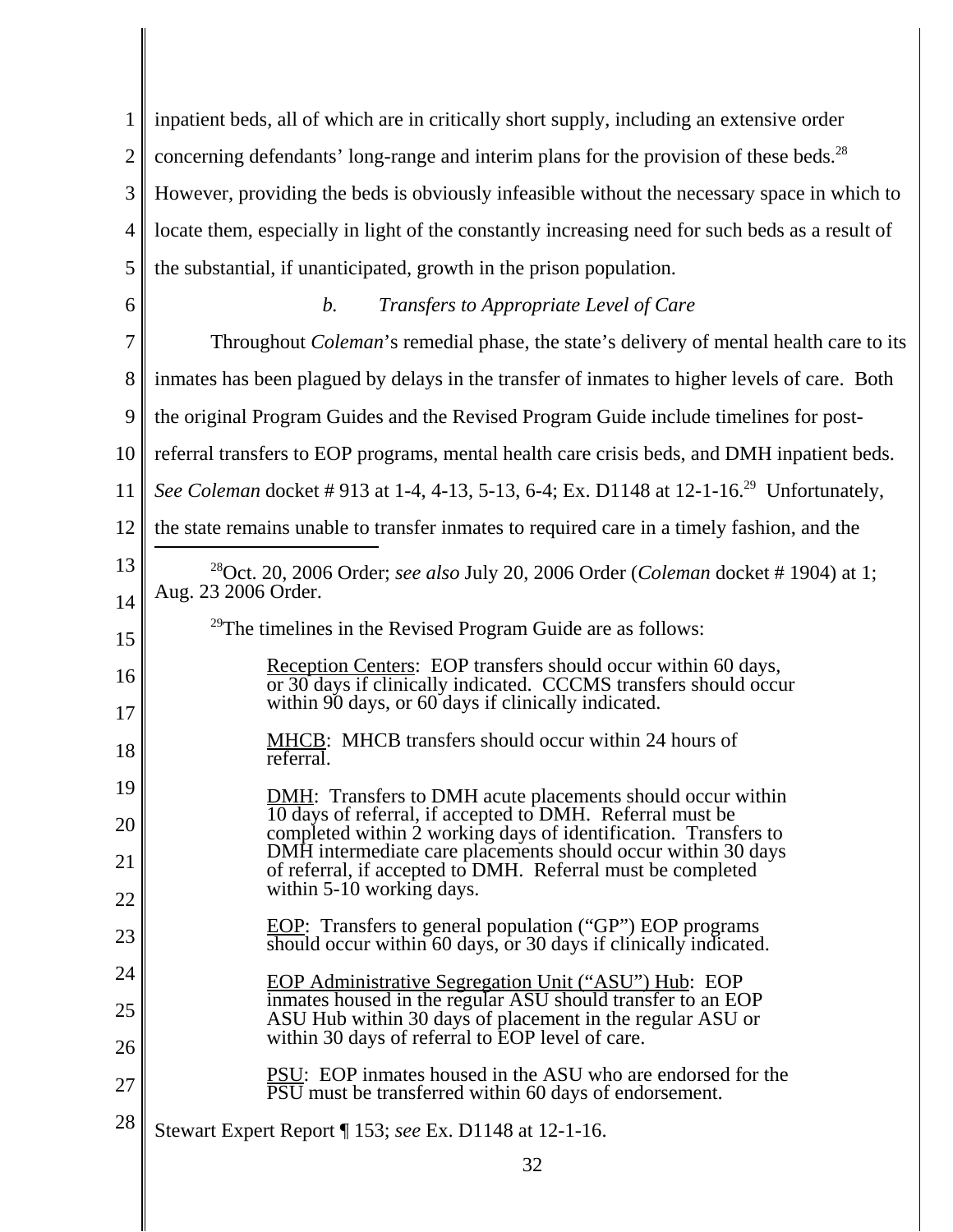1 2 *Coleman* court has issued numerous orders directed at expediting transfers and reducing delays.<sup>30</sup>

| 3              | <b>Staffing</b><br>$\mathcal{C}$ .                                                                                                                                                                                                                                                         |
|----------------|--------------------------------------------------------------------------------------------------------------------------------------------------------------------------------------------------------------------------------------------------------------------------------------------|
| $\overline{4}$ | A final focus of the remedial effort in <i>Coleman</i> over the last decade has been the                                                                                                                                                                                                   |
| 5              | development and retention of sufficient numbers of competent mental health care clinicians.                                                                                                                                                                                                |
| 6              | In June 1998, the Coleman court issued the first of numerous orders aimed at remedying the                                                                                                                                                                                                 |
| 7              | substantial understaffing of the CDCR's mental health care system, directing defendants to                                                                                                                                                                                                 |
| 8              | show improvement in the "quality and quantity of contracted psychiatric services and/or" the                                                                                                                                                                                               |
| 9              | implementation of a "recruitment program sufficient[] to fill vacancies in presently                                                                                                                                                                                                       |
| 10             | authorized positions." June 16, 1998 Order at 1. In the same order, the court directed the                                                                                                                                                                                                 |
| 11             | Coleman Special Master to recommend the staffing ratios necessary to a constitutionally                                                                                                                                                                                                    |
| 12             | adequate mental health care delivery system. <i>Id.</i> at $2^{31}$ Since then, the court has repeatedly                                                                                                                                                                                   |
| 13             | ordered defendants to create the necessary positions and to hire staff to fill those positions. <sup>32</sup>                                                                                                                                                                              |
| 14             | In addition, the court has issued orders designed to assure the competence of staff, primarily                                                                                                                                                                                             |
| 15             | by requiring the state to develop and implement a quality assurance and peer review                                                                                                                                                                                                        |
| 16             | process. <sup>33</sup>                                                                                                                                                                                                                                                                     |
| 17             | After two years of compliance monitoring, it became apparent that orders setting                                                                                                                                                                                                           |
| 18             | staffing ratios and requiring defendants to fill clinical positions would not be sufficient to                                                                                                                                                                                             |
| 19             |                                                                                                                                                                                                                                                                                            |
| 20             | $^{30}E.g.,$ July 26, 1999 Order at 5-6; Jan. 13, 2000 Order ( <i>Coleman</i> docket # 1111) at 4;<br>Apr. 27, 2000 Order at 5; July 3, 2000 Order at 6; Sept. 14, 2000 Order at 2; Apr. 4, 2001<br>at 3-4; Jan. 12, 2004 Order at 2; Mar. 25, 2004 Order at 2-3; Mar. 8, 2005 Order at 2; |
| 21             | 20, 2006 Order at 3.                                                                                                                                                                                                                                                                       |
| 22<br>23       | <sup>31</sup> In July 1999, the court approved several mental health staffing ratios and required<br>defendants to adopt and implement specific mental health care staffing ratios for<br>administrative segregation units. July 26, 1999 Order at 4-5.                                    |
| 24             | ${}^{32}E.g.,$ Aug. 25, 1998 Order at 1; Jan. 19, 1999 Order at 2; July 26, 1999 Order at 4;                                                                                                                                                                                               |
| 25             | Jan. 13, 2000 Order ( <i>Coleman</i> docket # 1111) at 4; Apr. 27, 2000 Order at 5; July 3, 2000<br>Order; Aug. 28, 2000 Order ( <i>Coleman</i> docket #1198) at 3; Apr. 4, 2001 Order at 4; Oct. 26,                                                                                      |
| 26             | 2001 Order at 1; June 13, 2002 Order (Coleman docket #1383) at 4; June 13, 2002 Order<br>(Coleman docket # 1384) at 2; Mar. 3, 2006 Order (Coleman docket # 1772) at 3; Mar. 9,<br>2006 Order (Coleman docket #1774) at 1-2.                                                               |
| 27<br>28       | $^{33}E.g.,$ June 16, 1998 Order at 2; Aug. 12, 1998 Order at 1-2; June 13, 2002 Order<br>( <i>Coleman</i> docket #1384) at 2.                                                                                                                                                             |
|                | 33                                                                                                                                                                                                                                                                                         |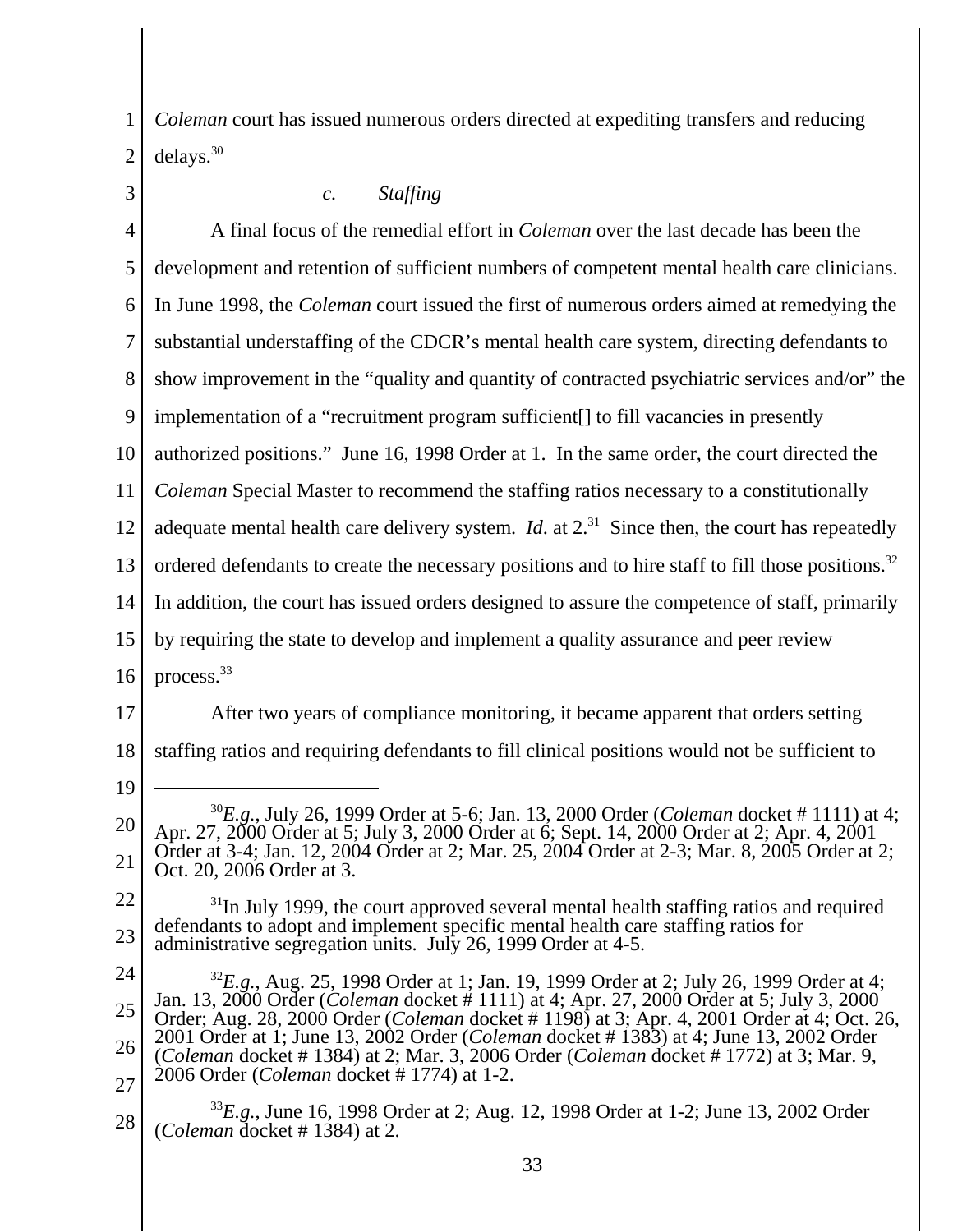1 2 3 4 5 remedy the constitutional violations. Accordingly, the *Coleman* court ordered defendants to develop a plan to retain CDCR psychiatrists. July 26, 1999 Order at 4. Over the next eight years, as part of its ongoing effort to ensure that California hires and retains sufficient clinical staff, the court issued several orders concerning recruitment and retention bonuses, as well as salary increases for mental health clinicians.<sup>34</sup>

6

# 3. Special Master's 2006 Monitoring Reports

7 8 9 10 11 12 13 By the end of the first decade of remedial work in *Coleman*, the state had made some progress but still had not met its constitutional obligation to provide *Coleman* class members with adequate mental health care. July 23, 2007 Order, 2007 WL 2122636, at \*3. Worse, two monitoring reports filed by the *Coleman* Special Master in 2006 reflected a troubling reversal in the progress of the remedial efforts of the preceding decade and demonstrated the profound impact of population growth on the state's ability to meet its constitutional obligations to seriously mentally ill inmates.

14 15 16 17 18 19 20 21 22 23 24 On January 23, 2006, the *Coleman* Special Master filed his Fifteenth Monitoring Report, which included findings made at monitoring visits to all CDCR institutions between early August 2004 and late May 2005. Jan. 23, 2006 Fifteenth Monitoring Report at 2-3. The report was grim. The Special Master reported rising vacancy rates in staffing, as well as a "growing crisis in accessibility to a MHCB level of care and the continuing inadequacy of access to DMH programs highlighted by the unmet needs assessment that was conducted and concluded during the period." Ex. D1108 (compilation of summaries and recommendations from the *Coleman* Special Master's twenty monitoring reports) at DEFS060221- DEFS060222. The Special Master also reported that "suicides in CDCR escalated significantly during the monitoring period for reasons that are just beginning to be subjected to analysis." *Id.* at DEFS060222.

<sup>26</sup> 27 28 <sup>34</sup>*E.g.*, Jan. 13, 2000 Order (*Coleman* docket # 1111) at 4-5; July 25, 2003 Order at 6; Mar. 8, 2005 Order at 1-2; June 10, 2005 Order (*Coleman* docket # 1667) at 1-2; Mar. 9, 2006 Order (*Coleman* docket # 1774) at 1-2; Dec. 15, 2006 Order at 1-2; Feb. 7, 2007 Order at 2; May 23, 2007 Order (*Coleman* docket # 2236) at 5; June 28, 2007 Order (*Coleman* docket # 2301) at 3.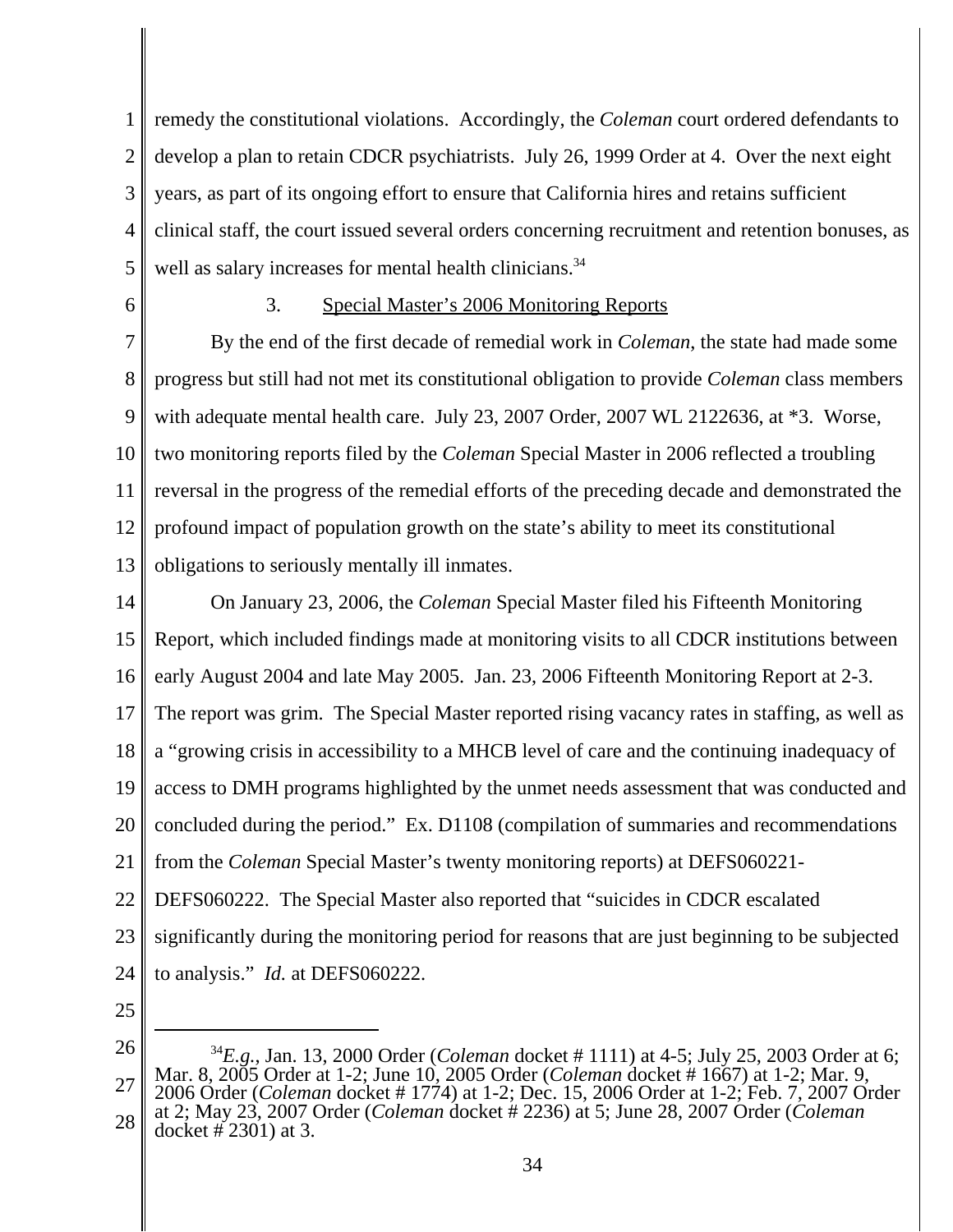1 2 3 4 5 6 7 8 9 10 11 The Special Master further reported that "transfers to more intensive levels of mental health programming and treatment" had "deteriorated sharply and widely." *Id.* at DEFS060252. The availability of MHCBs, "the department's sole internal resource for providing short-term crisis care for unstable and suicidal inmates," had declined to the point that it "became by mid-2005 a critical issue with severe impact on CDCR's most seriously mentally disordered inmates." *Id.* In addition, "the waiting list for the admission to Psychiatric Service Units (PSUs) for EOPs with a SHU [Segregated Housing Unit] term, imposed on inmates who are viewed as a danger to themselves or others, expanded steadily, and mental health caseload inmates continued to spend long periods in reception awaiting transfer to EOP and 3CMS general population programs." *Id.* at DEFS060252- DEFS060253.

12 13 14 15 16 17 18 19 20 21 22 23 24 Taken together, the expanding wait lists, critical shortage of beds, and identification of hundreds of inmates in need of clinical referrals "meant that a growing number of the most seriously mentally ill inmates in the CDCR were not receiving in a timely fashion the levels of care they needed." *Id.* at DEFS060253. To explain this backward slide in the progress made under the *Coleman* court's supervision, the Special Master pointed to the prison system's expanding population. For example, "none of the [CDCR's] planning documents ... . addressed the department's need to expand its capacity to provide acute inpatient DMH care to meet the expanding need being pushed, among other causes, by an inexorably rising MHSDS population commensurate with CDCR's growing overall population." *Id.* at DEFS060258. Likewise, progress in the timely transfer of mentally ill inmates from reception centers into general population programs had "been largely cancelled by the recently escalating growth in the overall CDCR population and the concomitantly increasing number of MHSDS inmates in reception." *Id.* at DEFS060272-DEFS060273.

25 26 27 Defendants did not object to the Special Master's Fifteenth Monitoring Report or the recommendations contained therein, including the Special Master's finding as to the role played by the rapidly growing prison population and the resulting lack of space necessary to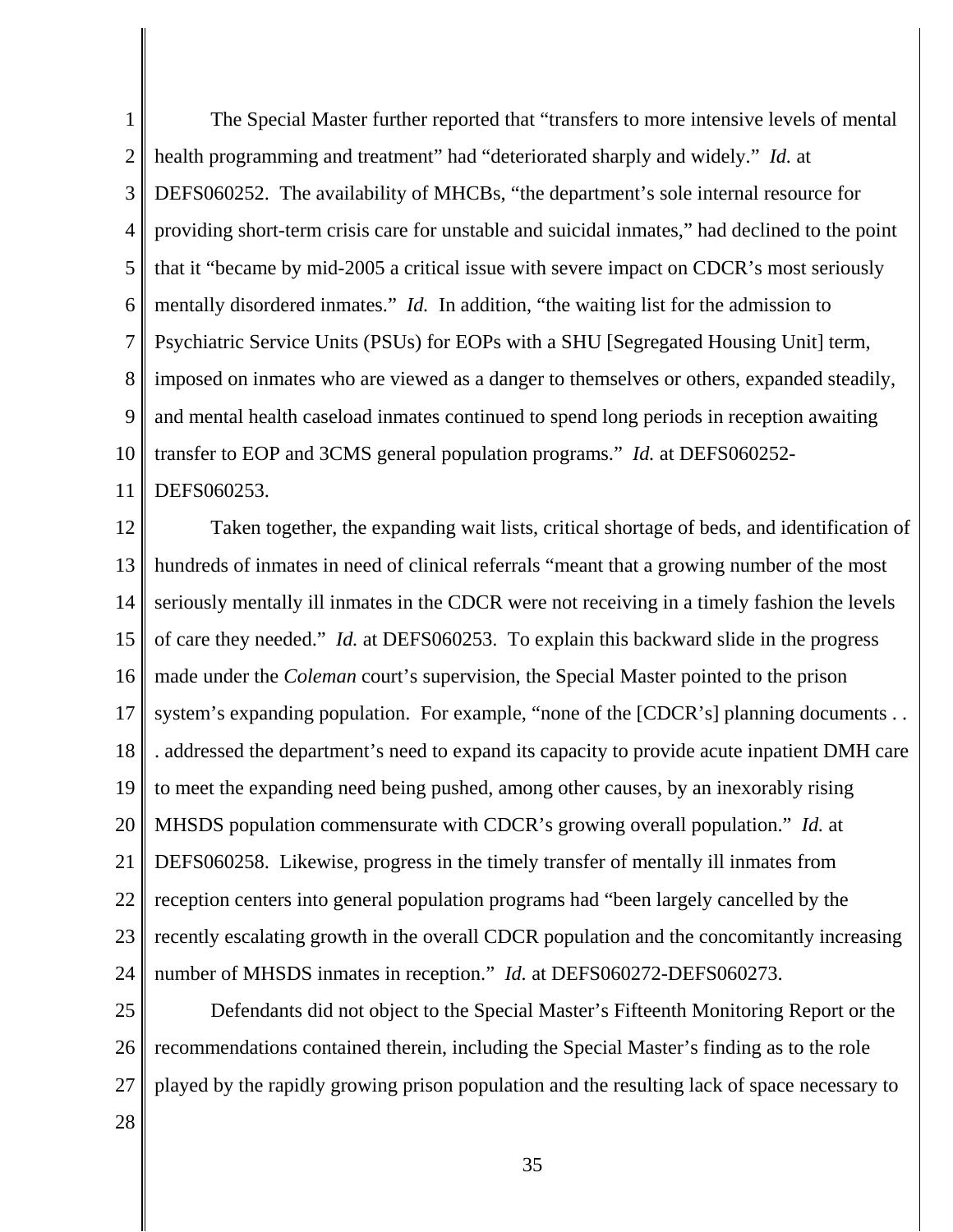1 2 provide the requisite care to mentally ill inmates. Mar. 3, 2006 Order (*Coleman* docket # 1772) at 1.

| 3  | As compliance work continued in 2006, the population pressures identified by the                                             |
|----|------------------------------------------------------------------------------------------------------------------------------|
| 4  | Special Master in his Fifteenth Monitoring Report were evident: Compliance became more                                       |
| 5  | difficult and the gains made by defendants in the first decade receded. On December 14,                                      |
| 6  | 2006, the Coleman Special Master filed his Sixteenth Monitoring Report. That report, which                                   |
| 7  | covered a monitoring period from the summer of 2005 until March 2006, Ex. D1108 at                                           |
| 8  | DEFS060302, revealed that serious shortages in staffing and bed space, as well as substantial                                |
| 9  | delays in transfers to necessary levels of care, continued unabated.                                                         |
| 10 | Among other findings, the Special Master reported that "the inexorably expanding                                             |
| 11 | demand for services resulting from the bulging population" had caused a "continuing                                          |
| 12 | deterioration of mental health staffing." <i>Id.</i> at DEFS060303. According to the Special                                 |
| 13 | Master, "[t] welve years after the determination that mental health treatment in CDCR was                                    |
| 14 | unconstitutional, the defendants still lacked clinical resources to meet the needs of some 25                                |
| 15 | to 30 percent of inmates identified as seriously mentally disordered." <i>Id.</i> at DEFS060304.                             |
| 16 | Furthermore, the Special Master reported that                                                                                |
| 17 | [t]he general breakdown in transfers was another transcendent<br>issue in the 16th round of review. As the overall caseload  |
| 18 | population continued to increase, so too did the percentage of the                                                           |
| 19 | caseload in need of program beds with intensive care and high<br>security, including specifically DMH inpatient beds, MHCBs, |
| 20 | PSU beds and EOP administrative segregation placements.                                                                      |
| 21 | <i>id.</i> at DEFS060306. "[A]ccess to appropriate levels of care for seriously mentally ill inmates                         |
| 22 | remained a problem in almost every CDCR institution." Id. at DEFS060307.                                                     |
| 23 | Although Defendants filed a response to two recommendations contained in the                                                 |
| 24 | Sixteenth Monitoring Report, they did not object to any of the above findings, once more                                     |
| 25 | including the Special Master's determination that the "escalating growth in the overall                                      |
| 26 | CDCR population" was a major cause of the CDCR's reversal of progress. <i>Id.</i> at                                         |
| 27 | DEFS060273; see Defs.' Dec. 7, 2006 Response to Special Master's Sixteenth Report.                                           |
| 28 |                                                                                                                              |
|    |                                                                                                                              |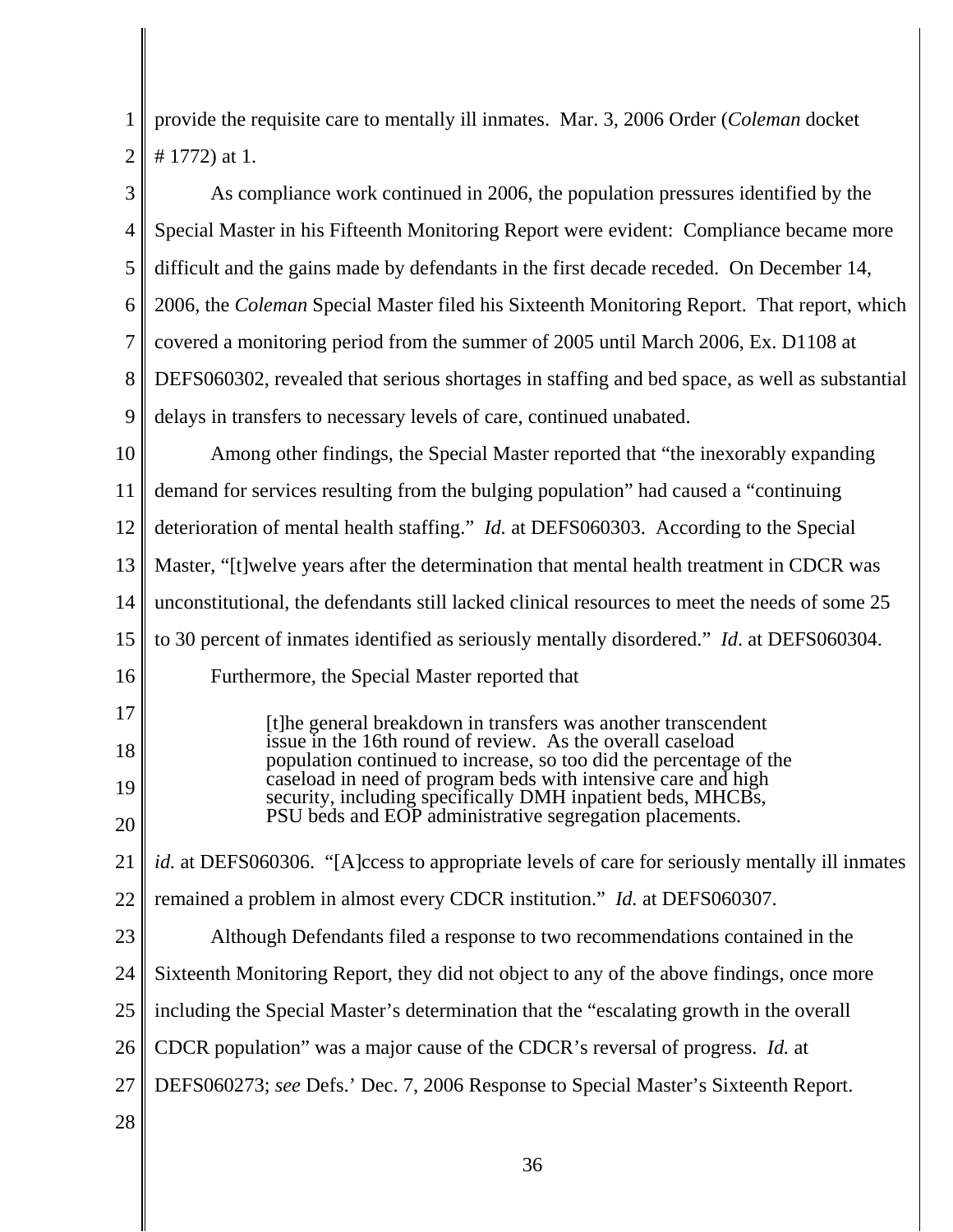2

1

## **C. Crowding in California's Prison System**

### 1. The Increasing California Prison Population

3 4 5 6 7 8 9 10 11 12 13 14 15 16 Since the mid-1970s, California's prison population has increased by over 750 percent, rising from approximately 20,000 inmates to an "all-time high" in October 2006 of over 170,000 inmates, with more than 160,000 housed in the state's adult prison institutions. Ex. P1 at 1 (Governor Schwarzenegger's Oct. 4, 2006 Prison Overcrowding State of Emergency Declaration); Ex. P5 at 62 (May 2006 California Policy Research Center Report, "Understanding California Corrections"); Fact # 9, Nov. 17, 2008 Joint Statement of Undisputed Facts; Ex. D1259-1. Much of this population expansion occurred during the time in which the *Plata* and *Coleman* courts have monitored the medical and mental health care in California's prisons. In 1991, when the *Coleman* plaintiffs filed their amended complaint, the state's prison system housed approximately 100,000 inmates. Ex. P410 at 2 (CDCR Offender Information Services Branch Data Analysis Unit, Institution and Camp Design Bed Capacity and Population, June 30, 1987 - June 30, 2007). As of August 27, 2008, 156,352 inmates were housed in in-state prison institutions. Fact # 10, Nov. 17, 2008 Joint Statement of Undisputed Facts.35

17 18 19 20 21 22 23 24 The expansive growth of the prison population in California is due, in part, to the state's adoption of determinate sentencing in the 1970s, Ex. P5 at 61-62, and the "countless increases in criminal sentences" enacted by the legislature or in initiative measures in succeeding years, Ex. P3 at 68 (Jan. 2007 Little Hoover Commission Report, "Solving California's Corrections Crisis: Time Is Running Out") (detailing increases in California sentencing since the Determinate Sentencing Act became effective in 1977). In addition, California's prison population has increased because of its post-sentencing practices. "The state has [] been widely criticized for not doing a better job of preparing inmates to return to

25

26 27 28  $35$ In this opinion and order, we will hereafter consider only figures and percentages relating to the CDCR's thirty-three in-state adult prison institutions. We do not consider camps, community correction centers, or Department of Mental Health state hospitals, all of which also house CDCR inmates. It is the thirty-three in-state adult prison institutions that are the subject of the Governor's Prison Overcrowding State of Emergency Proclamation and were the focus of the evidence at trial before this court. All references to "system" and "systemwide" encompass only those thirty-three adult institutions.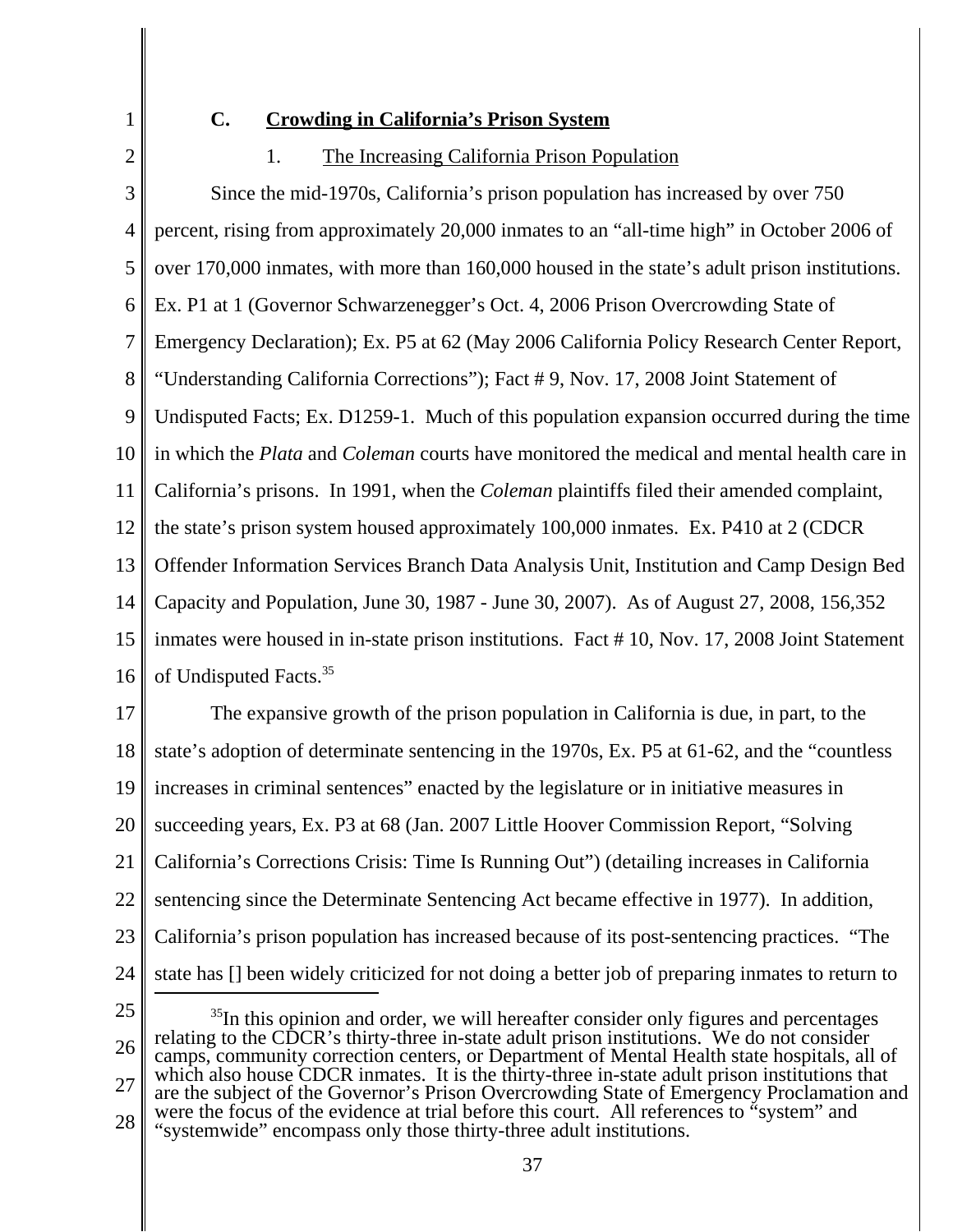| $\mathbf{1}$   | society." Ex. P4 at 121 (June 2004 Corrections Independent Review Panel Report,                                                                                                       |
|----------------|---------------------------------------------------------------------------------------------------------------------------------------------------------------------------------------|
| $\overline{2}$ | "Reforming Corrections").                                                                                                                                                             |
| 3              | Approximately 90 percent of state prison inmates are eventually                                                                                                                       |
| $\overline{4}$ | released on parole, and at present, more than half return to prison.<br>A 2003 study by the Little Hoover Commission concluded that                                                   |
| 5              | inmates are not prepared for their release from prison.<br>Department of Corrections reports show that 43 percent of<br>inmates released from prison in 1999 were sent back to prison |
| 6              | within a year and that 56 percent returned within two years.<br>Many of those returned to prison are parolees who are sent back                                                       |
| 7              | for violating the conditions of parole, rather than for committing                                                                                                                    |
| 8              | new crimes, and many of those go back for relatively short<br>periods of time – an average of $\overline{5}/\frac{1}{2}$ months.                                                      |
| 9              | <i>Id.</i> The consequences of the state's failure to prepare inmates for re-entry are significant:                                                                                   |
| 10             | "The vast numbers of parolees returning to prison help drive both the size of the prison                                                                                              |
| 11             | population and the cost of the system. In 2001 more than 74,000 (47 percent) of the average                                                                                           |
| 12             | daily prison inmate population of 157,000 was made up of parole violators." Id. Finally,                                                                                              |
| 13             | also significant are the actions of the parole board and the Governor in declining to release                                                                                         |
| 14             | prisoners serving terms of 15 or 25 years to life who have served their minimum sentence or                                                                                           |
| 15             | more with unblemished records and are determined by prison officials not to constitute a risk                                                                                         |
| 16             | to society.                                                                                                                                                                           |
| 17             | 2.<br>Studies Commissioned by the State of California To Examine                                                                                                                      |
| 18             | <b>Prison Crowding</b>                                                                                                                                                                |
| 19             | The California legislature has recognized prison crowding as a serious problem since                                                                                                  |
| 20             | at least 1987, when it convened a Blue Ribbon Commission on Inmate Population                                                                                                         |
| 21             | Management. See Ex. P2 at 78. The commission issued its final report in 1990, with thirty-                                                                                            |
| 22             | eight recommendations, including "alternative sanctions, and more programming [and]                                                                                                   |
| 23             | reentry programs." Id. Between 1990 and 2006, more than a dozen commissions and other                                                                                                 |
| 24             | groups issued reports with proposals to solve the overcrowding problem in California's                                                                                                |
| 25             | prison system. Id. at 3, 10, 78-79. As Joan Petersilia, co-chair of the expert panel convened                                                                                         |
| 26             | by the CDCR in 2007, noted, "all of the reports recommended essentially the same ten                                                                                                  |
| 27             | things," including diverting non-violent, non-serious offenders and technical parole violators                                                                                        |
| 28             | from prison; using a risk and needs assessment tool to match inmates with resources and                                                                                               |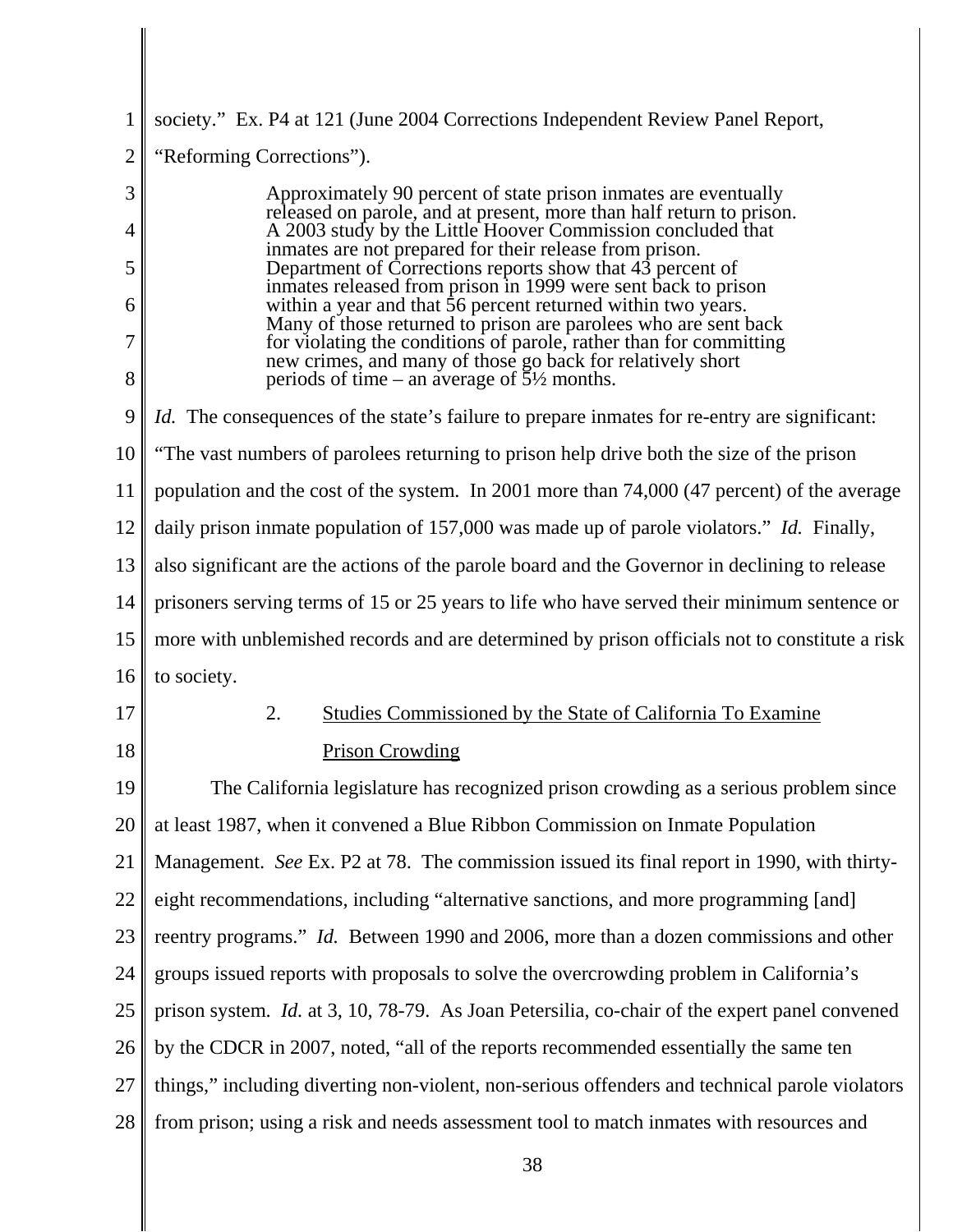1 2 3 4 5 6 programming; expanding rehabilitative programs; reforming California's determinate sentencing system; transferring low-risk prisoners in the later part of their sentences to community-based reintegration facilities; establishing a sentencing commission; reforming parole; creating partnerships between state and local corrections agencies; requiring that all programs be based on solid research evidence; and promoting public awareness regarding California's prison system. *Id.* at 77.

7 8 9 10 11 12 13 14 15 16 17 18 19 20 One of the most exhaustive reports completed during this period was the June 2004 report of the Corrections Independent Review Panel, which was appointed by Governor Schwarzenegger; chaired by former California Governor and Attorney General George Deukmejian, who had a reputation as tough on crime; and composed of forty independent correctional consultants and representatives from state agencies. Ex. P4 at i. The Panel noted that California's "correctional system has grown to become the largest in the nation, rivaling in size and numbers even those of most other countries," and that "[n]ot surprisingly, this massive system shows the strains of both its age and its decades-long growth." *Id.* at 199. The Panel found that "[a]dult prisons are severely overcrowded, imperiling the safety of both correctional employees and inmates." *Id.* Consequently, a number of the Panel's 237 recommendations, including the enhancement of earned credits, the expansion of rehabilitative programming, the identification of older inmates for early release, and the diversion of certain parole violators, were aimed at inmate population reduction. *See id.* at 122-61.

21

#### 3. Defining the Capacity of California Prisons

22 23 24 In its report, the Corrections Independent Review Panel discussed three distinct measures of prison capacity: "design capacity," "operable capacity," and "maximum safe and reasonable capacity." Ex. P4 at 123-124. First:

25 26 27 28 "Design capacity" is the term used for the past 50 years to designate the number of inmates a prison is designed to accommodate according to standards developed by the Commission on Accreditation and the American Correctional Association. [Footnote omitted.] The number can be based on any combination of single-occupancy cells, double-occupancy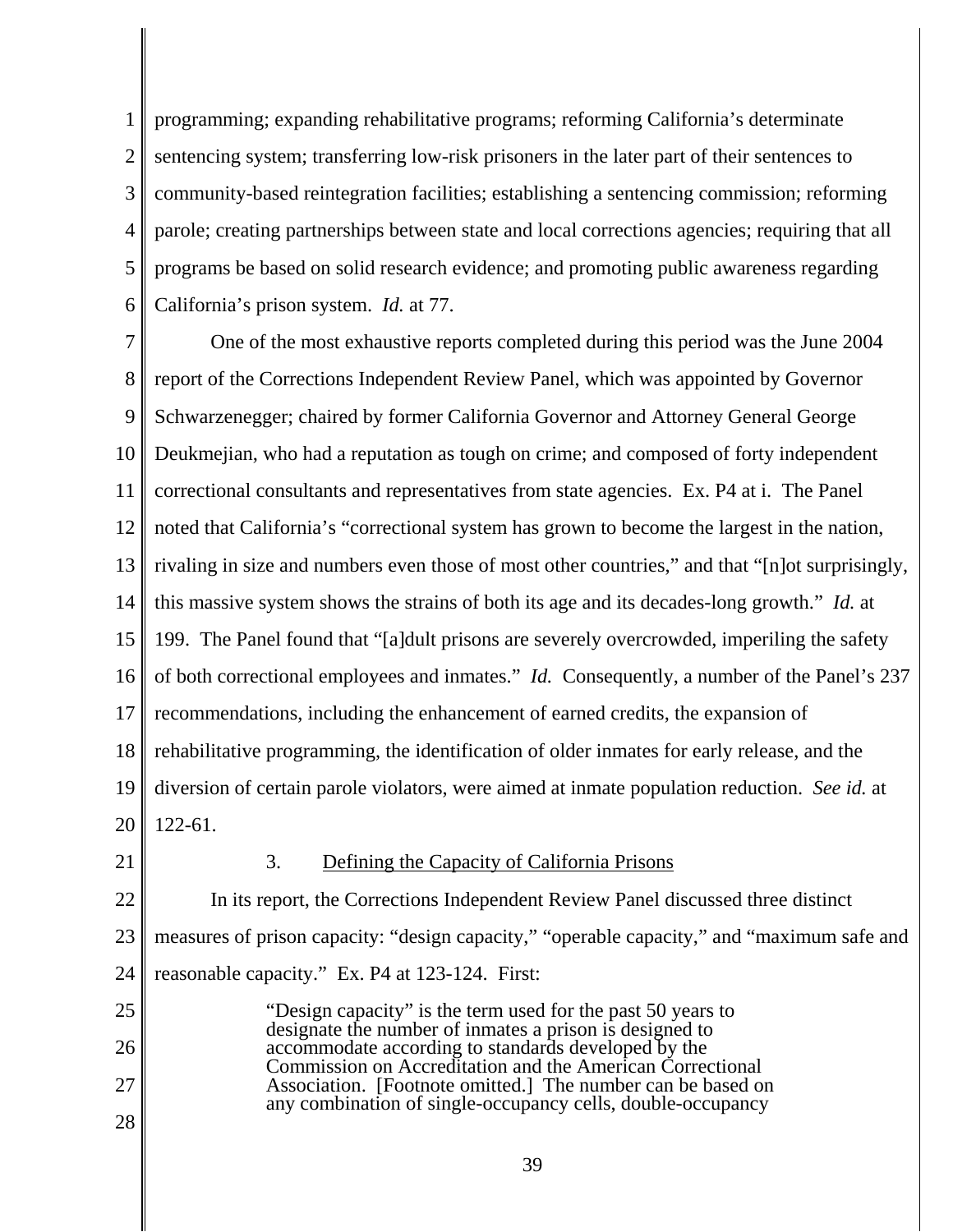2 3

1

cells, single- or double-bunked multiple occupancy rooms, or dormitories. The standards take into account the need for humane conditions, as well as the need to prevent violence and move inmates to and from programs, such as mental health care, education classes, and drug abuse treatment.

4 5 *Id.* at 123. "In California, design capacity is based on one inmate per cell, single bunks in dormitories, and no beds in space not designed for housing." *Id.*

6

7 8 9 10 11 12 13 14 15 California has never limited its prison population to 100% design capacity, *id*. at 123 n.1, and has in some respects planned for inmate population levels that exceed 100% design capacity. The "staffing packages" for California's prison facilities have two parts: the "initial staffing package," which is based on population at 100% design capacity, or one inmate per cell, and the "overcrowding package which, depending on the level of the facility being built, could be 150 percent, 175 percent, 190 percent or 200 percent." Rep. Tr. at 540:24-541:4 (Raymond). The "overcrowding package" is "a staff enhancement of the design bed package." *Id.* at 548:4-7. The combined staffing package shows the size of the staff necessary for a facility at 100% design capacity and the additional staff required as the facility becomes more crowded. *Id.* at 545:10-13.

16 17 18 19 20 21 22 23 24 25 26 27 Similarly, prisons built between 1985 and 1998, when the design capacity of the CDCR's adult institutions and camps increased from 29,042 to near its present level of approximately 80,000 inmates, Ex. P212 at Table 10, "were designed and built to accommodate population growth" with respect to some infrastructure components – specifically the "'water, wastewater, electrical and mechanical components, needed to meet anticipated overcrowding of as much as 190 percent in cells and 140 percent in dormitories.'" Dezember Trial Aff. ¶ 72 (quoting Ex. D1292, *Coleman* Special Master's May 31, 2007 Response to Court's May 17, 2007 Request for Information, at 5). However, "these same prisons were not designed and made 'no provision' for any expansion of medical care space beyond the initial 100% of [design] capacity." *Id.* (quoting Ex. D1292 at 4-5). "Even worse, 'none of the 19 CDCR institutions planned and built in the boom of the 80s and 90s gave any thought to the space that might be needed for mental health purposes.'" *Id.*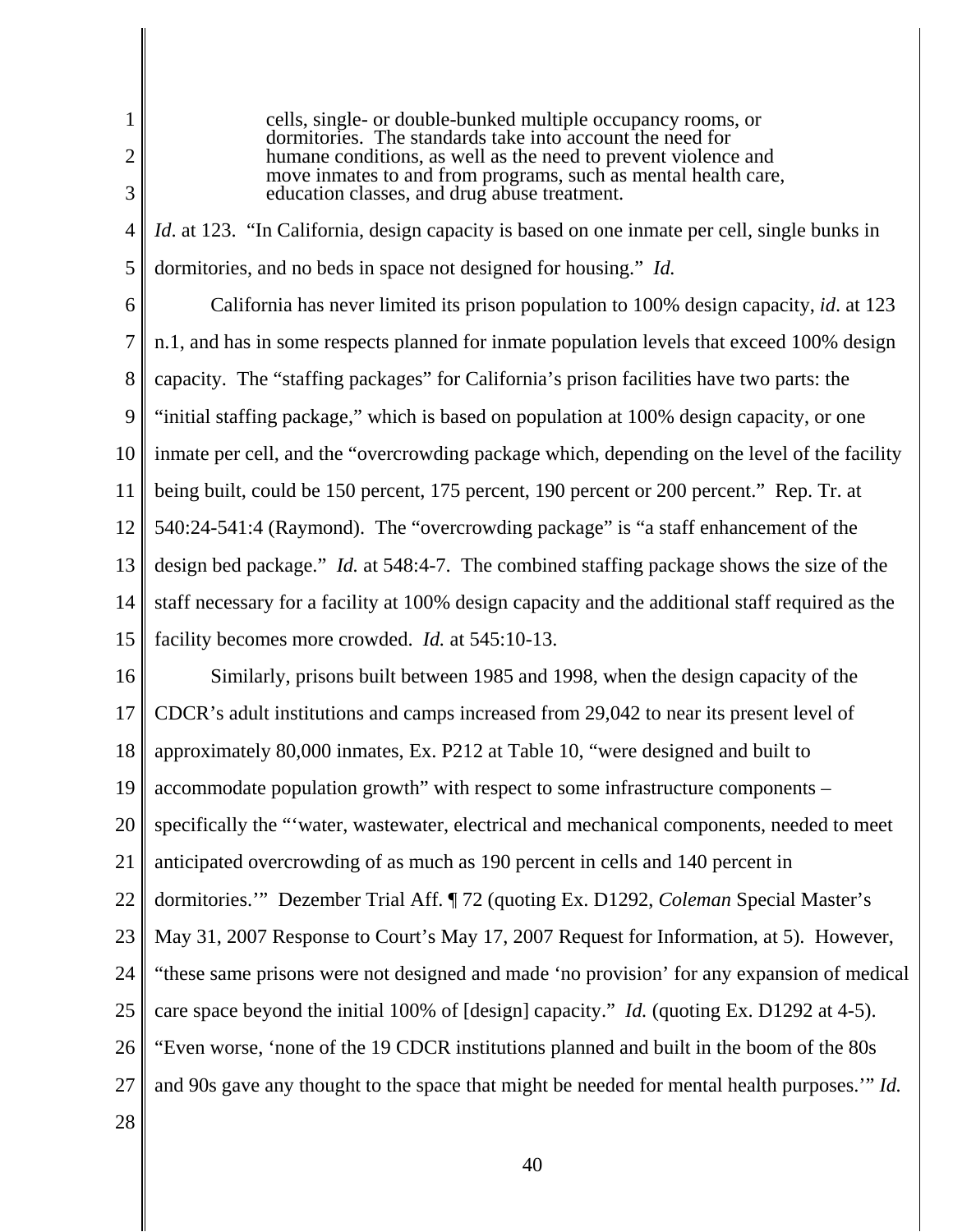1 2 3 4 5 6 7 8 (quoting Ex. D1292 at 5).<sup>36</sup> "A similar failure in design vision occurred with the Department of Mental Health," the sole provider of inpatient mental health care for CDCR inmates, "which discovered in 1998 that it had 'no facilities of its own in which to provide the level of inpatient care needed by CDCR for high custody inmates with a history of violence or escape.'" *Id.* (quoting Ex. D1292 at 8). Thus, even though the infrastructure of California's newer prisons was built to accommodate inmate populations greater than 100% design capacity, no similar accommodation was made for the provision of medical and mental health care in California's prisons.

9 10 11 12 13 14 15 16 17 The second measure of prison capacity, "operable capacity," refers to "the maximum capacity of the prisons to house inmates safely and securely while providing effective education, training, and treatment." Ex. P4 at 122. "Operable capacity . . . takes into account space needed for effective programming in addition to safety and security." *Id.* at 124. Based on input from a "group of experienced California prison wardens," the Corrections Independent Review Panel determined that the operable capacity of California's prison system is 145% design capacity. *Id.* Notably, however, operable capacity does not take into account the space required to provide medical and mental health care. *See id*. at 161 n.3; Nov. 9, 2007 Scott Report ¶ 46.

18 19 20 21 22 The third measure, "maximum 'safe and reasonable' capacity," refers to "the maximum number of inmates who can safely and reasonably be housed in the prison system." Ex. P4 at 124. This definition takes into account only "the 'safe and reasonable' capacity of individual housing units according to inmate custody levels, staffing levels, and the physical structure of the units." *Id.* Units for inmates at higher custody levels have a

23

24 25 26 27 28 <sup>36</sup>*But see* Sept. 3, 2008 Tilton Dep. at 60:10-61:17 (testifying that in the 1980s and 1990s, the CDCR would "make sure [it] provided programs based on the population," and that this testimony referred to prisons at somewhere between 100% and 140% design capacity). We do not credit Tilton's testimony on this point because he also testified that the CDCR operated "fully-programmed facilities at that time." *Id.* at 61:16-17. As is clear from our discussion of the history of the *Plata* and *Coleman* cases, the CDCR was not operating fully-programmed facilities with regard to medical and mental health care. Moreover, even if Tilton's testimony were to be credited, he acknowledged that "certain facilities lost the ability, in terms of space, to deliver adequate programs to the inmates" when populations exceeded 140% design capacity. *Id.* at 62:14-19. As we note below, the California prison population well exceeds 140% design capacity, and indeed is approaching 200%.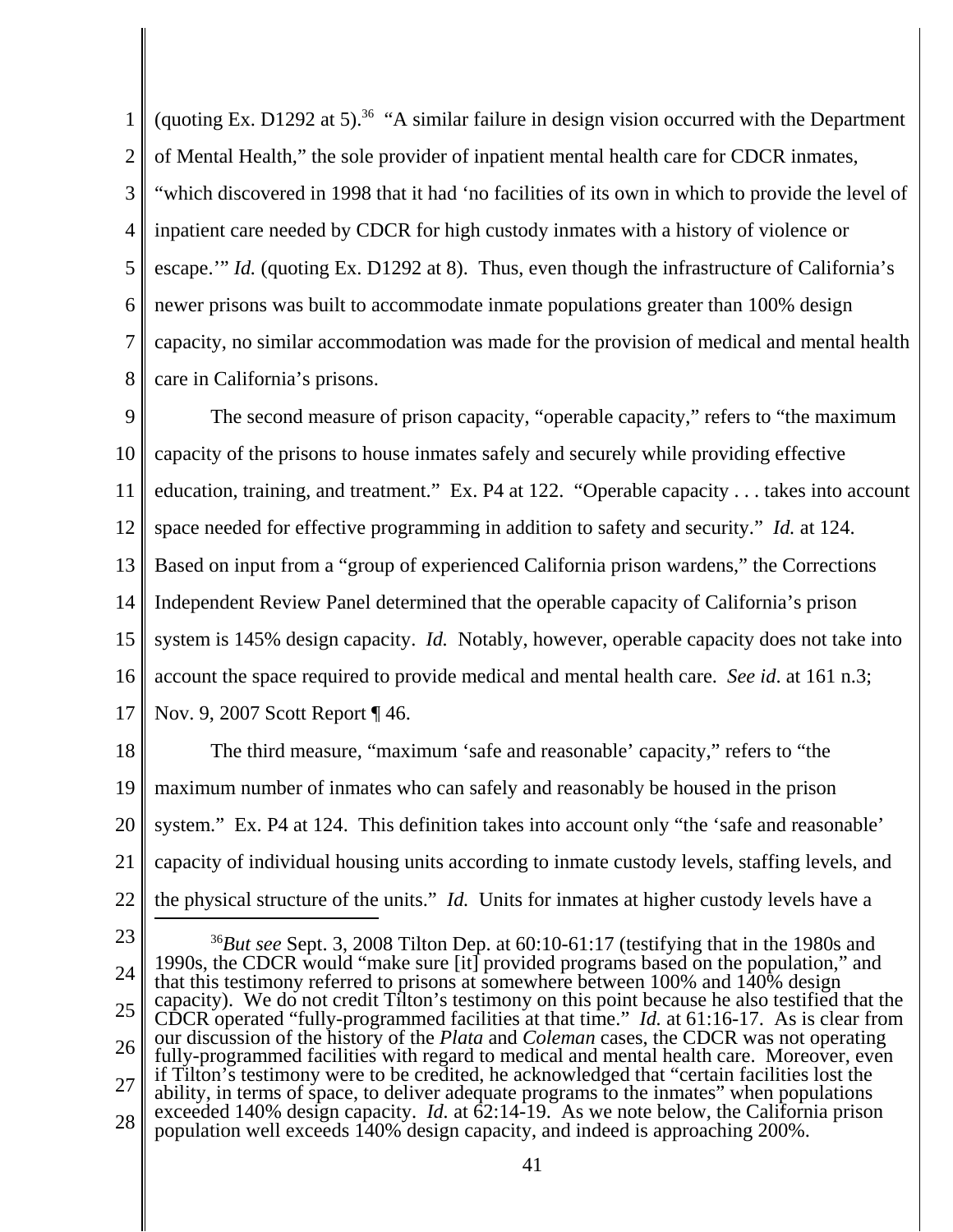| 1              | lower maximum safe and reasonable capacity than units for inmates who present a lower                                                                                                 |
|----------------|---------------------------------------------------------------------------------------------------------------------------------------------------------------------------------------|
| $\overline{2}$ | security risk. <i>Id.</i> at 124.                                                                                                                                                     |
| 3              | The Department of Corrections has determined the maximum<br>safe and reasonable capacity of the general population and                                                                |
| 4<br>5         | reception center housing to be 190 percent of design capacity,<br>while other housing can be filled only to between $100$ and $160$                                                   |
| 6              | percent of design capacity. Overall, the Department has<br>determined that the maximum safe and reasonable capacity of the<br>state's male prisons is 179 percent of design capacity. |
| 7              | <i>Id.</i> "Maximum 'safe and reasonable' capacity" does not take into account "the need for                                                                                          |
| 8              | humane conditions" incorporated into design capacity, or the need for programming space                                                                                               |
| 9              | incorporated into both design and operable capacity. See id. at 123-124. More important for                                                                                           |
| 10             | present purposes, that classification does not take into account the space or facilities required                                                                                     |
| 11             | to provide medical or mental health care.                                                                                                                                             |
| 12             | <b>Crowding in Relation to Capacity</b><br>4.                                                                                                                                         |
| 13             | California's inmate population has far exceeded the design capacity of the state's                                                                                                    |
| 14             | prison system for over twenty-five years. See, e.g., Ex. P268 at 2 (Institution and Camp                                                                                              |
| 15             | Design Bed Capacity and Population, June 30, 1983 - June 30, 2003); Ex. P410 at 2;                                                                                                    |
| 16             | Ex. D1259-1. By October 2006, the state's adult prisons, excluding camps, were operating at                                                                                           |
| 17             | 200.2% design capacity with 162,792 inmates. <sup>37</sup> Ex. D1149 at 1 (CDCR weekly population                                                                                     |
| 18             | report as of October 25, 2006). As of August 27, 2008, the population of these institutions                                                                                           |
|                | 19 was reduced to 195.9% design capacity with 156,352 inmates, largely as a result of shipping                                                                                        |
| 20             | several thousand prisoners to Mississippi and other contract states. Ex. P135 at 1 (CDCR                                                                                              |
| 21             | weekly population report as of August 27, 2008). The current level of crowding far exceeds                                                                                            |
| 22             | even the maximum safe and reasonable capacity of the California prison system, which, by                                                                                              |
| 23             | CDCR's own determination, is 179% design capacity for prisons holding male prisoners.                                                                                                 |
| 24             | Ex. P4 at 124.                                                                                                                                                                        |
| 25             |                                                                                                                                                                                       |
| 26             |                                                                                                                                                                                       |
| 27             | $37$ The state also operates several prison camps, housing just over 4000 inmates. These                                                                                              |

<sup>28</sup>  $37$ The state also operates several prison camps, housing just over 4000 inmates. These camps are less crowded than the adult institutions and operate at between 100% and 110% design capacity. Ex. P20 at 1; Ex. P21 at 1.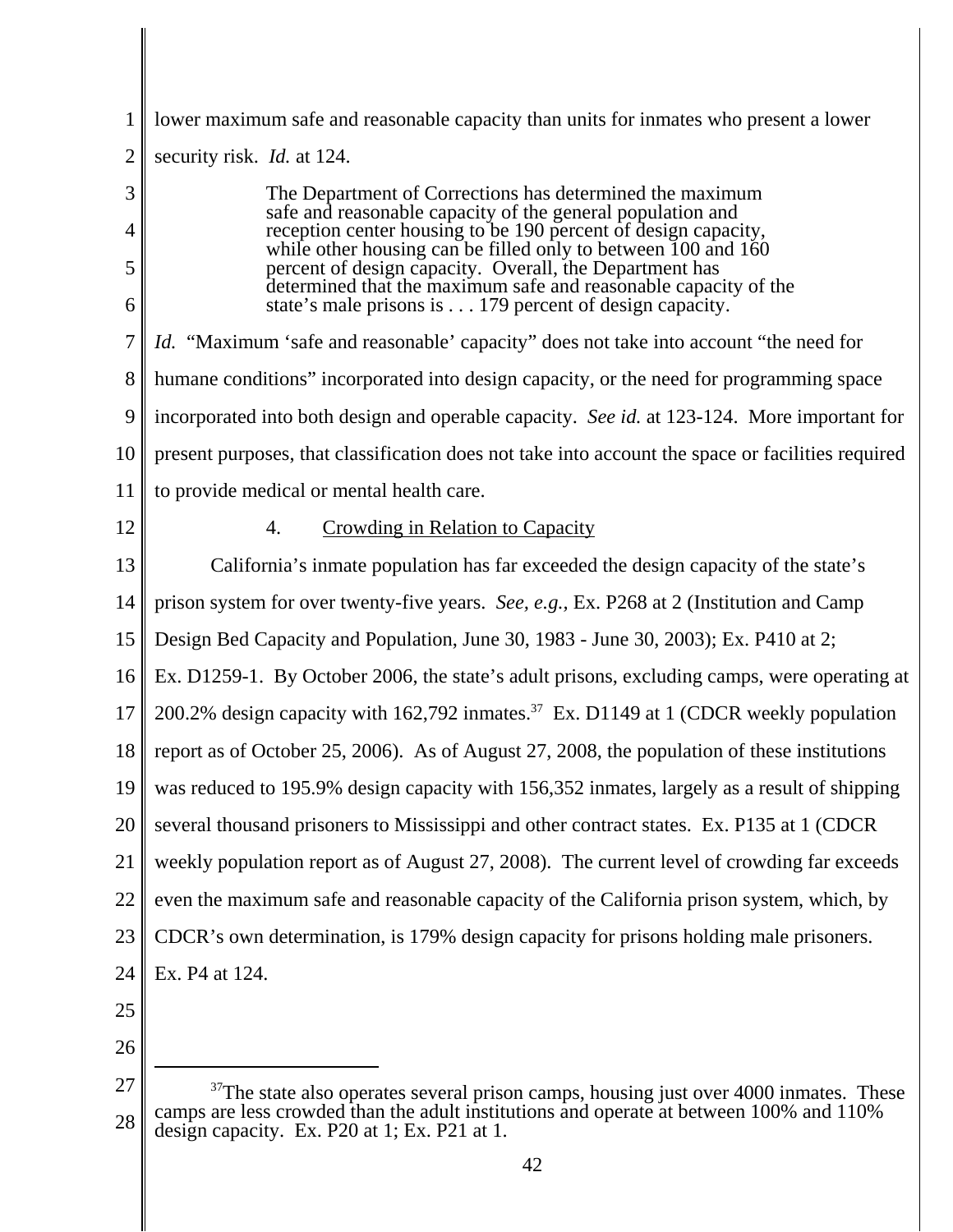1

#### **D. Governor Schwarzenegger's Emergency Proclamation**

2 3 4 5 6 7 8 9 10 11 12 In response to the severity of the prison crowding problem, Governor Arnold Schwarzenegger, a primary defendant in both *Plata* and *Coleman*, declared a state of emergency on October 4, 2006. Ex. P1. In his Prison Overcrowding State of Emergency Proclamation, the Governor declared that "all 33 of CDCR's prisons are now at or above maximum operational capacity, and 29 of the prisons are so overcrowded that the CDCR is required to house more than 15,000 inmates in conditions that pose substantial safety risks"; that "the severe overcrowding in 29 CDCR prisons has caused substantial risk to the health and safety of the men and women who work inside these prisons and the inmates housed in them"; that "the overcrowding crisis gets worse with each passing day, creating an emergency in the California prison system"; and that "immediate action is necessary to prevent death and harm caused by California's severe prison overcrowding." *Id.* at 1, 6, 8.

13 14 15 16 17 18 19 The risks enumerated by the Governor in his Proclamation include "increased, substantial risk for transmission of infectious illness"; security risks caused by line-of-sight problems for correctional officers, particularly in areas where inmates are triple-bunked and in "tight quarters"; and "thousands of gallons of sewage spills and environmental contamination" from overloading the prisons' sewage and wastewater systems. *Id.* at 2. Governor Schwarzenegger also declared that the suicide rate in the 29 severely overcrowded prisons "[was] approaching an average of one per week." *Id.* at 6.

20 21 22 23 24 25 26 27 28 In addition, the Proclamation described three separate proposals by the Governor to address the overcrowding crisis, including a proposal for "two new prisons and space for 83,000 prisoners to address California's current and future incarceration needs." *Id.* at 7. The California Legislature rejected all of these proposals. *Id.* As a result, the Governor invoked his powers under the California Emergency Services Act to call for immediate efforts to transfer inmates to out-of-state correctional facilities, as well as the suspension of state contracting laws so that the CDCR could contract for all goods and services "needed to immediately mitigate the severe overcrowding and the resulting impacts within California." *Id.* at 8-9.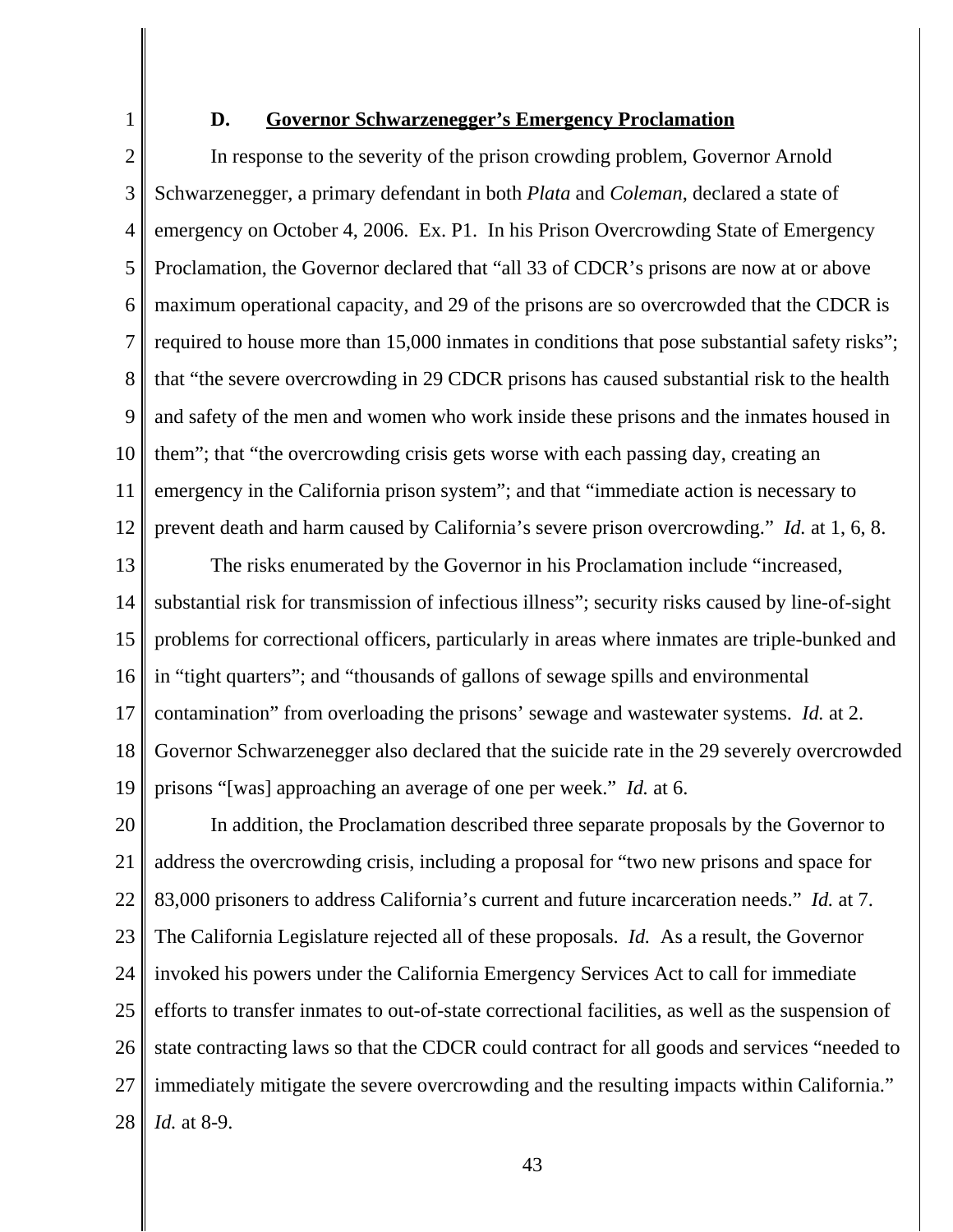1 2 3 4 5 6 7 The California Correctional Peace Officers' Association ("CCPOA"), a plaintiffintervenor in this case, challenged the validity of the Proclamation in state court. On June 4, 2008, the California Court of Appeal upheld the Proclamation, finding that the Governor acted within his authority, in part because the declaration of emergency was based on conditions that presented extreme peril to the safety of persons and property. *CCPOA v. Schwarzenegger*, 163 Cal. App. 4th 802 (2008). The Proclamation declaring a state of emergency remains in effect. Fact # 12, Nov. 17, 2008 Joint Statement of Undisputed Facts.

8 9

10

## **E. Motions To Convene Three-Judge Court and Subsequent Prison Studies by the State of California**

1. Motions To Convene and Initial Proceedings

11 12 13 14 15 16 17 18 19 20 21 22 23 Following the Governor's issuance of the State of Emergency Proclamation, the plaintiffs in *Plata* and *Coleman* filed motions to convene a three-judge court to limit the prison population.38 The *Plata* court continued the hearing on its motion to provide defendants with an opportunity to outline specific measures they were taking or planned to take to alleviate crowding, as well as to allow the *Plata* Receiver to analyze the effects of crowding on his remedial efforts. Feb. 15, 2007 Order in *Plata* at 4-5. Similarly, the *Coleman* court, after oral argument, continued the hearing for six months to permit defendants to demonstrate sufficient progress in their remedial efforts and in relieving prison overcrowding such that convening a three-judge court would not be necessary. Dec. 11, 2006 Rep. Tr. in *Coleman*, *passim*; Dec. 12, 2006 Order in *Coleman* at 1. 2. Intervening Reports on Prison Crowding During the period in which the motions to convene a three-judge court were pending, two more reports concerning prison overcrowding were presented to the California

24 Legislature. First, in January 2007, the Little Hoover Commission, a bipartisan and

- 25 independent state body charged with conducting research and preparing recommendations to
- 26

<sup>27</sup> 28 <sup>38</sup>The Prison Litigation Reform Act of 1996 ("PLRA") provides that a prisoner release order may be issued only by a three-judge court. 18 U.S.C.  $\frac{2}{3}$  3626(a)(3)(B). We discuss in more detail below, *infra* Section III, the meaning of the term "prisoner release order" and other relevant provisions of the PLRA.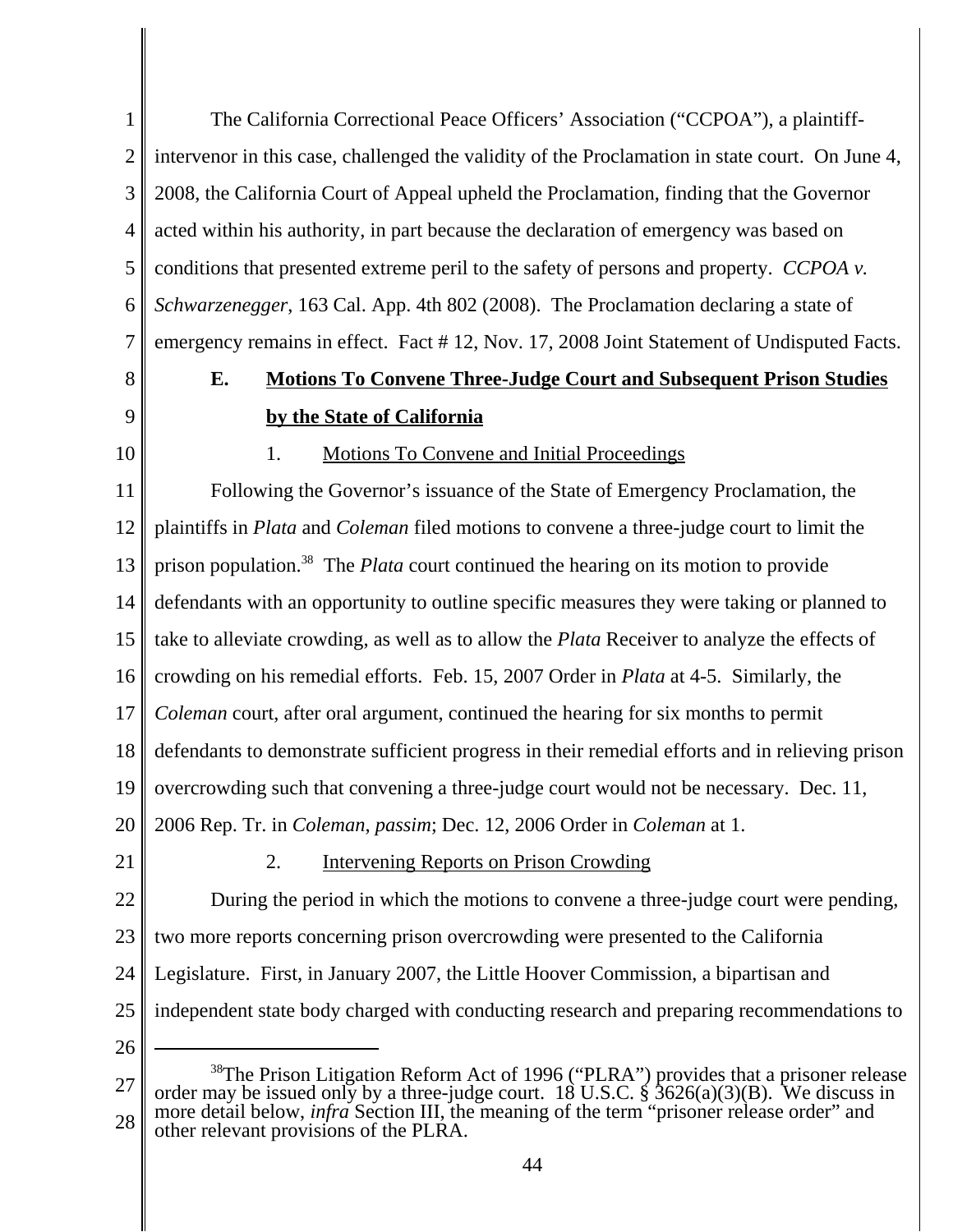1 2 3 4 5 6 7 8 9 10 11 12 13 improve the economy, efficiency, and service of California state government, Cal. Gov't. Code §§ 8501, 8521-8522, echoed the concerns in the Governor's State of Emergency Proclamation, stating that "California's prisons are out of space and running out of time." Ex. P3 at 1. In its report, entitled "Solving California's Corrections Crisis: Time Is Running Out," the Commission, which had previously issued a series of reports on California's prisons, *id.* at 13, again offered "comprehensive recommendations" to reduce the prison population, improve public safety, and manage public dollars, *id.* at 1. Second, in June 2007, the Expert Panel on Adult Offender Recidivism Reduction Programming – a panel convened by the CDCR and consisting of the CDCR's Chief Deputy Secretary for Adult Programs and a number of academic experts, consultants, and former and current secretaries of corrections in Pennsylvania, Arizona, Washington, Ohio, and Maine,  $39$  Ex. P2 at ii – issued a report recommending a course of action to reduce the prison population while at the same time reducing recidivism and generating savings. Ex. P2.

14 15 16 17 18 19 20 21 22 The first recommendation of both the Little Hoover Commission and the CDCR Expert Panel was to reduce prison overcrowding. Ex. P3 at iv; Ex. P2 at 10. Both panels noted that the state had received numerous reports over the past two decades containing recommendations for reducing the state's prison population. Ex. P3 at iv; Ex. P2 at 10 & App. A. Although the Expert Panel was convened to make recommendations for reducing California's high recidivism rate and "improving the programming in California's prison and parole system," Ex. P2 at vii, and not for "solving the overcrowding problem," *id.* at 10, the panel nonetheless found that California's prisons were "dangerously overcrowded" and that reducing overcrowding was a "'pre-condition' to [the] success" of its mission, *id.* at viii.

23

#### 3. Final Hearing and Rulings

24 25 On June 27, 2007, the *Plata* and *Coleman* courts jointly heard oral argument on plaintiffs' motions to convene a three-judge court. Persuaded that the state had not

26

27 28 <sup>39</sup>Several members of the Expert Panel appointed by defendants, including James Austin, Ph.D., Jeffrey Beard, Ph.D., Joseph Lehman, and Barry Krisberg, Ph.D., testified for plaintiffs at the trial of this matter. Another member of the Expert Panel, James Gomez, was the Director of the California Department of Corrections from 1991 to 1996, during the merits phase of the *Coleman* action.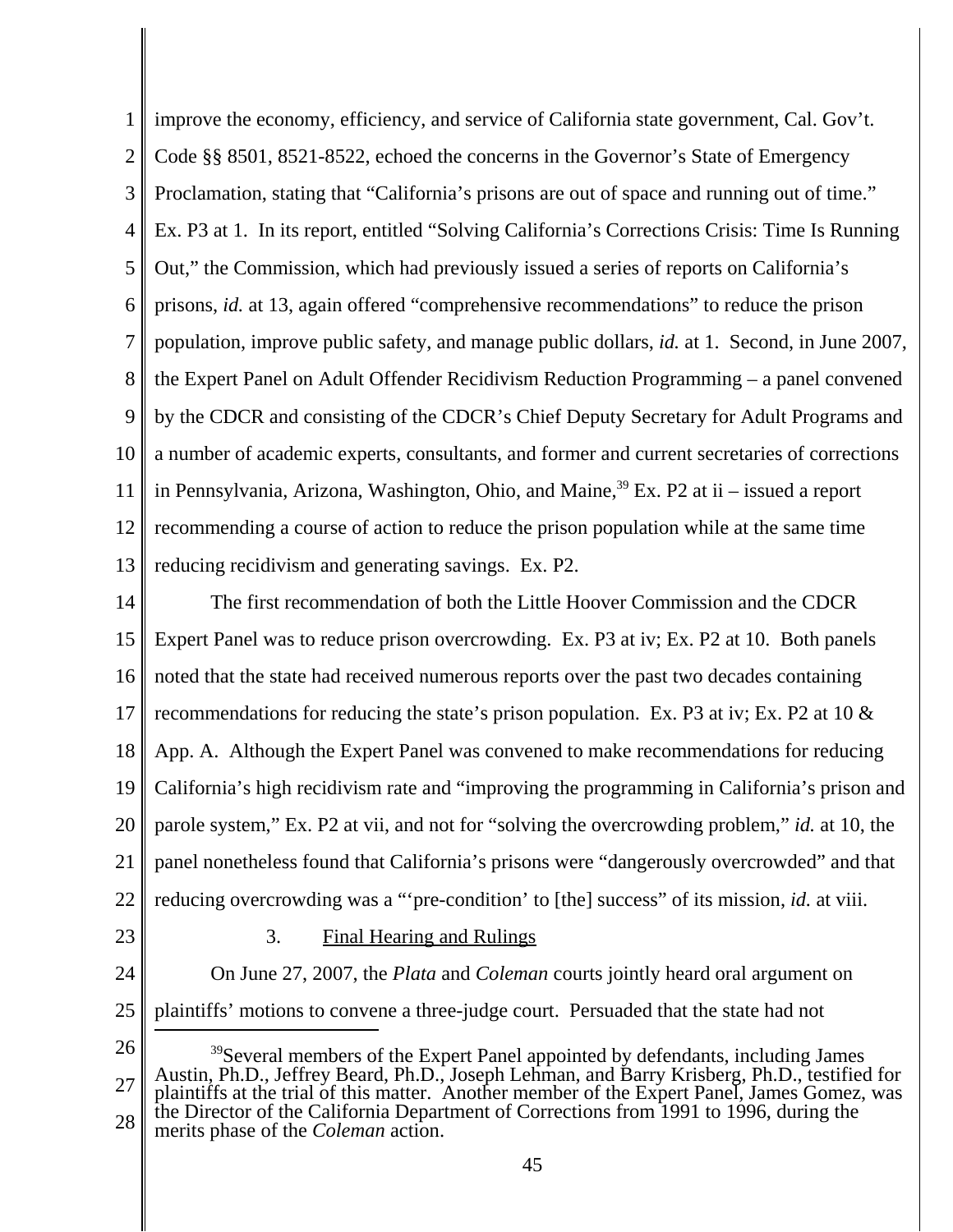|    | adequately addressed its prison overcrowding crisis so as to make possible the remedying of                                                                                                       |
|----|---------------------------------------------------------------------------------------------------------------------------------------------------------------------------------------------------|
| 2  | the constitutional violations, and that consideration of a population reduction order was                                                                                                         |
| 3  | necessary in order to achieve that objective in both cases, both courts granted plaintiffs'                                                                                                       |
| 4  | motions. July 23, 2007 Order in <i>Plata</i> , 2007 WL 2122657; July 23, 2007 Order in <i>Coleman</i> ,                                                                                           |
| 5  | 2007 WL 2122636.                                                                                                                                                                                  |
| 6  | The <i>Plata</i> court found that although "the Receiver has made much progress since his                                                                                                         |
| 7  | appointment," the establishment of the <i>Plata</i> Receivership did not require the court "to wait                                                                                               |
| 8  | more time, potentially years, to see whether the Receiver's plans will succeed or fail."                                                                                                          |
| 9  | July 23, 2007 Order in Plata, 2007 WL 2122657, at *3. It found that the unconstitutional                                                                                                          |
| 10 | conditions that led to the Receiver's appointment continued to exist. The Plata court                                                                                                             |
| 11 | explained:                                                                                                                                                                                        |
| 12 | Had the Receiver reported to the Court that he did not view<br>overcrowding to be a substantial impediment to implementing the                                                                    |
| 13 | reforms required in this case, the Court may well have reached a                                                                                                                                  |
| 14 | different conclusion regarding the appropriateness of convening a three-judge court to consider a prisoner release order. However,<br>quite to the contrary, the Receiver's reports indicate that |
| 15 | overcrowding is a serious problem that impacts, for example, his<br>ability to develop adequate reception centers and health facilities                                                           |
| 16 | because of the high numbers of inmate transfers and the<br>inadequate amount of available health care beds and other                                                                              |
| 17 | physical space. Receiver's Report Re: Overcrowding [Ex.<br>$D1092$ ] at 26-28. Overcrowding also negatively impacts the                                                                           |
| 18 | Receiver's ability to hire and retain competent medical and<br>managerial staff. <i>Id.</i> at 24-26. Beyond that, the Receiver reports                                                           |
| 19 | that:                                                                                                                                                                                             |
| 20 | Every element of the Plan of Action faces crowding<br>related obstacles. Furthermore, overcrowding does                                                                                           |
| 21 | not only adversely impact the Receiver's<br>substantive plans, it also adversely impacts on the                                                                                                   |
| 22 | very process of implementing remedies because<br>overcrowding, and the resulting day to day                                                                                                       |
| 23 | operational chaos of the CDCR, creates regular<br>"crisis" situations which call for action on the part                                                                                           |
| 24 | of the Receivership and take time, energy, and<br>person power away from important remedial                                                                                                       |
| 25 | programs.                                                                                                                                                                                         |
| 26 | <i>Id.</i> at 28-29.                                                                                                                                                                              |
| 27 | Tellingly, the Receiver's concerns about the impacts of<br>overcrowding on his ability to reform the medical health care                                                                          |
| 28 |                                                                                                                                                                                                   |
|    | 46                                                                                                                                                                                                |

 $\begin{array}{c} \hline \end{array}$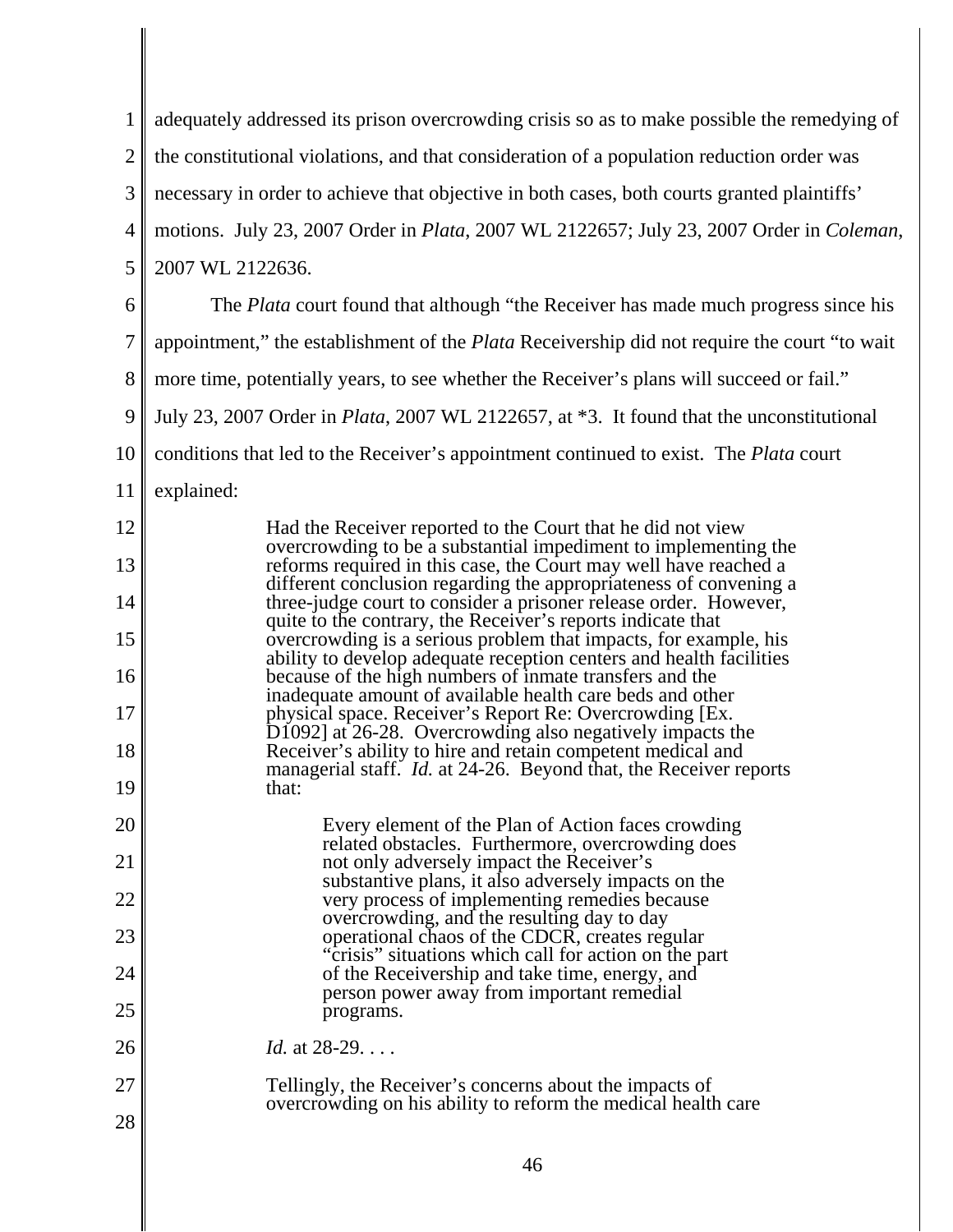| 1              | delivery system became even stronger in the weeks following his                                                                                                                                             |
|----------------|-------------------------------------------------------------------------------------------------------------------------------------------------------------------------------------------------------------|
| $\overline{c}$ | initial report. In his supplemental report, filed just four weeks<br>after his initial report, the Receiver concluded that: "Mission"<br>changes, yard flips, and prison-to-prison transfers, aggravated by |
| 3              | the limited alternatives imposed by overcrowding, are now                                                                                                                                                   |
| 4              | assuming a size, scope and frequency that will <i>clearly</i> extend the<br>time frames and costs of the receivership and <i>may render</i>                                                                 |
| 5              | <i>adequate medical care impossible, especially for patients who</i><br>require longer term chronic care." Receiver's Suppl. Report Re:                                                                     |
| 6              | Overcrowding [Ex. D1094] at 10 (emphases added). While the<br>Court appreciates Defendants' statements that greater                                                                                         |
| 7              | coordination between the State and the Receiver will alleviate<br>some of the Receiver's concerns, such sentiments only                                                                                     |
| 8              | underscore the Receiver's expressed concerns that overcrowding<br>presents serious problems not only because of the substantive                                                                             |
| 9              | ways in which it interferes with delivery of medical care, but also<br>because of the amount of time and attention the Receiver must                                                                        |
| 10             | devote to dealing with crowding-related issues. It is clear to the                                                                                                                                          |
|                | Court that the crowded conditions of California's prisons, which<br>are now packed well beyond their intended capacity, are having $-$                                                                      |
| 11             | and in the absence of any intervening remedial action, will<br>continue to have $-a$ serious impact on the Receiver's ability to                                                                            |
| 12             | complete the job for which he was appointed: namely, to<br>eliminate the unconstitutional conditions surrounding delivery of                                                                                |
| 13             | <i>inmate medical health care.</i>                                                                                                                                                                          |
| 14             | <i>Id.</i> at *4 (last emphasis added).                                                                                                                                                                     |
| 15             | The <i>Coleman</i> court found that between 1997 and 2005, defendants had made "slow"                                                                                                                       |
| 16             | but evident progress toward constitutional compliance," but that, "[i]n spite of the                                                                                                                        |
| 17             | commendable progress, defendants' mental health care delivery system has not come into                                                                                                                      |
| 18             | compliance with the Eighth Amendment at any point since this action began." July 23, 2007                                                                                                                   |
|                | 19 Order in <i>Coleman</i> , 2007 WL 2122636, at *3. The <i>Coleman</i> court further found that:                                                                                                           |
| 20             | Several prisons remain notable exceptions to the progress made at                                                                                                                                           |
| 21             | others, and delays in access to care at the highest level of need –<br>mental health crisis beds, acute inpatient care, and intermediate                                                                    |
| 22             | inpatient care – have plagued the CDCR throughout the course of<br>this litigation. Moreover, defendants' efforts at long-range                                                                             |
| 23             | planning for the delivery of mental health care continues to be<br>hampered by inadequacies in the capture and collection of data                                                                           |
| 24             | and the use of outdated methodologies to interpret that data.                                                                                                                                               |
| 25             | $\ldots$ [O]n May 31, 2007, the Special Master reported that<br>programming space, beds for mentally ill inmates, and staffing                                                                              |
| 26             | levels have all been "impacted seriously by overcrowding."<br>Special Master's Response to Court's May 17, 2007 Request for                                                                                 |
| 27             | Information, filed May 31, 2007, at 4-14 ("Special Master's<br>May 31, 2007 Response"). The staffing shortages alone mean                                                                                   |
| 28             | that the CDCR only has enough staff "to provide full mental                                                                                                                                                 |
|                |                                                                                                                                                                                                             |
|                | 47                                                                                                                                                                                                          |

 $\parallel$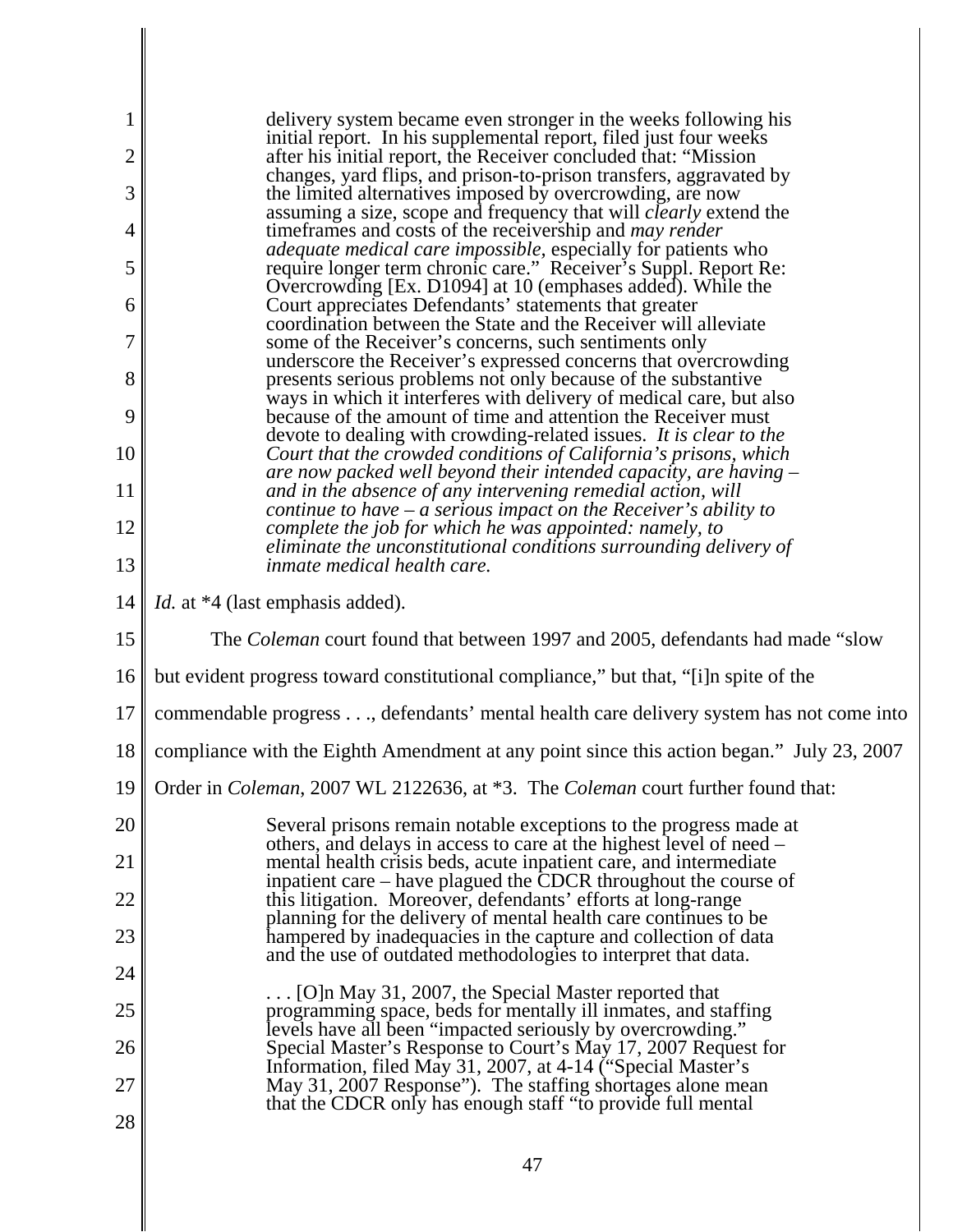| 1              | health services to roughly two-thirds of its mental health<br>caseload, or two-thirds of required services to its full caseload, or,    |
|----------------|-----------------------------------------------------------------------------------------------------------------------------------------|
| $\overline{2}$ | probably more realistically, some combination of reduced                                                                                |
| 3              | services to some segments of the caseload that can be covered<br>with a third less clinicians than required." Id. at 11-12. While       |
| $\overline{4}$ | acknowledging the difficulties in quantifying precisely the scope<br>of the unmet mental health needs, the Special Master reports that, |
| 5              | defendants cannot meet at least a substantial                                                                                           |
| 6              | portion, amounting in some loose amalgam to about<br>33 percent, of acknowledged mental health needs                                    |
| 7              | with current staffing resources. Insufficient<br>intensive mental health treatment beds and a                                           |
| 8              | chronic lack of programming space for mental<br>health treatment contribute further to defendants'                                      |
| 9              | inability to meet required mental health services.<br>All three deficiencies are unquestionably                                         |
| 10             | exacerbated by overcrowding.                                                                                                            |
| 11             | Id. at 14. With a mental health caseload of almost 33,000<br>inmates, id. at 2, this level of unmet needs is unconscionable.            |
| 12             | <i>Id.</i> at *3-*4 (footnote omitted).                                                                                                 |
| 13             | In their orders granting plaintiffs' motions, the <i>Plata</i> and <i>Coleman</i> courts                                                |
| 14             | recommended that the cases be assigned to the same three-judge court "[f] or purposes of                                                |
| 15             | judicial economy and avoiding the risk of inconsistent judgments." July 23, 2007 Order in                                               |
| 16             | Plata, 2007 WL 2122657, at *6; see also July 23, 2007 Order in Coleman, 2007 WL                                                         |
| 17             | 2122636, at *8. The Chief Judge of the United States Court of Appeals for the Ninth Circuit                                             |
| 18             | agreed and, on July 26, 2007, convened the instant three-judge district court pursuant to 28                                            |
|                | 19    U.S.C. § 2284.                                                                                                                    |
| 20             | F.<br><b>Proceedings Before this Three-Judge Court</b>                                                                                  |
| 21             | In August and September 2007, this court granted motions to intervene on behalf of                                                      |
| 22             | defendants filed by groups of district attorneys; sheriffs, police chiefs, and probation officers                                       |
| 23             | (collectively "law enforcement intervenors"); counties; and Republican state Senators and                                               |
| 24             | Republican Assembly Members. We note that the Republican state Senators and Republican                                                  |
| 25             | Assembly Members constitute just over a third of the membership of each respective body.                                                |
| 26             | We also granted the CCPOA's motion to intervene on behalf of plaintiffs.                                                                |
| 27             | On November 1, 2007, we appointed a settlement referee, former state Court of                                                           |
| 28             | Appeal Justice Elwood Lui, and a settlement consultant, current state Court of Appeal Justice                                           |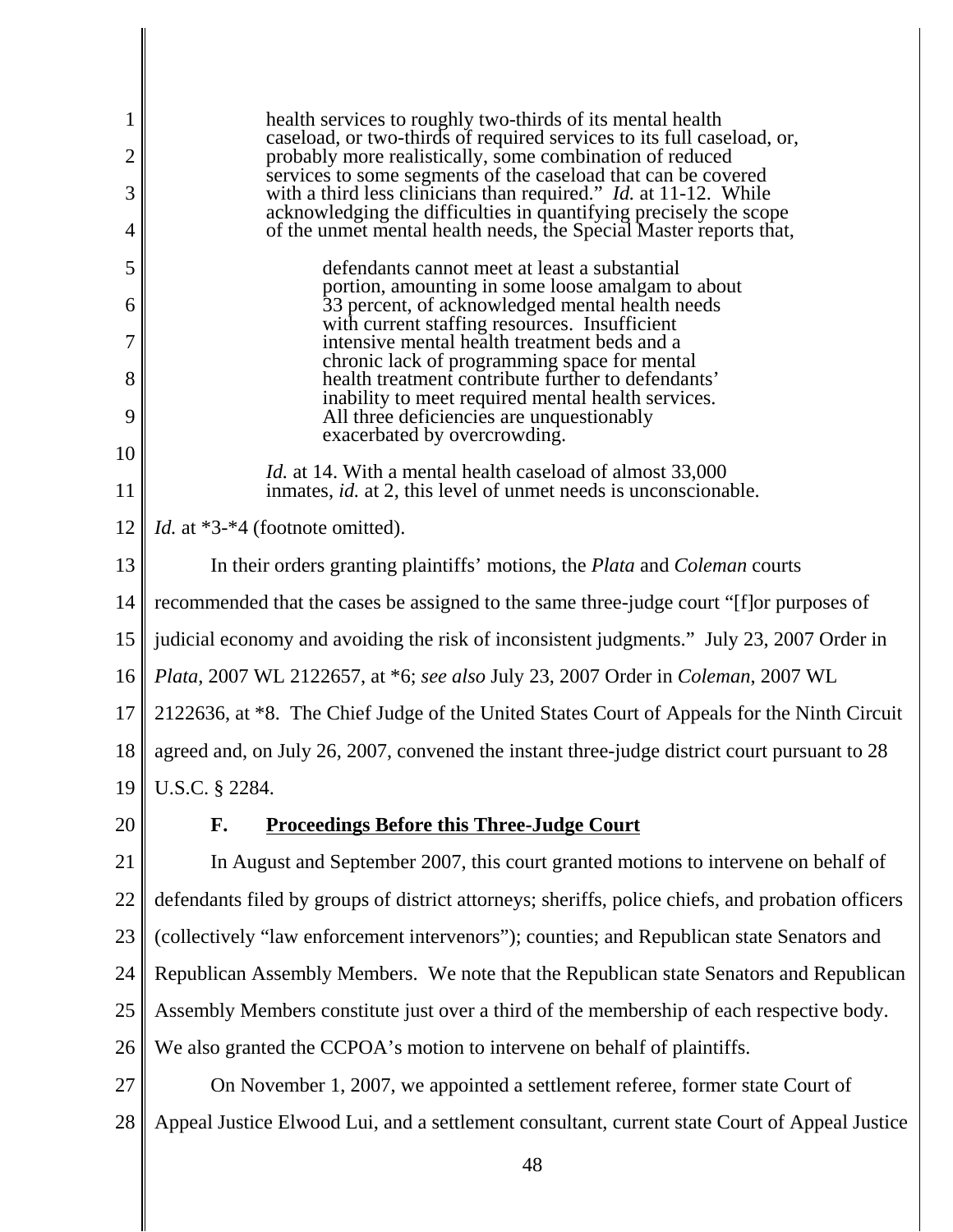1 2 3 4 and former Legal Affairs Secretary to Governor Schwarzenegger, Peter Siggins, to aid the parties and intervenors in settlement discussions. Nov. 1, 2007 Order at 1-2. However, the settlement efforts ultimately proved unsuccessful, as Justices Lui and Siggins reported to the three-judge court on June 25, 2008.

5 6 7 8 9 10 11 On September 15, 2008, defendants filed a motion for summary judgment, which we denied by written order on November 3, 2008. Trial commenced on November 18, 2008, and concluded on December 19, 2008, after fourteen court days in which we heard testimony from nearly fifty witnesses, received written testimony from several additional witnesses, and received hundreds of exhibits into evidence. Following the close of evidence, we received proposed findings of fact and conclusions of law from the parties and intervenors and heard final argument on February 3 and 4, 2009.

12 13 14 15 16 17 18 19 20 To assist the parties in planning their further actions, we issued a tentative ruling on February 9, 2009, explaining that plaintiffs had met their burden of proof and that a population reduction order was necessary to remedy the constitutional violations concerning the provision of medical and mental health care in California's prisons. We even gave the state an indication of the range within which the population cap would fall. In our tentative ruling, we once again asked whether a court-appointed settlement referee would be of assistance. Plaintiffs and intervenors expressed a willingness to engage in further settlement discussions, but the state defendants responded that they did not believe such efforts would be fruitful.

21 22 23 After carefully reviewing all of the evidence and oral and written arguments presented in this proceeding, we make the following findings of fact and conclusions of law and issue the following order. This opinion and order supersedes the tentative ruling in its entirety.

24

#### 25 **III. LEGAL FRAMEWORK**

26 27 28 Federal courts have long recognized that population reduction orders may sometimes be necessary to ensure constitutional prison conditions. For example, in *Duran v. Elrod*, 713 F.2d 292 (7th Cir. 1983), the Seventh Circuit upheld a district court's order requiring a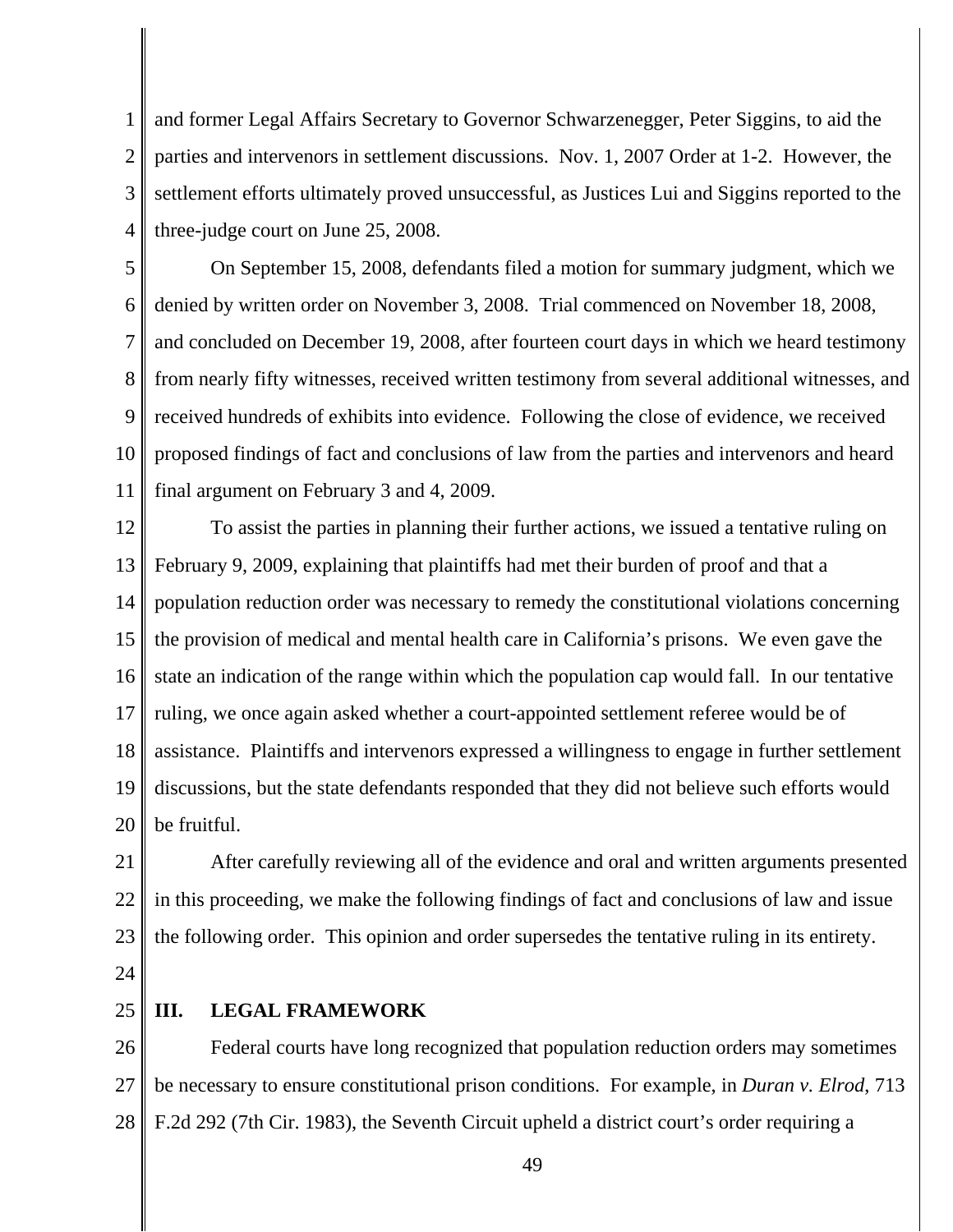1 2 3 4 5 6 7 8 9 10 11 reduction in the population of the Cook County Department of Corrections, finding that the order was "sensitive to[] . . . the principles of federalism," *id.* at 297, and that the district court "acted fairly and reasonably to ease a critical problem" of overcrowding in the face of "substantial noncompliance" by Cook County, *id.* at 298. Likewise, in *Newman v. Alabama*, 683 F.2d 1312 (11th Cir. 1982), the Eleventh Circuit found that, where Alabama's county jails were unconstitutionally overcrowded, a cap on the state inmate population in the county jails "represent[ed] the proper balance between the duty of the district court to remedy constitutional violations and the right of the State to administer its prison and parole systems," *id.* at 1321. There are other examples as well, including a continuing cap on Los Angeles County's jail population stipulated to by the parties in *Rutherford v. Pitchess,* No. CV 75-4111 (C.D. Cal.).

12 13 14 15 16 17 18 19 20 Until 1996, federal courts relied upon general principles of equitable relief and federalism in deciding whether to enter a population reduction order to remedy constitutional violations. However, in 1996 Congress enacted the Prison Litigation Reform Act ("PLRA"), Pub. L. No. 104-134, 110 Stat. 1321 (codified in relevant part at 18 U.S.C. § 3626). The PLRA established "a comprehensive set of [statutory] standards to govern prospective relief in prison conditions cases." *Gilmore v. California*, 220 F.3d 987, 998 (9th Cir. 2000). Because there is no dispute that both the *Plata* and *Coleman* lawsuits are "civil action[s] with respect to prison conditions," the matter before us is governed by the statutory requirements of the PLRA. 18 U.S.C. § 3626(a)(1).

21 22 23 24 25 26 27 28 The PLRA contains two sets of requirements that are relevant here: one applicable to all forms of "prospective relief" in federal prison conditions lawsuits, *see id.*, and another applicable only to "prisoner release orders," *see id.* § 3626(a)(3). The PLRA defines a "prisoner release order" as "any order . . . that has the purpose or effect of reducing or limiting the prison population, or that directs the release from or nonadmission of prisoners to a prison." *Id.* § 3626(g)(4). Under this definition, a "prisoner release order" includes not only an order requiring the release of presently incarcerated inmates, but also an order requiring the diversion of convicted persons from prison, changing the treatment of parole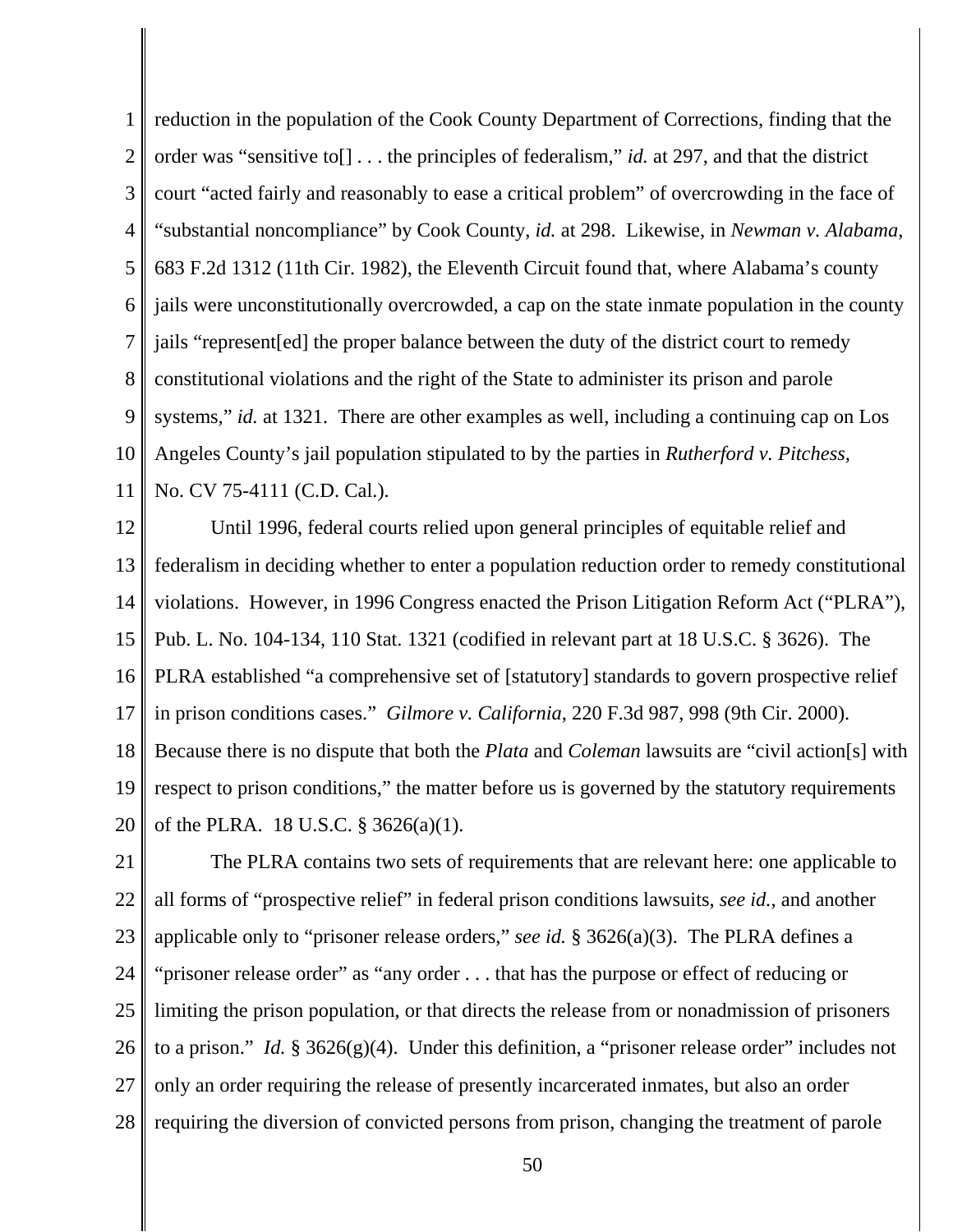1 2 3 4 5 6 7 8 9 10 violators in order to prevent their return to overcrowded prisons, or imposing a cap on the prison population or any part of it. *See, e.g.*, *Tyler v. Murphy*, 135 F.3d 594, 595-96 (8th Cir. 1998) (finding a cap on the number of technical probation violators who could be admitted to a particular facility to be a "prisoner release order"). There is no dispute that the population reduction order requested by the plaintiffs falls within the PLRA's definition of "prisoner release order" because the order would have the "purpose" of "limiting the prison population." 18 U.S.C. § 3626(g)(4). Accordingly, this court can grant the plaintiffs' request for a population reduction order only if the proposed order meets both the PLRA's specific standard for prisoner release orders and its general standard for prospective relief in prison conditions cases.

- 11
- 12

# **A. The PLRA Standard for Prisoner Release Orders: Primary Cause and No Other Relief**

13 14 15 16 17 18 19 20 21 22 The PLRA does not prohibit courts from entering an order requiring a reduction in the population of a prison or prison system. To the contrary, in enacting the PLRA, Congress was clear to state that "a court still retains the power to order [a population reduction order]" when such an order "is truly necessary to prevent an actual violation of a prisoner's federal rights." H.R. Rep. No. 104-21, at 25 (1995); *cf.* 141 Cong. Rec. S14419 (daily ed. Sept. 27, 1995) (statement of Sen. Abraham) (noting that the PLRA permits "narrowly tailored order[s] to correct" constitutional violations and that the PLRA "allows the courts to step in where they are needed").<sup>40</sup> Rather than barring "prisoner release orders" altogether, the PLRA simply makes such orders, including population caps and other population reduction orders, "the remedy of last resort." H.R. Rep. No. 104-21, at 25. It does so by imposing a number of restrictions on the entry of prisoner release orders.

- 23
- 24 25

First, a court considering such an order must find that "a court has previously entered an

28 F. Supp. 2d 719 (N.D. Ohio 2007); John Boston, *The Prison Litigation Reform Act*, 67 Brook. L. Rev. 429, 446 n.67 (2001) (collecting orders for overcrowding relief entered by consent decree after the enactment of the PLRA).

<sup>26</sup> 27  $^{40}$ In fact, a number of courts have entered consent decrees for prisoner release since the enactment of the PLRA – decrees that must meet the same set of requirements as any order entered by a court. *See* 18 U.S.C. §3626(c)(1); *Roberts v. Mahoning County*, 495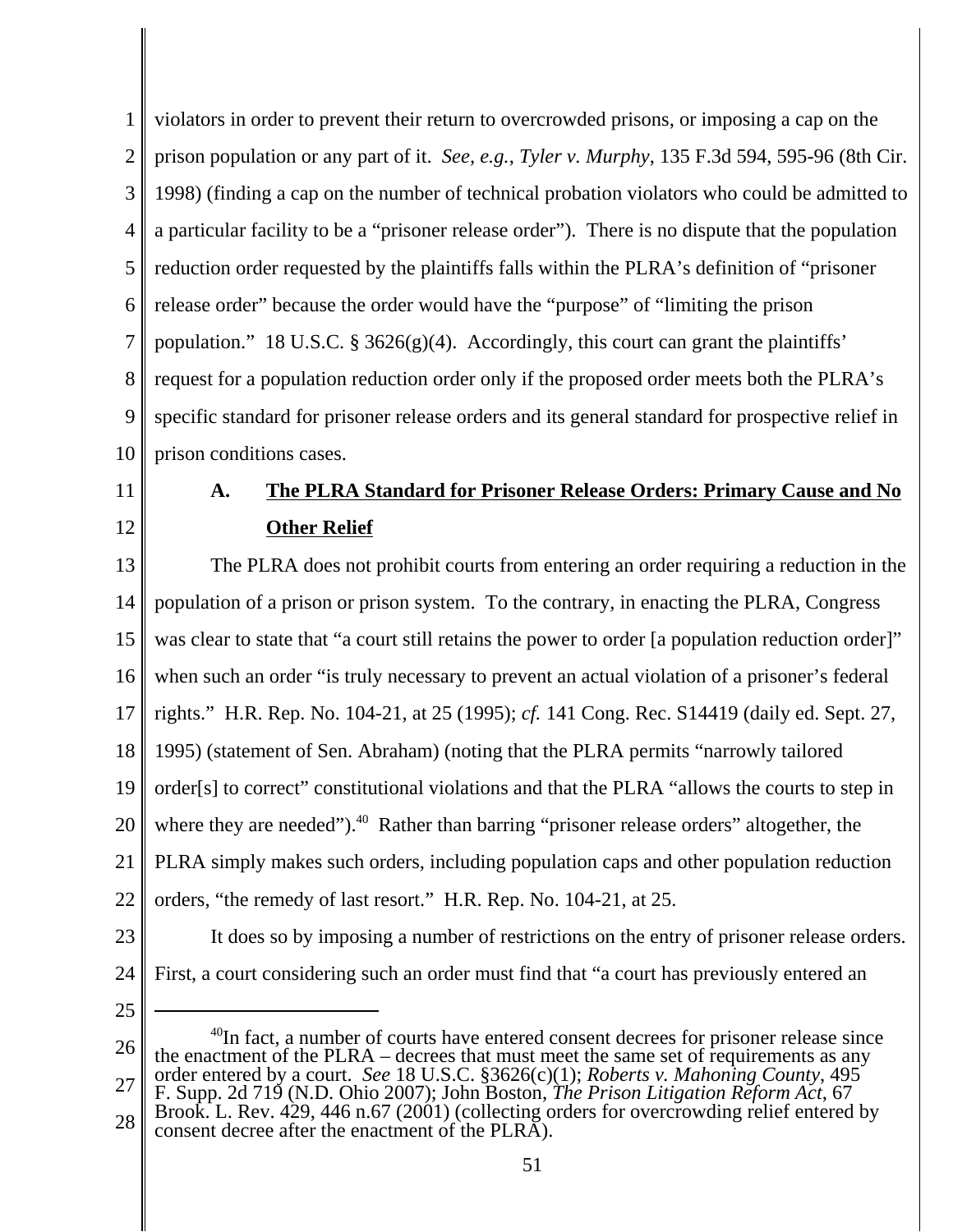1 2 3 4 5 6 7 8 order for less intrusive relief that has failed to remedy the deprivation of the Federal right sought to be remedied through the prisoner release order," and that "the defendant has had a reasonable amount of time to comply with the previous court orders." 18 U.S.C.  $§ 3626(a)(3)(A)$ . If both of these requirements are met, the court must request that a threejudge district court be convened to consider the propriety of the proposed order. *Id.* § 3626(a)(3)(B). Finally, the three-judge court must find by clear and convincing evidence (1) that "crowding is the primary cause of the violation of the Federal right," and (2) that "no other relief will remedy the violation of the Federal right." *Id.* § 3626(a)(3)(E).

9 10 11 12 13 14 15 16 17 18 19 20 21 22 Before convening the present three-judge court, the *Plata* and *Coleman* courts found that their prior orders for less intrusive relief had failed to remedy the unconstitutional denial of adequate medical and mental health care to prisoners in California's prisons, and that the defendants have had a more than reasonable amount of time to comply with those prior orders. *See* July 23, 2007 Order in *Plata*, 2007 WL 2122657, at \*3; July 23, 2007 Order in *Coleman*, 2007 WL 2122636, at  $*2$ . Accordingly, the findings required by  $\S$  3626(a)(3)(A) have been made. The procedural history described above clearly establishes that the *Plata* and *Coleman* courts have previously entered orders for less intrusive relief that have failed to remedy the constitutional deprivations at issue in each case despite the reasonable time given to defendants to comply with those orders. In this opinion and order, we primarily consider the requirements of § 3626(a)(3)(E) – whether crowding is the "primary cause" of the unconstitutional denial of adequate medical and mental health care to California's prisoners, *see infra* Section IV, and whether any other form of relief could remedy those constitutional violations, *see infra* Section V.

23

24

## **B. The PLRA Standard for All Prospective Relief: Need-Narrowness-Intrusiveness and Consideration of Public Safety**

25 26 27 28 In addition to these specific limitations on the entrance of prisoner release orders, the PLRA establishes a standard applicable to all forms of prospective relief in prison conditions lawsuits. First, the PLRA requires that such relief "[be] narrowly drawn, extend[] no further than necessary to correct the violation of the Federal right, and [be] the least intrusive means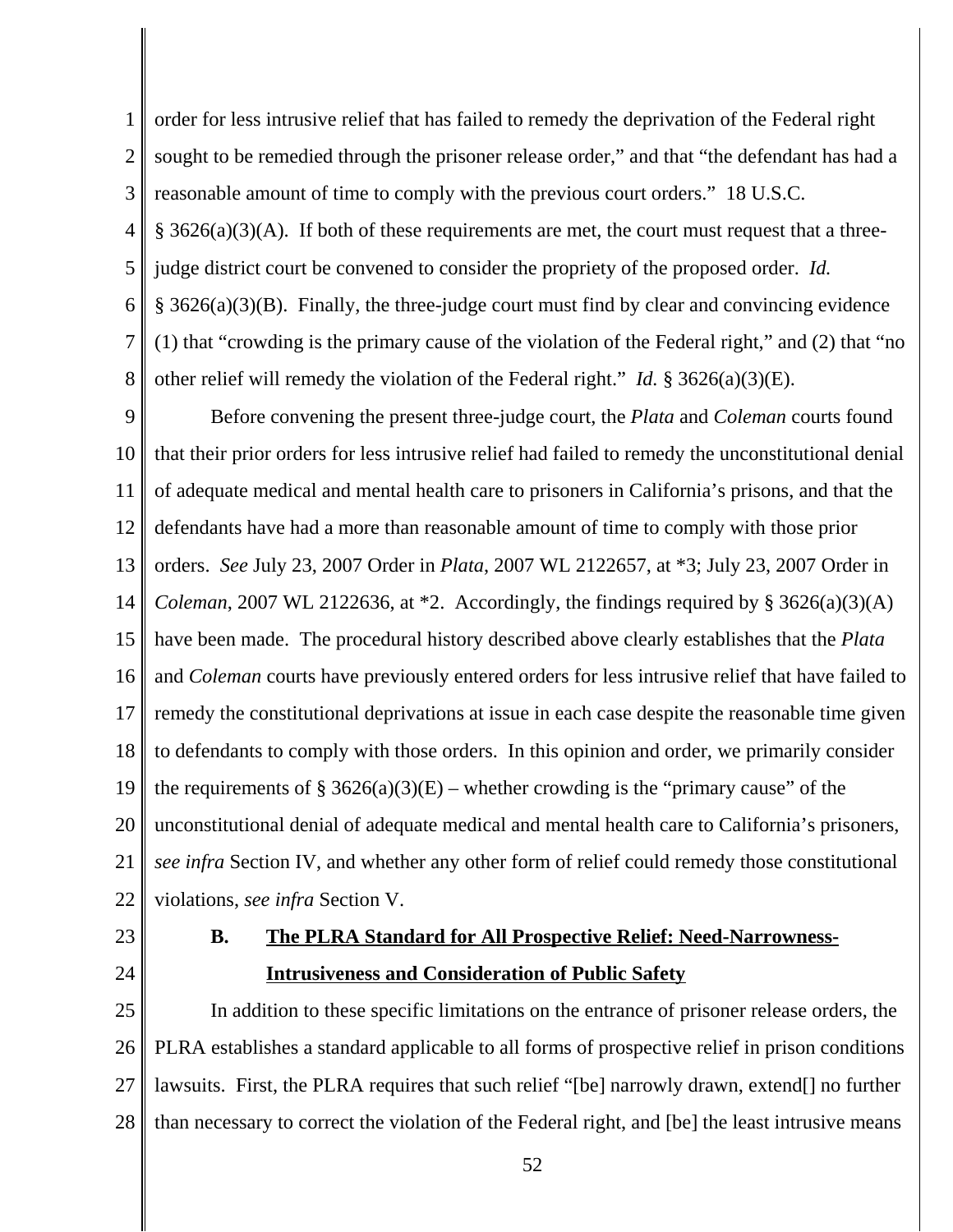1 2 3 4 5 6 7 8 9 10 11 12 13 14 necessary to correct the violation of the Federal right." 18 U.S.C. § 3626(a)(1)(A). Rather than imposing any new limitations on federal authority, this provision codifies the commonlaw standard for injunctive relief, generally referred to as the "need-narrownessintrusiveness" standard. *See* H.R. Rep. 104-21, at 24 n.2 (1995) (explaining that the "dictates of [18 U.S.C. §3626(a)(1)] are not a departure from current jurisprudence concerning injunctive relief"); *see also Armstrong v. Davis*, 275 F.3d 849, 872 (9th Cir. 2001); *Smith v. Ark. Dep't of Corr.*, 103 F.3d 637, 647 (8th Cir. 1996); *Williams v. Edwards*, 87 F.3d 126, 133 n.21 (5th Cir. 1996).<sup>41</sup> Likewise, the PLRA requires that any prospective relief "extend" no further than necessary to correct the violation of the Federal right of a particular plaintiff or plaintiffs." 18 U.S.C. § 3626(a)(1)(A); *cf. Lewis v. Casey*, 518 U.S. 343, 357-360 (1996) (holding that the remedy in a prison conditions case must remedy actual injuries that have been identified by the court and suffered by the plaintiffs). In class action lawsuits such as *Plata* and *Coleman*, the PLRA requires that the remedy be tailored to the actual injuries suffered by class members. *See Armstrong*, 275 F.3d at 870-73.

15 16 17 18 19 20 21 22 23 Second, the PLRA requires that any court considering the entry of prospective relief give "substantial weight" to any adverse impact the order might have on public safety or the operation of the criminal justice system. 18 U.S.C. § 3626(a)(1)(A); *see also* H.R. Rep. No. 104-21, at 24 (1995) (stating that courts must give "appropriate consideration" to "any potential impact on public safety or the criminal justice system"). This requirement codifies the longstanding common law requirement that federal courts "pay particular regard for [] public consequences in employing the extraordinary remedy of injunction." *Weinberger v. Romero-Barcelo*, 456 U.S. 305, 312 (1982); *see also Yakus v. United States*, 321 U.S. 414, 440 (1944).

<sup>26</sup> 27 28  $41$ In lieu of changing the general standard for prospective relief in prison conditions cases, the PLRA limits federal court authority in matters relating to prison conditions primarily by applying the "need-narrowness-intrusiveness" standard to consent decrees as well as court orders, 18 U.S.C. § 3626(c)(1); by making it easier to terminate existing court orders or consent decrees, 18 U.S.C. § 3626(b); and by imposing distinct limitations on prisoner release orders,  $18$  U.S.C.  $\S$  3626(a)(3).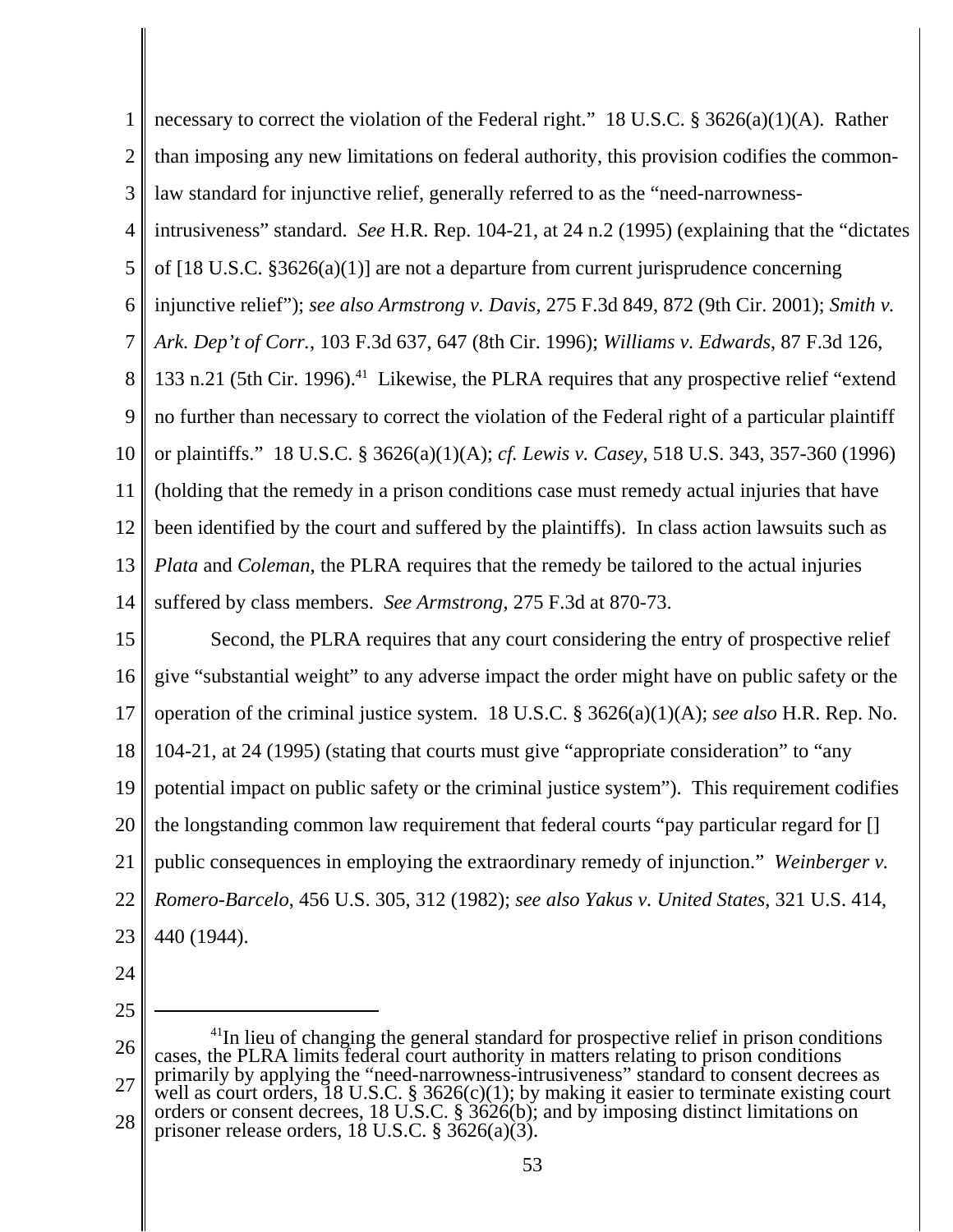1 2 3 We address the "need-narrowness-intrusiveness" standard in Section VI and consider the impact of the order we adopt on public safety and the operation of the criminal justice system in Section VII.

4

#### **C. The Remedial Nature of the Three-Judge Court Proceeding**

5 6 7 8 9 10 11 12 The question before this three-judge court is whether the remedy requested by the plaintiffs is proper as a matter of federal law. The *Plata* and *Coleman* courts years ago identified the constitutional deficiencies underlying this proceeding. Since that time, both cases have been in their remedial phase. After prior remedial efforts failed, the *Plata* and *Coleman* courts both faced the question whether an order requiring a reduction in the population of California's prisons was necessary to remedy the previously identified constitutional violations, and both concluded that such an order should be considered by a three-judge court.

13 14 15 16 17 18 19 20 21 22 23 24 25 26 We need not yet again evaluate the state's continuing constitutional violations. In requesting that this three-judge court be convened, the *Plata* and *Coleman* courts both found, without objection from defendants, that the constitutional violations were ongoing. *See* July 23, 2007 Order in *Plata*, 2007 WL 2122657, at \*3; July 23, 2007 Order in *Coleman*, 2007 WL 2122636, at \*4. That is sufficient under the PLRA. In addition, defendants have never filed a motion to terminate under § 3626(b), the proper means for any challenge to the existence of "current and ongoing" constitutional violations relating to the provision of medical and mental health care in the California prisons. Moreover, even if we were required to find independently that the requirements of  $\S 3626(a)(3)(A)$  – including its requirement that prior orders have "failed to remedy the deprivation of the Federal right" – have been met, we did so in denying defendants' motion for summary judgment, Nov. 3, 2008 Order at 6-7. Accordingly, the question we must answer in this opinion and order is entirely remedial, i.e., whether the plaintiffs' proposed remedy meets the imposing standards established by the PLRA.<sup>42</sup>

<sup>28</sup>  $42$ Because this proceeding deals only with the plaintiffs' requested remedy, we did not permit the introduction of evidence relevant only to determining whether the constitutional violations found by the *Plata* and *Coleman* courts were "current and ongoing."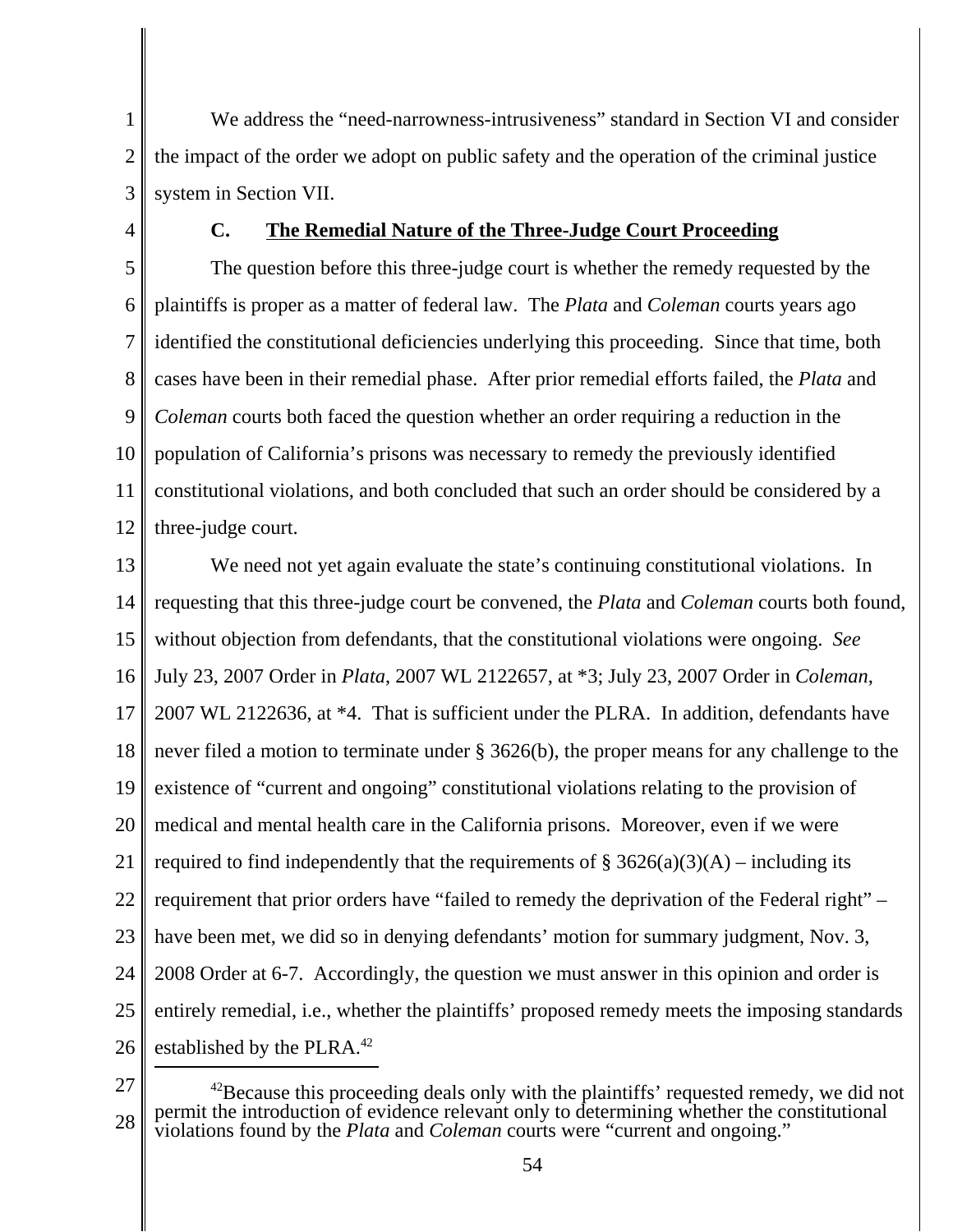1

#### **IV. CROWDING AS PRIMARY CAUSE**

2 3 4 5 6 7 8 9 10 11 12 13 14 The extent of overcrowding in the California prison system, approximately 190% of systemwide design capacity, is "extraordinary" and "almost unheard of." Rep. Tr. at 297:1-17, 298:19-20 (Haney). The problem is "widespread" and "not restricted to just a few institutions. It's occurred throughout the system." *Id.* at 297:23-25. There would seem to be no dispute about the egregious nature of the overcrowding in this case. Under the PLRA, however, the question is whether clear and convincing evidence establishes that the overcrowding is the primary cause of the unconstitutional denial of adequate medical and mental health care to California's prisoners. 18 U.S.C. § 3626(a)(3)(E)(i). Only if it is may the court – a three-judge court – enter a population reduction order. Defendants do not contest that prison crowding impedes the delivery of constitutionally adequate medical and mental health care in the California prison system. They claim only that crowding is not the *primary* cause of the violations of plaintiffs' constitutional rights. *E.g.,* Rep. Tr. at 2953:6-11 (closing argument by defendants' counsel).

15 16 17 18 19 20 21 22 23 24 25 We accept defendants' proposed definition of "primary cause" as the cause that is "first or highest in rank or importance; chief; principal." *Random House Webster's Unabridged Dictionary* 1537 (2d ed. 1998) (defining "primary").<sup>43</sup> We note, however, that the PLRA does not require that crowding be the *only* cause of the constitutional violations at issue. "Probably it cannot be said of any event that it has a single causal antecedent; usually there are many." 4 Harper, James and Gray on Torts § 20.2 (3d ed. 2007). The PLRA's "primary cause" standard incorporates this basic aspect of causation. By requiring only that crowding be the *primary* cause of the constitutional violations at issue, the PLRA's language explicitly contemplates that *secondary* causes may exist. Had Congress intended to require that crowding be the only cause, it would have used language to that effect – for example, "exclusive" or "only" instead of "primary."

26

<sup>28</sup>  $^{43}$ Unfortunately, the legislative history of the PLRA is sparse and provides no meaningful insight into the meaning of "primary cause" or "crowding."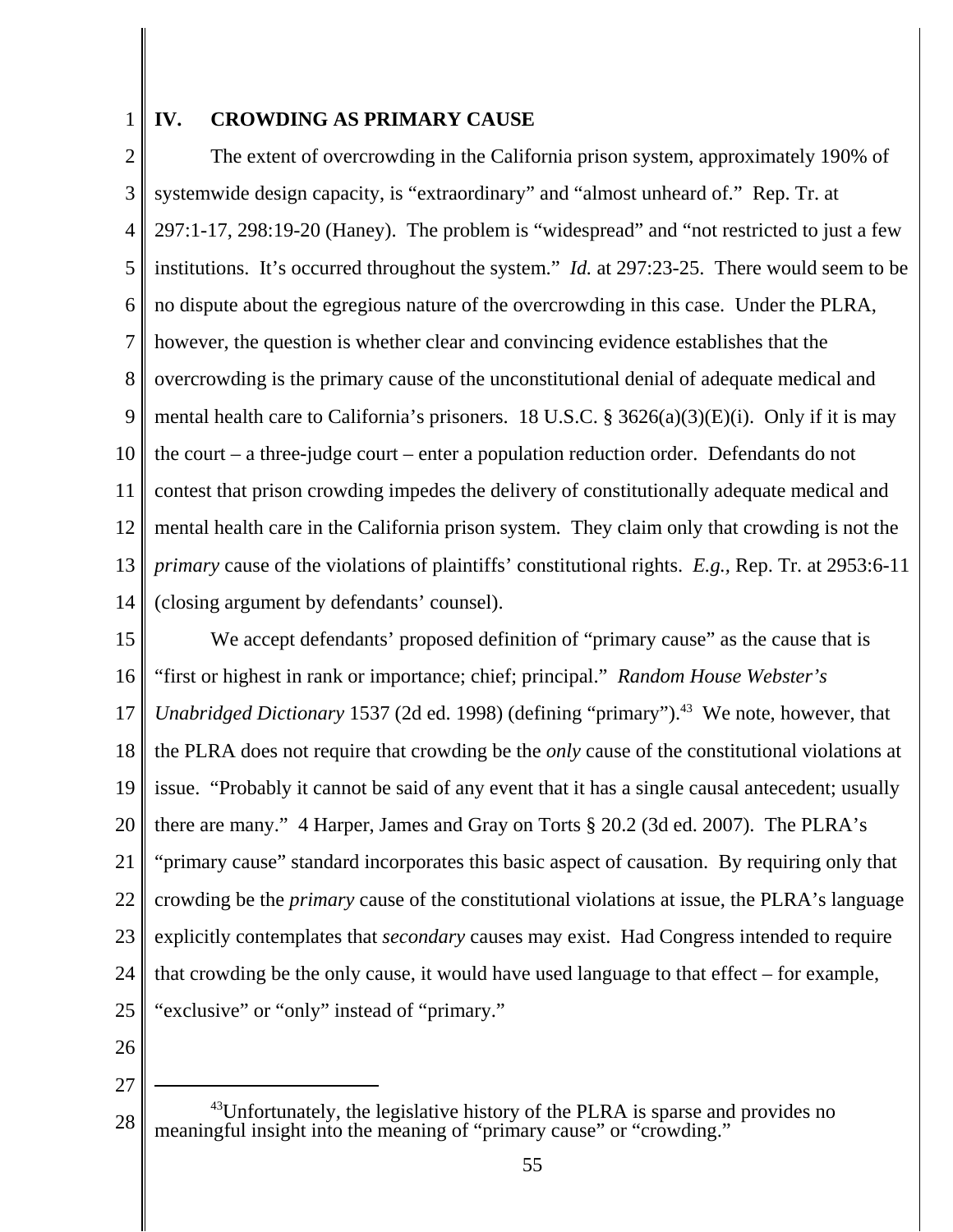1 2 3 4 5 6 7 8 9 10 11 As all of the parties to this proceeding have recognized, in the context of prison conditions litigation "crowding" refers to the presence in a facility or prison system of a prisoner population exceeding that facility or system's capacity. *See, e.g.*, *Doty v. County of Lassen*, 37 F.3d 540, 543 (9th Cir. 1994) (finding overcrowding where a jail's actual population exceeded its design capacity by an average of approximately fifty percent); *Hoptowit v. Ray*, 682 F.2d 1237, 1248-49 (9th Cir. 1982) (finding a penitentiary overcrowded where its population exceeded its design capacity); *see also Lareau v. Manson*, 651 F.2d 96, 99-100 (2d Cir. 1981); *cf. Random House Webster's Unabridged Dictionary* 482 (2d ed. 1998) (defining "crowded" as "filled to excess"). In other contexts, the term "overcrowding" would ordinarily be used. Here, the words crowding and overcrowding have the same meaning, and we use them interchangeably.

12 13 14 15 16 17 18 19 20 21 A prison system's capacity is not defined by square footage alone; it is also determined by the system's resources and its ability to provide inmates with essential services such as food, air, and temperature and noise control. Following the parties' lead, we will discuss the capacity of the California prison system primarily in terms of design capacity. As the Corrections Independent Review Panel explained, design capacity "designate[s] the number of inmates a prison is designed to accommodate according to standards developed by the Commission on Accreditation and the American Correctional Association." Ex. P4 at 123. These standards "take into account the need for humane conditions, as well as the need to prevent violence and move inmates to and from programs, such as mental health care, education classes, and drug abuse treatment." *Id.*

22 23 24 25 26 Taking into account the meaning of "primary cause" and the criteria governing "crowding," we must determine whether the presence in California's prison system of a prison population almost double the system's design capacity is the principal cause of the failure to provide constitutionally adequate medical and mental health care to the members of the *Plata* and *Coleman* classes.

27 28 As we discuss below, the evidence presented at trial, including testimony from defendants' experts, admissions by defendants and their agents, and data maintained by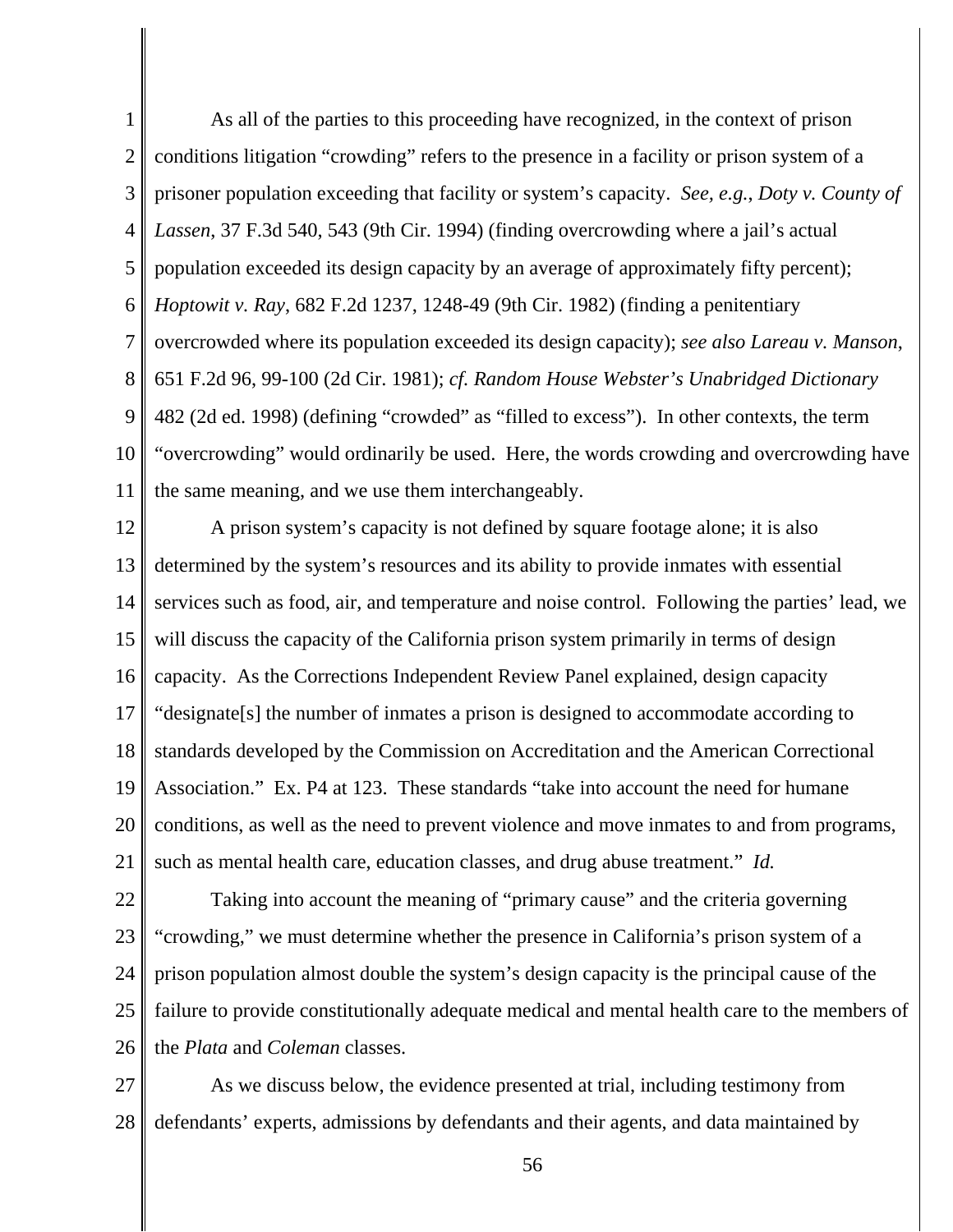1 2 3 4 5 6 7 8 9 10 11 defendants, overwhelmingly establishes not only that crowding adversely affects every aspect of prison administration, forcing a constant state of crisis management, but also that crowding creates numerous barriers to the provision of medical and mental health care that result in the constitutional violations we consider here. These barriers include severe space and other shortages that prevent inmates from receiving the care they require. Crowding also renders the state incapable of maintaining an adequate staff and an adequate medical records system. In addition, crowding causes prisons to rely on lockdowns, which further restrict inmates' access to care, and it forces prisons to house inmates in non-traditional settings, such as triple-bunks in gyms and dayrooms not designed for housing, that contribute to the lack of care and the spread of infectious disease and that increase the incidence and severity of mental illness among prisoners.

12 13 14 15 16 17 18 19 20 21 22 23 24 Multiple experts testified that crowding is the primary cause of the constitutional violations at issue in *Plata* and *Coleman*. Most impressive, four current or former prison administrators so testified. These four correctional experts had, collectively, administered the correctional systems of five different states, including California.<sup>44</sup> Three had never before testified on behalf of a prisoner, and two were not paid for their time as experts. A number of medical and mental health experts also testified that crowding is the primary cause of the constitutional violations, and even defendants' own mental health expert testified that crowding is the primary cause of defendants' inability to provide adequate care to the *Coleman* class at reception centers. Dec. 10, 2007 Packer Report at 20. As the Secretary of the Pennsylvania Department of Corrections testified, "the biggest inhibiting factor right now in California being able to deliver appropriate mental health and medical care is the severe overcrowding of [the] system." Rep. Tr. at 219:7-10 (Beard). We agree. For the reasons we discuss below, we conclude that clear and convincing evidence establishes that crowding is

<sup>26</sup> 27 28 44The experts included Jeanne Woodford, former warden at San Quentin and former acting Secretary of the CDCR; Doyle Wayne Scott, former Executive Director of the Texas Department of Criminal Justice; Joseph Lehman, former head of corrections in Pennsylvania, Washington, and Maine; and Jeffrey Beard, current Secretary of the Pennsylvania Department of Corrections.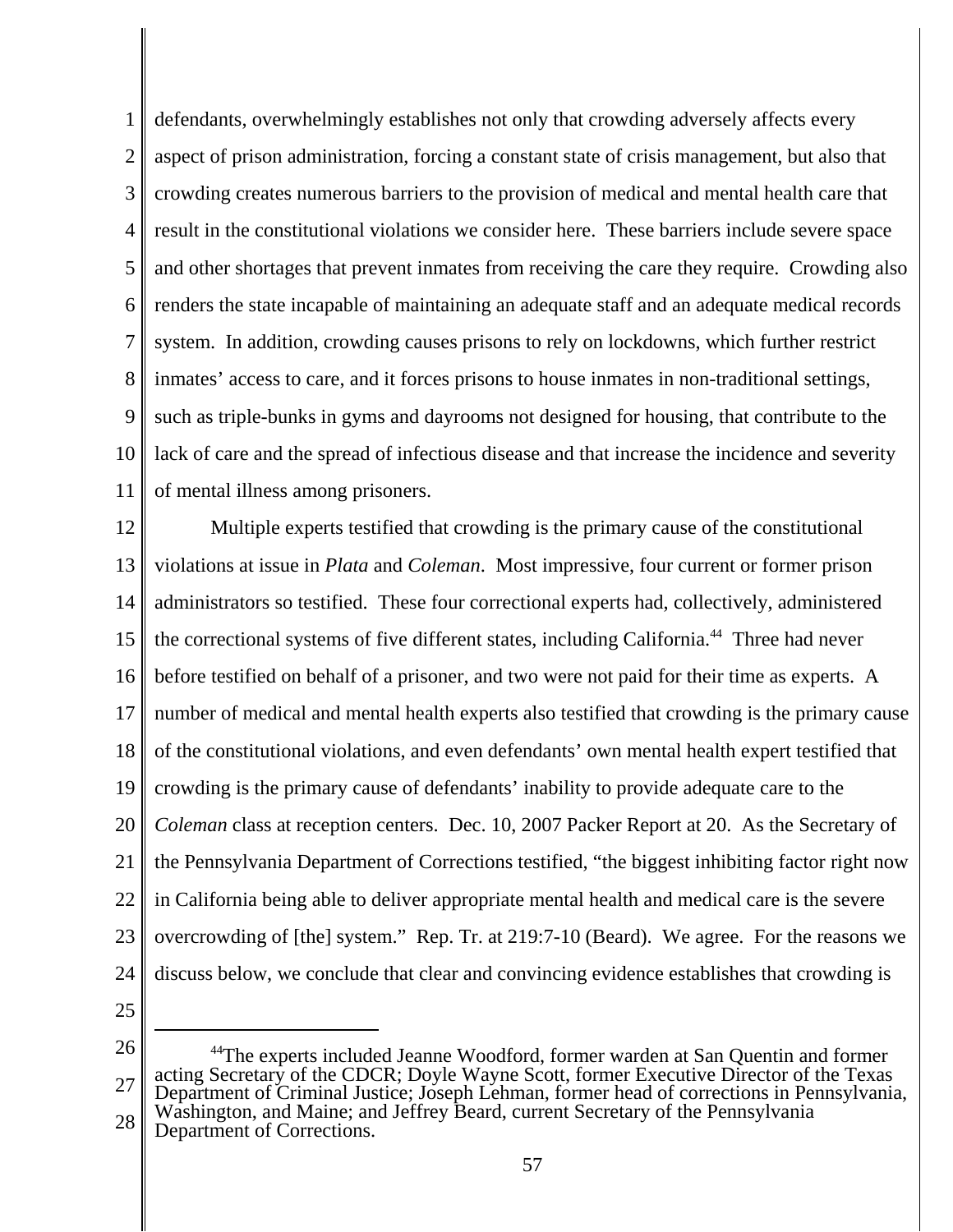1 2 the primary cause of the unconstitutional denial of medical and mental health care to California's prisoners.

## 3 4

## **A. General Problems in the Delivery of Medical and Mental Health Care Caused by Crowding**

5 6 7 8 9 10 11 12 13 14 15 16 17 18 19 20 21 22 23 24 25 26 27 Correctional experts agree that crowding "affects virtually every aspect of a prison's operation." Aug. 15, 2008 Lehman Report ¶ 10 (expert report from former head of corrections in Pennsylvania, Washington, and Maine). Jeanne Woodford, the former head of corrections in California, testified that, under crowded conditions, there "are simply too many issues that arise from such a large number of prisoners and staff. One result of this is that management spends virtually all of its time fighting fires instead of engaging in thoughtful decision-making and planning. This results in short-sighted decisions that create even more crises." Nov. 9, 2007 Woodford Report ¶ 12. Doyle Wayne Scott, a thirty-year employee of the Texas Department of Criminal Justice who served as its Executive Director for five years, explained: Overcrowding has burdened CDCR's inadequate management systems that underlie health care delivery. The excessive population leads to management failures in two ways. First, overcrowding engenders a state of perpetual crisis that causes management failures. Administrators spend their time doing damage control, rather than making sure the prison is operating properly and prisoners are getting the services that they need. . . . A population of 7,000 or more, as is found in some California prisons, is not manageable at all. The sheer size and complexities of managing a prison that size would be overwhelming for one manager especially with the limited resources in the areas of staffing and inadequate space for services to the offenders that I observed at all of the prisons I toured in California. One warden simply cannot know what he/she needs to know on a daily basis to make good informed management decisions. Second, overcrowding overwhelms management infrastructure. As I have read in numerous reports of the Receiver, the CDCR lacks the management information systems needed to adequately organize and track prisoner transfers for specialized medical and mental health care and public health related needs (for example, people with compromised immune systems not going to Valley Fever risk areas) in the severely overcrowded conditions. Nov. 9, 2007 Scott Report ¶¶ 1, 76-77. Secretary Woodford concluded that crowding makes

28 it "virtually impossible for the organization to develop, much less implement, a plan to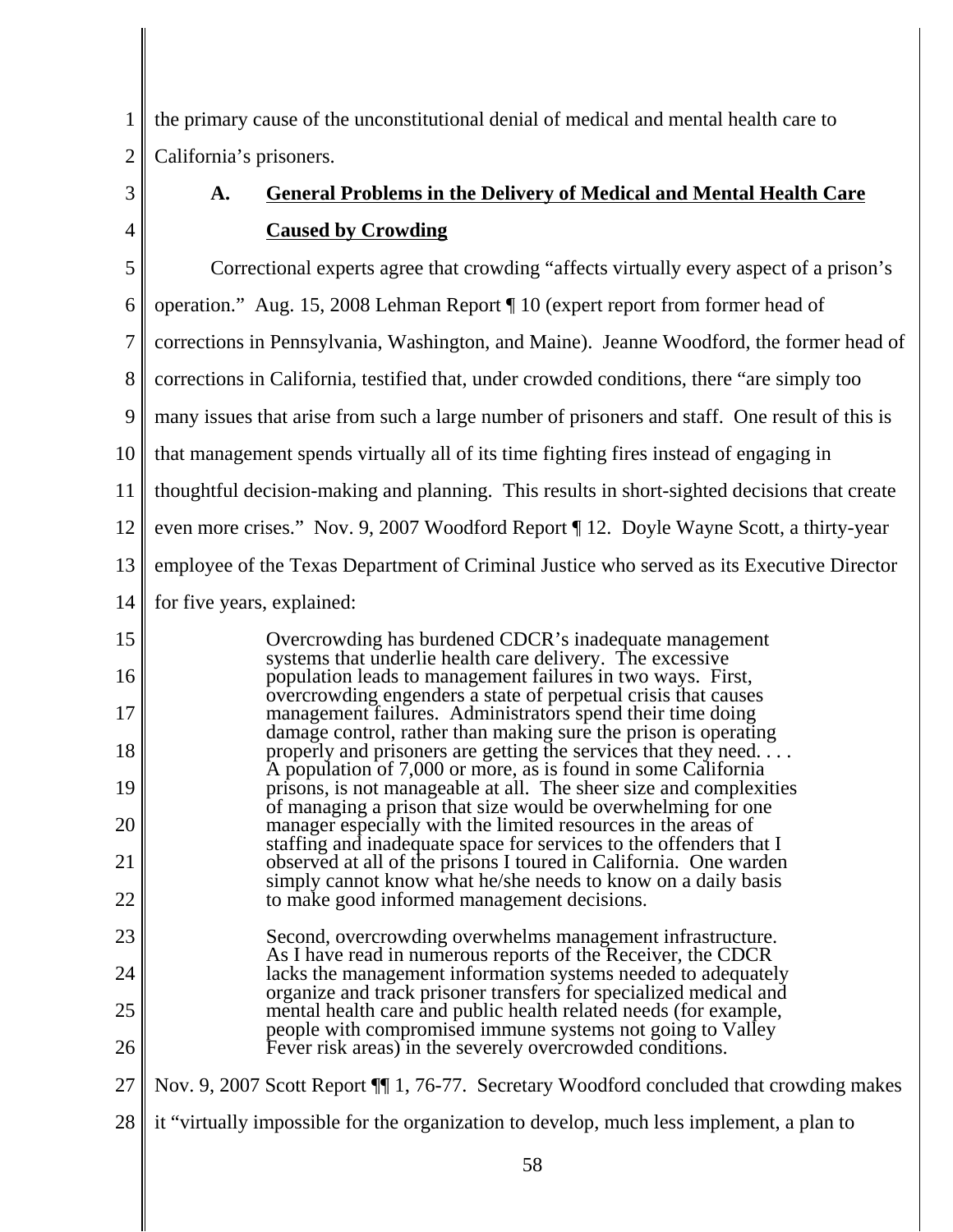1 2 3 provide prisoners with adequate care"; "[i]n [her] opinion, it is all but impossible to safely and humanely incarcerate this many prisoners within the existing facilities." Nov. 9, 2007 Woodford Report ¶¶ 10, 12.

4 5 6 7 8 9 10 11 12 13 14 15 16 17 18 19 20 21 22 23 24 25 26 27 28 As put in the most simple terms by Secretary Woodford, who recently administered the California prison system and who shortly before that was the warden at San Quentin, "[o]vercrowding in the CDCR is extreme, its effects are pervasive and it is preventing the Department from providing adequate mental and medical health care to prisoners." Aug. 15, 2008 Woodford Supp. Report ¶ 31. While defendants dispute that crowding is the primary cause of the ongoing constitutional violations in *Plata* and *Coleman*, they do not dispute that crowding makes the delivery of adequate medical and mental health care in the California prison system extremely difficult. Matthew Cate, the current head of the CDCR and a defendant in this proceeding, stated that "overpopulation makes everything we do more difficult," Rep. Tr. at 1683:19-20, and further agreed that crowding continues to "severely hamper<sup>[]"</sup> the Department's ability "to provide inmates with adequate medical care in a fiscally sound manner," *id.* at 1683:3-19 (testimony that statements in the Office of the Inspector General's 2006 audit of the CDCR, issued when Cate was the Inspector General, continue to be true today); Ex. P46 at ES-1 (April 2006 Office of the Inspector General Accountability Audit, Review of Audits of the California Department of Corrections and Rehabilitation Adult Operations and Adult Programs, 2000-2004). James Tilton, Cate's predecessor as Secretary of the CDCR, likewise explained that it "was clear" to him that crowding, and the resulting lack of space, adversely affected the delivery of medical and mental health care. Sept. 3, 2008 Tilton Dep. at 80:5-25. Similarly, John Dovey, a former CDCR official, testified before a state Senate committee in August 2006 that "the risk of catastrophic failure in a system strained from severe overcrowding is a constant threat. As the Director of the Division of Adult Institutions [for the CDCR], it is my professional opinion this level of overcrowding is unsafe and we are operating on borrowed time." Ex. P72 at 15 (Aug. 15, 2006 CDCR Presentation to Senate Select Committee on Prison Population Management and Capacity). Before this court, Robin Dezember, then the Chief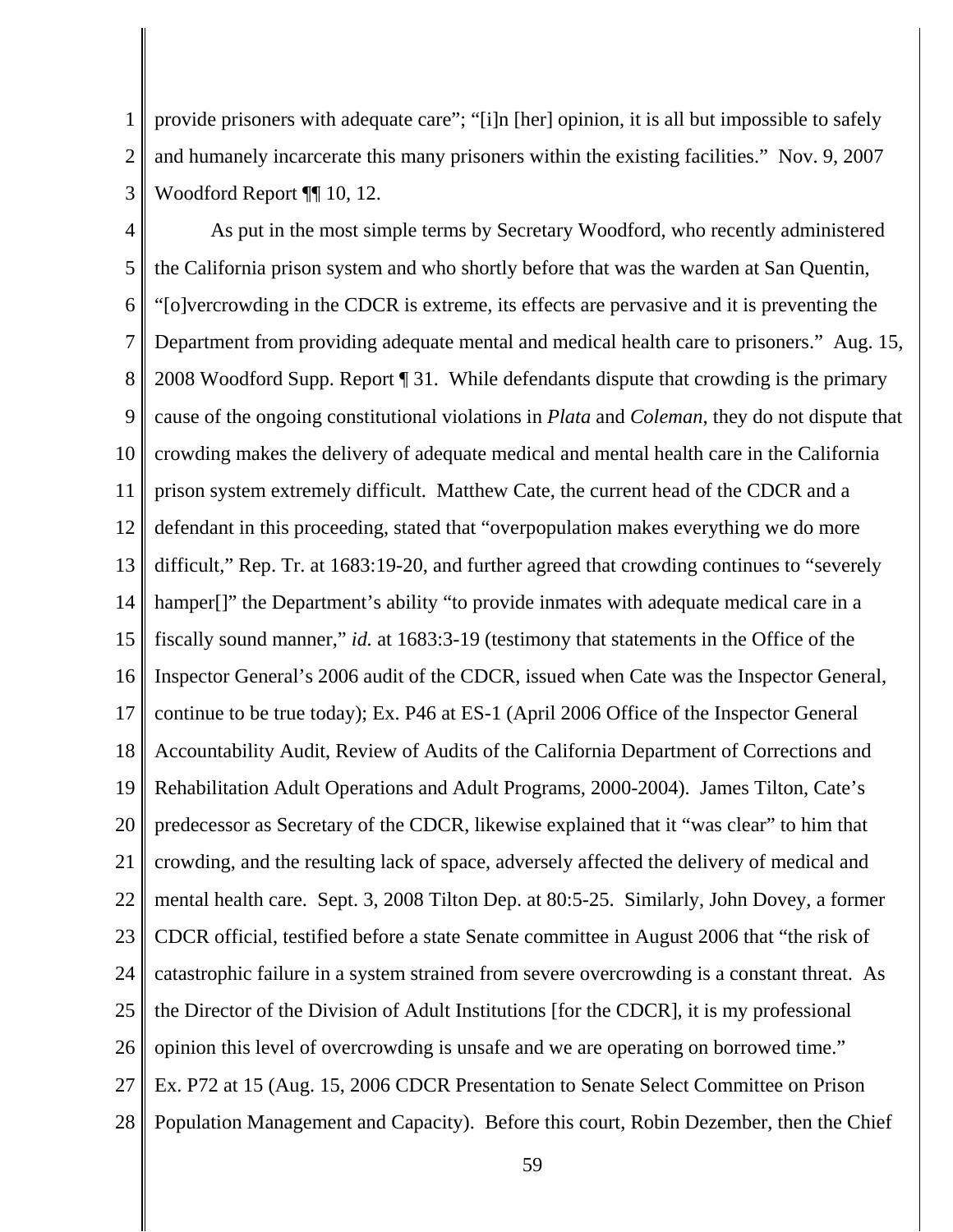1 2 3 4 5 6 Deputy Secretary of the Correctional Healthcare Services Division of the CDCR, stated his "belief that we are terribly overcrowded in our prison system," and that crowding adversely affects the delivery of mental health care services. Rep. Tr. at 853:13-15, 21-24. Even defendants' expert Dr. Ira Packer opined that "the overcrowding in CDCR significantly contributes to the difficulties in providing adequate mental health services." Dec. 10, 2007 Packer Report at 8.

7

#### **B. Space Issues Affecting the Delivery of Care**

8 9 10 11 12 The evidence before us demonstrates that crowding causes a number of specific problems central to the ongoing violation of California inmates' constitutional right to adequate medical and mental health care. One of the clearest effects of crowding is that the current prison system lacks the physical space necessary to deliver minimally adequate care to inmates. This manifests itself in a variety of areas, each of which we discuss below.

13

#### 1. Reception Centers

14 15 16 17 18 19 20 21 22 23 24 The medical and mental-health related problems caused by crowding are immediately apparent at the state's reception centers. Each year, California admits approximately 140,000 inmates into the state prison system. Rep. Tr. at 224:17-18 (Beard); *see also* Aug. 15, 2008 Austin Report ¶¶ 45-46 & Table 3; Ex. P18 at 3; Ex. P19 at 2; Ex. P75 at 3.45 The CDCR's reception centers are the locus of the intake and classification functions for all of these inmates. *See* Nov. 9, 2007 Austin Report ¶¶ 27-28; Aug. 15, 2008 Austin Report ¶ 97. The CDCR has reception centers at twelve prisons, nine at male institutions and one at each of the state's three female prison institutions. Ex. P135 at 3-4. As of August 2008, all but one of these reception centers were near or over 200% design capacity, and two were over 300% design capacity. *Id.* This severe crowding at the reception centers makes it impossible to provide adequate medical and mental health services to inmates entering the California

<sup>26</sup> 27 28 45As Dr. Austin explained, "[t]here are two major types of prison admissions for the CDCR – new court commitments and parole violators." Aug. 15, 2008 Austin Report  $\P$  45. At the cited pages, Exhibits P18, P19, and P75 set forth data on new admissions, felon parole violators returned with a new term, and felon parole violators returned to custody during periods specified in each exhibit. The aggregation of these three numbers in each of the exhibits ranges from  $141,288$  (Ex. P18) to 139,399 (Ex. P19) to 140,560 (Ex. P75).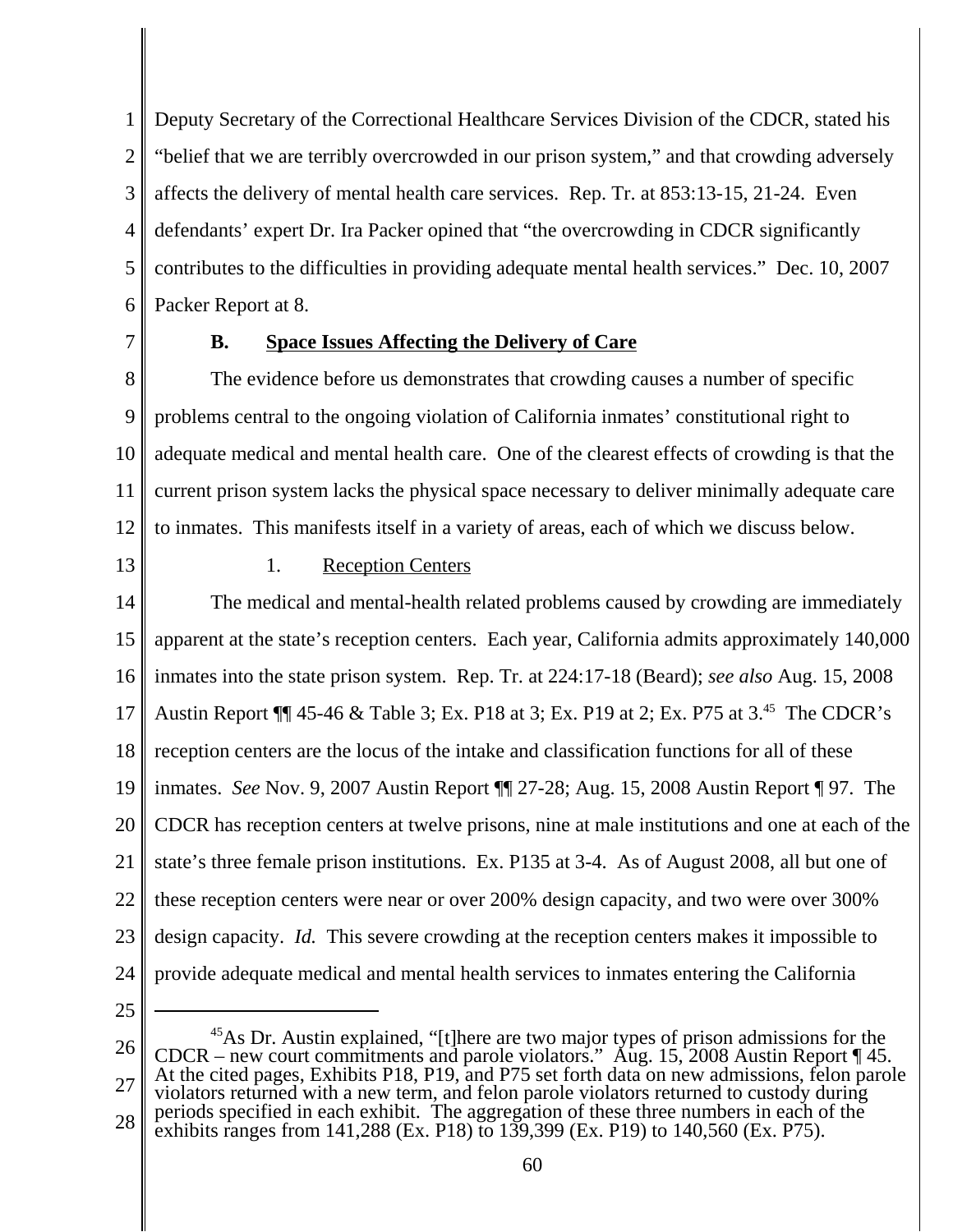|          | prison system. In addition, severe crowding throughout the system forces prisons to house                                                                                                                                                                             |
|----------|-----------------------------------------------------------------------------------------------------------------------------------------------------------------------------------------------------------------------------------------------------------------------|
| 2        | inmates in these reception centers without adequate care for extended periods of time.                                                                                                                                                                                |
| 3        | As the <i>Plata</i> Receiver explained, reception centers "must be staffed and have the                                                                                                                                                                               |
| 4        | appropriate clinical space to provide a level of medical care and clinical evaluations above                                                                                                                                                                          |
| 5        | that of the general population institutions." Ex. D1092 at 19 (Plata Receiver's May 15, 2007                                                                                                                                                                          |
| 6        | Report Re: Overcrowding). <sup>46</sup> Each time an individual is admitted to the CDCR, whether for                                                                                                                                                                  |
| 7        | the first time, by re-offending, or on a parole violation:                                                                                                                                                                                                            |
| 8<br>9   | he or she returns to the CDCR through a reception center where a<br>medical/mental health/dental health care appraisal must be<br>performed. Once that appraisal is completed the newly received<br>prisoner is transferred to an open bed at a prison which has been |
| 10<br>11 | designated for his or her classification. However, none of the<br>CDCR's designated reception centers were designed or                                                                                                                                                |
| 12       | constructed with adequate clinical space to perform these<br>functions].                                                                                                                                                                                              |
| 13       | <i>Id.; see also, e.g., Aug. 15, 2008 Haney Report [[ 246-247 (describing space shortages at the</i>                                                                                                                                                                  |
| 14       | California Correctional Institution reception center, including a holding room containing                                                                                                                                                                             |
| 15       | three holding cells that "were originally intended to hold disciplinary cases but now have                                                                                                                                                                            |
|          |                                                                                                                                                                                                                                                                       |
| 16       | been converted to mental health use"). "To make matters worse, as the original prisons                                                                                                                                                                                |
| 17       | designated for reception became overwhelmed by the influx of parole violators, the CDCR                                                                                                                                                                               |
| 18       | was forced to 'convert' general population prisons into reception centers. These                                                                                                                                                                                      |
| 19       | 'conversions,' however, were not accompanied by adequate additions to clinical staff or                                                                                                                                                                               |
| 20       | clinical space." Ex. D1092 at 19; see also, e.g., Nov. 9, 2007 Stewart Report 148 (because                                                                                                                                                                            |
| 21       | reception center at DVI "was not designed as a reception center, it has been difficult to find                                                                                                                                                                        |
| 22       | space for various reception center functions").                                                                                                                                                                                                                       |
| 23       | Without sufficient space, reception centers are unable to screen or treat inmates                                                                                                                                                                                     |
| 24       | adequately. For instance, as plaintiffs' medical expert Dr. Ronald Shansky explained, the                                                                                                                                                                             |
| 25       | number of prisoners who must be processed at the reception center at CIM "exceeds the                                                                                                                                                                                 |
| 26       | number of patients that can be adequately treated," thereby forcing the prison to "squeeze[]                                                                                                                                                                          |
| 27       | too many prisoners and too many providers into the available treatment area." Nov. 9, 2007                                                                                                                                                                            |
| 28       | <sup>46</sup> Plaintiffs also offered this document into evidence as Exhibit P26.                                                                                                                                                                                     |
|          | 61                                                                                                                                                                                                                                                                    |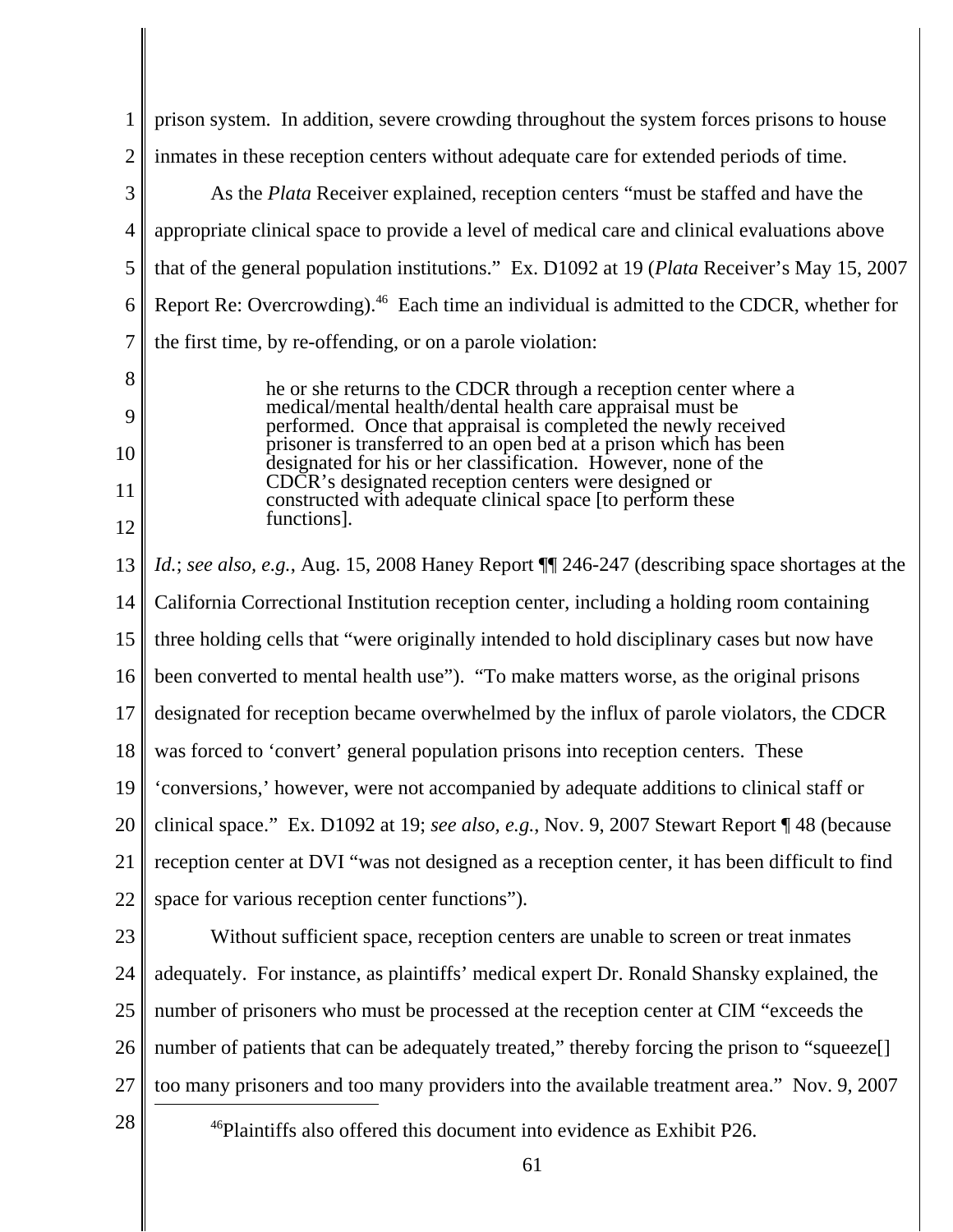1 2 3 4 5 6 7 8 9 10 11 12 13 14 Shansky Report ¶ 12. Exams are conducted in areas separated only by "a thin white fabric folding screen that is approximately five to six feet tall" and conversations between physicians and inmates can be overheard on the other side of the screen. *Id.* Similarly, at North Kern State Prison, inmate health interviews are conducted in a small office, "with prisoners sitting back to back, separated only by a shoulder-high divider." Sept. 10, 2008 Shansky 2d Supp. Report ¶ 23. Such conditions do not allow for appropriate confidentiality, causing prisoners to be "less likely to provide accurate information about sensitive medical and psychiatric conditions." *Id.* ¶ 24; *see also* Aug. 15, 2008 Haney Report ¶ 280 (psychiatrist and psychologist who work in the North Kern reception center "must share a converted cell that serves as their office"); Nov. 9, 2007 Stewart Report ¶ 48 (describing observations of small classroom at DVI reception center "where at any time six psychologists simultaneously conduct reception center mental health assessments for new arrivals"); *id.* ¶ 82 (noting that the "[l]ack of adequate and appropriate space for reception center psychological screening was also apparent at DVI").

15 16 17 18 19 20 21 22 23 24 25 26 27 Moreover, at North Kern, follow-up physical examinations are conducted in rooms that "are so small that it would be very difficult if not impossible to perform an actual physical examination in them," so that the "'exams' that take place are in fact simply medical interviews, primarily for the purpose of determining what type of housing is appropriate for the prisoner." Sept. 10, 2008 Shansky 2d Supp. Report ¶ 25. This violates the "basic principle that incoming prisoners must undergo a comprehensive exam upon arrival so that an adequate treatment plan may be developed and implemented. A physical exam, as opposed to a medical interview, is necessary because some conditions can be identified and confirmed only through physical examination of the patient." *Id.* ¶ 26; *see also* Rep. Tr. at 224:10-225:15 (Beard) (testifying that the number of people coming in through reception centers may cause prisons to "miss people who have certain needs and certain care needs that aren't being dealt with"). The medical facilities at North Kern are also so "inadequate" that defendants cannot comply with the *Plata* policies and procedures they agreed to implement,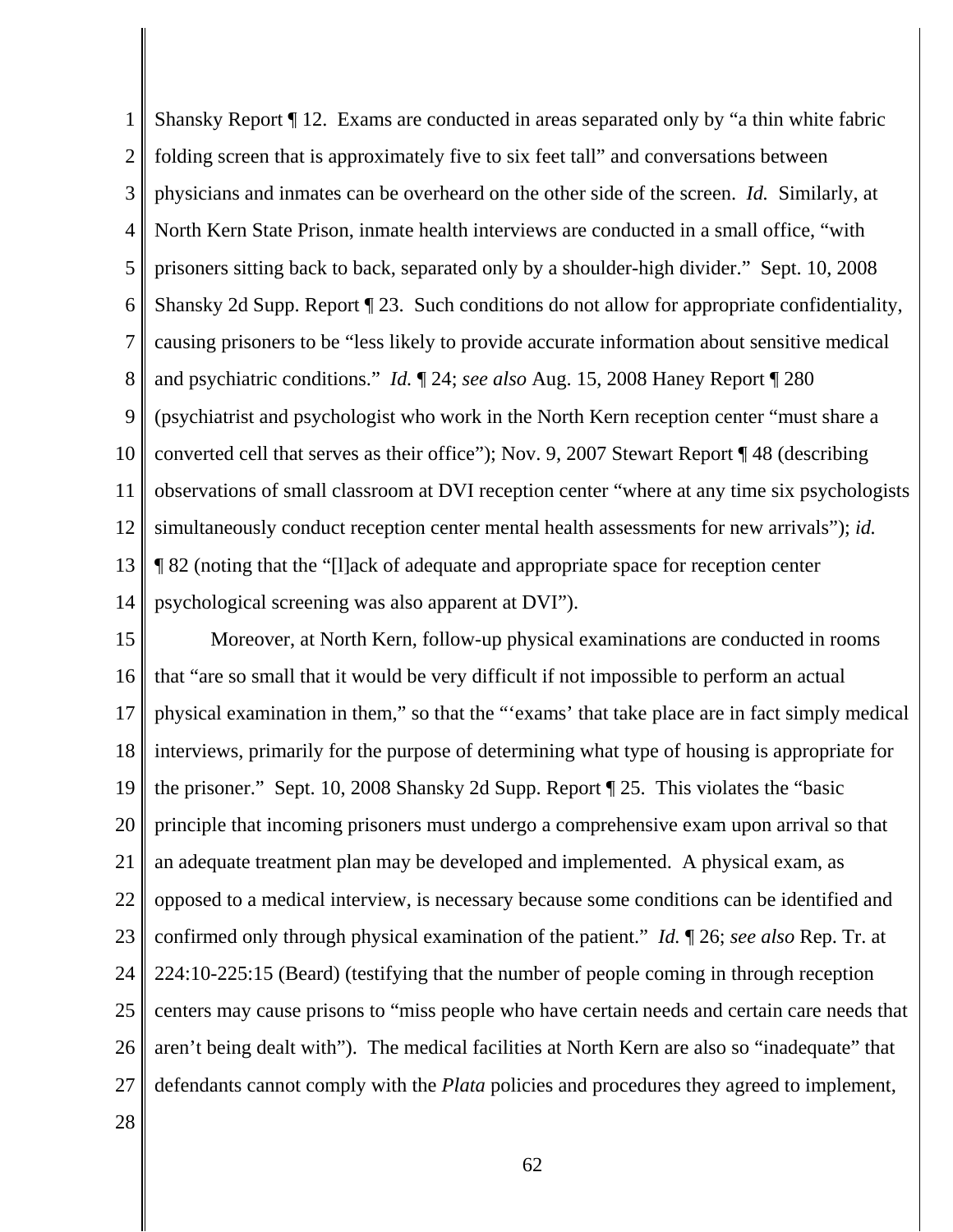1 2 which provide for a complete history and physical examination of inmates within fourteen days of arrival at a reception center. Sept. 10, 2008 Shansky 2d Supp. Report ¶ 22.

3 4 5 6 7 8 9 The consequences of the state's inability to screen inmates properly at the reception centers are obvious: If an inmate's health needs are not identified, they cannot be treated. In addition, inmates whose needs are not identified may be placed in a setting that will exacerbate existing but unidentified health problems. Likewise, if the lack of confidentiality in the screening centers prevents inmates from reporting infectious diseases, the failure to diagnose them at the reception center may result in their being spread throughout the prison population.

10 11 12 13 14 15 16 17 18 19 20 21 22 23 24 25 In addition to preventing the reception centers from properly screening newly admitted inmates, crowding at the reception centers prevents the provision of adequate care to the inmates housed there. As numerous experts, including defendants' own mental health expert, testified, the number and types of inmates in the centers overwhelms their capacity to provide adequate medical or mental health care services. Rep. Tr. at 1121:16-19 (Packer); Rep. Tr. at 368:12-369:4 (Woodford) (mentally ill inmates did not receive "really any treatment" at San Quentin reception center beyond identification as CCCMS or EOP and certainly not anything "to prevent further deterioration of people's mental illness"); Aug. 15, 2008 Stewart Supp. Report ¶ 136 ("CDCR's Reception Centers are dangerously overcrowded and do not and cannot provide appropriate mental health care for anyone"); Sept. 10, 2008 Shansky 2d Supp. Report ¶ 79 ("acute staffing shortage, coupled with the lack of clinical exam space" prevents North Kern State Prison from providing incoming inmates with comprehensive physical examination or follow-up appointments with primary care providers); Rep Tr. at 368:12-22 (Woodford) (at San Quentin reception center, due to vacancies and "just the sheer numbers and lack of space," medical staff "were unable to keep up with physicals or providing any kind of chronic care follow-up").

26 27 28 If California's inmates spent only a brief time at the reception centers before being placed in other facilities, the centers' inability to provide adequate medical and mental health care to the inmates housed there would constitute a less substantial aspect of the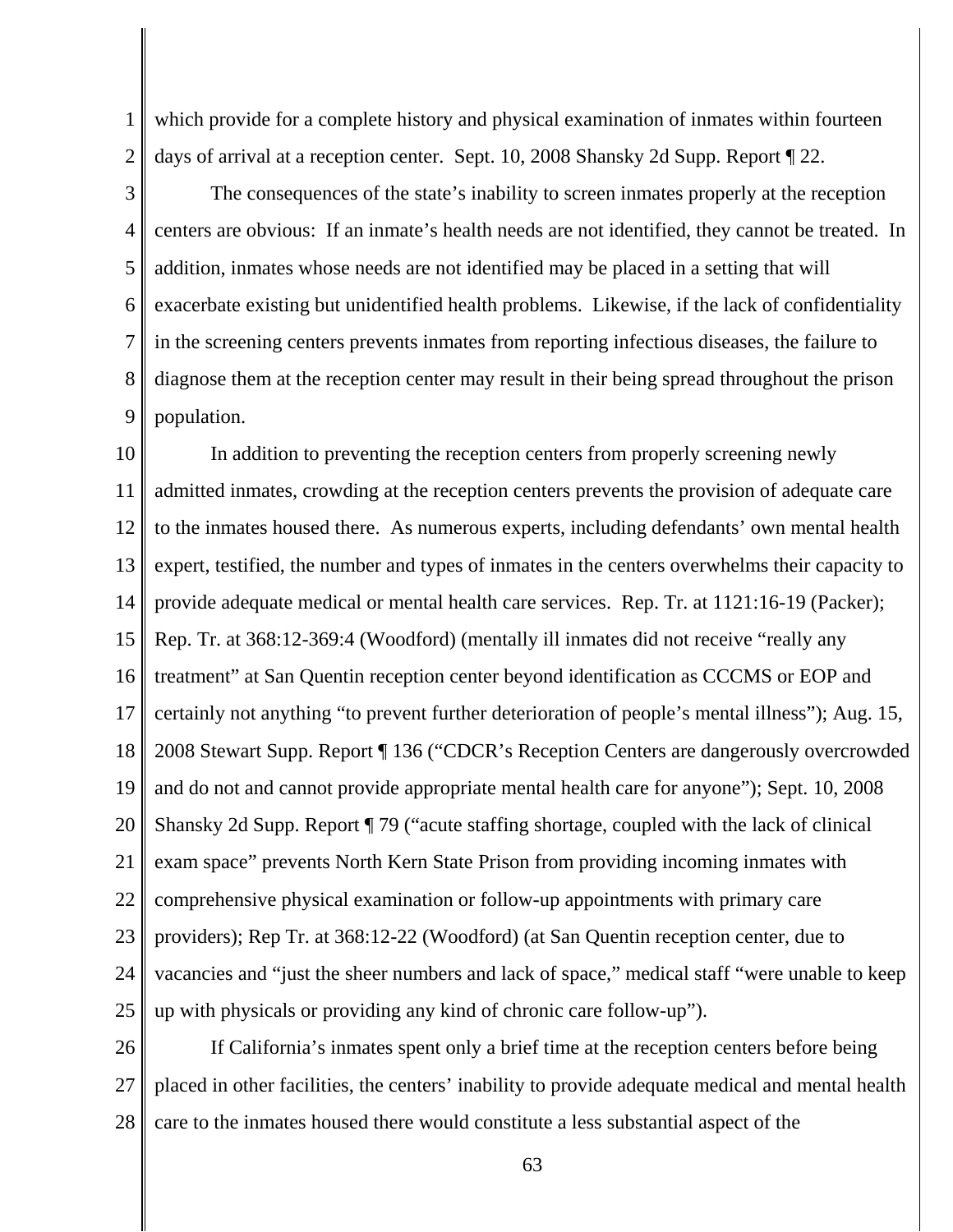1 2 3 4 5 6 7 8 constitutional violations at issue in this proceeding. However, inmates in California are "tend[ing] to spend significantly longer periods of time in reception centers." Nov. 9, 2007 Stewart Report ¶ 24; *see also* Nov. 9, 2007 Austin Report ¶ 27 (reporting that the CDCR routinely fails to meet its mandate to transfer inmates from reception centers to mainline institutions within sixty days). As one of plaintiffs' experts Dr. James Gilligan explained, "The dramatic levels of prison overcrowding through the state mean that individuals coming into prison are housed in 'Reception Centers' for extended periods of time, far longer than intended." Aug. 15, 2008 Gilligan Report ¶ 26 (footnotes omitted).

9 10 11 12 13 14 15 16 17 18 19 20 21 22 23 24 The consequences of the increased lengths of stay at the reception centers along with the lack of space in those centers are particularly grave for *Coleman* class members. Dr. Packer, defendants' mental health expert, reported that mentally ill individuals "often enter[] the prison system with a more acute mental health presentation, not having received adequate treatment in the community and/or having abused substances there." Dec. 10, 2007 Packer Report at 20. These inmates are "disproportionately represented" among the parole violators returning to custody for short sentences, *id.*, and are thus likely to spend their entire sentence at the reception center. *Id.* Because their sentences are so short, they are frequently discharged before receiving treatment and fall into "a vicious cycle, as they decompensate in the community and quickly return . . . ." *Id.*; *see also* Aug. 15, 2008 Haney Report ¶¶ 358-59. ("[M]entally ill parolees often do not receive meaningful mental health treatment when they are on parole.... Frequently as a result of their decompensation, many are returned to prison, often for technical or minor violations. Thus, many of the parole violations that return them to prison are directly related to their unmet mental health needs. When they return to prison, these vulnerable prisoners are then packed into overcrowded reception centers.").

25 26 27 28 The absence of adequate mental health care at reception centers also has significant adverse consequences for mentally ill inmates admitted to serve longer sentences in state prison. The shortage of mental health care beds throughout the prison system – which we discuss in more detail below – means that these inmates often spend months in a reception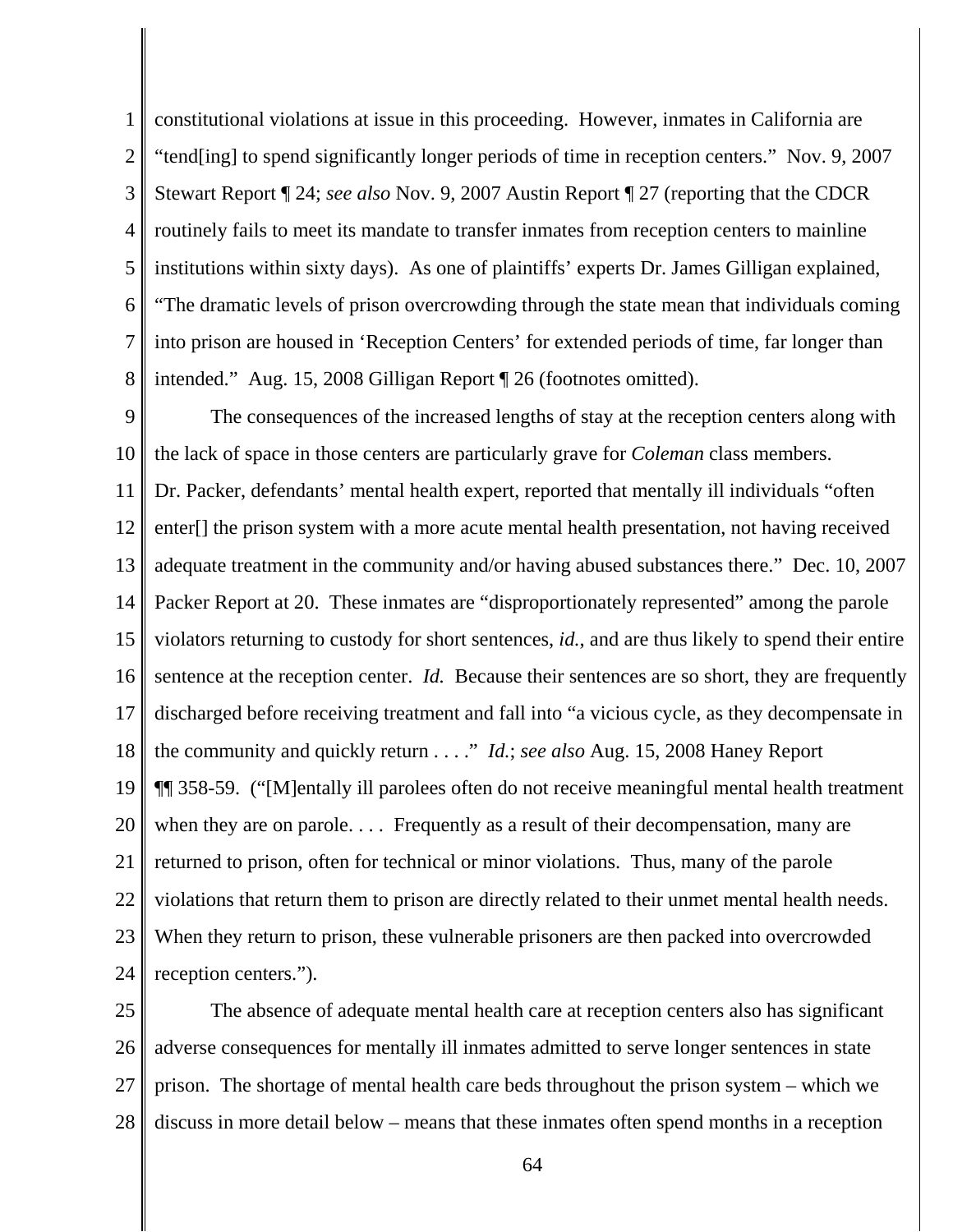1 2 3 4 5 6 7 8 9 10 11 12 13 14 15 center with little or no access to necessary mental health care while waiting for a bed to open up. *See, e.g.*, Nov. 9, 2007 Stewart Report ¶ 166 (discussing impact of delays in transfer of mentally ill inmates from reception centers to necessary level of care); Aug. 15, 2008 Haney Report ¶ 105 (discussing delays in transfer of EOP inmates out of CIM reception center); *id.* ¶ 129 (discussing prolonged reception center stays and minimal treatment provided for EOP and CCCMS inmates at CIM reported by *Coleman* Special Master). For example, the number of inmates in reception centers needing an EOP level of care<sup>47</sup> continues to grow, *see* Ex. P243 at 900004-06, 900121-23, but the EOP program provided to these inmates falls far below the care mandated by the Program Guide for EOP patients. Aug. 15, 2008 Haney Report ¶ 29 (citing September 2006 Program Guide, Ex. P9 at 12-4-1); *see also* Nov. 9, 2007 Stewart Report ¶ 167. This is not surprising, given that the conditions in these reception centers have been described as "toxic, noxious, psychologically and medically unhealthy," Rep. Tr. at 953:13-14 (Haney), and that a lack of treatment space severely impedes efforts to provide even the most rudimentary forms of mental health care in reception centers. *E.g.*, Nov. 9, 2007 Stewart Report ¶ 80; Aug. 15, 2008 Haney Report ¶¶ 246, 247.

16

#### 2. Treatment Space

17 18 19 20 21 22 23 24 25 26 27 The severe shortage of treatment space evident at CDCR reception centers affects the provision of medical and mental health care throughout the state prison system. Dr. Stewart reported that the "problem of adequate office and treatment space is endemic in the CDCR," Nov. 9, 2007 Stewart Report ¶ 190, and the *Plata* Receiver noted in his Turnaround Plan of Action that "investments in health care facilities have significantly lagged behind growing inmate populations, so much so that available clinical space is less than half of what is necessary for daily operations." Ex. D1133 at 25. In part, this is due to the CDCR's policy and practice of anticipating that prisons will be filled beyond their design capacity, but not including sufficient health care space to serve the anticipated population. Ex. D1092 at 20 (*Plata* Receiver's May 15, 2007 Report Re: Overcrowding). Compounding problems caused by the lack of space, the space that does exist to provide health care services is often

<sup>28</sup> <sup>47</sup>The various levels of mental health care are defined *supra* note 24.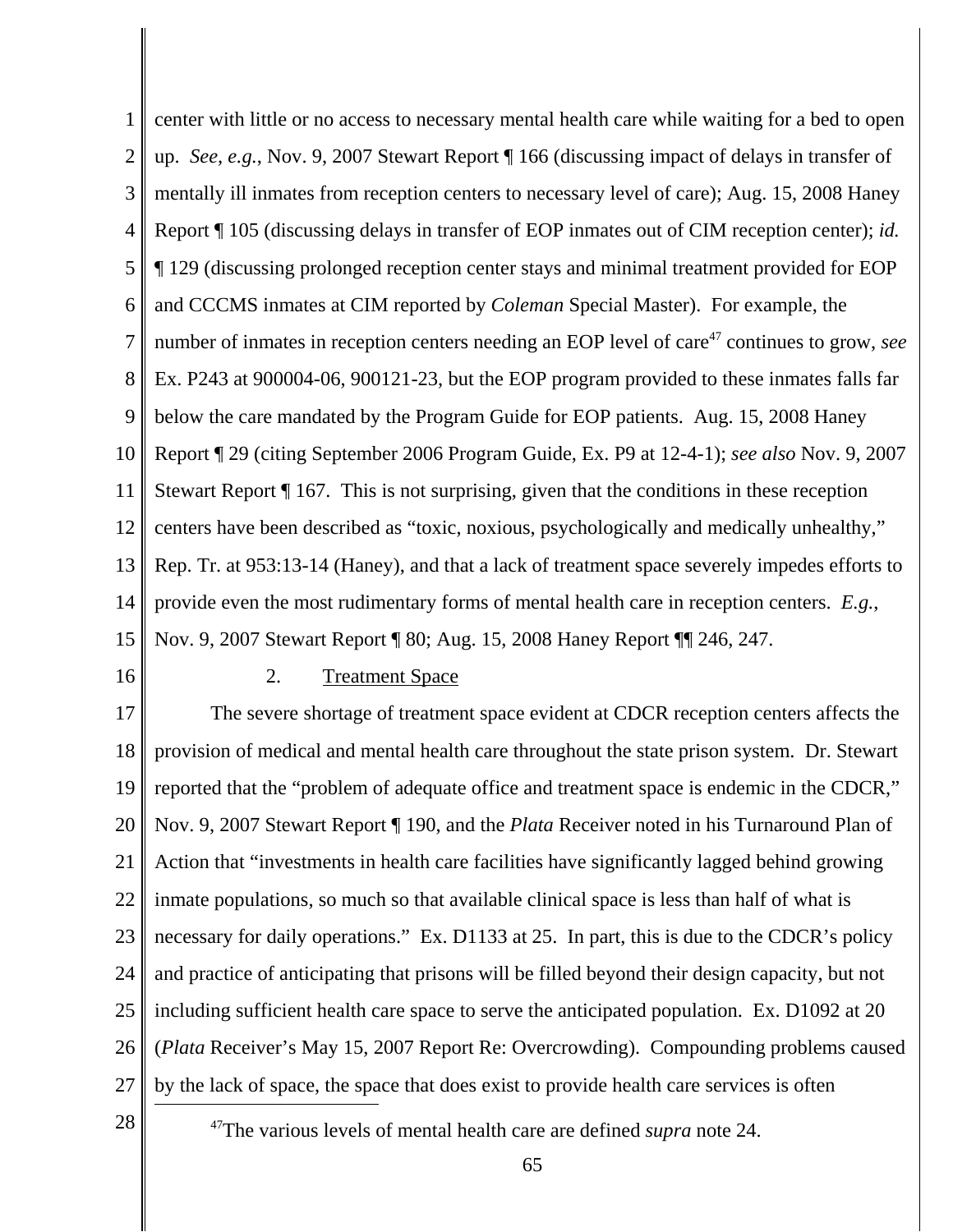| $1 \parallel$ "woefully inadequate. Through years of neglect, the facilities have long since passed the |
|---------------------------------------------------------------------------------------------------------|
| $2 \parallel$ time when modest investments could remedy the problem. We are dealing not with deferred   |
| 3    maintenance, but with some facilities that are literally falling apart." Ex. D1133 at 25.          |

4 5 6 7 8 9 10 11 12 The court received evidence of inadequate treatment space at a variety of prisons statewide. At Avenal State Prison, staff must attempt to provide care for 7,525 inmates in space designed for less than one-third of that number. Ex. D1233 at 25 (*Plata* Receiver's Nov. 3, 2008 Analysis of Year 2007 Death Reviews).<sup>48</sup> At Mule Creek State Prison, a *Plata* Receivership team found that "[a]ll of the Facility Clinics are undersized for the quantity of inmate/patients seen on a daily basis and lack[] appropriate holding/waiting space for inmate/patients ducated [scheduled] to be seen by health care providers." Ex. P101 at 7 (*Plata* Receiver's Custody/Security Assessment for Health Care Access at Mule Creek State Prison).

13 14 15 16 One expert who testified at trial explained that crowding has so "over-taxed" the clinical facilities at California Institution for Men that, as with the reception center at the same prison, "fundamental medical confidentiality rights are routinely ignored" in the space used to provide care to inmates housed at the prison:

17 18 19 20 21 22 23 24 In the West facility clinic at CIM, two PCPs [primary care physicians] share one room and simultaneously see patients for sick call and other encounters. A thin fabric folding screen separates the area in which the doctors see patients from a single exam table which the PCPs must share, as the room is not large enough to accommodate a second table. In the same clinic, the registered nurse conducts face-to-face triage appointments with patients in a large room that is shared by another nurse (who may be seeing patients) and an office technician. These arrangements cannot provide for minimally adequate patient-provider privacy. Moreover, the medical treatment area is so small that there is no medically appropriate waiting area, so sick patients must wait for appointments on a small bleacher outside the clinic, exposed to the elements.

25 26 Nov. 9, 2007 Shansky Report ¶ 24. Dr. Shansky also testified about the shortage of clinical space he observed at several other prisons. *Id.* ¶¶ 16-23 (Valley State Prison for Women,

- 27 Avenal State Prison, and San Quentin); Sept. 10, 2008 Shansky 2d Supp. Report ¶¶ 31-46
- <sup>28</sup>  $\parallel$  <sup>48</sup>Plaintiffs also offered this document into evidence as Exhibit G to Exhibit P413.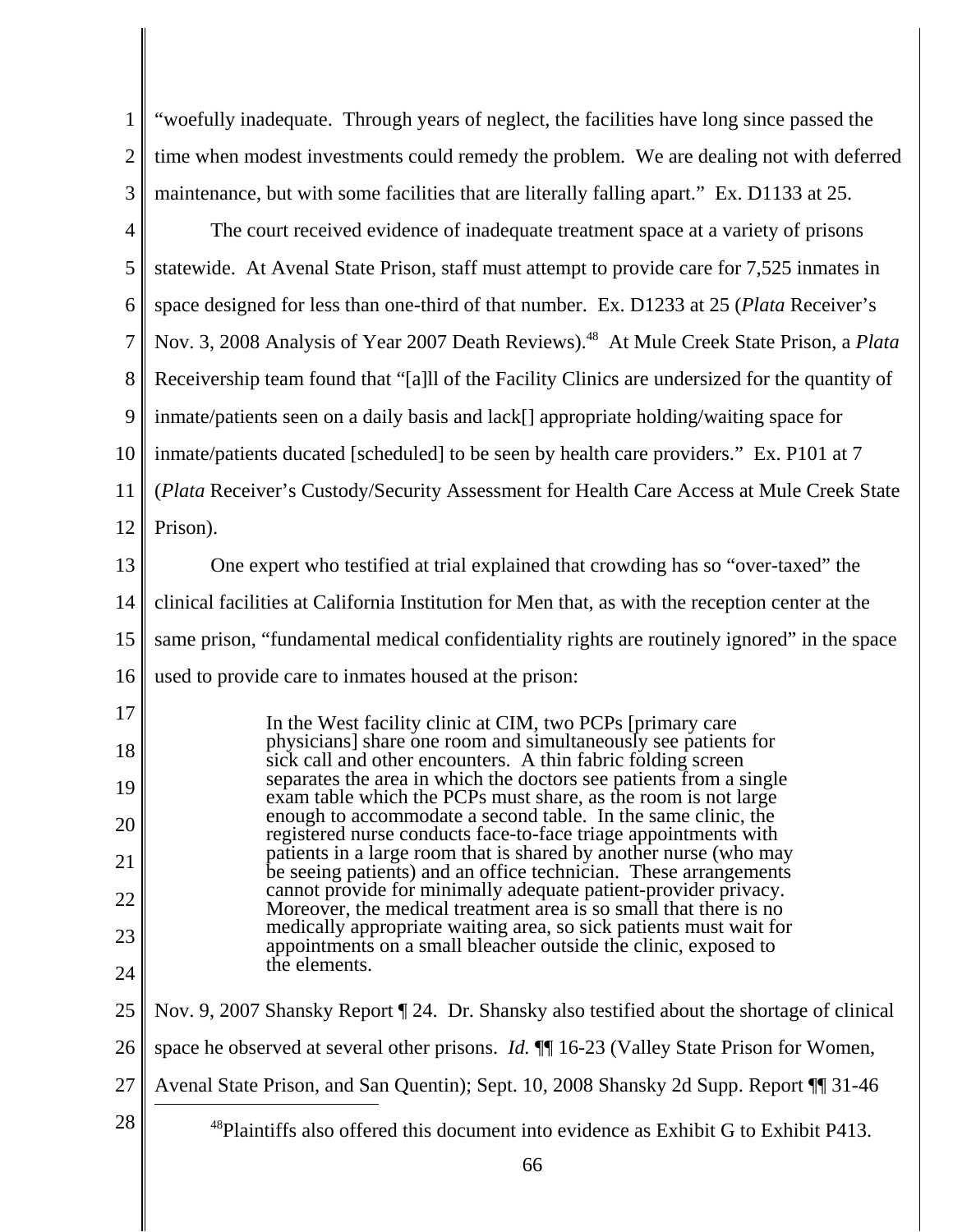1 2 3 4 5 6 7 (North Kern State Prison, Substance Abuse and Treatment Facility, Pleasant Valley State Prison, and California State Prison-Solano); *see also* Rep. Tr. at 663:22-665:10 (Rowlett) (testifying about clinical space shortage at California State Prison-Solano). Similarly, Secretary Woodford testified that "space represents a serious obstacle to the delivery of health care." Aug. 15, 2008 Woodford Supp. Report ¶ 27; *see also id.* ¶¶ 27-29 (discussing space issues encountered on tours of the Correctional Training Facility ("CTF") and California State Prison-Los Angeles County (Lancaster)).

8 9 10 11 12 13 As the *Plata* Receiver concluded in his supplemental report on overcrowding, "[t]here is a dire need for additional clinical space . . . in the prisons because the existing capacity has been swamped by the number of inmates in the system." Ex. D1094 at 2 (*Plata* Receiver's June 11, 2007 Supp. Report Re: Overcrowding). On the basis of all of the evidence received at trial, there is no doubt that crowding renders the existing clinical space in California's prisons grossly inadequate.

14

#### 3. Inability To House Inmates by Classification

15 16 17 Crowding also negatively impacts the state's ability to house inmates according to their proper classification, which in turn creates inadequacies in the medical and mental health care that the system is capable of providing to inmates.

18 19 20 21 22 23 A prison classification system is "an objective tool" that allows correctional staff to consider individual factors, including "age, criminal history, educational levels or deficiencies, mental health issues, [and] medical issues" so that inmates can be placed "in the appropriate custody housing level." Rep. Tr. at 149:18-24 (Scott). Prisoners in California are assigned to one of four levels of classification "based on the length of their sentence, their disciplinary history and other objective factors." Nov. 9, 2007 Woodford Report ¶ 13.

24 25 26 27 28 In an overcrowded system, this classification system breaks down. A "wellfunctioning" system of classification should have no more than 10% of prisoners housed outside their classification level. Nov. 9, 2007 Scott Report ¶ 69. In California, population pressures have forced the CDCR to house an estimated 25% of inmates outside their classification levels. *Id.* This failure to house inmates within such levels "mak[es] it harder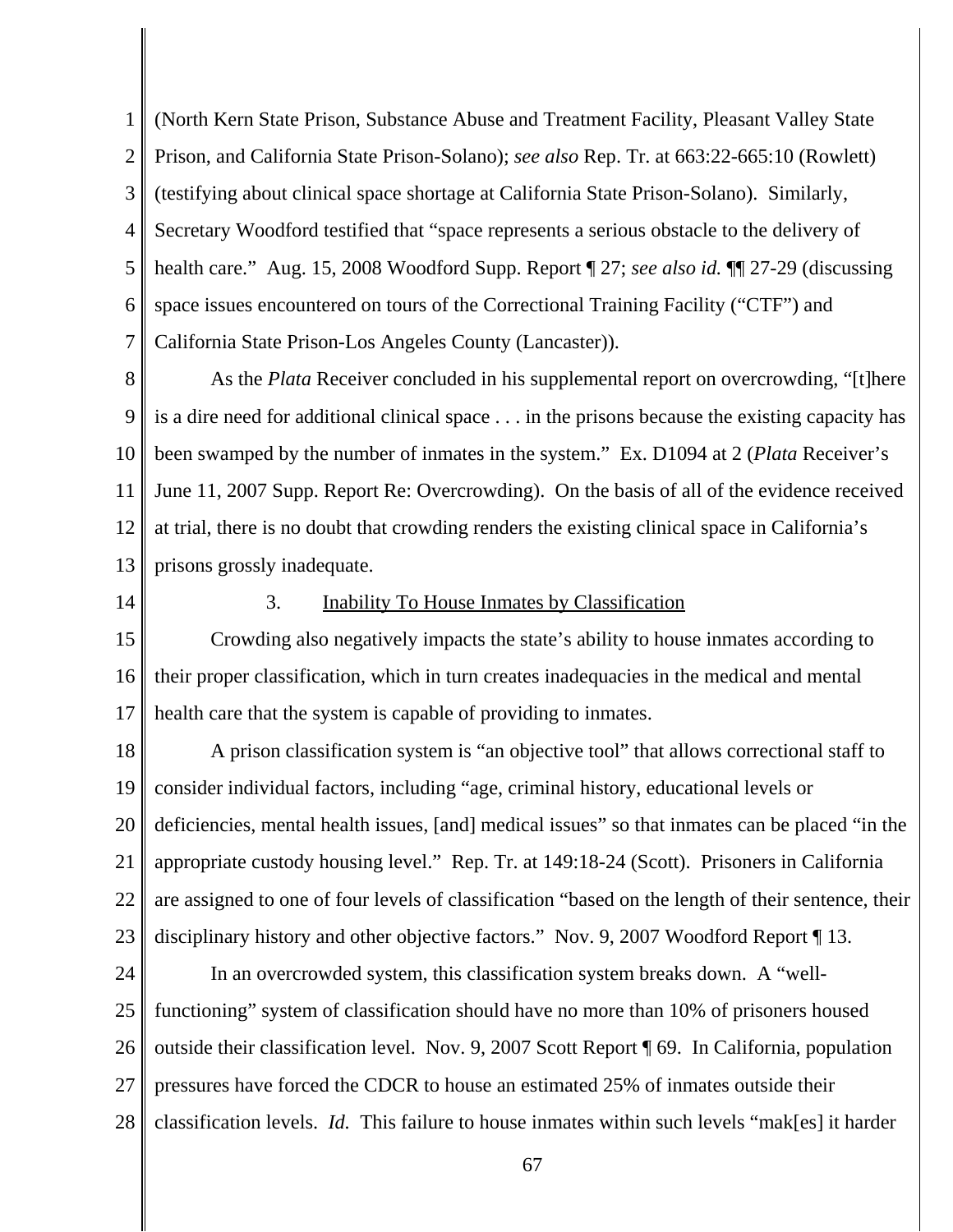1 2 3 4 5 6 7 8 9 10 11 12 13 14 15 16 17 18 19 20 21 22 23 24 25 26 <sup>49</sup>Throughout this section, we cite evidence offered at trial on the number of mental health beds at each level of the mental health care delivery system above CCCMS. The *Coleman* court recently approved several projects planned by defendants to increase, in the to provide for their medical and mental health care needs," *id.* ¶ 68, and deprives the overcrowded system of "the flexibility needed to respond to inevitable crises." *Id.* As Director Scott explained, this "widespread rejection of CDCR's classification system has a significant impact on medical and mental health care": [I]t is harder to get health care appointments within the prison as well as out-of-prison specialty appointments, and more limited staff contact means that staff are less responsive to emergencies due to distrust, lack of understanding and compassion, and simple logistics: it is harder to get staff attention in a high-pressure, high-security unit. In addition, prisoners are subject to increased degrees of danger and potential for violence because they are placed with more dangerous and violent prisoners than their classification scores would warrant. *Id.* ¶ 71. Similarly, Secretary Woodford testified that crowding makes it "impossible to move inmates where they need<sup>[]</sup> to be" to address inmates' medical and mental health needs. Rep. Tr. at 375:4-6; *see also id.* at 227:4-13 (Beard) ("[H]uge overcrowding creates a problem, because you have an individual who needs to go to Institution A, and Institution A is full. So where do you put him.  $\ldots$  [Y] ou end up having to put them somewhere that maybe is not the most appropriate for that individual."). Dr. Shansky likewise agreed "that the CDCR is currently unable to accommodate the housing needs of medical patients requiring specialized placement." Nov. 9, 2007 Shansky Report ¶ 126. 4. Beds for Mentally Ill Inmates $^{49}$ Crowding has also created severe bed shortages at every level of the CDCR's mental health care system, causing inmates in need of higher levels of care to languish in clinically inappropriate settings. It is not simply the beds themselves that the state does not possess, but the space in which to place them. The need for such space is rapidly growing. From December 2006 to August 2008, for example, the shortage of EOP beds more than tripled to almost 1,000. Ex. P243 at 900007, 900124. Likewise, between June and September 2008,

27 28 near term, the number of such beds. June 17, 2009 Order in *Coleman*. Nonetheless, it remains to be seen whether and when defendants will comply with the *Coleman* court's June 17, 2009 order, and, in any event, compliance with that order alone will not suffice to meet defendants' constitutional obligations to the *Coleman* class. *Id.* at 5.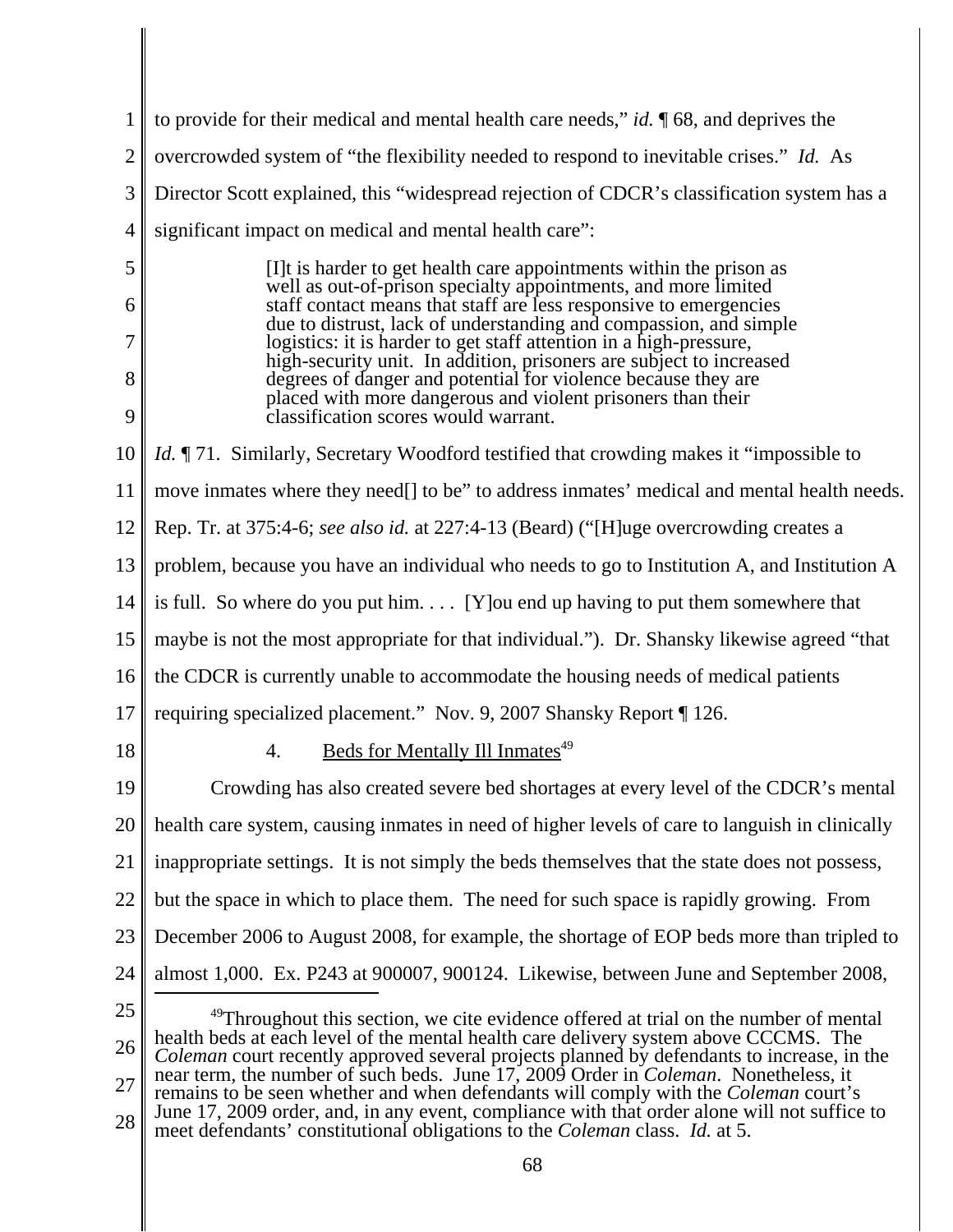1 2 3 4 5 6 the CDCR's severe shortage of mental health crisis beds prevented more than two-thirds of the inmates referred to such beds from actually being transferred.50 *See* Exs. P555, P586, P587, P585 (mental health crisis bed referral data from June 2008 through September 2008 showing 391 transfers out of a total of 1,424 referrals). At the level of care reserved for the most mentally ill, inmates sometimes wait as much as a year before being transferred to inpatient beds. Aug. 15, 2008 Stewart Supp. Report ¶ 20.

7 8 9 10 11 12 13 14 15 16 17 18 19 20 21 22 23 24 25 26 The shortage of mental health beds throughout the system means that large numbers of inmates in need of care cannot be transferred and do not receive the treatment their mental illness requires. *See, e.g.*, Aug. 15, 2008 Haney Report ¶ 216. Inmates requiring an EOP placement often remain in general population yards receiving only "limited mental health treatment." *Id.* Many of them decompensate and require one or more admissions to a mental health crisis bed for stabilization. *Id.* Because of the severe shortage of available mental health crisis beds, however, inmates in need of such care are frequently placed "in a variety" of temporary housing alternatives" ranging from infirmaries to "telephone-booth-sized interview stalls typically placed in corridors." Ex. D1292 at 3. "Most of these alternative placements lack suitable staffing and/or the physical configuration needed for the continuous monitoring or intensive treatment provided in a MHCB unit." *Id.* at 3-4. Suicidal inmates referred to mental health crisis beds have spent "from Thursday evening to . . . Monday morning" being transferred between so-called "dry cells," which are "tiny, freestanding upright cages with mesh wiring surrounding them (and no toilet)," during the day and so-called "wet cells," which are holding cells that have toilets, at night. Aug. 15, 2008 Haney Report ¶ 156. In several instances, inmates referred to mental health crisis beds have committed suicide while awaiting transfer. *E.g.*, Nov. 9, 2007 Stewart Report ¶¶ 173-75 (inmate referred to crisis bed hanged himself after several days on a "suicide precaution protocol" in a mental health outpatient housing unit); Aug. 15, 2008 Stewart Supp. Report ¶ 100 (after determination that neither restraint room nor crisis beds were available, an

<sup>28</sup> <sup>50</sup>All inmates referred to mental health crisis beds "are suffering from severe decompensation or are a danger to themselves or others. A substantial proportion of these inmate/patients are at a high risk for suicide." Ex. D1292 at 3; *see also* Ex. D1148 at 12-1-8.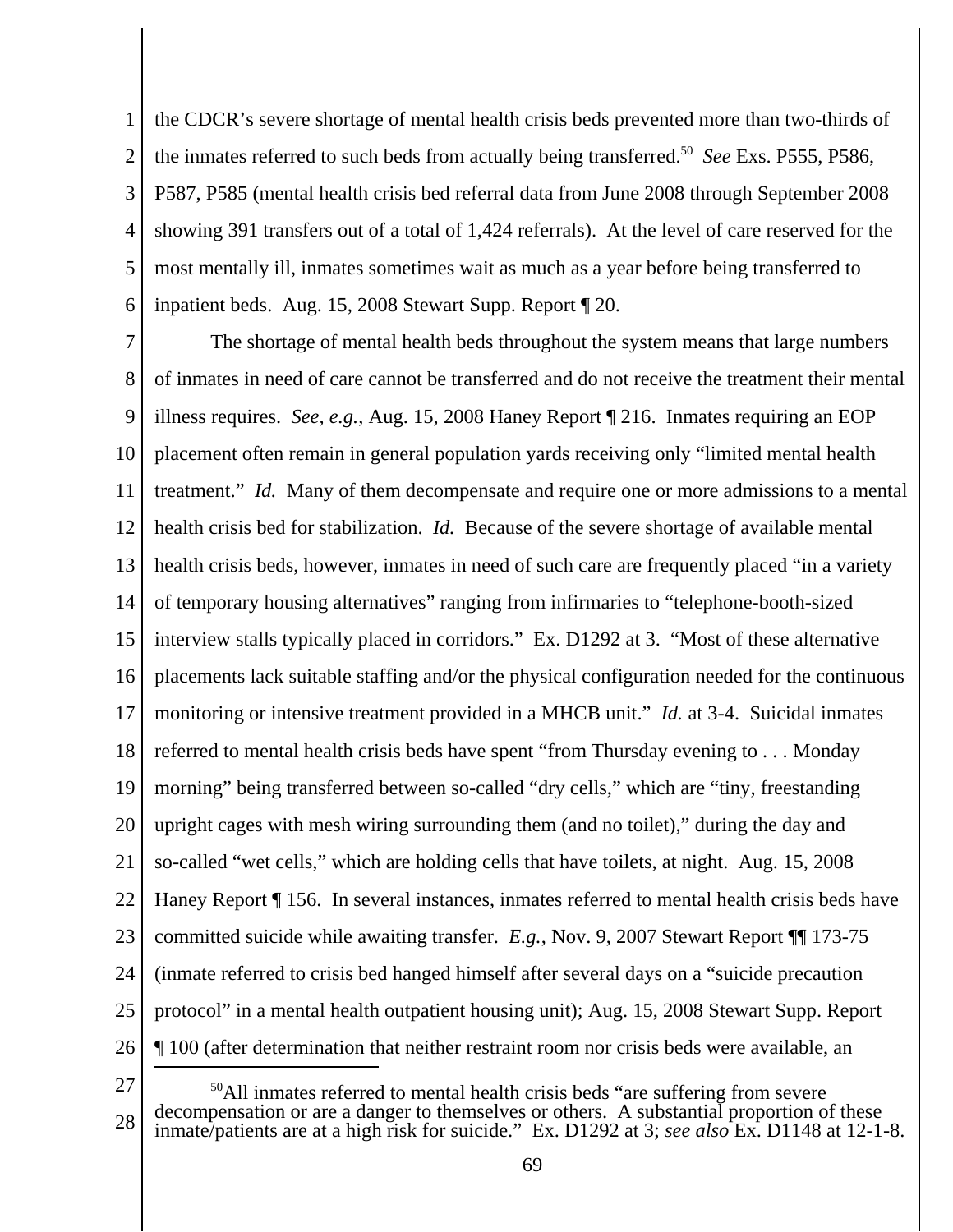1 2 3 4 inmate referred to mental health crisis bed and for possible involuntary medication returned to administrative segregation cell where he hanged himself); *id.* ¶ 109 (inmate identified as "high suicide risk" and referred to crisis bed hanged himself two days later in unlicensed infirmary at CTF).

5 6 7 8 9 10 11 12 13 14 15 16 17 These shortages at every level, which are caused by the lack of space resulting from overcrowding, have created a destructive feedback loop that is now endemic to the CDCR's mental health care delivery system. Inmates denied necessary mental health placements "are decompensating and are ending up in mental health conditions far more acute than necessary .... creat [ing] a cycle of sicker people being admitted, with greater resources necessary to treat them, which then creates even further backlog in an already overwhelmed system." Aug. 15, 2008 Stewart Supp. Report ¶ 92; *see also* Nov. 9, 2007 Stewart Report ¶¶ 31, 32; Ex. D1292 at 9-10; Dec. 10, 2007 Packer Report at 11. Because overcrowding has led to a significant, unaddressed demand for mental health services that only becomes more acute over time, new mental health beds cannot be added quickly enough to address the system's problems. "[D]ue to the effects of overcrowding on the delivery of mental health care, any reduction in the waitlists for higher levels of care will be temporary due to the pentup demands in the system." Aug. 15, 2008 Haney Report ¶ 33.

18

#### **C. Conditions of Confinement**

19 20 21 22 23 24 25 26 27 28 The severe overcrowding in California's prisons has also affected the conditions under which members of the *Plata* and *Coleman* classes are confined. One consequence of the growing gap between the size of the CDCR population and the capacity of its prisons has been a significant increase in the use of "non-traditional" or so-called "ugly" or "bad" beds. Ex. P4 at 200; Rep. Tr. at 1912:8-14 (Kernan) (CDCR Undersecretary of Operations). These include triple bunks, housing two inmates in cells designed for one inmate, and "beds for both low- and medium-risk inmates . . . crammed into gyms and dayrooms that were never meant to be used for housing." Ex. P4 at 200; *see also* Rep. Tr. at 1912:15-17 (Kernan). The court heard testimony and saw photographic and videographic evidence of these beds. *See*, *e.g.*, Rep. Tr. at 148:9-149:1 (Scott); *id.* at 269:11-25 (Lehman); Exs. P336, P339, P348,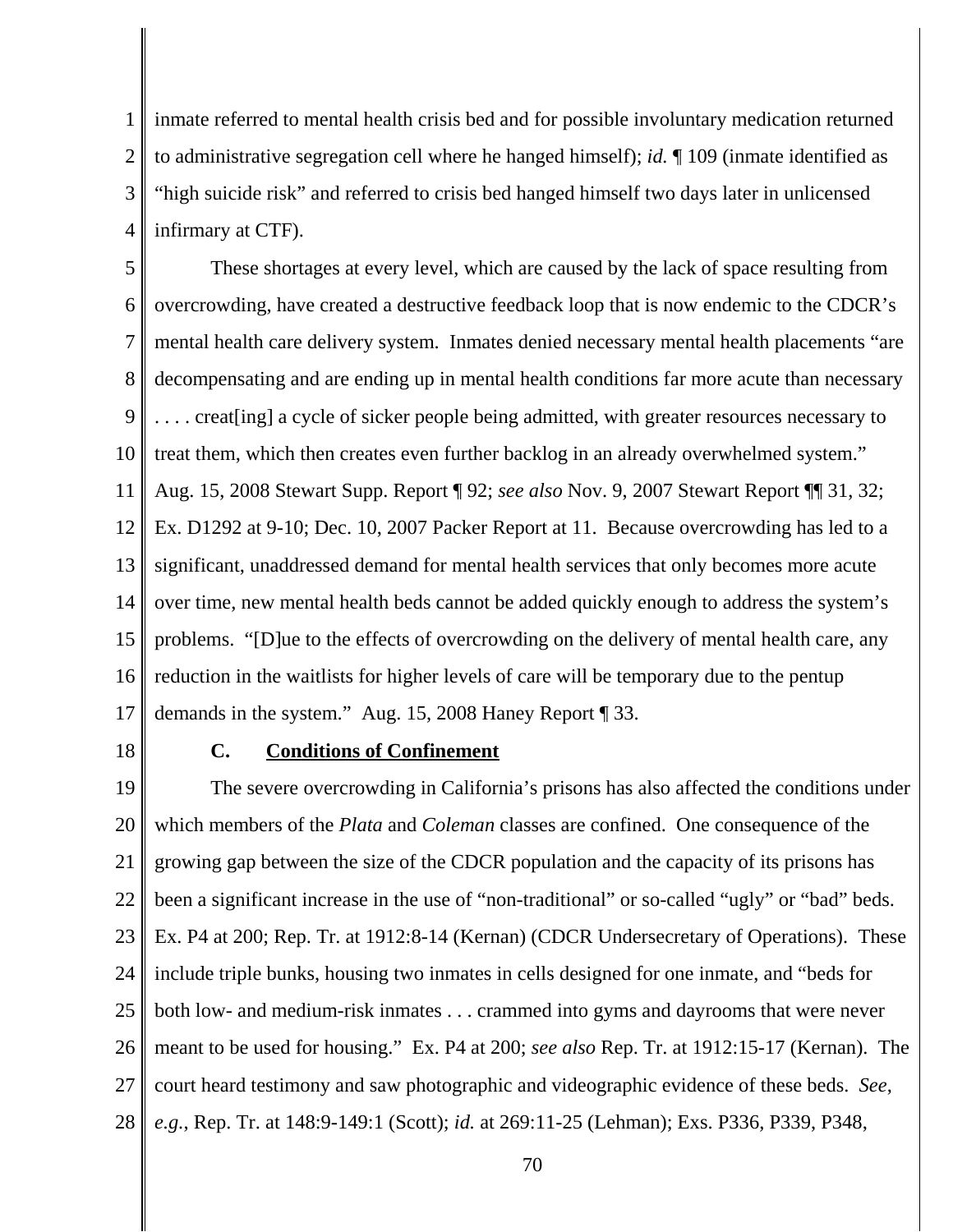1 2 3 4 5 6 7 8 9 P363. Director Scott, the former head of corrections in Texas, described some of the ugly beds he saw on his tours of California prisons as "truly appalling" and reported that, "[i]n more than 35 years of prison work experience, I have never seen anything like it." Nov. 9, 2007 Scott Report ¶ 11. In the October 2006 Prison Overcrowding State of Emergency Proclamation, Governor Schwarzenegger found that the CDCR was housing "more than 15,000 inmates" in these beds. Ex. P1 at 1. By August 2007, the number of inmates housed in non-traditional beds had increased to approximately 19,600. Rep. Tr. at 1893:11-19 (Kernan); *see also* Ex. D1252-2 at 2. At the time of trial, the department was using approximately 14,000 such beds. Rep. Tr. at 1911:9-14 (Kernan).

10 11 12 13 14 15 16 17 18 19 20 The use of non-traditional housing raises serious safety concerns, contributes to the spread of infectious disease, and exacerbates mental illness. First, as Secretary Woodford, former head of the CDCR, testified, the number of custodial staff is often "grossly inadequate" to meet "basic needs" with "often only two officers to supervise 200 prisoners in a gym or a dorm. This is extremely dangerous for both the prisoners and the staff because line of sight supervision is impossible under these circumstances and it does not permit the staff the time to recognize that prisoners are in trouble from any number of causes, including medical or mental illnesses."51 Nov. 9, 2007 Woodford Report ¶ 17. One of her successors, Secretary Tilton, similarly reported that because of overcrowded conditions, including the high use of non-traditional beds, "the risk of catastrophic failure in a system strained from severe overcrowding is a constant threat." Ex. P104 at 15.

21 22 23 24 25 26 Second, crowding generates unsanitary conditions, overwhelms the infrastructure of existing prisons, and increases the risk that infectious diseases will spread. *See, e.g.,* Nov. 9, 2007 Scott Report ¶¶ 17-24. The Governor recognized such dangers when he issued his emergency proclamation on crowding, declaring that "current severe overcrowding in 29 CDCR prisons" has caused "substantial risk to the health and safety of CDCR staff, inmates, and the public." Ex. P1 at 1-2. Similarly, Scott Kernan, then the Chief Deputy Secretary of

<sup>28</sup> 51We discuss additional problems related to inadequate staffing below, *infra* Section IV.D.1.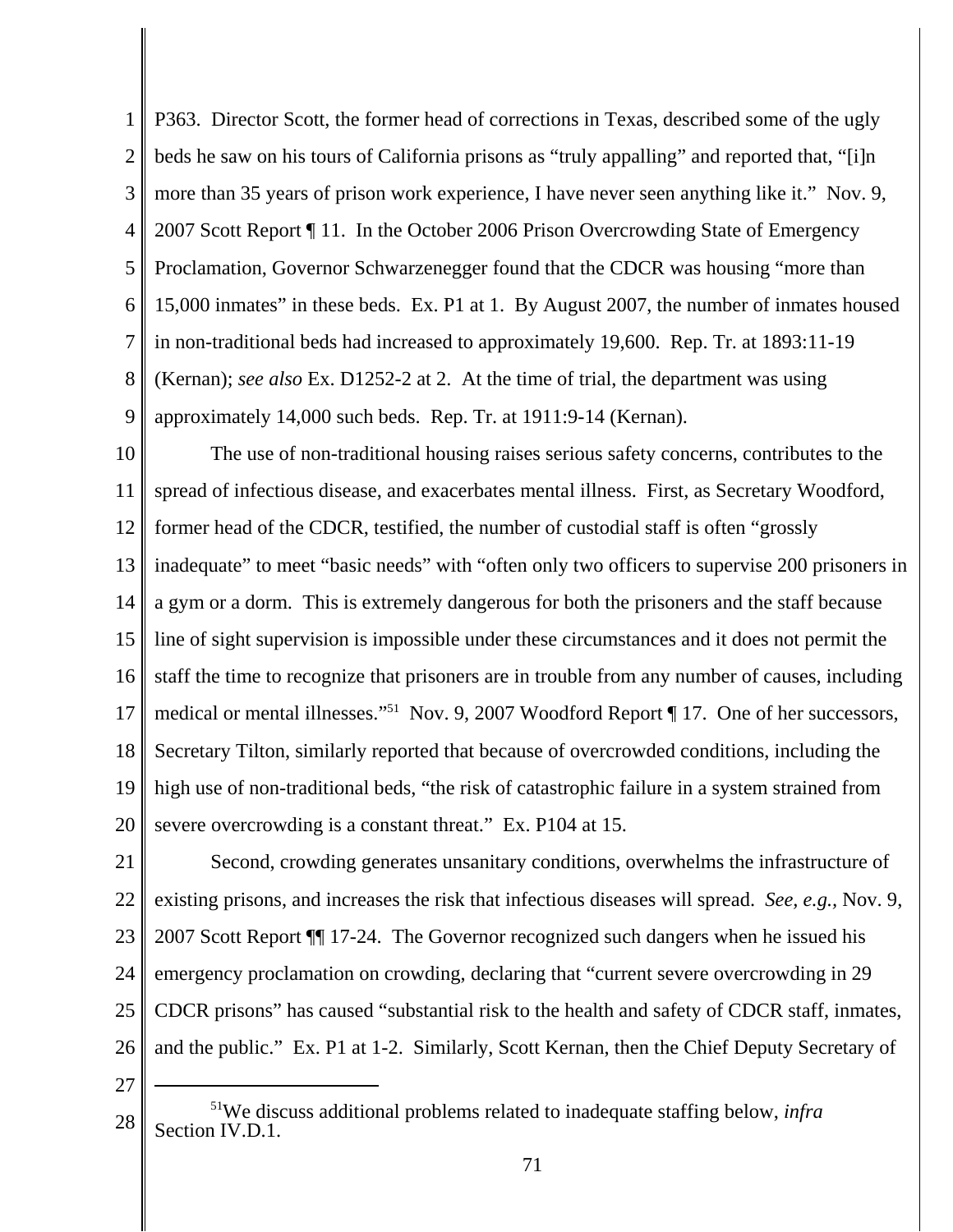1 2 3 4 5 6 7 8 9 10 11 12 13 14 15 16 17 18 the Division of Adult Institutions for the CDCR, declared that overcrowding "has led to increased numbers of infectious disease outbreaks and riots and disturbances system-wide." Ex. P11 ¶ 3 (May 16, 2007 Decl. of Scott Kernan filed in *Plata*) (noting eleven different outbreaks, possible outbreaks, or exposure to tuberculosis at seven prisons). As plaintiffs' medical expert testified, "the overcrowded housing conditions, and in particular, the conditions in the non-traditional beds, including the converted gyms, create potential breeding grounds for disease." Sept. 10, 2008 Shansky 2d Supp. Report ¶ 118; *see also* Rep. Tr. at 270:7-12 (Lehman) (crowding "contributes to the difficulties of healthcare delivery by virtue of the fact that it increases the incidence of illnesses, [and] infectious disease"); *id.* at 257:15-22 (Beard) (while prisons may not always be incubators for disease, "they could be if your population densities get so intense," like "if you have a gymnasium that you triple bunk and put hundreds and hundreds of people in a closed dense area"); *id.* at 88:25-89:3 (Stewart) (interviewed two *Coleman* class members who "were suffering from staph infections that they got while living in these unhealthy conditions"); Ex. P4 at 200 (non-traditional beds "create difficult, unsanitary living conditions where ventilation is poor, toilet access is limited, and as many as 200 people might share six showers"). "Until CDCR reduces its population, it will remain highly vulnerable to outbreaks of communicable diseases, including staph infections, tuberculosis and influenza." Nov. 9, 2007 Shansky Report ¶ 135.

19 20 21 22 23 24 25 26 27 28 Third, plaintiffs' mental health experts also reported on the toxicity of non-traditional housing for members of the *Coleman* class and other inmates. As Dr. Stewart explained, "[p]lacing inmates in overcrowded gym and dorm settings is often inappropriate for people with mental health issues and can either exacerbate existing symptoms or, in some cases, trigger symptoms in people who would not otherwise display them." Aug. 15, 2008 Stewart Supp. Report ¶ 66; *see also id.* ¶ 52 (crowded dorm "settings also may exacerbate mental health conditions such as paranoia and create stressful environments for people who are otherwise vulnerable due to mental health issues, including cognitive impairment"); Aug. 15, 2008 Haney Report ¶ 291 (reporting on "extensive use of 'non-traditional' or 'bad' beds" at North Kern State Prison, which was operating at 200% design capacity, and describing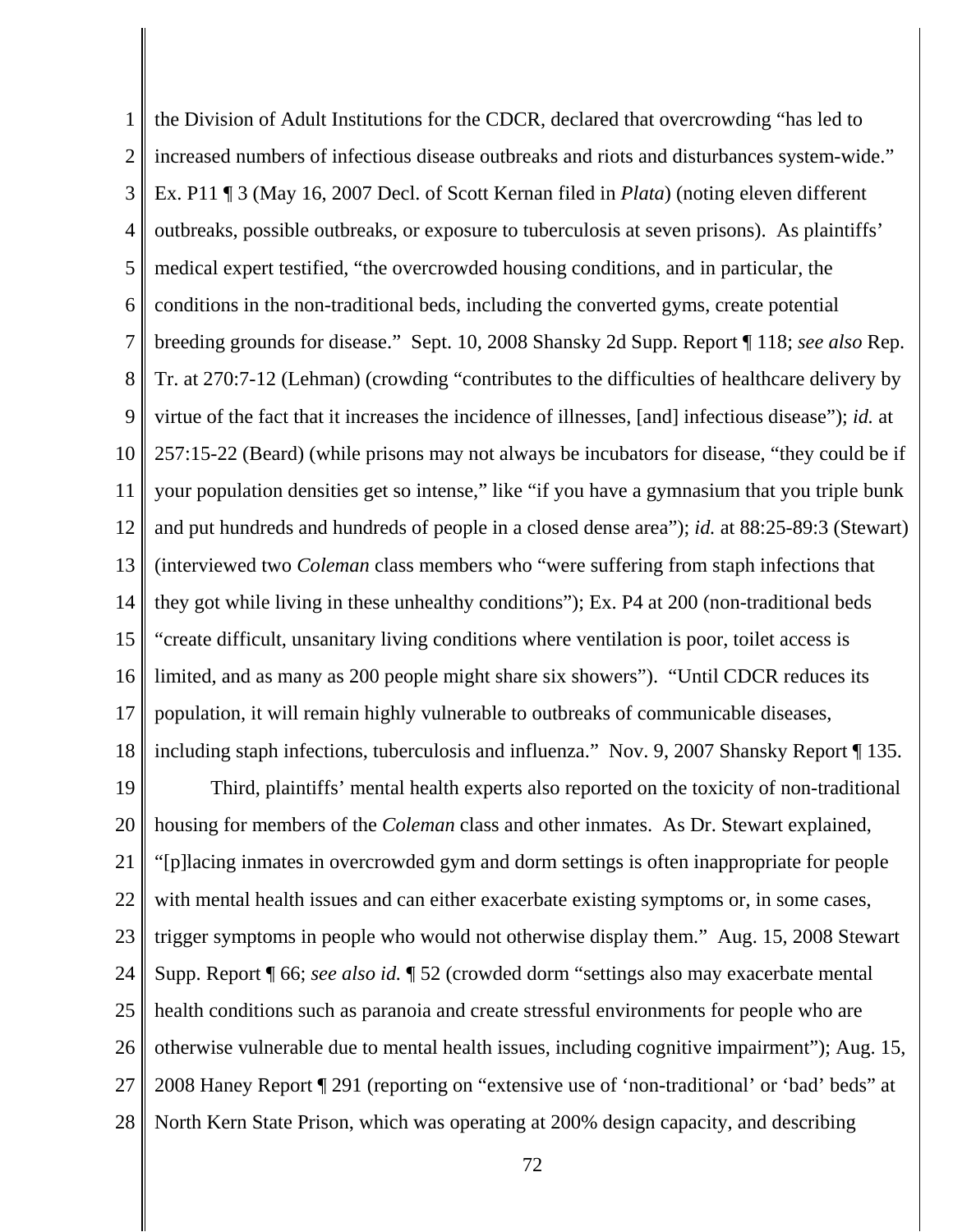| 1              | housing conditions as "especially inappropriate for the confinement of mentally ill                                                                                                         |
|----------------|---------------------------------------------------------------------------------------------------------------------------------------------------------------------------------------------|
| $\overline{2}$ | prisoners").                                                                                                                                                                                |
| 3              | Finally, non-traditional beds are frequently created by "converting activity space into                                                                                                     |
| $\overline{4}$ | inmate housing areas," which adversely impacts all inmates by reducing the amount of space                                                                                                  |
| 5              | available for programs. Ex. P4 at 124. As the <i>Coleman</i> Special Master has explained:                                                                                                  |
| 6              | The inevitable result of severe overcrowding is that everyone also<br>spends more and more time in their cells. General yards are more                                                      |
| 7              | crowded, less well supervised and increasingly dangerous. There<br>are not nearly enough walk-alone yards to provide statutorily                                                            |
| 8<br>9         | required amounts of exercise for those who by choice or need<br>require them. Gyms are no longer an option for time out of one's<br>cell. Dayrooms share many of the same problems. Work or |
| 10             | vocational opportunities shrink in the expanding population.<br>Disturbances occur more frequently, with resulting increases in                                                             |
| 11             | the number and duration of lockdowns. All inmates must spend<br>increasingly larger chunks of their days in their cells, or much                                                            |
| 12             | more dangerously, in one of those triple-bunked "non-traditional"<br>spaces. None of this is conducive to the health and well-being of                                                      |
| 13             | any inmate, much less a seriously mentally disordered<br>$imrate/patient \dots$                                                                                                             |
| 14             | Ex. D1292 at 7-8. Instead, these conditions "inevitably escalate[] the incidence of mental                                                                                                  |
| 15             | illness and exacerbate[] the condition of those already mentally fragile and vulnerable." Id.                                                                                               |
| 16             | at 8.                                                                                                                                                                                       |
| 17             | <b>Other Access to Care Issues</b><br>D.                                                                                                                                                    |
| 18             | Beyond the issues arising from critical space shortages, crowding has other severe                                                                                                          |
| 19             | impacts on access to medical and mental health care.                                                                                                                                        |
| 20             | 1.<br><b>Staffing</b>                                                                                                                                                                       |
| 21             | The level of crowding has rendered current staffing levels insufficient to handle the                                                                                                       |
| 22             | health care needs of the overpopulated system:                                                                                                                                              |
| 23             | Many CDCR prisons are unable to sustain the basic delivery of                                                                                                                               |
| 24             | medical, mental health, and dental services because of limited<br>staffing (clinical and custody) and an overwhelming number of                                                             |
| 25             | prisoner/patients who require care. Every day, many California<br>prison wardens and health care managers make the difficult                                                                |
| 26             | decision as to which of the class actions, Coleman, Perez,<br>Armstrong or Plata they will fail to comply with because of staff<br>shortages and patient loads.                             |
| 27             |                                                                                                                                                                                             |
| 28             |                                                                                                                                                                                             |
|                | 73                                                                                                                                                                                          |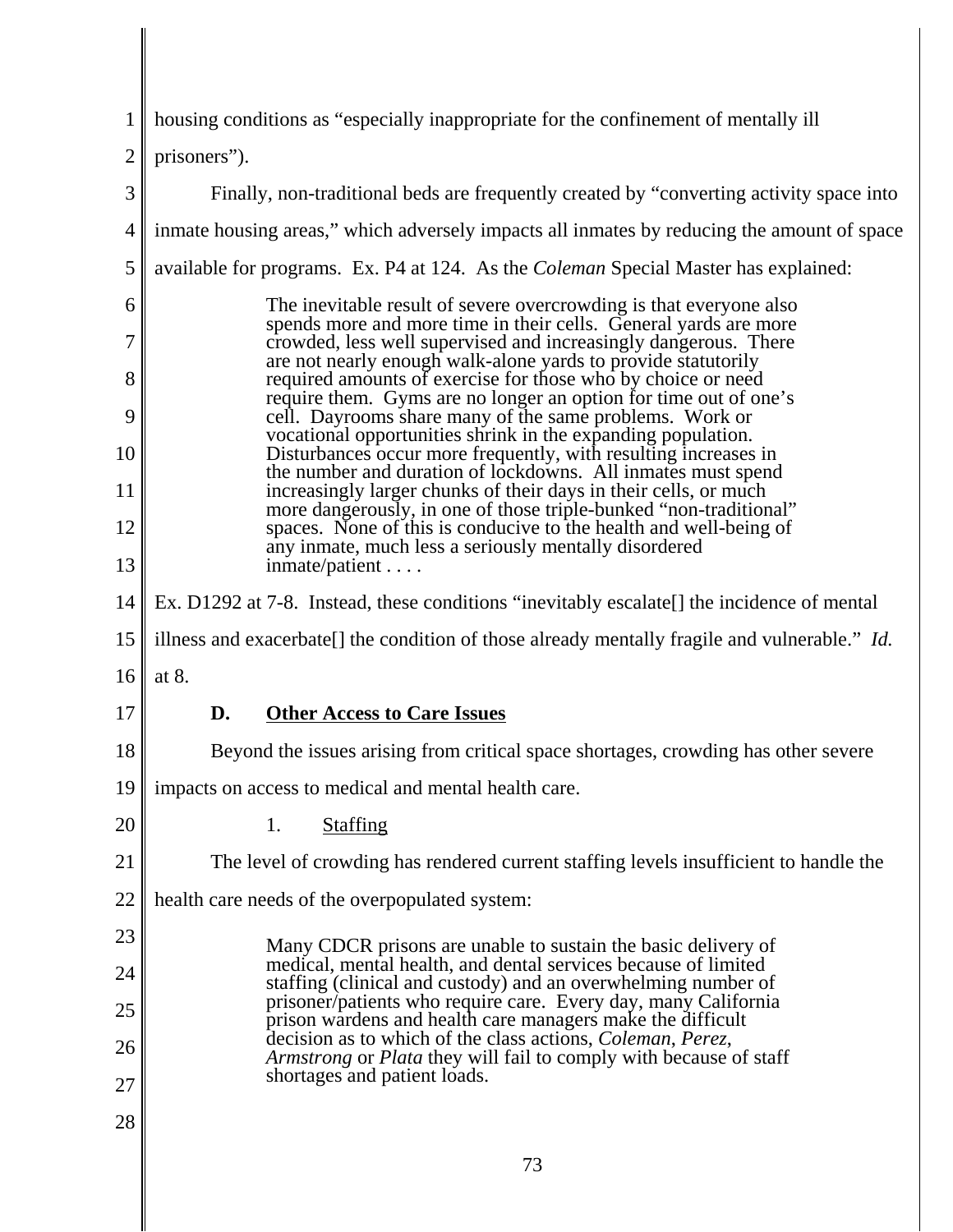1 2 3 Ex. D1092 at 30 (*Plata* Receiver's May 15, 2007 Report Re: Overcrowding).<sup>52</sup> Crowding also makes it impossible for the CDCR to hire the additional staff necessary to provide constitutionally adequate medical and mental health care to the current population.

4

# *a. Medical Staff*

5 6 7 8 9 10 11 12 13 14 15 16 17 18 Defendants' own data demonstrates significant vacancy rates for medical staff. As of August 2008, 20 percent of chief physician and surgeon positions, 25 percent of physician positions, 19 percent of physician assistant positions, 39 percent of nurse practitioner positions, 10 percent of registered nurse positions, and 18 percent of licensed vocational nurse positions remained vacant. Ex. D1235-2 (charts summarizing staffing trends and indicating number of positions and number of positions filled by full-time employees). The statewide vacancy rate for primary care provider positions, which include physicians and surgeons, nurse practitioners, and physician assistants, was 27 percent. *Id.*; Nov. 9, 2007 Shansky Report ¶ 37 (explaining positions that are considered primary care providers). Some prisons have attempted to fill these vacancies with registry (contract) physicians, but this practice is insufficient as a long-term solution. "Because registry physicians tend to turn over quickly, the prisons end up spending time doing extensive on-the-job training repeatedly, which is time-consuming and detracts from patient care delivery." Sept. 10, 2008 Shansky 2d Supp. Report ¶ 66; *see also* Nov. 9, 2007 Shansky Report ¶ 45.

19 20 21 22 23 24 25 "In any system, inadequate medical staffing, whether due to unfillable vacancies or insufficient allocation of positions, will result in delayed care. In a dramatically overcrowded system like the CDCR's the treatment delays become more acute." Nov. 9, 2007 Shansky Report ¶ 46. In overcrowded systems, prisoners experience "significant appointment delays," *id.*, both in terms of seeing a primary care physician and even in being triaged by a nurse to determine whether an appointment with a physician is necessary. *E.g., id.* ¶¶ 46-49; Sept. 10, 2008 Shansky 2d Supp. Report ¶¶ 67-77. In addition, "[w]ith too few

26

27 28 <sup>52</sup>*Perez v. Cate*, Case No. C05-5241 JSW (N.D. Cal.), is a statewide class action concerning dental care in California prisons. *Armstrong v. Schwarzenegger*, Case No. C94-2307 CW (N.D. Cal.), is a statewide class action concerning California prisoners and parolees with hearing, vision, mobility, kidney, and learning impairments.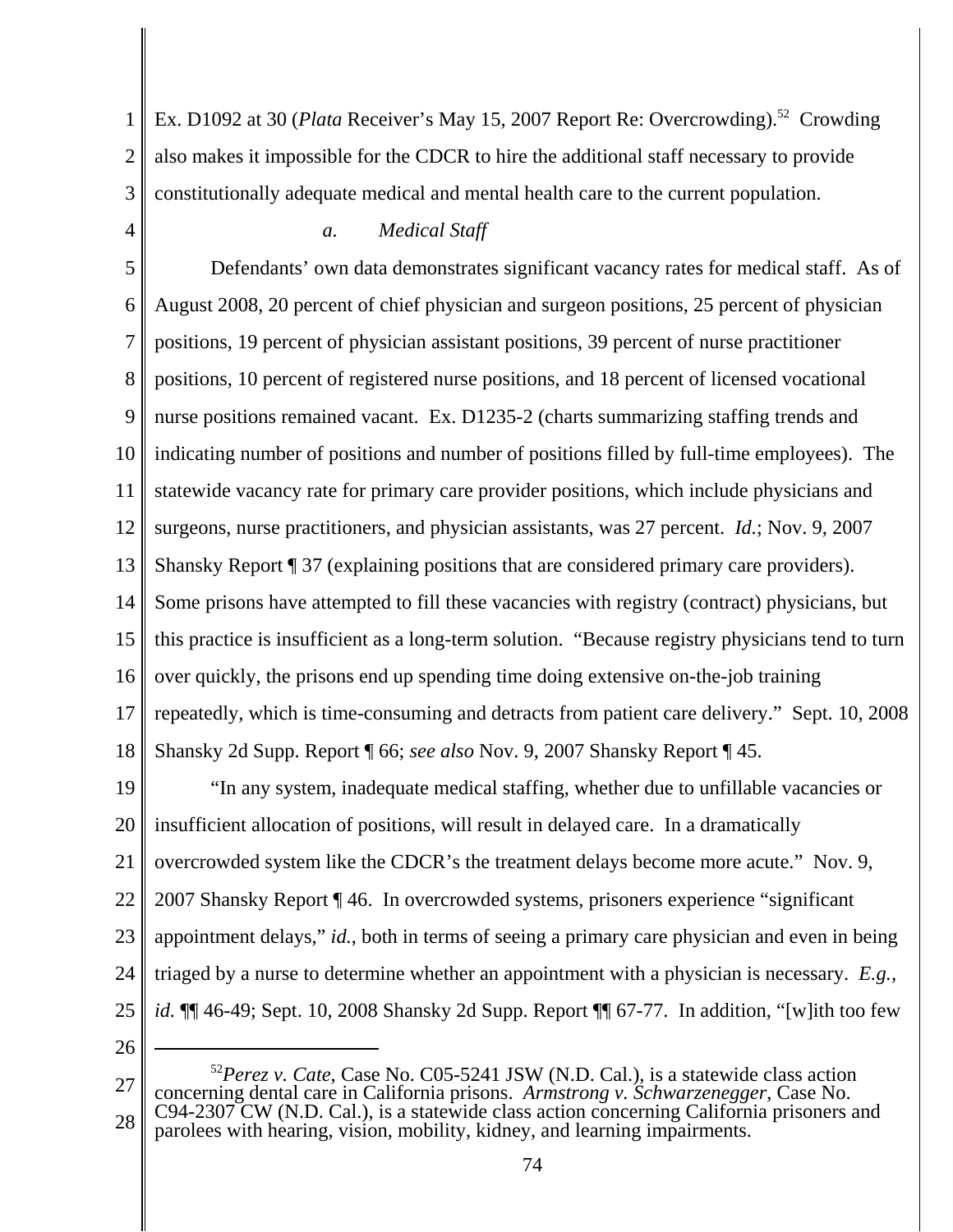1 2 3 4 5 6 7 8 primary care providers to meet the most immediate needs of the current population, some prisons are unable to develop required medical programs," including the chronic and preventive care programs required by the *Plata* policies and procedures to which defendants have committed themselves. Nov. 9, 2007 Shansky Report  $\P$  51-53. "Even the remedies the state uses to alleviate crowding cause problems for an already overburdened staff. For example, at CTF the medical department was swamped with work because they had been ordered to review 1,500 medical files to determine which prisoners were eligible for transfer to out-of-state prisons." Aug. 15, 2008 Woodford Supp. Report ¶ 6.

9 10 11 12 13 14 15 16 In addition to rendering current medical staffing levels seriously inadequate, crowding makes it impossible for the CDCR to increase the number of clinical positions to the level needed to provide adequate care to inmates. Staffing and space issues are inextricably intertwined such that, given the overcrowding, hiring staff alone could not solve the problem. As Secretary Lehman asked, "[W]here are the providers going to work and how"? Rep. Tr. at 272:1-13. A number of chief medical officers expressed the opinion that they would not have sufficient space for clinical staff if all of the clinical positions currently budgeted were filled, *id.* at 501:3-7 (Shansky), let alone if new positions were created and filled.

17 18 19 20 21 22 Moreover, crowding negatively impacts the recruitment and retention of clinical staff. *See, e.g.,* Nov. 9, 2007 Shansky Report ¶¶ 16, 20. Dr. Shansky explained that "[t]he clinical space allocated at San Quentin is so substandard and creates such a stressful environment that . . . the prison's capacity to retain physicians is seriously jeopardized by both the physicians' perception of personal safety issues and the unprofessional conditions." Nov. 9, 2007 Shansky Report ¶ 23. More broadly, Dr. Shansky testified:

> I believe that the hiring gains for clinicians made in the past year will be lost if these systemic issues [concerning overcrowding] are not addressed, because many newly-hired clinicians will be unwilling to risk their professional credentials and reputations by practicing in an environment where their patients are at risk of harm because among other things adequate clinical space is scarce, appointments are not scheduled, complete medical records are unavailable, and medications are not delivered.

27 28

23

24

25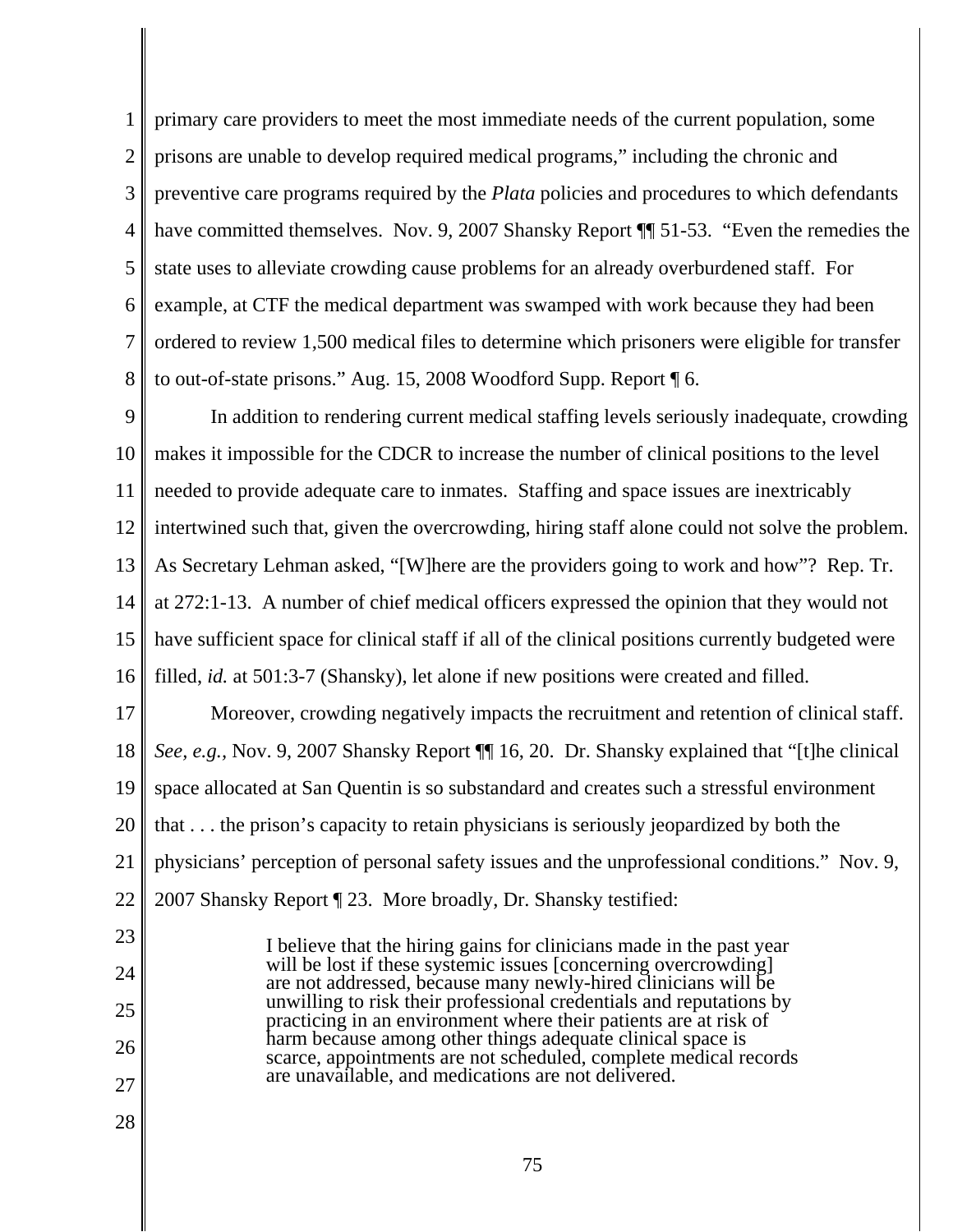1 2 3 4 5 6 *Id.* 136. The *Plata* Receiver likewise reported that crowding interferes with the "ability to" recruit, hire and retain competent medical personnel. The overwhelming number of prisoners needing care at the prisons, existing staffing shortages and inadequate clinical space are just a few of the consequences that make developing a competent medical staff a daunting challenge." Ex. D1094 at 2 (*Plata* Receiver's June 11, 2007 Supp. Report Re: Overcrowding).

7

# *b. Mental Health Staff*

8 9 10 11 12 13 14 15 16 17 18 19 20 21 22 23 24 25 26 There are also staffing shortages "at all clinical levels" of the CDCR's mental health care delivery system, and overcrowding in California's prisons has "a profound impact" on mental health staffing levels. Rep. Tr. at 309:3-22 (Haney). Between March 2008 and August 2008, for example, the total vacancy rate among existing mental health care positions ranged from 22 percent to 36.1 percent, while the vacancy rate in psychiatrist positions was particularly high, ranging from 30.6 percent to 54.1 percent. Ex. P245 at 1. Moreover, CDCR "significantly underestimated the staffing needed to implement critical portions of the *Coleman* Program Guide requirements" in its 2008-09 staffing requests. Aug. 15, 2008 Haney Report ¶ 336 (citing Ex. P485, July 12, 2008 letter from *Coleman* Special Master to Robin Dezember and *Coleman* defense counsel reporting review of CDCR workload study). Accordingly, these high vacancy rates understate the actual level of mental health understaffing. Dr. Haney reported on the "significant staff shortages" at the eight facilities he visited, all of which he described as "[s]everely [o]vercrowded." Aug. 15, 2008 Haney Report at 56 & ¶ 335. As Dr. Haney explained, these shortages have a serious adverse effect upon the mental health care provided to inmates. [S]erious staffing shortages all translate into inadequacies in the mental health delivery system and, in some instances, an outright denial of needed and mandated mental health services. In many of the units this means that professional staff are doubling up on duties, performing more tasks than they should be called upon to

27 28 handle, and managing far larger caseloads than is appropriate or effective. One psychologist at CIM told me "I can't keep up with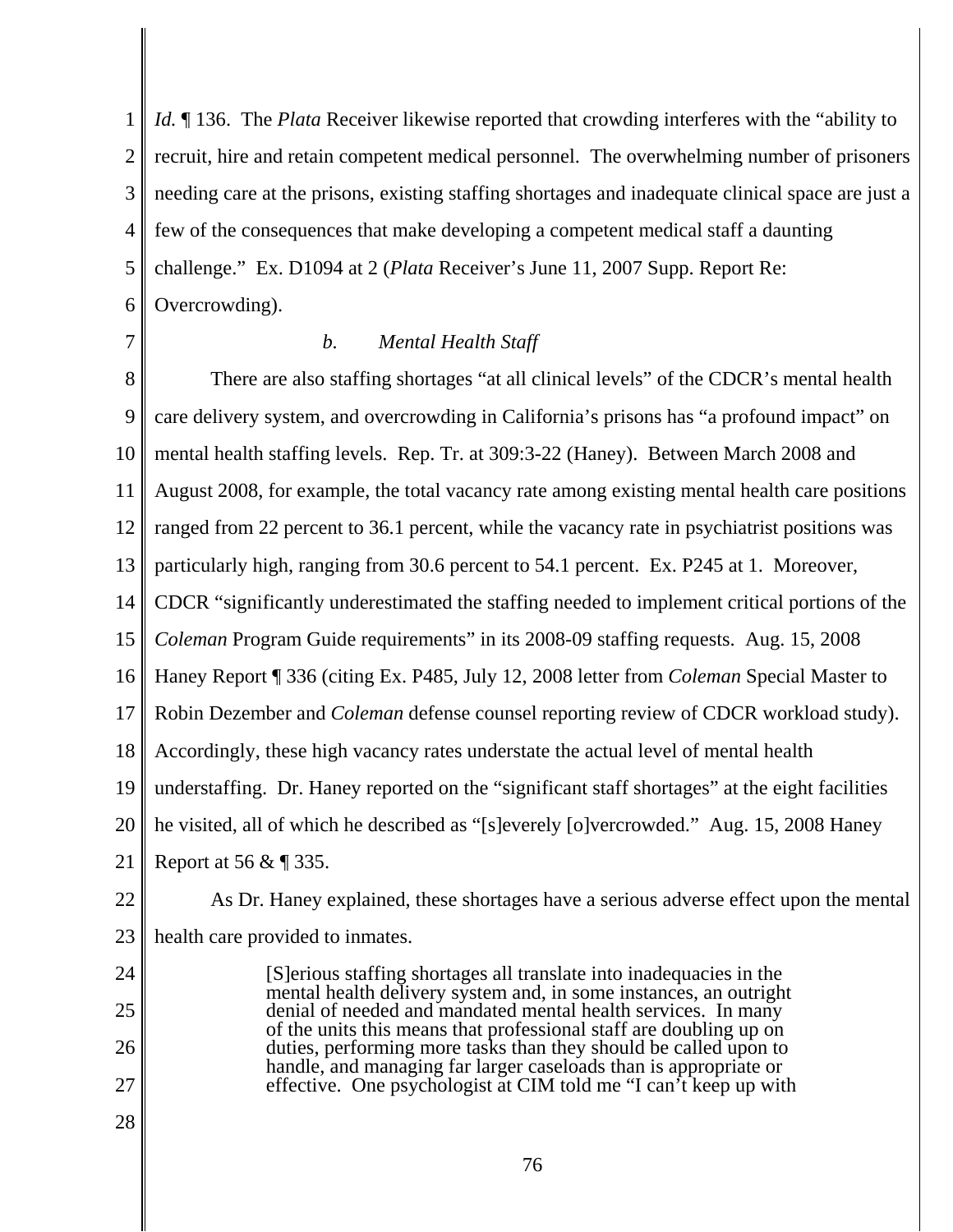3

everything. I've been doing too much. We hired new staff, but that hasn't helped." He also told me "in my opinion, we are doing about 50% of what we should be doing."

*Id.* ¶ 335.

4 5 6 7 8 9 10 11 12 13 14 Although defendants need additional clinical staffing to implement necessary mental health programs, the CDCR "ha[s] been unable to recruit and retain staff even to meet the budgeted levels." *Id.* ¶ 336. This inability is directly related to the overcrowding in California's prisons. "[T]he serious deficiencies in office and treatment spaces I observed throughout the system are themselves an obstacle to ever achieving appropriate clinical staffing. The working conditions are terrible and there is no space, in any event, for more clinicians." *Id.* Dr. Stewart explained that "it is extremely difficult to recruit and retain good clinical staff in a correctional environment in the best of times," but that, "[i]n overcrowded systems, with the attended violence, high acuity, [and] shortage of office space, these ordinary recruitment problems are compounded and become significantly more difficult to overcome." Nov. 9, 2007 Stewart Report ¶ 41.

15

### *c. Custodial Staff*

16 17 18 19 20 21 22 23 24 25 Crowding has also caused significant custodial staffing shortages in the CDCR that have a direct impact on defendants' ability to deliver constitutionally adequate medical and mental health care to prison inmates. "Custodial staff are essential to providing health care to prisoners because they supervise prisoner movement to and from medical appointments, they escort prisoners to services within an institution and they provide supervision when prisoners are taken out of the prison to medical appointments, hospitals or they are transferred to another institution." Nov. 9, 2007 Woodford Report ¶ 15. In addition, custodial staff are "responsible for alerting health care staff when prisoners complain of an immediate serious problem and also are supposed to observe prisoners periodically to identify actual or potential problems." Aug. 15, 2008 Woodford Supp. Report ¶ 25.

26 27 28 The California prison system lacks sufficient custodial staff "to keep prisoners safe from harm," *id.*, or "to provide prisoners with timely access to care and still perform other essential functions," Nov. 9, 2007 Woodford Report ¶ 15. The "paucity of correctional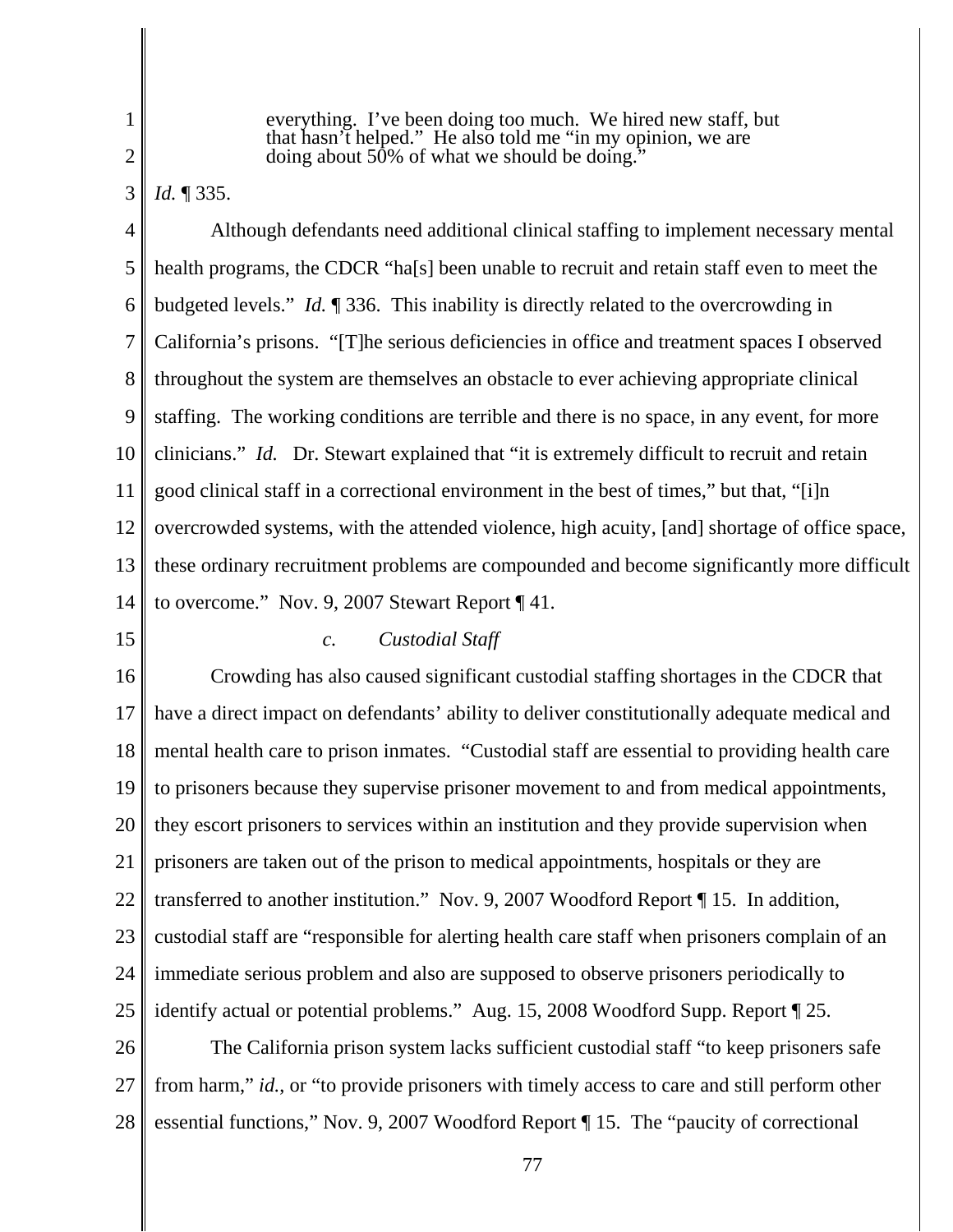| $\mathbf 1$      | officers in California, due to the low staffing rate and high number of vacancies, is                                                  |
|------------------|----------------------------------------------------------------------------------------------------------------------------------------|
| $\overline{2}$   | dangerous." Nov. 9, 2007 Scott Report ¶ 26 (footnote omitted). In fact, Director Scott                                                 |
| 3                | testified that "every institution I toured had inadequate custodial staff on the ground to                                             |
| 4                | address the needs of the prisoner population, including ensuring that health care services are                                         |
| 5                | provided." <i>Id.</i> at 14 n.3. This "is particularly dangerous for prisoners in need of medical                                      |
| 6                | care not just because staff are not available to escort prisoners or clinicians to                                                     |
| $\boldsymbol{7}$ | appointments, but because short-staffing can lead to forced overtime and burnout, such that                                            |
| 8                | staff make poor decisions, particularly in health care emergencies." <i>Id.</i> 126; see also Nov. 9,                                  |
| 9                | 2007 Woodford Report ¶ 16-23 (discussing dangers of understaffing correctional officer                                                 |
| 10               | positions). As Director Scott testified:                                                                                               |
| 11               | [O]verworked staff without adequate back-up are less able to<br>respond to emergencies and more likely to downplay prisoners'          |
| 12               | concerns. In a housing unit such as San Quentin's H Unit Dorm<br>2 (one officer for 200 prisoners) or CIM's West Facility              |
| 13               | Cleveland Hall (two officers for 198 prisoners) or East Facility<br>gym (two officers for 202 prisoners), staff in an emergency can    |
| 14               | only sound the alarm, make frantic telephone or radio calls, and<br>hope for backup. An officer alone with several hundred inmates     |
| 15               | is unlikely, for example, to perform emergency first aid or CPR -<br>it is simply unsafe to do so with no backup, when prisoners could |
| 16               | easily simulate an emergency as a diversion. The inability to<br>perform basic lifesaving functions could have potentially             |
| 17               | devastating consequences on the life and health of a prisoner<br>undergoing a medical or mental health emergency. This situation       |
| 18               | presents an unacceptable risk of harm to prisoners.                                                                                    |
| 19               | Nov. 9, 2007 Scott Report [ 59.                                                                                                        |
| 20               | In addition, the <i>Plata</i> Receiver has explained that, "[s]ystem-wide, CDCR lacks the                                              |
| 21               | custody staff and organizational structure and processes to ensure that patient-inmates are                                            |
| 22               | reliably escorted and/or transported to medical appointments." Ex. D1133 at 5 (Plata                                                   |
| 23               | Receiver's June 6, 2008 Turnaround Plan of Action). This results in denial of "timely access                                           |
| 24               | to health care services" and "substantially increas[es] the risk that patient-inmates' health                                          |
| 25               | will further deteriorate." Id. Dr. Shansky also concluded that lack of adequate custodial staff                                        |
| 26               | causes "significant delays in treatment because there are not enough custody officers to                                               |
| 27               | move the prisoners in and out of the clinics on a timely basis." Sept. 10, 2008 Shansky 2d                                             |
| 28               | Supp. Report ¶ 107. Similarly, defendants' own mental health expert testified that the                                                 |
|                  |                                                                                                                                        |

 $\mathsf I$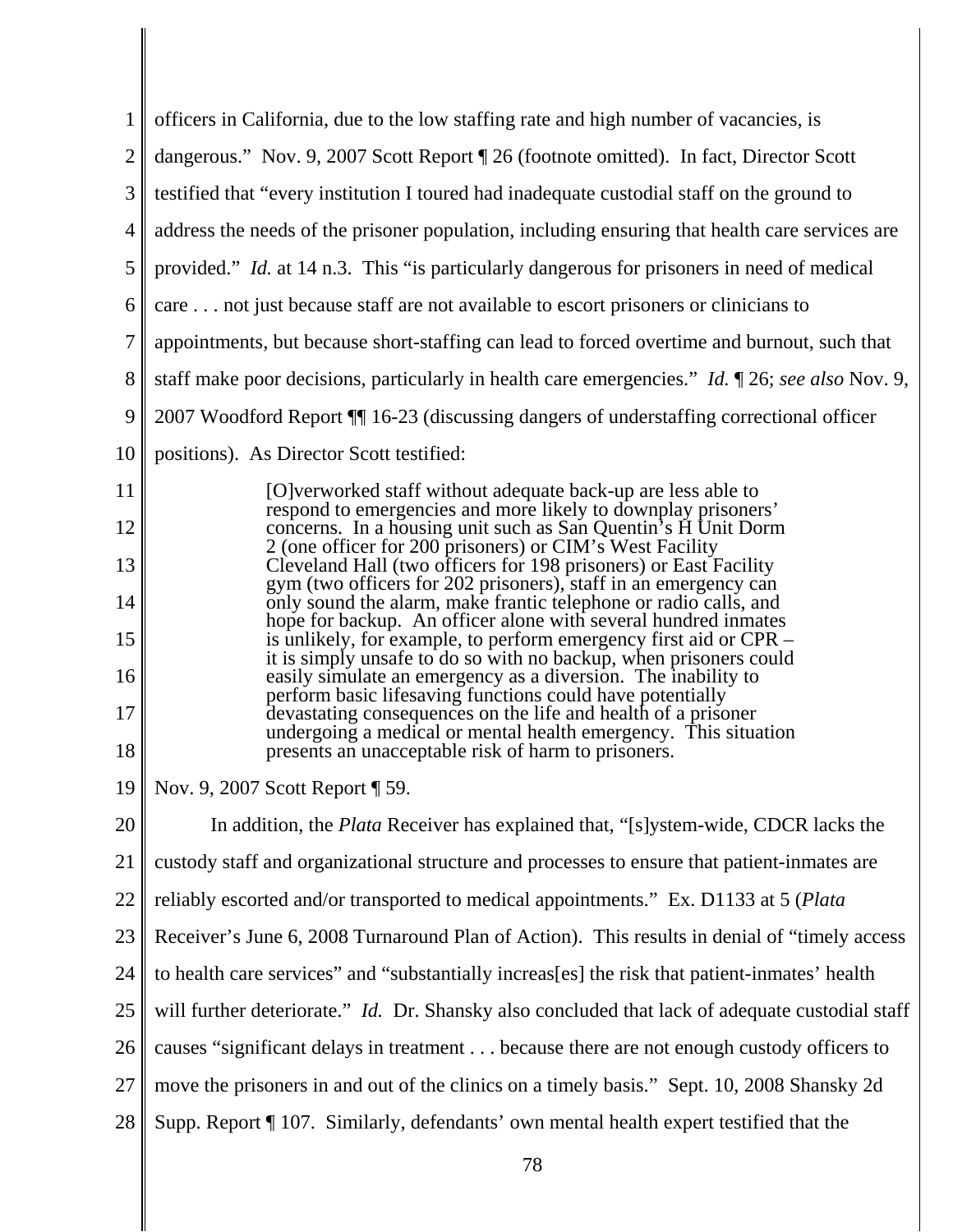1 2 3 4 5 shortage of correctional officers statewide impedes the delivery of mental health care to members of the *Coleman* class, particularly CCCMS inmates. Dec. 10, 2007 Packer Report at 15-16. A reduction in the crowding of California's prisons would help ease the burden on the custodial staff and permit staff members to better monitor inmates for medical or mental health problems and to deliver inmates for necessary care.

6

28

# 2. Medication Management

7 8 9 10 11 12 13 14 15 Next, crowding prevents defendants from achieving an adequate medication delivery system that is marked by "the timely delivery of the correct medication to the correct patient, with accurate documentation of what has been administered." Nov. 9, 2007 Shansky Report ¶ 79. "Defendants' medication delivery systems are inadequate for the size of the population they serve, and are plagued by short-staffing at a number of prisons. . . . [Consequently,] prisoners receive their medications late or not at all, and suffer as a result." *Id.* ¶ 80. "The shortcomings in the medication delivery system are rooted in overcrowding – quite simply, there are more patients requiring medications than the prison has the resources or staffing to address." *Id.* ¶ 81.

16 17 18 19 20 21 22 23 24 25 26 27 Overcrowding affects the administration of both traditional medications to *Plata* class members and psychotropic medications to *Coleman* class members. *See, e.g.*, Rep. Tr. at 77:21-79:24 (Stewart); Aug. 15, 2008 Stewart Supp. Report ¶ 96. As Dr. Stewart testified, "[t]here are just too many people that are prescribed too many medications" for the system to handle. Rep. Tr. at 77:19-20. Following tours of Salinas Valley State Prison, California Medical Facility, and Mule Creek State Prison, Dr. Stewart reported that: First, due to the lack of adequate staff to distribute medications and the overwhelming number of inmates prescribed medications, staff members do not have sufficient time to adequately monitor whether inmates are taking medications properly.... Second, the clinical staff members who distribute medications are too understaffed to evaluate the efficacy and potential side effects of the prescribed medications. Every patient I talked to about the medication distribution system described the same drive-by process – they received their medications in pill lines or at their cell doors from staff members who spent only a few seconds with them. The staff members never ask the patients about the

efficacy of the medications or whether they are causing side effects. Third, psychiatrists are also overburdened and may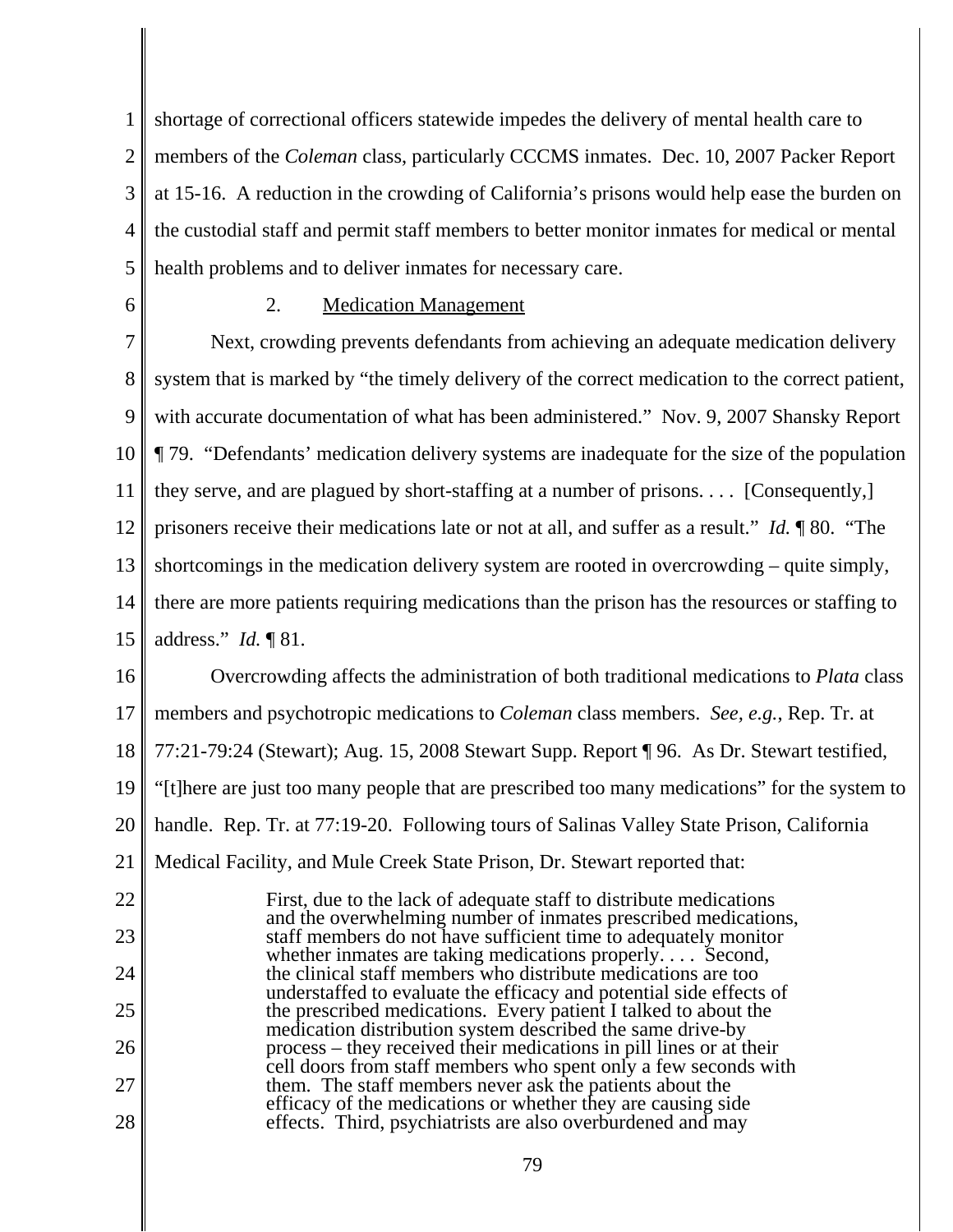1

consist largely of contract employees that are unable to maintain consistent relationships with their patients due to constant movements between units or even prisons.

3 4 5 Aug. 15, 2008 Stewart Supp. Report ¶ 96; s*ee also id.* ¶ 95; Rep. Tr. at 670:9-673:10 (Rowlett) (correctional officer discussing similar problems based on her experience at California State Prison-Solano).

- 6 7 8 9 10 11 12 13 14 15 16 17 18 19 20 The failure of the CDCR's medication delivery systems results in not only traditional medical problems, but also high medication non-compliance rates among patients with serious mental illness. Blood samples taken of seriously mentally ill CDCR inmates admitted to DMH inpatient care units over more than two years show that the vast majority of such inmates have little or no psychotropic medication in their systems. *See* Brewer Dep. at 135:5-137:25; *see also* Aug. 15, 2008 Stewart Supp. Report ¶¶ 98-99 (reporting information provided by Drs. Neill and Gandhi, DMH Program Directors for Salinas Valley and CMF, respectively). The Executive Director of the DMH inpatient psychiatric programs at Salinas Valley and CMF testified that this is a "serious problem," Sept. 4, 2008 Brewer Dep. at 127:17-18, the consequence of which is that acuity levels in mentally ill inmates admitted to DMH units are rising, inmates admitted to inpatient care "are taking longer to stabilize on medications" and often require orders for involuntary medication, and, upon discharge, the inmates "are then returned to the same system that fails to adequately monitor medication compliance, thereby starting the cycle all over again." Aug. 15, 2008 Stewart Supp. Report ¶ 100.
- 21

# 3. Specialty Medical Care

22 23 24 25 26 27 28 The CDCR is also unable to provide access to "specialty [medical] services, including in urgent (high priority) cases, in accord with [its own] policy requirements." Nov. 9, 2007 Shansky Report ¶ 56. As a "result of overcrowding, the number of prisoners who need such services exceeds the capacity of the providers available to CDCR, and/or is so great that CDCR cannot adequately track and schedule such cases." *Id.* For example, at Avenal State Prison, Dr. Shansky reviewed two reports printed the day of his visit in the fall of 2007. *Id.* ¶ 61. Those reports showed 1,293 pending specialty referrals, 316 urgent and 977 routine.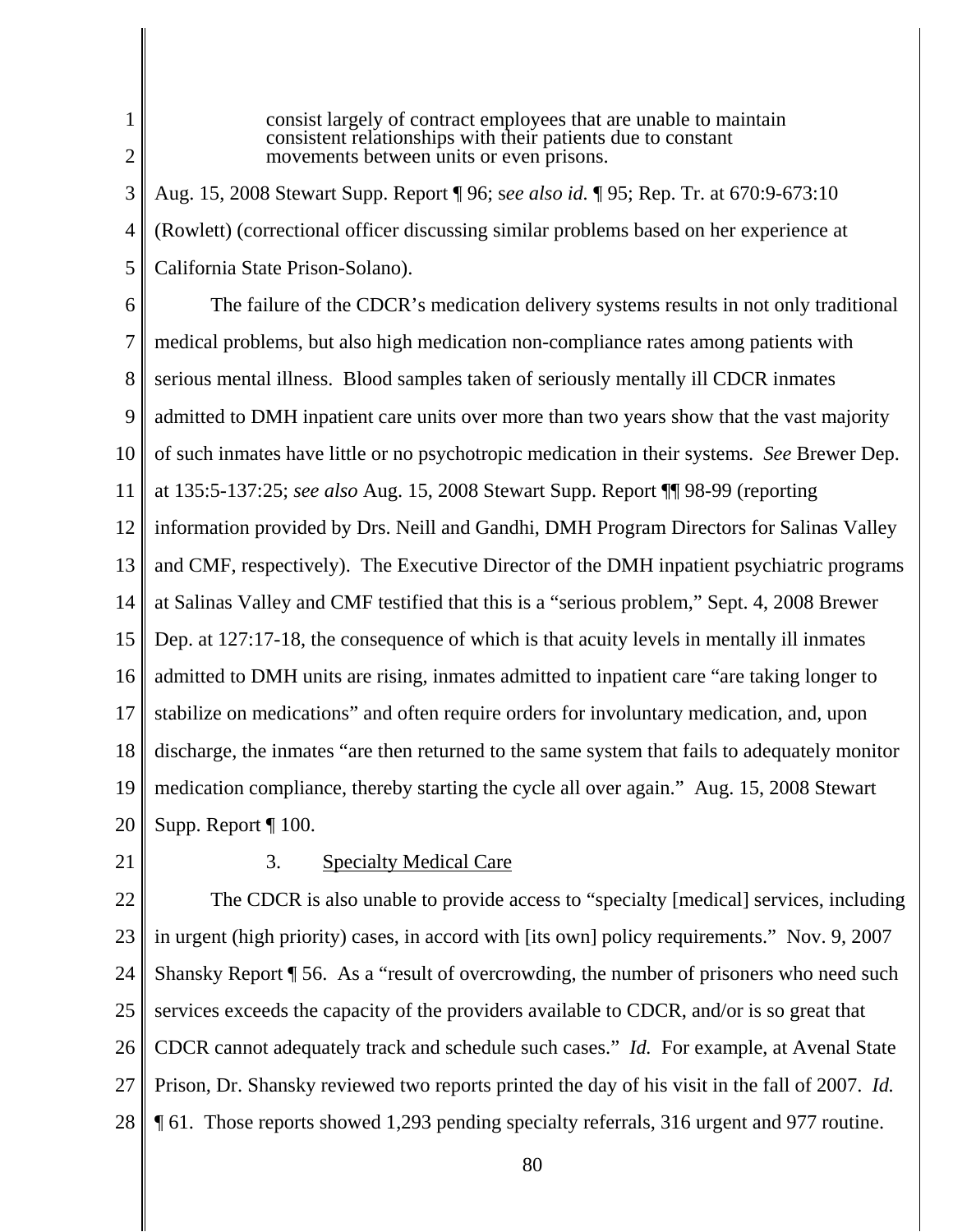| 1              | <i>Id.</i> Of the 316 pending urgent referrals, only approximately 105 had an appointment date,                                        |
|----------------|----------------------------------------------------------------------------------------------------------------------------------------|
| $\overline{2}$ | with only 2 of the 316 urgent referrals $-$ a dismal 0.6 percent $-$ scheduled to take place within                                    |
| 3              | the fourteen-day period required by CDCR policy for such appointments. <i>Id.</i> Of the 977                                           |
| 4              | pending routine referrals, only approximately 285 had a scheduled appointment date, and                                                |
| 5              | only approximately 135 of the 977 routine referrals – approximately fourteen percent – were                                            |
| 6              | scheduled to occur within the three-month period required by CDCR policy for such                                                      |
| 7              | appointments. <i>Id.</i> $\mathcal{A}$ 62. While Avenal provides the starkest numbers, the problem exists at                           |
| 8              | other prisons as well. E.g., id. $\sqrt{\phantom{a}}$ 65 (more than 50 percent of urgent referrals on pending list                     |
| 9              | at High Desert State Prison were pending for longer than fourteen-day period required by                                               |
| 10             | CDCR policy); Sept. 10, 2008 Shansky 2d Supp. Report ¶ 88-94 (discussing specialty care                                                |
| 11             | problems at four prisons and concluding that "[t] the demand for care, particularly for the high                                       |
| 12             | priority cases, continues to overwhelm the resources available to the defendants".                                                     |
| 13             | Prison staff at Avenal indicated that "they were not confident that the reports [of                                                    |
| 14             | pending specialty care referrals] were entirely accurate," and that some referrals that                                                |
| 15             | appeared as pending may have actually taken place but were not yet closed out in the system                                            |
| 16             | as having been completed. Nov. 9, 2007 Shansky Report ¶ 63. However,                                                                   |
| 17             | to the extent that the aging report data is incorrect, then it reflects<br>that the prison has more patient data than it is capable of |
| 18             | processing, leaving [Avenal State Prison] unable to determine<br>who actually needs the services, with the distinct possibility of     |
| 19             | prisoners being double-scheduled (and thus delaying specialty<br>services for other prisoners still actually in need of an             |
| 20             | appointment)                                                                                                                           |
| 21             | <i>Id.</i> 164. Put simply, even if the specialty care numbers are not as dire as the reports indicate                                 |
| 22             | - and it would be difficult to do worse than having only 0.6 percent of pending urgent                                                 |
| 23             | referrals scheduled within the fourteen-day period mandated by CDCR policy – "[Avenal's]                                               |
| 24             | population exceeds its capacity for scheduling and tracking." Id.                                                                      |
| 25             | Lockdowns<br>4.                                                                                                                        |
| 26             | Delays in access to care are even more acute during periods when prisons are in                                                        |
| 27             | lockdowns. See, e.g., Sept. 10, 2008 Shansky 2d Supp. Report ¶ 108-11 (discussing impact                                               |
| 28             | of lockdowns at Pleasant Valley State Prison and High Desert State Prison). Because of                                                 |
|                |                                                                                                                                        |

I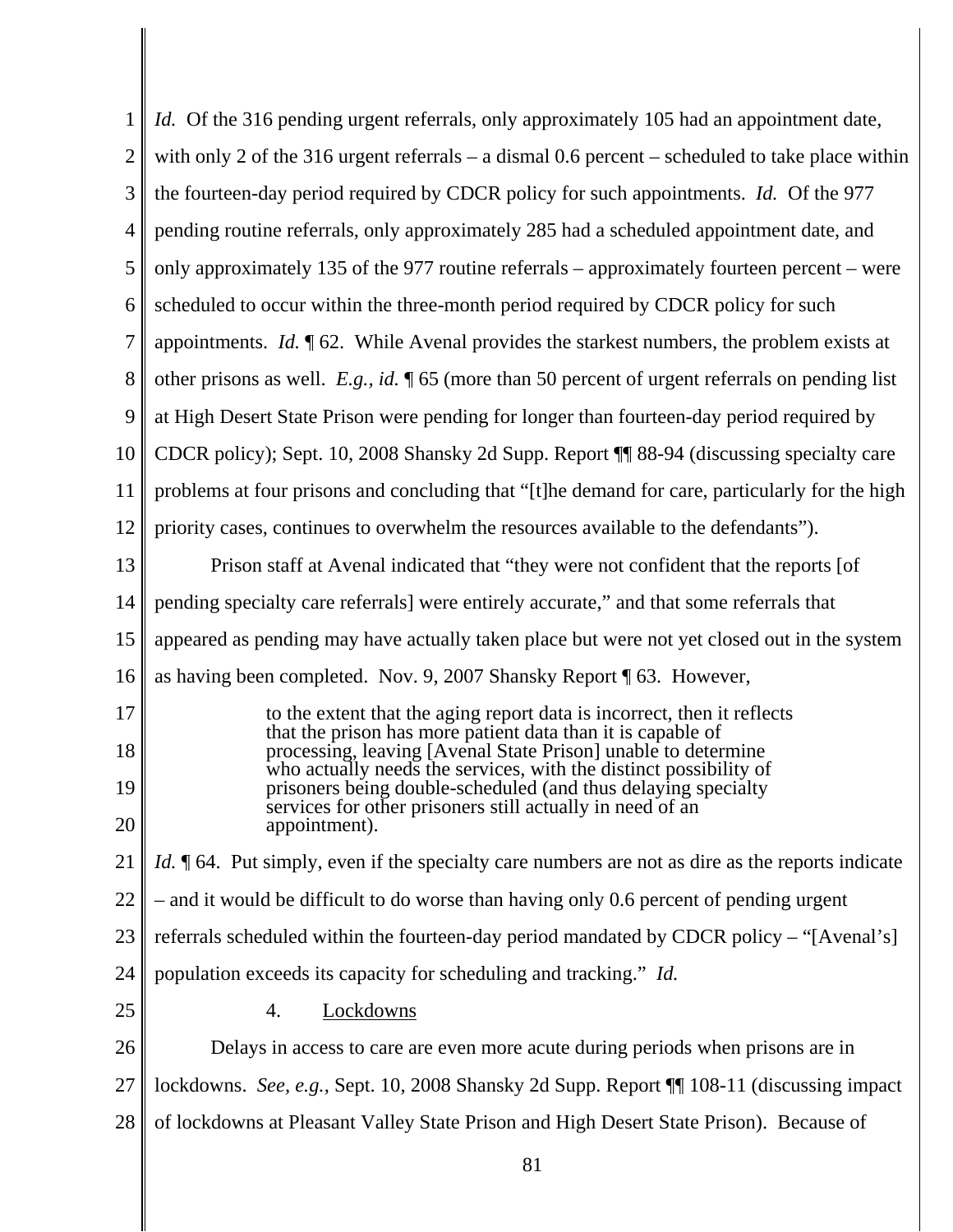| 1                | crowding, the California prison officials who administer the state's thirty-three adult prison                                                                                                                                                                                                                                                        |
|------------------|-------------------------------------------------------------------------------------------------------------------------------------------------------------------------------------------------------------------------------------------------------------------------------------------------------------------------------------------------------|
| 2                | institutions                                                                                                                                                                                                                                                                                                                                          |
| 3<br>4<br>5<br>6 | rely largely on lockdowns to control their system $[I]$ n 2006,<br>they had 449 lockdowns, which averaged 12 days a lockdown.<br>And they had 20 or so of those lockdowns that were over 60<br>days. Those things impact upon your ability to properly deliver<br>any service within an institution, including mental health and<br>medical services. |
| 7                | Rep. Tr. at 218:18-25 (Beard); see also Nov. 9, 2007 Scott Report [ 63 ("Overcrowding                                                                                                                                                                                                                                                                 |
| 8                | engenders a state of perpetual crisis that shuts down non-emergency prison functions."). As                                                                                                                                                                                                                                                           |
| 9                | Dr. Haney explained:                                                                                                                                                                                                                                                                                                                                  |
| 10               | Lockdowns are used in the California Department of Corrections,                                                                                                                                                                                                                                                                                       |
| 11               | I believe, in large part because of the profound level of<br>overcrowding at a level that is unheard of in corrections                                                                                                                                                                                                                                |
| 12               | departments across the United States with which I'm familiar.                                                                                                                                                                                                                                                                                         |
| 13<br>14         | Lockdowns mean that prisoners, including EOP prisoners, if they<br>are in a unit that is locked down, are essentially without programs<br>during the periods of time that the lockdown is in place.                                                                                                                                                   |
| 15<br>16         | There are housing units in the California Department of<br>Corrections that are locked down more often than they are<br>unlocked.                                                                                                                                                                                                                     |
| 17               | Rep. Tr. at 316:23-317:9; see also id. at 70:4-6 (Stewart) ("The fact that there's too many                                                                                                                                                                                                                                                           |
| 18               | inmates at the Salinas Valley State Prison in the general population yard resulted in an                                                                                                                                                                                                                                                              |
| 19               | almost continuous lockdown.").                                                                                                                                                                                                                                                                                                                        |
| 20               | Lockdowns require a "radically different form of medical delivery than the services                                                                                                                                                                                                                                                                   |
| 21               | provided under normal general population conditions." Ex. D1092 at 29 (Plata Receiver's                                                                                                                                                                                                                                                               |
| 22               | May 15, 2007 Report Re: Overcrowding). When a prison is in lockdown, inmates housed in                                                                                                                                                                                                                                                                |
| 23               | the general population are unable to "leave their housing units to go to yard clinics" to access                                                                                                                                                                                                                                                      |
| 24               | medical care; instead, "clinical staff must go from cell to cell to see the prisoner/patient, or                                                                                                                                                                                                                                                      |
| 25               | small groups or individual prisoners must be escorted by correctional officers to and from                                                                                                                                                                                                                                                            |
| 26               | clinic areas." <i>Id.</i> at 29-30. California prisons "are not staffed" for this type of situation,                                                                                                                                                                                                                                                  |
| 27               | where staff "must escort prisoners to every service or bring the service to them." Nov. 9,                                                                                                                                                                                                                                                            |
| 28               | 2007 Woodford Report [25.                                                                                                                                                                                                                                                                                                                             |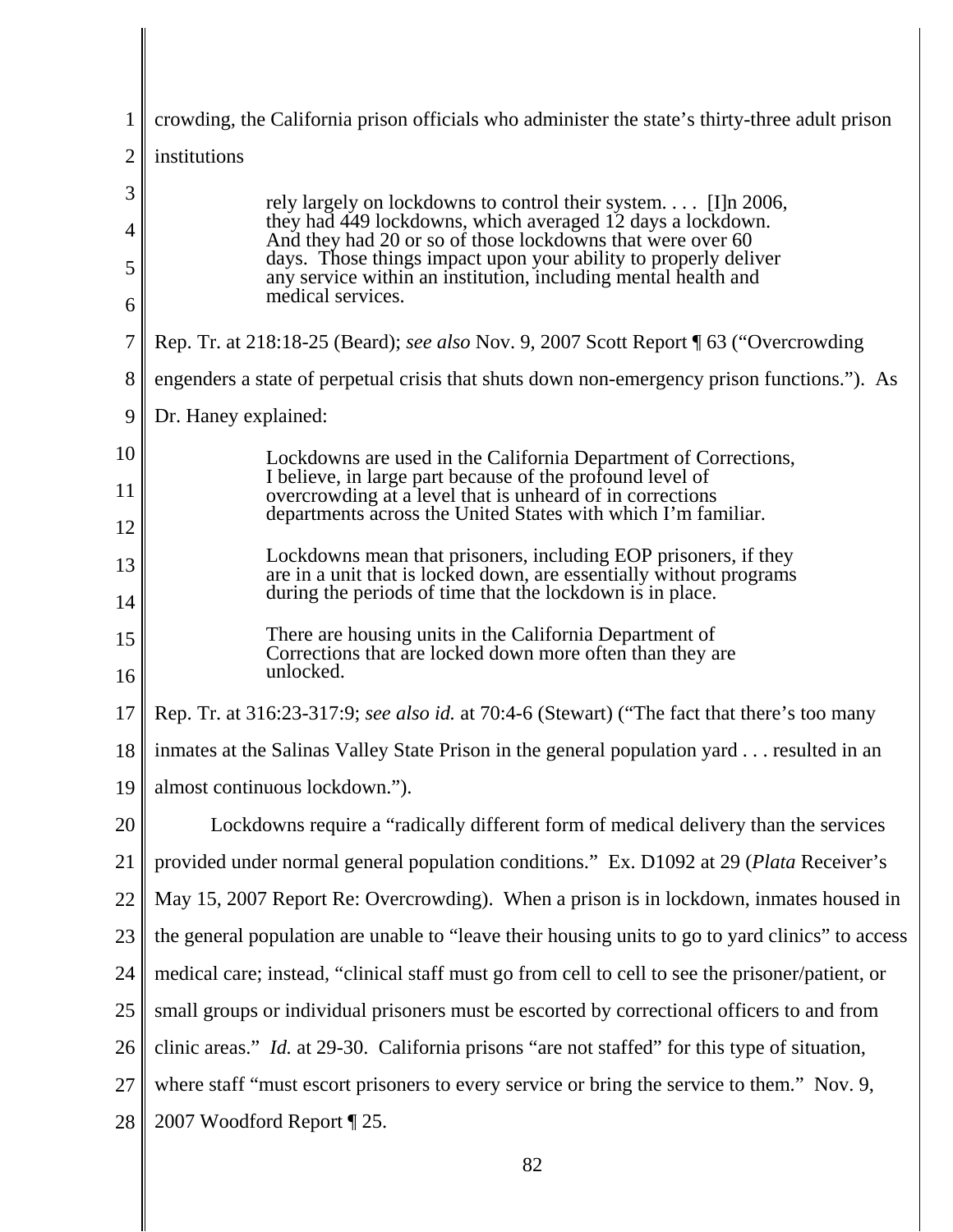| $\mathbf{1}$   | Likewise, lockdowns affect the delivery of mental health care in several ways.                                                           |
|----------------|------------------------------------------------------------------------------------------------------------------------------------------|
| $\overline{c}$ | Inmates frequently cannot leave their cells to attend necessary treatment programs. Rep. Tr.                                             |
| 3              | at 881:4-10 (Dezember); Nov. 9, 2007 Stewart Report ¶ 138; Aug. 15, 2008 Stewart Supp.                                                   |
| 4              | Report ¶ 34, 38. Additionally, lockdowns prevent staff from supervising the intake of                                                    |
| 5              | psychotropic medications. Aug. 15, 2008 Stewart Supp. Report ¶ 96 (noting that lockdowns                                                 |
| 6              | "result <sup>[]</sup> in distributions of medications through food ports or otherwise at cell doors, where                               |
| 7              | it is difficult to monitor compliance with medication regimens"). Finally, some mentally ill                                             |
| 8              | prisoners "cannot handle the severe stress of locked-down confinement" and "may                                                          |
| 9              | decompensate or become suicidal as a result." Aug. 15, 2008 Haney Report [166.]                                                          |
| 10             | <b>Medical Records</b><br>Е.                                                                                                             |
| 11             | Another deficiency in the delivery of medical and mental health care to California                                                       |
| 12             | inmates concerns medical records. For example, Director Scott testified that the CDCR                                                    |
| 13             | "cannot track and transfer essential health care records, because the record system lacks the                                            |
| 14             | capacity to deliver records regarding this many prisoners." Nov. 9, 2007 Scott Report 178.                                               |
| 15             | As he explained,                                                                                                                         |
| 16             | given the extraordinary number of prisoners in these facilities, it                                                                      |
| 17             | is simply impossible to manually file so many records on a timely<br>basis. In my experience, such extraordinary pressure on staff also  |
| 18             | leads to serious filing errors, which means that even records that<br>have been filed might not be available to clinicians, and might be |
| 19             | impossible ever to locate.                                                                                                               |
| 20             | Id.                                                                                                                                      |
| 21             | Dr. Shansky's observations similarly revealed medical records that were "dangerously                                                     |
| 22             | incomplete." Nov. 9, 2007 Shansky Report   101; see also id.   106 (at Avenal State Prison,                                              |
| 23             | "the amount of documents generated had simply overwhelmed the staff's capacity to timely                                                 |
| 24             | and properly place documents in prisoners' [unit health records]"); id. ¶ 107 (at High Desert                                            |
| 25             | State Prison, 107 inches of loose filing remained, and even those documents that are filed are                                           |
| 26             | only placed rather than fastened into inmates' health files, which "greatly increases the                                                |
| 27             | chance of documents being lost or misplaced"); cf. Nov. 9, 2007 Scott Report ¶ 78 (noting                                                |
|                |                                                                                                                                          |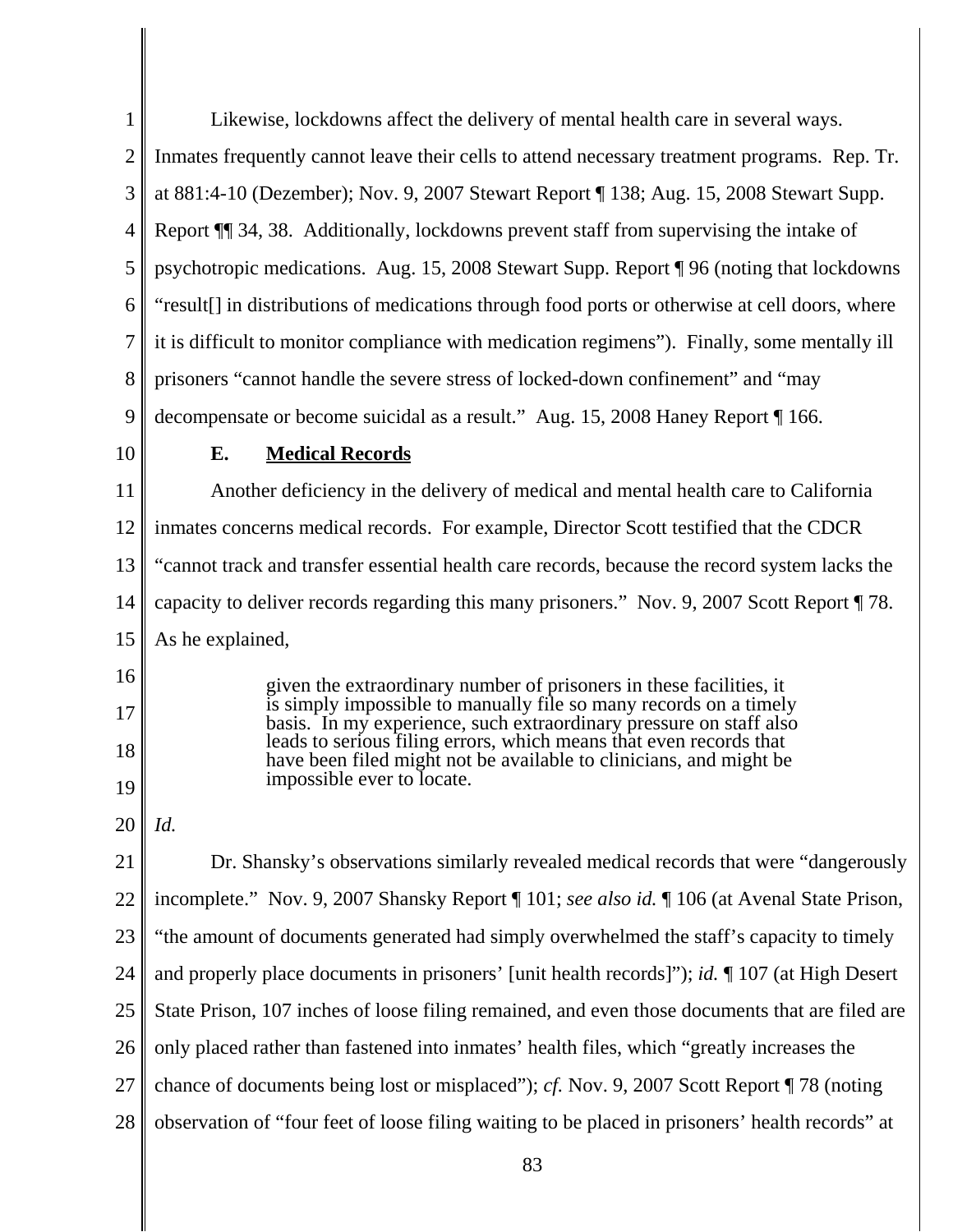| 1              | Avenal, a prison at over 200% of design capacity). Dr. Shansky summarized his                                                                                                                     |
|----------------|---------------------------------------------------------------------------------------------------------------------------------------------------------------------------------------------------|
| $\overline{2}$ | observations as follows:                                                                                                                                                                          |
| 3<br>4         | At each of the prisons I inspected, I found that the medical<br>records were unwieldy, rarely organized chronologically and, in<br>general, poorly maintained. Retrieving useful information from |
| 5              | the files invariably requires considerable time sifting through<br>extraneous reports, misfiled documents and outdated materials.                                                                 |
| 6              | At the same time, certain documents that would be extremely<br>useful, such as an updated "Problem List" for each file, which is                                                                  |
| 7              | required by the court-ordered <i>Plata</i> Policies and Procedures [to<br>which defendants stipulated], are typically missing.                                                                    |
| 8              | Sept. 10, 2008 Shansky 2d Supp. Report [99. Dr. Shansky further testified that "CDCR's                                                                                                            |
| 9              | tracking and information systems cannot keep up with the overwhelming data requirements                                                                                                           |
| 10             | in the system's overcrowded prisons." <i>Id.</i> 102; see also Nov. 9, 2007 Shansky Report                                                                                                        |
| 11             | 110 (noting that adequate care requires timely appointments, which in turn requires an                                                                                                            |
| 12             | effective scheduling and tracking system, something that "CDCR has proven itself incapable                                                                                                        |
| 13             | of developing due in large part to the sheer numbers of patients and their vast and                                                                                                               |
| 14             | growing need for coordinated appointments").                                                                                                                                                      |
| 15             | The deficiencies in the management of medical records extend to mental health care                                                                                                                |
| 16             | as well. Defendants' mental health expert Dr. Packer described several such deficiencies:                                                                                                         |
| 17             | In several institutions there were difficulties in clinical staff<br>obtaining charts in a timely manner (that is, the charts were not                                                            |
| 18             | available when needed for a clinical assessment) as well as<br>difficulties in updating the charts (that is, delays in notes being                                                                |
| 19             | placed in the records). Staff referred to a category of "Flimsy"<br>charts, meaning that they sometimes had limited information                                                                   |
| 20             | available when doing an assessment. The documentation I<br>reviewed also described institutions in which there were                                                                               |
| 21             | significant numbers of charts unfiled.                                                                                                                                                            |
| 22             | Dec. 10, 2007 Packer Report at 19. Dr. Packer opined that the medical records problem "is a                                                                                                       |
| 23             | direct effect of overcrowding," and that "[t]his problem does impact directly on the ability to                                                                                                   |
| 24             | provide timely and appropriate care." <i>Id.</i> at 19-20; see also Rep. Tr. at 1119:2-5 (expressing                                                                                              |
| 25             | his "opinion that the sheer number of inmates in the system is the most direct cause resulting                                                                                                    |
| 26             | in the difficulty of CDCR to manage their medical records appropriately").                                                                                                                        |
| 27             | Plaintiffs' expert Dr. Stewart reviewed approximately sixty medical records during his                                                                                                            |
| 28             | tours and reported that he "consistently found the records to be unwieldy, disorganized and                                                                                                       |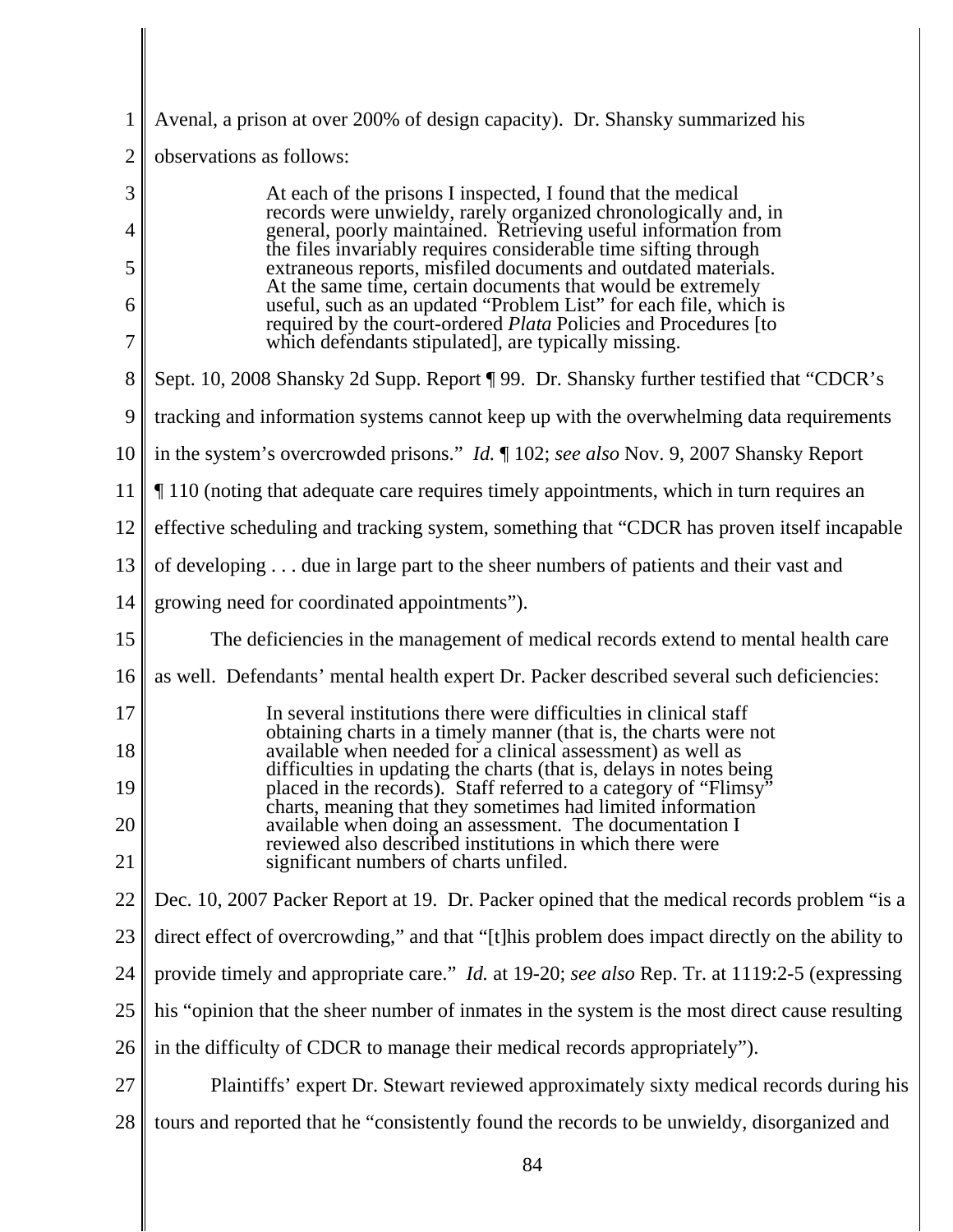| 1              | bulky, with loose papers floating around in the files," and that "[i]t was exceedingly difficult                                                                                                   |
|----------------|----------------------------------------------------------------------------------------------------------------------------------------------------------------------------------------------------|
| $\overline{2}$ | to follow the clinical course of treatment of the patients because of the size and                                                                                                                 |
| 3              | disorganization of the files." Aug. 15, 2008 Stewart Supp. Report [102. He also reported "a                                                                                                        |
| 4              | few instances where [he] found other patients' records in the files [he] reviewed." <i>Id.</i> He                                                                                                  |
| 5              | described these problems as "typical in an overwhelmed and overcrowded system." Id.                                                                                                                |
| 6              | As Dr. Stewart explained,                                                                                                                                                                          |
| 7<br>8         | [a] courate well organized medical records are a critical element<br>of medical and mental health care. They are even more essential<br>in a complex and overcrowded system such as the CDCR which |
| 9<br>10        | is characterized by frequent transfers of patients, high turnover of<br>clinical staff and overuse of contract clinicians who lack<br>familiarity with the patients and the system itself.         |
| 11             | <i>Id.</i> According to Dr. Shansky, "[u]nless medical records and scheduling information are                                                                                                      |
| 12             | managed, organized, and maintained effectively, appropriate health care services cannot be                                                                                                         |
| 13             | provided. Overcrowding makes it impossible for CDCR to perform these essential                                                                                                                     |
| 14             | functions." Nov. 9, 2007 Shansky Report ¶ 97 (emphasis added).                                                                                                                                     |
| 15             | F.<br><b>Increasing Acuity of Mental Illness</b>                                                                                                                                                   |
| 16             | Finally, and alarmingly, the evidence shows that crowded conditions, and the bed and                                                                                                               |
| 17             | staffing shortages and delays in access to necessary care that result from crowding, intensify                                                                                                     |
| 18             | the acuity of mental illness among inmates throughout the California prison system. As                                                                                                             |
| 19             | Dr. Stewart explained:                                                                                                                                                                             |
| 20             | [I] insufficient access to higher levels of care has created a system<br>which is overwhelmed by the acuity of its patients at every level                                                         |
| 21             | of care. EOP units house many patients in need of inpatient care,<br>MHCB's house patients in need of inpatient hospitalization,                                                                   |
| 22             | intermediate care facility units house many patients in need of<br>acute hospital care and so on. When and if these patients finally                                                               |
| 23             | reach the level of care they require, their mental health conditions<br>may be far more serious, resulting in longer stays and more                                                                |
| 24             | resources in order to stabilize and get well.                                                                                                                                                      |
| 25             | Aug. 15, 2008 Stewart Supp. Report ¶ 43 (footnote omitted); see also id. ¶ 88 ("It was clear                                                                                                       |
| 26             | that the severe shortage of mental health beds has created a system that houses a significant                                                                                                      |
| 27             | portion of <i>Coleman</i> class members at lower levels of care than the patients clinically                                                                                                       |
| 28             | require."). Dr. Stewart reported that he was "struck by the very high acuity of the patients                                                                                                       |
|                | 85                                                                                                                                                                                                 |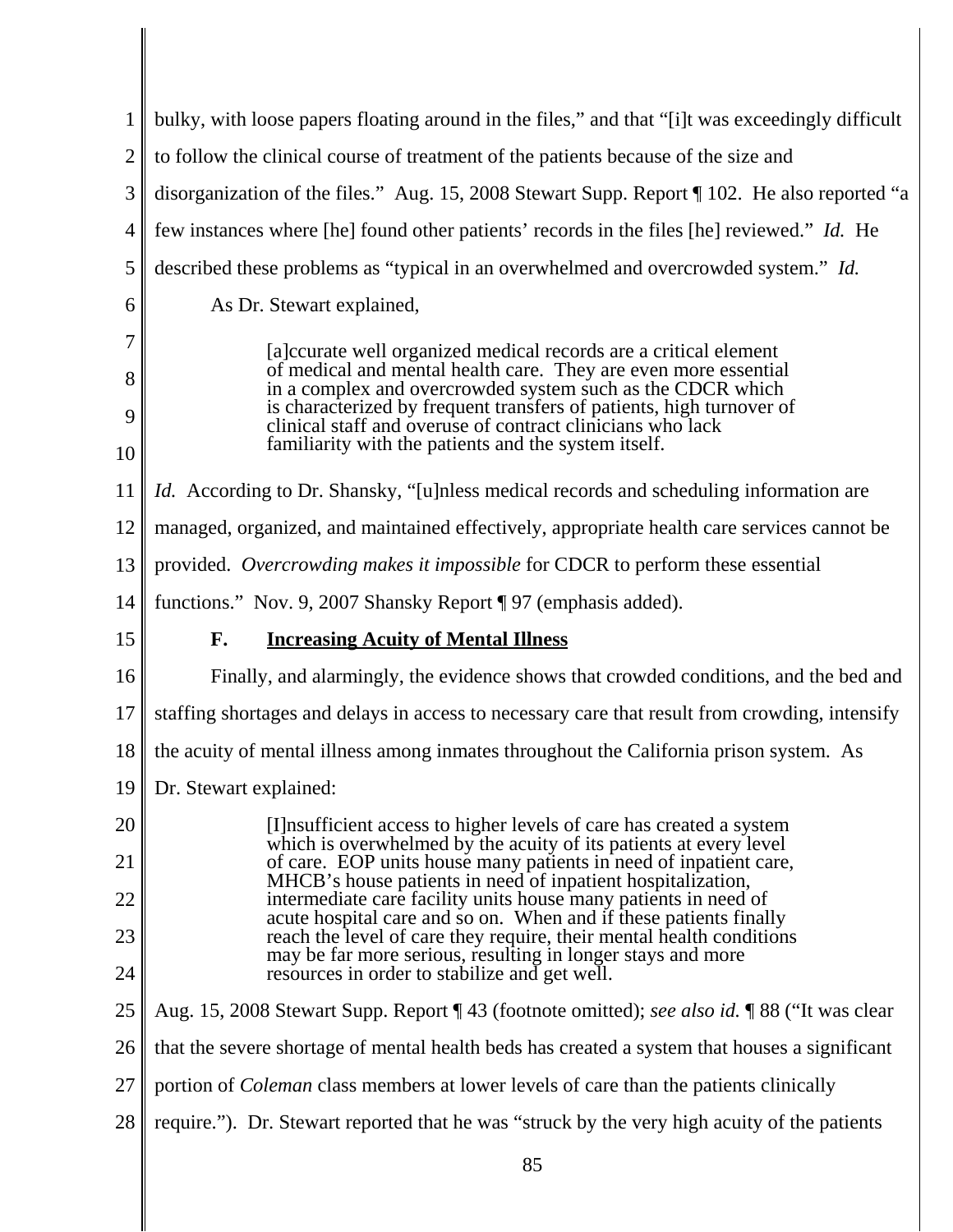| 1              | [he] encountered during [his] tours because they were much sicker, as a whole, than the                                                                                                      |
|----------------|----------------------------------------------------------------------------------------------------------------------------------------------------------------------------------------------|
| $\overline{2}$ | Coleman class members [he] encountered between 1990 and 2000," when he served as a                                                                                                           |
| 3              | court-appointed monitor at CMF. <i>Id.</i> $\llbracket$ 88. Dr. Stewart attributed this directly to                                                                                          |
| $\overline{4}$ | overcrowding:                                                                                                                                                                                |
| 5              | The reality of the current MHSDS system, as demonstrated by<br>my interviews with these class members and the admitted                                                                       |
| 6              | shortage of EOP, MHCB and inpatient beds, is that too many<br>people are housed in places that simply cannot provide them with                                                               |
| 7              | the level of mental health care they require. This is a direct result<br>of overcrowding – there are too many people in the system and                                                       |
| 8              | too few resources to treat them. This in turn means that the<br>acuity level at every level of care is higher than it would be in a                                                          |
| 9              | system that has sufficient inpatient beds.                                                                                                                                                   |
| 10             | Id. 191.                                                                                                                                                                                     |
| 11             | Dr. Haney similarly reported that "there is evidence that the <i>worsening</i> prison                                                                                                        |
| 12             | overcrowding crisis has had a <i>corresponding</i> effect on the quality of mental health care."                                                                                             |
| 13             | Aug. 15, 2008 Haney Report ¶ 373 (emphasis in original). At trial, he testified that mentally                                                                                                |
| 14             | ill inmates in need of higher levels of mental health care are "getting sicker as a result of                                                                                                |
| 15             | their inability to get the appropriate level of care," Rep. Tr. at 304:16-19, and he agreed that                                                                                             |
| 16             | overcrowding in California's prisons is resulting in more significant mental illness than one                                                                                                |
| 17             | would find at a "properly run prison with proper population" and "an adequately functioning                                                                                                  |
| 18             | mental health care delivery system." <i>Id.</i> at 305:24-306:5.                                                                                                                             |
| 19             | G.<br><b>Extreme Departures from the Standard of Care and Preventable or</b>                                                                                                                 |
| 20             | <b>Possibly Preventable Deaths, Including Suicides</b>                                                                                                                                       |
| 21             | All of the above problems, caused by crowded conditions, ultimately contribute to                                                                                                            |
| 22             | unacceptably high numbers of both preventable or possibly preventable deaths, including                                                                                                      |
| 23             | suicides, and extreme departures from the standard of care.                                                                                                                                  |
| 24             | In 2006, California had a prisoner suicide rate of 25.1 suicides per 100,000 inmates,                                                                                                        |
| 25             | compared to the national average of 14 per 100,000. Ex. P58 at 9 (Coleman Special Master's                                                                                                   |
| 26             | Report on Suicides Completed in the CDCR in Calendar Year 2006). <sup>53</sup> In reviewing these                                                                                            |
| 27<br>28       | <sup>53</sup> Because the record does not contain evidence of the number of suicides in 2007 or<br>2008, it is unclear from the record whether California's inmate suicide rate has risen or |
|                | declined since 2006. It appears, however, that the suicide rate is not appreciably lower, as<br>86                                                                                           |
|                |                                                                                                                                                                                              |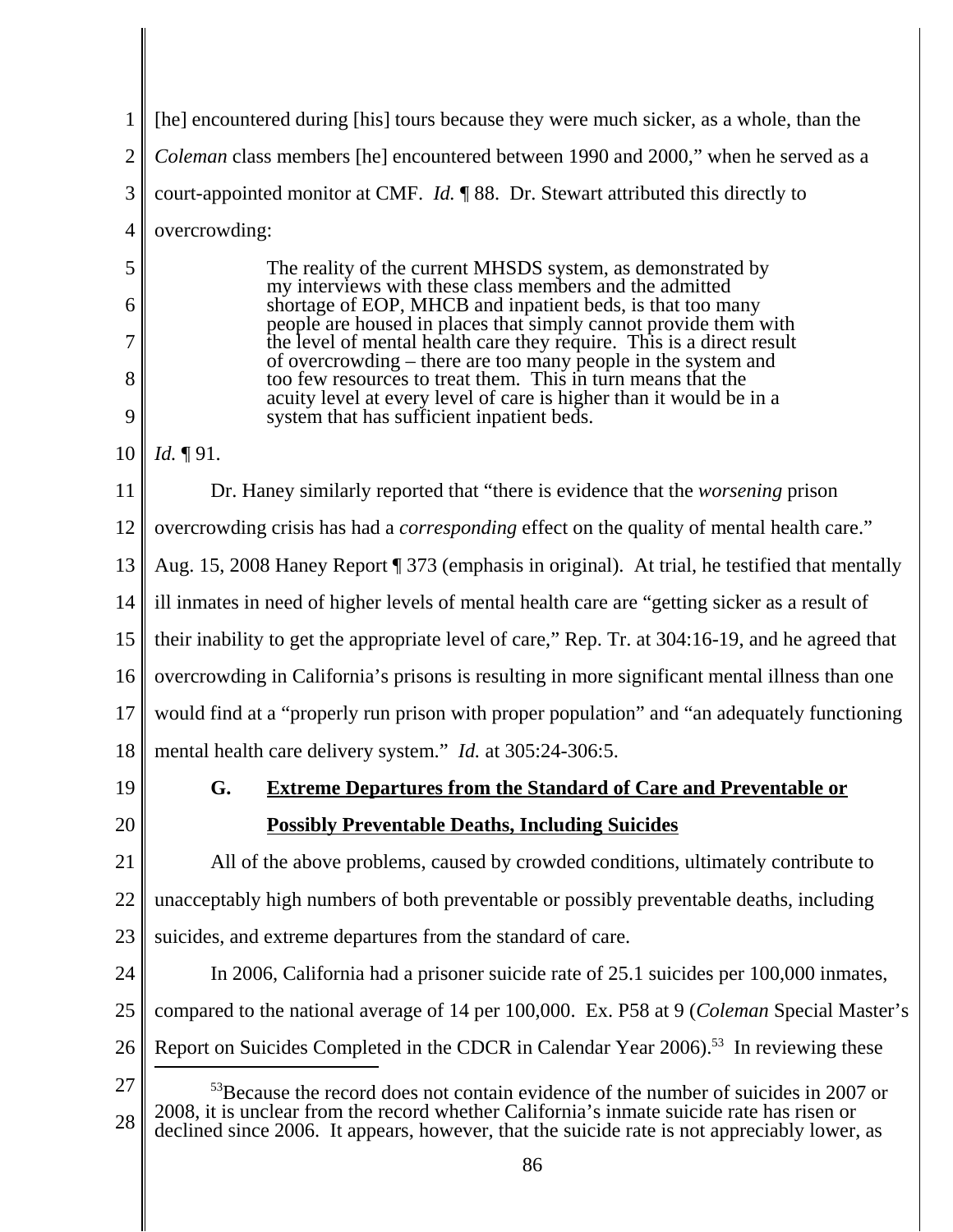1 2 3 4 5 6 7 8 9 10 11 12 13 14 15 suicides, the Special Master found that "72.1 percent of completed suicides in 2006 involved some measure of inadequate treatment or intervention and were, therefore, most probably foreseeable and/or preventable." *Id.* at 8. Since 2003, the percentage of suicides found to be foreseeable or preventable each year has remained relatively constant at around 75 percent, representing "marked increases over the 45 percent rate of inadequate treatment that was found for suicides that occurred in 2002." *Id.* at 8. While we do not suggest that crowded conditions are the sole cause of the increase in the suicide rate among California inmates, the evidence demonstrates that crowding throughout the prison system has a significant effect on many of the risk factors that contribute to inmate suicides. "Major contributing factors" to foreseeable and preventable suicides include "inadequate clinical assessments, inappropriate interventions, incomplete referrals, missed appointments and appointments that were not rescheduled, unsupported diagnoses, failure to review records, assignments to inappropriate levels of mental health care, failure to provide protective housing, and the provision of inadequate or untimely resuscitation efforts." Ex. D1281 at 680. As our discussion above makes clear, crowding is a major cause of nearly all of these factors.

16 17 18 19 20 21 22 23 24 25 The *Plata* Receiver also reviews inmate deaths to determine whether any deaths were preventable or possibly preventable. In 2007, of the 110 deaths considered to be unexpected and not the result of homicide or self-inflicted injuries, 44 deaths (40 percent) were found to be preventable or possibly preventable, Ex. D1233 at 8 (*Plata* Receiver's Nov. 3, 2008 Analysis of Year 2007 Death Reviews), meaning that "better medical management or a better system of care would likely have" or "may have prevented the patient's death," *id.* at 5. Dr. Shansky testified that this rate was "extremely high." Rep. Tr. at 428:23-429:7. The Receiver also examined "extreme departures from the standard of care," defined as "lapse[s] in care that a reasonable and competent clinician would not render under the same or similar circumstances." Ex. D1233 at 5, 15. He found extreme lapses in nearly 60 percent of the

<sup>27</sup> 28 the CDCR reported 31 apparent suicides to the *Coleman* Special Master during the first ten months of 2008. *See* Ex. P171-R; Ex. P506. If annualized, this equates to approximately twenty-four suicides per 100,000 inmates for calendar year 2008, based on an in-state inmate population of 156,352.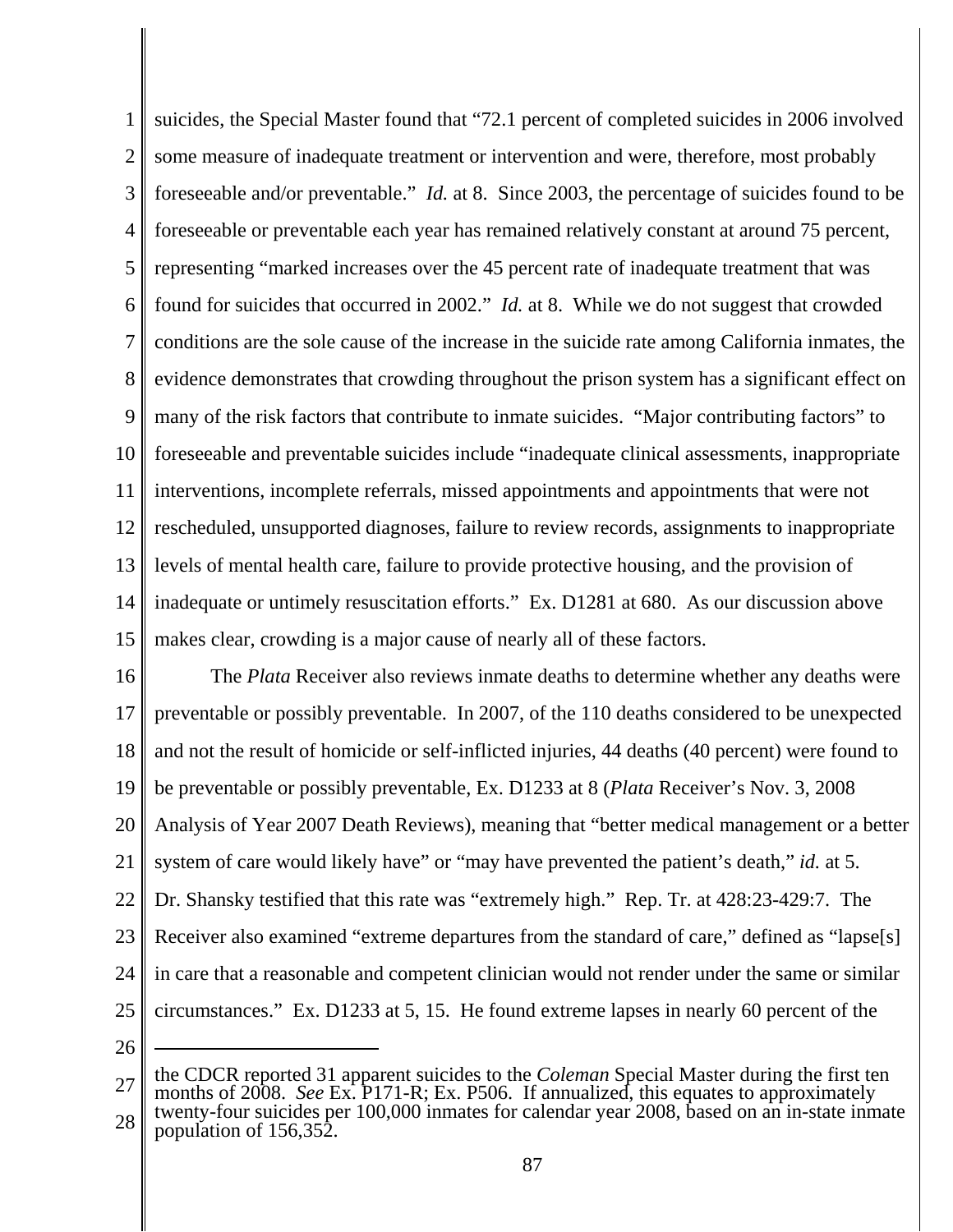1 2 3 4 5 inmate deaths he reviewed. *See id.* at 9-13. Dr. Shansky testified that this is an extraordinarily high rate, and that in the Illinois prison system he would see extreme departures from the standard of care in only five to ten percent of inmate deaths. Rep. Tr. at 428:9-17. According to Dr. Shansky, there was no question that a number of the lapses were "related to crowding." *Id.* at 427:17-428:4, 430:21-431:3.

6 7 8 9 10 11 12 13 14 15 16 Defendants presented evidence that California had the fourteenth lowest "average annual illness mortality [rate] per 100,000 state prisoners from 2001 to 2004" in the United States. Rep. Tr. at 1272:12-21 (Mumola). However, these statistics failed to control for demographics of each state's inmate population; the statistics are therefore of limited value in comparing states. Aug. 27, 2008 Reingold Report ¶¶ 10-11, 15, 24. Furthermore, California has the fourth lowest death rate among all fifty states, and the fifth lowest after controlling for age. *Id.* ¶ 12. "Thus, while California has a very low death rate for its general population, its death rate for state prisoners is relatively higher." *Id.* ¶ 14. In any event, serious deficiencies continue to exist in the California prison system such that California inmates are not receiving adequate care. This is true regardless of where California might rank in a valid comparison of inmate death rates among the states.

17

# **H. Expert Opinions Regarding Causation**

18 19 20 21 22 23 24 Based on their observations of crowded conditions in California's prisons, including those discussed above, as well as on their extensive experience in working in or managing crowded prisons,<sup>54</sup> seven experts testified that crowding is the primary cause of California's inability to provide constitutionally adequate medical and mental health care to its inmates.<sup>55</sup> Four of the experts are current or former state prison system administrators who have led correctional agencies in five states, including California. Jeanne Woodford – who worked for the CDCR for twenty-seven years in various capacities, including as warden at San

25

- <sup>54</sup>*E.g.*, Nov. 9, 2007 Woodford Report ¶ 7; Nov. 9, 2007 Scott Report ¶¶ 4-5; Aug. 15, 2008 Lehman Report ¶ 7; Rep. Tr. at 263:24-267:12 (Lehman); *id.* at 209:9-14 (Beard).
- 27 28 <sup>55</sup>As we have previously explained, while "the primary cause issue is ultimately a question of law for the three-judge court to decide, the Federal Rules of Evidence allow experts to express opinions that embrace the ultimate issue in a case," including the issue of causation. Nov. 3, 2008 Order at 10-11 (citing Fed. R. Evid. 704(a) and other authority).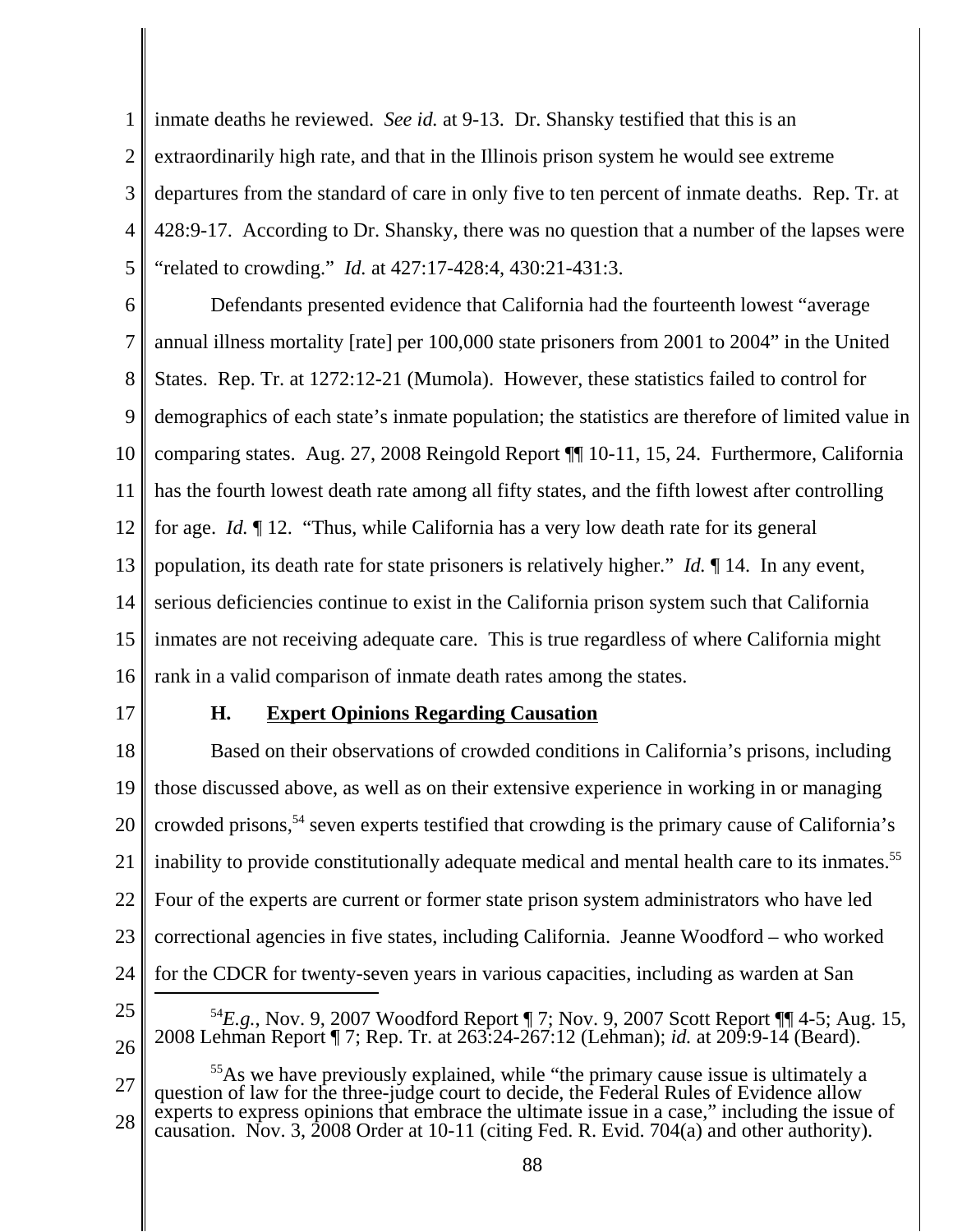| 1              | Quentin and as acting Secretary of the CDCR, Nov. 9, 2007 Woodford Report $\P 1$ – testified                                          |
|----------------|---------------------------------------------------------------------------------------------------------------------------------------|
| $\overline{2}$ | that she "absolutely believe[s] the primary cause is overcrowding." Rep. Tr. at 376:3-9; see                                          |
| 3              | also id. at 383:4-10; Nov. 9, 2007 Woodford Report   6. Doyle Wayne Scott - who worked                                                |
| $\overline{4}$ | for thirty years for the Texas Department of Criminal Justice, the second largest prison                                              |
| 5              | system in the United States after California, including five years as its Executive Director,                                         |
| 6              | and has served as an expert consultant to the National Institute of Corrections and seven                                             |
| 7              | prison systems throughout the United States and Puerto Rico, Nov. 9, 2007 Scott Report                                                |
| 8              | $\P\P$ 1, 4 – similarly testified that:                                                                                               |
| 9              | Everything revolves around overcrowding. The deficiencies in                                                                          |
| 10             | the classification plan, the deficiencies in the unavailability of<br>staff because they are doing other tasks associated with        |
| 11             | overcrowding problems to do onsite medical appointments or<br>offsite medical appointments, the wear and tear on the                  |
| 12             | infrastructure. I know there have been electrical outages because<br>of the overload that the large number of offenders is causing at |
| 13             | institutions. There's also been water problems at a number of the<br>institutions, and I think the Governor's proclamation clearly    |
| 14             | described a lot of those issues.                                                                                                      |
| 15             | Rep. Tr. at 152:6-15. Director Scott therefore opined that "overcrowding is the primary                                               |
| 16             | cause of the medical and mental health care violations in California prisons." <i>Id.</i> at 152:1-6;                                 |
| 17             | see also Nov. 9, 2007 Scott Report ¶ 80. Joseph Lehman - who has over thirty-five years of                                            |
| 18             | experience in corrections, including fifteen combined years as head of corrections in                                                 |
| 19             | Pennsylvania, Washington, and Maine, Aug. 15, 2008 Lehman Report $\P$ 1 – also rendered his                                           |
| 20             | expert opinion that crowding "is the primary cause of the inability to provide [medical and                                           |
| 21             | mental health] services. It's overwhelming the system both in terms of sheer numbers, in                                              |
| 22             | terms of the space available, in terms of providing healthcare." Rep. Tr. at 270:25-271:6.                                            |
| 23             | Likewise, Jeffrey Beard – a licensed psychologist who has worked for the Pennsylvania                                                 |
| 24             | Department of Corrections for over thirty-six years, including serving as its Secretary since                                         |
| 25             | 2001, id. at 200:15-201:7 – testified that, in his opinion, "the biggest inhibiting factor right                                      |
| 26             | now in California being able to deliver appropriate mental health and medical care is the                                             |
| 27             | severe overcrowding of [the] system." <i>Id.</i> at 219:7-10.                                                                         |
| 28             |                                                                                                                                       |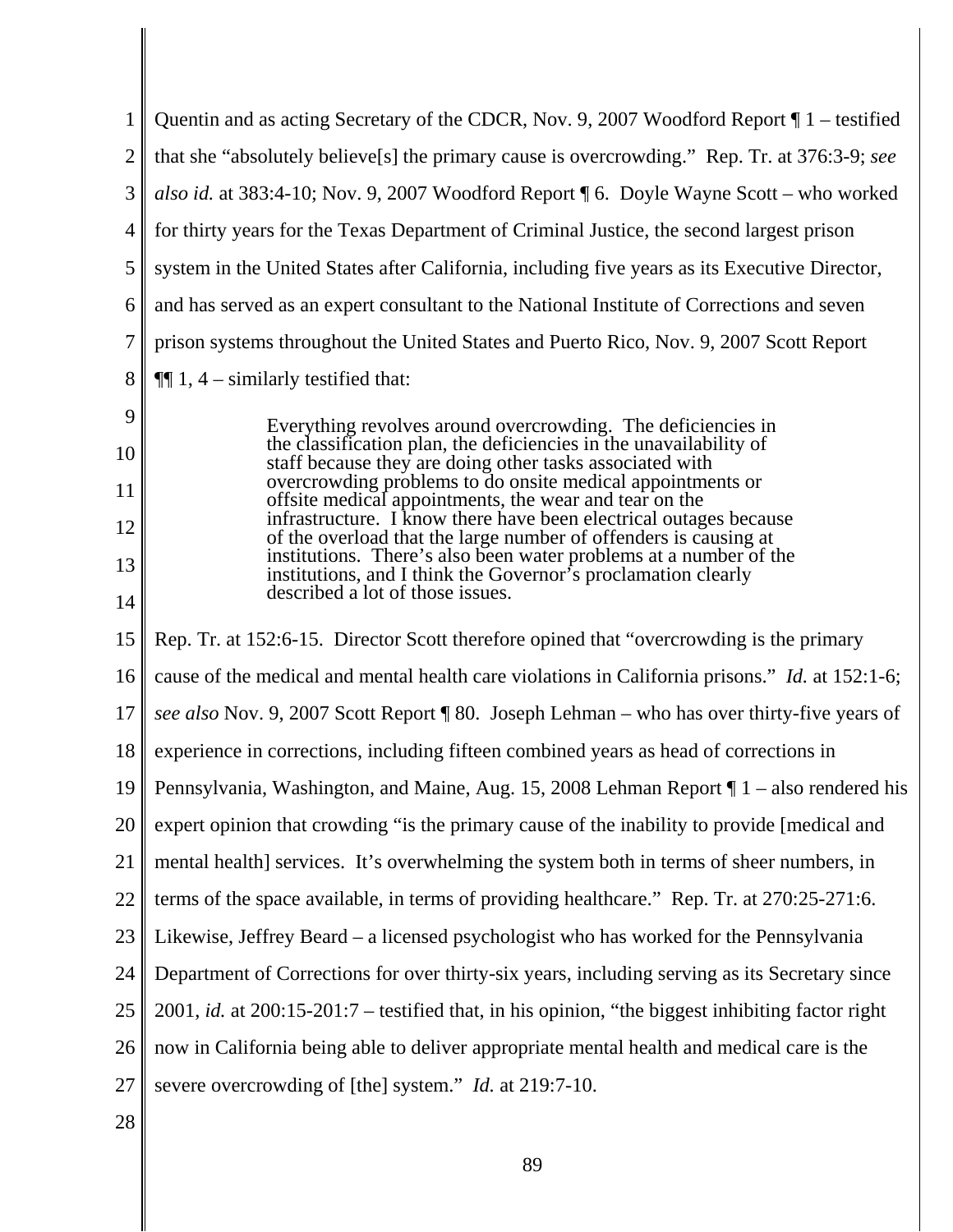| 1              | At least three of these four experts who had headed state prison systems had never                                                                                                                                   |
|----------------|----------------------------------------------------------------------------------------------------------------------------------------------------------------------------------------------------------------------|
| $\overline{2}$ | before testified on behalf of a prisoner, and at least two of them were not paid for their time                                                                                                                      |
| 3              | as experts in this case. Rep. Tr. at 153:12-14 (Scott) (never testified on behalf of a prisoner                                                                                                                      |
| 4              | or class of prisoners); id. at 230:2-10 (Beard) (never testified for plaintiffs in thirty-six years                                                                                                                  |
| 5              | as a corrections professional, and not paid for testimony in this case); id. at 273:6-10                                                                                                                             |
| 6              | (Lehman) (never testified on behalf of prisoners in thirty-five years of experience); id. at                                                                                                                         |
| 7              | 385:12-14 (Woodford) (not paid for testimony in this case). They decided to testify on                                                                                                                               |
| 8              | plaintiffs' behalf in this case because "the situation in California is so egregious," id. at                                                                                                                        |
| 9              | 273:11-12 (Lehman); and because "the prisons aren't safe," "nobody seems to be willing to                                                                                                                            |
| 10             | step up to the plate and fix the problem," and "if there's anything I can do to help see that                                                                                                                        |
| 11             | California moves in [the right] direction that's why I'm here today," id. at 231:13-20                                                                                                                               |
| 12             | (Beard). Secretary Woodford, the former warden at San Quentin and acting Secretary of the                                                                                                                            |
| 13             | CDCR, explained that she testified:                                                                                                                                                                                  |
| 14             | because I truly believe that we can do better than we are in<br>California. I think it's unbelievable that in this state that we have                                                                                |
| 15<br>16       | the kind of overcrowded conditions that we have; that we do little<br>or nothing to prepare people for the return to society in spite of<br>the fact that we parole 10,000 people a month from our prison<br>system. |
| 17             |                                                                                                                                                                                                                      |
| 18             | And I absolutely believe that we make people worse, and that we<br>are not meeting public safety by the way we treat people.                                                                                         |
| 19             | And that I believe overcrowding is prohibiting us from providing<br>quality medical care and mental healthcare to inmates in our                                                                                     |
| 20             | system.                                                                                                                                                                                                              |
| 21<br>22       | And for California to be in the shape that it's in is just<br>unbelievable.                                                                                                                                          |
| 23             | <i>Id.</i> at 385:17-386:5 (Woodford).                                                                                                                                                                               |
| 24             | In addition to these present or former heads of state prison systems, three other experts                                                                                                                            |
| 25             | testified on plaintiffs' behalf that crowding is the primary cause of the constitutional                                                                                                                             |
| 26             | violations at issue in <i>Plata</i> and <i>Coleman</i> . Dr. Ronald Shansky – a physician who has worked                                                                                                             |
| 27             | primarily in correctional health care for over thirty-six years, including twelve years as                                                                                                                           |
| 28             | Medical Director of the Illinois Department of Corrections and five years as a medical                                                                                                                               |

 $\begin{array}{c} \hline \end{array}$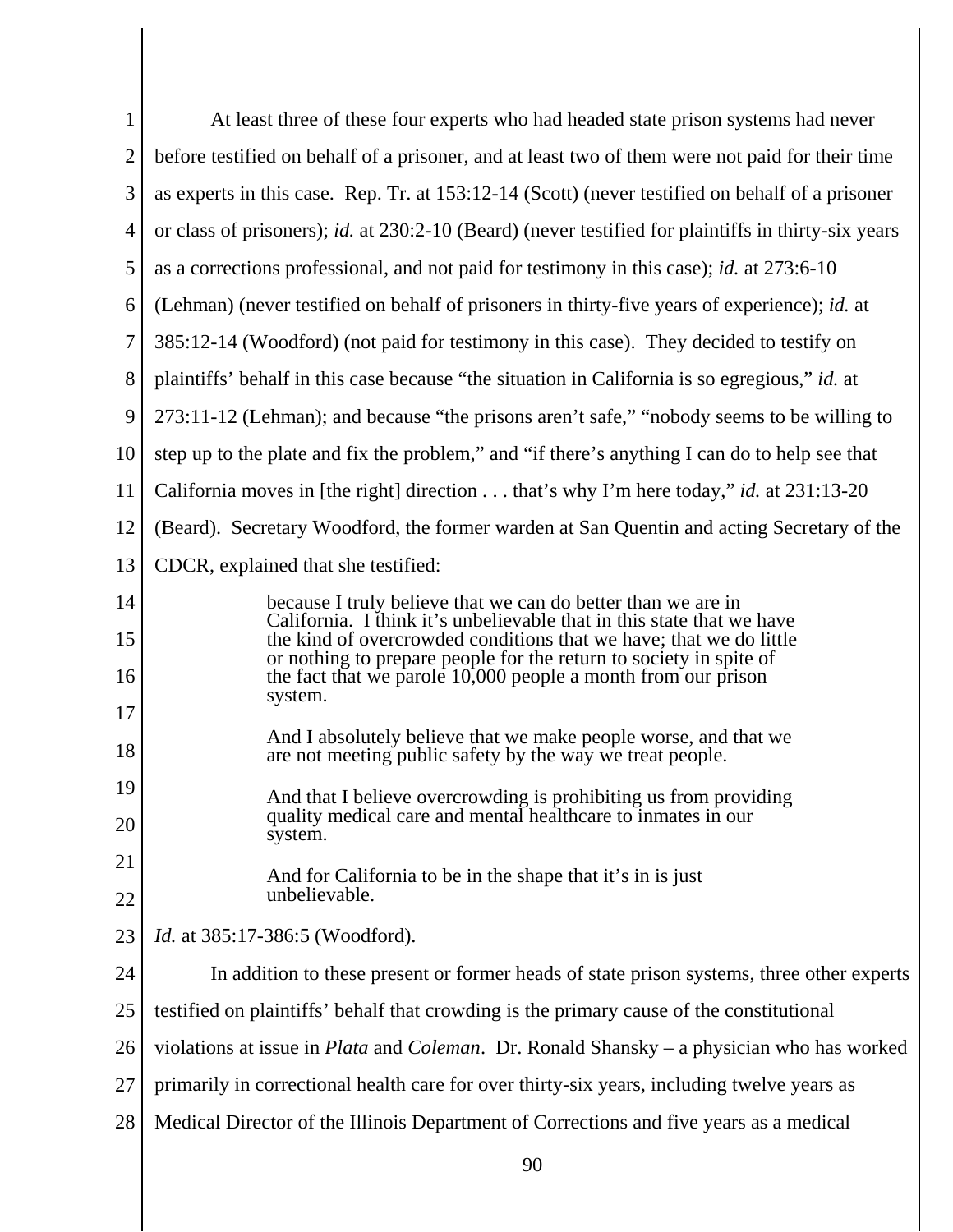| $\mathbf{1}$   | consultant to the CDCR, and who has been involved "with over two dozen other correctional                                                                                                                      |
|----------------|----------------------------------------------------------------------------------------------------------------------------------------------------------------------------------------------------------------|
| $\overline{2}$ | systems as either a court-appointed expert/monitor/special master or as a consultant retained                                                                                                                  |
| 3              | by the correctional system," including five years as a court-appointed receiver of the District                                                                                                                |
| $\overline{4}$ | of Columbia Jail Medical and Mental Health Program, Nov. 9, 2007 Shansky Report 11 2-3 –                                                                                                                       |
| 5              | explained that:                                                                                                                                                                                                |
| 6              | the CDCR's medical care delivery system cannot provide a                                                                                                                                                       |
| 7              | constitutional level of care because the prison system incarcerates<br>far more prisoners than can be adequately treated with the                                                                              |
| 8<br>9         | resources, staffing and facilities available in the CDCR. In short,<br>it is my opinion that overcrowding is the primary cause of the<br>constitutional violations in the CDCR for <i>Plata</i> class members. |
| 10             | Sept. 10, 2008 Shansky 2d Supp. Report ¶ 7; see also Nov. 9, 2007 Shansky Report                                                                                                                               |
| 11             | <b>[14]</b> 136-38. Dr. Shansky is "confident" in his conclusion. Rep. Tr. at 423:8-14.                                                                                                                        |
| 12             | Dr. Craig Haney – a professor of psychology at the University of California, Santa                                                                                                                             |
| 13             | Cruz, who has studied "the psychological effects of living and working in institutional                                                                                                                        |
| 14             | environments" for thirty-five years and has toured, inspected, and analyzed conditions of                                                                                                                      |
| 15             | confinement in prisons in twenty states, three maximum security federal prisons, and prisons                                                                                                                   |
| 16             | in five other countries, Aug. 15, 2008 Haney Report $\P$ 1-3 – similarly testified that:                                                                                                                       |
| 17             | Because of the tremendous importance of overcrowding and its<br>impact on virtually every aspect of prison life, it is my opinion                                                                              |
| 18             | that it is the primary cause of the continuing constitutional<br>violations that plague the California prison system, including the                                                                            |
| 19             | CDCR's inability to provide medical and mental health care for<br>state prisoners that meets the relevant constitutional minimum                                                                               |
| 20             | standards.                                                                                                                                                                                                     |
| 21             | <i>Id.</i> 17; see also id. 1364 (overcrowding is a crisis "that now consumes the CDCR and                                                                                                                     |
| 22             | prevents it from discharging its constitutional responsibilities"). Dr. Haney further explained                                                                                                                |
| 23             | that:                                                                                                                                                                                                          |
| 24             | I don't believe in a system this overcrowded at this magnitude of                                                                                                                                              |
| 25             | overcrowding with overcrowding as widespread as it has been in<br>California for as long a period that it has been that there's any                                                                            |
| 26             | other plausible or credible explanation for the failure of the<br>system to provide constitutionally-adequate mental healthcare.                                                                               |
| 27             | The court's been monitoring this issue for many, many years.                                                                                                                                                   |
| 28             | There have been many, many court orders, and there have been                                                                                                                                                   |

║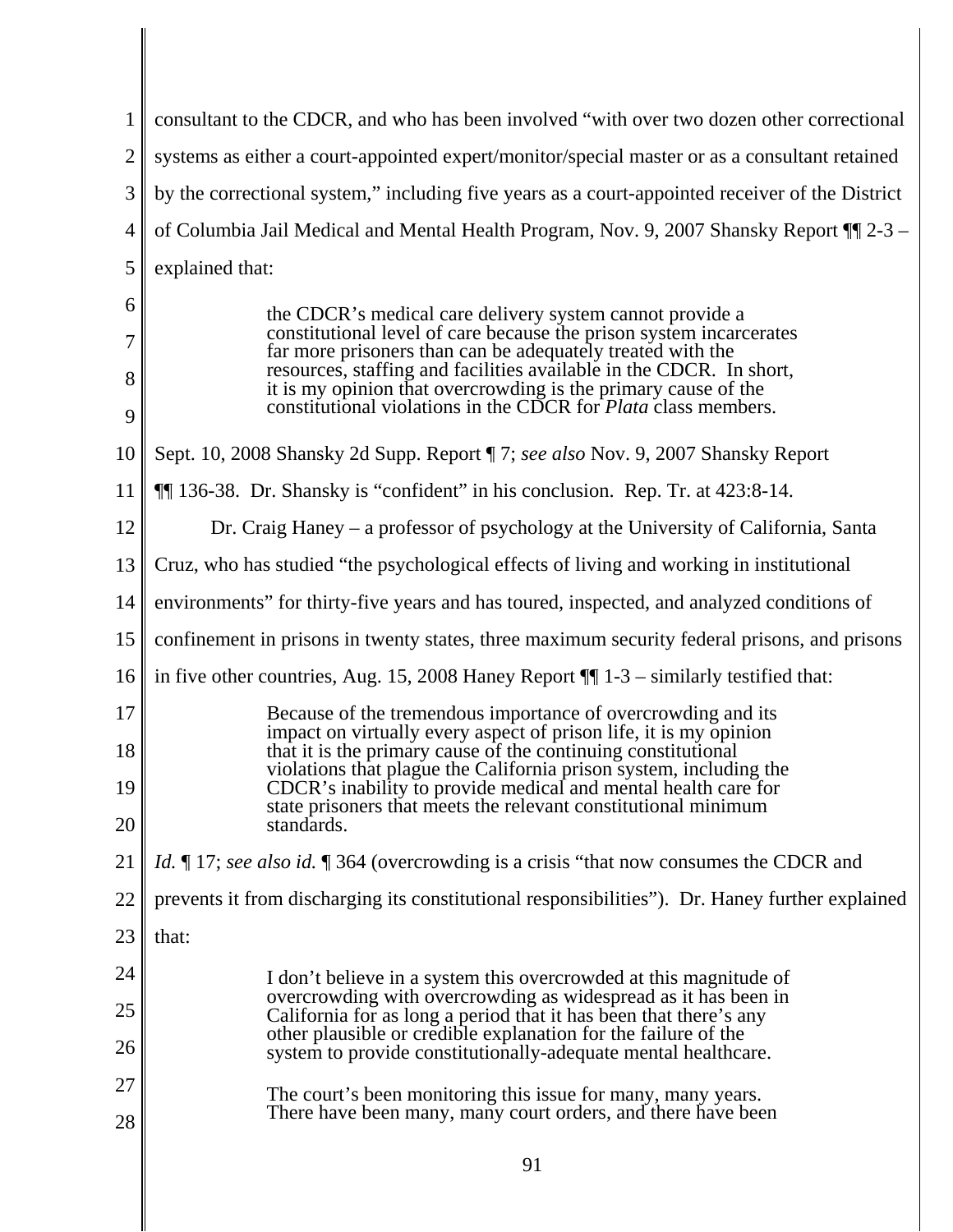| 1<br>$\overline{2}$ | many activities that have been engaged in in trying to bring this<br>system's mental health care delivery into constitutional<br>compliance.                                                   |
|---------------------|------------------------------------------------------------------------------------------------------------------------------------------------------------------------------------------------|
| 3<br>4              | In the face of all of those efforts there has been this<br>overwhelming overcrowding problem of such a degree,<br>magnitude and duration that it has incapacitated the system's                |
| 5                   | ability to deliver constitutionally-adequate care.                                                                                                                                             |
| 6                   | Rep. Tr. at 317:18-318:7.                                                                                                                                                                      |
| 7                   | Dr. Pablo Stewart – a licensed psychiatrist and clinical professor of psychiatry at the                                                                                                        |
| 8                   | University of California, San Francisco, with over twenty years of experience in correctional                                                                                                  |
| 9                   | psychiatry, including service as a court-appointed expert in several federal class action                                                                                                      |
| 10                  | lawsuits concerning the delivery of mental health care in prisons and jails, Nov. 9, 2007                                                                                                      |
| 11                  | Stewart Report $\P$ 1-15 – testified that the "conclusion that overcrowding is the primary                                                                                                     |
| 12                  | cause" of the constitutional violations in <i>Coleman</i> is "inescapable." See id. ¶ 196; Aug. 15,                                                                                            |
| 13                  | 2008 Stewart Supp. Report ¶ 111. Dr. Stewart's opinion is predicated on the persistent                                                                                                         |
| 14                  | nature of the constitutional violations in <i>Coleman</i> :                                                                                                                                    |
| 15                  | [T]aken together, the range of Constitutional violations                                                                                                                                       |
| 16                  | including inadequate suicide monitoring and prevention, inability<br>to timely access appropriate levels of care, inability to timely                                                          |
| 17                  | access mental health clinicians due to staffing shortage, and<br>inadequate medication management practices are unusual in a<br>system that has been under Court supervision for more than ten |
| 18                  | years. These serious, dangerous violations this late in the<br>remedial process are typical indicators of a system plagued by                                                                  |
| 19                  | severe overcrowding. In a non-crowded system, the<br>Constitutional violations are more readily addressed by such                                                                              |
| 20                  | interventions as increased staff and increased programming.<br>However, in a system overwhelmed by crowding, these                                                                             |
| 21                  | traditional remedies are woefully inadequate. This appears to be<br>the case in the CDCR where remedial efforts have resulted in                                                               |
| 22<br>23            | significant expansions of staffing and programming activities, yet<br>the constitutional violations persist or even worsen.                                                                    |
| 24                  | <i>Id.</i> 112. Dr. Stewart's opinion is also based on "the fact that the percentage of persons with                                                                                           |
|                     |                                                                                                                                                                                                |
| 25                  | serious mental illness in the CDCR is increasing faster than the overall CDCR population," a                                                                                                   |
| 26                  | phenomenon that "is typical of overcrowded systems because overcrowding creates new                                                                                                            |
| 27                  | mental health needs and exacerbates existing mental health needs." <i>Id.</i> ¶ 114, 116. Finally,                                                                                             |
| 28                  | Dr. Stewart found that:                                                                                                                                                                        |

 $\begin{array}{c} \hline \end{array}$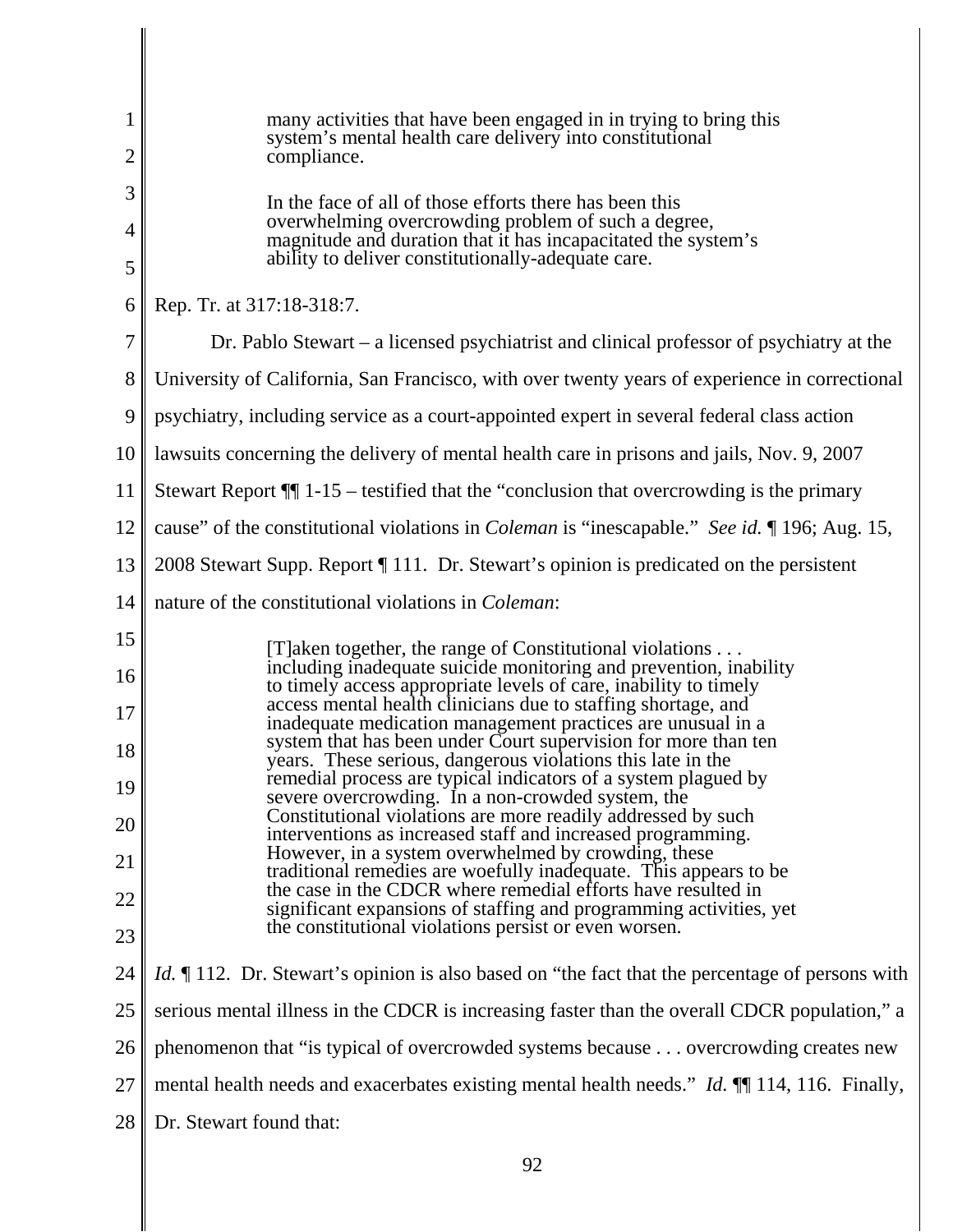The causal link between overcrowding and unconstitutional mental health care is clear and direct in the many CDCR housing units where space shortages from overcrowding directly result in long-term living arrangements that are harmful to the mental health of *Coleman* class members. . . . These same harsh conditions, as discussed earlier, also increase the demand for mental health services in the general population who, in a properly operating, not overcrowded system, would not need mental health services. Isolation, seclusion, idleness, violence, fear and stress plague the prisoners in the CDCR as a direct result of overcrowding. These conditions exacerbate mental illness and are serious barriers to the provision of minimally adequate mental health and medical care.

#### 8 *Id.* ¶ 117.

1

2

3

4

5

6

7

9 10 11 12 13 14 15 16 17 18 19 20 21 22 23 24 25 26 27 28 Defendants' expert Dr. David Thomas – an ophthalmologist for almost forty years who served in various capacities at the Florida Department of Corrections for nine years, most recently as Assistant Secretary for Health Services and Director of Health Services, and who now serves as a professor of surgery and correctional medicine at Nova Southeastern University in Fort Lauderdale, Florida, Nov. 9, 2007 Thomas Report ¶¶ 1-2 – was the only expert who testified that crowding was not the primary cause of constitutional deficiencies in the delivery of medical care in California's prisons. *See, e.g.*, Rep. Tr. at 1217:11-13. Instead, Dr. Thomas testified that "the single most important item in achieving a sound Constitutional level of care is a culture that fosters providing care at that level." Nov. 9, 2007 Thomas Report ¶ 11 (emphasis omitted). In his opinion, the "empowerment of [health care] staff" – unlike in the past, when "security services dominated the prison system and program services existed only at the whim of security services" – is "the crux of having a constitutional level of health care." Addendum to Thomas Report ¶ 1. He further explained that: The culture was such prior to appointing of the Receiver that this was a security-driven system without regard for any other programs or any other constitutional requirements. Since the Receiver has been appointed, . . . there is clear indication that the culture is shifting in the department to understand the need for a correctional healthcare system that works on a constitutional level of healthcare. Rep. Tr. at 1215:21-1216:3. According to Dr. Thomas, a constitutional system of delivering medical care cannot be developed without the change away from a custody-oriented culture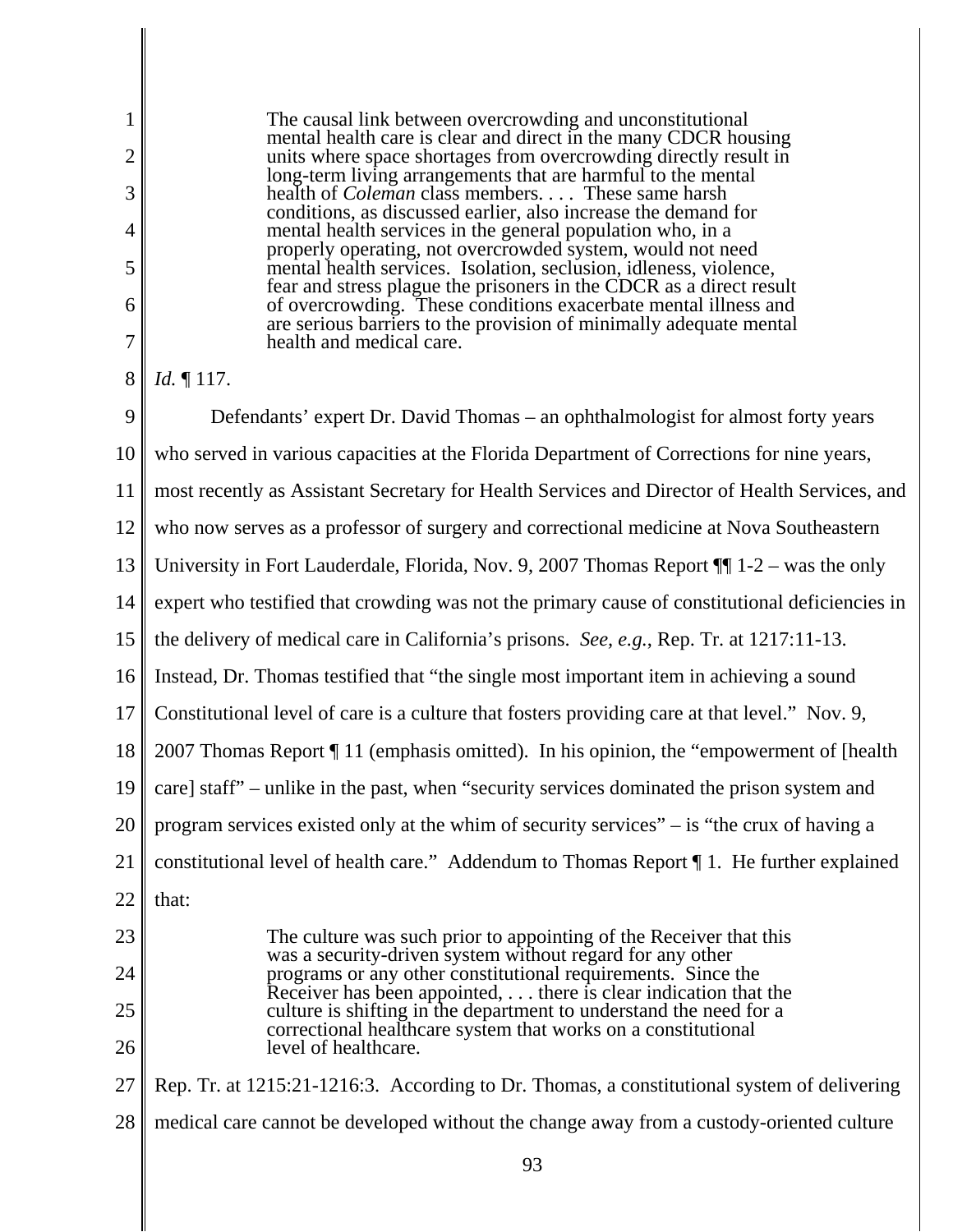1 2 that is now underway, and a reduction in crowding might make it easier to develop such a system, but it is not necessary and will not, without more, lead to a constitutionally adequate system of care. *See, e.g.*, Addendum to Thomas Report ¶ 4.

3

4 5 6 7 8 9 10 11 12 13 14 15 16 We find the testimony of Dr. Thomas to be unpersuasive for several reasons. First, Dr. Thomas's testimony that reducing crowding will not, without more, remedy the constitutional violations at issue in *Plata* does not mean that crowding is not the primary cause of those violations. Indeed, we find that reducing crowding is a necessary but not sufficient condition for eliminating the constitutional deficiencies in the provision of medical care to California's inmate population. Other steps will be necessary to fully remedy the deficiencies in the CDCR's medical and mental health care services. Nonetheless, a problem that has multiple causes will ordinarily still have a primary cause. As Dr. Shansky explained, "Reducing overcrowding is not a panacea, but crowding is the primary cause of the ongoing inadequate medical care in the CDCR system. Overcrowding is the one factor that negatively impacts almost every other matter that must be addressed to create a minimally adequate medical care delivery system for California's prisons." Sept. 10, 2008 Shansky 2d Supp. Report ¶ 9; *see also supra* Section IV.A.

17 18 19 20 21 22 23 24 25 26 27 Second, as Dr. Beard testified, a culture that allows "custodial interference with the delivery of care" is problematic, but "you have to realize that the culture grew out of the overcrowding." Rep. Tr. at 221:17-222:9. Crowded conditions force prison administrators "to take a strong custodial approach. . . . They have to rely on the lockdowns. They have to rely on guns, gas, those kinds of things, to control the prisons so they're safe for the staff and for their inmates." *Id.* at 222:14-21. Thus, although we agree with Dr. Thomas that a custody-dominated culture is a barrier to delivering constitutionally adequate care, we also agree with Dr. Beard that "[i]f you try to change the culture, you can't. You can't change the culture until you reduce the population and can make the institution safe." *Id.* at 222:22-24. Consequently, it is crowding and not culture that is the primary cause of the unconstitutional system of health care delivery in California's prisons.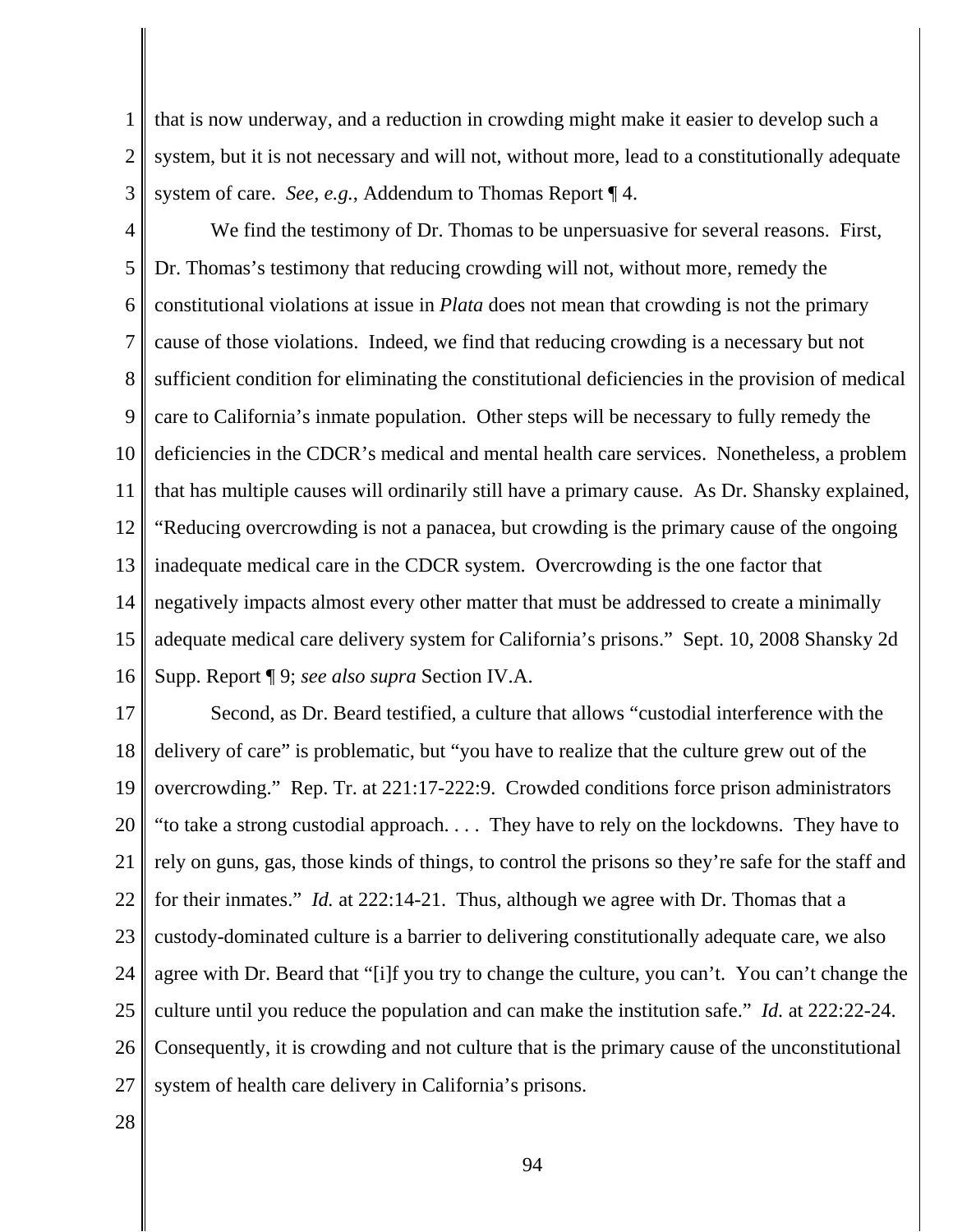1 2 3 4 5 6 7 8 9 Third, we give less weight to the testimony of Dr. Thomas because he formed his opinions and drafted his initial report before visiting even a single prison in California. *Id.* at 1220:20-22 (Thomas). Although he subsequently visited eight prisons and opined that those visits supported his initial views, he took no notes during or after those tours; did not make any audio or video recordings during the tours; reviewed fewer than ten medical records at each prison and could not recall any details of any of the medical files he reviewed; and did not recall how many staff members he talked to at each prison or whether he asked the staff members at each prison any of the same questions. *Id.* at 1228:17-1229:3, 1229:21-1231:9, 1236:1-4, 1240:2-14 (Thomas).

10 11 12 13 14 15 16 17 18 Fourth, some of the testimony by Dr. Thomas was both internally inconsistent and patently incredible. For instance, Dr. Thomas testified that he believed all eight prisons he visited were "richly staffed," yet he earlier testified that "outcome measurements of work study programs" should be used to determine staffing ratios and he had not conducted or seen any such studies of the California prison system. *Id.* at 1197:18-1198:6, 1251:2-17. He also suggested that providing treatment in a men's restroom would be appropriate because "one has to be creative . . . in corrections," and that treatment could also be provided in closets, *id.* at 1223:7-12, 1226:8-15, although he provided other, more plausible suggestions, such as using space more frequently on weekends or adding modular buildings.

19 20 21 22 23 24 25 26 27 28 Finally, even if we were to credit Dr. Thomas's opinions in their entirety, we find such opinions to be overwhelmingly outweighed by the testimony of the numerous other, more qualified experts cited above. Defendants argue that the opinions of some of plaintiffs' experts must be discounted because of the role played by plaintiffs' counsel in drafting the expert reports. However, upon review of all of the relevant testimony, we are convinced that the opinions contained in the expert reports are those of the experts themselves, and that plaintiffs' counsel did not impermissibly influence any of the experts' opinions. *See, e.g.*, *id.* at 181:16-182:5 (Scott) (testifying that the opinions in his expert report were "mine and only mine" and that, before signing his reports, he reviewed every word, "[a]ll the way down to the grammatical remarks," to ensure that they accurately reflected his opinions); Pls.' Opp'n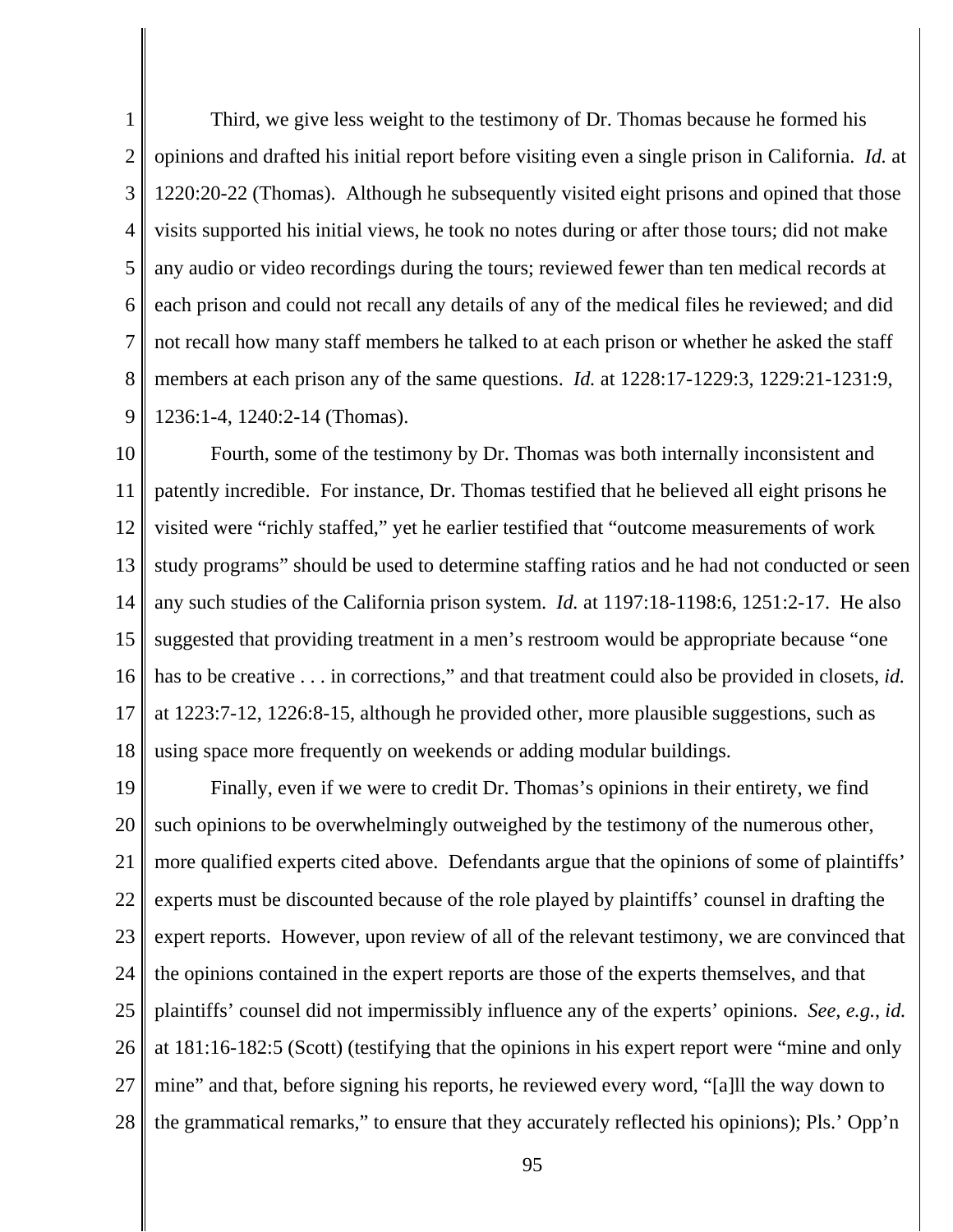1 2 3 4 5 6 to Defs.' Mot. in Limine No. 9 to Exclude Expert Reports at 2-5 (citing deposition testimony by Director Scott, Dr. Shansky, Dr. Stewart, Secretary Lehman, and Secretary Woodford concerning the preparation of their expert reports, including that counsel never asked the experts to change any of their opinions); *Marek v. Moore*, 171 F.R.D. 298, 300-302 (D. Kan. 1997) (counsel's assistance in the preparation of expert reports is proper as long as the reports reflect the testimony of the expert and are signed by the experts).

7 8 9 10 11 12 13 14 15 16 17 18 19 20 21 22 Defendants also suggest that the court should discredit the testimony of experts who lack medical training and have never practiced correctional medicine. However, a medical background is not required to opine on the cause of constitutional violations in the delivery of medical care in a correctional environment, and plaintiffs' experts' wealth of experience in managing prisons and prison systems, including experience in doing so under crowded conditions, establishes their ability to form an expert opinion on that subject. In fact, the CDCR has previously recognized the expertise of several of plaintiffs' experts. In addition to employing Secretary Woodford for twenty-seven years, culminating in her appointment as acting Secretary, Nov. 9, 2007 Woodford Report ¶ 1, the CDCR named Dr. Beard and Secretary Lehman to its Expert Panel on Adult Offender and Recidivism Reduction Programming and employed Dr. Shansky as a medical consultant for five years. Ex. P2 at ii; Rep. Tr. at 210:15-25 (Beard); Aug. 15, 2008 Lehman Report ¶ 4; Nov. 9, 2007 Shansky Report ¶ 2. As noted earlier in this opinion and order, the CDCR employed Dr. Shansky as its own medical expert during the *Plata* evidentiary hearings regarding whether a receivership was necessary. Thus, we reject defendants' suggestion that plaintiffs' experts are not qualified. To the contrary, we find their expertise far outweighs that of Dr. Thomas.

23 24 25 26 27 28 Defendants also offered mental health expert Dr. Ira Packer in support of their position in *Coleman*. Dr. Packer – who is board-certified in forensic psychology and has worked for over twenty-eight years in correctional and forensic psychology, including as Deputy Mental Health Program Director for the Massachusetts Department of Corrections and as Assistant Commissioner for Forensic Mental Health in the Massachusetts Department of Mental Health, Dec. 10, 2007 Packer Report at 4-6 – testified that, with one exception,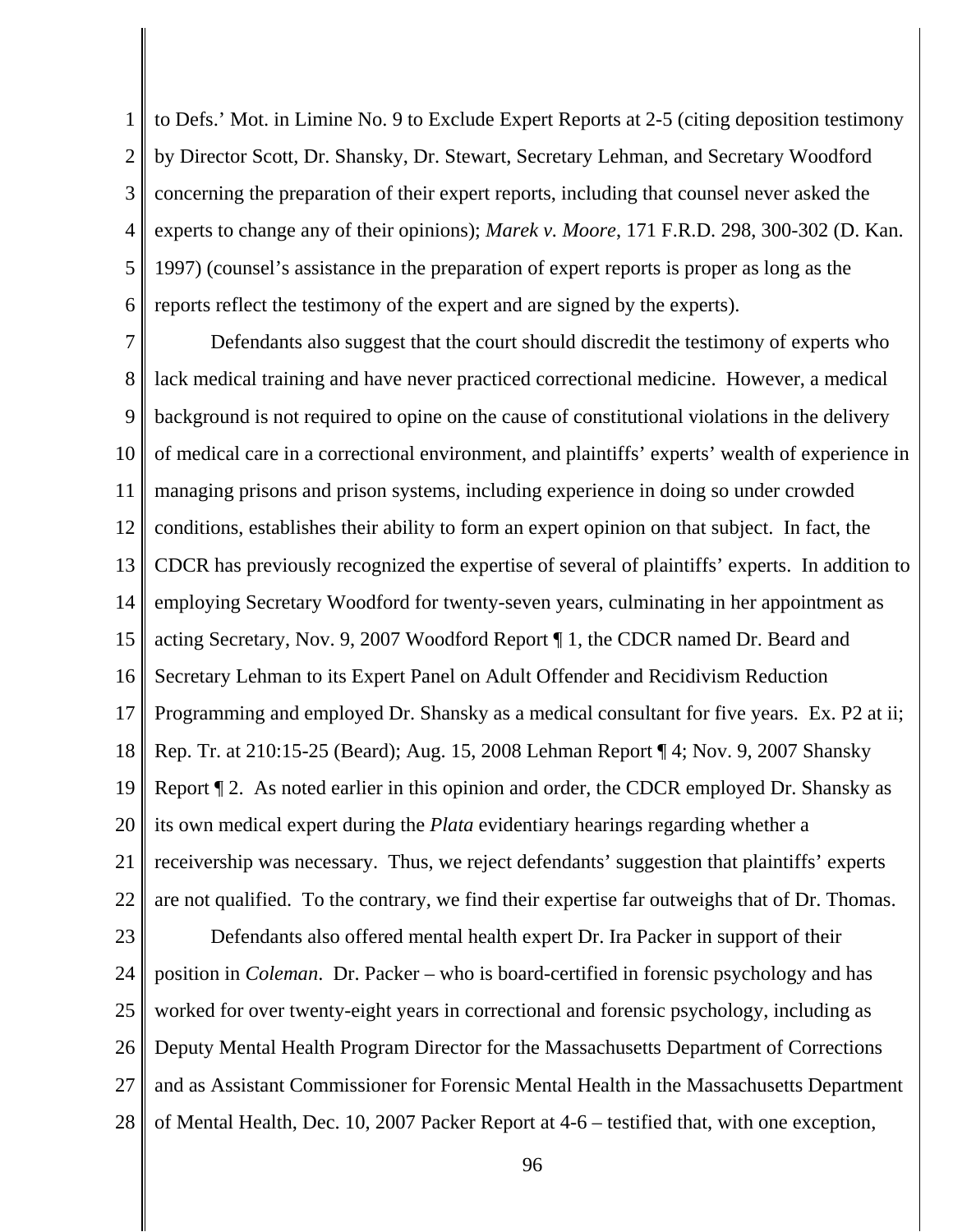1 2 3 4 5 6 7 8 9 10 11 12 13 crowding was not the primary cause of the constitutional violations with respect to mental health care. *Id.* at 23-24. The exception was that, like all of plaintiffs' experts, Dr. Packer concluded that "crowding is the primary cause of the particular difficulties in providing services to the *Coleman* class at the reception centers," *id.* at 20; that issue is therefore undisputed. As to mental health care delivery in other settings, Dr. Packer opined that "overcrowding in CDCR significantly contributes to the difficulties in providing adequate mental health services, but is not the *primary* cause of the deficiencies." *Id.* at 8 (emphasis in original). In Dr. Packer's opinion, the primary cause of the constitutionally inadequate mental health care in California's prisons is that California "now has many more acutely mentally ill individuals and at a level of more severity than had been anticipated when the prisons were built," and that the existing prison space was "not designed to meet the needs" of a mentally ill population. Rep. Tr. at 1079:11-1080:4; *see also* Dec. 10, 2007 Packer Report at 8-9.56

14 15 16 17 18 19 20 21 22 23 24 What Dr. Packer is actually saying is that lack of planning is the cause of the overcrowding in California's prisons – but that is not the question before us. Regardless of the cause of the overcrowding, that condition is defined in terms of the capacity of the prisons, and that capacity simply is not there. Dr. Packer's testimony principally supports our conclusion that crowding is the primary cause of the constitutional violations in the delivery of mental health care. For example, Dr. Packer testified that if crowding were defined as not having enough mental health beds to serve the current population, then crowding would be the primary cause of the ongoing mental health care violations in California's prisons. Rep. Tr. at 1093:25-1094:6. Clear evidence establishes that, due to crowding, there is insufficient room in California's prisons for necessary additional mental health care beds and treatment space. Accordingly, Dr. Packer's opinion is congruent with

25

26 27 28 <sup>56</sup>Dr. Packer also opined that difficulties with maintaining adequate medical records are a "direct effect of overcrowding, as the number of charts in the institutions is proportional to the population," Dec. 10, 2007 Packer Report at 19, and he testified that "the medical record system is a paper system, and the prison is simply not able to keep up with the amount of work and volume that's required in order to maintain an appropriate medical record system without going to an electronic process, which is not yet in place," Rep. Tr. at 1080:7-11.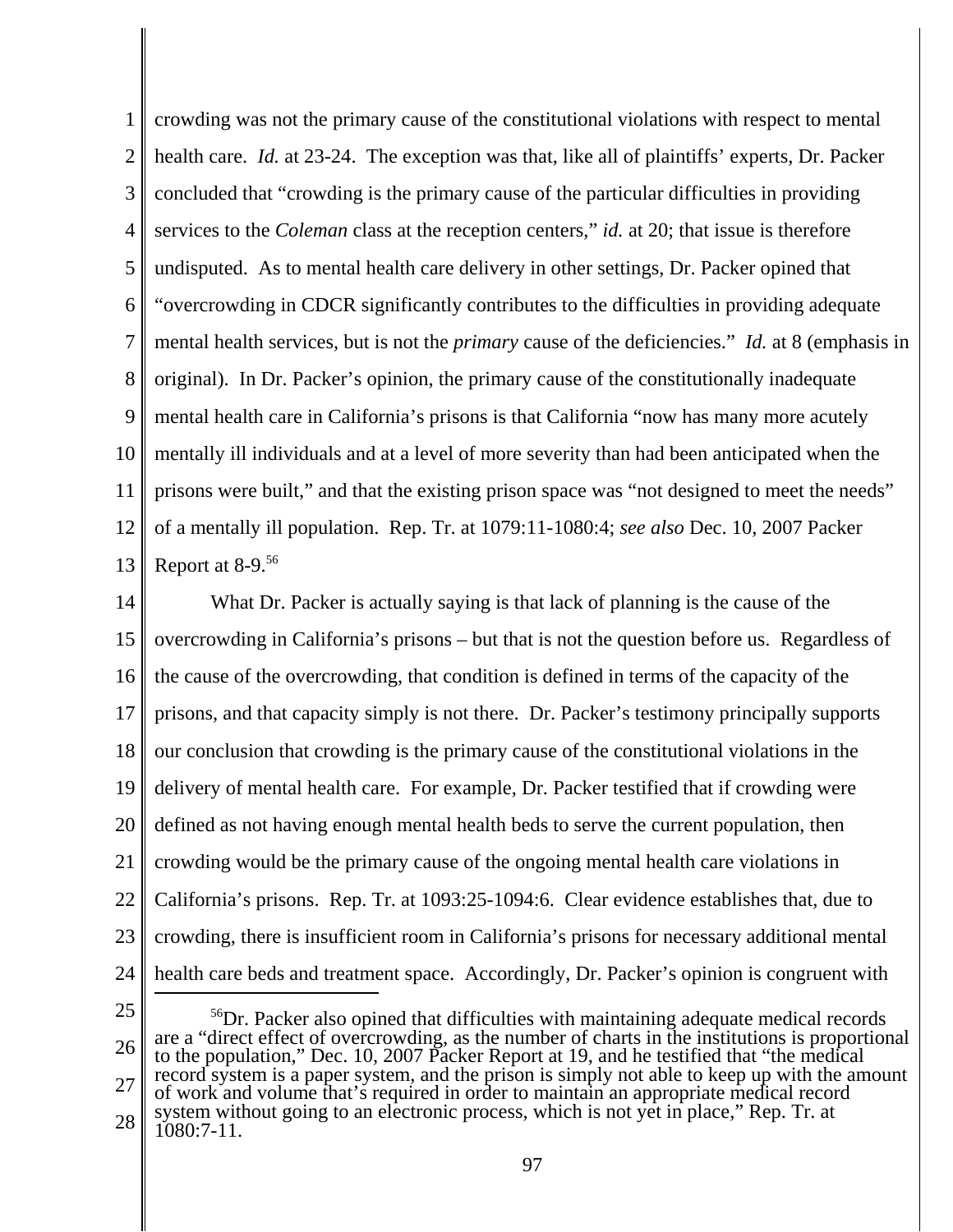1 2 our finding that crowding is the primary cause of the ongoing constitutional violations in *Coleman*.

| 3  | Additionally, while Dr. Packer's opinion on the unanticipated nature of the influx of                                                  |
|----|----------------------------------------------------------------------------------------------------------------------------------------|
| 4  | mentally ill prisoners into the correctional system might have had some merit at the time of                                           |
| 5  | the <i>Coleman</i> trial in 1993, or even at the beginning of the <i>Coleman</i> remedial phase in 1996, it                            |
| 6  | is less persuasive at this late stage in the <i>Coleman</i> remedial process. The <i>Coleman</i> court has,                            |
| 7  | for almost a decade, directed defendants to make adequate projections of the size of the                                               |
| 8  | mentally ill inmate population so that they can appropriately plan for that population's needs.                                        |
| 9  | The fact that it has taken defendants years to comply with those orders does not render the                                            |
| 10 | increasing size of the <i>Coleman</i> class unanticipated. As we explained when we denied                                              |
| 11 | defendants' motion for summary judgment:                                                                                               |
| 12 | Defendants' inability or unwillingness to tackle the problem of                                                                        |
| 13 | the increasing prison population does not support the contention<br>that overcrowding is not the primary cause of the unconstitutional |
| 14 | delivery of medical or mental health care. It simply helps explain<br>why overcrowding exists and has now become a problem that        |
| 15 | may be the primary cause of the constitutional violation.                                                                              |
| 16 | Nov. 3, 2008 Order at 9-10. In fact, the efforts defendants have made since the Coleman                                                |
| 17 | remedial process began, combined with the serious ongoing problems we have discussed in                                                |
| 18 | this opinion, only bolster the inescapable conclusion that crowding is the primary cause of                                            |
| 19 | defendants' failure to deliver constitutionally adequate mental health care in their prison                                            |
| 20 | system.                                                                                                                                |
| 21 | All of the steps defendants have taken under the <i>Plata</i> court's supervision, as well as                                          |
| 22 | the steps taken under the <i>Coleman</i> court's supervision, have failed to remedy the                                                |
| 23 | constitutional deficiencies. The crushing inmate population has strained already severely                                              |
| 24 | limited space resources to the breaking point, and crowding is causing an increasing demand                                            |
| 25 | for medical and mental health care services, a demand with which defendants are simply                                                 |
| 26 | unable to keep pace. It also, as the expert witnesses repeatedly told us, has created numerous                                         |
| 27 | barriers to the delivery of constitutionally adequate medical and mental health care.                                                  |
| 28 |                                                                                                                                        |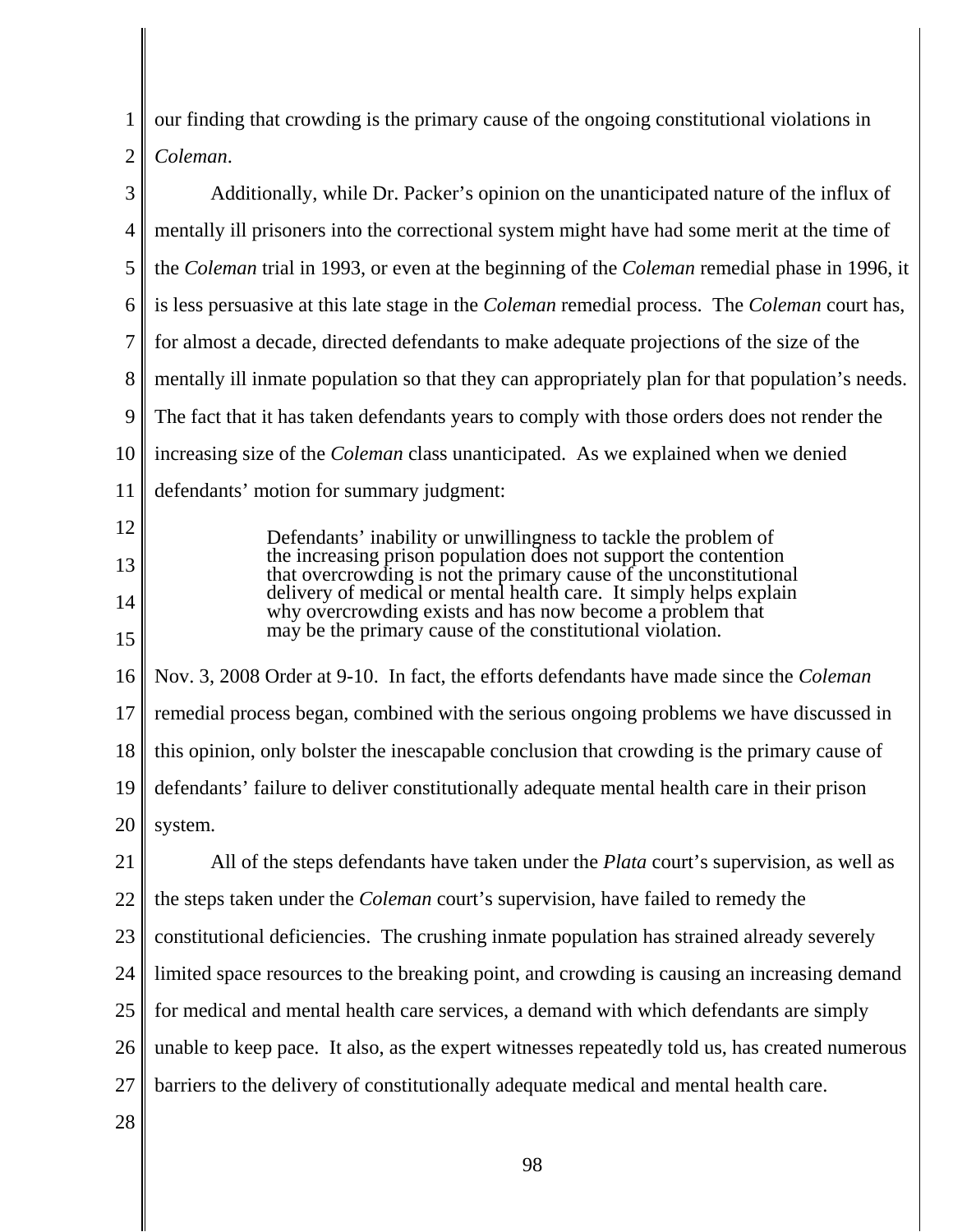1

### **I. Findings and Conclusions**

3 4 5 6 7 8 9 10 11 On the basis of the clear and convincing, indeed overwhelming and overwhelmingly persuasive, evidence described above, we conclude that crowding is the primary cause of the state's unconstitutional failure to provide adequate medical and mental health care to California prisoners. Such is the opinion as well of some of the nation's foremost prison administrators, who testified that they have never previously witnessed such appalling prison conditions and that overcrowding is not only the primary cause of the constitutionally inadequate medical and mental health care in California's prisons, but also that until the problem of overcrowding is overcome it will be impossible to provide constitutionally compliant care to California's prison population. No credible evidence to the contrary was presented by defendants.

12 13 14 15 16 17 18 19 20 21 22 23 24 25 26 27 28 The evidence conclusively demonstrates the many ways in which crowding prevents the state from providing constitutionally adequate medical and mental health care in its prison system. Prison overcrowding has created a state of emergency in California's prisons, as the Governor has proclaimed. It forces prison administrators to devote most of their energy to addressing crises and has overwhelmed the prison system's management infrastructure. Crowding of reception centers at levels approaching 300% design capacity prevents the state from identifying the medical problems of entering inmates, and makes it impossible to provide necessary medical and mental health care to incoming inmates, who routinely remain in reception centers for more than sixty days and may serve their entire sentence there. Crowding has also left the California prison system without the space, beds, and medical, mental health, and custodial staff required to provide constitutionally adequate medical and mental health care in all parts of the prison system, and has prevented proper classification of inmates and appropriate housing according to their needs. Furthermore, crowding has created conditions of confinement that contribute to the spread of disease, and it requires the increased use of lockdowns as a method of prison control, further impeding the prison authorities' ability to provide needed medical and mental health care. In addition, crowding has prevented the development of an adequate medical records system. The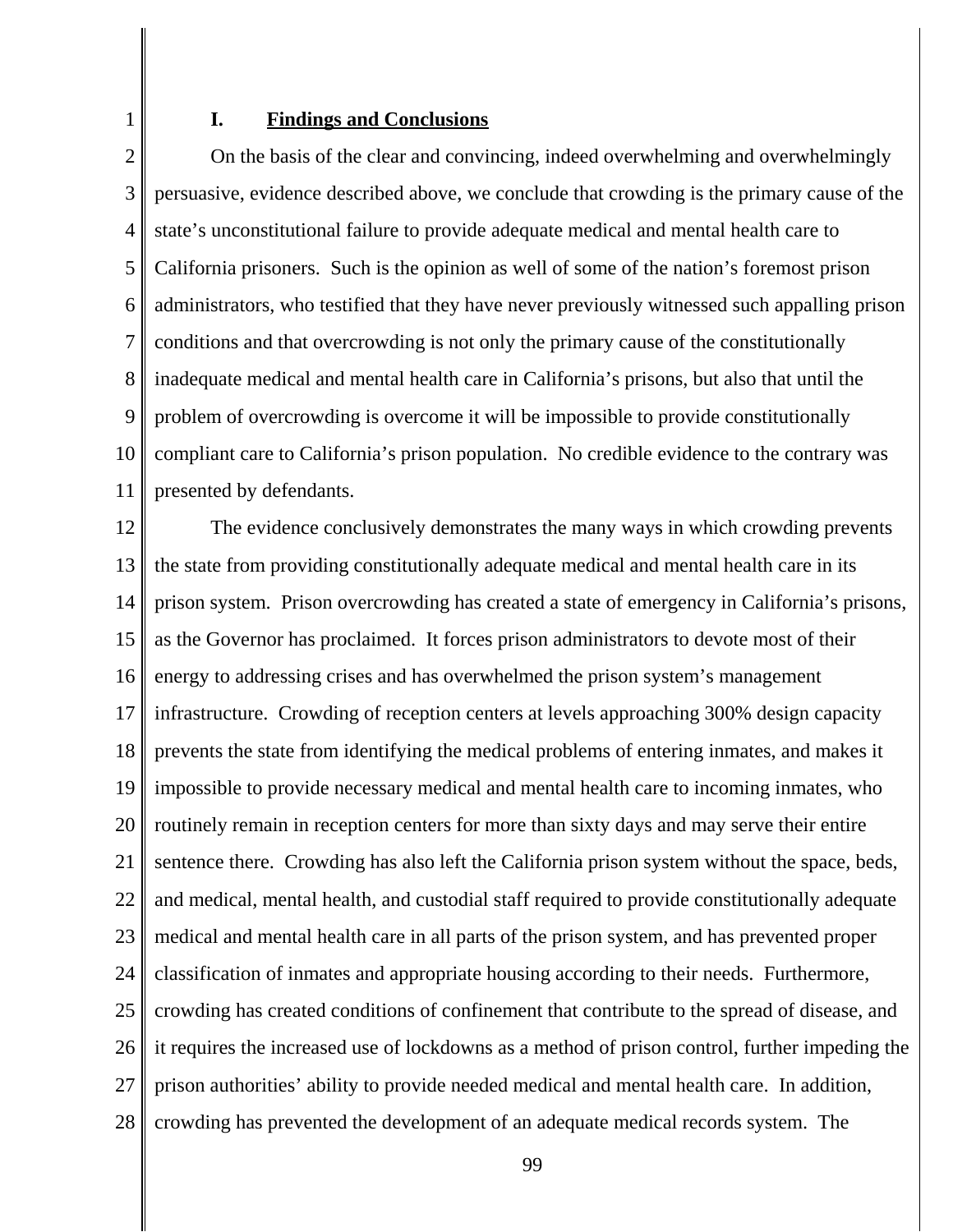1 2 3 4 5 consequences of crowding are often dangerous, and on many occasions fatal. Crowding contributes to an alarming number of extreme departures from the standard of care and an unacceptably high number of inmate deaths that are preventable or possibly preventable. Likewise, crowding worsens many of the risk factors for suicide among California inmates and increases the prevalence and acuity of mental illness throughout the prison system.

6 7 8 9 10 11 12 13 14 15 The history of the individual *Plata* and *Coleman* cases further demonstrates the role of crowding in causing the constitutional violations at issue here. The extensive remedial efforts in *Plata* over the last seven years, beginning with the stipulated relief and culminating in the Receivership, have failed to bring the California prison system's medical care into constitutional compliance. Likewise, fourteen years of remedial efforts in *Coleman*, directed at every aspect of the mental health care problem, except crowding, have failed to ensure that California prisoners have access to constitutionally adequate mental health care. In fact, by 2006, the progress that had been achieved during more than a decade of remedial work in *Coleman* was being lost because of "the inexorably expanding demand for services resulting from the bulging population." Ex. D1108 at DEFS060303.

16 17 18 19 20 21 22 23 24 25 26 27 The only conclusion that can be drawn from the wealth of clear and convincing evidence before this court is that the unconstitutional denial of adequate medical and mental health care to California's inmates is caused, first and foremost, by the unprecedented crowding in California's prisons. In reaching this conclusion, we need not, and do not, conclude that crowding is the exclusive cause of those violations. We recognize that other factors contribute to California's failure to provide its inmates with constitutionally adequate medical and mental health care, and that reducing crowding in the prisons will not, without more, completely cure the constitutional violations the *Plata* and *Coleman* courts have sought to remedy. We need not find that crowding is the *only* cause, but simply that it is the *primary* one. *See supra* Sections IV, IV.H. In the end, we agree with the former Executive Director of the Texas Department of Corrections Doyle Wayne Scott, who testified that "[e]verything revolves around overcrowding," Rep. Tr. at 152:6.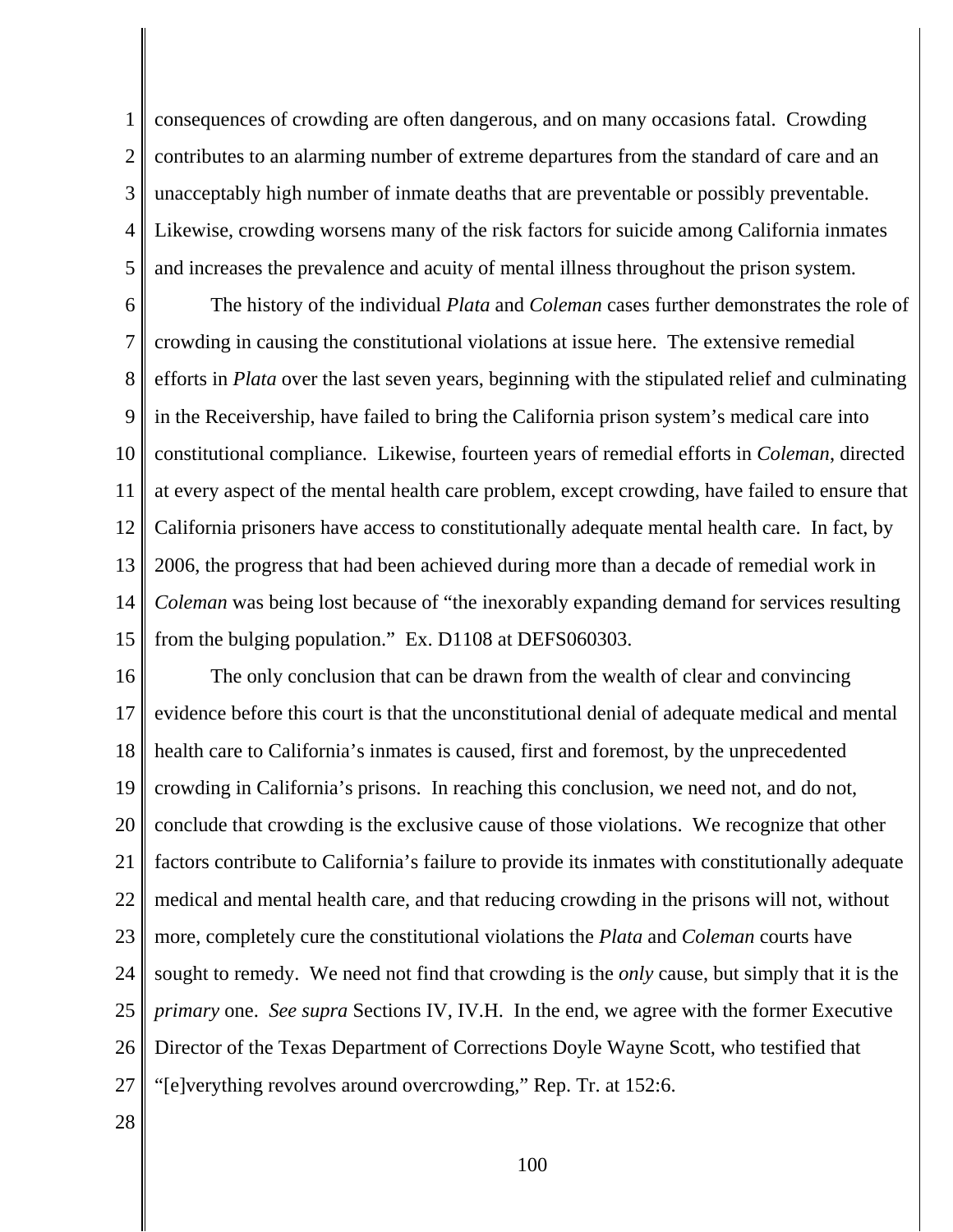2 3 4 5 In short, while other factors contribute to the unconstitutional state of the California prisons' medical and mental health care system, and while there are other steps the state must take to meet its constitutional obligations, clear and convincing evidence establishes that crowding is the primary cause of the constitutional violations, and that, therefore, this court must consider, as we do below, what actions we may order be taken to remedy that condition.

6 7

1

# **V. NO OTHER RELIEF**

8 9 10 11 12 13 14 The Governor has proclaimed that crowding in prisons constitutes an emergency that poses a substantial risk to CDCR staff, inmates, and the general public, and that "immediate action is necessary to prevent death and harm caused by California's severe prison overcrowding." Ex. P1 at 1-2, 6. Because crowding is the primary cause of the state's inability to provide its inmates with constitutionally adequate medical and mental health care, an order requiring a reduction in prison population is the most obvious and direct method by which to bring the California prison system into constitutional compliance.

15 16 17 18 19 20 21 22 23 24 25 26 27 However, the PLRA makes such an order "the remedy of last resort." H.R. Rep. No. 104-21, at 25 (1995). Before entering any prisoner release order, we must find that no other relief could remedy the constitutional violations at issue here. 18 U.S.C. § 3626(a)(3)(E)(ii). In context, it is clear that "other relief" refers to any form of relief other than a prisoner release order. *See id.* § 3626(a)(3)(E) ("The three-judge court shall enter a prisoner release order only if . . . no other relief will remedy the violation of the Federal right."). In other words, we must first determine whether the unconstitutional denial of adequate medical and mental health care to California's prisoners can be remedied through an order that does not have "the purpose or effect of reducing or limiting the prison population" and that does not "direct[] the release from or nonadmission of prisoners to a prison." *Id.* § 3626(g)(4). The PLRA does not require that a prisoner release order, on its own, will necessarily resolve the constitutional deficiencies found to exist in *Plata* and *Coleman*. All that the PLRA requires is that a prisoner release order be a necessary part of any successful remedy. If all other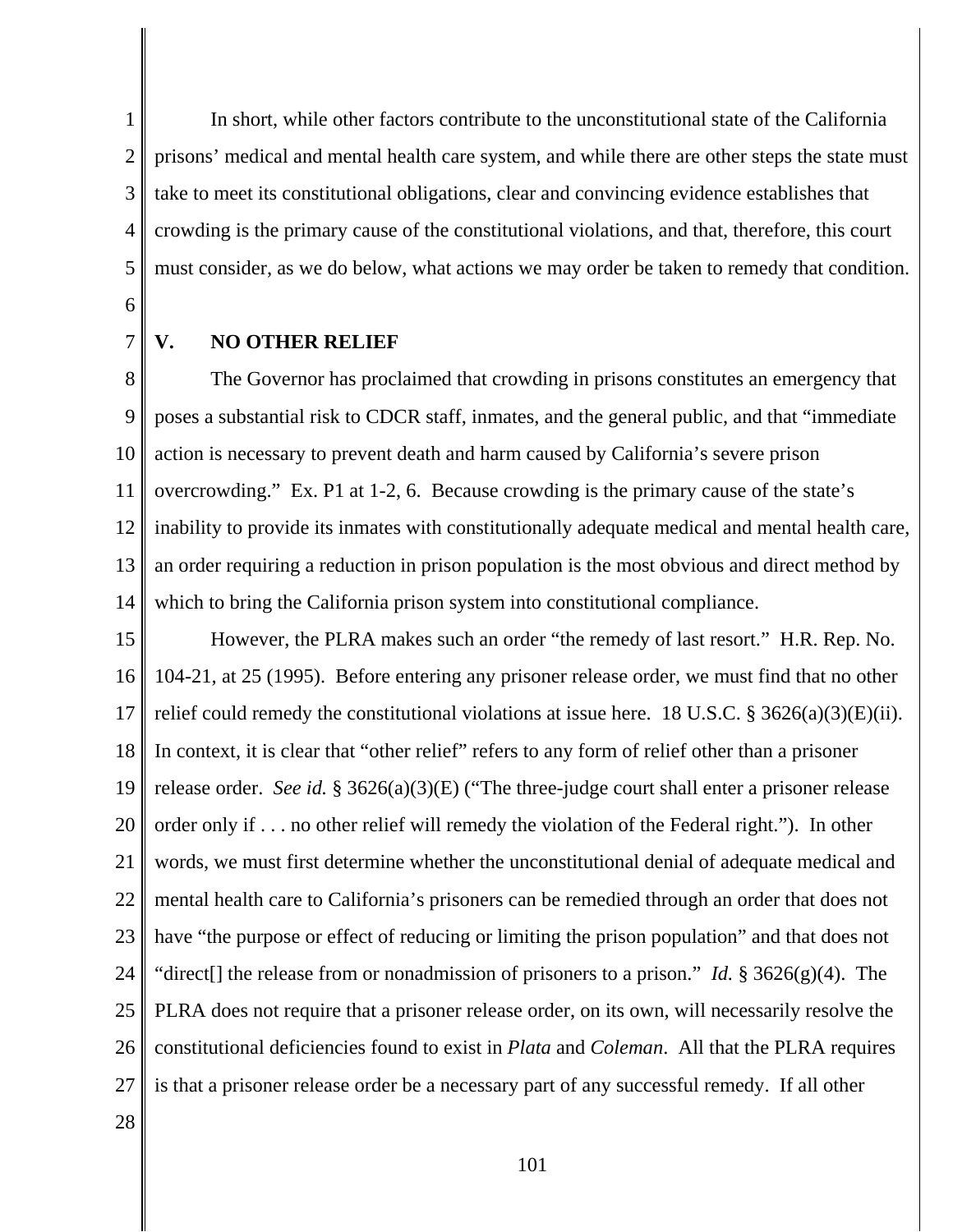1 2 potential remedies will be futile in the absence of a prisoner release order, "no other relief will remedy the violation." *Id.*  $\S 3626(a)(3)(E)(ii)$ .

3 4 5 6 7 8 9 10 11 12 13 14 We conclude that the constitutional deficiencies in the California prison system's medical and mental health system cannot be resolved in the absence of a prisoner release order. Clear and convincing evidence establishes that none of the available alternatives to such an order, including the continued efforts of the *Plata* Receiver and the *Coleman* Special Master, can bring the California prison system into constitutional compliance within a reasonable period of time. We agree with the numerous experts who testified that a prisoner release order is a prerequisite to providing constitutionally adequate medical and mental health care to California prisoners. Although the CDCR and the Receiver have implemented a number of remedial programs as a result of the *Plata* and *Coleman* litigation, and defendants have sought in various ways to improve the medical and mental health care provided in California's prisons, these efforts cannot succeed in the absence of a prisoner release order.

15

16

17

### **A. Alternatives to a Prisoner Release Order**

1. Inadequacy of Construction as a Remedy

# *a. Prison Construction*

18 19 20 21 22 23 24 25 26 27 28 In considering other alternatives to a prisoner release order, we first look to whether the state has a feasible prison construction plan that would render a prisoner release order unnecessary; if so, equity, if not law, would require that we refrain from entering that order. In a case involving overcrowding, the construction of additional prisons always provides a theoretical remedy because more prisons would necessarily reduce or eliminate overcrowding. To construe the PLRA to preclude the entry of a prisoner release order based on no more than such a theoretical remedy, however, would transform the conditions under which the PLRA permits prisoner release orders into an absolute bar on such orders. In short, it would eliminate overcrowding as a basis for a prisoner release order, and thus prisoner release orders themselves, because the state could, in theory, always build more prisons. Thus, what we must determine is not whether building prisons *could* solve the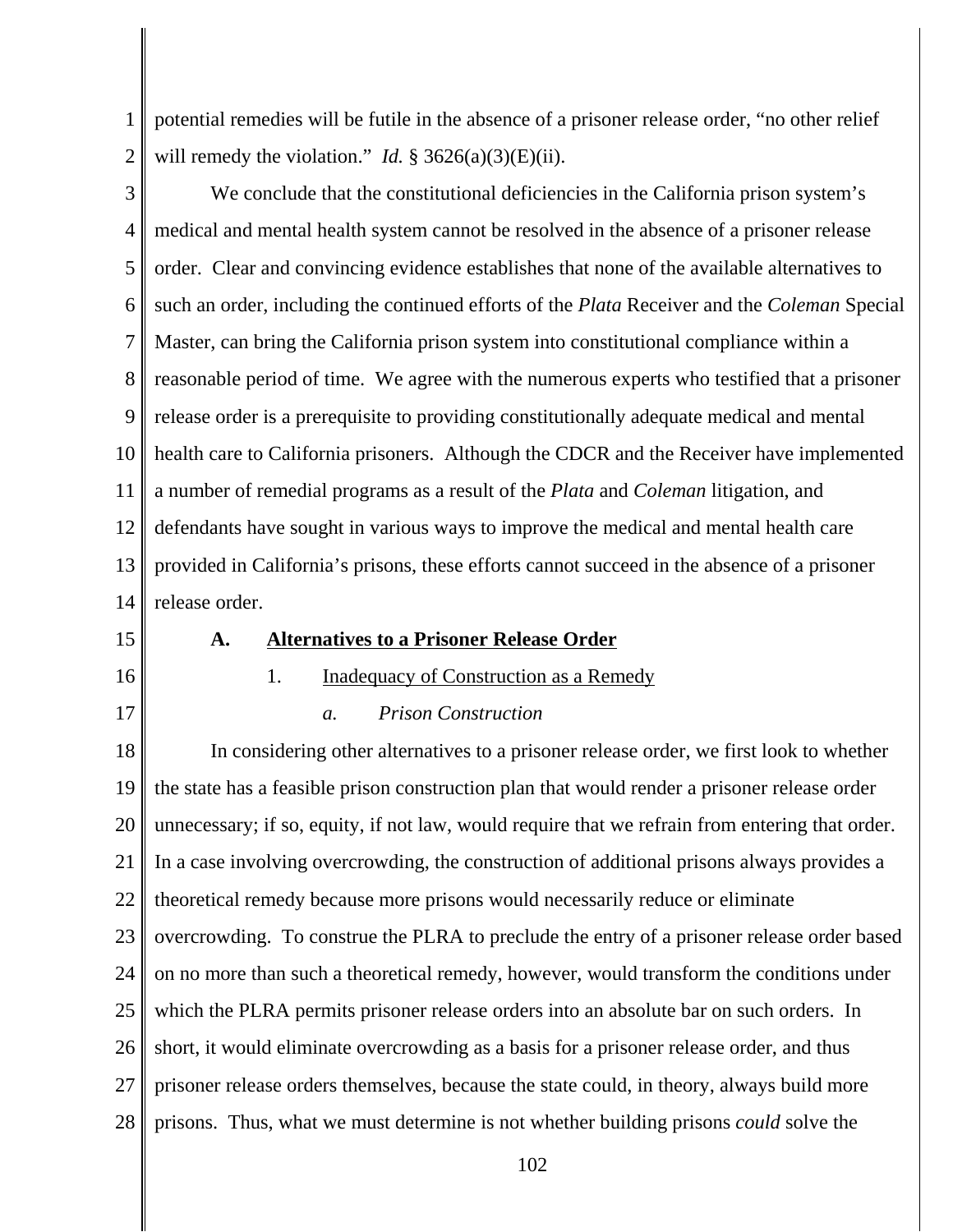1 2 3 4 5 problem, but whether prison construction offers an actual, feasible, sufficiently timely remedy for the unconstitutional state of medical and mental health care in California's prisons. Here, California has no plans to construct additional prisons in the near future and has not suggested that it does. As a result, we need not consider further the construction of additional prisons as an alternative remedy.

6

#### *b. Construction of Re-entry Facilities*

7 8 9 10 11 12 13 14 15 16 17 18 19 The next question is whether building re-entry facilities could serve to reduce prison overcrowding. The answer is that it could, if enough were constructed and if enough prisoners were transferred to them. Thus, whether the state determined to build such facilities voluntarily, or whether a court ordered or approved such construction, we would not issue the type of order plaintiffs seek if the planned construction, like any prison-related construction, offered an actual, feasible, and timely remedy that would render the relief sought here unnecessary. Defendants point to only one existing proposal that might offer such a partial remedy: construction of the additional re-entry facilities authorized by Assembly Bill 900 ("AB 900"). However, as we explain below, this construction plan does not provide a feasible alternative to the order sought here. More than two years after AB 900 was signed into law, any reduction in the crowding of California's prisons resulting from the construction of the AB 900 re-entry facilities remains years away and would in any event likely not provide adequate relief.

20 21 22 23 24 25 26 27 In the first place, AB 900 construction has already been delayed for more than two years due to the absence of funding. At the start of trial not a single facility had been constructed under AB 900. *E.g.*, Rep. Tr. at 1679:18-23 (Cate); *id.* at 2460:25-2465:7 (Spitzer); Ex. P750 (Sept. 17, 2008 CDCR press release following legislature's failure to pass clean-up language to AB 900); Sept. 3, 2008 Hysen Dep. at 31:15-20 (state has not even reached the "preliminary-plan" stage for any in-fill or re-entry construction under AB 900). As far as we are aware, it remains the case today, eight months later, that there is no funding for AB 900 and no ground has been broken on the AB 900-authorized re-entry facilities.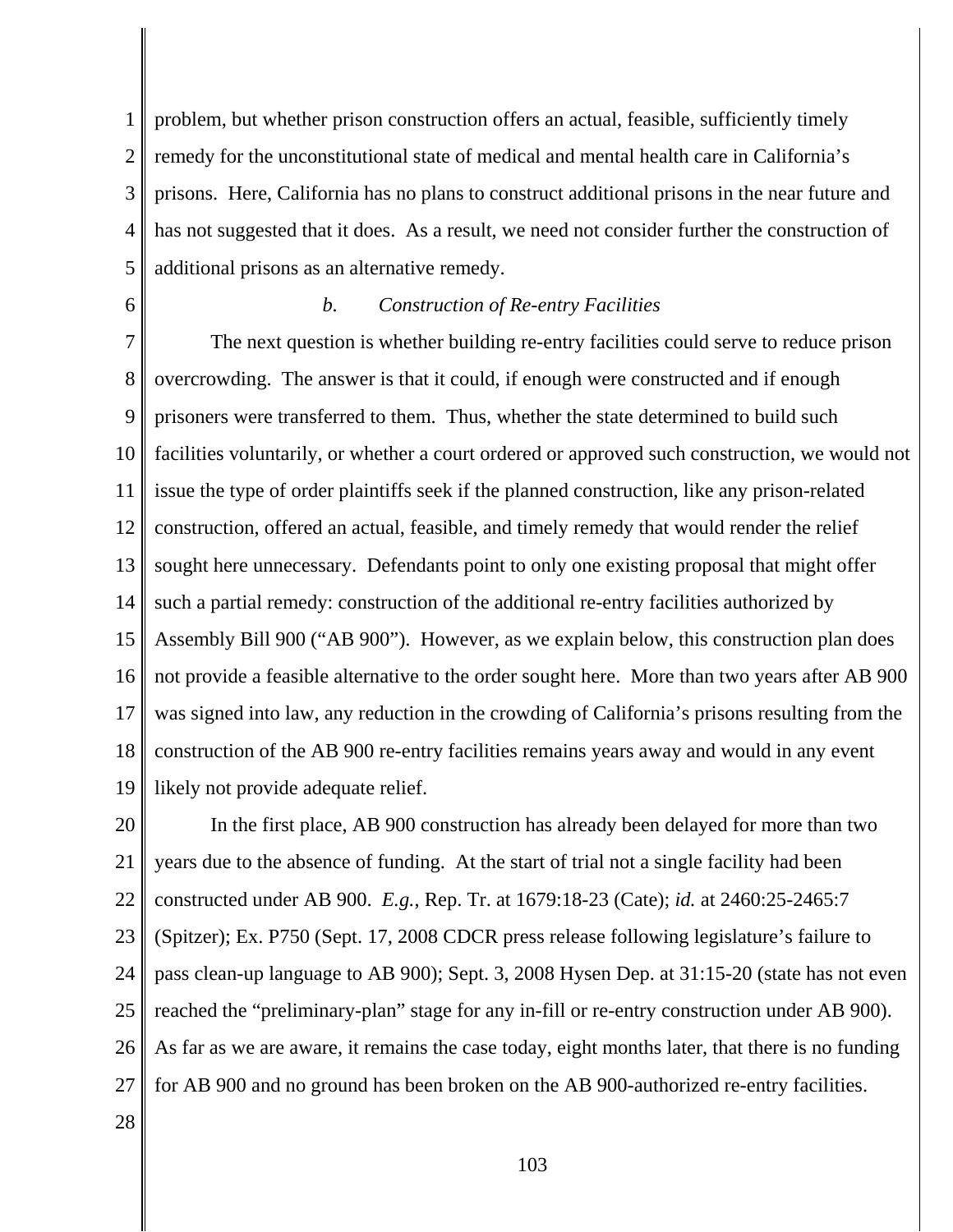1 2 3 4 5 6 7 8 9 10 11 12 13 14 15 16 17 18 Second, even if funding were secured in the near future, other practical concerns would lead to significant additional delays. Deborah Hysen, the CDCR's chief deputy secretary for facility planning and construction management, Sept. 3, 2008 Hysen Dep. at 14:11-14, explained that environmental impact reviews, which have not yet been completed for any of the proposed building sites, "could potentially hang up projects for years," *id.* at 38:8-16, 56:1-2. Delays would also result from the need to obtain necessary construction materials, *id.* at 38:17-25; permit public comment at each phase of construction, *id.* at 111:9-15; and provide for seismic retrofitting, *id.* at 112:16-21. Challenges in locating space for re-entry facilities are also likely to significantly delay or prevent full implementation of AB 900. Only one location, for 500 re-entering prisoners, has been secured, *id.* at 118:19-21, but many obstacles to construction remain, and securing sites for other re-entry facilities is likely to prove more difficult because of community opposition. *E.g.*, Rep. Tr. at 221:11-16 (Beard); *id.* at 2750:16-2751:10 (Runner); *id.* at 2793:8-2794:3 (Meyer); Nov. 9, 2007 Woodford Report ¶ 36. Moreover, although some sites may "offer up a renovation alternative," most of the sites under consideration by the CDCR are "raw land." Sept. 3, 2008 Hysen Dep. at 120:13-15. As to the latter sites, the CDCR itself estimates that "we could be looking at several years between the time that we make this recommendation to acquire the land, and occupancy." *Id.* at 120:15-18.

19 20 21 22 23 24 Accordingly, it will be years before any re-entry facility construction pursuant to AB 900 will be completed. It is thus clear that the proposed construction of re-entry facilities cannot bring the sort of "immediate action" that the Governor has conceded is necessary to resolve the present crisis caused by prison crowding. Ex. P1 at 6. As Dr. Haney explained, prisoners in California's prisons with medical and mental health needs face "emergency-like conditions." Rep. Tr. at 945:25.

25 26 27 28 There are people, prisoners, suffering throughout the entire prison system, mentally ill and medically ill prisoners who are not able to get the level of care they need. . . Those things are urgent problems, and only a solution which can be brought to fruition quickly can address the kind of immediate suffering which is taking place throughout the system which I saw and other experts saw as well.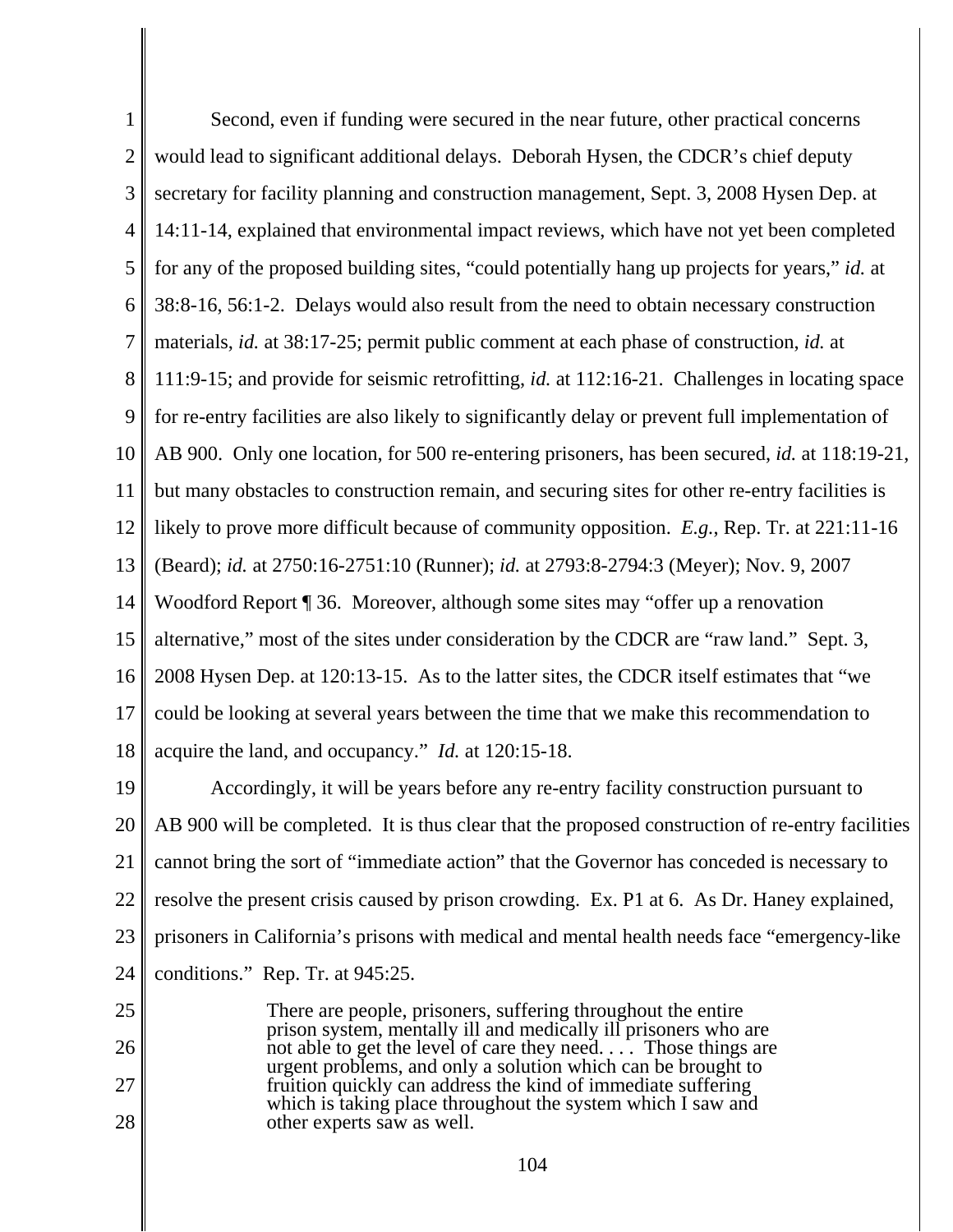1 2 3 4 5 *Id.* at 946:1-9. Any beneficial effects of defendants' planned re-entry facility construction are simply too distant to make such construction a meaningful remedy for the emergency-like conditions in California's prisons. Moreover, it is unlikely that the number of re-entry facilities that would be constructed would be sufficient to remedy the overcrowding problems in any event. A prisoner release order would thus be necessary as well.

6 7 8 9 10 11 12 Given the serious inadequacy of the state's only existing facilities construction plan, it is also clear that no other, yet-to-be-developed plan could remedy the constitutional violations here within a reasonable period of time. The evidence before the court is thus clear and convincing that the state has no feasible plan to remedy the constitutional violations at issue in *Plata* and *Coleman* through either prison construction or re-entry facility construction, and that such construction does not provide a meaningful alternative to the type of order sought by plaintiffs in this case.

13

## *c. Medical Facilities and Prison Expansion*

14 15 16 17 18 19 20 21 22 23 Besides re-entry facility construction, defendants identify two additional proposals to increase the capacity of the prison system: the *Plata* Receiver's medical facility construction plan and prison expansion through the construction of space for in-fill beds, as authorized by AB 900. Rep. Tr. at 1689:10-18 (Cate). For reasons similar to those discussed above, we conclude that neither the Receiver's medical facility construction plans nor the proposed AB 900 in-fill beds – prison expansion – can remedy the constitutional violations at issue in *Plata* and *Coleman*. Like the AB 900 re-entry facilities, these proposed facilities will not be realized at any point in the near future. Furthermore, their funding is threatened by the present fiscal crisis, and the proposed construction would in any event likely fall far short of remedying the problems created by the crowding of California's prisons.

24 25 26 27 28 As with the proposed re-entry facilities, any overcrowding relief resulting from the construction of medical facilities or the addition of in-fill bed space as a result of prison expansion is years away, at best. The *Plata* Receiver initially planned to start construction of the first site in February 2009 and to complete construction of necessary additional facilities by July 2013. Ex. D1100 at 64-65 (*Plata* Receiver's Sept. 15, 2008 Ninth Quarterly Report).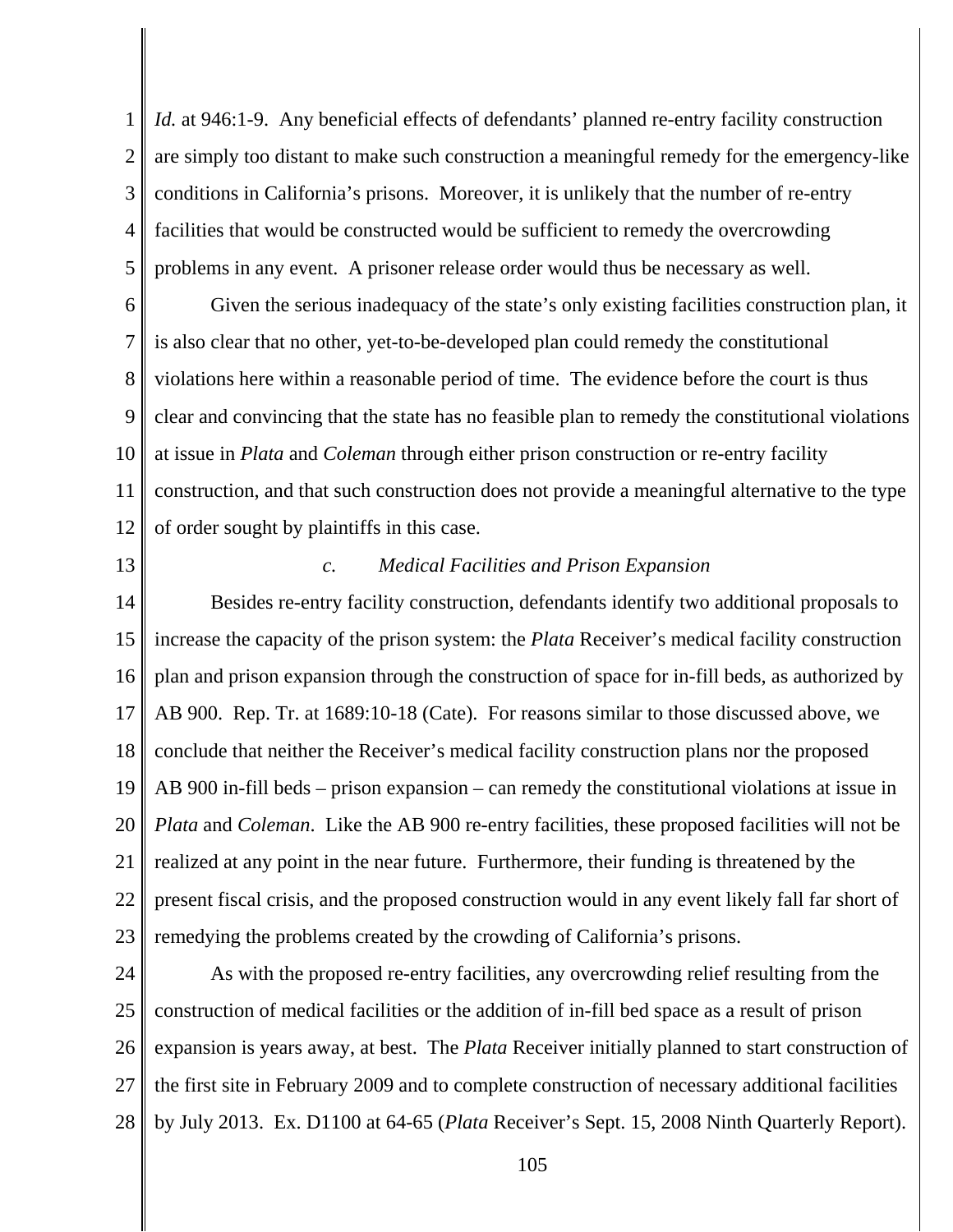1 2 3 To date, however, no construction has started and no funding has been secured. Likewise, as noted already, there is no available funding for AB 900, no ground has been broken on AB 900 construction, and no new beds – in-fill *or* re-entry – have been made available.

4 5 6 7 8 9 10 11 12 13 14 15 16 17 18 19 20 21 22 The delays are compounded by the fiscal crisis now facing the state, which makes the completion of any new construction even more distant and unlikely. The Receiver and the CDCR were until a month or so ago "negotiating a potential agreement concerning the construction of health-care-focused prison facilities" that would have provided funding for necessary healthcare construction through the California Infrastructure and Economic Development Bank (I-Bank). However, the state ultimately declined to sign the agreement. Ex. 1 to Defs.' July 1, 2009 Response to Court's June 18, 2009 Order, filed in *Coleman*, at 1. Because the fiscal crisis has required "severe and significant cuts to vital State programs," the state refused to enter into any agreement that would "require[] the State to seek I-Bank funding, or any other additional funding not previously appropriated by the California Legislature." *Id.* Although defendants did state that they would use a "significant" but unspecified portion of the funds allocated by the legislature in AB 900 "to build appropriate beds for inmates with disabilities and/or other health needs," *id.* at 2, there is no indication as to when such funds will be made available; when construction might begin; or what part, if any, of the constitutional inadequacies in delivering medical and mental health care to California inmates might be remedied by such construction. Because we have received no evidence on any of these questions, we cannot conclude that the state has any actual, feasible, timely plans for such construction, which in any event would be unlikely to render a prisoner release order unnecessary.

23 24 25 26 27 28 As the state's failure to sign the agreement demonstrates, the present fiscal crisis makes any remedy that requires significant additional spending by the state chimerical – the state has said that it will not procure *any* new funds for prison hospital construction. Even if AB 900 funding were secured in the near future, however, the practical concerns described above in relation to re-entry facilities – environmental impact reviews, materials procurement, public comment, and seismic retrofitting – would lead to delays in the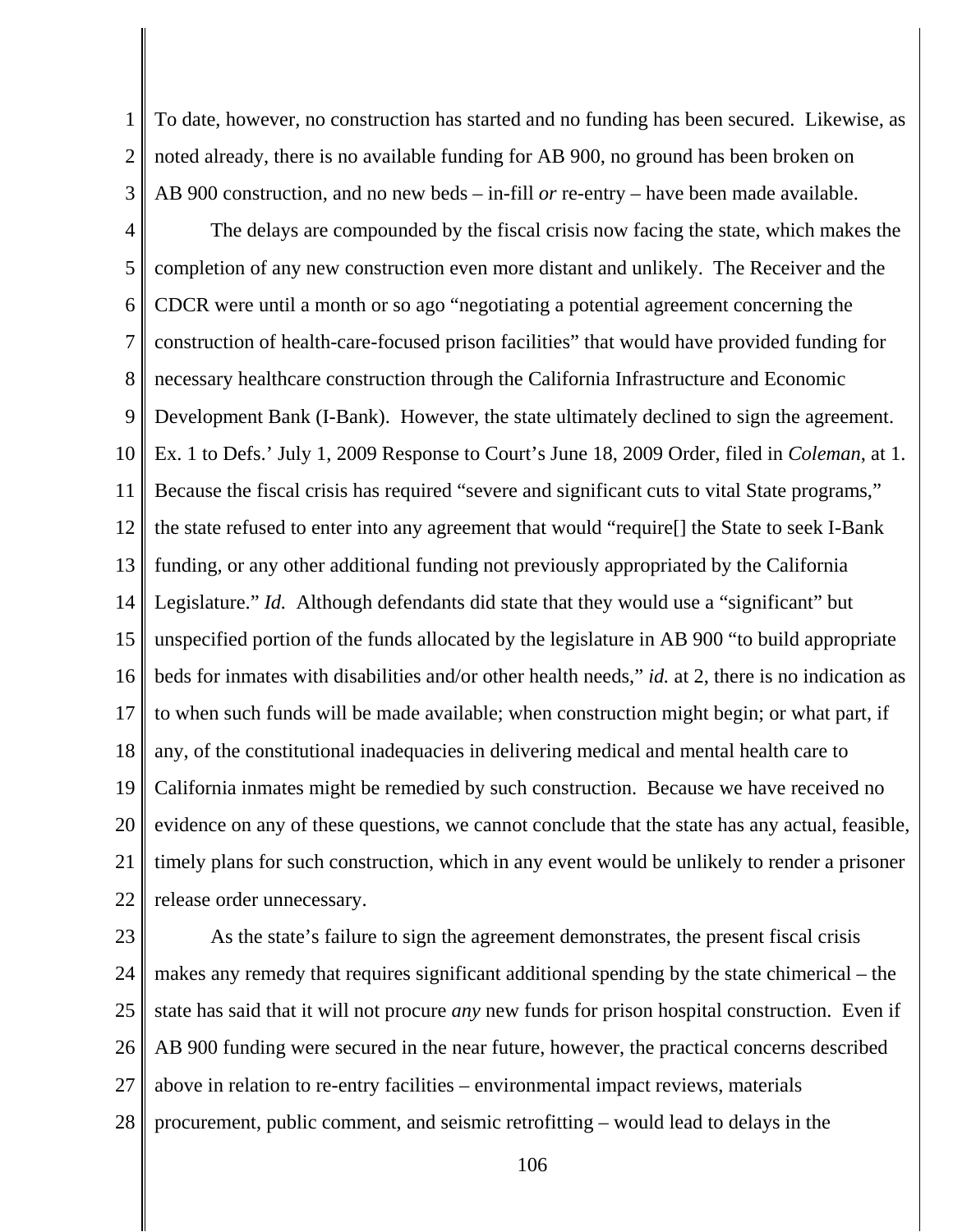1 2 3 4 construction of medical facilities and prison expansion. Accordingly, like the proposed reentry facilities, neither the Receiver's constructions plan nor AB 900 prison expansion will provide inmates with relief from the emergency conditions in California's prisons in a timely fashion.

| 5  | Beyond any funding and timeliness issues, we have no reason to believe that                                                                                                                       |
|----|---------------------------------------------------------------------------------------------------------------------------------------------------------------------------------------------------|
| 6  | defendants' proposed expansion of prison facilities would reduce crowding significantly or                                                                                                        |
| 7  | lead to any improvements in the delivery of medical and mental health care to California                                                                                                          |
| 8  | inmates. The <i>Plata</i> Receiver has found that the in-fill bed plan proposed by the CDCR                                                                                                       |
| 9  | includes allocations of clinical space that "are wildly disparate and, in many cases obviously                                                                                                    |
| 10 | inadequate," and that the CDCR's plan "ignor[es] the real life differences in clinical                                                                                                            |
| 11 | requirement[s] based on the characteristics of the patient population, security level and escort                                                                                                  |
| 12 | officers requirements, the need for clinical privacy, equipment requirements, and other                                                                                                           |
| 13 | critical factors." Ex. D1092 at 37 (Plata Receiver's May 15, 2007 Report Re:                                                                                                                      |
| 14 | Overcrowding). On a more fundamental level, the AB 900 in-fill construction plan                                                                                                                  |
| 15 | "essentially is a prison expansion measure which increases the number of prison cells                                                                                                             |
| 16 | without addressing the fundamental structural issues that have caused the crisis and that have                                                                                                    |
| 17 | created unconstitutional conditions within the prisons." Nov. 9, 2007 Woodford Report [31.                                                                                                        |
| 18 | According to Secretary Woodford:                                                                                                                                                                  |
| 19 | [t]he so-called "in-fill" beds will cause more problems than they                                                                                                                                 |
| 20 | will solve. Many of California's prisons are so big that they are<br>effectively unmanageable. Wardens and other administrators                                                                   |
| 21 | spend much of their time responding to crises, rather than<br>fulfilling their responsibilities to provide adequate medical and<br>mental health care. Unless these in-fill beds stand alone with |
| 22 | their own administrative and support facilities, adding thousands                                                                                                                                 |
| 23 | of additional prisoners to already overburdened facilities will<br>only compound the burdens imposed on prison administrators                                                                     |
| 24 | and line staff.                                                                                                                                                                                   |
| 25 | <i>Id.</i> 139. Similarly, Director Scott explained that, because the in-fill bed numbers in                                                                                                      |
| 26 | defendants' construction plan are based on "housing overcrowding capacity" rather than                                                                                                            |
| 27 | "design build capacity,"                                                                                                                                                                          |
| 28 |                                                                                                                                                                                                   |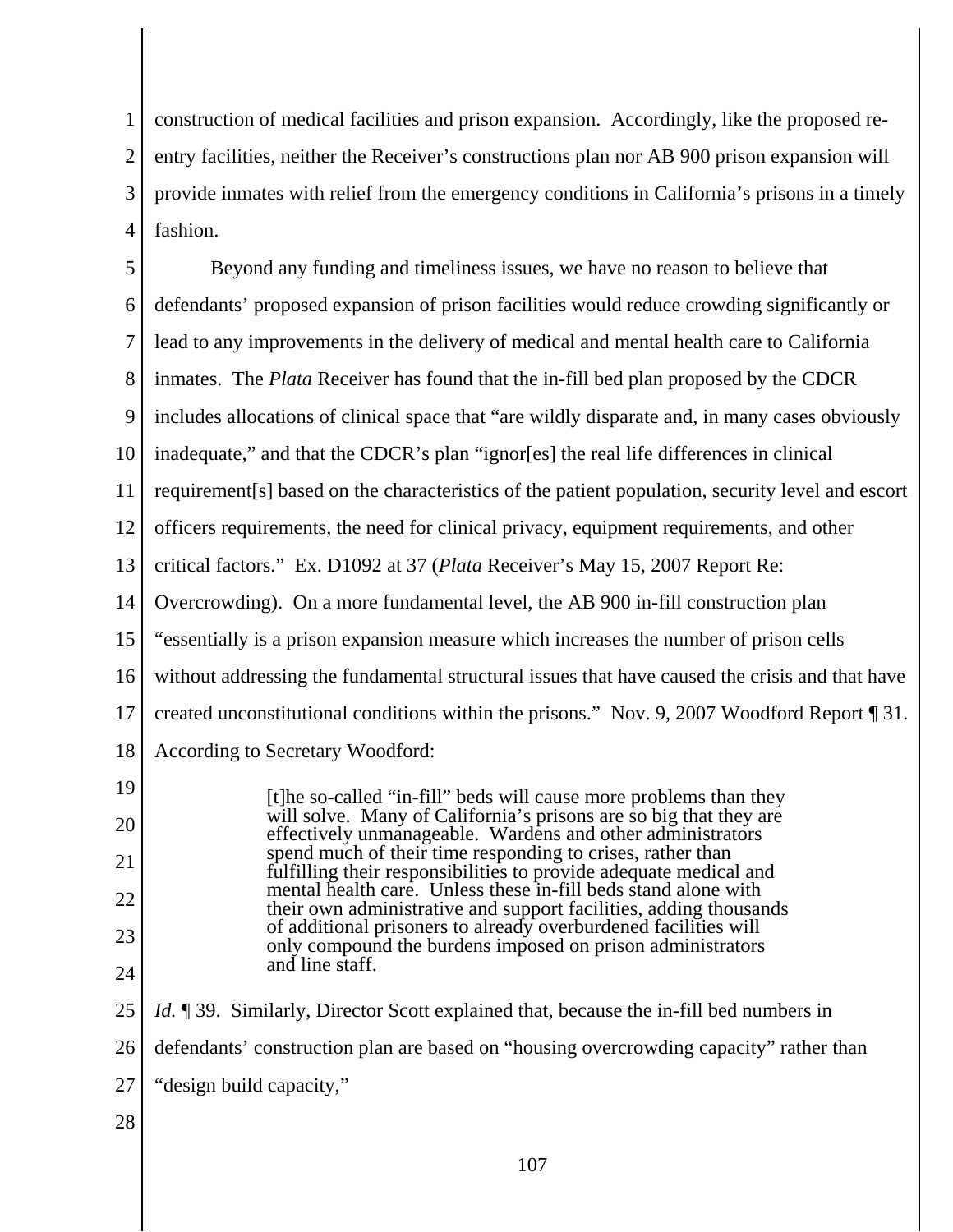1 2 3 4 5 6 7 8 9 10 11 12 13 14 15 16 17 18 19 20 21 22 23 24 25 [p]risoners in the new facilities . . . might not initially be living in gymnasiums or hallways, as they are now, but they will still be overcrowded. California will be in the same position with the new beds as with the old, replicating the same conditions that led to inadequate staffing and treatment space, inadequate out-of-cell time, and overworked and overstressed staff and violent, frustrated prisoners. Aug. 13, 2008 Scott Supp. Report ¶ 17. Thus, while the construction of in-fill beds would reduce the use of "bad beds," the principal effects of the overcrowding in California's prisons would remain unaddressed. *d. Construction as a Means of Compliance* Given all of the above problems, we are convinced that neither prison expansion, nor re-entry or medical facilities construction, nor any other construction effort offers a meaningful and timely remedy for the constitutional deficiencies in the delivery of prison medical and mental health care caused by crowding. Although it might be theoretically possible for California to build its way out of its prison overcrowding problem, it is not practical to anticipate that the state will do so in a timely manner, if ever, given "the time that it takes and . . . the huge costs that it takes to do things like this." Rep. Tr. at 254:25-255:12 (Beard). Dr. Beard concluded that although construction "should be part of a plan, if you try to rely on that alone, you are probably never going to get there, because they haven't been able to get there over the last 20 years." *Id.* at 256:4-8; *see also, e.g., id.* at 219:11-25 (Beard). Nonetheless, because our order requires defendants to reduce the prison population to a specified percentage of the prison system's design capacity, any additional capacity provided by completed construction could help the state meets its obligations and might allow it to increase the number of prisoners who could constitutionally be housed in the prison system. In such case an adjustment as to the specific terms of the population reduction order, although not to the percentage cap itself, might conceivably be appropriate.<sup>57</sup>

- 26
- 27 28 <sup>57</sup>Likewise, should for some reason the design capacity of California's adult prison institutions *decrease*, the CDCR would be required to reduce the absolute population of its adult prison institutions by a greater number.

We see little prospect for such an occurrence, however, in the reasonably near future, and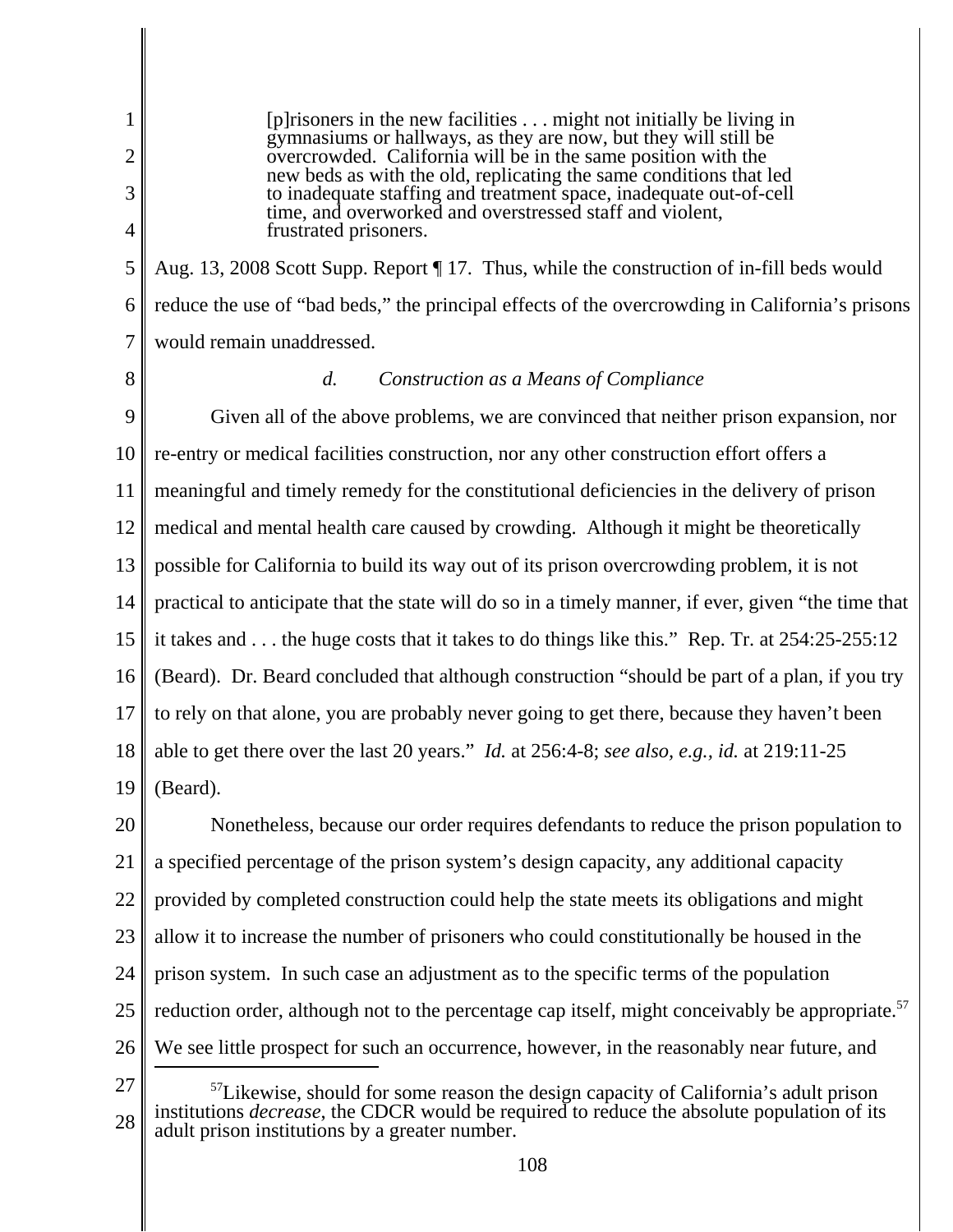1 2 thus no prospect of remedying the constitutional violations in a timely manner, other than in accordance with the order we issue below.

3

#### 2. **Inadequacy of Additional Hiring**

4 5 6 7 8 9 10 11 12 13 14 15 16 17 Defendants do not suggest that the constitutional deficiencies in the CDCR's system of medical and mental health care could be remedied by hiring additional medical, mental health, and custodial staff. This is not surprising, given the serious and ongoing difficulty in filling vacant positions encountered in both the *Plata* and *Coleman* remedial proceedings. *See supra* Sections II.A.5, II.B.2.c. Furthermore, as noted already, crowding itself seriously impedes the recruitment and retention of medical and mental health care staff. The working conditions for such personnel in California's overcrowded prisons are uninviting, and many potential staff members are unwilling to work under them. *See, e.g.*, Nov. 9, 2007 Stewart Report ¶ 41; Nov. 9, 2007 Shansky Report ¶ 23. Even if staff could be hired, they would have almost nowhere to work because CDCR's facilities lack the physical space required to provide medical and mental health care. *See, e.g.*, Rep. Tr. at 272:1-13 (Lehman); *id.* at 501:3-7 (Shansky). Thus, the evidence is clear and convincing that hiring additional staff could not bring the CDCR's medical and mental health care into constitutional compliance in the absence of a reduction in prison crowding.

18

19

# 3. Insufficiency of the *Plata* Receivership and *Coleman* Special **Mastership**

20 21 22 23 24 25 26 27 28 We next consider whether the existing remedial efforts of the *Plata* and *Coleman* courts provide an alternative form of relief that could remedy the constitutional violations at issue in *Plata* and *Coleman*. Defendants argue that the delivery of medical and mental health care has improved and continues to improve under the direction of the *Plata* Receiver and the oversight of the *Coleman* Special Master. However, the *Plata* and *Coleman* courts are barred by the PLRA from ordering any remedy that involves a reduction in the prison population, 18 U.S.C. § 3626(a)(3)(B), and the *Plata* Receiver and *Coleman* Special Master therefore lack the most direct and effective means of eliminating the fundamental problems that result from overcrowding, *see supra* Section IV. While improvements have been and continue to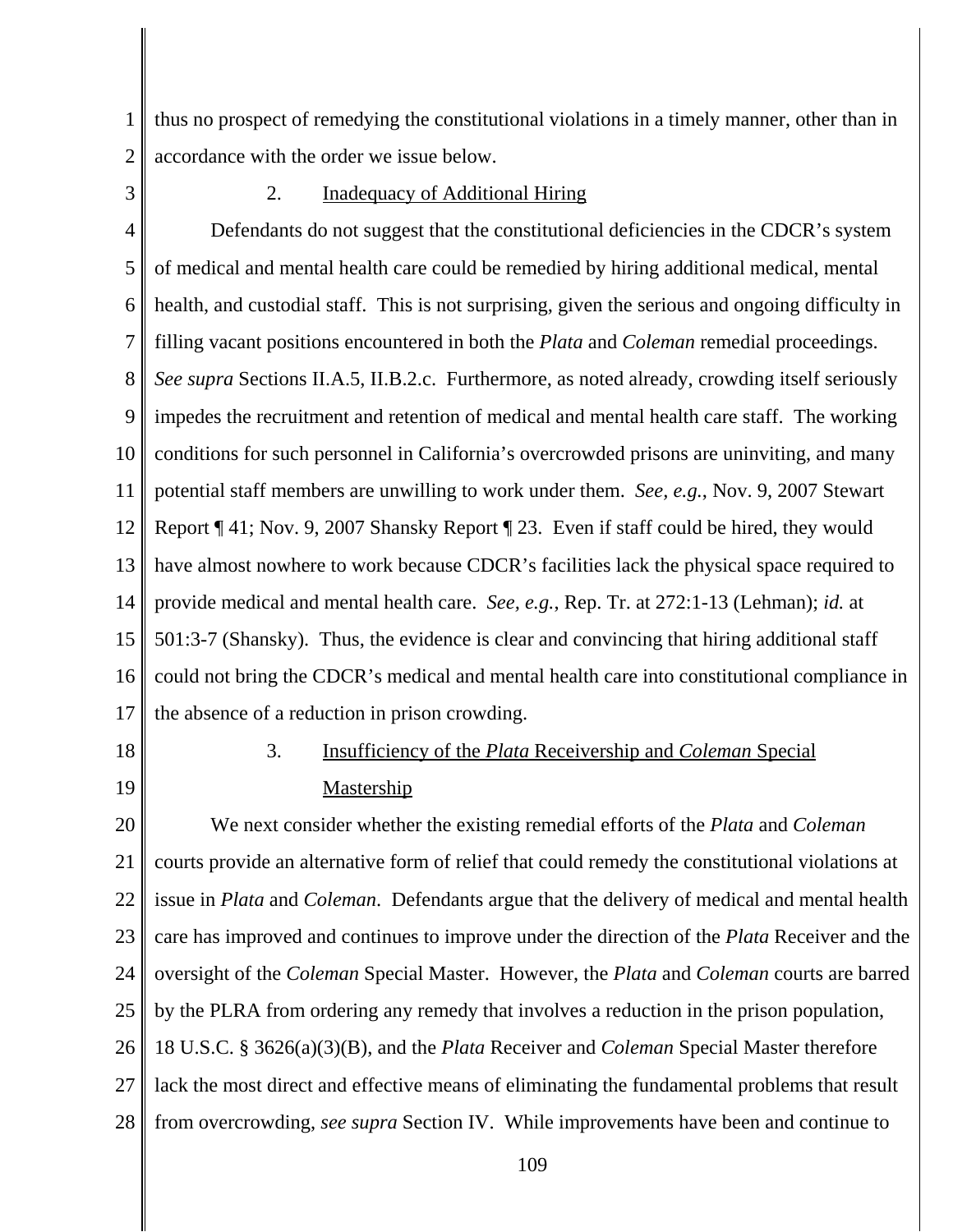1 2 3 be made, and the *Plata* and *Coleman* courts have continued their efforts during this threejudge court proceeding, it is clear that the Receiver and the Special Master cannot remedy the constitutional violations in the absence of a prisoner release order.

4 5 6 7 8 9 10 11 12 13 14 15 16 17 18 19 20 21 22 23 24 The *Plata* Receiver has determined that adequate care cannot be provided for the current number of inmates at existing prisons and that additional capacity is required to remedy the medical care deficiencies that exist in California's prison system. *See, e.g.*, Ex. D1133 at 27-28 (*Plata* Receiver's June 6, 2008 Turnaround Plan of Action). Defendants correctly note that the *Plata* Receiver has stated that "[f]ailure is not an option" and that "[o]ver time the CDCR's medical delivery system will be raised to constitutional levels." Ex. D1092 at 41 (*Plata* Receiver's May 15, 2007 Report Re: Overcrowding). However, the Receiver also noted that "the time this process will take, and the cost and the scope of intrusion by the Federal Court cannot help but increase, and increase in a very significant manner, if the scope and characteristics of CDCR overcrowding continue." *Id.* According to the Receiver, the creation of a system that could adequately deliver medical care to all of the inmates moving through the reception center at the California Institution for Men under the present level of overcrowding could "all but bankrupt the State of California and create a medical delivery problem in [surrounding] counties because there may not be enough competent clinicians to provide medical care for an unlimited number of State prisoners and for the public also." *Id.* Even assuming that the Receiver's comments are somewhat overstated, relying on the authority that he possesses to resolve the medical care crisis in the absence of a population reduction order does not offer a feasible alternative. There is no question that in the absence of a population reduction order a fair number of new prisons and medical facilities would be required. We have already explained that such construction could not be completed in a timely manner, even if the legislature were willing to fund it.

25 26 27 28 The history of the *Coleman* case demonstrates even more starkly the impossibility of establishing a constitutionally adequate mental health care delivery system at current levels of crowding. For almost a decade the *Coleman* court has issued specific orders directing defendants to develop sufficient beds for the delivery of mental health care at each level of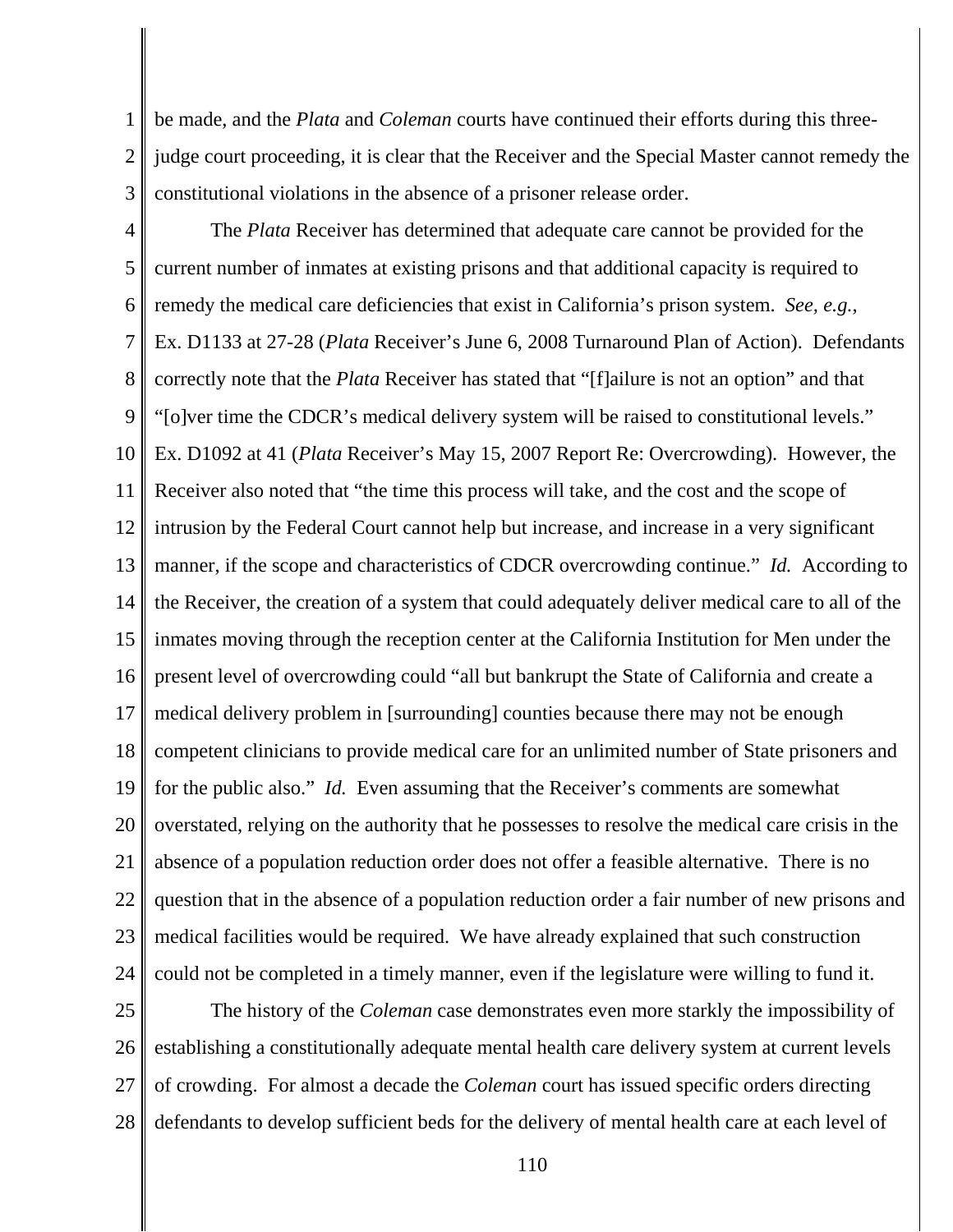1 2 3 4 5 6 7 8 9 10 11 12 the mental health care delivery system. Despite all of those orders, defendants have far too few mental health care beds to meet present demand. The CDCR's recent refusal to sign the agreement it negotiated with the Receiver makes compliance even more unlikely, as the state had previously offered the agreement as its primary method of developing the needed mental health beds. Likewise, the *Coleman* court has issued numerous orders directing defendants to decrease the time required to transfer seriously mentally ill inmates, including those who are suicidal or otherwise in crisis, to appropriate levels of supervised care, but wait lists remain at every level. These are but two examples of the *Coleman* court's ongoing inability, despite tremendous effort, to bring the prison mental health care system into constitutional compliance. In light of this history, the evidence is clear and convincing that defendants are simply unable to meet the escalating demand for resources caused by the overcrowding in California's prisons.

13 14 15 16 17 18 19 20 21 Defendants argue that a prisoner release order will not fix the constitutional violations in the delivery of mental health care because they will need to develop appropriate treatment space and hire sufficient staff even if the total inmate population is reduced. Defendants point to the *Coleman* Special Master's findings that "[e]ven the release of 100,000 inmates would likely leave the defendants with a largely unmitigated need to provide intensive mental health services to program populations that would remain undiminished by a reduction of some 19,000 [CCCMS] inmates," and that the release of 50,000 inmates "would probably not raise staffing resources into equilibrium with the mental health caseload." Ex. D1292 at 15.

22 23 24 25 26 27 28 We agree with the Special Master that the population reduction order sought by plaintiffs is not by itself a panacea, and that defendants' efforts to provide constitutionally adequate mental health care must go beyond reducing prison overcrowding. Obviously, simply creating additional space would not solve the problem; prison authorities would be required to ensure that the space is used to provide prisoners with professionally sound medical and mental health treatment, to administer necessary medications to prisoners, and to remove the other barriers to constitutionally adequate medical and mental health care created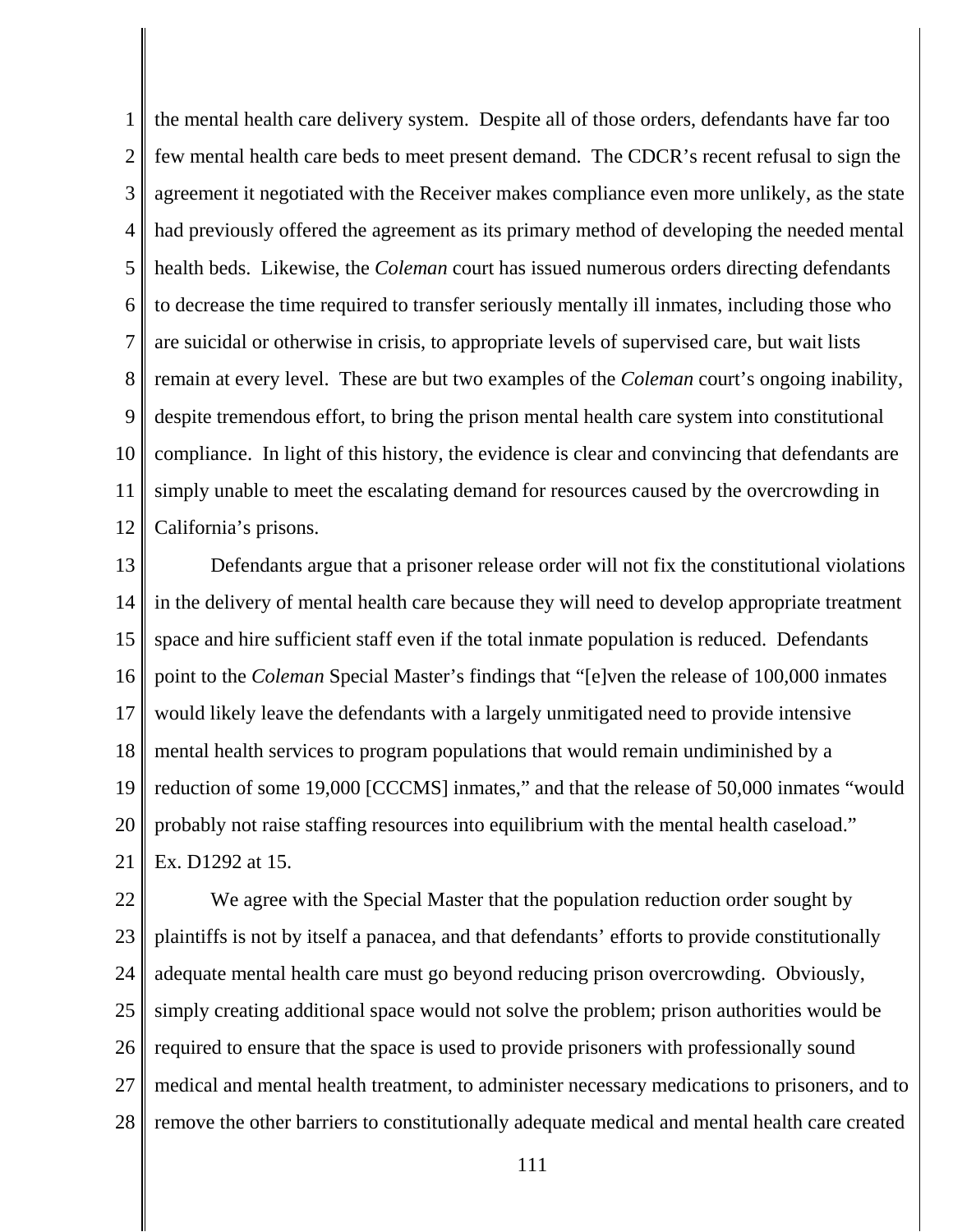1 2 3 4 5 6 7 by overcrowding. However, the defendants cannot remedy the ongoing constitutional violations without significant relief from the overcrowded conditions. We find the Special Master's statement about 100,000 inmates somewhat hyperbolic. The comment about 50,000 inmates more nearly approximates the remedy we deem appropriate given our obligation to adopt the least intrusive remedy. Nevertheless, as he and we have both noted, additional steps will be required after the prison population is reduced. We believe that the Special Master will be able to provide significant assistance to the state in that respect.

8 9 10 11 12 13 It is apparent from the extraordinary efforts undertaken by the Special Master and the Receiver, as well as the fundamental constitutional inadequacies in medical and mental health care, that a reduction in the present crowding of the California prisons is necessary if the efforts of the *Plata* Receiver and the *Coleman* Special Master to bring the medical and mental health care in California's prisons into constitutional compliance are ever to succeed. In the absence of a prisoner release order, all other remedial efforts will inevitably fail.

14

## 4. Other Proposals

15 16 17 18 19 20 21 As noted in our discussion of prison construction, equitable concerns would prevent us from entering a prisoner release order if the state had plans in place that would reduce the crowding of California's prisons sufficiently to allow the remedying of the constitutional violations in the near future. However, the evidence at trial was clear and convincing that none of the state's existing plans can reduce the prisoner population to the extent necessary to permit the CDCR to bring its prison medical and mental health systems into constitutional compliance.

22 23 24 25 The state and one of the defendant-intervenors have suggested two different means of reducing the prison population. The first is already being implemented by the state through its program to transfer California inmates to facilities in other states. *E.g.,* Kernan Trial Aff.  $\P$  $16$ -17.<sup>58</sup> We do not comment on the merits of this program, although we have doubts

26

27 28 <sup>58</sup>Defendants' out-of-state transfer program, if ordered by the court, would fall within the PLRA's definition of a prisoner release order, because it "directs the release [of inmates] from . . . *a* prison," 18 U.S.C. § 3626(g)(4) (emphasis added). An order requiring the transfer of prisoners from California's adult prison institutions to out-of-state prisons would be functionally identical to an order requiring the transfer of prisoners from a single prison or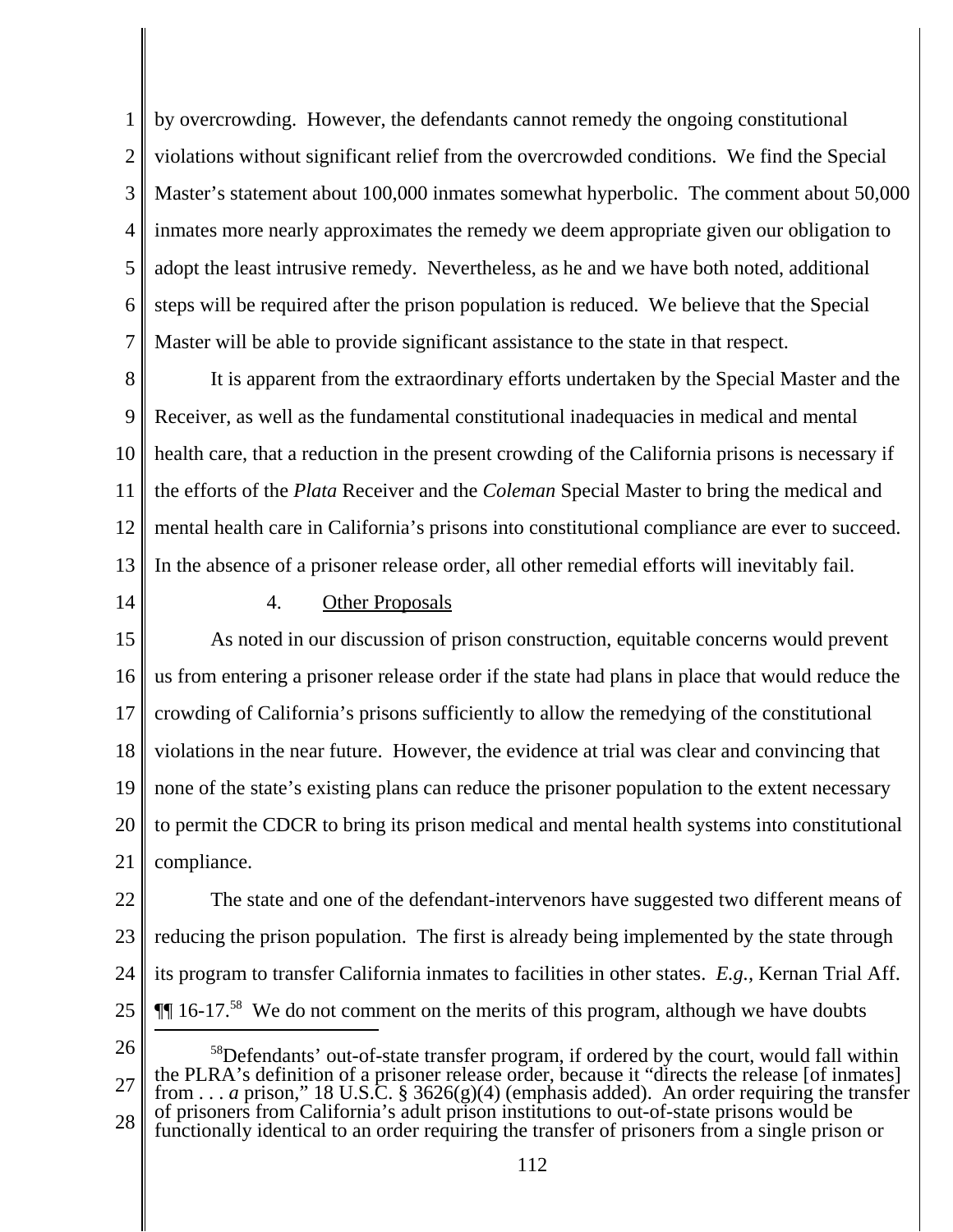1 2 3 4 5 about its efficacy as applied to the mentally ill and question its possible adverse effect on prisoners moved to a location far removed from their families and friends. Still, as of August 29, 2008, approximately 4852 California inmates had been housed in out-of-state institutions, and the CDCR had plans to transfer up to a total of 3000 additional inmates to such sites. Cate Trial Aff. ¶ 47.

6 7 8 9 10 11 12 13 14 15 16 17 18 19 20 21 22 23 jail to other institutions, and an order of that type has been held to be a prisoner release order, notwithstanding that the state, county, or city could move the affected prisoners into other Given the severely overcrowded conditions we have already described, this planned additional reduction of 3,000 prisoners in the in-state inmate population is too small to significantly affect the provision of medical and mental health care to California's inmates.<sup>59</sup> Not surprisingly, defendants do not suggest that the transfer of even more additional inmates to out-of-state facilities would provide a meaningful alternative to the population reduction order proposed by plaintiffs. Furthermore, despite the small size of the existing transfer program, the need to monitor out-of-state facilities to ensure that all California inmates are receiving constitutionally adequate medical care has already hampered the in-state remedial process. Ex. D1100 at 48-49 (*Plata* Receiver's Sept. 15, 2008 Ninth Quarterly Report) (discussing on-site investigation and corresponding corrective action plan following the death of a California inmate being housed at a private prison in Mississippi). As the Receiver noted, out-of-state monitoring has had a serious negative impact on the Office of the Receiver, drawing critical clinical personnel away from other important projects and delaying "in-state" remedial efforts. In essence, thousands of dollars of valuable clinical hours have been devoted to helping a private prison organization rework its medical delivery system (at the request of CDCR and State officials) in order to keep the out of state transfer process from collapsing.

- 24 25 institutions rather than releasing them from incarceration. *See Tyler*, 135 F.3d at 595-98 (finding that injunction limiting the number of technical probation violators that could be housed in the city jail, thereby forcing the city to pay for their confinement elsewhere, was a prisoner release order under the PLRA).
- 26 27 28 <sup>59</sup>Defendants stated that "CDCR will also seek authorization to transfer [additional] inmates out-of-state, if necessary," Cate Trial Aff. ¶ 47, but there is no evidence regarding how difficult this authorization is to obtain; how long the authorization process or transfer process takes; what the cost of such a transfer would be; or how many additional inmates could realistically be dispatched to out-of-state facilities.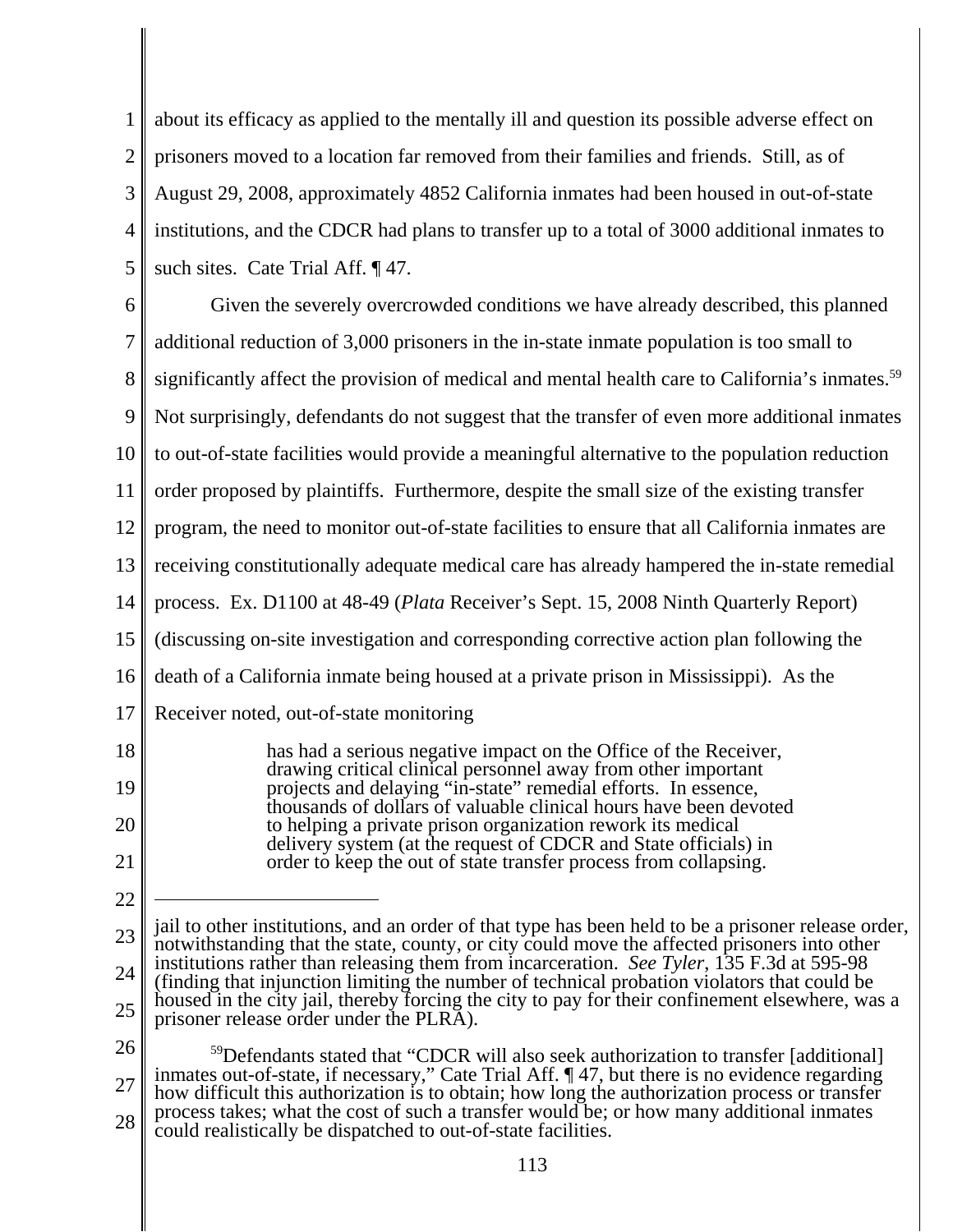1 *Id.* at 49.

2 3 4 5 6 7 8 Based on this clear and convincing evidence regarding the operation of the existing out-of-state transfer program, we conclude that the transfer of inmates to out-of-state facilities would not on its own begin to provide an adequate remedy for the constitutional deficiencies in the medical and mental health care provided to California's inmates. Moreover, given the need to ensure constitutionally adequate medical and mental health care in states as distant as Mississippi, the program may be of questionable efficacy, given the comparatively small number of prisoners who might be included.

9 10 11 12 13 14 15 16 A defendant-intervenor has suggested that the prison population might be reduced by transferring inmates who do not have legal status in the United States to federal custody. Runner Trial Decl. ¶ 19. However, the intervenor introduced no evidence suggesting that this transfer program could soon be implemented, that the federal government would agree to such an arrangement, or that any implementation of this program would result in a population reduction sizable enough to allow the CDCR to remedy the constitutional violations in *Plata* and *Coleman*. 60 The program is thus too speculative to suggest that we should abstain from entering the type of prisoner release order set forth below.

17

## **B. Expert Testimony**

18 19 20 21 22 23 24 25 26 27  $28 \parallel$  <sup>60</sup>*See infra* note 82. The testimony we received from the experts overwhelmingly rejected the claim that alternatives such as construction of prisons or other facilities or the transfer of small numbers of prisoners could render a prisoner release order unnecessary. Director Scott succinctly and persuasively summarized the testimony of the experts in stating that "unless the population is [substantially] reduced, the state will remain in crisis verging on catastrophe and will remain utterly unable to provide adequate medical and mental health care to the prisoners in its custody." Nov. 9, 2007 Scott Report ¶ 6; *see also id.* ¶ 3 ("[W]ithout substantially reducing its prisoner population, California will never be able to generate the custodial support services necessary to provide prisoners with basic medical and mental health care."). Secretary Woodford, the former head of the CDCR who also served as warden at San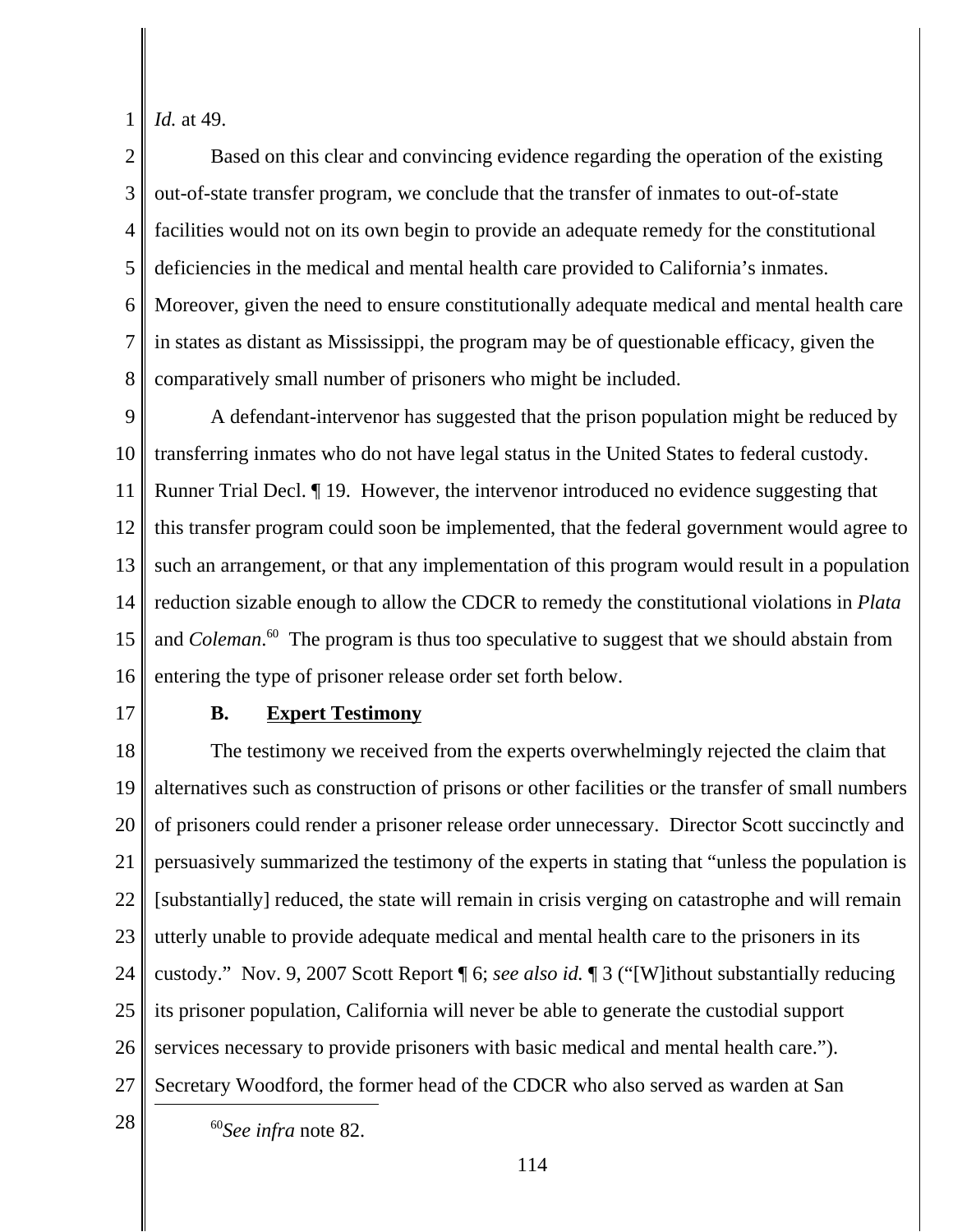| 1              | Quentin State Prison, Nov. 9, 2007 Woodford Report 1, similarly testified that, "[u]ntil the                                                |
|----------------|---------------------------------------------------------------------------------------------------------------------------------------------|
| $\overline{c}$ | population is reduced substantially there is no realistic hope that the unconstitutional                                                    |
| 3              | conditions will be eliminated," id. $\P$ 46; see also id. $\P$ 6 ("[N]othing short of a reduction in                                        |
| 4              | the prison population will effectively address these issues."). Woodford explained that, in                                                 |
| 5              | her experience as a manager of both an individual institution and the entire department:                                                    |
| 6              | [W] e would come up with wonderful ideas and have great                                                                                     |
| 7              | planning, but overcrowding interfered with our ability to<br>implement any of those ideas, to bring resolution to any of the                |
| 8              | problems that we're facing in both [ <i>Plata</i> and <i>Coleman</i> ]. And<br>the overcrowding was every day, more and more inmates coming |
| 9              | into the system.                                                                                                                            |
| 10             | Rep. Tr. at 376:3-15. Thus, according to Woodford, "without addressing the issue of                                                         |
| 11             | overcrowding, the Department of Corrections will never be able to provide appropriate                                                       |
| 12             | medical or mental healthcare and sustain any kind of quality constitutionally-adequate                                                      |
| 13             | medical or mental healthcare." <i>Id.</i> at 385:6-10.                                                                                      |
| 14             | Other experts also agreed with Secretary Woodford's and Director Scott's opinions.                                                          |
| 15             | For example, Dr. Beard opined that, while he believes CDCR staff and leadership generally                                                   |
| 16             | "want to do the right thing," he does not believe they are capable of providing                                                             |
| 17             | constitutionally adequate care under the current crowded conditions. <i>Id.</i> at 251:12-23,                                               |
| 18             | 259:5-12. Similarly, Secretary Lehman testified that "you cannot provide adequate"                                                          |
|                | 19    healthcare and mental healthcare under the current situation of crowding within the State of                                          |
| 20             | California," id. at 271:22-25, and that "a reduction in the population is a necessary condition"                                            |
| 21             | for providing such care. Aug. 15, 2008 Lehman Report 11. And Dr. Shansky testified that:                                                    |
| 22             | The CDCR, in concert with the Receiver, cannot simultaneously<br>develop a competent medical care delivery system in facilities             |
| 23             | that lack necessary space and staffing, and address the growing<br>needs of an ever-increasing number of patients. Until the                |
| 24             | existing overcrowding situation is addressed, CDCR is locked<br>into a "crisis-response" approach where it can focus only on                |
| 25             | putting out "fires" rather than system-building.                                                                                            |
| 26             | Nov. 9, 2007 Shansky Report ¶ 138. "The limitations on the CDCR, including staffing,                                                        |
| 27             | administrative resources and especially treatment space, are so severe that the only avenue                                                 |
| 28             | for building a constitutional health care delivery system is to reduce the demand on the                                                    |
|                | 115                                                                                                                                         |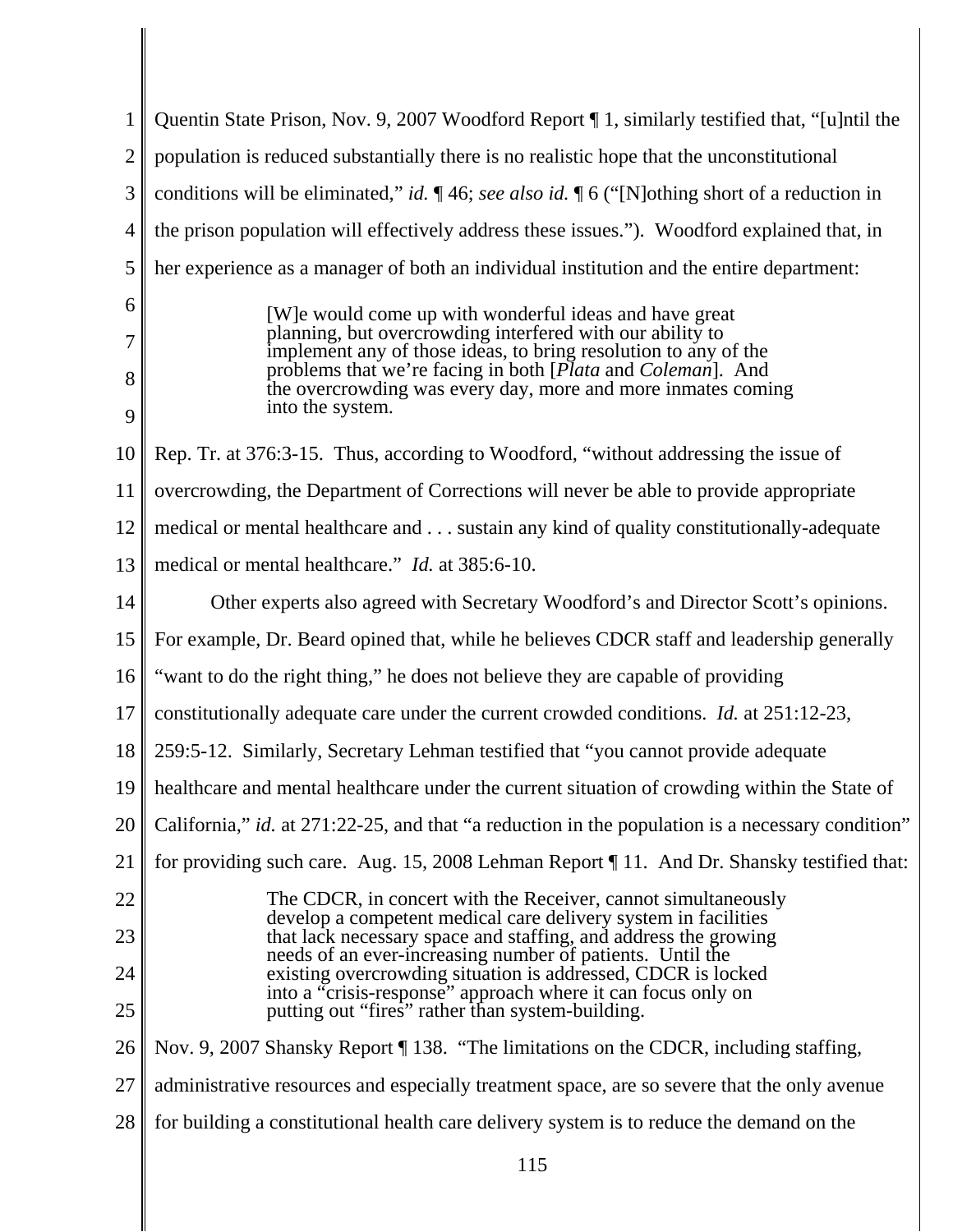1 2 3 4 system by lowering the number of patients it serves." Sept. 10, 2008 Shansky 2d Supp. Report ¶ 8. One of defendant-intervenors' experts agreed that "the necessary constitutional medical and mental health services can't be provided with today's overcrowding." Rep. Tr. at 2202:4-6 (Bennett).

5 6 7 8 9 10 11 12 13 14 15 16 17 18 The mental health experts who testified also agreed that a reduction in crowding is a prerequisite to providing constitutionally adequate care. Dr. Stewart testified that, "due to the extreme nature of the overcrowding, which negatively impacts all aspects of the mental health and medical care system that is currently causing *Coleman* class members needless suffering, as well as death, . . . the only remedy that would help the system move into constitutional compliance" is reducing the population. *Id.* at 2207:22-2208:2. Dr. Stewart based his conclusion on "the persistence of the [Eighth Amendment] violations [in *Coleman*] after years of very close court monitoring," and on statements by the *Coleman* Special Master "in several places that the progress that was made early on in the *Coleman* matter has been undermined by current population pressures that exist." *Id.* at 2208:12-19. Dr. Stewart testified that defendants' plans to remedy the persistent problems that pose barriers to constitutional compliance are inadequate mainly because the plans "will take years to implement, if they are even able to be implemented at all, given the current degree of the population pressures." *Id.* at 2208:21-2209:4.

19 20 21 22 23 24 25 26 27 28 Dr. Haney also concluded that the only remedy for the ongoing Eighth Amendment violations in the delivery of mental health and medical care is a substantial reduction of the CDCR inmate population, Aug. 15, 2008 Haney Report ¶¶ 364-378; Rep. Tr. at 945:14-19, and provided several reasons for his conclusion. The first was "the urgency of the problem itself, and the unacceptably time-consuming nature of alternative solutions." Aug. 15, 2008 Haney Report ¶ 367. As Dr. Haney testified, mentally ill inmates suffering in the "emergency-like conditions" of California's prisons cannot await relief for an additional four or five years, the time projected by defendants' best-case scenario for the construction of additional mental health facilities. Rep. Tr. at 945:22-946:16; *see also* Aug. 15, 2008 Haney Report ¶ 367. Dr. Haney also identified other problems with the proposed construction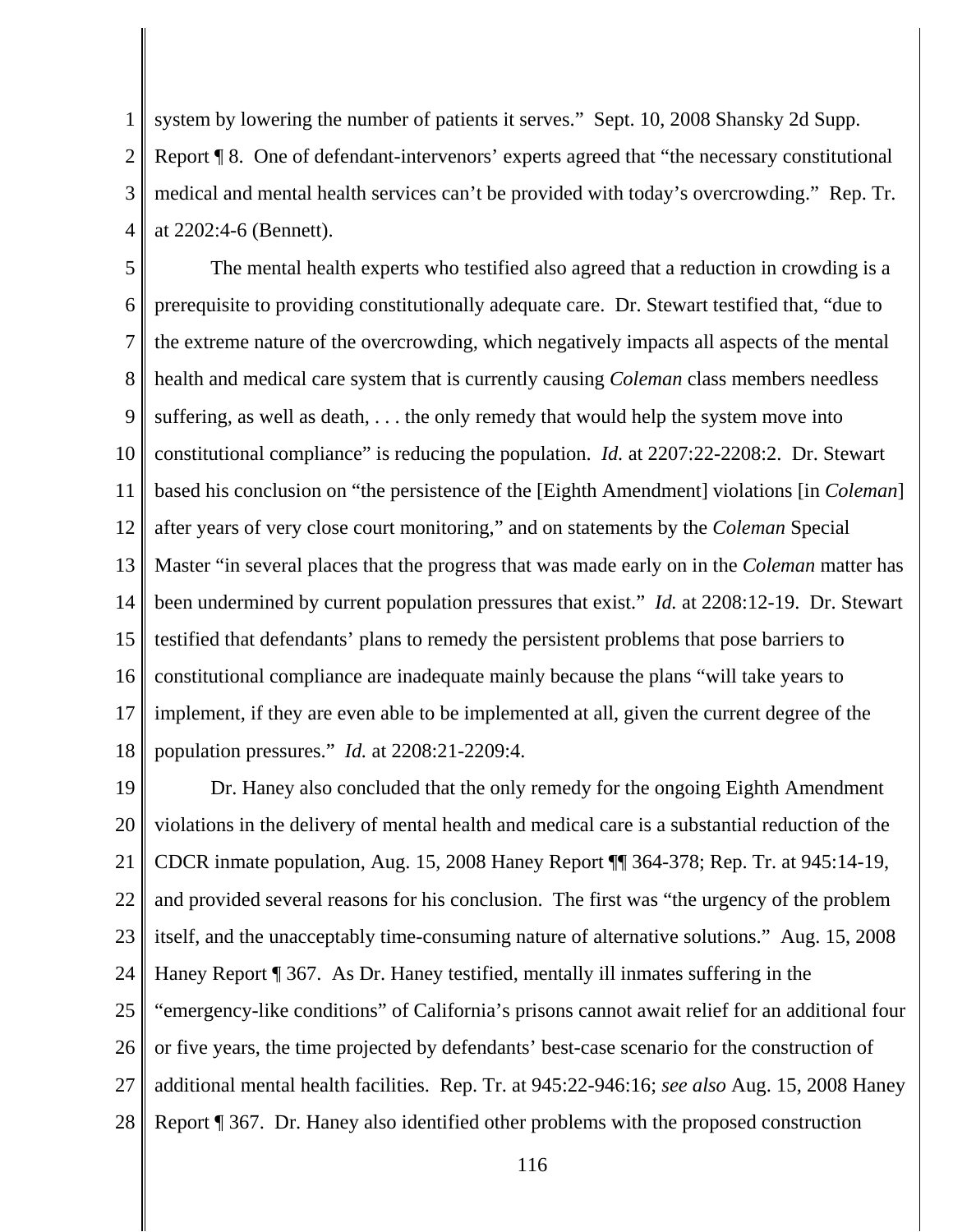1 2 3 4 5 6 7 8 9 10 11 plans: They are insufficient, by themselves, to address the range of mental health care delivery problems caused by crowding; do not take into account the conditions in which CCCMS inmates are housed; do not provide sufficient EOP space; and do not "realistically address" the "massive" staffing increases that will be required. Rep. Tr. at 947:16-948:14. Finally, Dr. Haney opined that, for the past twenty-eight years, the CDCR has taken the same basic approach to overcrowding and its impacts on mental health and medical care and, while conditions have occasionally improved over that period, "the system has gotten worse not better." *Id.* at 948:18-949:8. Delivery of services is now so stressed by the "overwhelming press of the numbers in the system" that the CDCR's method of addressing it "has finally run its course, and it is time . . . to address the issue at its cause, and the cause of it is overcrowding." *Id.* at 949:13-17 (Haney).

12 13 14 15 16 17 18 19 20 21 22 23 24 25 26 27 28 Defendants emphasize testimony that it is possible to provide constitutionally adequate care in a crowded prison system. *E.g.*, Rep. Tr. at 286:15-18 (Lehman) (testifying that it is possible to provide adequate care "at some level" of overcrowding); *id.* at 1216:21- 1217:3 (Thomas) (testifying that such care can be provided in "extremely overcrowded conditions"); Nov. 9, 2007 Thomas Report ¶ 6 (same); Rep. Tr. at 1080:12-24 (Packer) (testifying that, "although overcrowding exacerbates the problems" in providing appropriate mental health care, such care can be provided "if appropriate facilities and programs are developed"). Although for the reasons previously stated we are skeptical of Dr. Thomas's testimony, we credit the remaining testimony to the extent that it states that the inmate population need not be reduced to 100% design capacity before constitutional levels of care can be provided. We find, however, that California's prison system is now so overcrowded that it is impossible to provide adequate care without a substantial reduction in crowding. As Secretary Lehman persuasively explained, no state "has experienced anything close" to the level of crowding in California – a level that makes it impossible to provide constitutionally adequate medical and mental health care. *Id.* at 286:19-287:1; *see also id.* at 297:1-17 (Haney) (testifying that California has been operating at 190% design capacity, which is "an unheard of amount of overcrowding"); Nov. 9, 2007 Scott Report ¶ 3 (overcrowding crisis in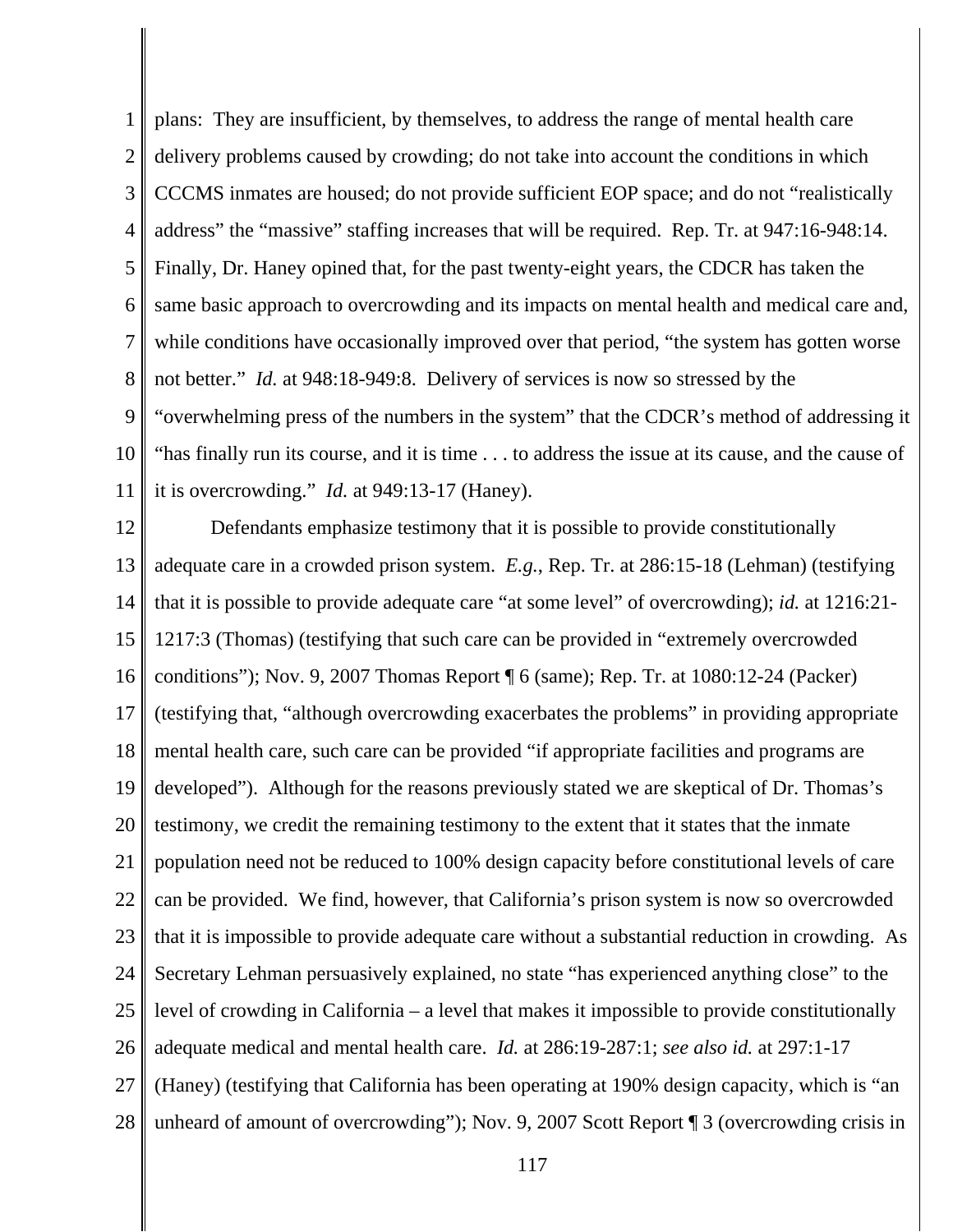1 2 3 4 5 6 7 California is "unprecedented in scope"). Moreover, Dr. Packer's opinion that constitutionally adequate mental health care can be provided in an overcrowded prison setting is significantly qualified by his testimony that the provision of constitutionally adequate care in such settings is contingent upon the development of "appropriate facilities," and that simply retrofitting prison space that was not originally designed for delivery of mental health care is unlikely to lead to "a program that is sufficient." *See* Rep. Tr. at 1080:18-1082:12.

8 9 10 11 12 13 14 15 16 17 18 19 20 21 22 23 24 25 26 27 Additionally, although defendants' two experts testified that adequate care can be provided in overcrowded settings and that they themselves have been able to do so, the systems in which they worked had prison population controls in place. Dr. Packer testified that he was able to provide appropriate mental health care in the overcrowded Massachusetts jail facilities he supervised. *Id.* at 1086:6-12. However, he admitted that "there was some effort on the part of the courts to not send in some of the mentally ill inmates into the system. And, frankly, in my opinion the most effective procedure we had was that we provided mental health services at the courts, and we diverted mentally ill people away from the jail." *Id.* at 1086:17-23. Thus, he explicitly opined that the diversion of mentally ill prisoners – a remedy falling within the PLRA's definition of a prisoner release order – would be the most effective interim remedy. *Id.* at 1086:25-1087:14; *cf. id.* at 1084:17-18 (testifying that new construction is required to get the level of mental health care "to the level that really needs to be"). Similarly, during the time in which Dr. Thomas served as a physician with the Florida Department of Corrections, the department operated under statutory population controls that capped the population at prison hospitals and infirmaries at 100% design capacity and the general prison population at 150% design capacity. *Id.* at 1250:1-1251:1. Consequently, in light of the overwhelming expert testimony to the contrary, we do not find persuasive the testimony by either Dr. Packer or Dr. Thomas that constitutional levels of medical and mental health care can be established in California's prisons without first reducing the California prisoner population to well below 190% design capacity.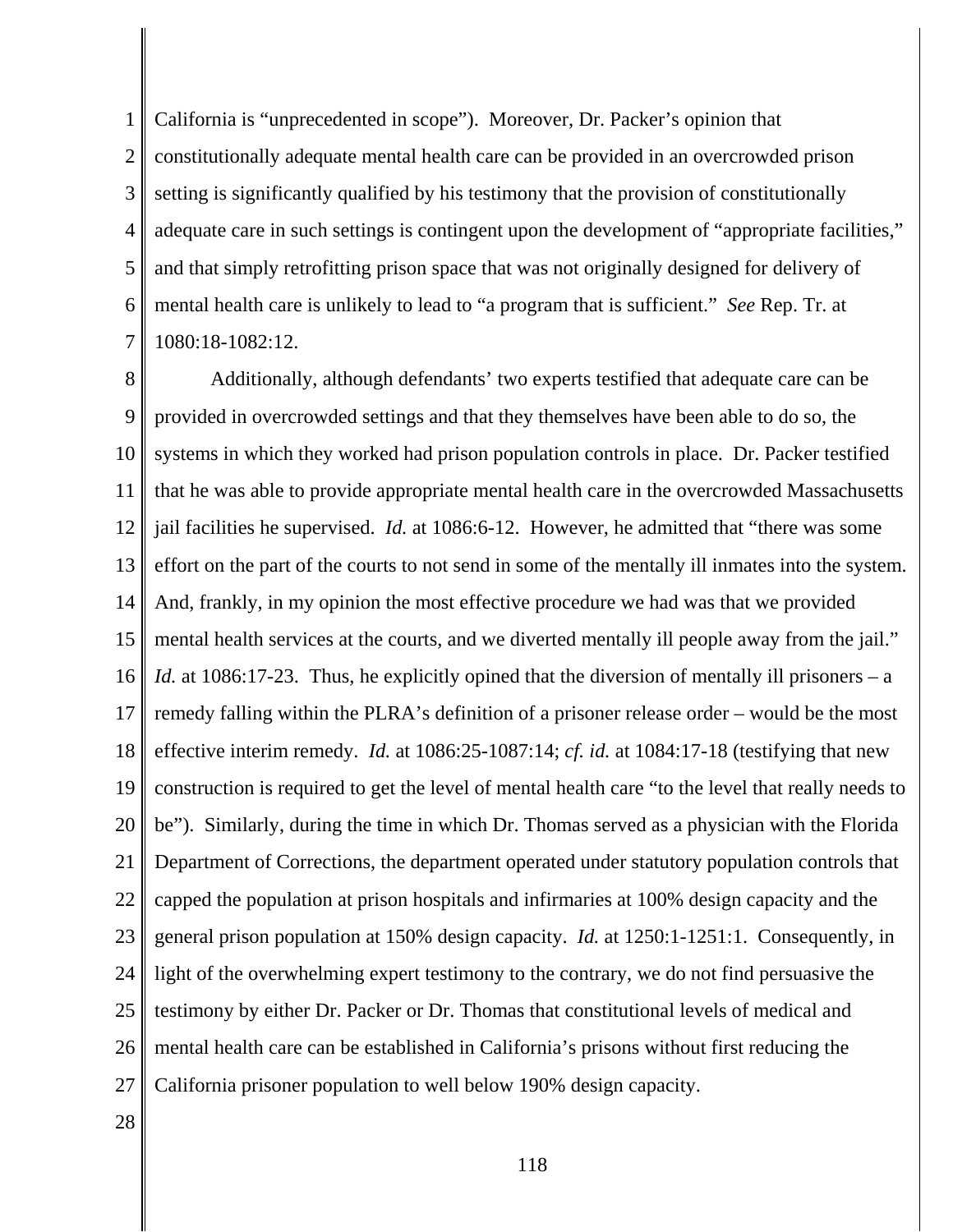2

1

#### **C. Findings and Conclusions**

3 4 5 6 7 8 9 The evidence establishes that "[r]educing the population in the system to a manageable level is the only way to create an environment in which other reform efforts, including strengthening medical management, hiring additional medical and custody staffing, and improving medical records and tracking systems, can take root in the foreseeable future." Sept. 10, 2008 Shansky 2d Supp. Report ¶ 10. Other forms of relief are either unrealistic or depend upon a reduction in prison overcrowding for their success. Accordingly, we find, by clear and convincing evidence, that no relief other than a prisoner release order is capable of remedying the constitutional deficiencies at the heart of these two cases.

10

11 12

# **VI. NARROWLY DRAWN, LEAST INTRUSIVE REMEDY THAT EXTENDS NO FURTHER THAN NECESSARY**

13 14 15 16 17 18 19 20 21 22 23 24 25 26 27 28 Plaintiffs have demonstrated that crowding is the primary cause of the unconstitutional denial of medical and mental health care to California prisoners, and that no relief other than a prisoner release order can remedy those constitutional violations. Accordingly, plaintiffs have met the PLRA's requirements for the entry of a prisoner release order. *See* 18 U.S.C. §§ 3626(a)(3)(E)(i), (ii). However, any relief this court orders must also meet the PLRA's general standard for prospective relief. Specifically, the relief must be "narrowly drawn, extend[] no further than necessary to correct the violation of the Federal right, and [be] the least intrusive means necessary to correct the violation of the Federal right." *Id.* § 3626(a)(1)(A). Plaintiffs seek an order requiring the state to reduce the population of its adult institutions to 130% of their combined design capacity. We find that the scope and form of the relief proposed by plaintiffs comports with the PLRA. Although we believe that plaintiffs' request for a cap of 130% is reasonable and finds considerable support in the record, there is some evidence that a reduction in the population to a level somewhat higher than 130% of the system's design capacity but lower than 145% might provide the relief from overcrowding necessary for the state to correct the constitutional violations at issue. Notwithstanding the weight of the evidence, we cannot say with certainty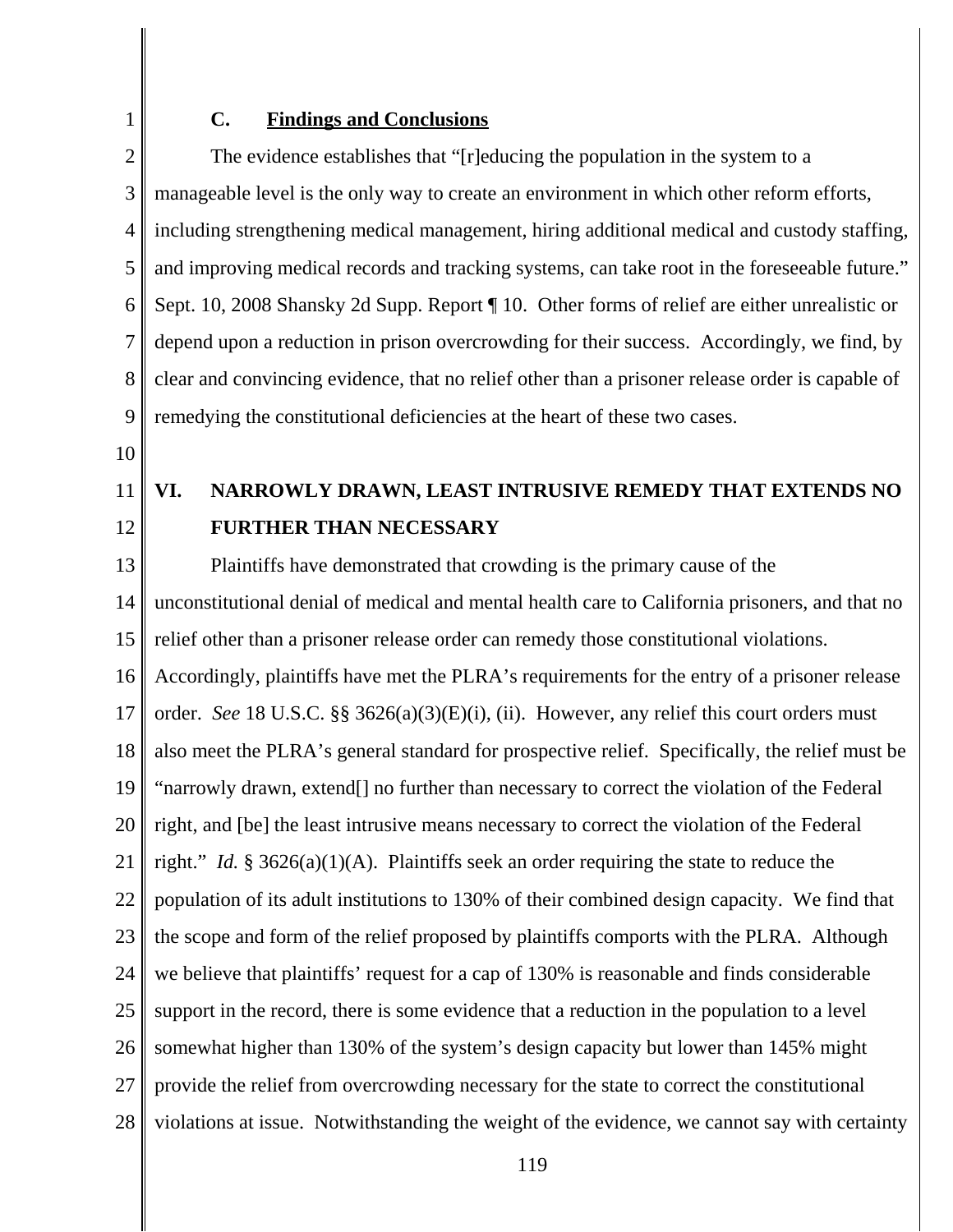1 2 3 4 5 that a cap as low as 130% is necessary, although we are persuaded that the cap must not be much higher. Because any relief we order must extend no further than necessary, and because we are convinced that a cap of no higher than 137.5% is necessary, we order defendants to reduce the prisoner population to 137.5% of the adult institutions' total design capacity.<sup>61</sup>

6

# **A. Scope of Relief**

7 8 9 10 11 12 13 14 15 16 17 18 19 20 21 22 23 24 25 26 27 28  $<sup>61</sup>$ As noted already, our opinion and order is limited to the CDCR's thirty-three adult</sup> prison institutions and does not include camps, community correction centers, or Department of Mental Health state hospitals. Our remedy "must of course be limited to the inadequac[ies] that produced the injur[ies] in fact that the plaintiff[s] ha[ve] established." *Lewis*, 518 U.S. at 357. In this proceeding, those injuries involve the state's longstanding and knowing failure to provide its prisoners with the minimal level of medical and mental health care required by the Constitution. The *Plata* court found that "the California prison medical system is broken beyond repair"; that the "future injury and death" of California prisoners is "virtually guaranteed in the absence of drastic action"; and that the state had failed to address those problems despite having "every reasonable opportunity" to do so. Oct. 3, 2005 FF&CL in *Plata*, 2005 WL 2932253, at \*1. Likewise, the *Coleman* court found that the state was deliberately indifferent to the fact that seriously mentally ill inmates in the California Department of Corrections daily face an objectively intolerable risk of harm as a result of the gross systemic deficiencies that obtain throughout the Department.  $\ldots$ . [I]nmates have in fact suffered significant harm as a result of those deficiencies; seriously mentally ill inmates have languished for months, or even years, without access to necessary care. They suffer from severe hallucinations, they decompensate into catatonic states, and they suffer the other sequela to untreated mental disease. *Coleman*, 912 F. Supp. at 1316, 1319. With the identified constitutional violations in mind, we first consider the propriety of plaintiffs' request for a systemwide cap. "'The scope of injunctive relief is dictated by the extent of the violation established.' The key question . . . is whether the inadequacy complained of is in fact 'widespread enough to justify system wide relief.'" *Armstrong*, 275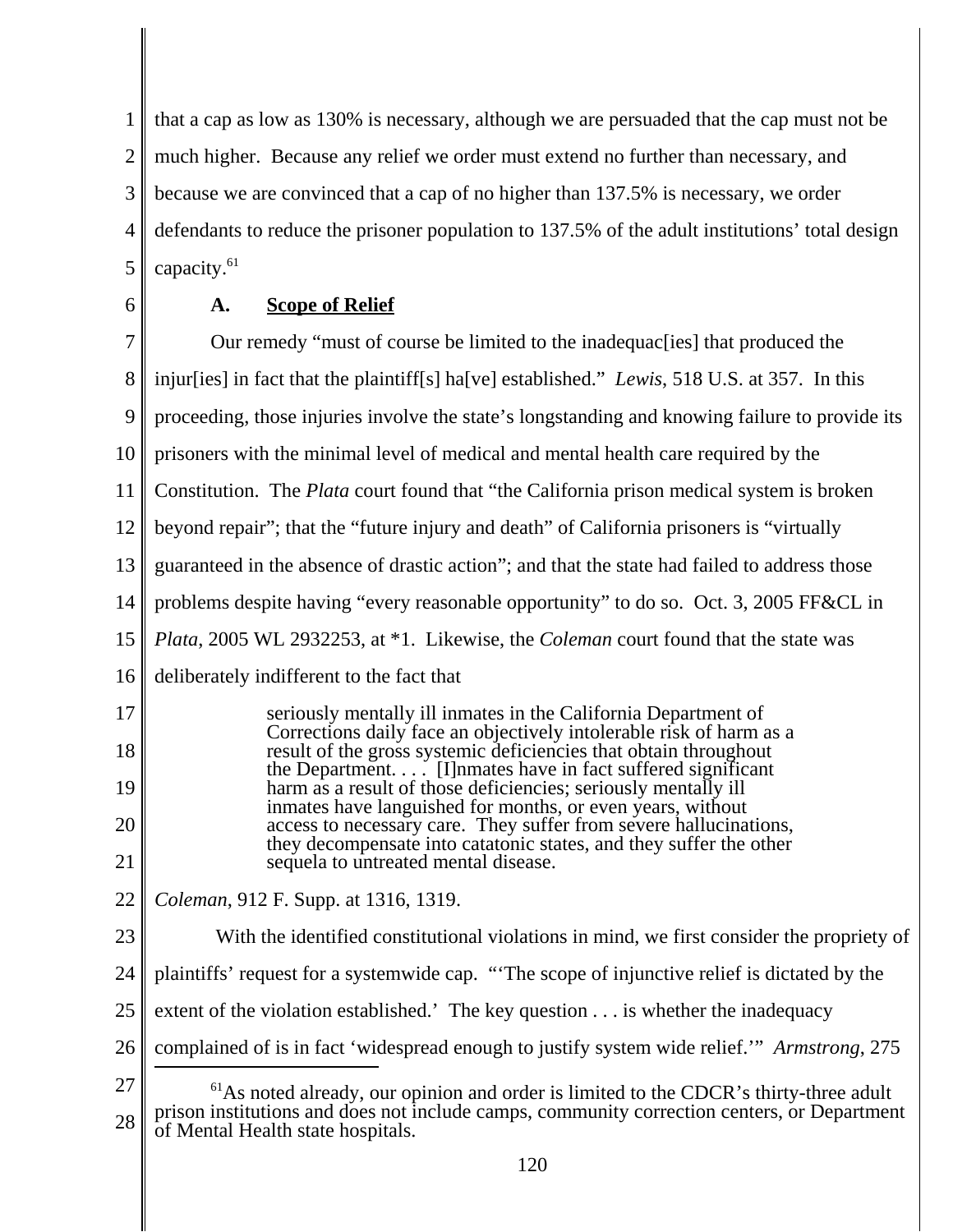1 2 3 4 5 6 7 F.3d at 870 (quoting *Lewis*, 518 U.S. at 359). In other words, a systemwide remedy like that requested by plaintiffs is appropriate only if plaintiffs have established systemwide injury and impact. *See, e.g.*, *Columbus Bd. of Educ. v. Penick*, 443 U.S. 449, 463-65 (1979); *Armstrong*, 275 F.3d at 871; *Smith v. Ark. Dep't. of Corr.*, 103 F.3d 637, 645-46 (8th Cir. 1996). "[I]solated violations affecting a narrow range of plaintiffs" cannot support systemwide relief. *Armstrong*, 275 F.3d at 870; *see also Lewis*, 518 U.S. at 359 (finding systemwide relief inappropriate where plaintiffs had shown only two violations).

8 9 10 11 12 13 14 15 There can be no serious dispute that a systemwide remedy is appropriate in this case. As we have already noted, the constitutional violations identified by the *Plata* and *Coleman* courts exist throughout the California prison system and are the result of systemic failures in the California prison system. *See* Nov. 3, 2008 Order at 7. Numerous reports issued by the *Plata* Receiver and the *Coleman* Special Master document the systemic nature of those problems. Not surprisingly, defendants have never contended that the problems at issue in *Plata* and *Coleman* are institution-specific. Accordingly, a systemwide remedy is appropriate.

16 17 18 19 20 21 22 23 Similarly, we conclude that a single systemwide cap rather than a series of institutionspecific caps or a combination of systemwide and institution-specific caps is appropriate. Although institution-specific caps would be tailored to each institution's needs and limitations, an institution-by-institution approach to population reduction would interfere with the state's management of its prisons more than a single systemwide cap, which permits the state to continue determining the proper population of individual institutions. Unless and until it is demonstrated that a single systemwide cap provides inadequate relief, we will limit the relief we order to that form of order.

24 25 26 27 To be certain, the relief sought by plaintiffs extends further than the identified constitutional violations in one regard: Any population reduction plan developed by the state is likely to affect inmates without medical conditions or serious mental illness. However, there is no feasible prisoner release order that would reduce overcrowding without affecting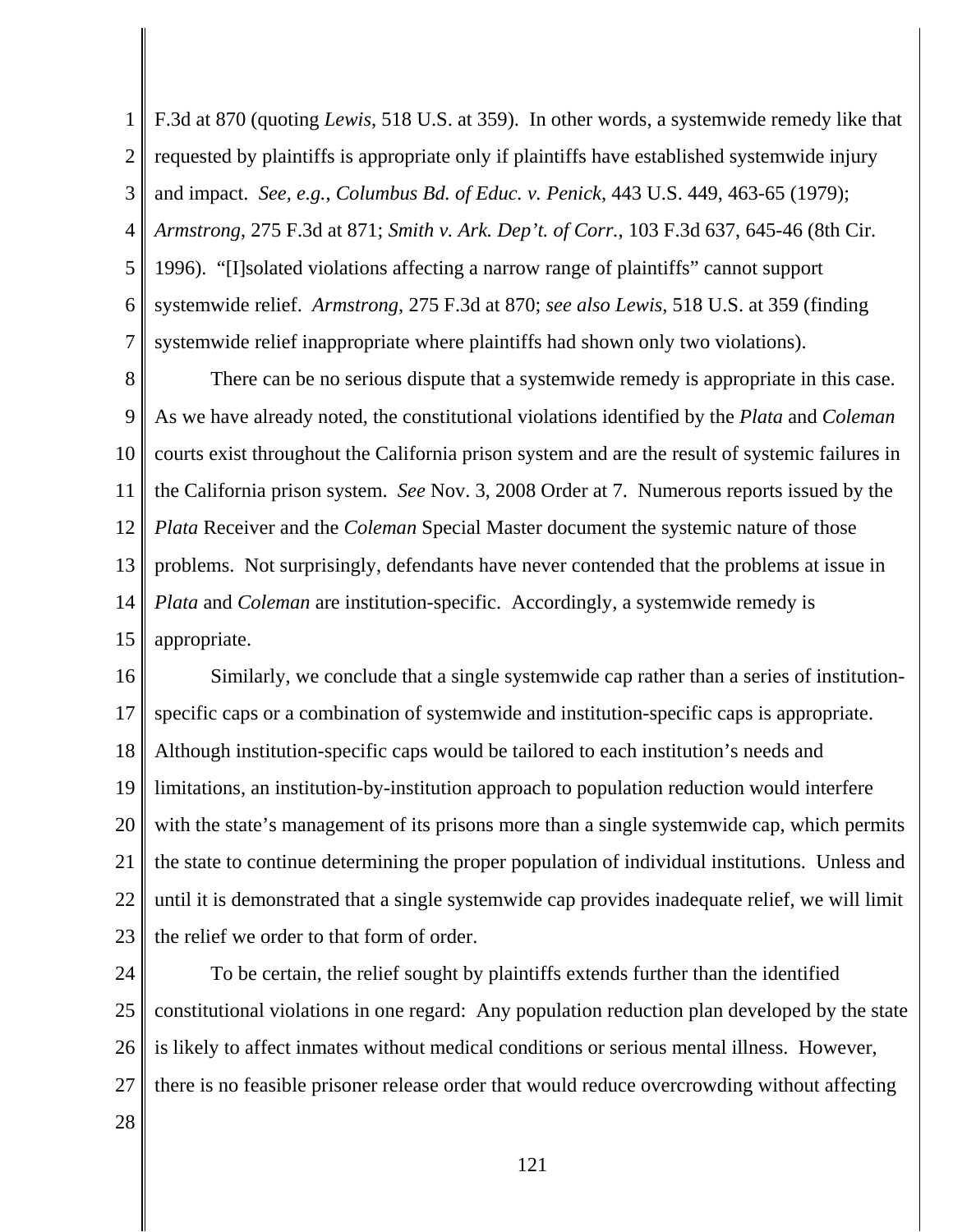1 2 some inmates outside the *Plata* and *Coleman* classes. Thus, we have no doubt that the relief we order contravenes no principle of law or equity in that regard.

3 4 5 Accordingly, the systemwide scope of plaintiffs' requested relief is properly tailored to the identified constitutional violations, at least at this first stage of the court's attempt to bring the system into compliance with the Constitution's mandate.

6

# **B. Form of Relief**

7 8 9 10 11 12 13 14 15 We next consider the form of relief proposed by plaintiffs. Plaintiffs seek an order requiring the state to reduce its prison population to a specified percentage of the system's design capacity within two years. Initially, the state would be required to develop a plan to reduce the population to the designated percentage. After considering the proposed plan and any objections from plaintiffs or intervenors, we would enter a final order incorporating the state's proposal if it is feasible, with any appropriate modifications or amendments we may deem necessary. We would then retain jurisdiction to ensure compliance with the order or make further changes as necessary in order to allow the state to attain the actual reduction in the prison population set forth in our order within the specified time.

16 17 18 19 20 The Supreme Court described the nearly identical procedure used in *Bounds v. Smith*, 430 U.S. 817 (1977), as an "exemplar of what should be done" in crafting systemwide prospective relief. *Lewis*, 518 U.S. at 363. In *Bounds*, the district court found that the state's failure to provide legal research facilities unconstitutionally denied its inmates access to the courts. *Bounds*, 430 U.S. at 818. However,

[r]ather than attempting to dictate precisely what course the State

22

21

23

24

25

should follow [to remedy the constitutional violation], the court charged the Department of Correction with the task of devising a Constitutionally sound program to assure inmates access to the courts. It left to the State the choice of what alternative would most easily and economically fulfill this duty. *Id.* at 818-19 (internal quotations omitted). "The State responded with a proposal, which the

26 District Court ultimately approved with minor changes, after considering objections raised by

- 27 the inmates." *Lewis*, 518 U.S. at 362-63 (citing *Bounds*, 430 U.S. at 819-20).
- 28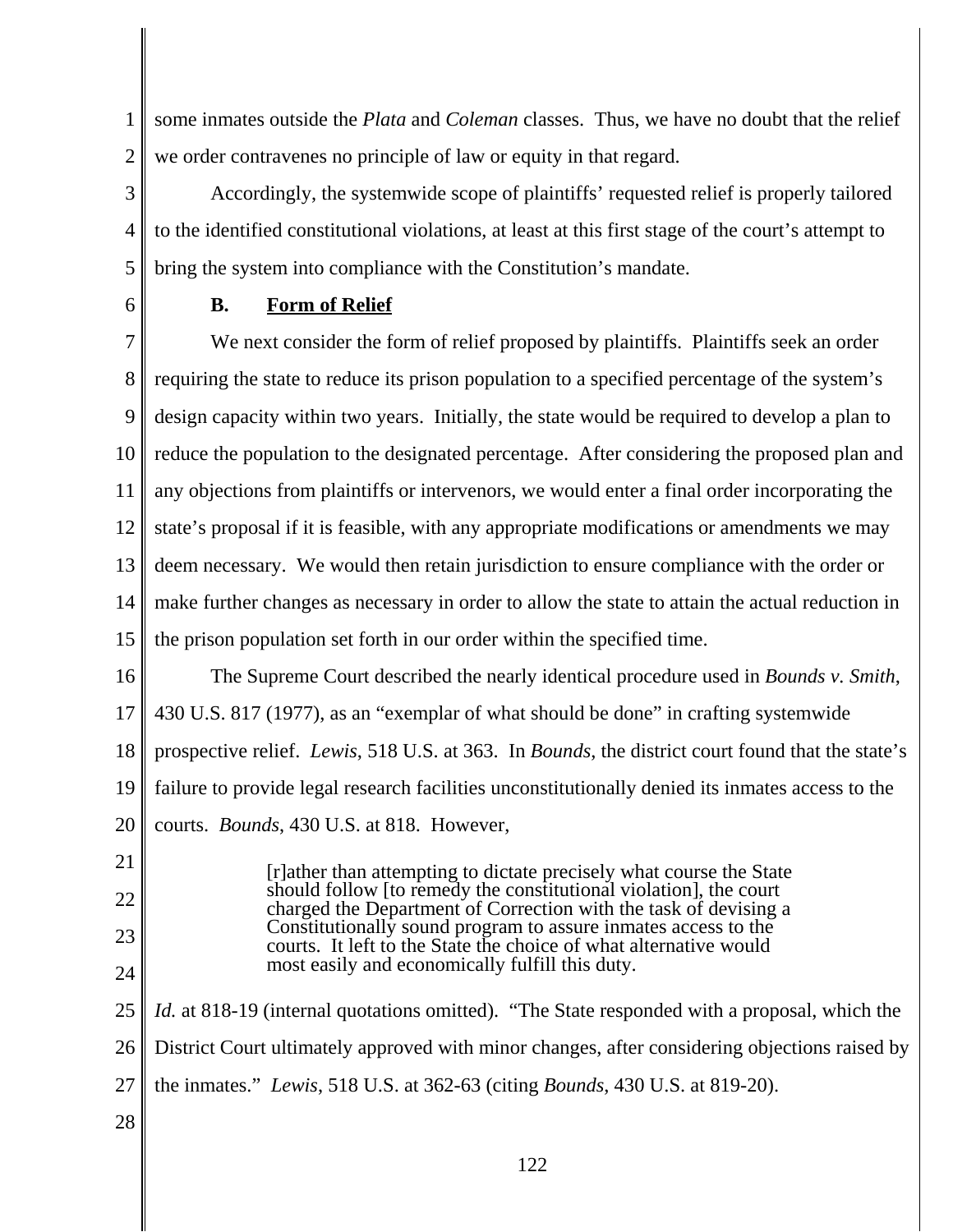1 2 3 4 5 6 7 8 9 10 11 12 13 14 15 16 17 18 19 20 21 In both *Bounds* and *Lewis*, the Supreme Court praised the *Bounds* lower court's remedial approach, finding that it "scrupulously respected the limits on [the court's] role" and preserved the prison administrators' "wide discretion within the bounds of constitutional requirements." *Bounds*, 430 U.S. at 832-33; *Lewis*, 518 U.S. at 363. The relief requested by plaintiffs here demonstrates the same respect for this court's limited role and for the need to preserve the state's "wide discretion" in managing its prisons. As in *Bounds*, plaintiffs' proposal would permit the state to develop the necessary population reduction plan in the first instance. As we describe *infra*, the state would not be required to throw open the doors of its prisons, but could instead choose among many different options or combinations of options for reducing the prison population. The state's options include, *inter alia*, the following: enhancing good time and program participation credits; diverting technical parole violators and certain offenders with short sentences; reducing the length of parole supervision; implementing evidence-based rehabilitative programming; or implementing sentencing reforms, perhaps by means of a sentencing commission or by otherwise changing outmoded or counterproductive sentencing practices. Many of these options have already been proposed at various times by defendants themselves. *See, e.g.*, Rep. Tr. at 1694:19- 1699:15 (Cate) (discussing Governor Schwarzenegger's proposed reforms, including the elimination of parole supervision and enhanced good time and program participation credits); *see also* Ex. P3 at 77 (noting that fifteen reports presented to the state between 1990 and 2007, some of which were prepared by state-established commissions or committees, recommended sentencing reform and the establishment of a sentencing commission).

22 23 24 25 26 27 28 Plaintiffs' proposed order would permit the state to choose among many available means of achieving the prescribed population reduction, thereby maximizing the state's flexibility and permitting the state to comply with the cap in a manner that best accords with the state's penal priorities. For this reason, an order requiring a systemwide population reduction to a specified percentage is preferable to an order or series of orders requiring particular methods of population reduction, such as the reform of the parole system or the overhaul of the state's sentencing policies. By asking the state to develop a remedial plan in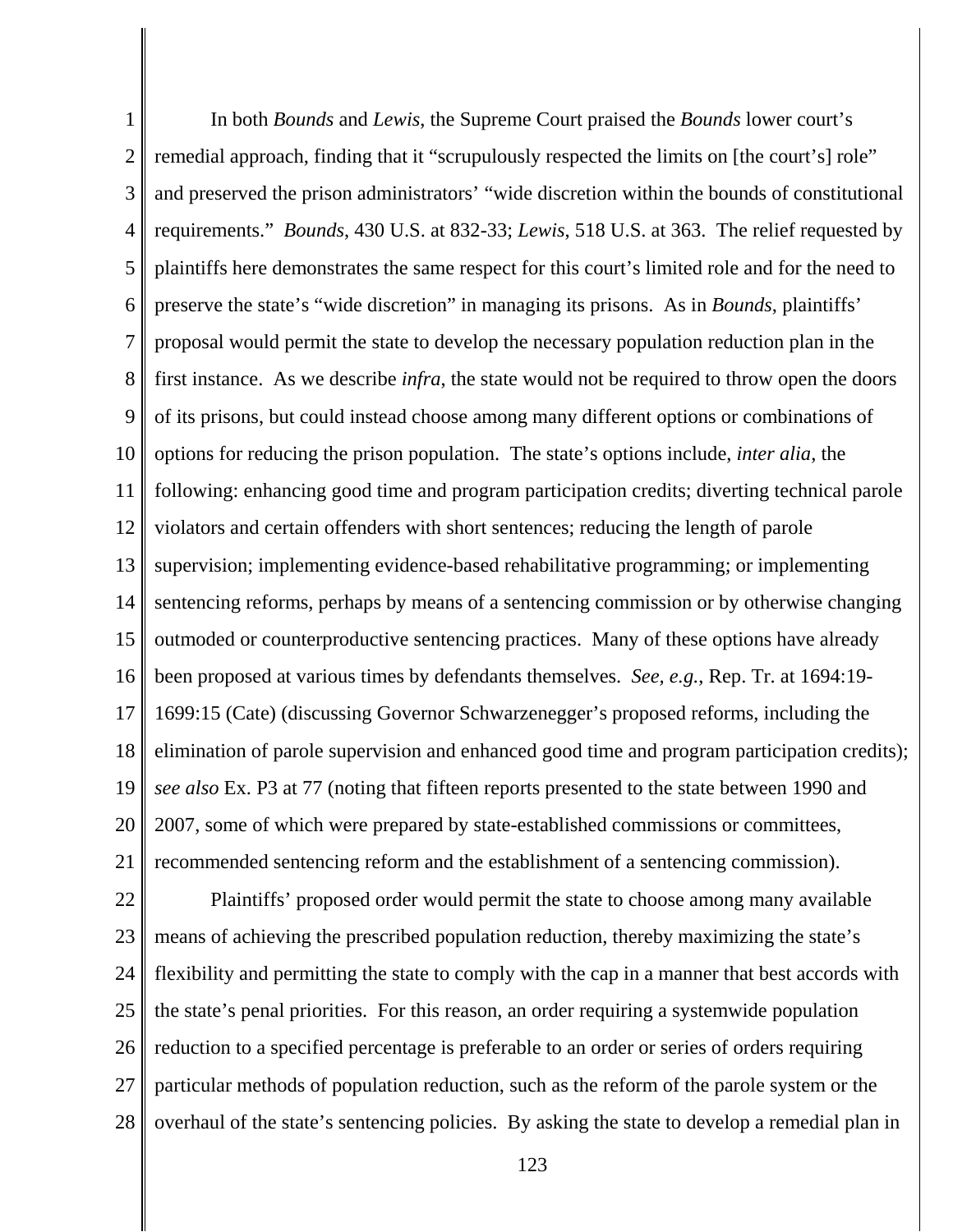1 2 3 4 5 6 the first instance, the relief sought by plaintiffs exhibits the deference to state expertise required by the PLRA and *Lewis* and limits this court's intrusion into "'the minutiae of prison operations.'" *Lewis*, 518 U.S. at 362 (quoting *Bell v. Wolfish*, 441 U.S. 520, 562 (1979)). The population reduction order sought by plaintiffs is thus "the least intrusive means necessary to correct the [constitutional] violation[s]" at issue in this proceeding. 18 U.S.C. § 3626(a)(1)(A).<sup>62</sup>

7

# **C. The Required Population Reduction**

8 9 10 11 12 13 14 15 16 17 18 19 Finally, we consider plaintiffs' specific request that we order defendants to reduce California's prisoner population to 130% of the system's design capacity. At the outset, we note that choosing the percentage of design capacity to which the prison population should be reduced is "not an exact science." Rep. Tr. at 976:3-4 (Haney). As plaintiffs' expert Dr. Craig Haney explained, "there's nothing magical" about any specific percentage, including 100%, *id.* at 976:7-8, but the likelihood of bringing the system into constitutional compliance increases as the prison population nears 100% design capacity, *id.* at 976:8-15. Our task is further complicated by the fact that defendants have not presented any evidence or arguments suggesting that we should adopt a percentage other than 130% design capacity. Nonetheless, both the PLRA and general equitable principles require this court to ensure that the population reduction sought by plaintiffs extends no further than necessary to rectify the unconstitutional denial of medical and mental health care to California's prisoners.

20 21 22 23 24 Although plaintiffs seek a cap at 130% design capacity, the evidence at trial demonstrated that even a prison system operating at or near only 100% design capacity faces serious difficulties in providing inmates with constitutionally sufficient medical and mental health care. First, California's prisons were not designed to provide medical and mental health care for the numbers now housed therein. Instead, the physical space for health care

25

26 27 28 <sup>62</sup>Of course, *Bounds* involved the initial remedial response to a recently identified constitutional violation, whereas *Plata* and *Coleman* have been in their remedial phases for a number of years. We do not believe this distinction would justify a departure from the remedial model praised in *Bounds* and *Lewis*, in which the state is given the first opportunity to develop a remedial plan. It may, however, along with the nature of the constitutional violations and of plaintiffs' injuries, affect the length of time in which the state is required to develop and implement the plan.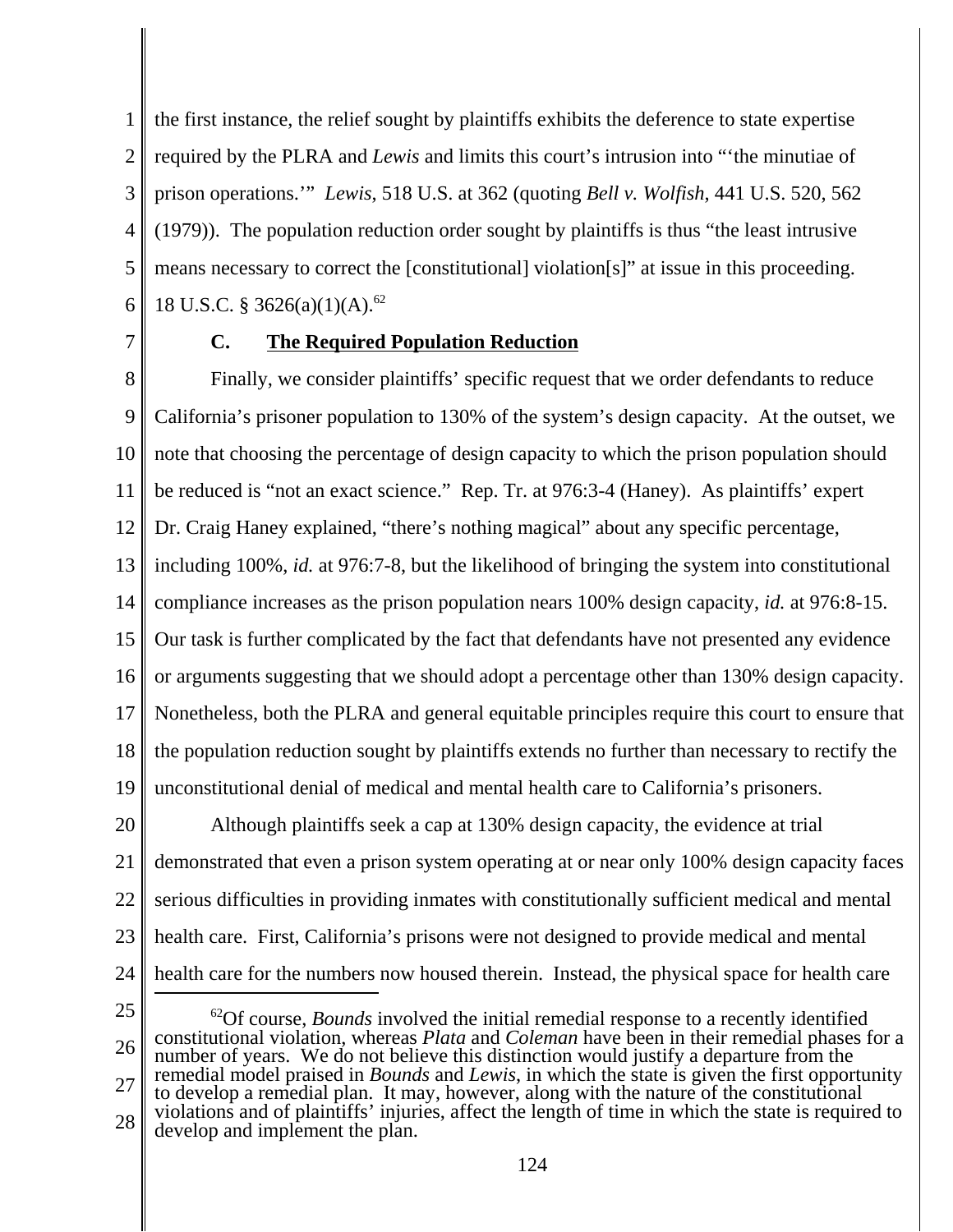1 2 3 4 5 6 7 8 9 10 11 12 13 14 in California's prisons was devised on the assumption that the prisons' populations would not exceed 100% of their design capacity. Rep. Tr. at 271:8-10 (Lehman) ("The physical space provided [in each institution] is based on the hundred percent population as opposed to 200 percent."). As defendants' witness Robin Dezember noted, the state's prisons "were not designed and made no provision for any expansion of medical care space beyond the initial 100% of capacity," and "none of the 19 CDCR institutions planned and built in the boom of the 80s and 90s gave any thought to the space that might be needed for mental health purposes." Dezember Trial Aff. ¶ 72 (internal quotations omitted). Shockingly, this failure to account for the effect of overcrowding on the ability of prisons to deliver medical and mental health continued even after the state knew that they would be filled to 200% of their design capacity. Ex. D1092 at 21-22 (*Plata* Receiver's May 15, 2007 Report Re: Overcrowding) (noting that a new prison built in 2005 was designed to provide medical care for a population equal to 100% design capacity notwithstanding the CDCR's existing plan to house a population equal to 200% design capacity in the new prison).

15 16 17 18 19 20 21 22 The mismatch between the physical design of the prisons and their present overcrowding accounts for many of the space-related obstacles to the provision of constitutionally sufficient medical and mental health care. According to Secretary Lehman, the former head of corrections in Washington, Maine, and Pennsylvania, this mismatch leaves California's prisons without the physical space to provide medical and mental health care to the number of prisoners now housed in those overcrowded institutions. In the absence of sufficient space the prisons are "simply not able to provide the [healthcare] services that [are] required." Rep. Tr. at 271:10-11.

23 24 25 26 27 28 More generally, any prison operating at 100% design capacity stretches the limits of its physical design. According to Dr. Haney, "prisons were virtually always designed sparsely . . . so that a prison that was reaching 100% of its capacity really was pushing against the limits of the number of prisoners that it could safely and humanely hold." Aug. 15, 2008 Haney Report ¶ 380. This is especially true in the context of space allocated for purposes other than housing, including medical and mental health care. "[P]rison design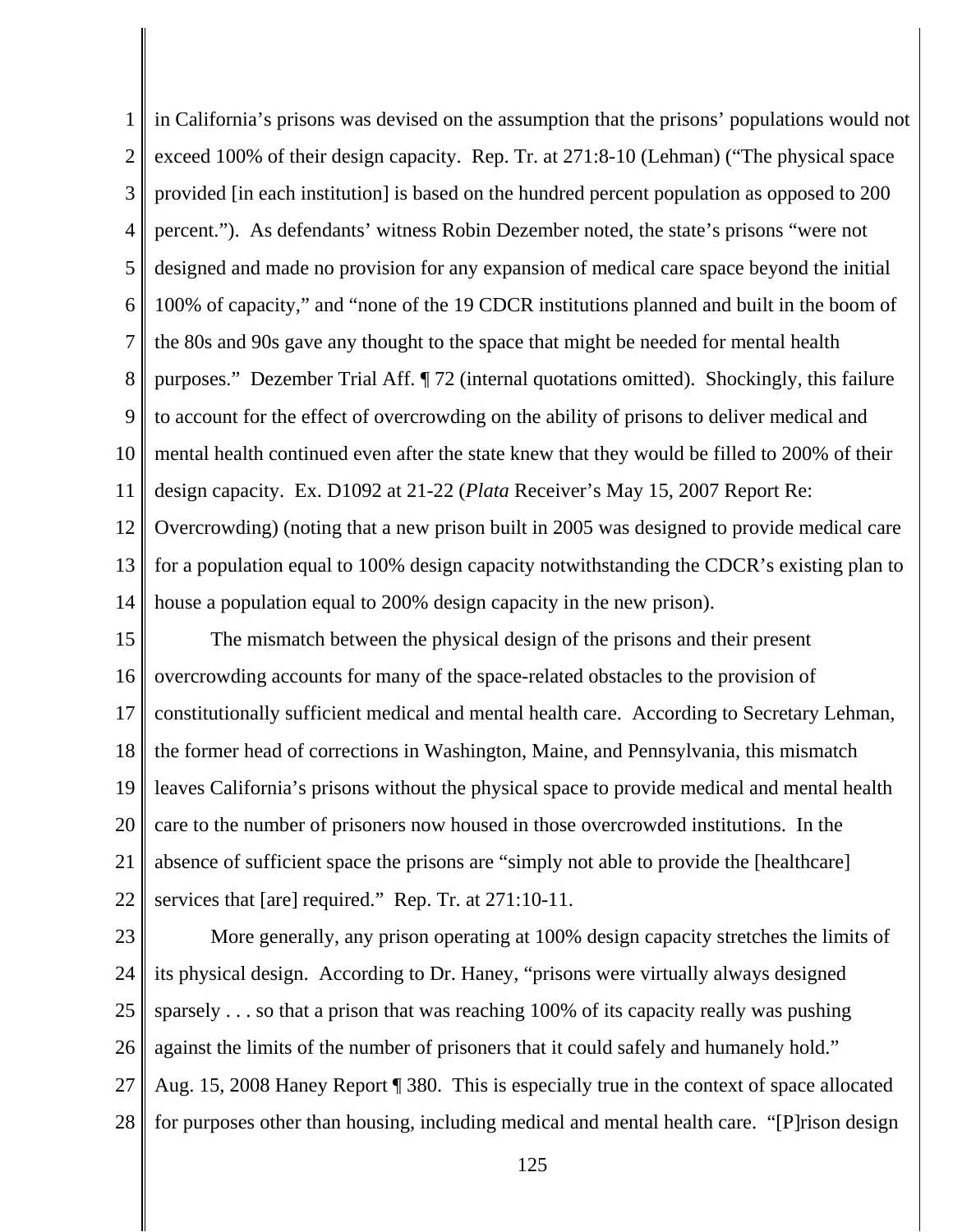1 2 3 4 traditionally maximized housing capacities and minimized space allocated to programming needs, opportunities, and demands." *Id.* As a result, "[w]hen a prison beg[ins] to operate at or near its [design] capacity, there [is] typically little or no space available to pursue all but the most basic programming options." *Id.*

5 6 7 8 9 10 11 12 13 14 15 16 17 18 19 20 21 22 23 24 25 Finally, numerous witnesses testified that a prison system must operate *below* 100% design capacity to function properly. Secretary Woodford, former head of CDCR and warden at San Quentin, stated that a five percent vacancy rate is necessary "[t]o manage the movement of prisoners appropriately." Nov. 9, 2007 Woodford Report ¶ 14. "Without the flexibility that this vacancy rate provides, it is very difficult to ensure that prisoners are housed appropriately for their medical and mental health needs." *Id.* In addition, three witnesses for the defendant-intervenors testified that jails require a vacancy rate of at least five or ten percent to operate properly. According to San Mateo County Sheriff Gregory Munks, jails operate properly only when at or below their "functional capacity," which is five to ten percent lower than their design capacity. *See* Rep. Tr. at 1776:15-20 (Munks); *see also id.* at 1776:20-23 (functional capacity "takes account [of] having the room for classification, being able to move inmates around, [and] keep[ing] them separated based on classification, based on needs, based on gang affiliation"). Lieutenant Stephen Smith of the Los Angeles County Sheriff's Department testified that jails cannot operate safely or properly if every bed is filled, and that he would expect the same result in prisons. *Id.* at 1837:5-1838:6 (Smith). According to Lieutenant Smith, "A hundred percent of your capacity is really a misnomer. . . . [Y]ou're at a hundred percent capacity when you are at 90 percent. You need a ten percent vacancy factor to just facilitate movement, and those type of issues because of the margins." *Id.* at 1845:16-21. Likewise, Gary Graves, the acting County Executive for Santa Clara County, testified that a fifteen percent vacancy rate is generally necessary in Santa Clara County's jail system. *Id.* at 2275:3-6.

26 27 28 This testimony establishes that, when a prison or jail's population reaches 100% design capacity, its administrators lose the flexibility required to classify inmates and to move prisoners in accordance with their needs. We have already noted that overcrowding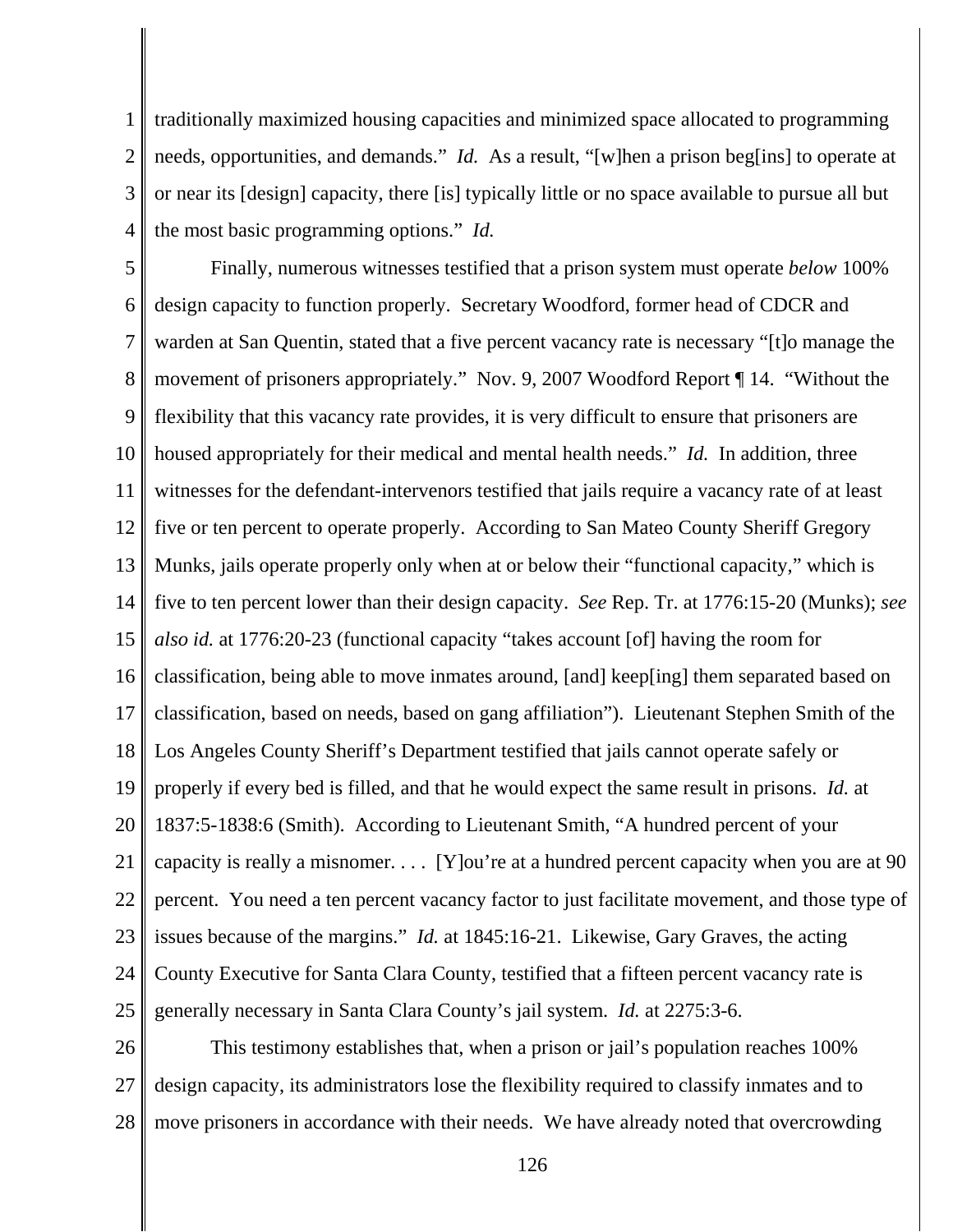1 2 3 4 5 6 prevents the state from providing constitutionally adequate medical and mental health care in part by preventing the proper classification of inmate medical and mental health needs, limiting the state's ability to bring inmates to required appointments and services, and preventing the state from transferring inmates into necessary clinical placements. Accordingly, the testimony suggests that the state's ability to provide constitutionally adequate medical and mental health care is hampered at 100% design capacity.

7 8 9 10 11 12 13 14 15 16 17 18 19 20 21 22 23 24 25 Despite this evidence, plaintiffs do not seek an order capping the prison system's population at 100% design capacity. Instead, they seek a cap at 130% design capacity, acknowledging that constitutionally adequate medical and mental health care can be provided in such circumstances. Plaintiffs' proposed population limit is drawn from a recommendation by the Governor's own prison reform personnel. To implement the prison building and prison reform projects authorized by AB 900, the Governor established a series of strike teams, and Deborah Hysen became head of the Facilities Strike Team in May 2007. Sept. 3, 2008 Hysen Dep. at 12:8-10, 15-17. In that role, Ms. Hysen suggested that the CDCR impose two limits on the state prison population. First, she suggested that new prison beds built pursuant to AB 900 be allocated in a manner that would limit overcrowding to no more than 145% design capacity. Ex. P128 at 1, 6 (Aug. 13, 2007 AB 900 Strike Team memo). Hysen acknowledged that housing prisoners at 145% design capacity "does not meet federal guidelines nor national standards," but she nonetheless believed that a reduction in overcrowding to 145% design capacity would "begin to moderate and control the department's overcrowding practices." *Id.* at 6. As a long-term goal, however, Hysen suggested that the prison system's population should not exceed 130% design capacity, the federal standard for prison overcrowding. *Id.*; Hysen Dep. at 94:13-24. Ms. Hysen also suggested that the CDCR consider "establishing planning capacity and oversight mechanisms to prevent the occurrence of exceeding this [130%] threshold." Ex. P128 at 6.

26 27 28 Plaintiffs' experts testified that the 130% cap recommended by Ms. Hysen would be sufficient to remedy the constitutional violations here. Secretary Lehman testified that "housing California prisoners at 130% design capacity will give prison officials and staff the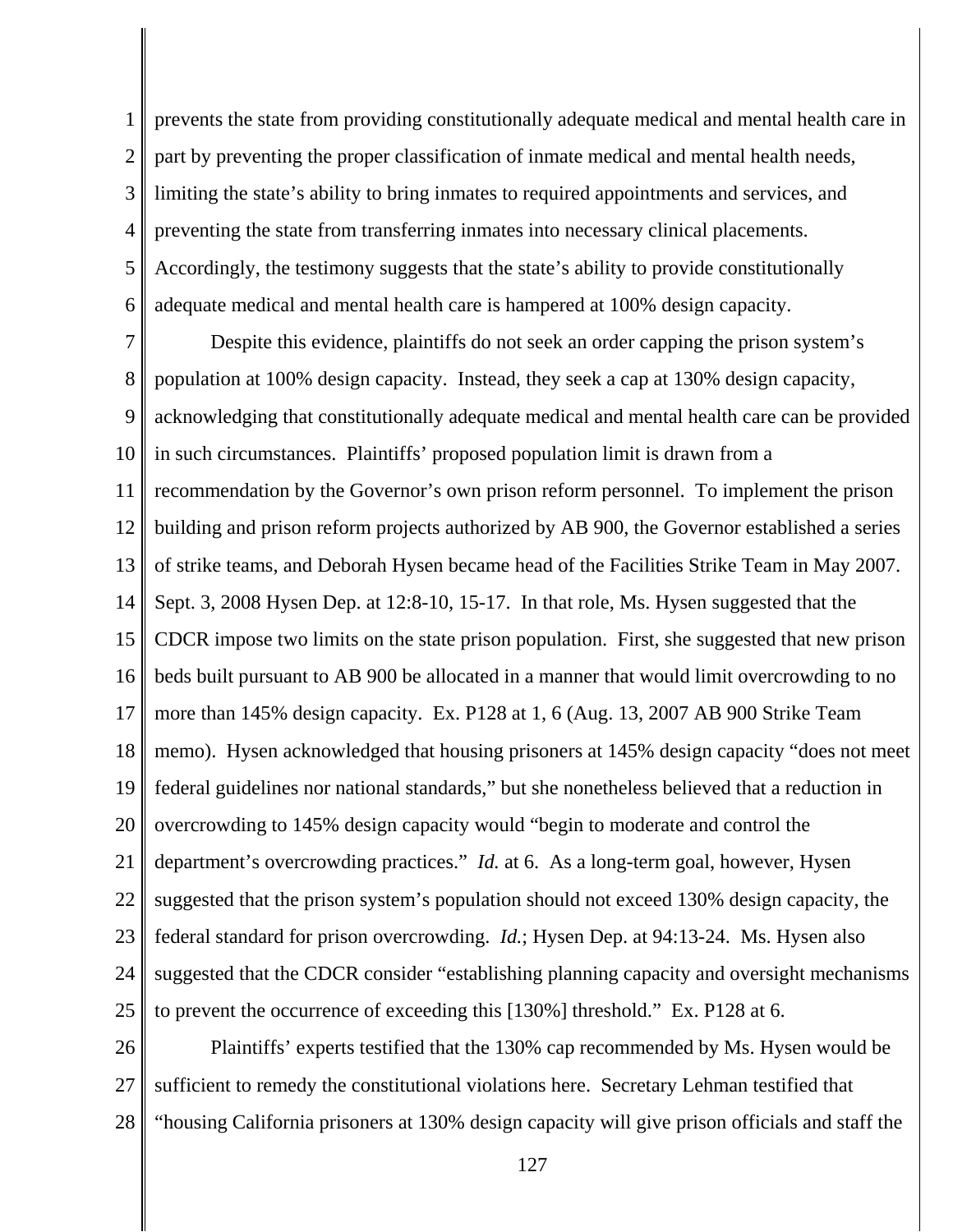1 2 3 4 5 6 7 ability to provide the necessary programs and services for California's prisoners." Aug. 15, 2008 Lehman Report ¶ 20. Doyle Wayne Scott, the former executive director of the Texas Department of Criminal Justice, testified that Ms. Hysen's 130% recommendation was "a realistic and appropriate place for CDCR to be, to ensure that its prisons are safe and provide legally required services," Aug. 13, 2008 Scott Supp. Report ¶ 18. Secretary Woodford also agreed with Ms. Hysen's recommended 130% cap. Aug. 15, 2008 Woodford Supp. Report  $\P$  3.

8 9 10 11 12 13 14 15 16 17 Notably, however, both Director Scott and Secretary Woodford qualified their endorsement of the 130% cap by stating that certain facilities could not provide constitutionally sufficient medical and mental health care when filled to 130% design capacity. Woodford noted that "different (and particularly older) facilities might require slightly lower population limitations, based on the quality of infrastructure and availability of treatment space, for example." *Id.* According to Scott, "[W]hile [130%] might be appropriate for new construction, it should be used carefully in CDCR's old, decaying facilities, with their failing infrastructure. Crowding prisoners at 130% is an appropriate goal for CDCR, speaking broadly, but some facilities might only be able to support and provide appropriate health care for smaller numbers." Aug. 13, 2008 Scott Supp. Report ¶ 18.

18 19 20 21 22 23 24 25 26 Although Director Scott and Secretary Woodford suggested that a 130% limit might be too high in certain instances, other evidence suggested that a cap above 130% might be sufficient. For example, Dr. Ronald Shansky testified that the Illinois prison medical system was brought into constitutional compliance at 140% design capacity. Rep. Tr. at 479:2-16. Similarly, the Corrections Independent Review Panel determined in 2004 that the California prison system's "operable capacity" was 145% of its design capacity. Ex. P4 at 124. The Panel's estimate was prepared by a group of experienced California prison wardens, who suggested that a system operating at 145% design capacity could "support full inmate programming in a safe and secure environment." *Id.*

27 28 Numerous witnesses testified, however, that the Panel's operable capacity estimate suffers from a potentially fatal flaw for purposes of measuring the constitutional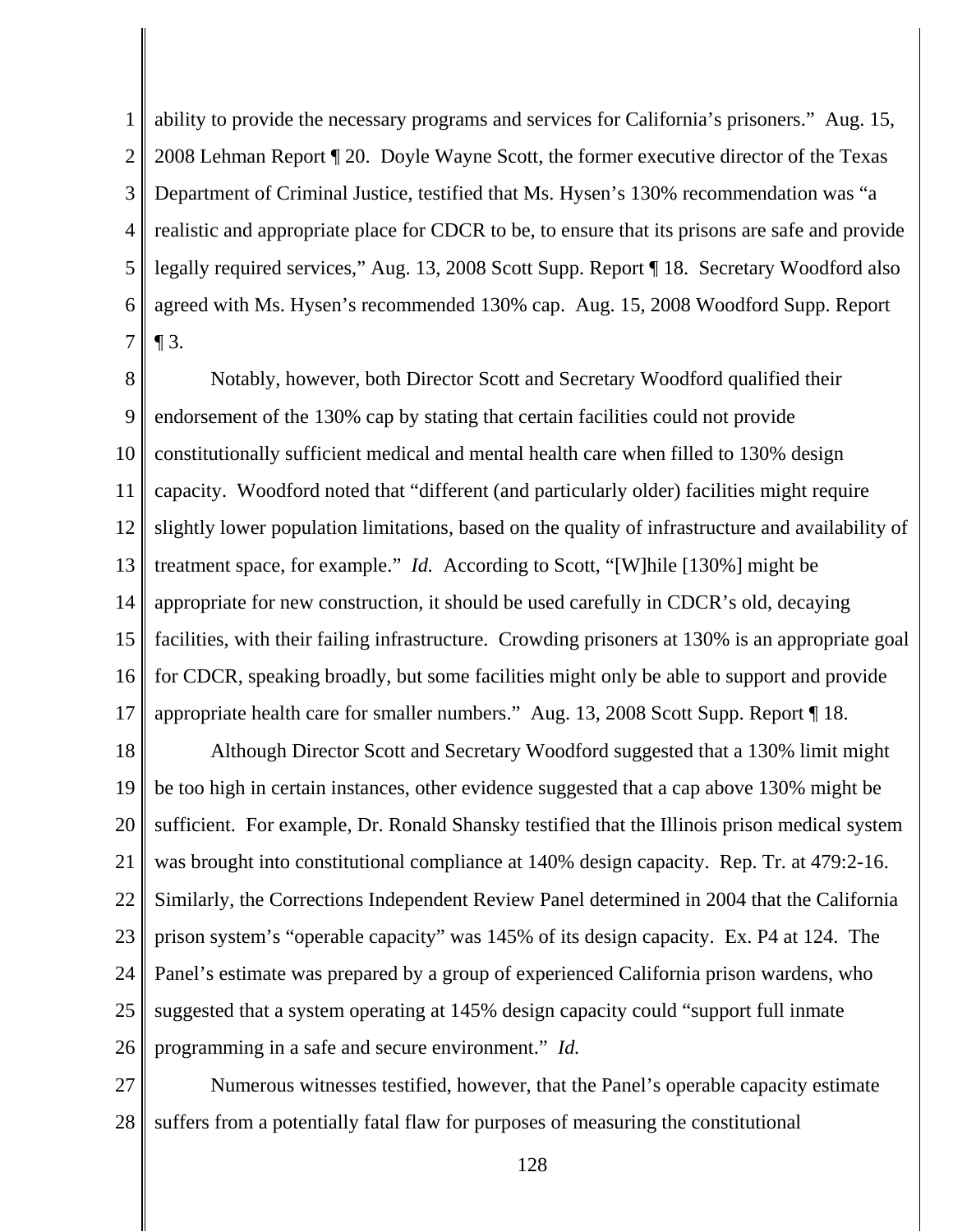| 1              | requirements relating to medical and mental health care. Operable capacity does not take                                                                                          |
|----------------|-----------------------------------------------------------------------------------------------------------------------------------------------------------------------------------|
| $\overline{2}$ | into account the ability to provide that care. Thus, the wardens did not consider prisoner                                                                                        |
| 3              | medical or mental health needs in reaching their estimate. See Ex. P4 at 161 n.3; Nov. 9,                                                                                         |
| $\overline{4}$ | 2007 Scott Report ¶ 46 ("[The expert panel's] definitions [of design capacity, operational                                                                                        |
| 5              | capacity, and maximum safe and reasonable capacity], however, still fail to look at the                                                                                           |
| 6              | capability of a system or individual facility to adequately and legally care for the medical and                                                                                  |
| 7              | mental health needs of its population"). According to Dr. Stewart, "The [maximum]                                                                                                 |
| 8              | operable capacity] incorporated educational, vocational, substance abuse, and other                                                                                               |
| 9              | rehabilitation programming, but did not account for programming associated with mental                                                                                            |
| 10             | health or medical treatment When mental health treatment needs are taken into account,                                                                                            |
| 11             | the maximum operable capacity will be lower." Aug. 15, 2008 Stewart Supp. Report                                                                                                  |
| 12             | <b>1126-27.</b> Likewise, Dr. Haney reported that                                                                                                                                 |
| 13             | the Panel's estimate of [maximum operable capacity] did <i>not</i>                                                                                                                |
| 14             | specifically contemplate, take into account, or attempt to<br>calculate the <i>additional</i> space and staffing levels that would be                                             |
| 15             | required to provide constitutionally adequate mental health and<br>medical care When these crucial mental health and medical                                                      |
| 16             | treatment needs are taken into account $-$ as they must be in any<br>calculation aimed at addressing the primary cause of these                                                   |
| 17             | continuing constitutional violations – then the appropriate<br>percentage for maximum operable capacity would certainly be lower than the Panel's and wardens' estimates of 145%. |
| 18             |                                                                                                                                                                                   |
| 19             | Aug. 15, 2008 Haney Report ¶ 383, 385.                                                                                                                                            |
| 20             | Plaintiffs' experts convincingly demonstrated that, in light of the wardens' failure to                                                                                           |
| 21             | consider the provision of medical and mental health care to California's inmates and in light                                                                                     |
| 22             | of their reliance on maximum operable capacity, which does not consider the ability to                                                                                            |
| 23             | provide such care, the Panel's 145% estimate clearly exceeds the maximum level at which                                                                                           |
| 24             | the state could provide constitutionally adequate medical and mental health care in its                                                                                           |
| 25             | prisons. Unfortunately, plaintiffs' experts did not calculate the extent to which the operable                                                                                    |
| 26             | capacity of California's prisons exceeds the percentage necessary for the provision of                                                                                            |
| 27             | constitutionally adequate medical and mental health care. See Aug. 15, 2008 Stewart Supp.                                                                                         |
| 28             | Report ¶ 127 (stating only that the maximum operable capacity of California's prisons is                                                                                          |
|                |                                                                                                                                                                                   |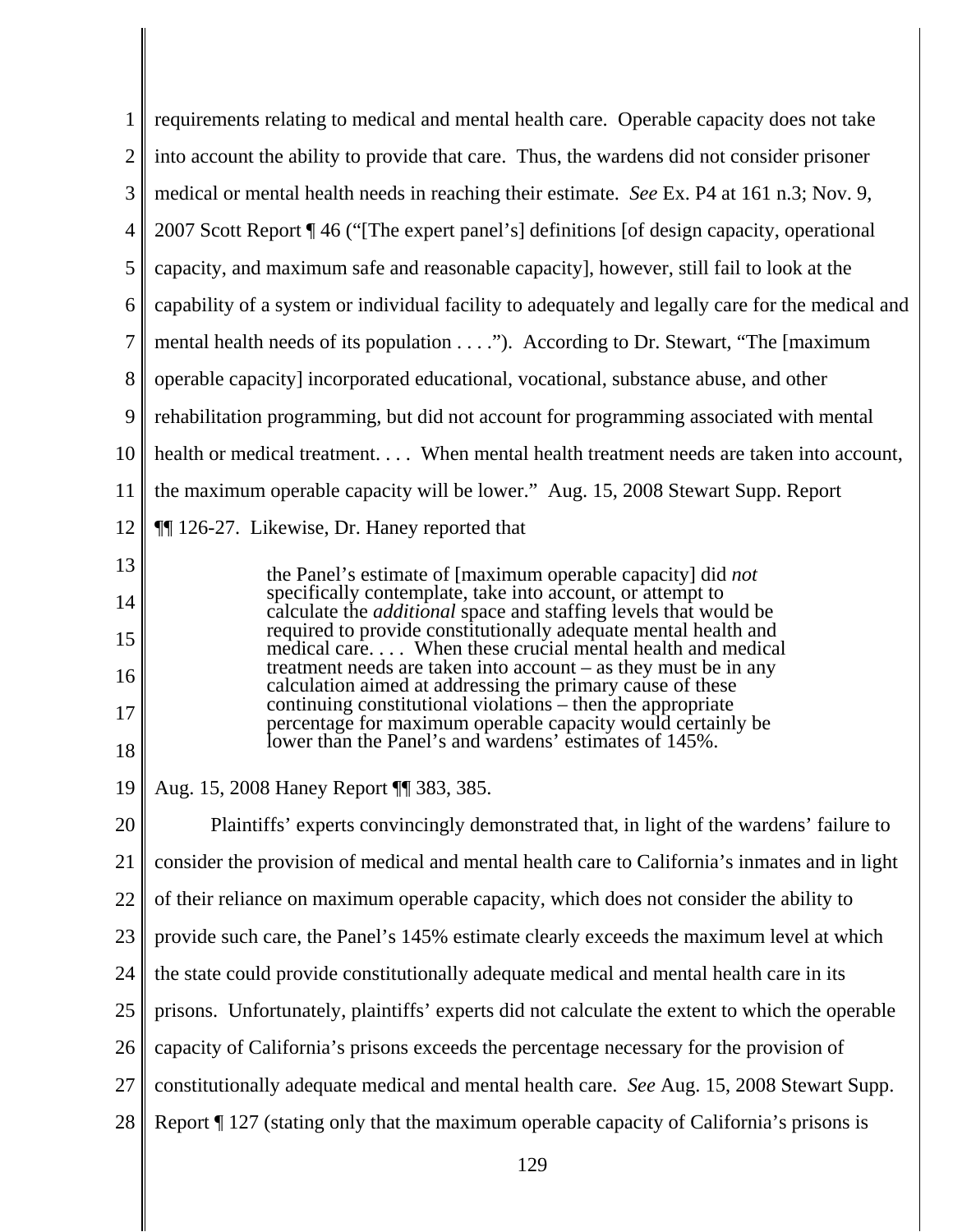1 2 3 4 5 6 lower than 145%); Aug. 15, 2008 Haney Report ¶ 385 (same); *see also* Aug. 15, 2008 Haney Report ¶ 385 (describing 145% as "a very conservative estimate of [maximum operable capacity]" that is "the outer limit or maximum capacity *in a range* that is intended to eliminate the constitutional violations that are at issue here" (last emphasis added)). Even more unfortunately, as noted earlier, defendants introduced no evidence suggesting that the population of California's prisons should be reduced to some level above 130%.

7 8 9 10 11 12 13 14 15 16 17 18 19 20 21 22 23 24 25 26 27 28 Although there is strong evidence that a prison system operating at even 100% design capacity will have difficulty providing adequate medical and mental health care to its inmates, the evidence before the court establishes that California's prisoner population *must* be reduced to some level between 130% and 145% design capacity if the CDCR's medical and mental health services are ever to attain constitutional compliance. The evidence in support of a 130% limit is strong: Both national standards and the Governor's own strike team, which adopted those standards, suggest 130% design capacity as a reasonable upper limit on the prison system's population. However, we cannot determine from the evidence whether the national standard selected by the Governor's strike team represents a judgment regarding the mandates of the Constitution or whether it merely reflects a policy that ensures desirable prison conditions. Other, far less persuasive evidence at trial suggested that California might be able to remedy the constitutional violations at issue in *Plata* and *Coleman* if the population of the CDCR's adult institutions were reduced to 140% or somewhere else lower than 145% design capacity. Exercising the caution and restraint required by the PLRA, we credit this evidence to the extent it suggests that the limit on California's prison population should be somewhat higher than 130% but lower than 145%. Rather than adopting the 130% limit requested by plaintiffs, we will out of caution require a reduction in the population of California's adult prison institutions to only 137.5% of their combined design capacity – a population reduction halfway between the cap requested by plaintiffs and the wardens' estimate of the California prison system's maximum operable capacity absent consideration of the need for medical and mental health care. At the adult institutions' present design capacity of 79,828, Ex. P135 (CDCR weekly population report as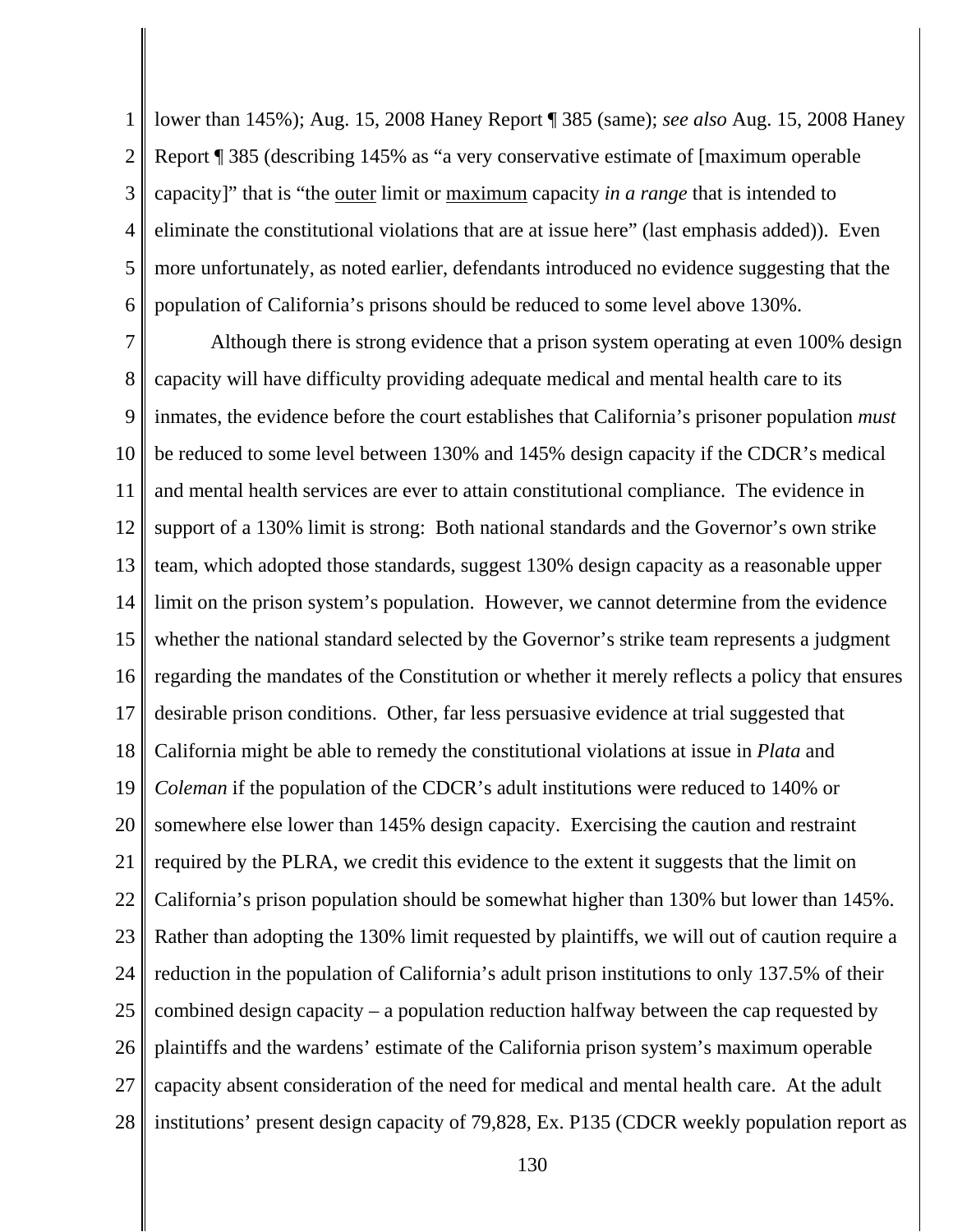1 2 3 4 5 6 of August 27, 2008), this equates to a population of just below 110,000.<sup>63</sup> Should the state prove unable to provide constitutionally adequate medical and mental health care after the prison population is reduced to 137.5% design capacity, plaintiffs may ask this court to impose a lower cap.<sup>64</sup> Similarly, should it appear that the provisions set forth in the plan adopted by the court will not achieve the expected population reduction, plaintiffs may seek to have the plan amended.

7

8

#### 9 10 **VII. POTENTIAL POPULATION REDUCTION MEASURES AND THEIR IMPACT ON PUBLIC SAFETY AND THE OPERATION OF THE CRIMINAL JUSTICE SYSTEM**

11 12 13 14 15 16 17 18 19 20 21 22 23 Before we enter a population reduction order, we must give "substantial weight to any adverse impact on public safety or the operation of a criminal justice system caused by the relief." 18 U.S.C. § 3626(a)(1)(A). To aid us in meeting this requirement, the parties devoted nearly ten days of trial to this issue and submitted hundreds of exhibits. The impressive collection of evidence before the court included testimony from former and current heads of corrections of five states; top academic researchers in the field of incarceration and crime; CDCR officials; and county officials, district attorneys, probation officers, and sheriffs from across California. We also had the benefit of many statecommissioned reports that proposed various measures for safely reducing the overcrowding in California's prison system. Indeed, four of plaintiffs' experts – Dr. Austin, Dr. Beard, Dr. Krisberg, and Secretary Lehman – had previously been appointed by the CDCR to serve as members of the Expert Panel on Adult Offender Recidivism Reduction Programming. We give substantial consideration to the report from this panel, which recommended a number of

<sup>24</sup> 25 26  $^{63}$ Of course, our order is based on a percentage of design capacity. If the CDCR closes existing prisons or constructs new prisons or prison beds, the system's design capacity will change, and our order will therefore require a prison population than just below 110,000. *See supra* Section V.A.1.d.

<sup>27</sup> 28 <sup>64</sup>We recognize that certain institutions and programs in the system require a population far below 137.5% design capacity. We trust that any population reduction plan developed by the state in response to our opinion and order will properly account for the particular limitations and needs of individual institutions and programs.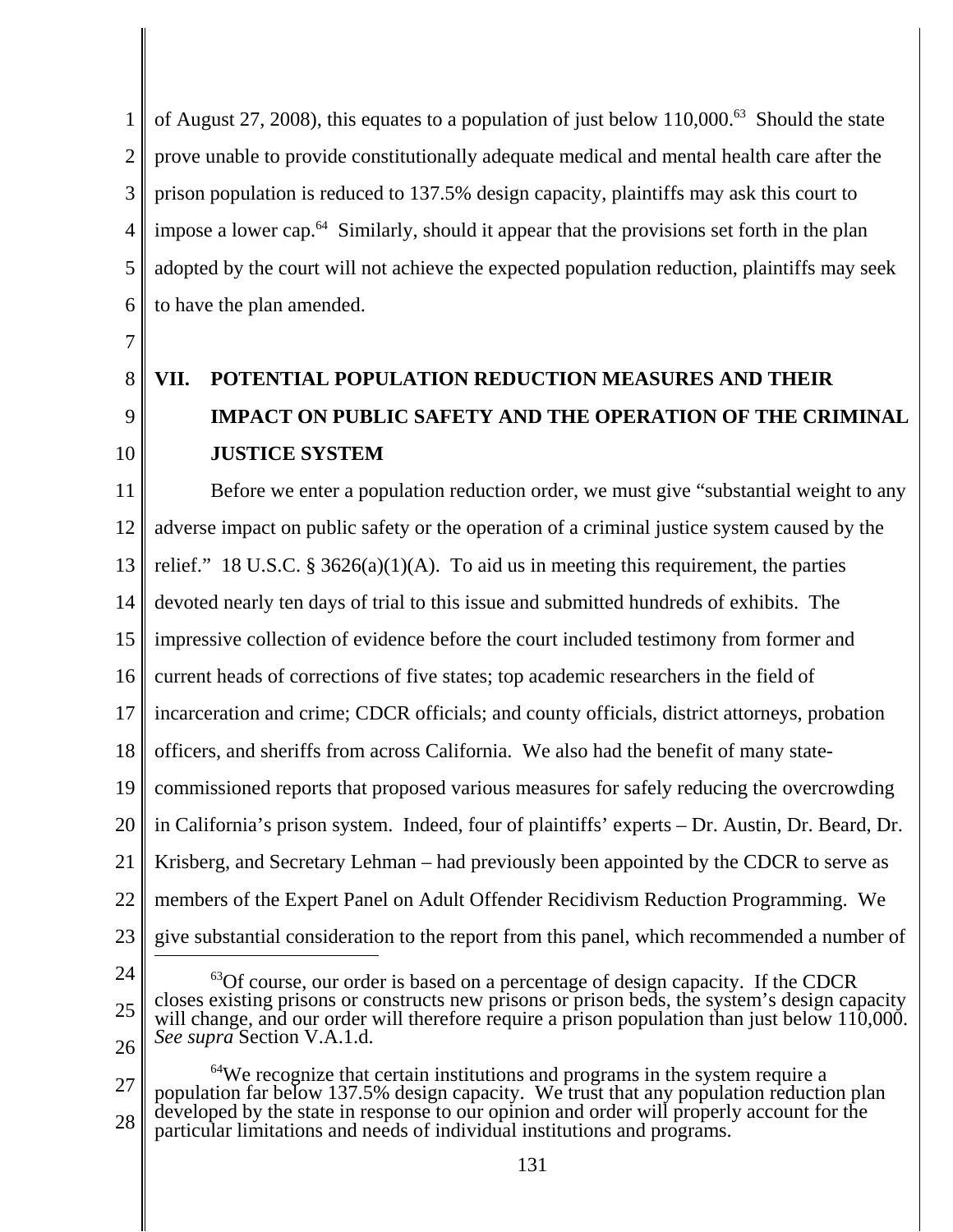1 2 3 4 measures that it believed would help to safely reduce overcrowding in California's prisons, as a necessary first step to reducing recidivism; it included a list of ten related reforms that have been repeatedly recommended to the state, Ex. P2 at 77, some of which we discuss below.

5 6 7 8 9 10 11 12 13 14 15 16 We begin by emphasizing the nature of the order this court issues herein. The order requires the state to reduce California's prison population to 137.5% design capacity within two years and to submit a plan within 45 days to implement our order. As we discuss below, there are a number of population reduction measures that will not have an adverse impact on public safety and that in fact may improve public safety, all of which have been previously recommended to the state, in various reports, by experts it retained to examine ways to reduce California's high recidivism rate.<sup>65</sup> Any or all of these measures may be included in the state's plan. Whichever solutions it ultimately chooses, the evidence is clear that the state can comply with our order in a manner that will not adversely affect public safety. Indeed, the evidence is clear that the state's continued failure to address the severe crowding in California's prisons would perpetuate a criminogenic prison system that itself threatens public safety.

17 18 19 20 21 22 23 24 In addressing the potential impact on public safety of our population reduction order, we do not ignore the serious fiscal crisis presently facing the state of California. We are aware that California will not through its ordinary budget process increase its expenditures in order to ameliorate or resolve the constitutional issues it confronts. However, as we explain below, a reduction in California's prison population would produce significant savings, some of which, even with a budget reduction, could be used to fund effective rehabilitative and reentry programming in the prisons and to help county and local governments meet any additional costs resulting from their expansion of existing programs in order to meet the

25

26 27 28 <sup>65</sup>The state recidivism rate is the ratio of the number of felons returned to prison during a specific period to the number of felons paroled during the same period, times one hundred. Ex. DI-600 at 4. The CDCR's statistics on recidivism show return-to-prison rates within three years, and they include returns for technical parole violations. Rep. Tr. at 1373:3-20 (Woodford). California's recidivism rate is one of the highest in the country. *See* Aug. 15, 2008 Bennett Report ¶ 58; Aug. 15, 2008 Austin Report ¶¶ 9-11; Ex. P2 at 88.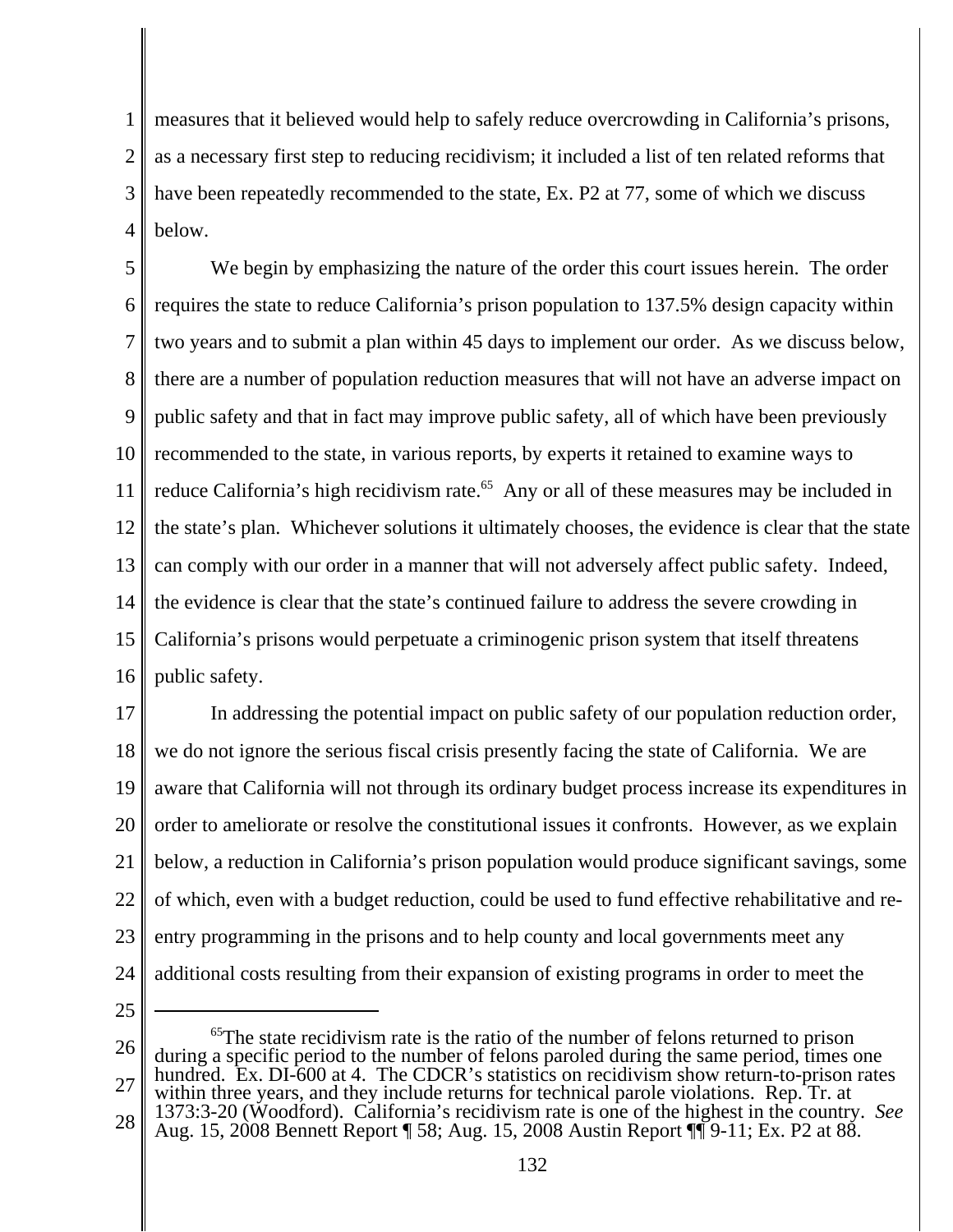1 2 3 4 5 6 7 8 needs of persons affected by a population reduction order who may require county or local services. Even if the state were not to use any savings for such purposes, population reduction could be accomplished without any significant adverse impact on public safety or the operation of the criminal justice system. A number of the population reduction measures that have been recommended by the various expert committees do not require any substantial additional expenditures, and, in many instances, any additional burdens on county and local governments resulting from the prison population reduction would fall within current fluctuations in the demand for existing services.

9 10 11 12 13 14 15 16 17 In any event, we cannot now determine with finality whether the population reduction plan the state will propose in response to our order would have an adverse impact upon public safety or the operation of the criminal justice system. We do know, however, that the state *could* comply with our population reduction order without a significant adverse impact upon public safety or the criminal justice system's operation; the evidence before us clearly establishes its ability to do so. We will consider the impact of the state's actual population reduction plan before approving it or any modified or substitute plan. Whatever plan we do adopt will be consistent with our obligation to accord substantial weight to any adverse impact involved.

18

#### **A. Criminogenic Nature of Overcrowded Prisons**

19 20 21 22 23 As an initial matter, we conclude that the current combination of overcrowding and inadequate rehabilitation or re-entry programming in California's prison system itself has a substantial adverse impact on public safety and the operation of the criminal justice system. A reduction in the crowding of California's prisons will have a significant positive effect on public safety by reducing the criminogenic aspects of California's prisons.

24 25 26 27 28 Defendants do not credibly dispute the above conclusion, although they argue that California's criminal justice system is no different from that of other jurisdictions. In a certain sense they are correct. For example, California's incarceration rate for prisoners sentenced to more than one year in state or federal prisons is about 475 per 100,000 residents, close to the national average. Cate Trial Aff. ¶ 22. California does not incarcerate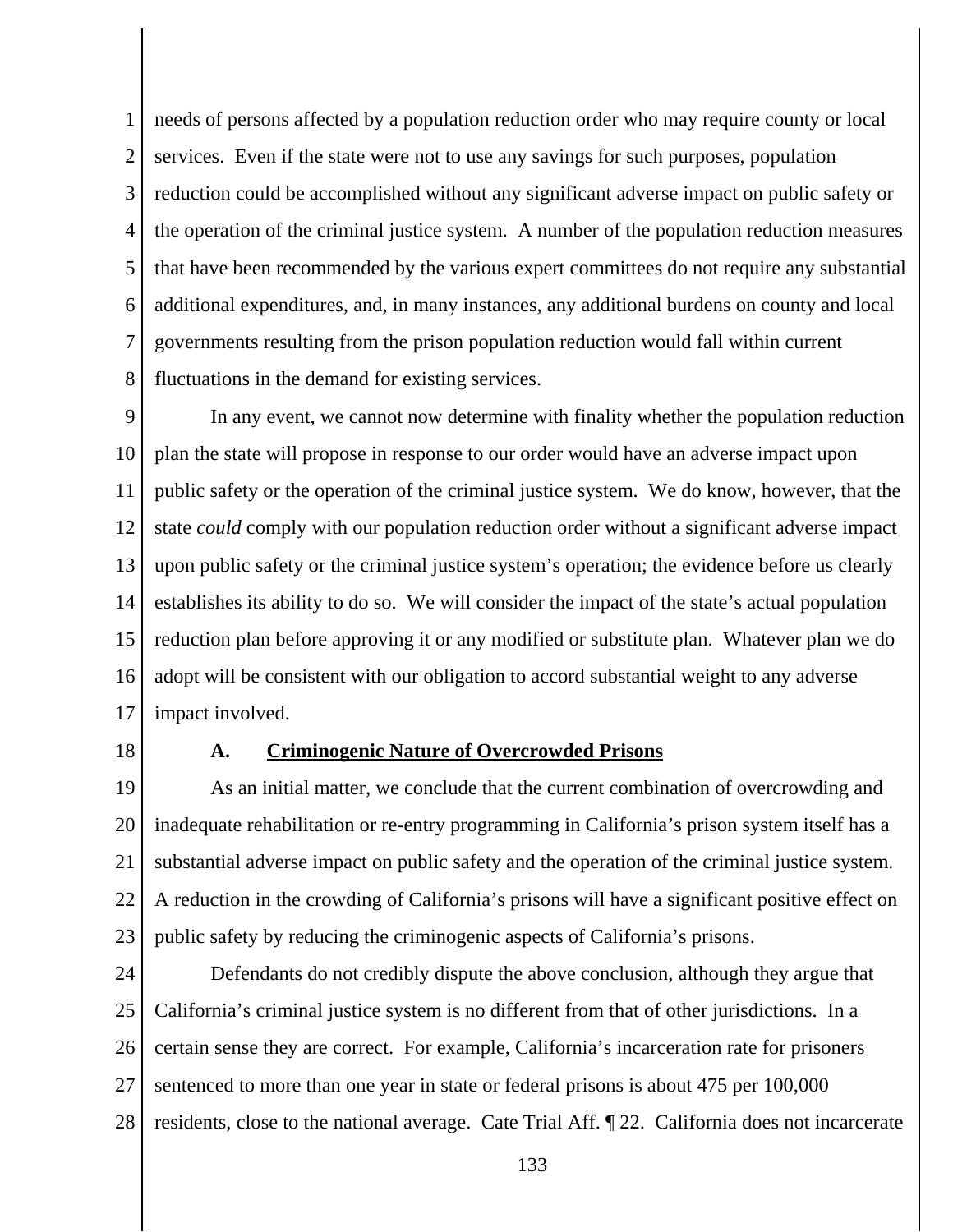1 2 3 4 5 6 7 8 9 10 11 12 13 felons at an unusually high rate, *id.* ¶¶ 23-24, and the average prison sentence imposed and served in California is lower than the national average, *id.* ¶ 25. However, as convincingly explained by Professor Joan Petersilia, an expert on the California prison system and a member of the CDCR's Rehabilitation Strike Team,<sup>66</sup> "the similarities end once an individual has been sentenced to prison. California truly is different when it comes to the way inmates are housed, the way they are treated while incarcerated, the way they are released, and the way their parole is handled and revoked." Ex. P5 at 9 (May 2006 California Policy Research Center Report, "Understanding California Corrections"). As a consequence, although California spends billions of dollars on its prison system, it has "one of the highest return-toprison rates in the nation." *Id*. at ix. In 2005, 66% of offenders released from the California prison system returned to prison within three years. *Id*. At least two experts reported that California's recidivism rate is at 70 percent. Aug. 15, 2008 Bennett Report ¶ 58; Nov. 9, 2007 Austin Report ¶ 42.

14 15 16 17 18 19 20 21 22 23 24 25 26 The evidence clearly establishes that, because of overcrowding, the state is limited in its capacity to classify inmates properly according to their security risk or programming needs. *See, e.g.*, Rep. Tr. at 2013:21-23 (Lehman); *id.* at 145:15-18 (Scott); *id.* at 225:21- 227:13 (Beard); Aug. 15, 2008 Lehman Report ¶ 8; Nov. 9, 2007 Woodford Report ¶ 13. In addition, a December 2007 report from the CDCR's Rehabilitation Strike Team found that "fully 50% of all exiting California prisoners did not participate in *any* rehabilitation or work program nor did they have a work assignment, during their entire prison term . . . ." Ex. P113 at 13 (December 2007 report, "Meeting the Challenges of Rehabilitation in California's Prison and Parole System: A Report from Governor Schwarzenegger's Rehabilitation Strike Team") (hereinafter "Rehabilitation Strike Team Report") (emphasis in original); *see also* Sept. 22, 2008 Marquart Supp. Report ¶ 5 ("[O]f the 134,000 prisoners who exited California's prisons in 2006, only 7% participated in substance abuse programs and only 10% participated in vocational education while incarcerated."). The CDCR's

<sup>28</sup> <sup>66</sup>The Rehabilitation Strike Team was established by Governor Schwarzenegger to develop and implement prison and parole programs for the CDCR. Ex. P113 at 10.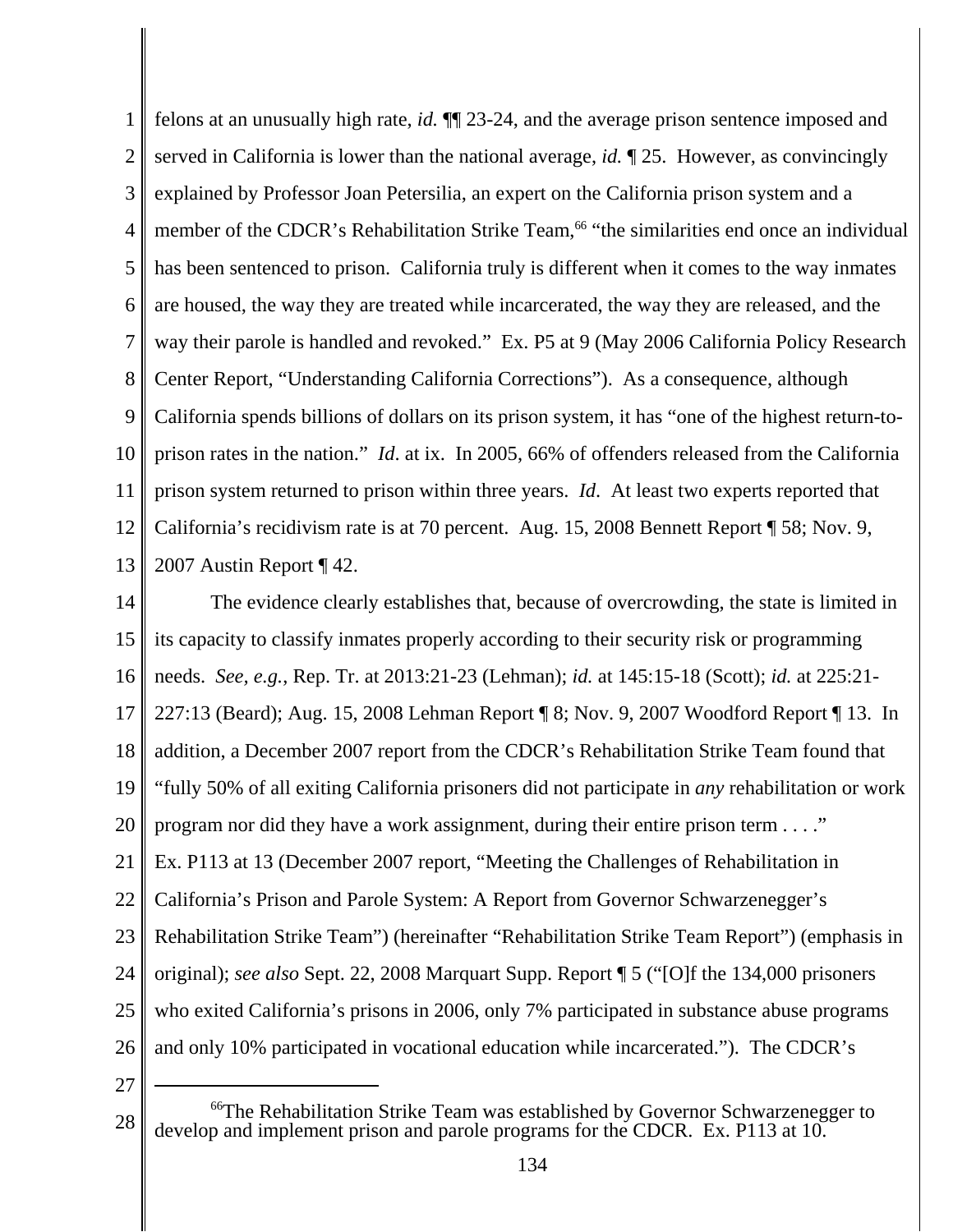1 2 Undersecretary of Programs Kathryn Jett believed that the same remained true as of August 2008. Rep. Tr. at 1731:4-8.

3 4 5 6 7 8 9 10 11 12 13 14 15 16 17 18 Witnesses for plaintiffs and defendant-intervenors with substantial experience administering or studying correctional and law enforcement systems testified that, in such conditions, high-risk inmates do not rehabilitate and low-risk inmates learn new criminal behavior.67 *E.g.*, Rep. Tr. at 1580:5-9 (Beard) ("They are probably getting worse with the environment that they're in, associating with the higher risk people and with the overcrowding, with the violence, those lower risk people are probably going to be more likely to reoffend."); *id.* at 1052:19-1053:9 (Powers) (Stanislaus County Chief Probation Officer) (testifying that, as a probation officer, he would prefer to treat offenders in the community because offenders come out of prison worse than when they went in); *id.* at 2777:2-19 (Meyer) (Yolo County Chief Probation Officer) ("When I toured the prisons with the intervenors some time ago, I was actually shocked about how almost nothing positive is going on, how crowded it was. It's an issue that – that it seems like they produce additional criminal behavior."); *see also id.* at 385:23-25 (Woodford) ("I absolutely believe that we make people worse, and that we are not meeting public safety by the way we treat people."). California's prisons, in other words, are serving as "crime school[s]." *Id.* at 2014:1 (Lehman).

19 20 21 22 23 24 25 26 27  $^{67}$ Low-risk inmates are those with low risks of reoffending, whereas high-risk inmates are those with high risks of reoffending. *See* Rep. Tr. at 1170:25-1171:22 (Powers). According to Secretary Lehman, the former head of corrections in Washington, Maine, and Pennsylvania, "there's only one term you can use" to describe California's overcrowded prisons: "criminogenic."68 *Id.* at 2013:18-2014:1. The criminogenic environment in the prison system means that "[e]ach year, California communities are burdened with absorbing 123,000 offenders returning from prison, often more dangerous than when they left." Ex. P3 at 17 (Jan. 2007 Little Hoover Commission Report, "Solving California's Corrections Crisis: Time is Running Out"). This situation presents a clear threat

<sup>28</sup> 68Something that is "criminogenic" contributes to the occurrence of crime. *See* Rep. Tr. at 2013:19-20 (Lehman).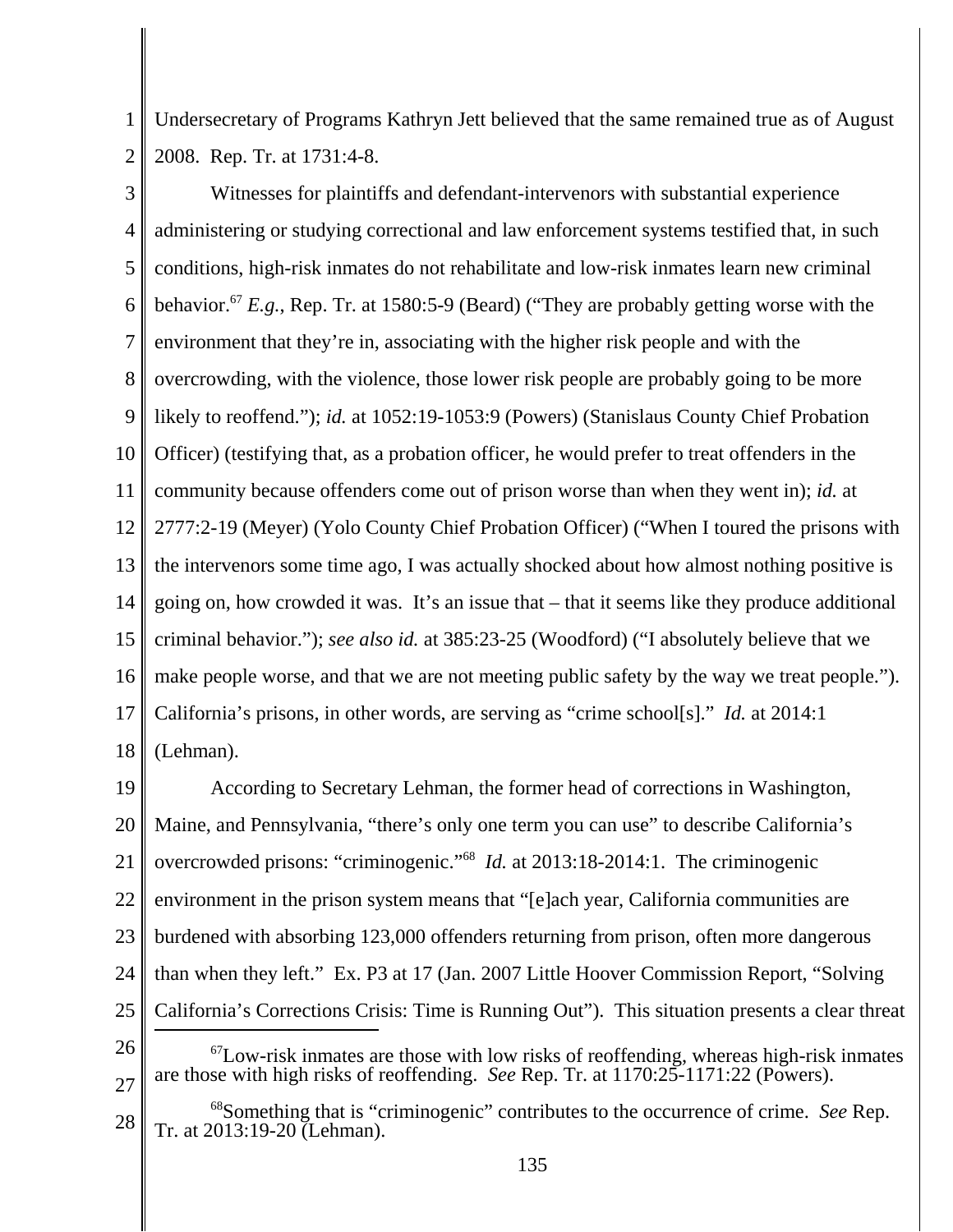1 2 to public safety and the operation of the criminal justice system. *See* Rep. Tr. at 1580:17-19 (Beard); *id.* at 974:11-22 (Haney).

3 4 5 6 7 8 The state has recently attempted to reduce these criminogenic effects by implementing a new case management system. However, the CDCR is still in the preliminary stages of implementing this new programming. As of August 2008, there was no system in the prisons "'to deliver the right inmate to the right program,'" Rep. Tr. at 1727:23-24 (quoting Jett Dep.), and, at the time of trial, the case management system was in "its infancy," *id.* at 1713:3-5 (Jett).

9 10 11 12 13 14 15 16 17 18 19 20 21 Defendants do not dispute the overwhelming evidence that overcrowding in prisons itself threatens public safety, nor could they. In fact, in his 2006 Prison Overcrowding State of Emergency Proclamation, Governor Schwarzenegger found that "overcrowding causes harm to people and property, leads to inmate unrest and misconduct, reduces or eliminates programs, and increases recidivism as shown within this state and in others." Ex. P1 at 2. The contention by defendants' expert Dr. James Marquart that "there is no clear evidence that overcrowding by itself automatically leads to violence," Aug. 14, 2008 Marquart Prelim. Report at 7-8, is unpersuasive, but in any event, it does not directly contradict the evidence that crowding increases recidivism. Moreover, even if Dr. Marquart is correct that there is no "systematic empirical investigation" confirming the "pernicious effects" of overcrowding, Aug. 27, 2008 Marquart Rebuttal Report ¶ 3, we credit the testimony of correctional and law enforcement experts who have seen and studied the conditions in California prisons and convincingly opined that they do adversely affect public safety.

22 23 24 25 26 27 Accordingly, we find that California's overcrowded prisons are criminogenic and, as the Governor declared in his State of Emergency Proclamation, Ex. P1 at 2, have an adverse effect on public safety. Mitigating prison overcrowding could improve public safety by rendering possible the proper classification of inmates and the expansion and targeting of rehabilitation programming. *See* Ex. P2 at 9-10 (June 2007 CDCR Expert Panel on Adult Offender Recidivism Reduction Programming Report to the California State Legislature, "A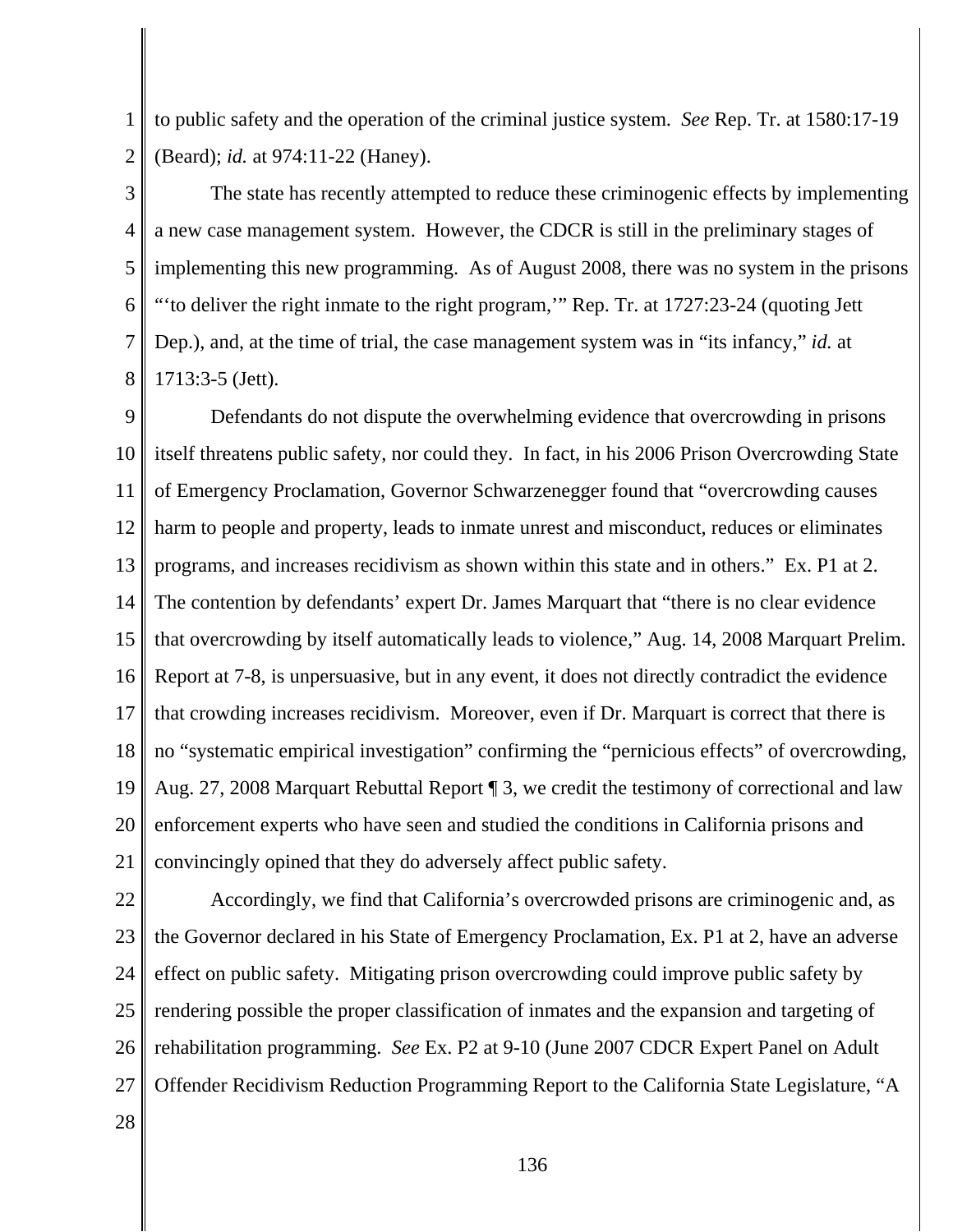1 2 Roadmap for Effective Offender Programming in California") (recommending population reduction measures in order to reduce recidivism rates).

3

# **B. Potential Population Reduction Measures**

4 5 6 7 8 9 There was overwhelming agreement among experts for plaintiffs, defendants, and defendant-intervenors that it is "absolutely" possible to reduce the prison population in California safely and effectively. Rep. Tr. at 2189:9-23 (Bennett) (Sonoma County corrections expert); *see, e.g.*, *id.* at 2101:24-2102:1 (Krisberg) (plaintiffs' expert); *id.* at 1995:8-20 (Marquart) (defendants' expert); *id.* at 2012:20-25 (Lehman) (plaintiffs' expert); *id.* at 1327:3-6 (Woodford) (plaintiffs' expert).

10 11 12 13 14 15 16 17 18 Plaintiffs proposed several measures to reduce the prison population. The first, the expansion of the good time credits system, would allow eligible low- to moderate-risk inmates to be released a few months early in exchange for complying with prison rules and participating in rehabilitative, education, or work programs. The second and third, the diversion of technical parole violators and of low-risk offenders with short sentences, would keep low-risk offenders in community correctional systems rather than incarcerating them in prison for a few months. The fourth, the expansion of evidence-based rehabilitative programming, would reduce the prison population by addressing offenders' rehabilitative needs, thus lowering their likelihood of reoffending.<sup>69</sup>

19 20 21 22 23 24 25 Many of the witnesses presented by defendant-intervenors objected to simply throwing open the prison doors and releasing inmates early in a generic manner, erroneously assuming that such a remedy might be contemplated or ordered by the court. *See, e.g.*, Rep. Tr. at 1087:16-22 (Packer) ("When they said 'prison release,' I thought they were literally releasing people from the prison."); *id.* at 1052:8-12 (Powers) (stating that he prefers his population reduction proposal to "let's throw the door open, and in six months from now we will be there"); Aug. 15, 2008 Bennett Report  $\P$  13 ("The wholesale release of inmates would

<sup>27</sup> 28 <sup>69</sup>Plaintiffs also propose shortening the length of parole supervision, which would have a more immediate and direct impact on the distribution of parole resources than on the prison population. For that reason, we discuss this proposal separately. *See infra* Section VII.C.3.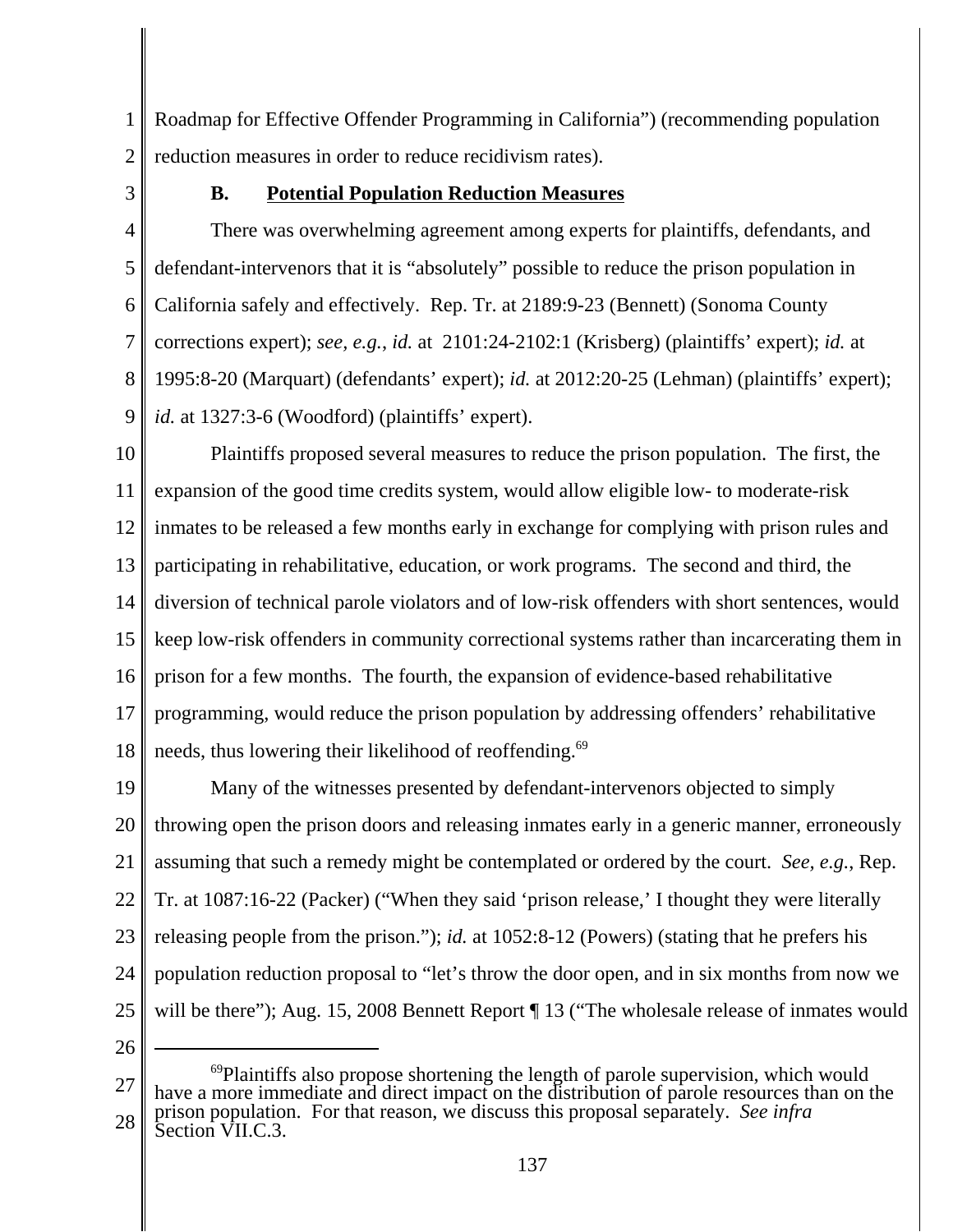1 2 3 4 5 6 7 8 9 10 11 12 13 14 15 16 17 18 19 20 21 22 only shift the crowding problem to the counties and provide nothing more than temporary relief to the state."); Bay Stip. ¶ 7 (Director of San Mateo County Department of Housing) ("I am assuming that the prisoner release order is a one-time event and not part of a pattern of shorter sentences for a class of prisoners."). However, many of the same witnesses, as well as others presented by defendants and defendant-intervenors, testified that they supported other measures for reducing the prison population, including measures substantially similar to those proposed by plaintiffs. *E.g.*, Rep. Tr. at 1086:20-1087:22 (Packer) (recommending diversion of mentally ill inmates from the prisons); *id.* at 1041:12-1045:11 (Powers) (stating that a prison population reduction could be achieved safely by investing in probation); Aug. 15, 2008 Bennett Report ¶¶ 68-71, 75-76 (recommending systemic changes, including reducing return to incarceration as a sanction for technical parole violations and enhancing community-based sanctions programs); *see also* Buddress Trial Decl. ¶ 3 (San Mateo County Chief Probation Officer) (supporting population reduction measures proposed by plaintiffs' expert Dr. Krisberg); Dalton Am. Trial Decl. ¶¶ 17-26 (Los Angeles County Sheriffs' Department, Director of Bureau of Operations for Bureau of Offender Programs and Services) (recommending diversion to community corrections, sentencing reform, diversion of technical parole violators, and re-entry programming); Rep. Tr. at 2770:23-2771:10 (Meyer) (testifying that, if appropriate programs were funded, the population could be reduced by about 30% while crime was also reduced); Dumanis Trial Decl. ¶¶ 16-20 (San Diego District Attorney) (supporting re-entry programming and rehabilitative and diversion programs); Boesch Trial Decl. at 13 (San Mateo County Assistant County Manager) (supporting rehabilitation programs and graduated sanctions).

23 24 25 26 27 28 We do not suggest that plaintiffs' proposed methods are the only ways to reduce the prison population without adversely affecting public safety and the criminal justice system. We have discussed some other methods earlier, *supra* Section V.A.4 (discussing the state's proposals to transfer inmates out of state or into federal custody), and will discuss others later, *supra* Section VII.B.5 (discussing, *inter alia*, sentencing reform and modifications of criminal statutes). There are other proposals as well that have been recommended by various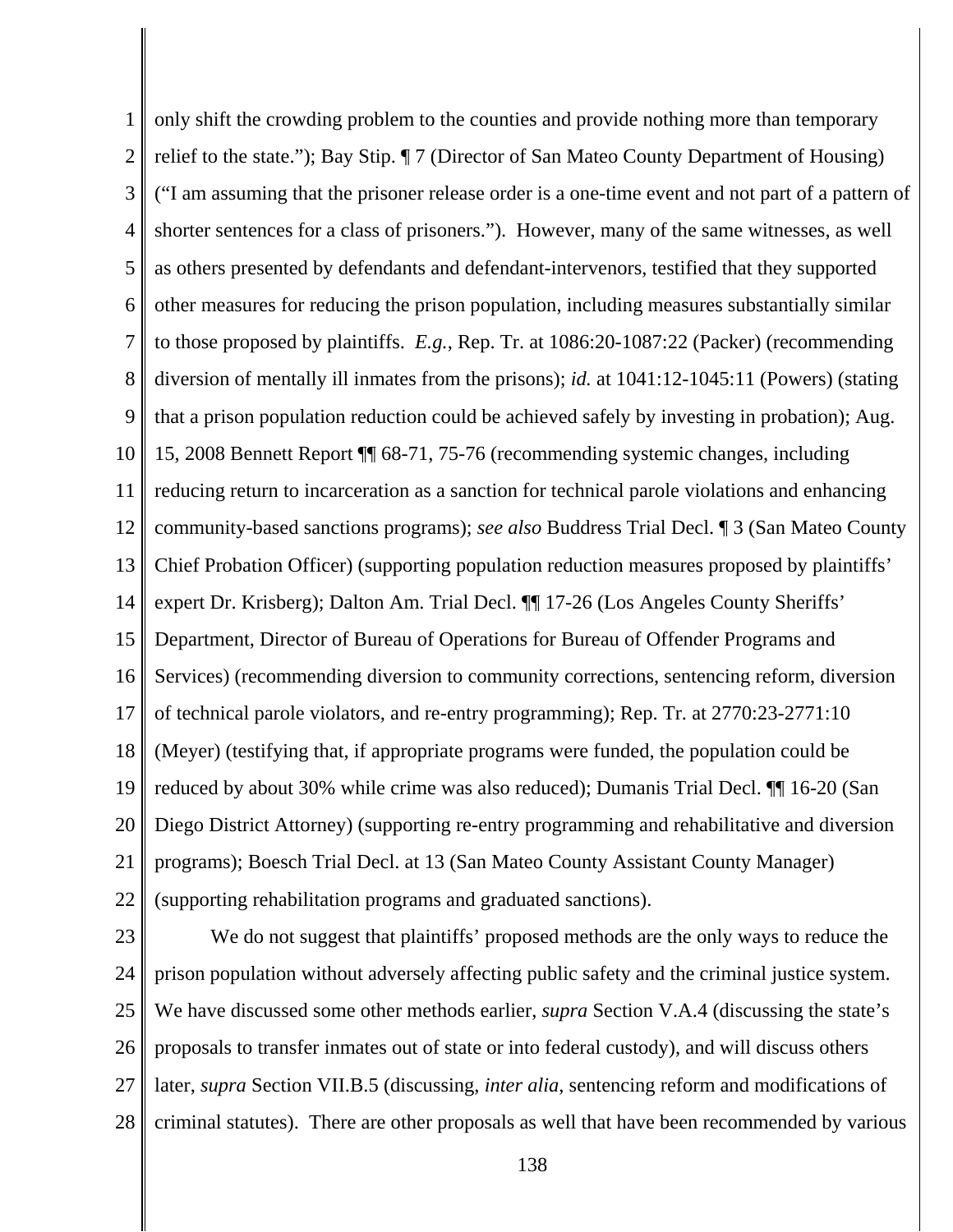1 2 state commissions or bodies that may be worthy of consideration. Our discussion here is not necessarily exhaustive.

3 4 5 6 7 8 First, we consider plaintiffs' four proposed population reduction measures. They are substantially similar to those proposed by the Governor and many correctional experts. We find credible the evidence that these measures, properly implemented, would not adversely impact public safety or the operation of the criminal justice system. We also find that these measures are feasible, and that they could achieve the population reduction required to achieve constitutional levels of medical and mental health care delivery.

9

## 1. Early Release Through Expansion of Good Time Credits

10 11 12 13 14 15 16 17 18 California, like the federal government and nearly every other state, has a system through which inmates can earn credits to reduce their prison sentences by complying with prison rules or by participating in rehabilitative, education, or work programs. *See, e.g.*, Rep. Tr. at 1398:6-15 (Austin); *id.* at 1549:23-1550:14 (Beard). California's inmates can earn credits off their prison sentences through "participation in work, educational, vocational, therapeutic or other prison activities" and for good behavior. Cal. Penal Code §§ 2931, 2933.<sup>70</sup> CDCR Undersecretary Jett testified that the purpose of California's good time credits system is to provide an incentive for inmates to participate in education and work programs because those programs can reduce recidivism. Rep. Tr. at 1724:6-16.

19 20 21 22 23 24 25 Experts presented by plaintiffs, defendants, and defendant-intervenors all supported the expansion of this good time credits system. Secretary Lehman and Secretary Woodford both recommended the expansion of the credit system as a way to reduce the prison population without adversely affecting public safety. *See* Aug. 15, 2008 Lehman Report ¶ 13; Rep. Tr. 1326:21-1327:2, 1361:2-13 (Woodford). The public safety experts for defendants and defendant-intervenors criticized generic early release programs but testified that they were not opposed to the good time credits system. *See* Rep. Tr. at 1991:22-25

26

<sup>28</sup>  $70$ These credits are referred to, variously, as earned good time credits, good time credits, earned credits, time credits, or earned time credits.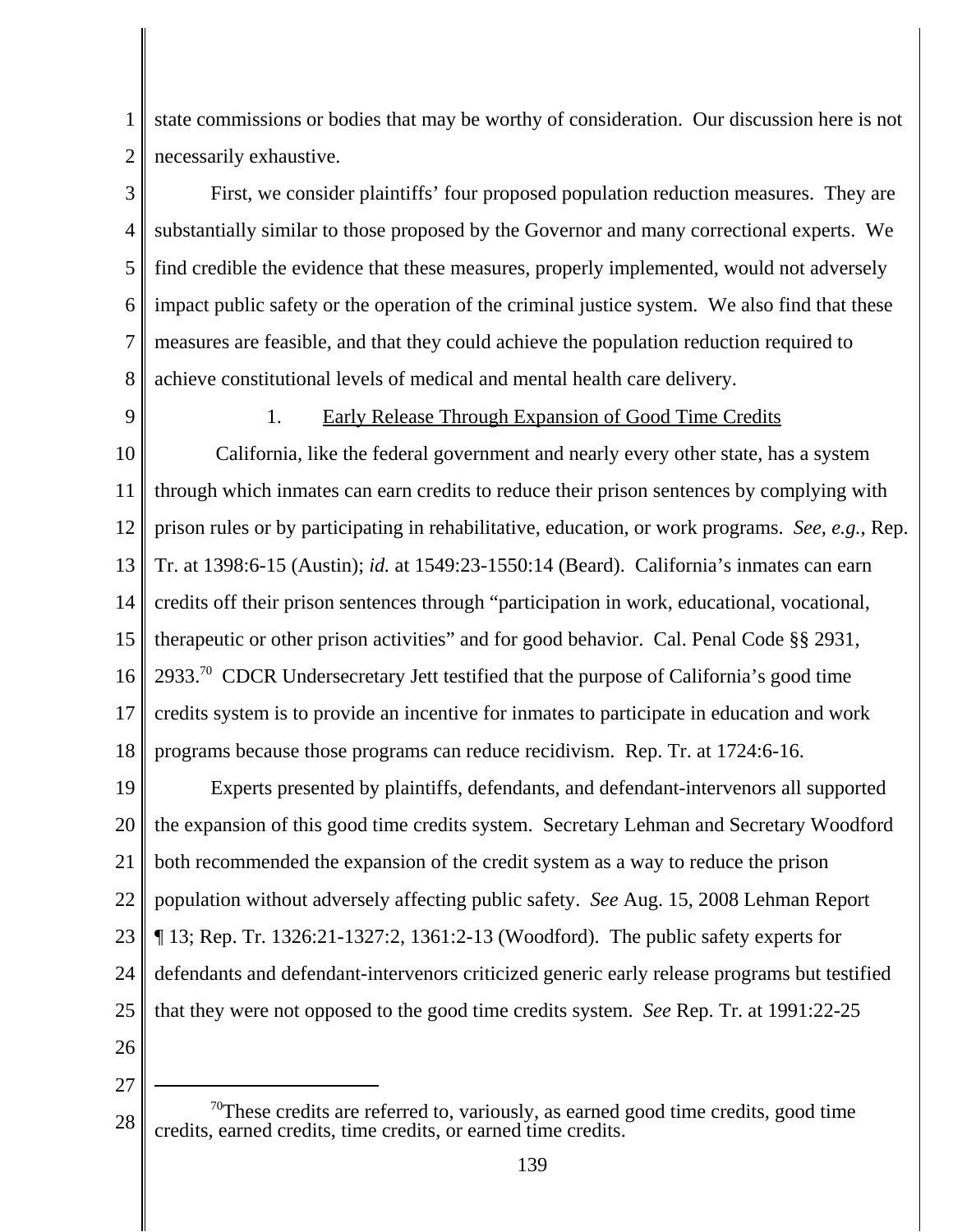1 2 (Marquart) (stating that he is not opposed to granting earned credits for compliance with prison rules);<sup>71</sup> Aug. 15, 2008 Bennett Report  $\P$  79; Rep. Tr. at 1015:21-1016:2 (Rodriguez).

- 3 4 5 6 7 8 9 10 11 12 13 14 Defendants themselves have proposed the expansion of earned good time credits, and they would "[o]f course not" propose plans that would endanger public safety. *Id.* at 1685:3- 15 (Cate); *id.* at 1921:14-1922:1 (Kernan). The Governor's 2008 and 2009 budget proposals included an enhancement in the award of good time credits for up to four months for each program successfully completed by an eligible inmate, reasoning that "[i]ncentivizing program participation and completion will reduce inmate violence within the CDCR and will facilitate the inmate's reintegration into society." Ex. P780 at 18 (Governor's Budget, Special Session 2008-09); Jan. 16, 2009 Sturges Decl., Ex. A at 28 (2009-10 Governor's Budget).<sup>72</sup> The Corrections Independent Review Panel chaired by former Governor Deukmejian also recommended the expansion of the earned time credits system as one component of comprehensive reform of the prison system. Ex. P4 at 122, 130. The CDCR Expert Panel made the same recommendation. *See* Ex. P2 at ix, 92.
- 15 16 17 18 19 20 21 22 23 Expansion of the good time credits system would reduce the prison population by allowing inmates to shorten their lengths of stay in prison by a few months. The evidence indicates that such moderate reductions in prison sentences do not adversely affect either recidivism rates or the deterrence value of imprisonment. According to Dr. Austin, a correctional sociologist and plaintiffs' expert, criminologists have known "for many, many, many years" that generally "there is no difference in recidivism rates by length of stay" in prison, so reducing the length of stay by a "very moderate period of time" – four to six months – would have no effect on recidivism rates. Rep. Tr. at 1387:1-11. Other experts, including an expert for defendants and an expert for defendant-intervenors, agreed with the
- 24

<sup>25</sup> 26  $1^{71}$ Dr. Marquart criticized the earned credit system implemented in Texas in his expert report, *see* Aug. 14, 2008 Marquart Report at 19, but testified that he was not opposed to earned credits more generally. As we discuss below, Dr. Marquart's testimony on this issue is contradictory and unreliable.

<sup>27</sup> 28  $72$ We do not consider here other proposed measures in budget messages submitted by the Governor post-trial. We are aware, however, that they contain additional proposals for reducing the prison population safely.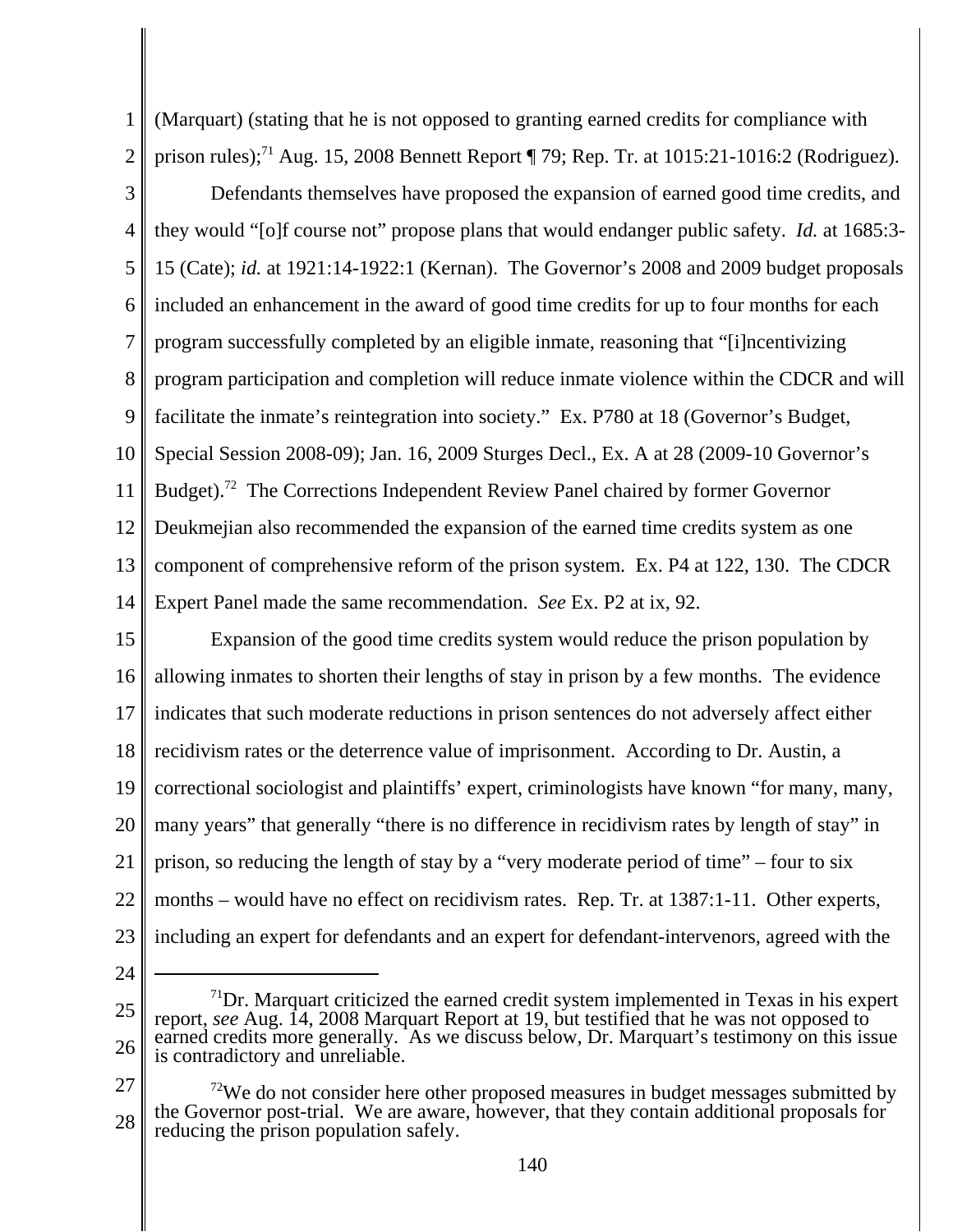1 2 3 4 5 6 7 8 9 10 11 12 13 14 proposition that there is no statistically significant relationship between an individual's length of stay in prison and his recidivism rate. *E.g.*, *id.* at 1325:11-16 (Woodford); *id.* at 1995:21-24 (Marquart); *id.* at 1154:18-24 (Powers); *see also* Ex. DI-204 at 1 (April 2007 National Council on Crime and Delinquency report, "Effect of Early Release from Prison on Public Safety: A Review of the Literature"). Dr. Austin's study of the CDCR data confirmed that this is true of inmates in California's prisons. Aug. 27, 2008 Austin Supp. Report  $\P$  $\P$  4-8.<sup>73</sup> Similarly, a moderate reduction in an inmate's length of stay in prison would not affect the deterrence value of imprisonment. According to two correctional experts, including one presented by a defendant-intervenor, "certainty of punishment" and "the quickness with which penalties are brought to bear" have a much bigger effect on deterrence than a marginal difference in the level of sanctions. Rep. Tr. at 2106:2-7 (Krisberg) ("There's a pretty large consensus that minor reductions [in sanctions] are not going to make a big difference."); *id.* at 2194:19-2195:18 (Bennett) (testifying that "[i]t's not the severity of the sanction that's important" but "the certainty and the immediacy of it").

15 16 17 18 19 20 21 22 23 Defendants' expert Dr. Marquart opined as a general proposition that shortening the length of stay in prison by "advancing good time credits" could negatively impact recidivism because it might reduce the opportunity for inmates to complete rehabilitation programming. *E.g.*, Aug. 14, 2008 Marquart Prelim. Report at 20-21.<sup>74</sup> Dr. Marquart's opinion amounts, at most, to a note about the factors that should be considered in designing an effective expanded good time credits system. It is entitled to little, if any, weight as an observation about the possible negative effect on public safety of such a system. First, as noted above, approximately 50% of the 134,000 inmates released from California's prisons annually are currently released without the benefit of any rehabilitation programming and, in fact,

24

 $^{73}$ In fact, some evidence suggests that properly targeted early release programs can actually reduce recidivism rates. *E.g.*, Sept. 8, 2008 Krisberg Report at 5.

<sup>26</sup> 27 28  $74$ Dr. Marquart stated that shortening the inmates' lengths of stay might present a particular problem with respect to inmates in conservation camps who are trained to fight fires. Aug. 14, 2008 Marquart Prelim. Report at 21. It appears, however, that his concern with respect to these inmates is not that their recidivism rates would increase but that "their release could severely impact the services these inmates render to the state." *Id.*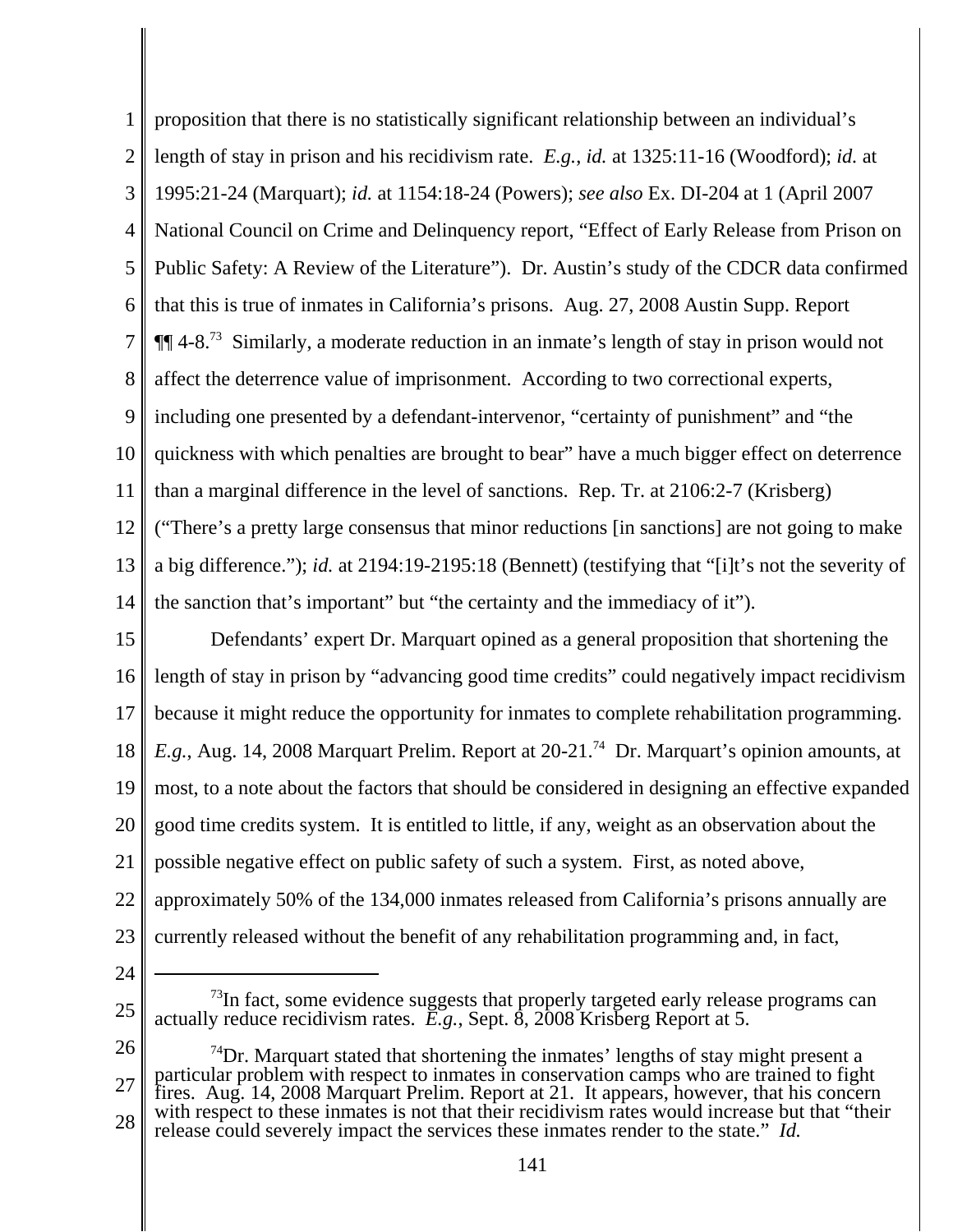1 2 3 4 5 evidence shows that inmates with shorter sentences are especially unlikely to benefit from such programming at this time.<sup>75</sup> *See* Ex. P113 at 13 (Rehabilitation Strike Team Report); Ex. P5 at 76. Thus, for at least 50% of the inmates released from California's prisons each year, an expanded good time credits program would not, at present, reduce their opportunities to complete rehabilitation programs.

6 7 8 9 10 11 12 13 14 15 16 17 More important, defendants are at the beginning stages of expanding rehabilitation programming in the state's prison system. The CDCR has recently begun to implement an evidence-based system of rehabilitation programming to reduce recidivism, and it has also taken steps to increase utilization of existing educational, vocational, and substance abuse programs. Rep. Tr. at 1710:20-1711:19, 1714:19-1715:1 (Jett). The evidence is clear that expanded rehabilitation programming, and expanded inmate participation in such programming, is a necessary component of California's goal of reducing its high recidivism rate. One of the proposals advanced by Defendant Governor Schwarzenegger in his 2008-09 budget would authorize the CDCR to provide "up to four months of earned credit for each program successfully completed by an eligible inmate." Ex. P780 at 18. Thus, the Governor contemplates *completion* of rehabilitation programs as one of the foundations of an expanded earned good time credits system.

18 19 20 21 22 23 24 We also reject the testimony that inmates released early from prison would commit additional new crimes. Even aside from the fact that many of these individuals would be less likely to reoffend because they benefitted from completing rehabilitative programs, the weight of the evidence showed that, because length of stay is unrelated to recidivism, all else being equal the likelihood that a person who is released a few months before his original release date will reoffend is the same as if he were released on his original release date. *See, e.g.*, Rep. Tr. at 1966:20 -1967:5 (Marquart); *id.* at 2653:2-15 (Yim) (Chief of Correctional

25

26 27 28  $<sup>75</sup>$ Inmates with short sentences who participate in San Diego County's community re-</sup> entry program are receiving some rehabilitation programming in prison. San Diego, however, is the only county that has implemented such a program since the 2005 passage of Senate Bill 618, which authorized them. At the time of the trial, San Diego's program had only 389 inmate-participants. Rep. Tr. at 987:9-16 (Rodriguez) (San Diego County Deputy

District Attorney).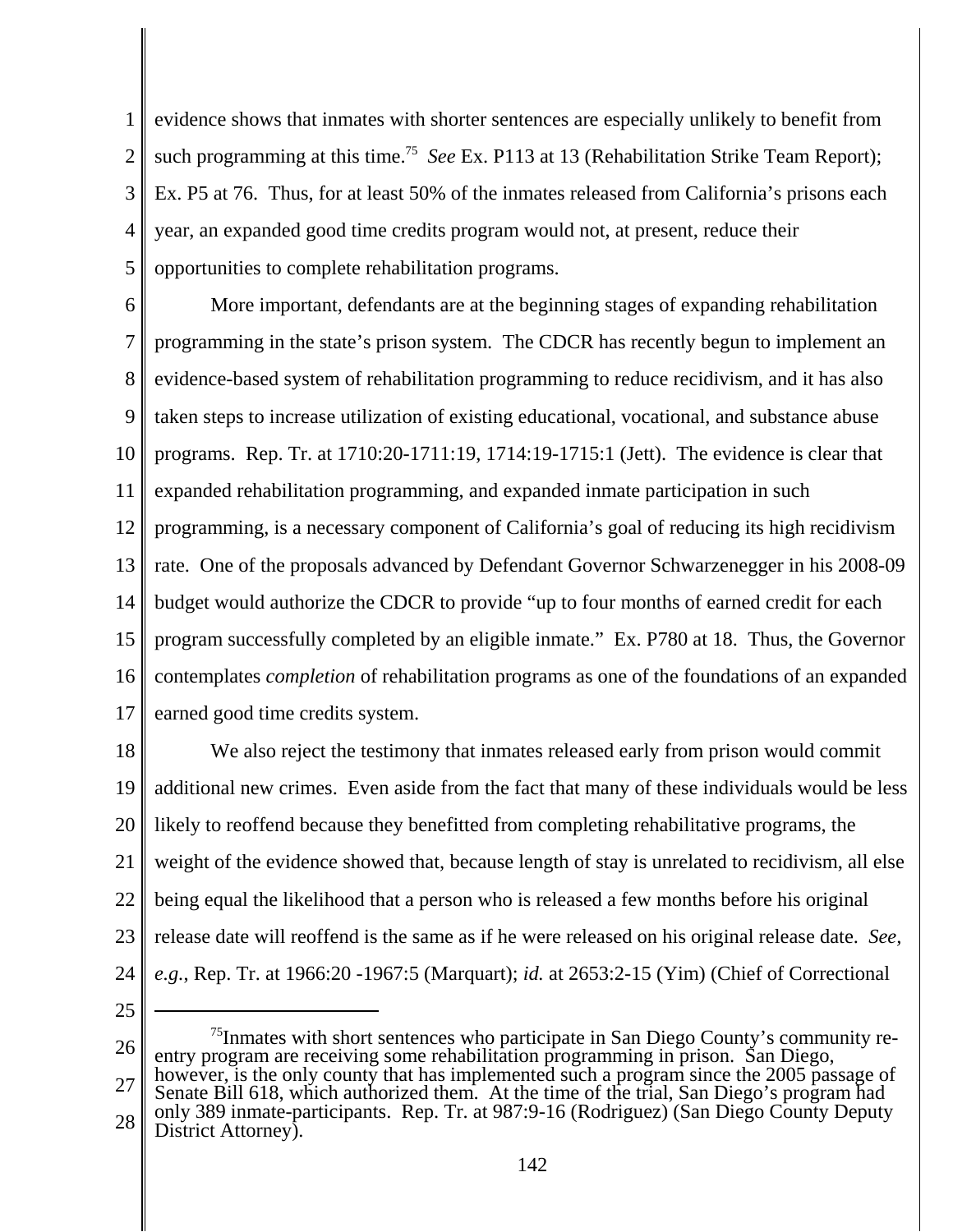1 2 3 4 5 6 7 8 9 10 11 12 13 14 Services Division of the Los Angeles County Sheriff's Department). Shortening the length of stay in prison thus affects only the timing and circumstances of the crime, if any, committed by a released inmate – i.e., whether it happens a few months earlier or a few months later. *Id.* at 1329:16-19 (Woodford); *id.* at 2319:1-23 (Dyer) (City of Fresno Police Chief); *id.* 1569:11-20 (Beard); *id.* 2163:12-19 (Krisberg); *see also id.* at 1769:5-13 (Hoffman) (CDCR's Director of Adult Parole Operations) (testifying that returning technical parole violators to prison only postpones victimization and crime). Although there might be an increase in arrests in the initial months of an early release, *see, e.g.*, Austin Aug. 15, 2008 Report ¶¶ 93-95; Austin Aug. 27, 2008 Report ¶ 9, this increase represents only a concentration in the number of arrests that would have happened in any event and does not affect the total number of arrests. While the victims of crimes may be different, and we do not underestimate the significance of early release to those victims, our concern under the PLRA is to consider the overall impact on public safety, which we find would be no different.

15 16 17 18 19 20 21 22 23 24 25 26 27 28 Thus, the testimony by defendant-intervenors regarding the increased arrests that followed early releases in two counties and one city does not undermine our conclusion that early release through an expanded good time credits program could be implemented without adversely affecting public safety. Defendant-intervenors' witnesses offered the following testimony. In Orange County in the 1990s inmates were released early due to court-ordered population caps, and a number were rearrested for crimes committed during the time they would otherwise have been in custody. Ex. DI-628 (July 1, 1997 Sheriff's Presentation on Theo Lacy [Jail] Expansion to Orange County Board of Supervisors); *see also* Dostal Decl. ¶ 11 (Executive Director of Administrative Services for Orange County Sheriff's Department); Dostal Supp. Decl. ¶ 2. In Los Angeles County, 10% of those released from jail pursuant to an early release program were rearrested during the period of early release, including 16 for murder, over a five-year period. Rep. Tr. 1811:18-1812:4, 1824:14-15 (Smith) (Lieutenant in Los Angeles County Sheriff's Department Custody Support Services Division). While this evidence may suggest an accelerated arrest pattern, it does not show an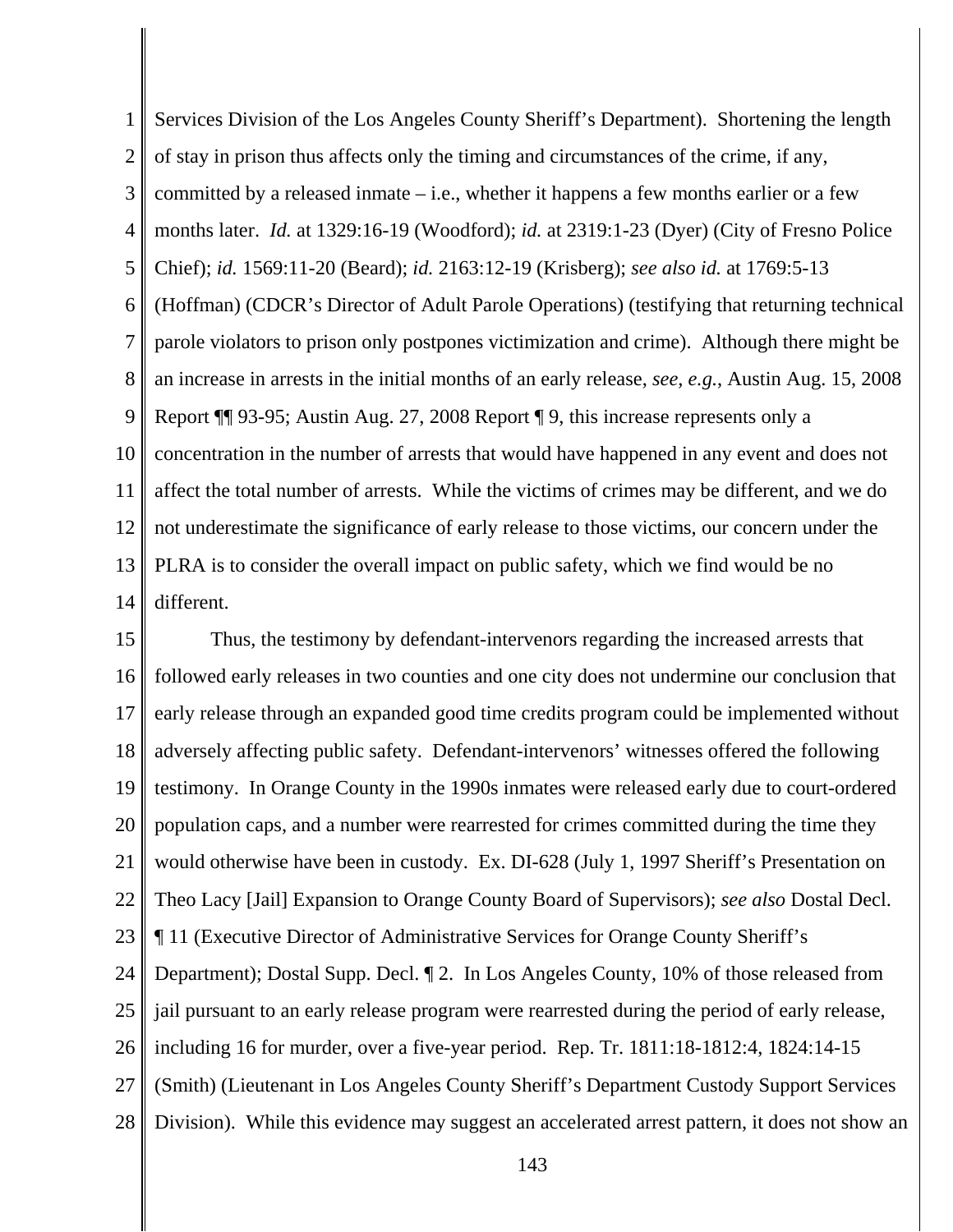1 2 3 4 5 6 7 increase in the overall crime rate. Chief Dyer of the Fresno Police Department testified that when an increased number of parolees were released in 2005 as part of an earned credits program, the city experienced an increase in crime, *id.* at 2329:20-2330:11, but his testimony again did not reveal whether the crime represented only a temporary bulge, whether other factors affecting crime remained unchanged, or whether a risk assessment tool – which measures the probability that an offender will recidivate, *see id.* at 2128:24-2129:1, 2132:6- 2134:13 (Krisberg) – was used to target low- to moderate-risk inmates for release.

8 9 10 11 12 13 14 15 In fact, empirical evidence from California's communities demonstrates that early release programs – as well as diversion, a population reduction measure we discuss in more detail below – do not increase crime. Dr. Krisberg reviewed data provided by California and the FBI and concluded that such programs, which were instituted in twenty-one California counties between 1996 to 2006, resulted in approximately 1.7 million inmates released by court order but did not result in a higher crime rate. Sept. 8, 2008 Krisberg Report at 10. This is persuasive evidence that the early release program proposed by plaintiffs poses no threat to public safety or the operation of the criminal justice system.

16 17 18 19 20 21 22 23 24 25 26 27 28 Furthermore, if the good time credits system is expanded and programming enhanced, it is likely that recidivism will decrease. Expansion of the good time credits system could include an "increase in the number of credits that prisoners can earn for participation in programs, or being in compliance with a case management plan." Rep. Tr. at 1387:16-18 (Austin). Such an incentive contributes to a decline in recidivism because "it gives [inmates] what they need [in order] to keep them out of prison in the future," *id.* at 1549:21-22 (Beard), as determined by an evidence-based assessment of the underlying factors, such as addiction or lack of vocational skills, that may have driven the inmate's criminal behavior. *Id.* at 1550:18-1551:19 (Beard); *see also id.* at 1398:21-1399:1 (Austin) (reducing sentence length due to inmate's completion of an education program is a "win-win" because it lowers the length, and therefore the cost, of incarceration and lowers the likelihood of the inmate's recidivism upon release). The evidence tendered thus confirms the conclusion of the CDCR Expert Panel that "the public safety benefits of [expanding good time credits] will be a vast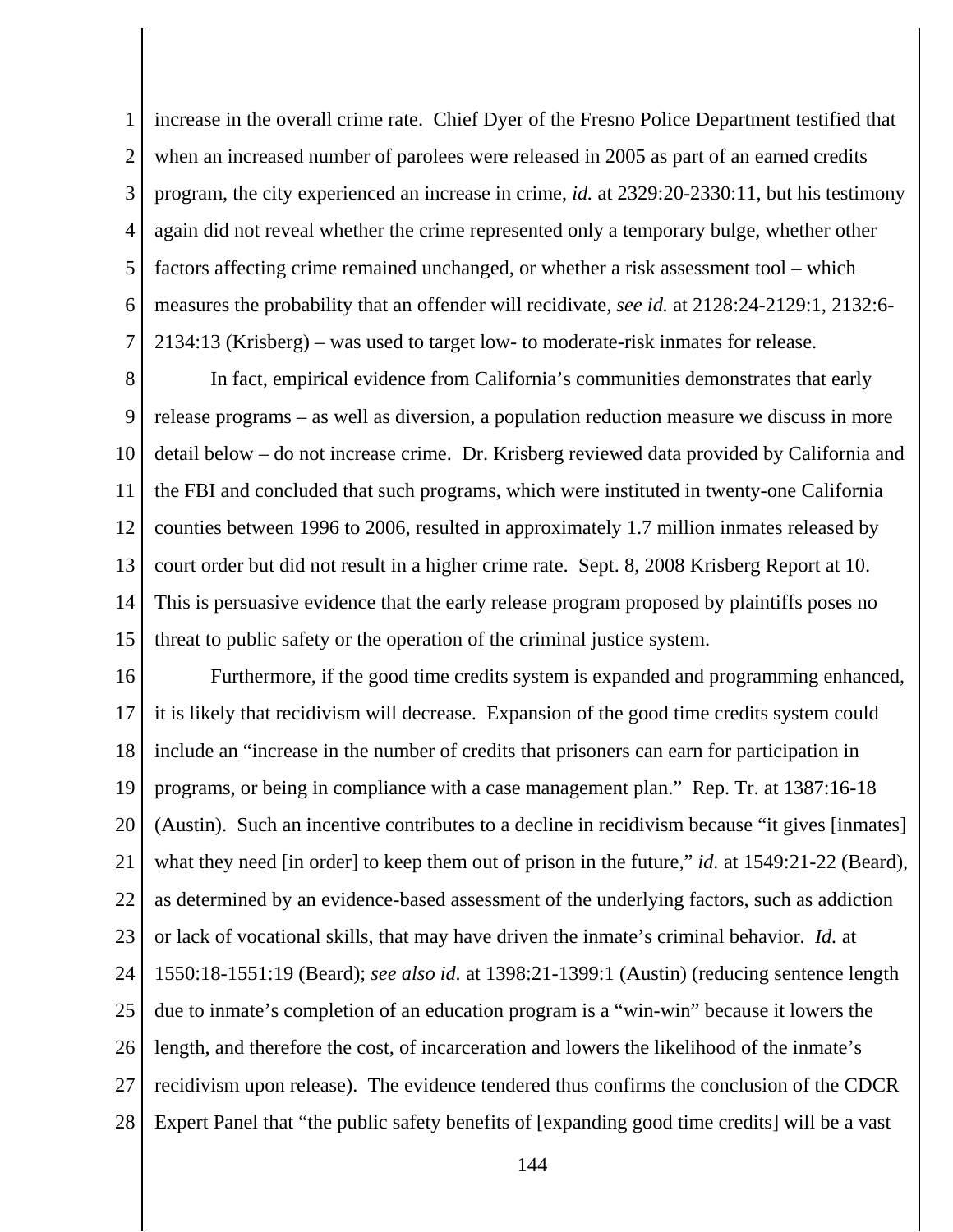1 2 improvement over California's current practice of releasing offenders who have not completed rehabilitation programming." Ex. P2 at 12.

3 4 5 6 7 8 9 10 11 Based on all of the above, we conclude that shortening an inmate's length of stay in prison would not increase recidivism rates, and that shortening the length of stay through earned credits would give inmates incentives to participate in programming designed to lower recidivism. We credit the opinions of the numerous correctional experts that the expansion of good time credits would not adversely affect but rather would benefit the public safety and the operation of the criminal justice system. We also note that this is the view of the Governor, who has recommended the adoption of an earned credit program as a means to better "facilitate the inmate<sup>[s']</sup> reintegration into society." Ex. P780 at 18 (Governor's Budget, Special Session 2008-09).

12

# 2. Diversion of Technical Parole Violators

13 14 15 16 17 18 19 20 California has a "very abnormal practice" of sending a high number of technical parole violators to prison for a short of amount of time.<sup>76</sup> Rep. Tr. 1434:12-14 (Austin); Aug. 15, 2008 Austin Report ¶ 13 (explaining that California's re-arrest rate for parolees is similar to other states, but the high use of imprisonment for parole violations produces a high return to prison rate). In California, more than 70,000 parolees are returned to prison each year for technical parole violations, approximately 17,000 of whom are "pure technical violators" who have not been arrested for a new crime but have only violated a term or condition of their parole. Ex. P5 at 72-74; Rep. Tr. at 1739:18-19 (Hoffman).

21 22 23 24 25 Evidence – including testimony from Thomas Hoffman, Director of the CDCR's Division of Adult Parole Operations – overwhelmingly showed that California's practice of sending parole violators back into the state prison system for an average of four months and incarcerating them during that time in crowded reception centers endangers public safety and burdens the criminal justice system. *See, e.g.*, Rep. Tr. at 1769:5-13 (Hoffman) (agreeing

26

27 28  $76$ Technical parole violators are those parolees who have violated their conditions of supervised release but have not been convicted of new crimes. Aug. 15, 2008 Austin Report ¶ 12. The category includes those who have been arrested for new crimes but were not prosecuted or convicted. *Id.*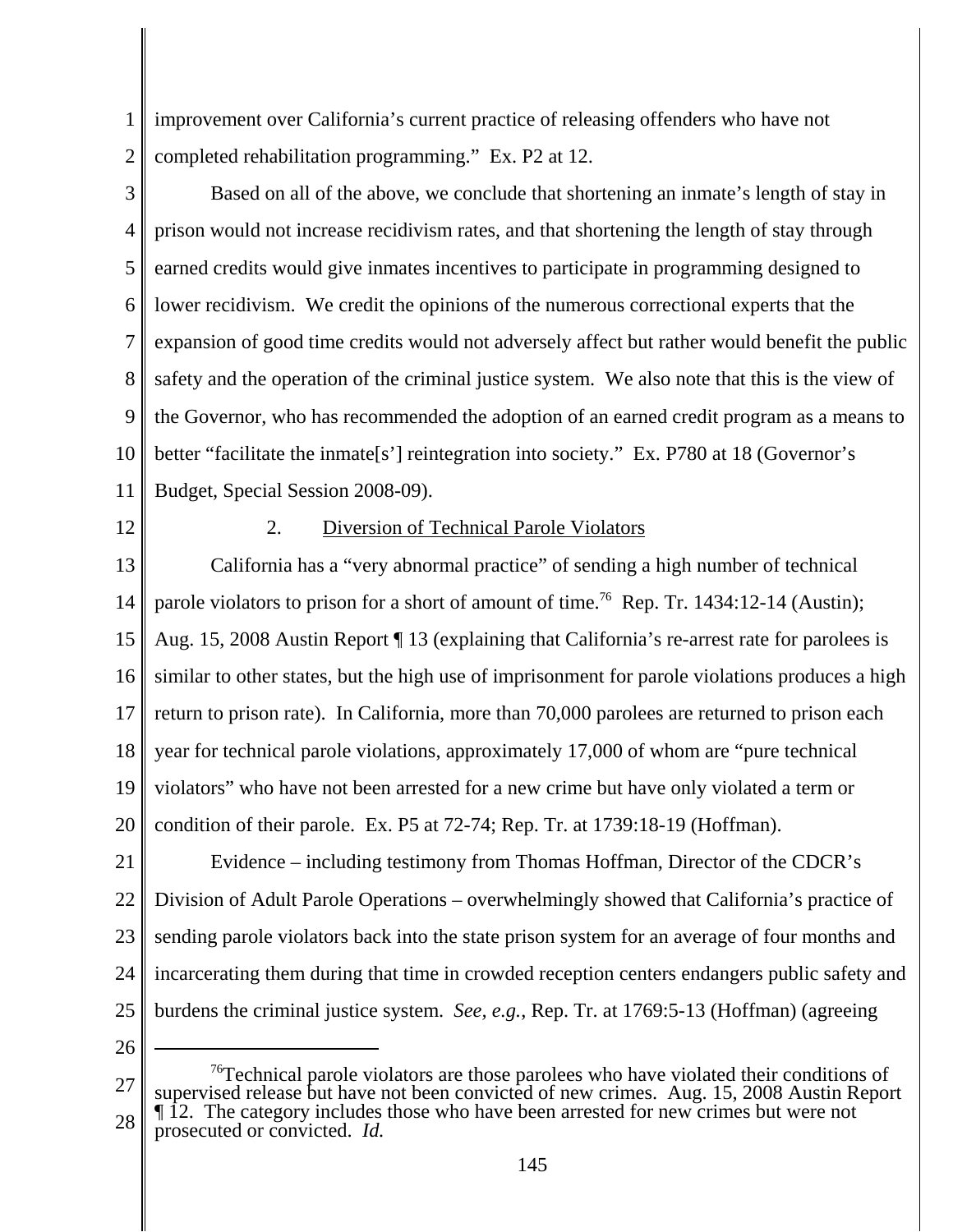1 2 3 4 5 6 7 8 9 10 11 12 13 14 15 16 17 18 19 20 that "this churning pattern just postpones victimization and crime" and testifying that "we know it's not working"); Ex. P113 at 78 (Rehabilitation Strike Team Report) ("This system of 'catch and release' makes little sense from either a deterrence, incapacitation, treatment, or economic standpoint."). According to research by Professor Petersilia, this high return-toprison rate for parole violators "is creating a destructive situation by constantly cycling offenders in and out of prison and their home communities in a way that blurs the distinction between the two and combines the worst elements of each." Ex. P5 at 75. Professor Petersilia found that, among other negative effects, this "churning" or "catch-and-release" disrupts the inmate's ability to participate in community-based rehabilitative programs, encourages the spread of prison-gang culture in communities, wastes parole processing resources, and reduces the deterrent value of prison by "transform[ing] a trip to prison into . . . a trivial and short-lived intrusion on day-to-day criminality." *Id.* at 76. Secretary Woodford, the former acting Secretary of the CDCR, agreed with this assessment, based on her experience administering California prisons in various capacities, including as warden at San Quentin. Rep. Tr. at 1316:23-1317:11; *see also* Ex. D1196 at DEFS021721 (Integrated Strategy to Address Overcrowding in CDCR's Adult Institutions) ("[C]hurning is costly, does little or nothing to promote public safety and frustrates real efforts at rehabilitation."). Dr. Gilligan, plaintiffs' mental health expert, testified that this practice has a particularly adverse impact on the mentally ill, who are not given adequate treatment or transition plans because of the short length of their return to prison. Aug. 15, 2008 Gilligan Report ¶ 33.

21 22 23 24 25 26 This churning, and its adverse effects, could be stopped in several ways. One is to use a parole revocation instrument to determine whether parole violators should be sent back to prison. Rep. Tr. at 1385:11-21 (Austin); Aug. 15, 2008 Austin Report ¶ 52. Such an instrument has been implemented in a number of states, including Pennsylvania, South Carolina, New Jersey, Oregon, Georgia, Iowa, Kansas, South Dakota, and Texas.<sup>77</sup> *Id.*; Rep. Tr. at 1564:4-1565:8 (Beard). The CDCR has already started implementing reform of the

<sup>28</sup>  $77$ Washington State has a law that prevents technical parole violators from being returned to prison. Aug. 15, 2008 Lehman Report ¶ 16.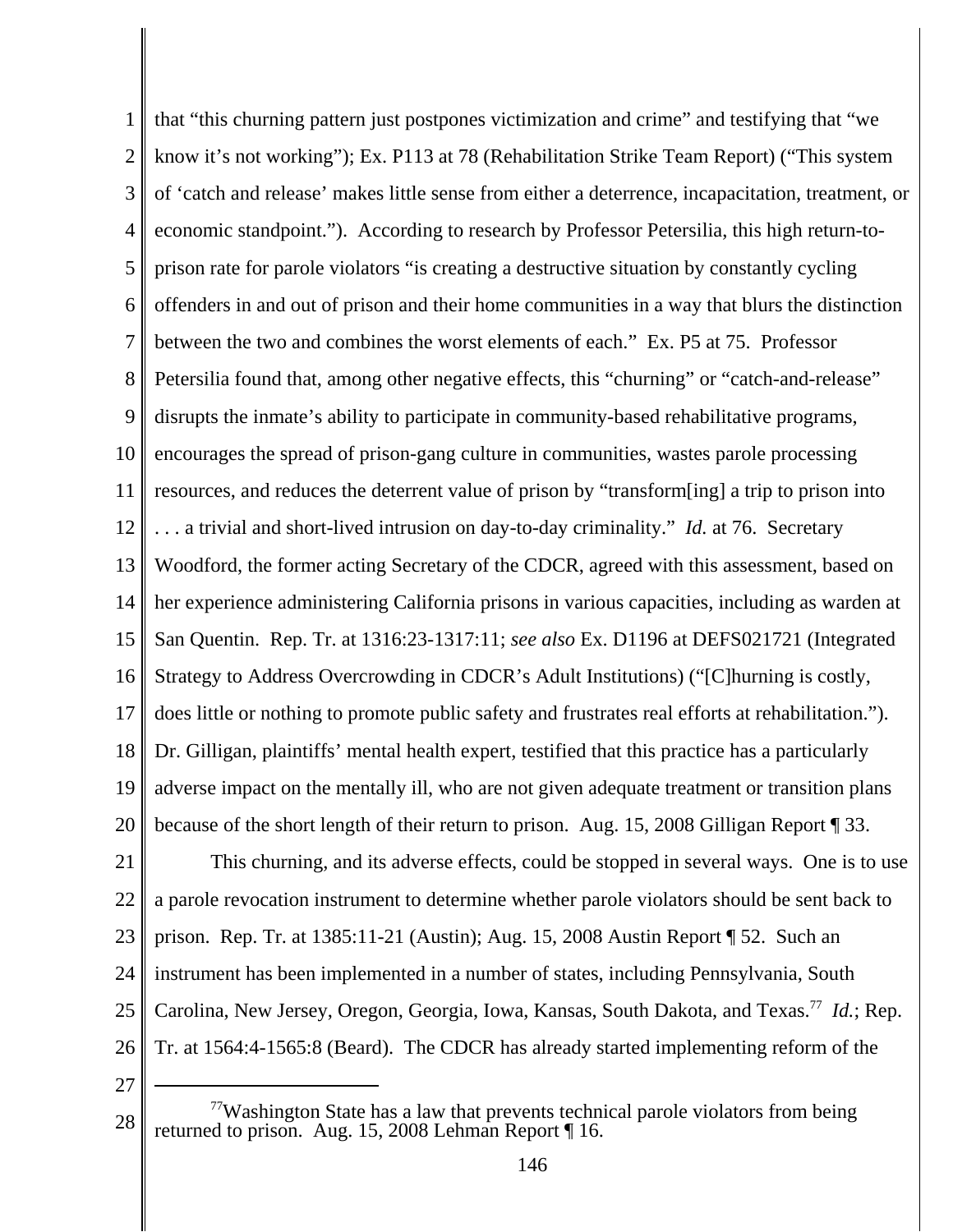1 2 3 4 5 6 7 8 9 10 11 12 13 14 parole system and has developed a "Parole Violation Decision Making Instrument." *Id.* at 1678:15-25 (Cate); Hoffman Trial Aff. ¶¶ 8-13; Ex. D1198 (Sept. 30, 2008 Letter from Jessica R. Devencenzi, Deputy Attorney General, to Michael Bien, Rosen Bien & Galvan, LLP). Secretary Cate called the use of the parole revocation instrument one of the "best practices" in the area of parole reform. Rep. Tr. at 1706:9-14 (Cate). Dr. Austin noted a number of other ways to reduce the return of technical parole violators to prison, including prohibiting parole violators from being readmitted to prison for technical violations, reducing the period of parole supervision, and instituting an incentive program for parole agents. Aug. 15, 2008 Austin Report ¶¶ 51-54. The Governor has proposed placing all "non-serious, non-violent, non-sex offenders" on summary parole. *See* Ex. P780 at 18 (Governor's Budget, Special Session 2008-09); Jan. 16, 2009 Sturges Decl. ¶ 2 & Ex. A at 28 (2009-10 Governor's Budget); Ex. P328 at 178 (Governor's Budget Summary 2008-09). All of these options may be considered by the state and implemented in a manner that would be consistent with its ultimate objectives.

15 16 17 18 19 20 21 22 23 24 25 26 27 28 The use of a "best practices" instrument, as well as other methods referred to above, to reduce the number of parole violators returned to the state prison system, if properly implemented, would not have an adverse impact on public safety or on the criminal justice system. At the very least, slowing the flow of technical parole violators to prison would mitigate the dangerous crowding at reception centers and ease the burden on the parole processing system. It would free up space in the reception centers so that those centers could be used for their original purpose: sorting inmates into the right correctional settings. It would give parolees a better opportunity to participate in continued rehabilitative programming in the community, and it would likely improve a system that currently "undercut[s] the deterrent effect of serving prison time." Ex. P5 at 76. We agree, for example, with the assertion of the CDCR's Director of Adult Parole Operations that the use of a parole revocation instrument in California would "reduce future victimization, increase public safety, and enhance the ability of offenders to become more productive members of the community." Hoffman Trial Aff. ¶ 10.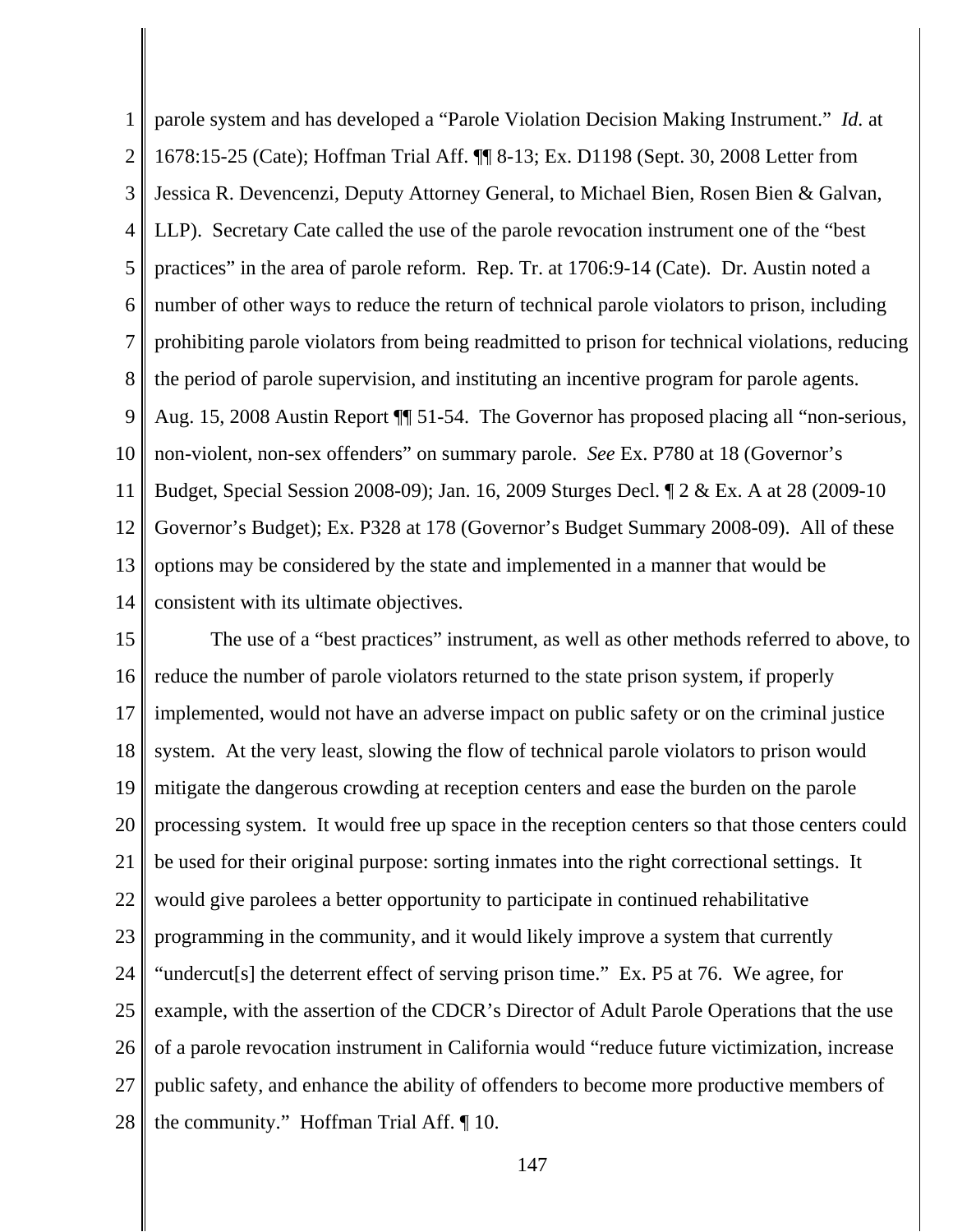1 2 3 4 5 6 7 8 9 10 11 12 13 14 15 16 Additionally, public safety would improve if technical parole violators who are not returned to prison were diverted to alternative sanctions in the community, including drug treatment, day reporting centers, electronic monitoring, and, if necessary, county jail.78 *See* Rep. Tr. at 1318:21-1319:2 (Woodford). The CDCR already has alternative sanctions programs and is working on expanding the scope and availability of such programs. Hoffman Trial Aff. ¶¶ 19-25. Many of these programs address the offender's criminogenic factors and can thus reduce recidivism. *Id.* The use of graduated sanctions would serve the same deterrent purpose as imprisonment while effectively reducing recidivism. *See* Woodford Aug. 15, 2008 Supp. Report ¶ 32 ("Sanctions other than incarceration are effective in punishing many prisoners and at the same time reducing the risk of recidivism."); Rep. Tr. at 2194:19-2195:18 (Bennett) ("We need to have meaningful, immediate, certain sanctions. And it doesn't have to be a return to prison. We can develop sanctions at the local level... We can have a more effective sanction without interrupting individuals' lives and returning them to prison."). Former CDCR Secretary James Tilton stated that he believed that these alternative community sanctions programs would improve public safety over time. Sept. 3, 2008 Tilton Dep. at 153:4-154:3.

17 18 19 20 21 22 23 24 25 26 27 CDCR officials and experts overwhelmingly supported the use of the parole revocation instrument and the diversion of technical parole violators to alternative sanctions in the community. Scott Kernan, the CDCR's Undersecretary of Operations, stated that "[t]hese efforts have proven to reduce prison population while maintaining public safety." Kernan Trial Aff. [23. Experts for plaintiffs, defendants, and defendant-intervenors testified in favor of the diversion of technical parole violators. *E.g.*, Aug. 15, 2008 Lehman Report ¶ 16; Rep. Tr. at 1993:6-8 (Marquart); *id.* at 2194:19-2195:18 (Bennett); Buddress Trial Decl. ¶ 3. The Governor's Rehabilitation Strike Team urged the use of the parole violation instrument and diversion, concluding that "[s]imilar 'best practices' proposals have worked in other states to better prepare inmates for re-entry, reduce prison returns, protect public safety, and reduce the costs of corrections." Ex. P113 at 17, 89-90. The three reports of

<sup>28</sup> <sup>78</sup>We discuss the likely impact of these measures on the counties *infra* Section VII.C.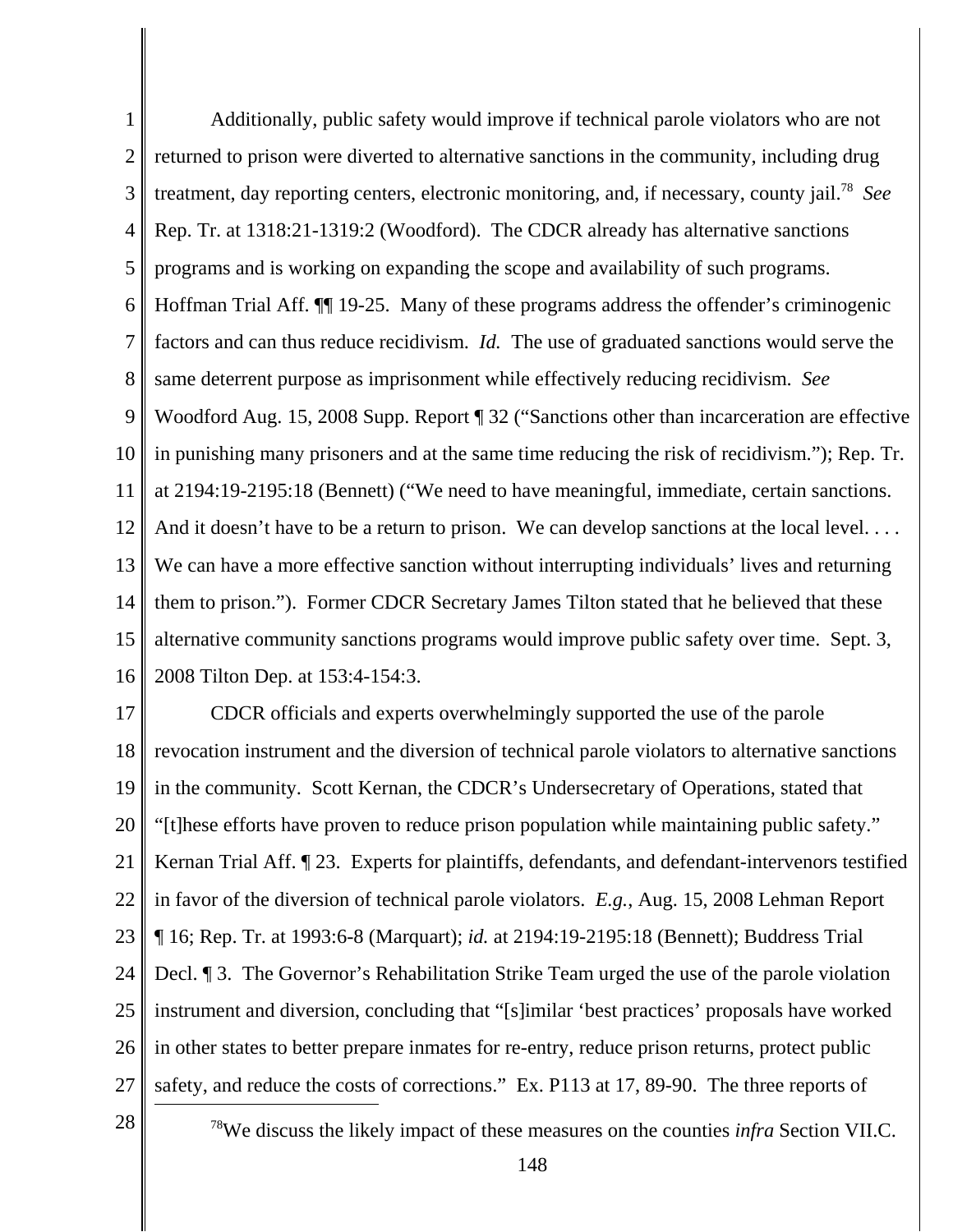1 2 3 4 5 6 independent commissions presented to the state – the CDCR Expert Panel Report, the Corrections Independent Review Panel Report, and the Little Hoover Commission Report – also recommended the diversion of technical parole violators. *See* Ex. P2 at 47-49; Ex. P3 at 31; Ex. P4 at 154, 158-59. In fact, according to the CDCR Expert Panel, fifteen reports published since 1990 on California's prison crisis have recommended the diversion of technical parole violators. Ex. P2 at 77.

7 8 9 10 11 12 13 We conclude that simply slowing the flow of technical parole violators to prison, thereby substantially reducing the churning of parolees, would by itself improve both the prison and parole systems, and public safety. Diversion of parole violators to community alternative sanctions programs would serve to significantly reduce recidivism. We therefore find that diverting parole violators to alternative community sanctions programs would reduce the prison population while having a positive rather than a negative effect on public safety and the operation of the criminal justice system.

14

### 3. Diversion of Low-Risk Offenders with Short Sentences

15 16 17 Plaintiffs also propose reducing the prison population by diverting low-risk offenders with short sentences for community sanctions. Rep. Tr. 1385:22-1386:21 (Austin); Aug. 15, 2008 Austin Supp. Report ¶¶ 58-61.

18 19 20 21 22 23 24 25 26 27 According to Dr. Austin, a substantial number of inmates enter the California prison system with sentences of less than twenty-four months, the largest group of which are those with a sixteen-month sentence, many of whom have already served up to seven months of their sentence in a county jail. Rep. Tr. 1386:2-1386:12; Aug. 15, 2008 Austin Supp. Report ¶ 60 & tbl. 5. Under current policies, these inmates can halve the remaining periods of their sentences by earning work credits, with the result that these inmates serve only a few months in state institutions – an amount comparable to that served by technical parole violators. Rep. Tr. 1386:2-1386:12*.* Like the technical parole violators, these inmates are unlikely to participate in any meaningful programming during their short term of imprisonment. *See* Aug. 15, 2008 Austin Report ¶ 60 ("A diversion program would eliminate a short period of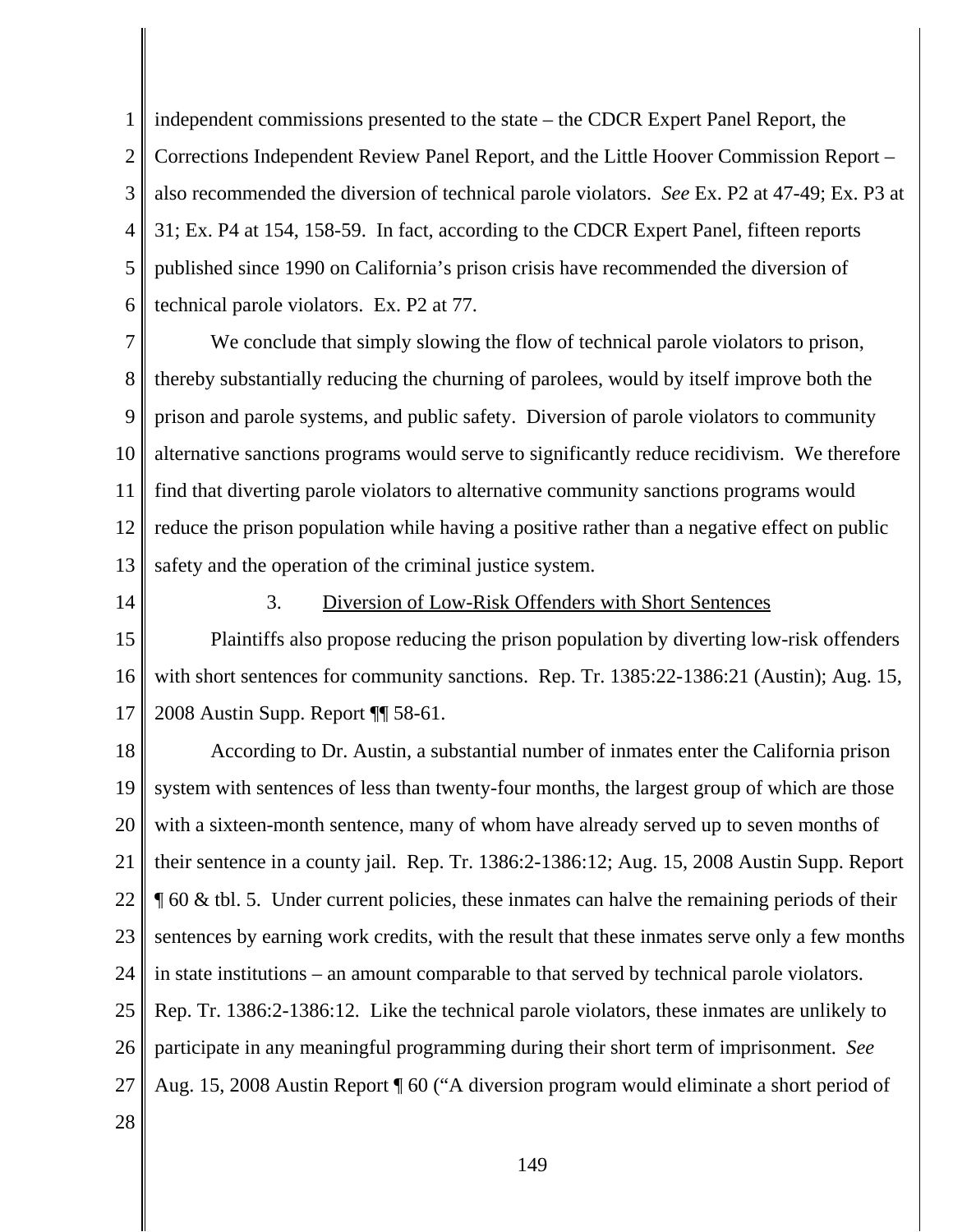1 2 imprisonment within the CDCR (during which the prisoner is unlikely to become involved in any meaningful programming). . . .").

3 4 5 6 7 8 9 10 Instead of incarcerating all of these offenders, the CDCR could use risk assessment instruments to identify low-risk offenders and divert these offenders to community correctional programs to serve their sentences. *See* Rep. Tr. 1386:13-21 (Austin). The state might also consider implementing incentive-based funding for community corrections, similar to that adopted by California in the 1960s, when the state provided fiscal rewards to counties that reduced the number of people being sent to prison. *See* Rep. Tr. at 1042:4-14 (Powers). This would require the diversion of only a portion of the funds that adoption of the reforms discussed herein would save the state.

11 12 13 14 15 16 17 18 19 20 21 A number of correctional and law enforcement experts opined that the diversion of low-risk offenders would not have an adverse impact on public safety or the operation of the criminal justice system.Secretary Woodford stated, based on her prior experiences as the chief probation officer of San Francisco, warden of San Quentin, and acting Secretary of the CDCR, that California "incarcerates many more prisoners than is necessary for the safety of the public." Aug. 15, 2008 Woodford Supp. Report ¶ 32. She stated that there are intermediate sanctions available, and that California would have safer communities if it used those sanctions rather than incarceration in appropriate circumstances. *Id.* The use of such intermediate sanctions would not significantly affect deterrence, as sanctions short of imprisonment have deterrent value so long as they are "meaningful, immediate, and certain." *See, e.g.*, Rep. Tr. at 2194:19-2195:18 (Bennett).

22 23 24 25 26 27 28 Law enforcement officials from the counties also testified that diversion could improve public safety if implemented correctly. *See, e.g.*, James Trial Decl. ¶¶ 6-7 (Orange County Assistant Sheriff); Rep. Tr. at 2369:5-12 (Dyer); Buddress Trial Decl. ¶¶ 10-11. According to these local law enforcement officials, offenders who have not been to prison "are easier to program [and] treat . . . before they have been exposed to (and potentially trained by) more hardened and experienced criminals in the state prison system." James Trial Decl. ¶ 20; *see also* Rep. Tr. at 1052:16-1053:10 (Powers) ("[S]o you put someone who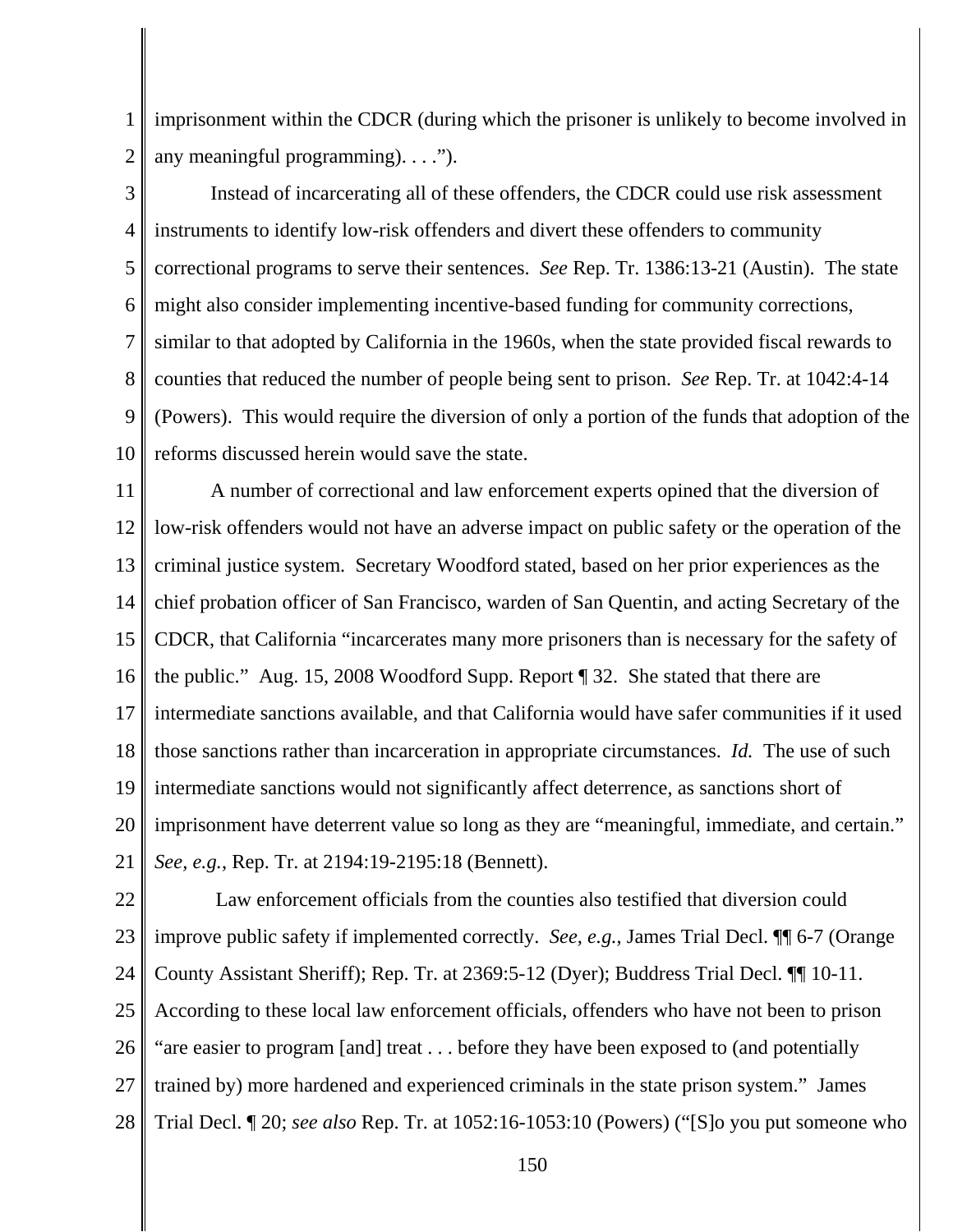1 2 3 4 5 6 7 8 9 10 11 12 13 14 15 16 17 is a low risk, low level person into an environment[] with high risk individuals, they don't naturally get better. They gravitate up. So when they come out, they are worse off."). According to the testimony of law enforcement and county officials, many counties now successfully divert offenders from jail to substance abuse programs, correctional day reporting centers, and electronic monitoring. *See, e.g.*, *id.* at 2276:19-2277:1 (Graves); *id.* at 2798:3-24 (Hennessey) (City and County of San Francisco Sheriff); Dalton Am. Trial Decl. ¶¶ 33-35. Thus, successful models for community corrections are already in place, and, although the characteristics of the populations that they currently serve may be different from the prison population, they can be expanded to serve an increase in diverted offenders with proper funding and coordination between the state and the counties. *See, e.g.*, Aug. 15, 2008 Garner Report at 6 (Director of Santa Clara County Department of Alcohol and Drug Services) ("Local treatment systems exist in every county and with adequate state funding they can be expanded to accommodate the proposed increase in clients resulting from early release of prisoners."); Meyer Am. Trial Decl. ¶ 69. An expert for the law enforcement intervenors testified that if the state were to establish such programs on a statewide or county-by-county level, the prison population could be reduced, by that reform alone, by about 30%, as a conservative estimate, in two to five years. Rep. Tr. at  $2771:4-10$  (Meyer).<sup>79</sup>

18 19 20 21 22 23 24 25 26 The opinion of these California correctional and law enforcement experts was confirmed by Dr. Beard, the Secretary of the Pennsylvania Department of Corrections, who testified regarding Pennsylvania's success in implementing an intermediate punishment program that diverts offenders from jails and prisons to substance abuse programs. *Id.* at 1554:20-1556:20. A study of that program found that inmates in the program had lower recidivism rates than those sent to county jails or state prisons. *Id.* at 1555:2-5. Dr. Beard testified that "the research is really clear out there that community-based programming is actually more effective than prison-based programming." *Id.* at 1555:21-23. Such programming can contribute to rehabilitation without taking the offender away from the

<sup>27</sup> 28  $79$ The witnesses for defendant-intervenors expressed concern that neither the state nor the counties have the funds to expand the community correctional system. We address this concern below. *Infra* Section VII.C.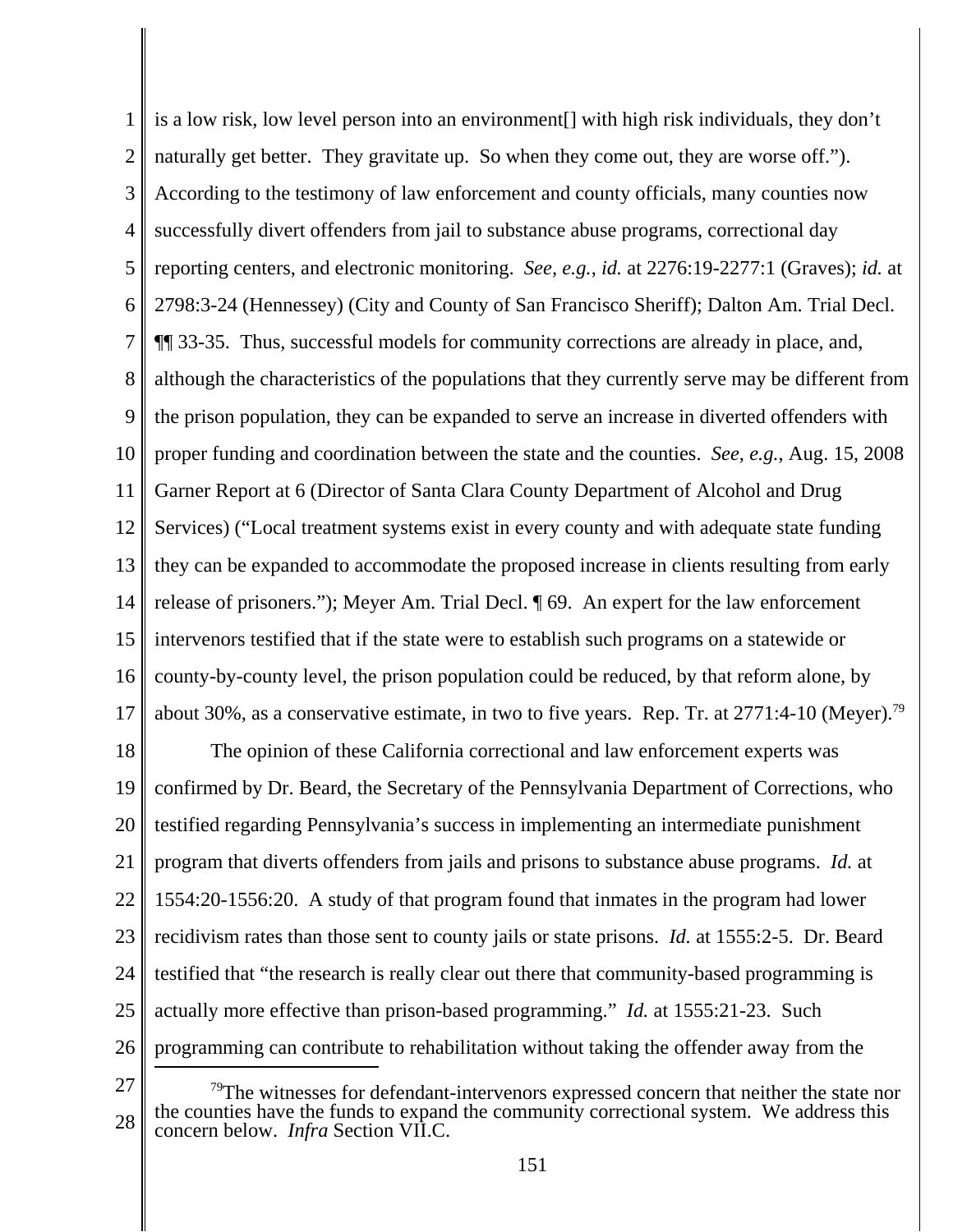1 2 3 community and creating the problems of re-entry upon release from prison. *Id.* at 1556:1-14. According to Dr. Austin, other states, including Ohio and Michigan, have also successfully adopted diversion programs without an adverse effect on crime. *E.g.*, *id.* at 1399:2-15.

4 5 6 7 8 9 10 11 There was testimony that some individuals on electronic monitoring or in other alternative programs have committed crimes, *e.g.*, *id.* at 1179:23-1180:3 (Powers), and we acknowledge that diversion programs cannot stop all crime. But, again, the individuals to be diverted are those who would have been released from prison a few months later in any event, after being exposed to "more hardened and experienced criminals." James Trial Decl. ¶ 20. Thus, the incidents that have occurred during participation in alternative programs do not undermine the weight of the testimony that diversion programs have an overall positive effect on public safety and the operation of the criminal justice system.

12 13 14 15 16 We therefore conclude that the diversion of offenders to community correctional programs has significant beneficial effects on public safety and the operation of the criminal justice system as compared to the current system, including preventing the exposure of offenders to criminogenic conditions, providing effective rehabilitation, and avoiding a disruption in the offender's life that creates re-entry problems upon release.

17 18

# 4. Expansion of Evidence-Based Rehabilitative Programming in Prisons or **Communities**

19 20 21 22 23 24 25 26 27 28 Every witness, from the CDCR's Undersecretary of Programming to law enforcement officers and former heads of correctional systems, testified that an increase in the availability of evidence-based rehabilitative programming – i.e., programs that research has proven to be effective in reducing recidivism, Rep. Tr. at 1042:19-1043:14 (Powers) – in the prisons or in the communities would reduce the prison population and have a positive impact on public safety. *See, e.g.*, *id.* at 1721:16-22 (Jett); *id.* at 1159:14-19 (Powers); *id.* at 1962:15-23 (Marquart); *id.* at 2009:15-2010:1 (Lehman); *id.* at 2728:6-18 (Runner); *id.* at 2385:2-14 (Pacheco) (Riverside County District Attorney); Meyer Am. Trial Decl. ¶¶ 46-52. Research from Washington State concluded that an expansion of evidence-based programming would reduce the prison population, while leading to a net decrease in the crime rate. *See*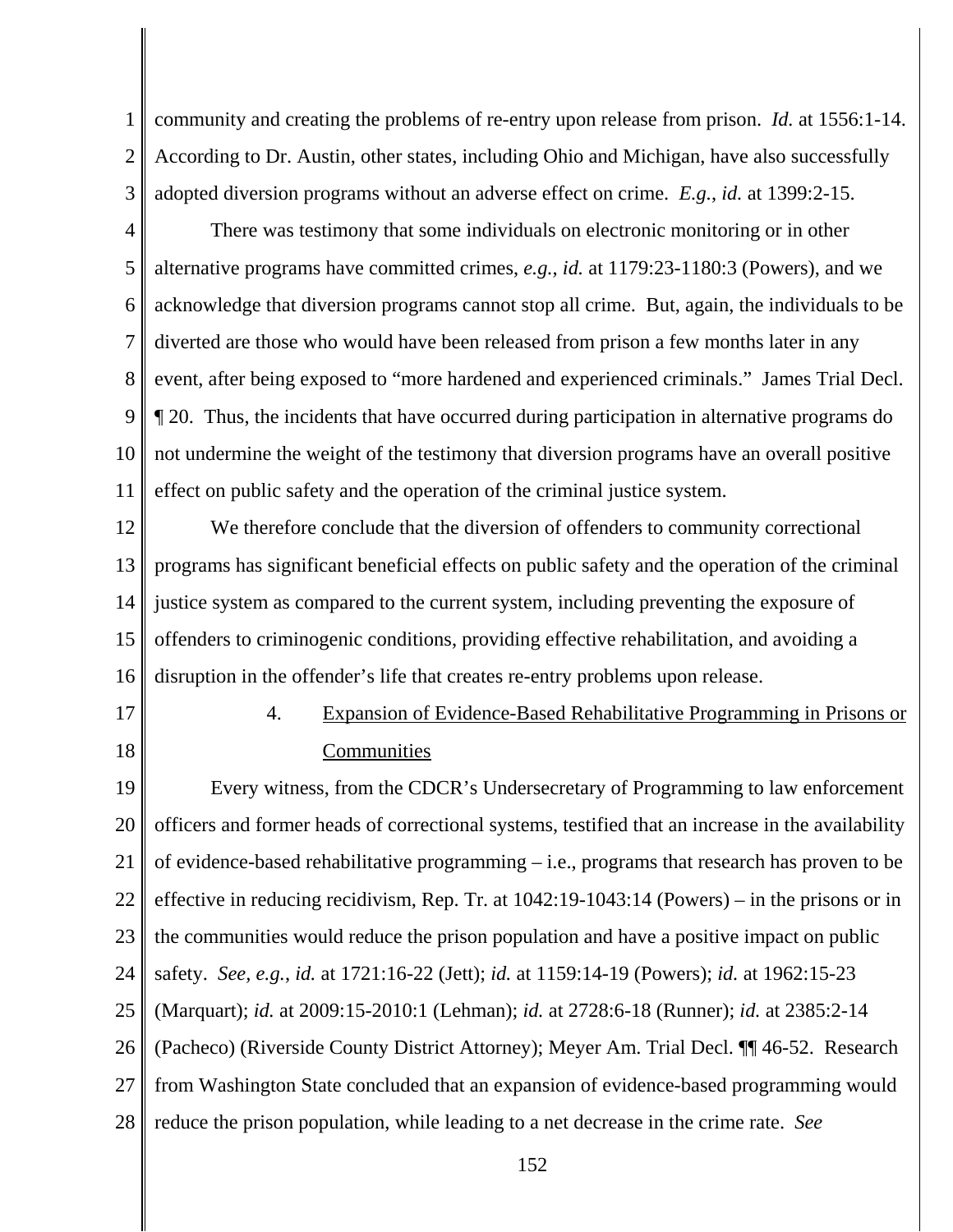1 2 3 Ex. D1331 at 15 (Oct. 2006 Washington State Institute for Public Policy report, "Evidence-Based Public Policy Options to Reduce Future Prison Construction, Criminal Justice Costs, and Crime Rates").

4 5 6 7 8 9 10 11 12 13 14 Experience demonstrates the benefits of evidence-based programming. Missouri and Washington have successfully and safely reduced prison populations through such programming. *See* Rep. Tr. at 2767: 21-2768:11 (Meyer). Moreover, the evidence from the law enforcement intervenors and county intervenors overwhelmingly showed that there are already models for successful evidence-based programs all over California, from Yolo County to San Diego County, that have reduced recidivism and thus improved public safety in those communities. *See, e.g.*, *id.* at 2784:25-2785:4 (Meyer); *id.* at 2803:19-2804:1 (Hennessey); Rodriguez Trial Decl. ¶¶ 20-21; Aug. 15, 2008 Bennett Report app. C ch.3 ("Chapter Three: Alternatives to Incarceration" from July 2007 "Sonoma County, California: Corrections Master Plan"). As Chief Probation Officer Meyer stated, successful models "are on the shelf" and ready to be implemented. Rep. Tr. 2784:25-2785:4.

15 16 17 18 19 20 21 22 As discussed above, the CDCR has also already begun to design and implement an expansion of rehabilitation services for inmates and parolees. *See* Jett Trial Aff. ¶¶ 6-13; Ex. P79 (July 15, 2008 California Rehabilitation Oversight Board Biannual Report). We agree with Undersecretary Jett, who oversees this process, that its successful implementation would lead to a reduction in recidivism and a reduction in the prison population. *See* Jett Trial Aff.  $\P$  13.<sup>80</sup> Improvements in the implementation of the process will become increasingly likely as the reduction in the prison population occurs. The two functions are, in practicality, related.

23

24 25 Based on the overwhelming and uncontroverted evidence, we find that additional rehabilitative programming would result in a significant population reduction while improving public safety and reducing the burden on the criminal justice system. If implemented in conjunction with any or all of the population reduction measures described

<sup>28</sup> 80Successful implementation of such programming will, of course, require space that is currently not available in California's prisons.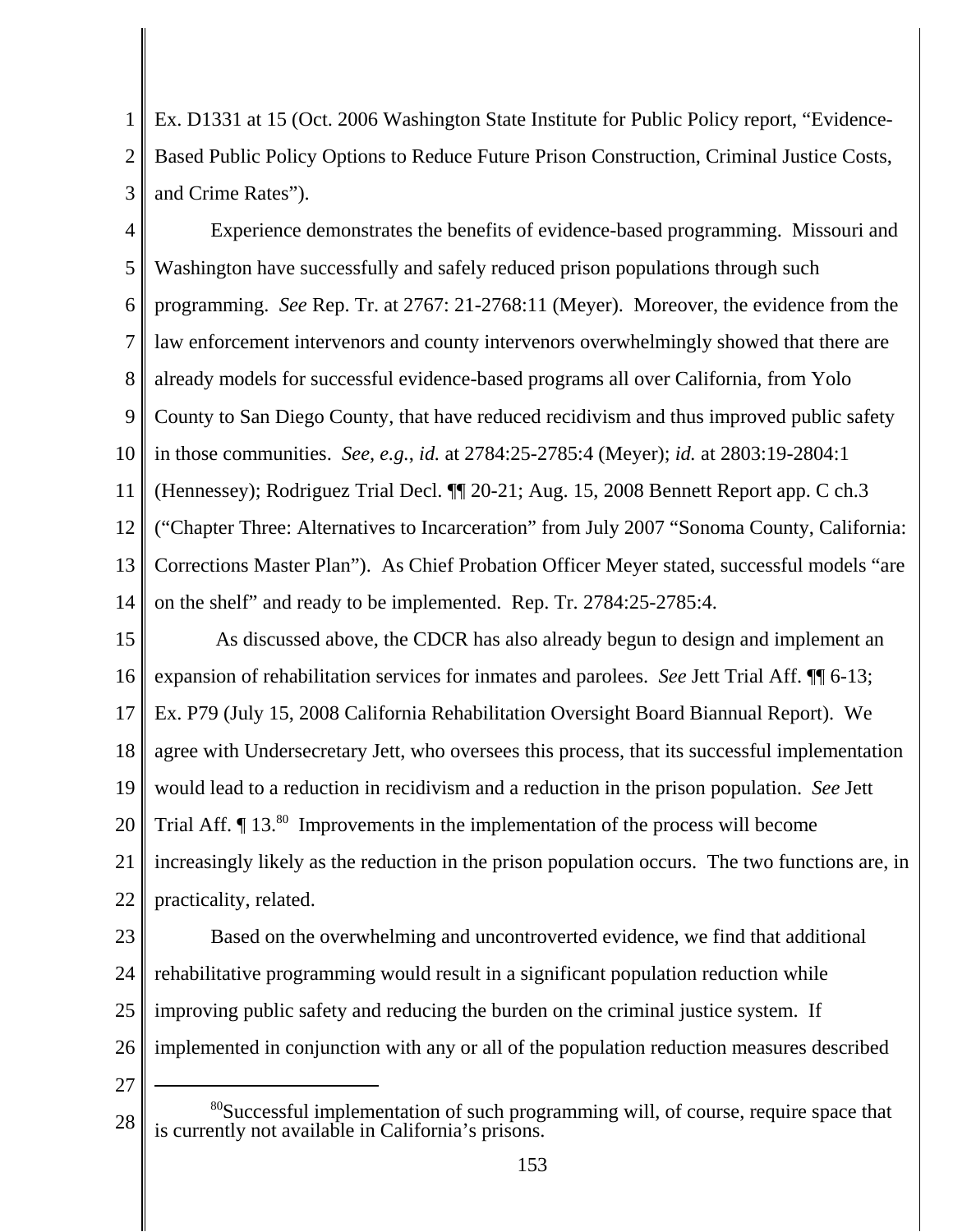1 2 3 4 above, such programming would enhance the likelihood that recidivism will decline as the prison population is decreased. Moreover, if implemented within the state prison institutions, such programming would have a synergistic effect on the ability of inmates to reduce their sentences by earning good time credits.

5

# 5. Sentencing Reform and Other Potential Population Reduction Measures

6 7 8 9 10 11 12 13 14 15 16 17 18 19 20 21 22 23 The evidence at trial focused primarily on the potential effects of the population reduction measures proposed by plaintiffs. However, there are other means as well by which the state could reduce its prisoner population, and the state is in no way bound by plaintiffs' proposals. For example, Expert Panel co-chair Professor Joan Petersilia reported that fifteen studies have been issued regarding California prisons since 1990, all containing essentially the same ten recommendations. Ex. P2 at 77-79. Those recommendations include not only the four population reduction measures proposed by plaintiffs, but also reformation of the state's determinate sentencing regime "to reward prisoners for participating in rehabilitation programs and allow the system to retain prisoners who represent a continued public safety risk," the creation of a sentencing reform commission "authorized to design new sentencing statues into a workable system that balances uniformity of sentencing with flexibility of individualization," and the release or diversion of certain "[s]ub-populations, such as women, the elderly and the sick" from prison to community-based facilities. *Id*. at 77. Also, as noted above, the state has suggested that its prison population might be reduced through the transfer of inmates out of state or into federal custody. The state is certainly free to include any of these alternatives in its proposed population reduction plan should it be able to establish the feasibility and the positive effects of such programs, especially their compatibility with public safety.

24 25 26 27 28 Like plaintiffs' proposed population reduction measures, the other measures discussed by Professor Petersilia generally would have a positive effect on public safety. In particular, the repeated recommendation that the state establish a sentencing commission and reform its determinate sentencing regime reflects an urgent need for the state to reconsider its counterproductive sentencing practices. As the Little Hoover Commission reported,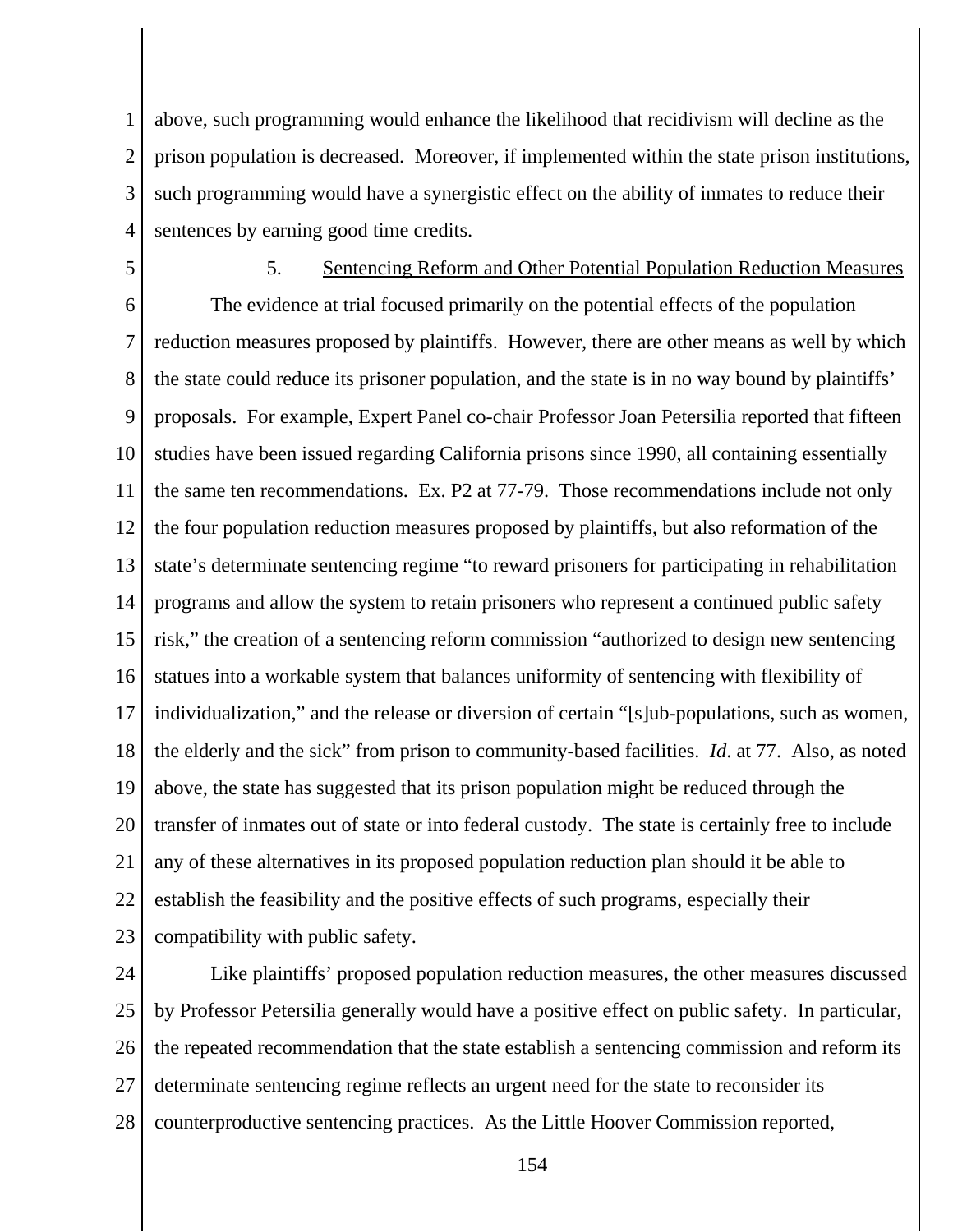1 2 3 4 5 6 7 8 9 10 11 12 13 14 15 16 17 18 19 20 21 22 23 California's present sentencing regime is a "chaotic labyrinth of [sentencing] laws with no cohesive philosophy or strategy." Ex. P3 at 35. The state's sentencing laws promote certainty in the length of sentences at the expense of public safety: Because release at a particular date is certain, offenders have little incentive to improve themselves in prison or while on parole, $81$  and offenders must be released even if they pose a serious threat to the community. *Id.* at 34. In addition, sentencing judges and prison authorities have little ability to ensure that sentences and conditions of incarceration reflect the circumstances of a particular crime and offender. Similarly, characteristics suggesting that the offender presents a low-risk of recidivism or would more effectively serve his sentence in a correctional setting besides prison, including the fact that the offender is elderly or infirm, cannot be considered. "[California sentencing] law treats many crimes alike, even when the circumstances of an individual case or the characteristics of the offender might warrant a different resolution that would better benefit victims and the community." *Id.* at 36. Furthermore, the present system leads to "overreliance on the most expensive sanction – state prison – instead of local correctional alternatives that could provide more effective and efficient punishment." *Id.* Finally, the "countless increases in the length of criminal sentences" over the last few decades do not reflect a coherent sentencing policy and also may not serve the state's sentencing goals. *Id.* at 33, 35, 48. Public safety is not benefitted by blindly approving of the continued incarceration of prisoners who pose little threat of committing further crimes. Like a number of other official bodies, the Little Hoover Commission recommended that a sentencing commission be established to "develop sentencing guidelines, as well as post release supervision and revocation guidelines that [would] become law unless rejected by a majority vote of the Legislature," *id.* at 48.

24 25 26 The establishment of a sentencing commission is but one approach to addressing the problems in the state's sentencing laws; there are undoubtedly others. Regardless of the approach adopted by the state, however, it is clear that California's sentencing regime ill-

<sup>28</sup> <sup>81</sup>However, according to the Commission, "incentives can be built into the existing sentencing structure to improve public safety and offender outcomes." *Id.* at 37.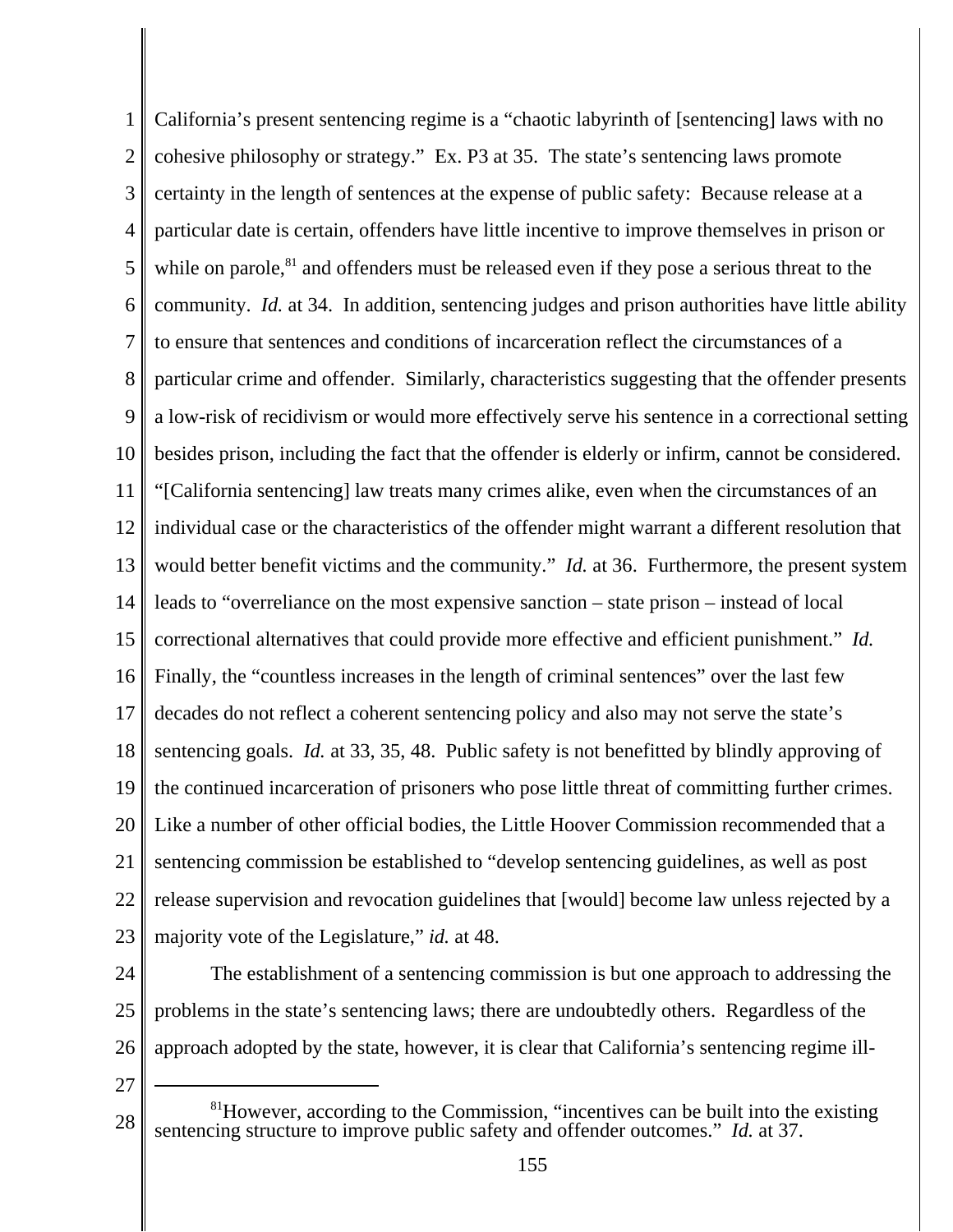1 2 3 4 5 6 7 8 9 serves the state's interests, and that the overcrowding crisis in California's prisons provides an opportunity for the state to reconsider its sentencing practices. Numerous reports have recommended sentencing reform and established that such reform would, if implemented, have a positive impact upon public safety. *See id.* at 38-42 (describing the positive public safety effects in various states of their use of a sentencing commission). Given the fact that legislative bodies tend to vote only to increase sentences and not to reduce them, however, and given the questionable nature of California's initiative process, there appears to be little or no hope of a serious review of sentencing laws or policies in the absence of some extraordinary state action.

10 11 12 13 14 15 16 17 18 19 20 The state might also consider changing the criminal law itself. For example, the Governor has proposed adjusting the threshold value at which certain property crimes become felonies to reflect inflation since 1982. Ex. P780 at 18 (Governor's Budget: Special Session 2008-09); Jan. 16, 2009 Sturges Decl. Ex. A at 28 (2009-10 Governor's Budget). Such a change would reclassify crimes falling below the adjusted threshold as misdemeanors. Likewise, the state might consider permitting low-risk offenders, such as the elderly or the infirm, to serve the latter portions of their sentences in community corrections facilities or on house arrest. Both of these proposals would reduce the prison population by diverting certain offenders to alternative placements rather than prison. Both have also been endorsed by state officials, a strong indication that the proposals would not have an adverse effect on public safety.

21 22 23 24 25 26 27 28 The parties introduced no evidence as to the effect on public safety of the transfer of inmates out-of-state or into federal custody, so we cannot consider those measures in detail at this time. As we have already explained, however, the out-of-state transfer program proposed by defendants is far too small, by itself, to make more than a dent in the problem of overcrowding, and the additional resources required to monitor the medical and mental health care provided to transferred inmates could eliminate any benefits that otherwise result from such transfers. Furthermore, by moving inmates far away from their places of residence and making contact with families and friends unavailable, such transfers may reduce the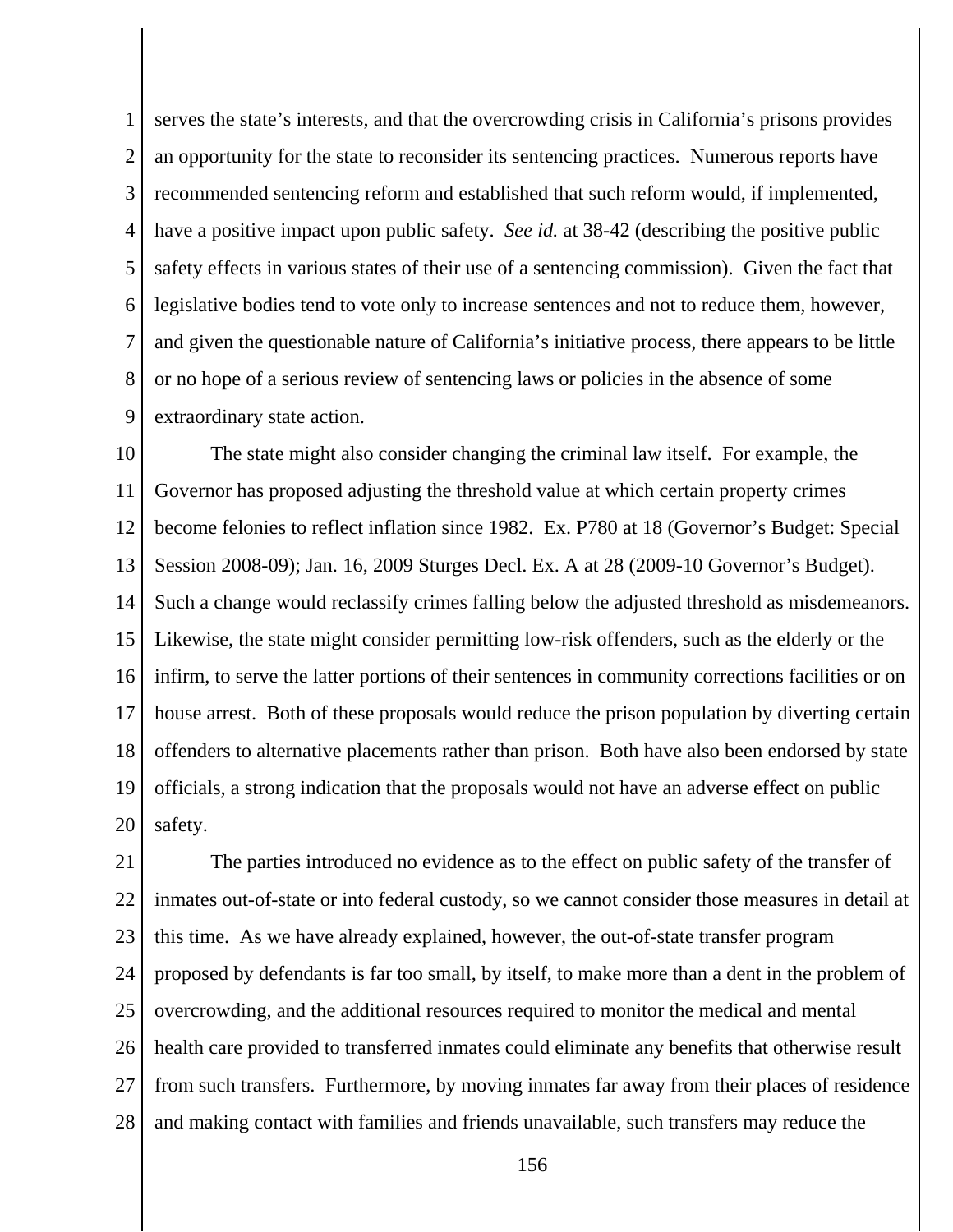1 2 3 4 inmates' prospects for rehabilitation. The transfer of undocumented aliens to federal custody might involve a larger number of inmates, but this suggestion was not sufficiently developed to permit any extended analysis of its effect upon public safety and the operation of the criminal justice system.82

5

## **C. Impact of Proposed Measures on Communities**

6 7 8 9 10 11 12 13 14 15 16 17 18 19 Law enforcement and other witnesses from the communities testified that plaintiffs' proposed prisoner release order would result in an overwhelming increase in the number of crimes, arrests, and jail inmates, thus adversely affecting their ability to investigate, prosecute, and punish crime. We cannot accept their opinions, however, to the extent that they are based on the assumption that a "prisoner release order" would involve such drastic measures as a mass early release and/or a ban on the admission of new offenders to prison. We credit the concern of some witnesses, however, that resources at the community level are strained, particularly because of the current fiscal crisis. *See, e.g.*, Cogbill Trial Decl. ¶¶ 29-38 (Sonoma County Sheriff-Coroner); Boesch Trial Decl. at 8-9 (San Mateo County Assistant County Manager); Aug. 15, 2008 Graves Report at 3-4. Nonetheless, as we discuss below, the evidence demonstrates that the fears regarding increased crime, arrests, and jail populations are largely unjustified, and that there are ways to achieve a reduction in California's prison population without unduly burdening the already limited resources of local communities.

20

### 1. Investigation and Prosecution of Crime

21 22 23 Defendant-intervenors presented credible evidence that California's local law enforcement resources are currently overtaxed. There are not enough judges, prosecutors, public defenders, police officers, or resources to support their necessary work, and the

<sup>24</sup> 25 26 27 28  $82$ The only evidence in the record on this proposal is testimony from one witness, California State Senator George Runner, that California prisons house roughly 30,000 illegal aliens, which is disproportionately high when compared to other states, and that federal reimbursement is insufficient to cover the costs of housing these inmates. Runner Trial Decl. ¶¶ 6, 19; Rep. Tr. at 2728:19-2729:12. We received no testimony on the feasibility of transferring all or even a portion of these inmates to federal custody, and no testimony regarding any potential impact on public safety or the operation of the criminal justice system of such a transfer, including whether the prisoners might be swiftly deported and just as swiftly re-cross the border into California shortly thereafter.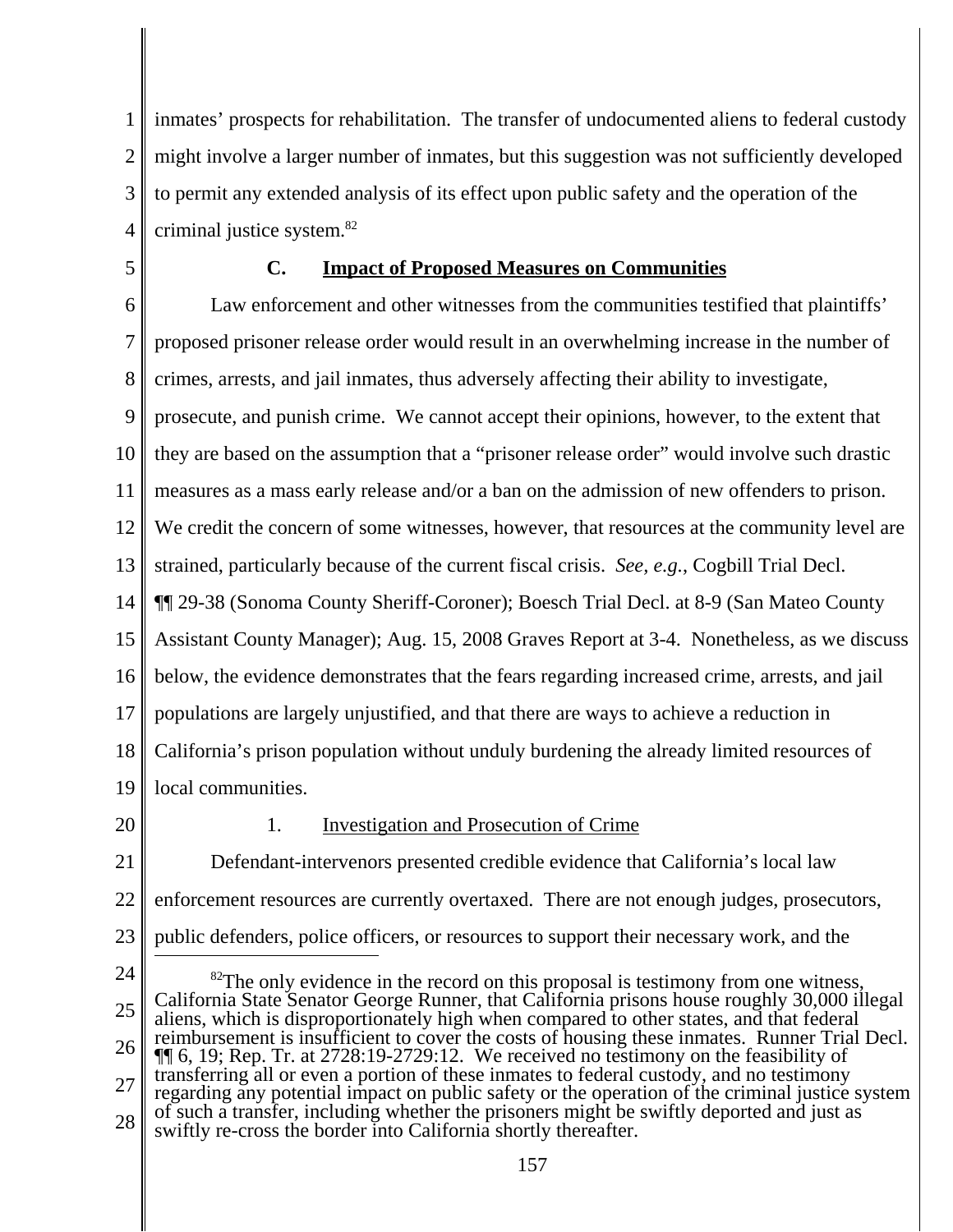1 2 3 4 5 6 7 situation has worsened with the economic downturn. *See, e.g.*, Rep. Tr. at 2197:5-2199:9 (Bennett); *id.* at 1856:13-21 (Word) (City of Vacaville Police Chief); Word Trial Decl. ¶ 25. The courts are severely clogged with cases and are several years behind on trials. *See* Meyer Am. Trial Decl. ¶ 43; Ryan Trial Decl. ¶ 28 (Amador County Sheriff-Coroner). Any significant increase or concentration in crime would likely further hamper investigations and prosecutions. *See, e.g.*, Ryan Trial Decl. ¶¶ 27-28; Dumanis Trial Decl. ¶ 33; Dyer Am. Report ¶ 28; Rep. Tr. at 1179:5-17 (Powers).

8 9 10 11 12 13 14 The population reduction measures described above, however, would not result in the significant increase in crime that many witnesses opposed to the measures believe would occur. As explained above, many witnesses wrongly assumed that this court would require a sudden mass release of one-third of California's prisoners or a ban on accepting new or returned prisoners. *See, e.g.*, Rep. Tr. at 1052:8-12 (Powers); Aug. 15, 2008 Bennett Report ¶¶ 13,18. That approach was not proposed by any party, nor would it be approved by the court.

15 16 17 18 19 20 21 22 23 24 25 Many witnesses also testified that, at present, a large number of crimes are committed by parolees, *see, e.g.*, Rep. Tr. at 2331:1-8 (Dyer); parolees have a high rate of recidivism, *e.g.*, Meyer Am. Trial Decl. **[14** 39-40;<sup>83</sup> and more crimes occur than are reported to the police, *e.g.*, Rep. Tr. at 1506:21-1507:20, 1508:11-19 (Austin). The parolees who would be released early to communities under the proposed measures, however, are the ones who are least likely to commit further offenses and who along with their fellow parolees would be released in any event a few months later. Indeed, the evidence describing the criminogenic nature of the California prisons suggests that the longer an inmate remains incarcerated, the more likely he is to reoffend upon release. *See*, *e.g.*, Rep. Tr. at 1580:5-9 (Beard); *id.* at 2013:14-2014:1 (Lehman); Ex. P3 at 17. The relevant question for us to examine is not the absolute impact of the current population of parolees on local criminal justice systems, but

<sup>27</sup> 28 <sup>83</sup>This testimony does not take into account that the recidivism rate for parolees is high in California in part because the state returns most technical parole violators to prison. *See* Aug. 15, 2008 Austin Report ¶13.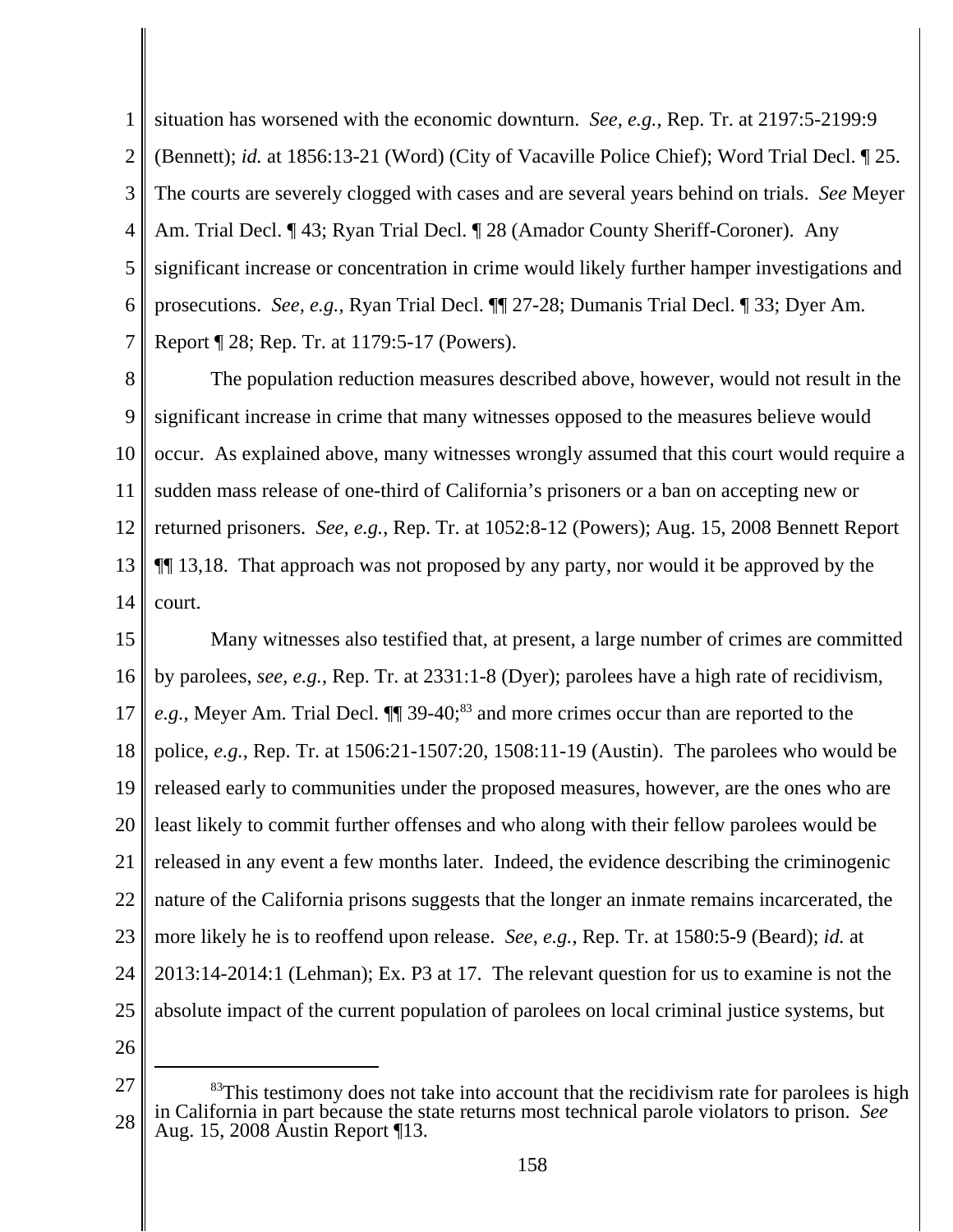1 2 the relative impact on the criminal justice system of the additional parolees in the community because of the proposed population reduction order.

3 4 5 6 7 8 9 10 11 12 13 14 15 16 17 18 The evidence shows that any such impact would be small. The expanded award of good time credits proposed by Dr. Austin, for example, would result in only a temporary increase in the return of parolees to communities during the initial period of implementation. Rep. Tr. at 1408:13-21 (Austin); Aug. 15, 2008 Austin Report ¶¶ 93-94. Although the increase in parolees could result in a temporary increase in arrests during the initial period of accelerated release, these arrests would represent an increase of only approximately 0.3% during that period. Rep. Tr. at 1490:17-1491:25; *see also* Aug. 27, 2008 Austin Supp. Report at 10; Rep. Tr. at 1479:13-1480:5. Similarly, the impact of the proposed diversion of technical parole violators and low-risk offenders on the total number of arrests in each county, and statewide, would be an increase of less than 1%. *See* Aug. 27, 2008 Austin Supp. Report at 10. All of these individuals would in any event be released to the community after a fairly short period of incarceration, following their going through the churning process, in which they are subjected to criminogenic influences. Further, all of the figures noted above are consistent with the testimony described earlier that plaintiffs' proposed population reduction measures do not threaten public safety or the operation of the criminal justice system.

19 20 21 22 23 24 25 26 27 28 Any increase in the arrests of parolees resulting from the population reduction measures would actually be smaller than that calculated by Dr. Austin and by many defendant-intervenors. These witnesses assumed that prisoners released due to good time credits or diverted to alternative sanctions would recidivate at a rate of 70% over a three-year period, the average recidivism rate for all prisoners in California. *See, e.g.*, Rep. Tr. at 2628:8-25 (Austin); Dyer Am. Report ¶ 18; Dostal Trial Decl. ¶ 14. However, if a risk assessment instrument were used to implement such measures, the CDCR would be able to identify low-risk inmates whose likelihood of recidivism would be considerably lower than that of the average inmate. Rep. Tr. at 2628:8-25 (Austin); *id.* at 2133:8-11 (Krisberg) ("If one is selecting low risk inmates, you would expect the recidivism rate would be lower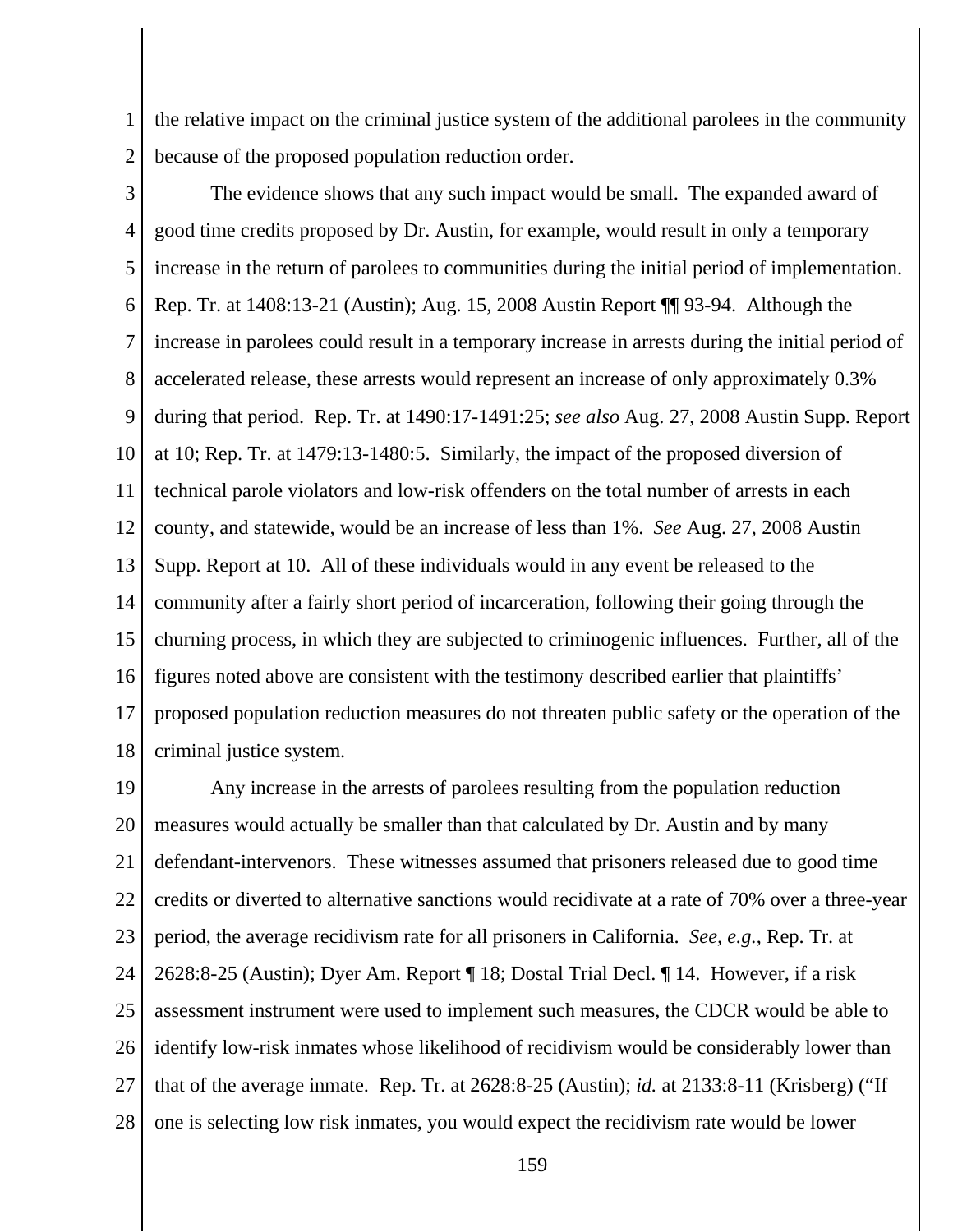1 2 3 4 5 6 because that 70 percent rate consists of people with much higher risk and people with lower risk."). According to Director Hoffman, low-risk inmates have an average recidivism rate of just 17%. Rep. Tr. at 1750:1-6. Furthermore, as we found above, it is likely that recidivism rates would begin to drop as plaintiffs' proposed measures were implemented. The proposed population reduction measures would therefore not result in a significant additional burden on the ability of law enforcement officers to investigate or prosecute crime.

7

## 2. Effect on Jail Population

8 9 10 11 12 13 14 15 16 17 Defendant-intervenors also presented credible evidence that California's jails are, for the most part, already overcrowded, resulting in adverse public safety and criminal justice effects. Thirty-two of California's county jails are under some type of court-ordered population cap, Rep. Tr. at 2198:3-9 (Bennett); Ex. DI-774, $^{84}$  and many that are not have inmate populations close to or above their design capacity. *E.g.*, Rep. Tr. at 2684:22-23, 2686:15-22 (Ryan); Boesch Trial Decl. at 12. As expected, this overcrowding – even at levels much lower than in the state prison system – has limited the counties' capacity to provide services in the jails or to maintain a safe correctional environment for the detainees, the staff, and the community. *See, e.g.*, Boesch Trial Decl. at 12; Munks Trial Decl. ¶¶ 7-9; Rep. Tr. at 2702:5-17 (Ryan); Dostal Trial Decl. ¶¶ 15, 17.

18 19 20 21 22 23 24 25 26 As a result of this crowding problem, counties already routinely engage in the early release of jail inmates. *See, e.g.*, Rep. Tr. 1803:23-1804:9 (Smith) (stating that in 2007, Los Angeles County released about 50,000 inmates early from its jails); Rep. Tr. at 2364:17-19 (Dyer); Rep. Tr. at 2378:13-18 (Pacheco); James Trial Decl. ¶ 19; Ingrassia Trial Decl. ¶¶ 12-13 (Sheriff's Commander assigned to San Diego County Sheriff's Detention Services Bureau). County law enforcement officials testified that any significant limit on the prison population would force them to initiate the early release of jail inmates or to expand extant early release programs to include higher-risk inmates. *See, e.g.*, Rep. Tr. at 2388:8-2391:16 (Pacheco); *id.* at 2668:7-14 (Christianson) (Stanislaus County Sheriff-Coroner); Munks Trial

<sup>28</sup> 84Many of the caps for the county jails are set at or near 100% design capacity. *See* Ex. DI-774.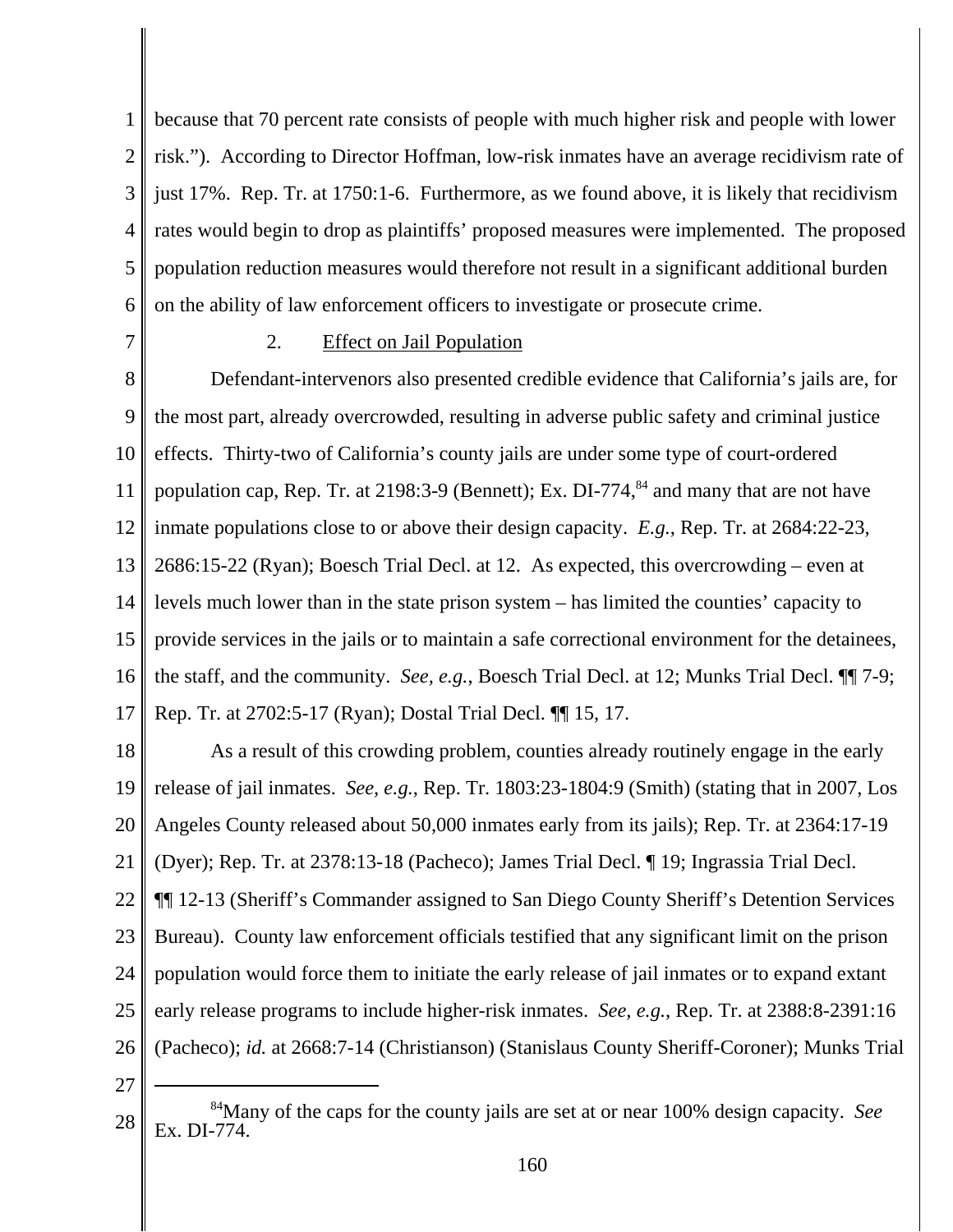1 2 3 4 5 Decl.  $\P$  11-12; Ingrassia Trial Decl.  $\P$  12. According to these witnesses, such early releases lower the deterrence value of incarceration, increase crime, reduce incentives for offenders to participate in programming, and result in a high failure-to-appear rate for pre-trial defendants who are not incarcerated. *See, e.g.*, Aug. 15, 2008 Bennett Report ¶ 27; Rep. Tr. at 1179:18- 1180:3 (Powers); *id.* at 1819:9-1821:19 (Smith).

6 7 8 9 10 11 12 13 14 15 16 17 18 19 20 21 22 23 We need not determine whether an acceleration of early release from jails would have the pernicious effects anticipated by the law enforcement witnesses because evidence shows that any increase in parolees and probationers resulting from plaintiffs' proposed population reduction measures would not have a significant effect on the population of the county jails. These measures would adversely affect the jail population only if the additional parolees or probationers in the community were incarcerated in jail for arrests for new crimes or as a sanction for failing to complete community-based diversion programs. As Sheriff Munks of San Mateo County noted, however, only "a very, very small percentage of th[e] overcrowding [in jails] is attributable to parolees who have been arrested and returned to [the] jail." *Id.* at 1790:16-17 (Munks). Given the small adverse effect that the increase in parolees and probationers would have on the total arrests in each county, this increase is not likely to have a significant effect on the county jail population.<sup>85</sup> *See id.* at 1409:2-23 (Austin); *see also id.* at 1830:21-1831:23 (Smith) (population reduction order of 52,000 inmates, even when calculated using the high 67.5% recidivism rate, would result in an increase of only 20 admissions a day in the Los Angeles County jail system, which books from 300 to 1,100 inmates every day). The diversion of technical parole violators could even serve to reduce the jail population because those offenders would no longer have to be kept in county jail pending their transfer to CDCR facilities. Aug. 15, 2008 Austin Report ¶ 88.

24

<sup>26</sup> 27 <sup>85</sup>We reject some of the witnesses' calculations of the impact of a population reduction order on the county jails. Sheriff Munks, for example, agreed during trial that the method he used to calculate the impact of a population reduction order on the jail population was inconsistent with the county's current experience with parolees. Rep. Tr. at 1794:19-22. Sheriff-Coroner Christianson admitted that he did not know how his staff calculated the

<sup>28</sup> estimated impact on his jail population. *Id.* at 2680:4-7.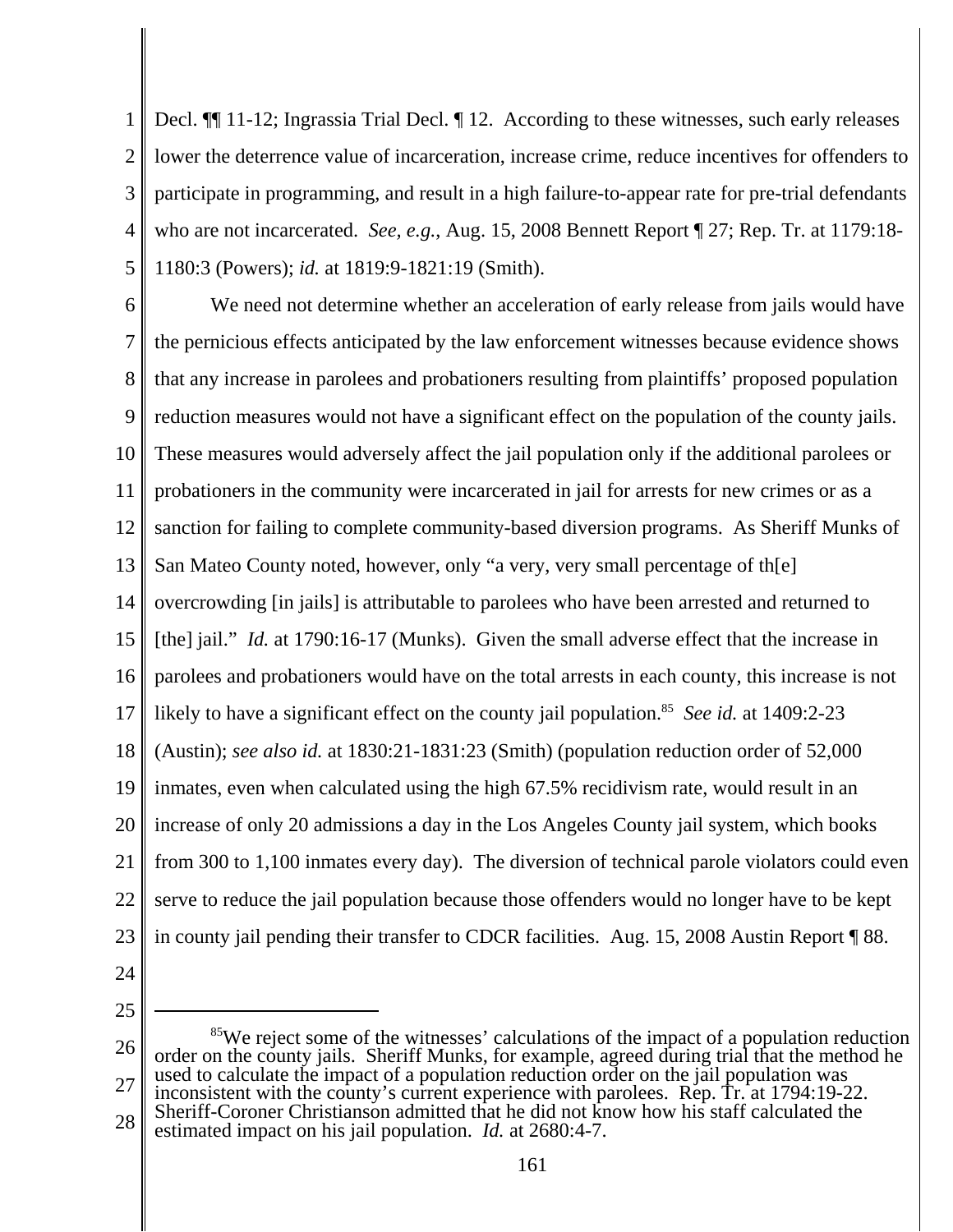1 2 In any event, the implementation of plaintiffs' proposed population reduction measures would not significantly exacerbate overcrowding in the various county jails.

3

# 3. Effect on Parole Supervision Resources

4 5 6 7 8 9 10 Plaintiffs' proposed population reduction measures would result in an increase in the population of parolees in the community at any given moment. Defendant-intervenors argue that the parole departments would not be able to supervise the increased number of parolees, and that inadequate supervision would lead to an increase in recidivism. They presented evidence that, even at present, parole departments are overburdened and cannot adequately supervise the parolees, leading to parolees' failure to integrate into society. *See, e.g.*, Dyer Am. Report ¶¶ 6, 32; Rep. Tr. at 1856:13-21 (Word).

11 12 13 14 15 16 17 18 The evidence shows, however, that many of the current problems with parole supervision are created by the poor allocation of resources. California's parole system is significantly out of step with that of the other states. California is the only state that puts every inmate leaving the prison system on parole, usually for one to three years. Rep. Tr. at 1756:16-22 (Hoffman); Ex. P113 at 75 (Rehabilitation Strike Team Report). "The upshot is that California's parole system is so overburdened that parolees who represent a serious public safety risk are not watched closely enough, and those who wish to go straight cannot get the help they need." Ex. P113 at 15.

19 20 21 22 23 24 25 26 27 28 The evidence conclusively showed that public safety would not be adversely affected by releasing low-risk, nonserious, nonviolent offenders from the prison system without placing them on parole supervision. Such individuals can be identified using a risk assessment tool. *See* Rep. Tr. at 1406:6-1407:10 (Austin). Hoffman, the CDCR's Director of Adult Parole Operations, testified that "the science and evidence . . . do[] support a conclusion that there is a percentage of the parole population that shouldn't be supervised or supervised very little; that at the low end of the spectrum supervision is counter productive." *Id.* at 1758:6-10. Secretary Woodford also opined that reducing the supervision of low-risk offenders would reduce recidivism and crime, *see id.* at 1323:9-24 (Woodford), and the Rehabilitation Strike Team's report reached the same conclusion, Ex. P113 at 15-17. Most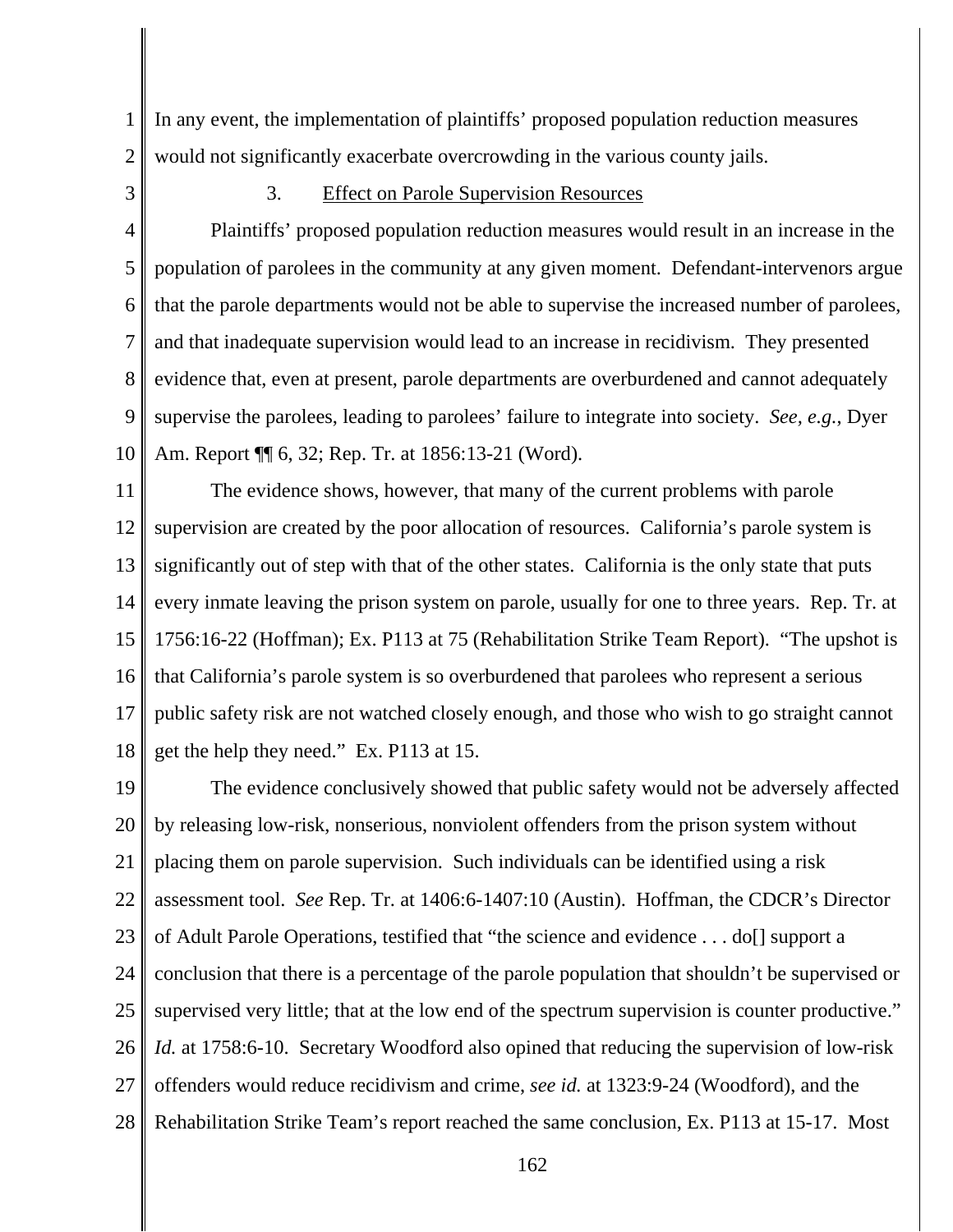1 2 of the states in the country do not supervise low-risk offenders at all. Rep. Tr. at 1759:23-1760:7 (Hoffman).

3 4 5 6 7 8 9 10 11 12 13 14 15 16 17 Parole could also be shortened to one year for those who comply with their terms of release and meet certain other criteria. This "earned discharge" strategy for parolees would provide incentives for parolees to conform to their parole supervision requirements or to participate in programming. Ex. P2 at 13 (CDCR Expert Panel Report); Ex. P113 at 82-84 (Rehabilitation Strike Team Report); Ex. P600 at CDCR015633 (CDCR Division of Adult Parole Operations, "White Paper: Earned Discharge"); *see also* Aug. 15, 2008 Austin Report ¶ 53. At the same time, it would not adversely affect recidivism because there is no proven relationship between time on parole and recidivism. Aug. 15, 2008 Austin Report ¶ 77. It would also allow the CDCR to reallocate resources to moderate- and high-risk offenders "who require, and benefit from, improved supervision and evidence based programming." Ex. P600 at CDCR015633. Such strategies have been successful across the nation in lowering recidivism rates. *Id.* Both the Governor's Rehabilitation Strike Team and the CDCR Expert Panel recommended implementing the earned discharge strategy for parolees as a way to improve the parole system and reduce recidivism. Ex. P2 at 13; Ex. P113 at 16-17.

18 19 20 21 22 Based on this evidence, we find that shortening the length of parole or limiting the use of parole for certain offenders would ease the present burden on the parole system. These reform efforts would also improve the public safety impact of the parole system by concentrating resources on high-risk offenders who need supervision and by offering incentives to all offenders to participate in rehabilitative programming.

23 24 25 26 27 28 Both Dr. Austin and the CDCR Expert Panel included parole reform along the lines described above in their packages of measures to reduce the prison population without adversely affecting public safety or the operation of the criminal justice system. We find their recommendations persuasive, and conclude that the implementation of parole reform – which is already in progress – would allow local parole systems to safely absorb any increase in the number of parolees resulting from the proposed population reduction measures.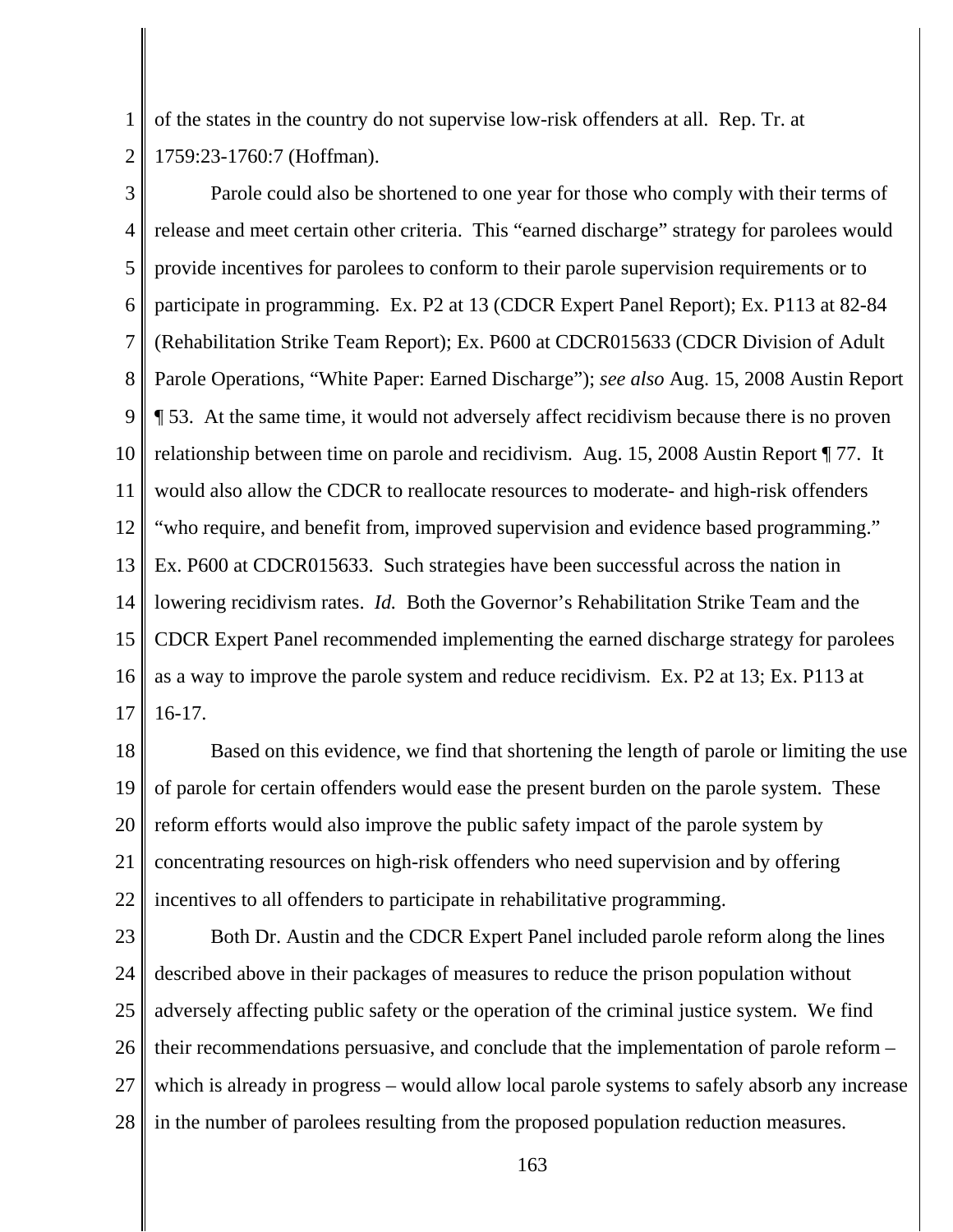# 4. Impact on Community Corrections, Rehabilitative Services, and Re-entry Programs

3 4 5 6 7 8 9 10 11 12 13 14 Defendant-intervenors also argued that the influx of parolees and probationers in communities as a result of plaintiffs' proposed population reduction measures would strain the community corrections system, rehabilitative services, and re-entry programs. They presented evidence that there are not enough community correctional resources to supervise or provide services to offenders who are diverted from the prison system to the communities.<sup>86</sup> *E.g.*, Rep. Tr. at 2384:3-14 (Pacheco); *id.* at 1030:3-21 (Powers); Cogbill Trial Aff. ¶¶ 35-36. The caseload for probation officers in Los Angeles County, for example, is upwards of 1000:1, while the recommended caseload is between 30:1 and 50:1. Dalton Am. Trial Decl. ¶ 32; *see also* Meyer Am. Trial Decl. ¶¶ 18, 20. Many cases are largely unsupervised, so that the officers can focus on cases that require more intense supervision or on emergency situations. *E.g.*, Meyer Am. Trial Decl. ¶¶ 20, 24; Rep. Tr. at 1030:7-21 (Powers).

15 16 17 18 19 20 21 22 23 24 25 Defendant-intervenors also presented evidence that both diverted offenders and offenders coming out of California's prisons and reentering the communities have significant needs in the areas of mental health, substance abuse treatment, other medical services, family services, employment, and housing. *See, e.g.*, Cogbill Trial Decl. ¶ 29; Dalton Am. Trial Decl. ¶¶ 30-31; Johnson Trial Decl. ¶ 2 (Director of San Mateo County Human Services Agency); Oct. 16, 2008 Bennett Supp. Report at 2-4; Ex. DI-218 at 1 (Report of the Re-Entry Policy Council). Evidence shows that counties lack the resources to meet those needs even now. *See* Rep. Tr. at 2073:15-2074:14 (Conklin) (San Diego County Sheriff's Department Detentions Chief Mental Health Clinician); *id.* at 2456:7-14 (Pena) (Santa Clara County Director of Mental Health); *id.* at 2492:13-22 (Garner); *id.* at 2511:25-2512:5 (Bataille) (defendants' expert); Aug. 15, 2008 Graves Report at 5-6; Cogbill Trial Decl. ¶ 7; Pena Trial

26

1

<sup>27</sup> 28 <sup>86</sup>The increase in the population of probationers would not occur as a result of the expansion of earned credits or the diversion of technical parole violators. It would occur only if the state decides to reduce the prison population by diverting low-risk offenders to probation.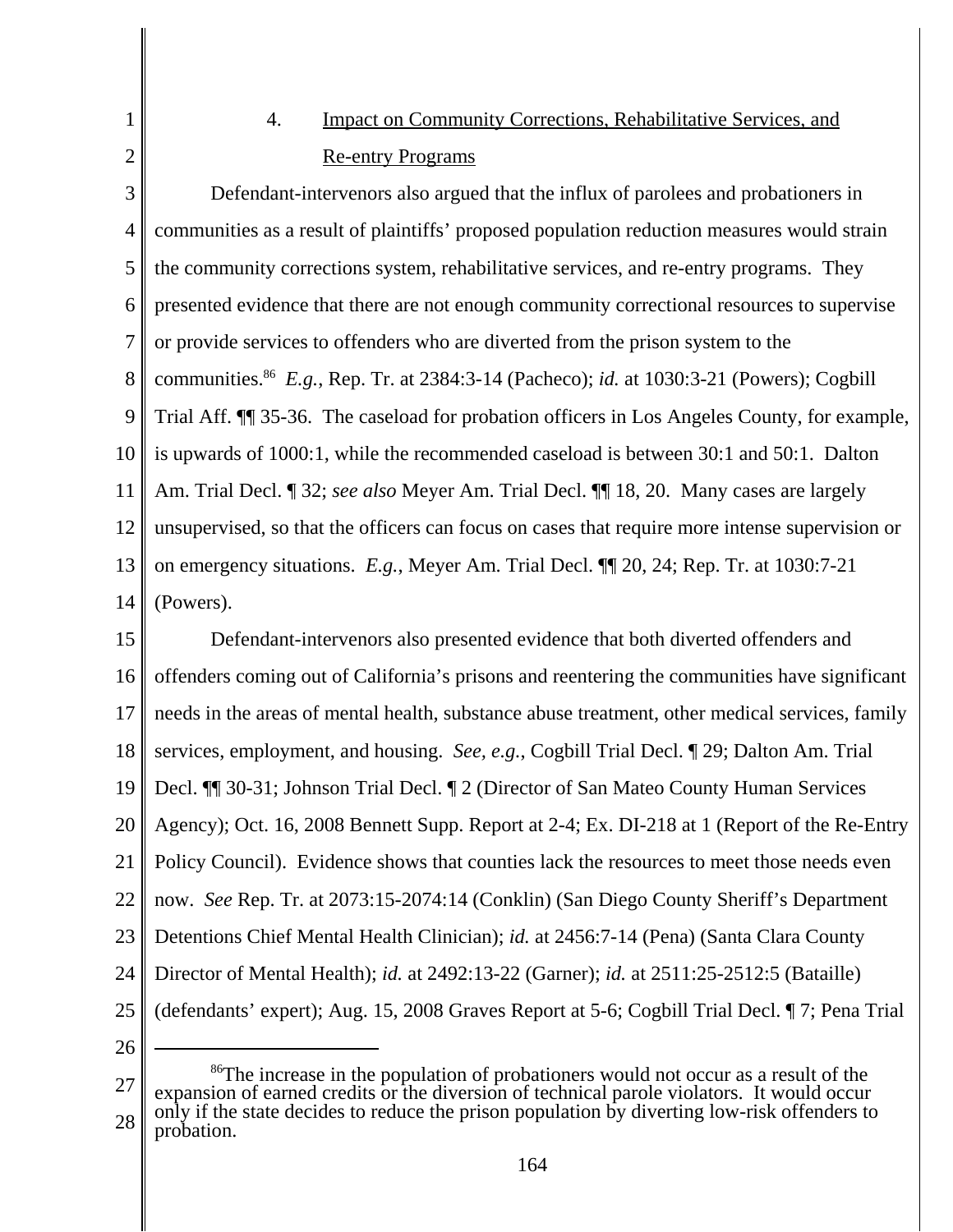1 2 3 Decl. ¶¶ 11, 15; Aug. 15, 2008 Pena Report at 3-5; Word Trial Decl. ¶ 26; James Trial Decl.  $\P$  34.<sup>87</sup> The gap between the needs and availability of services contributes to the high level of recidivism among parolees. Cogbill Trial Decl. ¶ 7.

Because the community re-entry and rehabilitation services in most counties, if not all, are inadequate to serve the current population, those released into the communities as a result of the proposed population reduction measures would either not receive services in the

7 community promptly or would displace other people who are currently receiving services.

8 *See* Rep. Tr. at 2495:5-13 (Garner); *id.* at 2699:23-2700:3 (Ryan). Such a result could be

9 mitigated, however, through a population reduction plan that created only a gradual increase

10 in the number of parolees or probationers in each county. Moreover, the increased needs in

11 each county resulting from the population reduction measures proposed by plaintiffs are

12 likely to fall within normal fluctuations in the number of people served by the counties. *See,*

13 *e.g.*, Rep. Tr. at 2442:2-8 (Pena) (stating that the Santa Clara mental health system serves a

14 dynamic population of between 17,000 and 19,000 clients each year); Pena Trial Decl. ¶ 18

15 16 (estimating that the proposed population reduction order would result in an additional 100 to 700 individuals in Santa Clara County needing mental health services).

17 18 19 20 21 22 23 24 Furthermore, overwhelming evidence establishes that diversion would be successful and that the proposed population reduction measures would have no adverse effect – and would in fact improve public safety  $-$  if the state were to divert some portion of the savings generated by the population reduction to community corrections, rehabilitation, and re-entry resources. *See, e.g.*, Rep. Tr. at 1828:2-19 (Smith) (opining that his concerns would be ameliorated if the state redirected funding to the counties); *id.* at 1573:1-1574:3 (Beard) (testifying that funding community services could compensate for the 0.3% increase in arrests of parolees). The programs are already in place, and better coordination between the

25

4

5

6

26 27 28 <sup>87</sup>Although community public mental health programs are not intended to serve parolees, Rep. Tr. at 2550:9-19 (Bataille), parolees still rely on county services at times. *See, e.g.*, *id.* at 2432:16-22 (Pena) (testifying that in Santa Clara, approximately 60% of parolees receiving state outpatient services also accessed county services); *id.* at 2550:24-25 (Bataille) (testifying that county systems still triage parolees in need of psychiatric emergency services).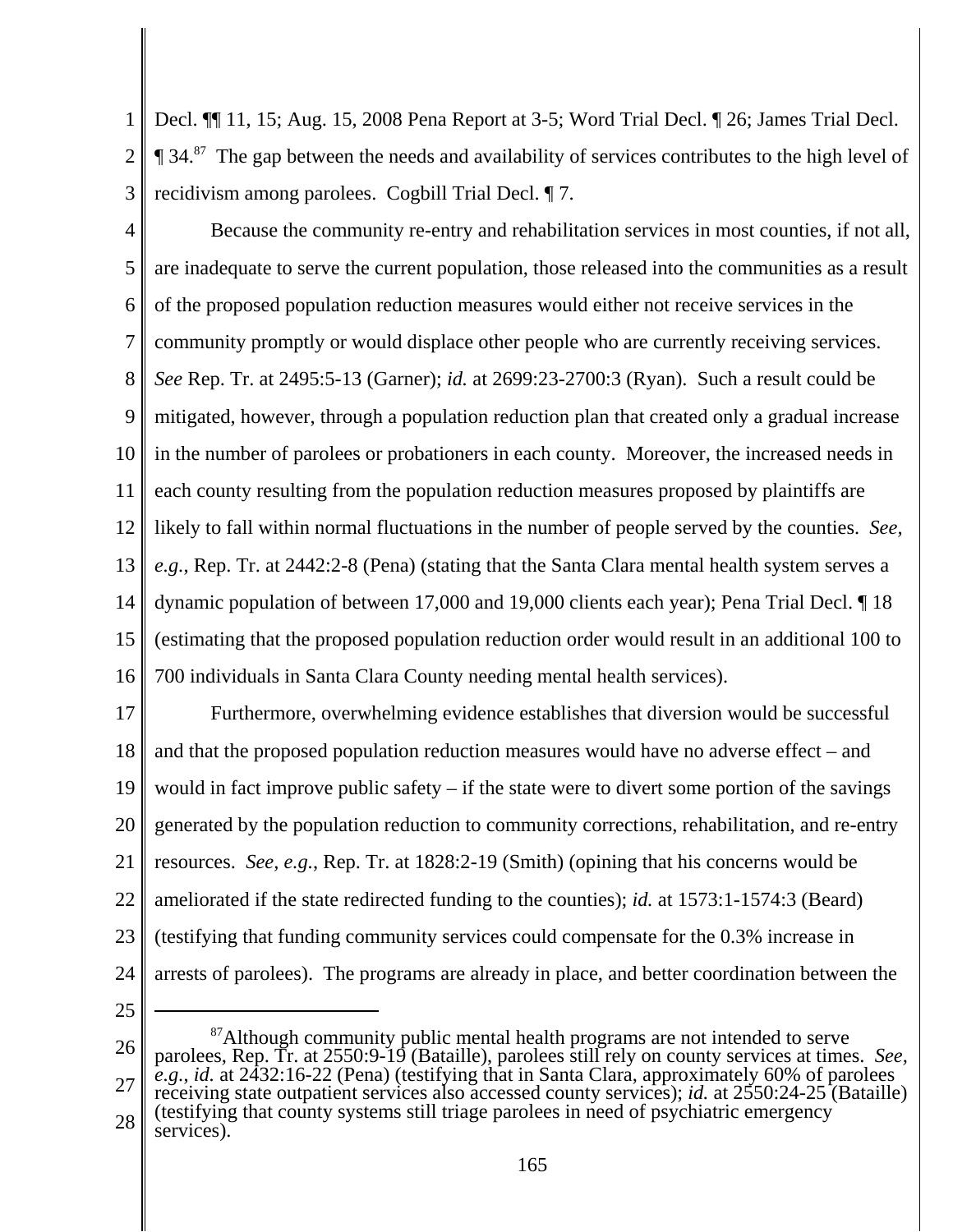1 2 3 4 5 state and the counties, alongside additional funding, could make these services available to a larger portion of the population. *See, e.g.*, Aug. 15, 2008 Garner Report at 6; Meyer Am. Trial Decl. ¶ 69. In any event, as noted already, the additional demand for community resources created by a population reduction is likely to fall within existing fluctuations in demand, and thus would not result in any significant changes at the county or local level.

6 7 8 9 10 11 12 13 14 15 16 17 18 19 We have no question that the entire criminal justice system and the state itself, as well as the local communities, would be well-served if the state would help fund some of the county programs that are designed to help parolees, probationers, and other persons convicted of criminal offenses with problems such as drug and alcohol addiction, mental illness, job training, and rehabilitation generally. Such programs would certainly help to reduce the crime rate and make the local communities safer places in which to live. Whether to do so, however, is a question as to how the state wishes to expend its resources that must be answered by the state's elected officials and not by this court. We can only note that should the officeholders of California and their constituents wish to raise the level of safety of the state's communities by increasing the availability of programs that facilitate the orderly re-entry into society by former prisoners, they are free to appropriate the necessary funds to do so in a manner that will not divert such funds from other important societal needs. There is no bar to the people's financing of projects they deem desirable through new tax revenues or the issuance of additional state bonds.

20

### 5. Impact on Integrity of Criminal Justice System

21 22 23 24 25 26 27 David Bennett, a criminal justice consultant and expert witness for Defendant-Intervenor Sonoma County, opined that "[t]he closing of the front door to the prisons and resulting jail overcrowding, combined with a reduced capacity to locally sentence lower level offenders (such as misdemeanants) will *compromise the criminal justice system's ability to hold offenders accountable*." Aug. 15, 2008 Bennett Report ¶ 30 (emphasis in original). He anticipated that this would result in a loss of system integrity because, among other negative effects, offenders would not be held accountable for criminal behavior, district attorneys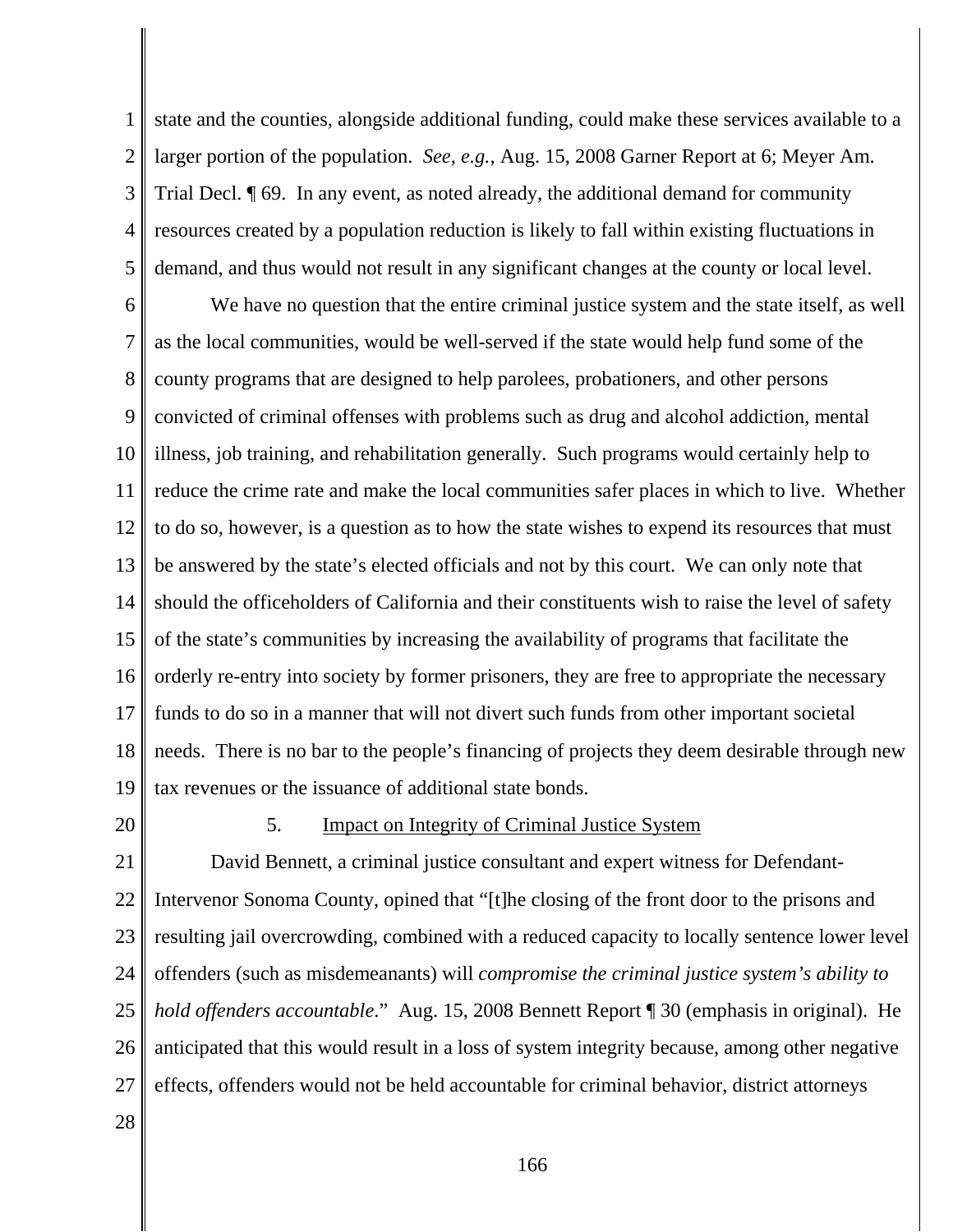1 2 might stop prosecuting certain crimes, and judges might modify sentences to accommodate the overcrowding in jails. *Id.* ¶¶ 35-37.

3 4 5 6 7 8 9 10 11 Bennett's opinion was based on the assumption that a population reduction order would involve closing the front door of the prisons. *Id.* ¶ 30. None of the measures proposed by plaintiffs or considered here would require such an extreme result. Moreover, as illustrated above, the measures would not result in a loss of deterrence or cause an increase in jail overcrowding; they would simply affect where offenders serve their sentences and whether they might be released a few months earlier, with no effect on the state's ability or incentive to arrest, prosecute, or imprison new offenders. We thus find that a prison population reduction could be achieved without the negative impact on the integrity of the criminal justice system predicted by Bennett.

12

# 6. Weight To Be Given Public Safety

13 14 15 16 17 18 19 20 21 As demonstrated above, we have given substantial weight to the question of the effect of our order upon public safety and the operation of the criminal justice system. While we conclude that there is no adverse effect, were we in error and were there in fact some adverse effect, it would be small, given the number and types of individuals to be released early or diverted to non-prison settings, and given the number of counties, and the size of the state and its population. Even considering the possibility of a minor adverse effect, we would, in view of the extremely serious injuries that continue to result from the long-standing constitutional violations at issue, be required to grant (with the modification set forth in our order) the relief that plaintiffs seek.

22

### **D. Feasibility Notwithstanding the Present Fiscal Crisis**

23 24 25 26 In concluding that the plaintiffs' proposed population reduction measures could safely reduce the population of California's prisons, and that such a reduction would not have a significant adverse effect in California's communities, we do not ignore the state's current economic difficulties. The fiscal crisis does not, however, alter our conclusions.

27 28 There will be a substantial fiscal savings to the state as a result of the reduction in the size of the prison population. According to Deputy Cabinet Secretary Robert Gore, the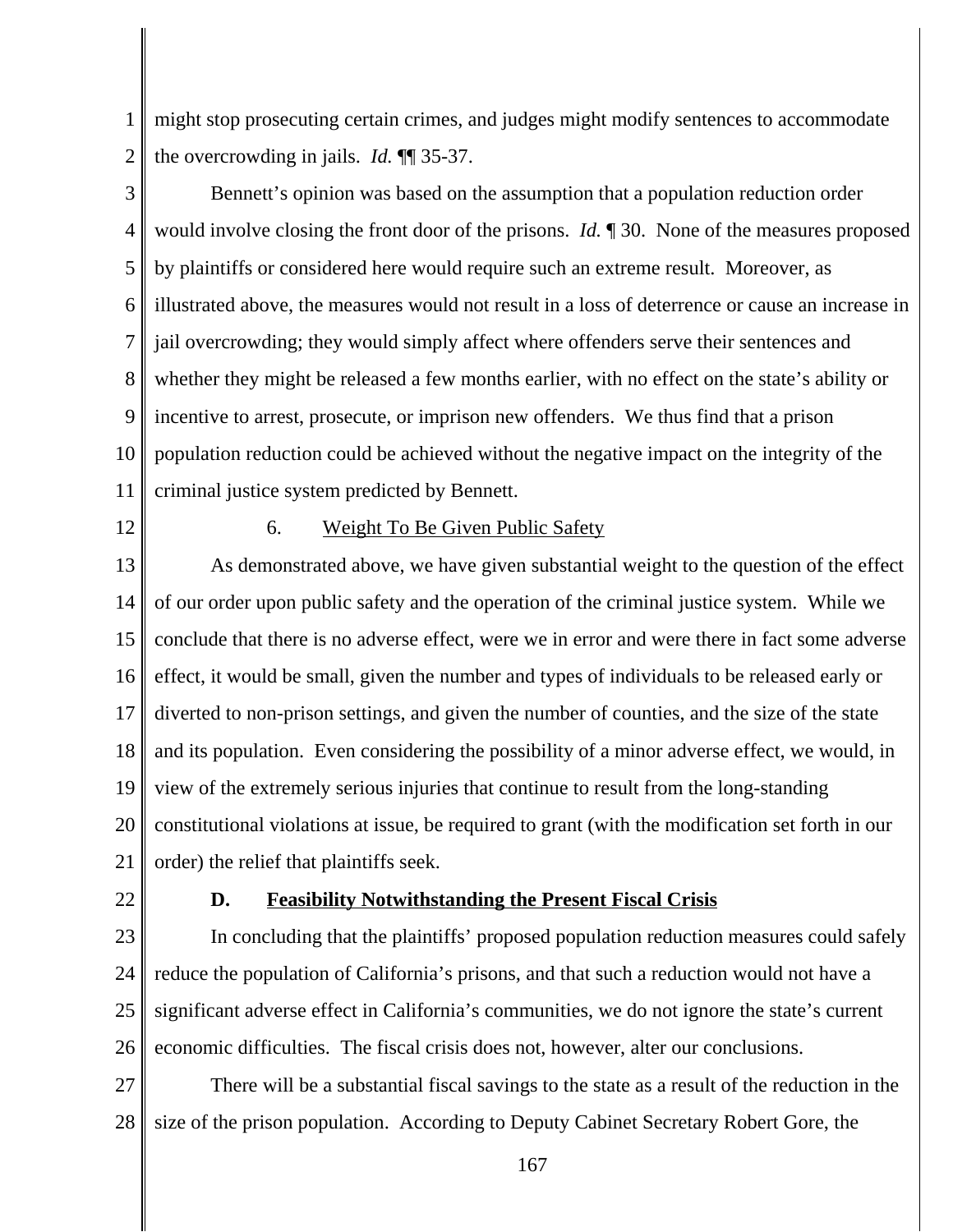1 2 3 4 5 6 7 8 9 10 11 12 13 14 15 16 17 approximate cost of housing a prisoner is \$43,000 per year. Ex. P163 at DEFS036906 (Jan. 10, 2008 Mem. from Robert Gore re: Governor's CDCR Rehabilitation Strike Team Final Report). Under the order establishing a population cap, the size of the prison population will be reduced by approximately 46,000. The changes leading to that reduction recommended by plaintiffs, such as an increase in good time credits followed by early release, diverting technical parole violators and modifying parole requirements, and diverting low-risk offenders with short sentences, involve no fiscal cost. Other changes recommended by various state commissions and committees can also be adopted without any state funding. There are other state actions that all agree would help reduce crime significantly on both a short- and a long-term basis if taken along with the prisoner reduction measures. They involve helping fund community re-entry programs, such as drug and alcohol treatment, job training, mental health therapy, and half-way houses. Although California's prison population could be reduced without adopting or strengthening such local programs, the benefit to the state of investing in them would be considerable. Whether or not to make such an investment, however, is, as we observed previously, a matter for state officials, not the court, to decide. In any event, the present fiscal crisis would be alleviated rather than worsened by a prisoner release order.

18

#### **E. Inclusion of Mentally Ill Inmates in Any Population Reduction Order**

19 20 21 22 The state has suggested that, should we issue a population reduction order, we should nonetheless exempt seriously mentally ill inmates from release pursuant to our order. However, there is no public safety reason to treat mentally ill inmates differently from other inmates as a categorical matter.

23 24 25 26 27 28 Under the current system, mentally ill inmates are regularly released when their prison sentences end. Although these inmates reportedly have higher recidivism rates than nonmentally ill inmates, evidence shows that mentally ill inmates who are released do not, by virtue of their mental illness, present any higher risk than other released inmates. Much of the high recidivism is attributable to noncompliance with parole conditions related to the disorganization produced by mental illness. Ex. P715 at 5 (July 2007 CDCR Division of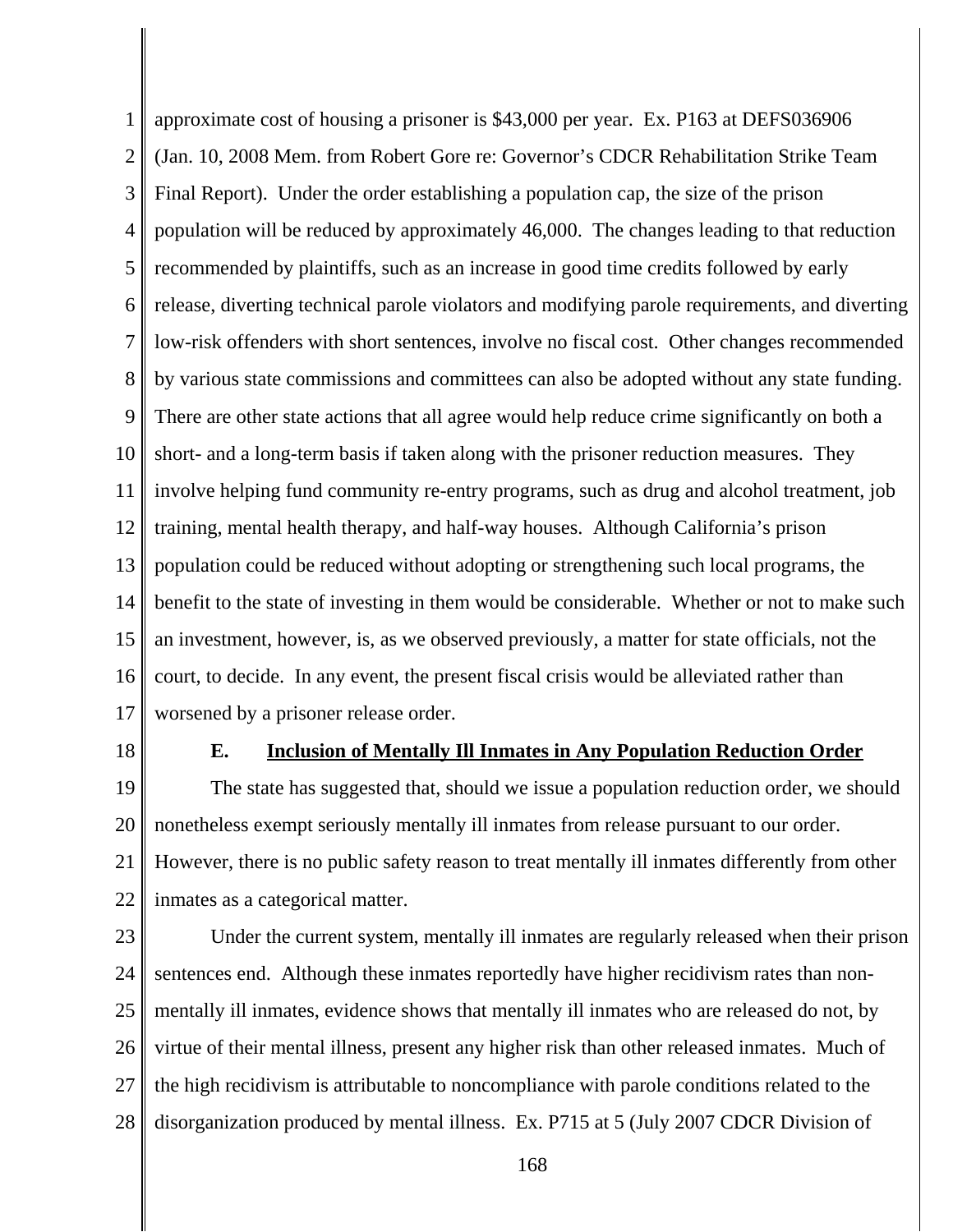1 2 3 4 5 6 7 8 9 10 11 12 13 14 15 16 17 18 Adult Parole Operations report entitled "Mentally Ill Parolee Population"). Dr. Gilligan, a psychiatrist and an expert on mentally ill offenders, testified that, based on research throughout the United States and also in California specifically, mentally ill parolees are not more likely to commit violent crimes after discharge than are non-mentally ill parolees. Aug. 15, 2008 Gilligan Report ¶¶ 34, 36-39; Rep. Tr. at 1608:12-25 (Gilligan). Rather, the risk factors for violence, such as substance abuse, family dysfunction, and character disorders, are comparable for the mentally ill and non-mentally ill. Aug. 15, 2008 Gilligan Report ¶ 40. Defendants' expert Dr. Packer agreed that "the research literature does not suggest that mentally ill offenders pose a higher risk of violence than their non-mentally ill counterparts." Oct. 1, 2008 Packer Addendum at 1. Another expert for defendants Gale Bataille, the former director of the of Behavioral Health and Recovery Services for San Mateo County, testified that mental illness has a high rate of co-occurrence with substance abuse, which is a predictor of violence, but agreed that mental illness by itself is not a significant indicator of violence. Bataille Rebuttal Report at 2; Rep. Tr. at 2514:6-20; *see also* Oct. 1, 2008 Packer Addendum at 2 (stating that "mental illness is a risk factor for violence, particularly if the individual also abuses substances and has acute psychotic symptoms," but opining that "[t]his does *not* mean that mentally ill inmates should, by virtue of their mental illness, be considered higher risk than other inmates" (emphasis in original)).

19 20 21 22 23 24 25 26 27 28 The testimony from the mental health care experts was unanimous that mentally ill people who are receiving proper mental health treatment pose no greater risk to the community than those who are not mentally ill. Rep. Tr. at 2209:25-2210:23 (Stewart); Oct. 1, 2008 Packer Addendum at 1-2; Rep. Tr. at 1640:4-10 (Gilligan); Bataille Rebuttal Report at 2; *see also* Ex. DI-219 at 6 (June 2006 UCLA Integrated Substance Abuse Program Neuropsychiatric Institute report entitled "Final Report on the Mental Health Services Continuum Program of the California Department of Corrections and Rehabilitation – Parole Division"). Therefore, population reduction measures involving the successful diversion of offenders and technical parole violators to community mental health programs instead of prison would not have a negative impact on public safety. The diversion of mentally ill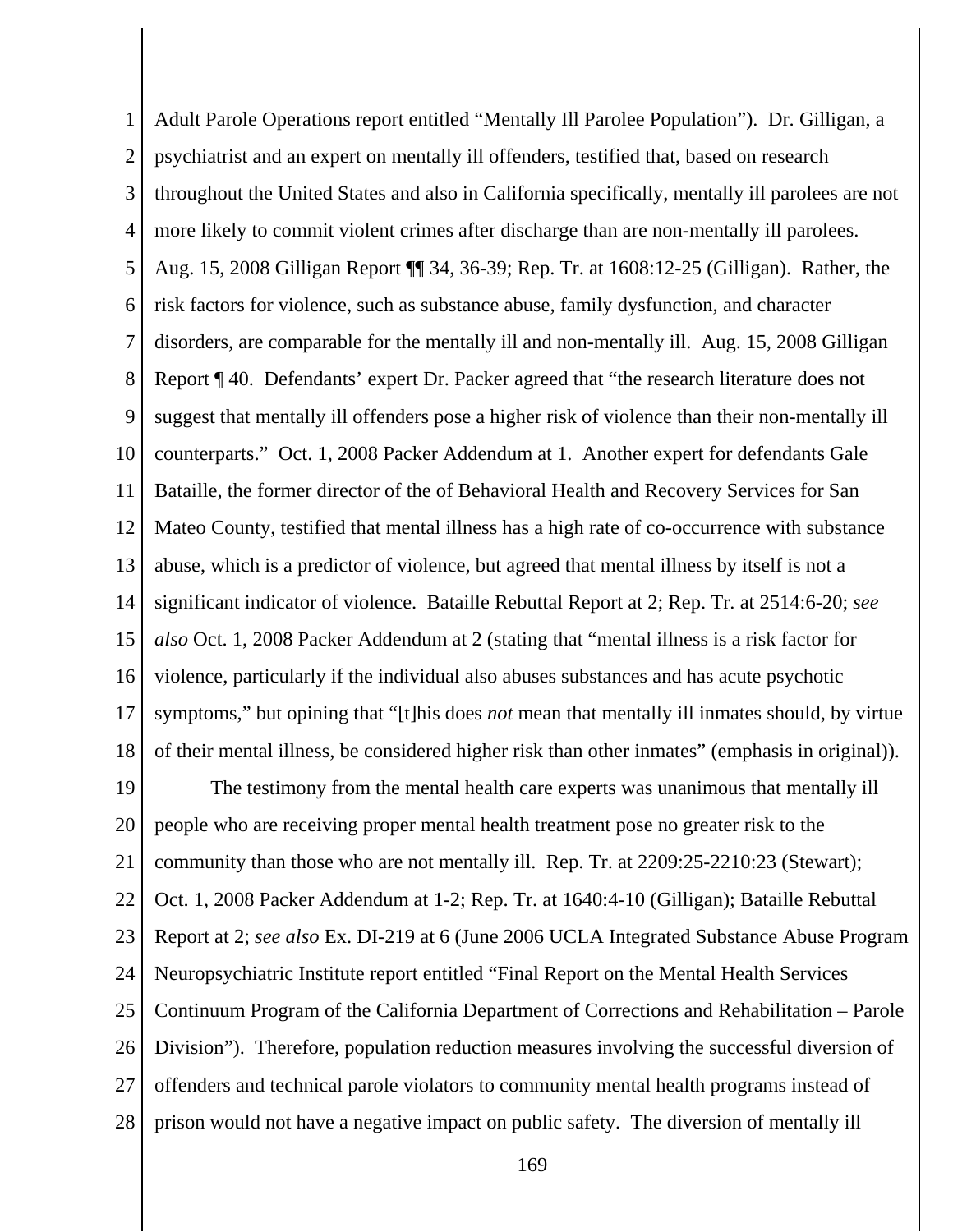1 2 3 4 technical parole violators might even improve public safety because the current churning of mentally ill parole violators in and out of crowded prison reception centers is especially disruptive to their treatment needs and re-entry success. Aug. 15, 2008 Gilligan Report ¶¶ 32-33; Aug. 15, 2008 Stewart Supp. Report ¶ 136.

5 6 7 8 9 10 11 12 13 14 15 16 Numerous witnesses for defendants supported the diversion of mentally ill offenders. Dr. Packer, defendants' mental health expert, did not support the mass early release of the mentally ill but recommended diversion of mentally ill offenders to community-based programs as an effective population reduction measure. Rep. Tr. at 1086:15-1087:22. Director Bataille also supported community diversion. *See* Aug. 15, 2008 Bataille Prelim. Report at 19. Director Hoffman testified that the CDCR has, consistent with public safety, already stopped returning parolees to custody for technical violations resulting from their mental illness when programs are available. Rep. Tr. at 1766:15- 1767:19; Hoffman Trial Aff. ¶ 29; Ex. D1195 (Jan. 12, 2007 Mem. from CDCR Secretary James E. Tilton to the Division of Adult Parole Operations). He also stated that, like all other parolees, mentally ill parole violators can be given intermediate sanctions using the "Parole Violation Decision Making Instrument." Hoffman Trial Aff. ¶ 30.

17 18 19 20 21 22 23 24 25 26 27 28 The disagreement among the experts centered not on whether diversion would be harmful to public safety, but on whether California's communities had sufficient community mental health programs to support the early release or diversion of mentally ill parolees. Plaintiffs' experts testified that the impact of the inclusion of some *Coleman* class members in the population reduction measures would not be significant. Dr. Stewart calculated that, assuming a reduction in the prison population by 50,000 inmates, there would be about 10,000 more *Coleman* class members in the community over a period of time. Out of that group, about 8,500 people would be at the CCCMS level and would need minimal care in the community. Rep. Tr. at 2211:3-15. About 650 additional people per year would need enhanced outpatient care, but that would not pose a significant burden on the current system, which serves 69,000 people. *Id.* at 2211:18-2212:7. Finally, only 100 additional people each year would need DMH-level care, which would not be a significant additional burden on a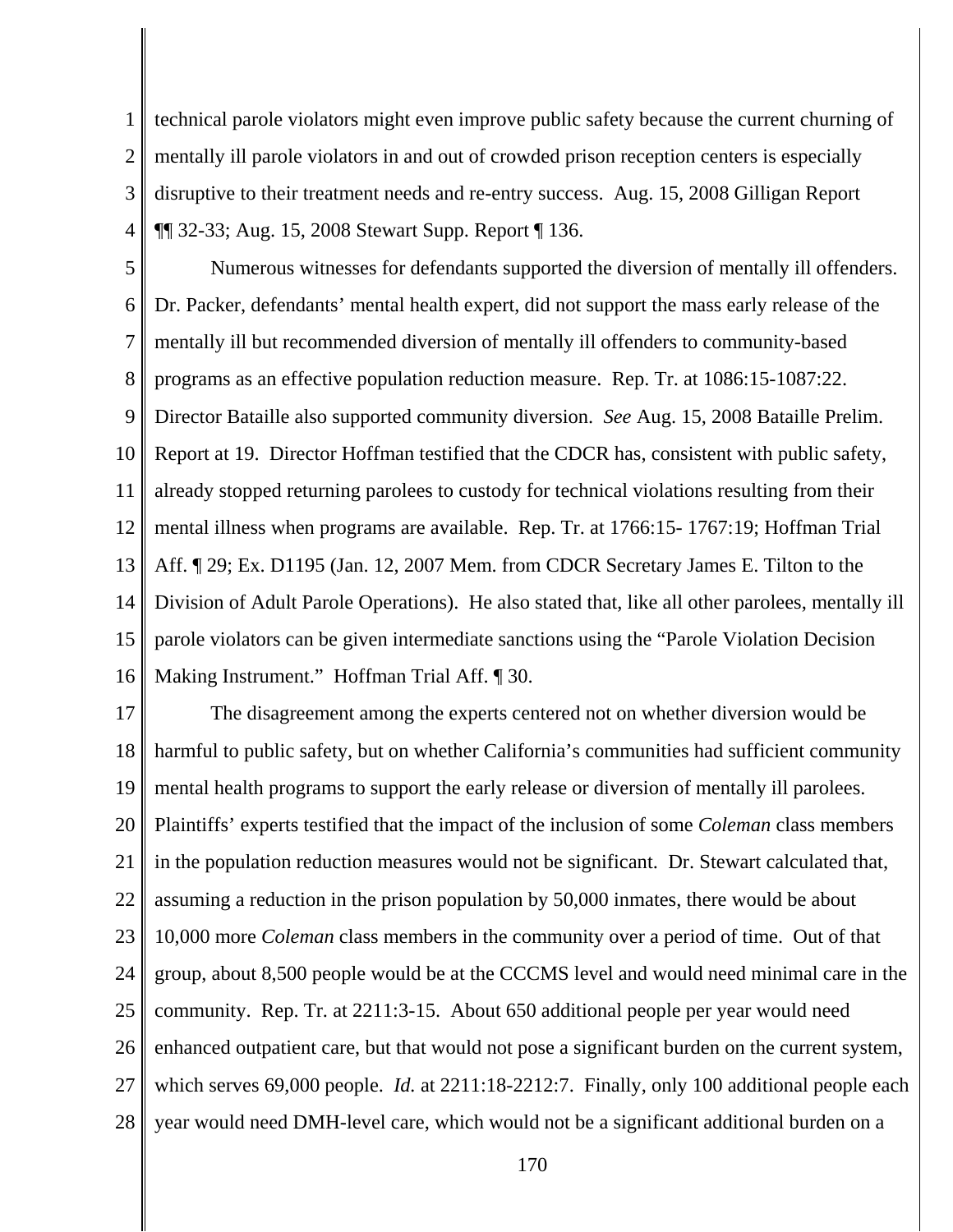1 2 3 4 system that currently treats 43,000 people annually. *Id.* at 2212:8-21. Dr. Stewart also testified that the number of people needing care may be lower because the class members' mental health conditions would improve once they left prison. *id.* at 2211:18-2212:21; *see also* Aug. 27, 2008 Gilligan Rebuttal Report ¶¶ 10-11.

5 6 7 8 9 10 11 12 13 14 15 16 17 18 Defendants' experts contested these numbers and their significance. Dr. Packer stated that it is not necessarily true that mentally ill inmates will do better outside of prisons and opined that it is more common for some mentally ill individuals to function at a higher level while in prison. Oct. 1, 2008 Packer Addendum at 3. Dr. Packer also testified that elements for successful release – pre-release planning, coordination with community providers, access to systems of care in the community, and availability of community programs – are not currently fully functioning within the CDCR, and that an accelerated release of mentally ill prisoners would exacerbate those problems. *Id.* at 2. Director Bataille opined that most California communities are not prepared for, or capable of, providing the community mental health and treatment services necessary to support an accelerated release of mentally ill inmates, and that the problem is not only funding but also a lack of trained professional staff. *See* Aug. 15, 2008 Bataille Prelim. Report at 5-18. Other witnesses testified that counties are unable to serve their mentally ill populations now. *See, e.g.*, Rep. Tr. at 2456:7-17 (Pena); Dalton Trial Decl. ¶ 31; Conklin Trial Decl. ¶ 41; Meyer Am. Trial Decl. ¶¶ 64-65.

19 20 21 22 23 24 25 26 We credit the testimony that community mental health programs are overburdened in many, if not most, California communities. Still, the *Coleman* class may safely be included in the state's population reduction measures in any number of ways. For example, as Director Bataille suggested, a diversion or earned credits program could be structured so that only those mentally ill individuals with the greatest level of psychiatric stability and the greatest potential to "voluntarily" follow up on outpatient care would be eligible, at least until appropriate community programming is in place. Aug. 15, 2008 Bataille Prelim. Report at 4.

27 28 Moreover, credible evidence demonstrates that treating mentally ill offenders outside prison is more effective and less costly than treating them in prison. *See* Gilligan Rebuttal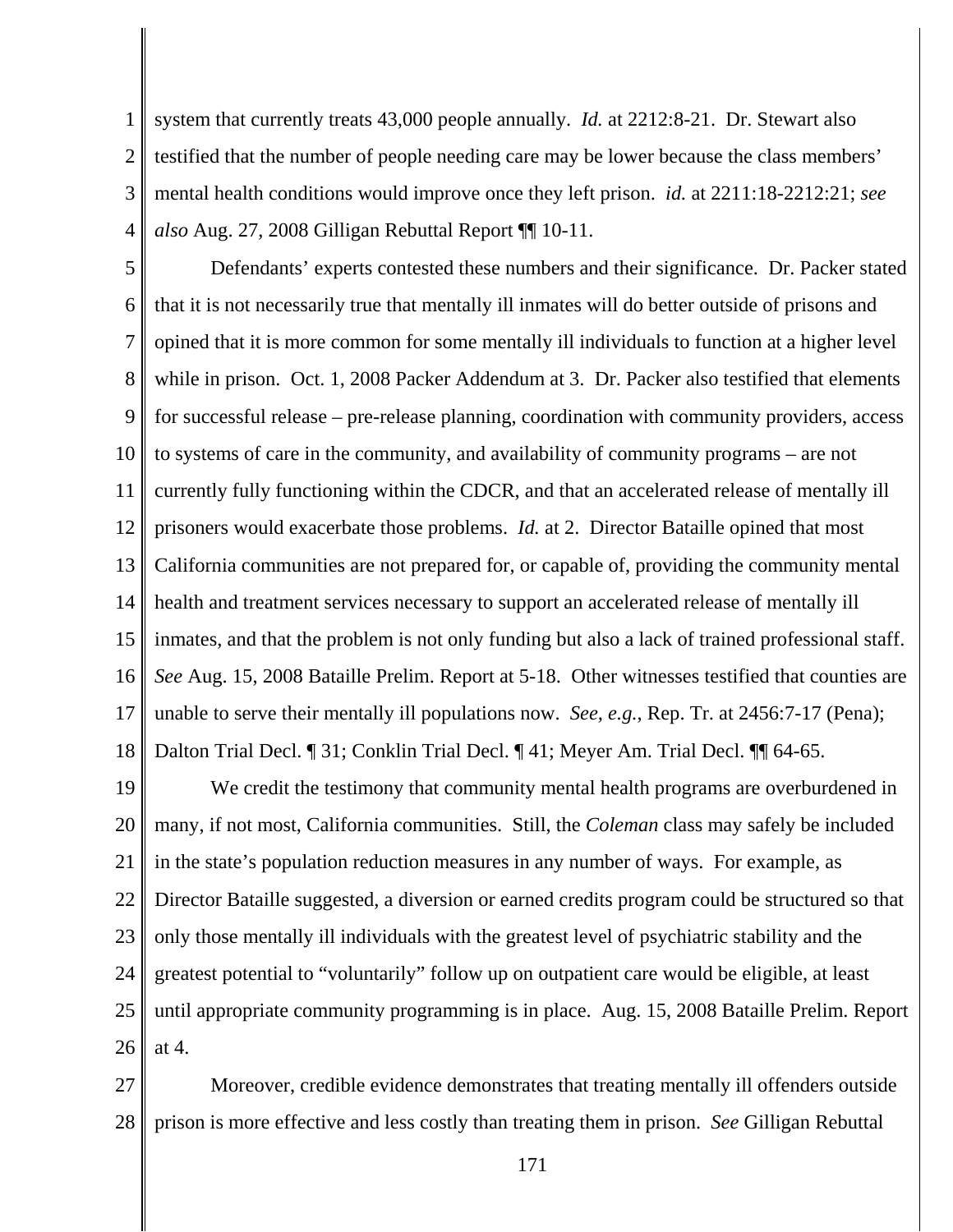1 2 3 4 5 6 7 8 9 10 11 Report ¶ 11 (stating that "mental health treatment in the community is more likely to be successful and effective than similar treatment would be in the social environment of the prison"); Rep. Tr. at 1747:9-16, 1753:24-1755:5 (Hoffman) (affirming that providing mental health care for parolees is cheaper than providing it for inmates); *id.* at 2450:14-2451:7 (Pena) (acknowledging that it costs about \$24,000 less per year to provide a therapeutic bed in the community than to incarcerate a mentally ill person). There was also unrebutted testimony that it is easier to recruit and hire qualified mental health professionals in civil hospital and clinic settings than in prisons. Aug. 27, 2008 Gilligan Rebuttal Report ¶ 17. In light of the abysmal qualify of the mental health care presently available to California's inmates, it is unlikely that any mentally ill inmates released by the state will find their mental health treatment seriously compromised by their release from prison.

12 13 14 15 16 17 18 19 20 21 22 We recognize that expanding community programming would require an increase in professional staff at the community level; however, as with other types of programming, this would require a shift in, rather than an infusion of, resources. The state has already begun to expand parolee services, *see* Hoffman Trial Aff. ¶ 32, and also has a roadmap for further expansion of programming in the CDCR Expert Panel Report. Defendants' expert Director Bataille agreed that a population reduction could be achieved and sustained by following the recommendations contained in the CDCR Expert Panel Report, including its recommendation for expanding the communities' capacity to provide programming. Aug. 15, 2008 Bataille Prelim. Report at 19. Collaboration between the mental health and criminal justice systems could also begin to address the resource gap. *See* Rep. Tr. at 2534:7-2535:11 (Bataille).

23

24 25 On the basis of this evidence, we conclude that mentally ill inmates could, under appropriate conditions, be included in the proposed population reduction measures without any adverse effect on public safety or the operation of the criminal justice system.

26

# **F. Empirical Evidence on Incarceration and Crime Rates**

27 28 We acknowledge the concern of some law enforcement officials that incarceration serves the interest of incapacitation over the life of a repeat offender. *See, e.g.*, *id.* at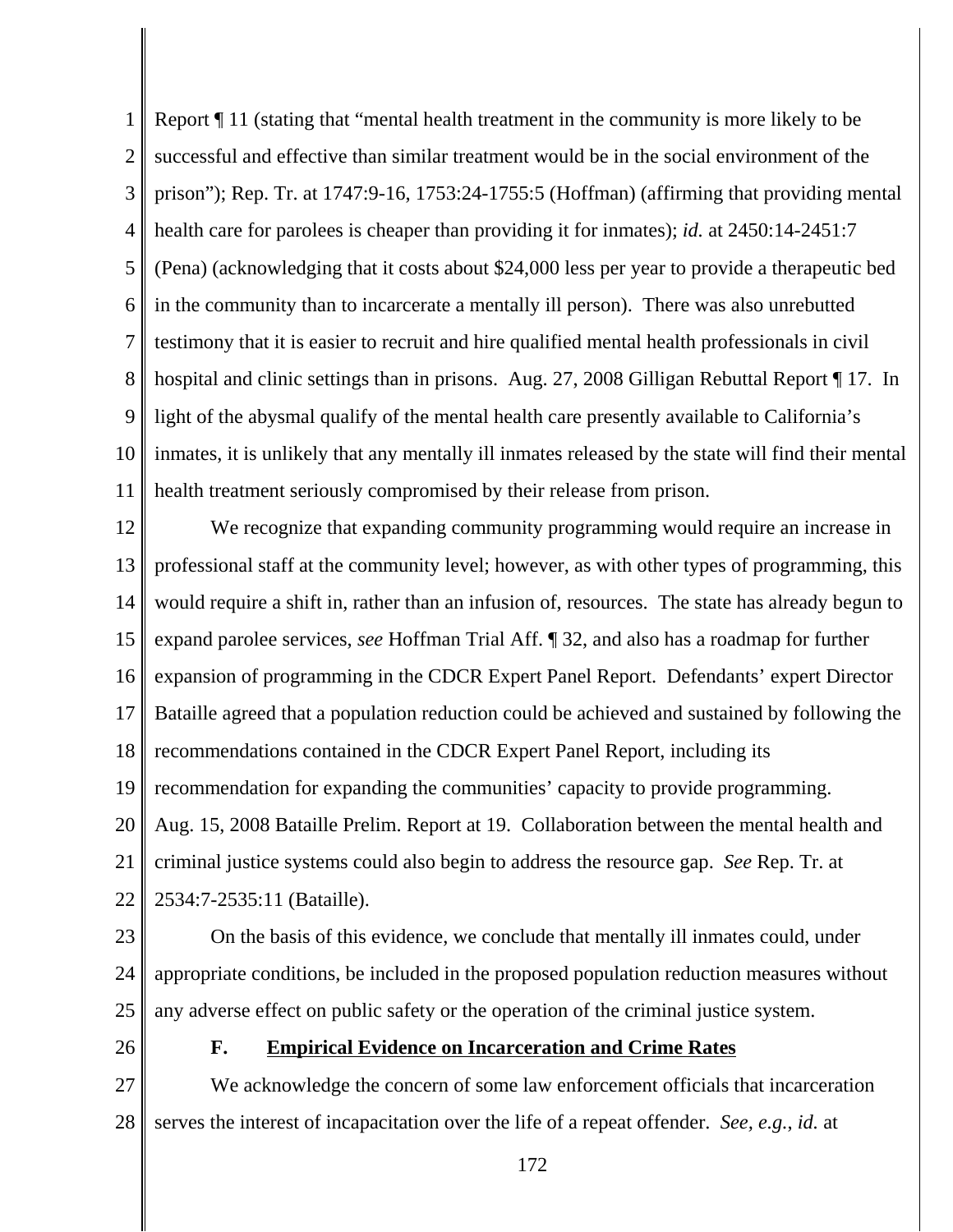1 2 3 4 5 6 1181:5-13 (Powers). To that extent, there is likely some correlation between incarceration rates and crime rates. Indeed, according to plaintiffs' experts, some studies have concluded that every ten percent increase in the incarceration rate results in a two to four percent decrease in the crime rate, *id.* at 1582:1-3 (Beard); *id.* at 2032:4-12 (Lehman), and that massive incarceration rates have contributed to a 25% reduction in violent crime across the United States, *id.* at 1447:18-1450:23 (Austin).

7 8 9 10 11 12 13 14 15 16 This testimony does not, however, persuade us that California's prison population could not be reduced without adversely affecting public safety.<sup>88</sup> First, even if we credit these studies, population reduction measures could still have a net positive impact on the crime rate. For example, defendants introduced Exhibit D1331, a report by the Washington State Institute for Public Policy, for the proposition that incarceration rates and crime rates correlate. *See* Rep. Tr. 2030:14- 2032:12 (questioning of Dr. Lehman by defendants' counsel and related colloquy with the court). That same report, however, concluded that the decrease in recidivism resulting from an expansion of evidence-based programming would outweigh any potential adverse impact on crime rates resulting from decreased incarceration rates. *See* Ex. D1331 at 15.

17 18 19 20 21 22 23 24 Second, the evidence supported Dr. Austin's testimony that there is still disagreement as to the validity of the research connecting incarceration rates to crime rates, Rep. Tr. at 1450:20-23, and that "[r]esearch on crime and incarceration does not consistently indicate that the massive use of incarceration has reduced crime rates," Aug. 15, 2008 Austin Report ¶ 20. In fact, with regard to the relationship between incarceration and crime in California, both defendants' expert Dr. Marquart and Professor Petersilia concluded that the decline in violent crime in California in the past decade "is not likely to be a function of the state's approach to corrections." Rep. Tr. 2001:9-2002:18 (Marquart) (agreeing that "it would be a

- 25
- 26 <sup>88</sup>We also note that the same studies referred to by plaintiffs' experts found that increasing the incarceration rate becomes counterproductive once the incarceration rate reaches a certain inflection point. *E.g.*, Rep. Tr. at 1582:1-13 (Beard); *see also id.* at 1447:18-1450:23 (Austin). At its present incarceration rate of 470 per 100,000, California is
- 27

<sup>28</sup> close to the inflection point at which further incarceration would not be productive. *Id.* at 1582:1-13 (Beard).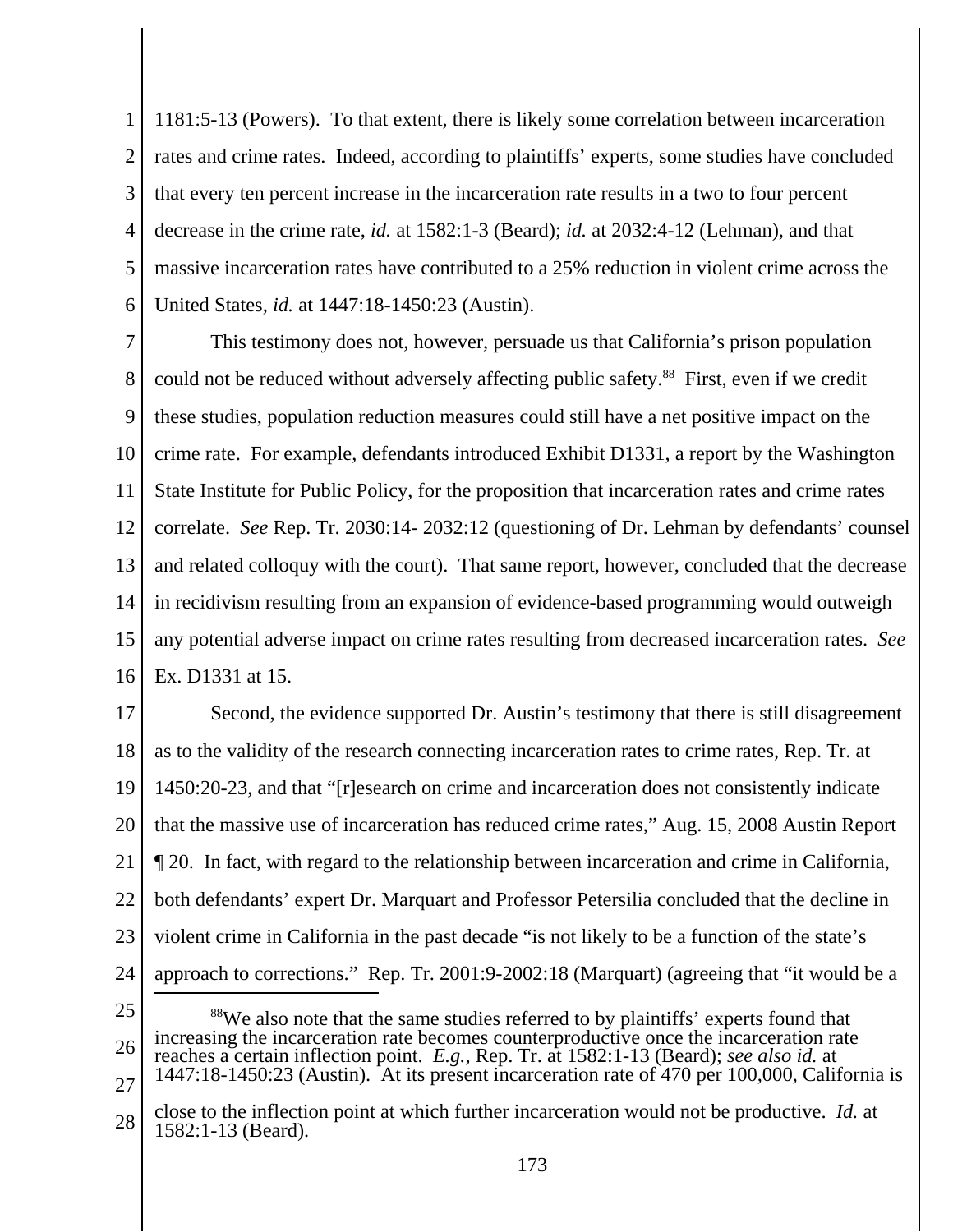1 2 3 4 mistake to conclude that the decline in the California crime rate is a result of its incarceration policies"); Ex. P5 at 2. As we have already noted, it is likely that "[t]he overwhelming and undisputed negative side effects of incarceration and crowding far outweigh the potential, unproven benefits of incarceration" in California. Aug. 15, 2008 Austin Report ¶ 23.

5 6 7 8 9 10 11 12 13 14 15 16 Moreover, Dr. Austin and Dr. Krisberg testified that the historical data and empirical research regarding early release programs across the country show no significant relationship between crime rates and early releases. Aug. 15, 2008 Austin Report ¶¶ 19, 27-42; Rep. Tr. at 2159:20-2162:7 (Krisberg); *see also* Ex. DI-204 at 1. Their testimony, like that of Dr. Beard and Secretary Lehman, who both implemented prison population reduction measures in other prison systems, confirms that it is possible to lower the prison population without an adverse impact on crime or public safety. For example, in Washington, the state legislature prohibited sending technical parole violators to prison, instituted graduated sanctions, and expanded good time credits. Rep. Tr. at 2004:24-2005:14, 2006:23-2007:18 (Lehman). Secretary Lehman, the former secretary of corrections in Washington, testified that these measures did not have any "deleterious effect on crime" or public safety. *Id.* at 2008:18-2009:14.

17 18 19 20 21 22 23 24 25 26 27 Secretary Lehman further testified that, during his tenure as secretary of corrections in Pennsylvania, sentencing reforms that made it more likely for an offender to be diverted into the community did not have any adverse impact on public safety. *Id.* at 2007:19-2008:24. Dr. Beard, the current secretary of corrections in Pennsylvania, testified that he had "spent a lot of time in the last seven years studying what other states have done and looking for ways that we can better manage our population from a public safety perspective, from a population control perspective, and from a cost perspective." *Id.* at 1552:19-24. He played a role in passing legislation in Pennsylvania that allowed for, among other things, intermediate punishment instead of incarceration, incentive credits for evidence-based programming, and parole reform. *Id.* at 1549:10-1550:14, 1552:1-18. Rather than having an adverse impact, these reform measures have served to improve public safety. *Id.* at 1552:19-1553:3.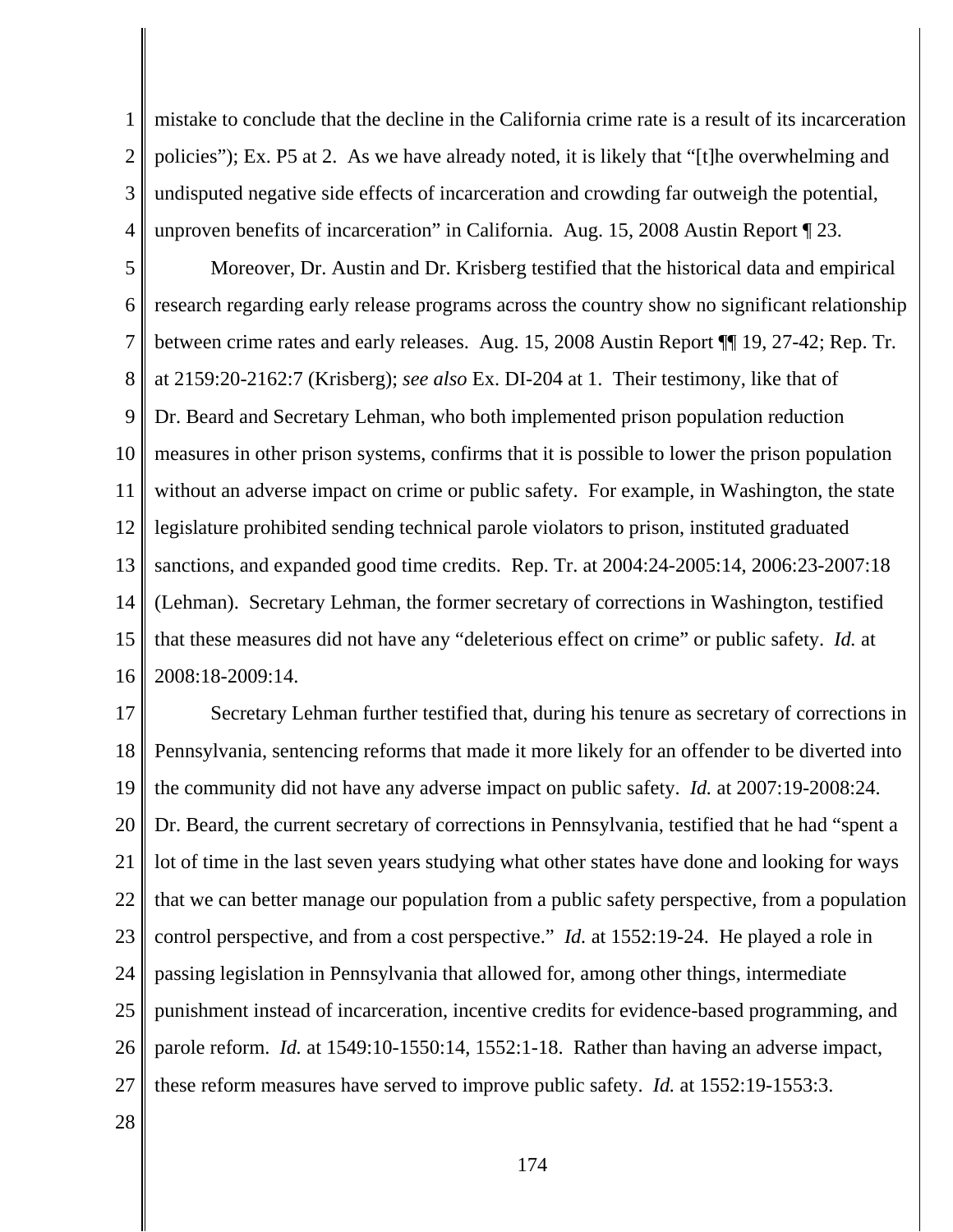1 2 3 4 5 6 7 8 9 10 11 12 13 14 15 Dr. Austin – who has thirty years of experience in correctional planning and research and has personally worked with correctional systems in eight states to reduce their prisoner populations, Nov. 9, 2007 Austin Report ¶¶ 2, 5 – similarly testified that a number of population reduction measures have been adopted in various states without an adverse impact on public safety: diversion of technical violators in Kansas and Washington, Rep. Tr. at  $1392:21-1393:5$ ,  $1399:11-15$ ; good time credits in Illinois,  $89$  Nevada, Maryland, and Indiana, *id.* at 1398:11-1399:1, 1399:11-15;<sup>90</sup> and implementation of "large community corrections" diversion programs" in Ohio and Michigan, where "the state basically is paying the counties to hold people at the county level who otherwise would go to prison," *id.* at 1399:5-15. In Nevada, the legislature expanded the award of good time credits to prisoners, probationers, and parolees in 2007, which reduced the prison population without any known increase in crime, arrests, or court filings as of July 2008. Aug. 15, 2008 Austin Report ¶ 36. In New York, the prison population decreased due in part to the expansion of programs awarding good time credits, and not only did the crime rate not increase, it "declined substantially." *Id.* ¶¶ 27-28.

16 17 18 19 20 21 Dr. Krisberg also reviewed empirical research analyzing early release programs over the past twenty years in Canada, California, Washington, Wisconsin, Illinois, Texas, Colorado, Montana, Michigan, and Florida, and found that such programs do not endanger public safety. Sept. 8, 2008 Krisberg Report at 4-5. Dr. Krisberg reported that early release produced lower recidivism rates for released inmates when the release targeted low-risk offenders and made provisions for community-based supportive services. *Id.*

22

23 24 25 <sup>89</sup>Dr. Austin's report regarding Illinois stated his opinion that early release should only be used as a short-term measure for prison overcrowding. Ex. DI-785 at 3614 (James Austin, *Using Early Release to Relieve Prison Crowding: A Dilemma for Public Policy*, 32 Crime Delinquency 404 (1986)). Nonetheless, the article concluded that there was an overall cost savings to the state as a result of early release, with "relatively lower costs to local public criminal justice agencies stemming from arrests of the early releases." *Id.* at 3700. This is not inconsistent with Dr. Austin's testimony in this case.

26 27 28  $90$ Although Dr. Austin stated that he did not endorse early release as a long-term remedy, Rep. Tr. 2610: 8-2611:1, it was not clear whether his testimony on that point related to the expansion of good time credits or generic release. In any event, he testified that the prison population could be lowered safely through the expansion of good time credits and other measures. Aug. 15, 2008 Austin Report ¶ 43.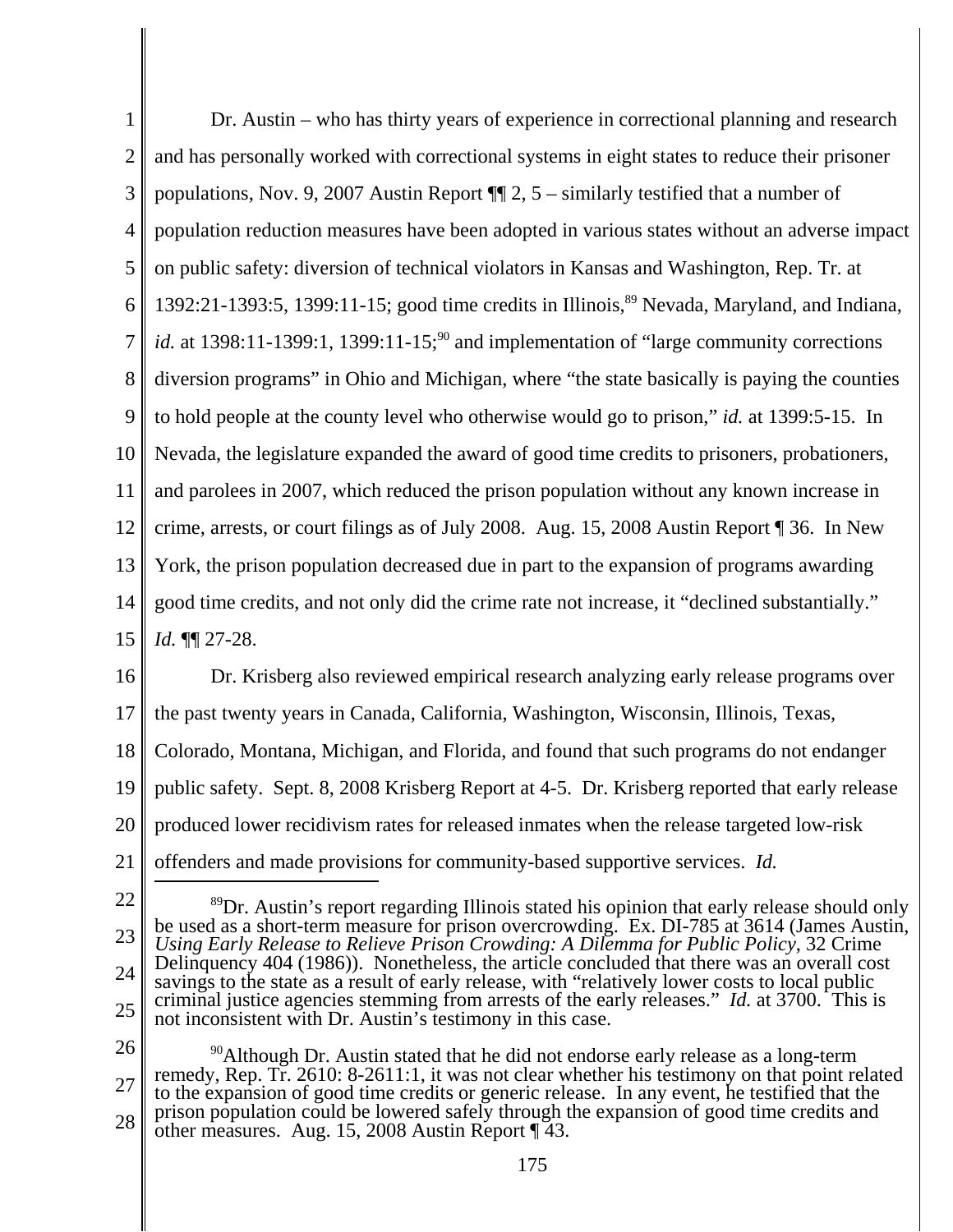1 2 3 4 5 6 7 8 9 10 District Attorney Pacheco of Riverside County opined that a generic early release program from California prisons would increase crime, as it had in other jurisdictions like Florida, Illinois, Philadelphia, and Los Angeles. Rep. Tr. at 2380:20-2381:9. His opinion, however, appeared to be based largely on newspaper articles reporting specific crimes that occurred during the early release period, and not on a broader analysis of crime rates. *See* Pacheco Decl.  $\sqrt{23} \& \text{Ex. C. Moreover, Mr. Pacheco discussed only a generic early release}$ and failed to consider whether some of the adverse impacts he fears would be mitigated by basing early release decisions on an improved system of earned credits or by instituting a diversion program or other measures proposed by plaintiffs. *See* Rep. Tr. at 2379:17-23 (discussing only generic early release).

11 12 13 14 15 16 17 18 19 20 21 22 23 24 25 Dr. Marquart, defendants' sole witness on population reduction measures and public safety, stated that he opposed any prisoner release order in part because the early release measures implemented in Texas in the 1980s to meet a 95% population cap caused an increase in crime.<sup>91</sup> *Id.* at 1956:14-20, 23-24, 1957:12-18. However, he also testified that he did not know how much of the increase in crime was attributable to the early release program, as opposed to other factors. *Id.* at 1984:16-1985:9. Indeed, the basis for Dr. Marquart's opposition to any reduction in the prison population appeared to be not the Texas experience but, instead, his opinion that he "didn't know what the consequences would be, not that it would be a disaster," *id.* at 1990:22-24. According to Dr. Marquart, reducing the prison population could have a negative impact on public safety, it could have no impact, or it could have a positive impact. *Compare id.* at 1990:17-24; *with id.* at 1995:8-20. Such equivocal testimony is not helpful to the court. In any event, Dr. Marquart stated that he was not opposed to the expansion of good time credits, parole reform, or evidence-based programming, and further stated that the prison population could be reduced in a safe manner through proper programming. *Id.* at 1991:22-1993:18, 1994:17-25. The Texas prison

26

27  $91$ Neither the number of inmates who were released early nor the length of time by which their incarceration was shortened is apparent from Dr. Marquart's testimony. Dr. Austin, however, stated that his recommended amount of good time credits is less than

28 the amount awarded to Texas prisoners between 1980 and 1989, and the amount presently awarded in that state. Aug. 27, 2008 Austin Supp. Report ¶ 20(e).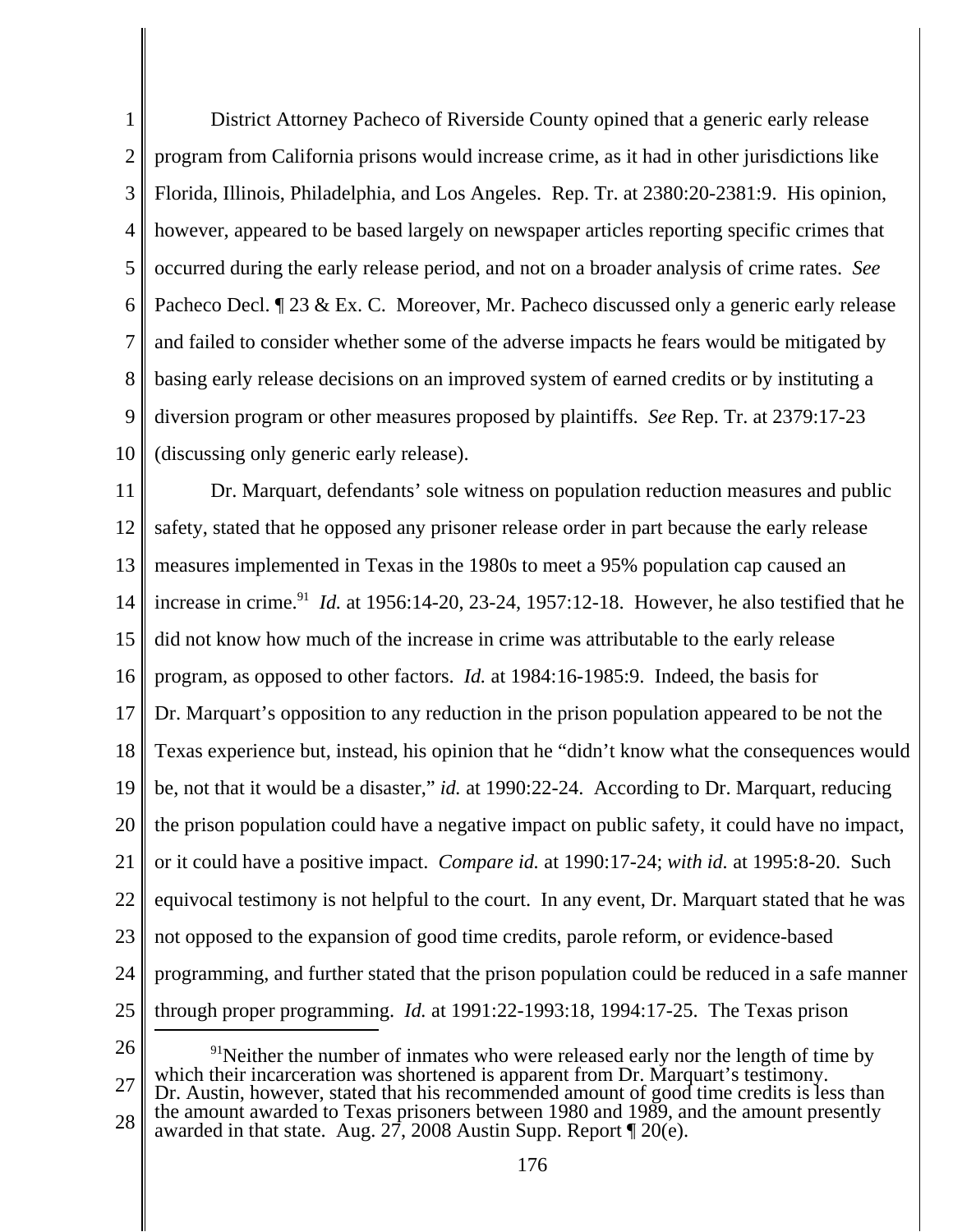1 2 3 population, in fact, has recently been reduced safely by diverting technical parole violators and increasing the state's parole grant rate using risk-based guidelines. Aug. 27, 2008 Austin Supp. Report ¶ 20.

4 5 6 7 8 9 10 11 12 13 14 15 16 17 To the extent that District Attorney Pacheco, Dr. Marquart, or any other witness opined that *any* population reduction measure applied to California prisons would result in an adverse public safety impact, we reject that opinion. If anything, such testimony shows only that the CDCR should implement population reduction measures mirroring those of the jurisdictions that have successfully and safely reduced their inmate populations. We credit the testimony from experts who, through careful study and experience in a number of jurisdictions, arrived at the opinion that a population reduction, through a combination of earned credits, parole reform, and diversion, could be accomplished in a manner that preserves public safety and the operation of the criminal justice system. Moreover, California's present system of churning inmates into and out of overcrowded and criminogenic prisons itself poses a threat to public safety. Thus, any increase in the crime rate associated with lowered incarceration rates could be substantially offset, and perhaps entirely eliminated, by the public safety benefits of ridding the system of churning and reducing the criminogenic effect of spending time in California prisons.

18

### **G. Findings and Conclusions**

19 20 21 22 23 24 25 We take seriously our duty to consider public safety, and we have done so. We do not construe this PLRA requirement, however, to preclude a population reduction order based on a possibility that the order *might* have an adverse impact on public safety or the operation of the criminal justice system, no matter how small. If that were enough to prevent the court from ordering a population cap, no court would ever be able to impose such a remedy, thus contravening the congressional intent that a population cap be ordered if "it is truly necessary to prevent an actual violation of a prisoner's federal rights." H.R. Rep. No. 104-21, at 25.

26 27 28 Based on our detailed findings examining the evidence from correctional and public safety experts around the state and across the country, we are confident that a prison population reduction to 137.5% design capacity can be achieved in California without a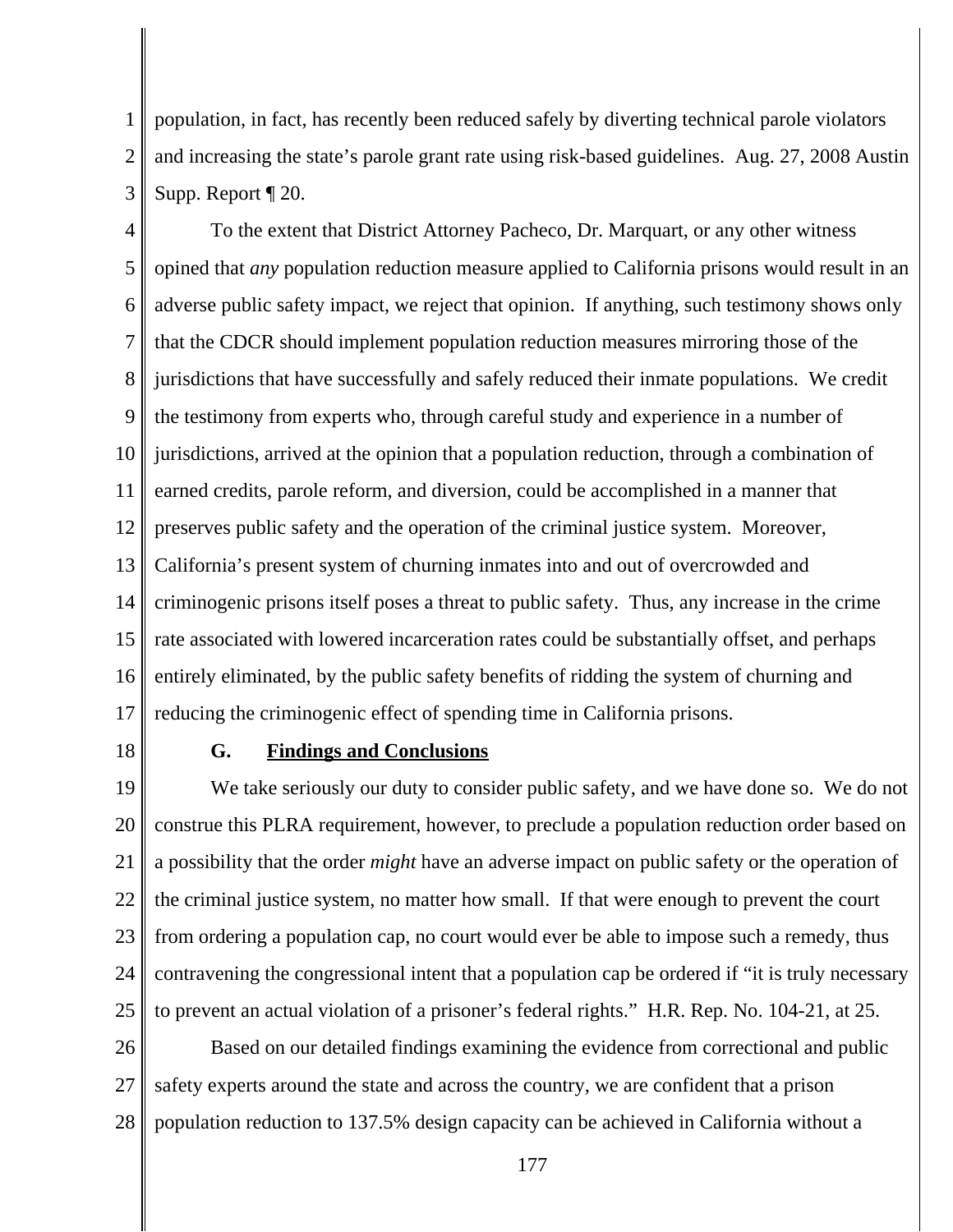1 2 3 4 5 meaningful adverse impact on public safety or the operation of the criminal justice system.<sup>92</sup> The evidence and testimony from plaintiffs, defendants, and defendant-intervenors overwhelmingly showed that there are ways for California to reduce its prison population without such an adverse impact, and that a less crowded prison system would in fact benefit public safety and the proper operation of the criminal justice system.

6 7 8 9 10 11 12 13 14 15 16 17 18 19 20 The population reduction measures that we specifically considered include the expansion of earned credits, the diversion of technical parole violators, the diversion of lowrisk offenders to community corrections, and the expansion of evidence-based programming. These measures were recommended not only by plaintiffs' experts but also by experts for defendants and defendant-intervenors, the Governor, CDCR officials, and the CDCR Expert Panel. Because these measures either have no impact on or reduce the recidivism rate, they would not adversely affect public safety. Furthermore, unlike measures such as indiscriminately and suddenly releasing inmates or closing prison doors to further admission, the measures we considered would not have a significant adverse impact on the operation of the criminal justice system. Any adverse impact on community resources resulting from these measures could readily be mitigated by parole reform and the reallocation of funding and resources. It follows from the many reports we have discussed that other methods of reducing the prison population such as sentencing reform and the release of members of groups that are least likely to recidivate, such as the aged and the infirm as well as low-risk prisoners nearing the end of their sentences, do not pose any threat to public safety.

21 22 23 Other jurisdictions have successfully reduced their prison populations through measures similar to those proposed by plaintiffs and the other reforms discussed herein, and we find that California could also do so. In fact, California could do so perhaps more easily

24

25 26 27 28 <sup>92</sup>*Duran*, 760 F.2d 756, a pre-PLRA case, does not suggest a different outcome. In *Duran*, the court of appeals vacated the district court's order directing the release of pretrial detainees after finding that the order would adversely affect the public interest. *Duran* involved the release of detainees without the use of any risk-based instrument, and the uncontested evidence before that court showed that many of the released inmates would become fugitives or commit felonies while awaiting trial. *See id.* at 757-58. By contrast, the evidence before this court establishes that California could reduce its prison population without any adverse effect on public safety or the operation of the criminal justice system. Accordingly, the balance of interests in this case differs substantially from that in *Duran*.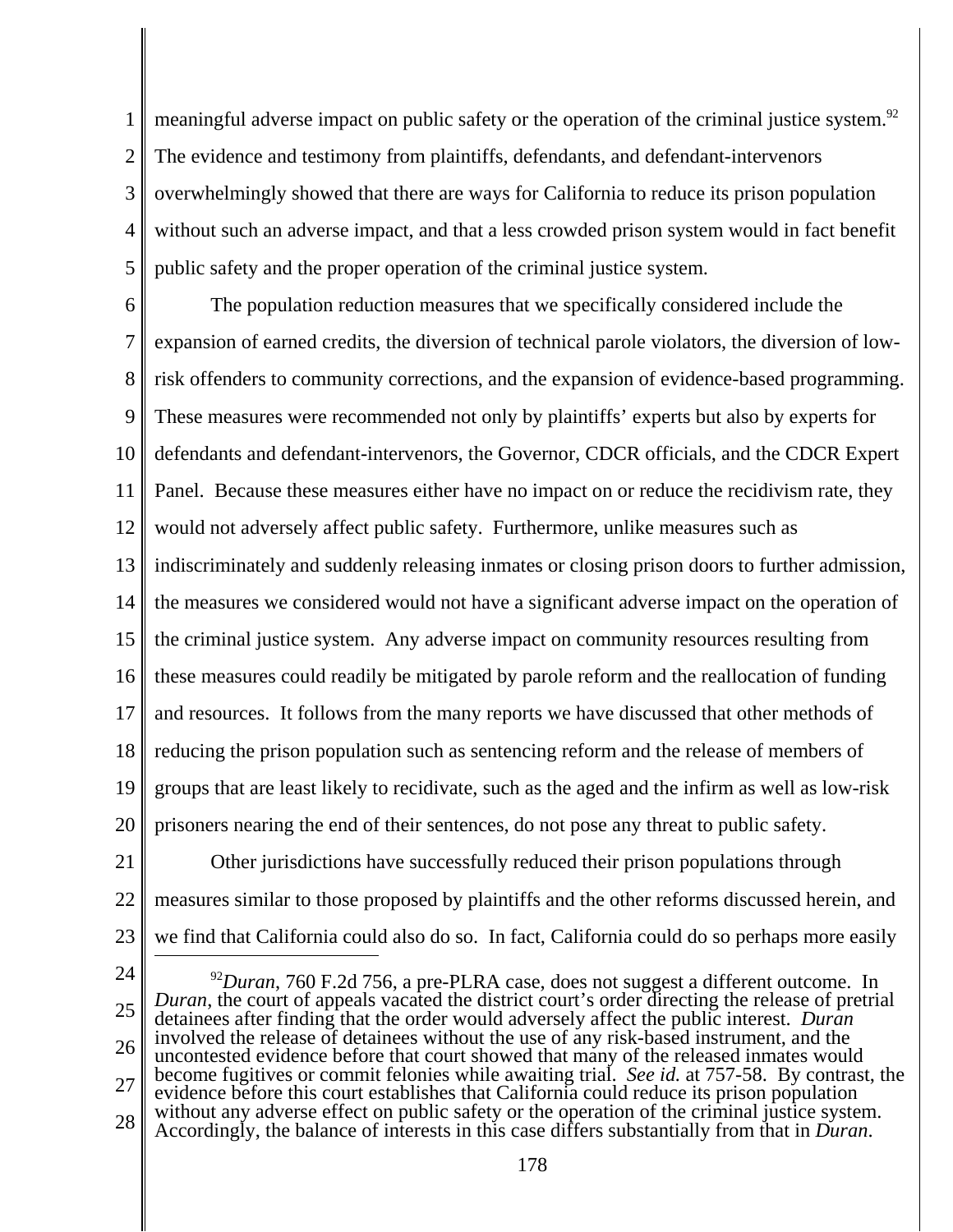1 2 3 than other jurisdictions because of its current, unproductive incarceration policies, such as returning most technical parole violators to prison and denying judges the ability to tailor sentences to the risks and needs of particular offenders.

4 5 6 7 8 9 10 11 One of the most persuasive pieces of evidence before us is the report of the Expert Panel on Adult Offender Recidivism Reduction Programming, which was convened by the CDCR in 2007 to suggest strategies for reducing California's high recidivism rate. Ex. P2 at vii. The panel consisted of CDCR's Chief Deputy Secretary for Adult Programs, academic researchers, consultants, and former and current secretaries of corrections in Pennsylvania, Arizona, Washington, Ohio, and Maine. *Id.* at ii. The report recommended a comprehensive set of measures that would reduce California's prison population while also reducing recidivism.

12 13 14 15 16 17 18 19 20 21 22 23 The CDCR Expert Panel concluded that, if the CDCR were to follow its recommendations to divert technical parole violators, implement parole reform, and expand good time credits, these changes alone would serve to reduce the prison population by between 38,500 and 43,500 inmates, and the parole population would be reduced by 6,500 to 11,500. *Id.* at 95. The panel expected an additional reduction in the prison population of about 2,194 to 4,388 from evidence-based programming initiatives. *Id.* at 97.<sup>93</sup> After accounting for the costs of the additional programming recommended by the panel, full implementation of its recommendations would still save the state between \$561 and \$684 million a year.<sup>94</sup> *Id.* at 99. The proposed reduction resulting from the above measures alone would fall within the range necessary to comply with a 137.5% population cap. Other means suggested by the state and others, including the expert committees and the numerous other official committees, could reduce the prison population even further.

24

25

 $^{93}$ As of August 27, 2008, the CDCR was housing 156,352 inmates in prison institutions designed to hold 79,828 inmates. Ex. P135 (CDCR weekly population report as of August 27, 2008).

26 27 28 <sup>94</sup>James Tilton, then the CDCR Secretary, endorsed the CDCR Expert Panel's recommendations, but with a reservation as to the estimated impact on the prison population. Rep. Tr. at 2614:20-2615:2 (Austin); Ex. P49 (Sept. 25, 2007 Letter from Secretary James E. Tilton, California Department of Corrections and Rehabilitation, to the Hon. Denise Ducheny).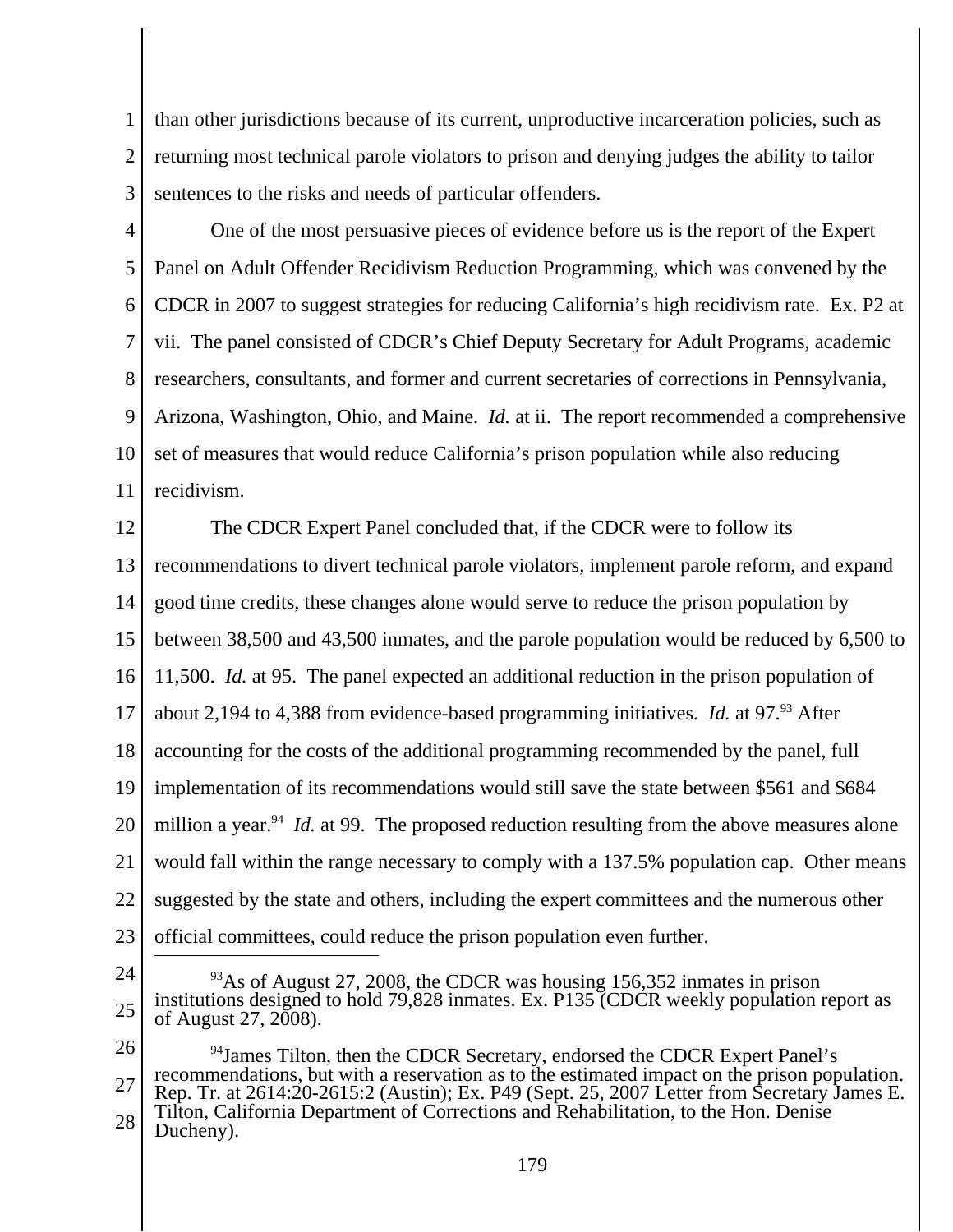1 2 3 4 5 6 7 8 9 10 11 12 Secretary Lehman, who was a member of the CDCR Expert Panel, testified that use of the measures proposed in the Panel report could reduce California's prison population without causing any adverse impact. Rep. Tr. at 2012:20-25. Secretary Woodford and Dr. Austin testified that it is possible to reach 130% design capacity without adversely impacting public safety. *Id.* at 1321:19-1322:5 (Woodford); *id.* at 1384:3-12 (Austin). Dr. Austin called this a "moderate" reduction in the state's prison population, because California "has got this big bulge" of unnecessary and unproductive incarceration, which is "an easier target" for reduction. *Id.* at 1434:9-1435:4. Although Dr. Austin recommended that, to achieve a reduction of 50,000 prisoners, California should change its sentencing laws so that second strikers serve 65% to 70% of their sentences rather than 80% as required currently, *id.* at 1436:18-20, 2568:2-3, he also stated that there are other ways to achieve that reduction, *id.* at 2570:14-25, a reduction somewhat larger than that which we order.

13 14 15 16 17 18 19 20 Next, some law enforcement officials testified that the prison population could be reduced safely by about 30% – approximately the same size reduction we order here – simply by offering incentives for the communities to expand their local correctional systems. *Id.* at 2771:4-10 (Meyer); *see also id.* at 1042:4-14 (Powers). Their opinion was based on the state's experience in the 1960s, when the state paid counties to reduce the number of people being sent to prison, and the counties were able to achieve a 30% general reduction in the state prison population through the expansion of community-level programming and probation resources. *See id.* at 1042:4-14 (Powers).

21 22 23 24 25 26 27 28 We should note finally that, regardless of the conclusion of the overwhelming majority of the experts that adoption of the population control measures described above would not adversely affect public safety, they all strongly recommend that the state, in addition to strengthening its own rehabilitative programs, should help establish or improve local community programs designed to assist probationers, parolees, and released prisoners (whether released as the result of the expiration of their terms or otherwise) to re-enter society. Such programs, as noted earlier, should include drug and alcohol rehabilitation, mental health treatment, and job training.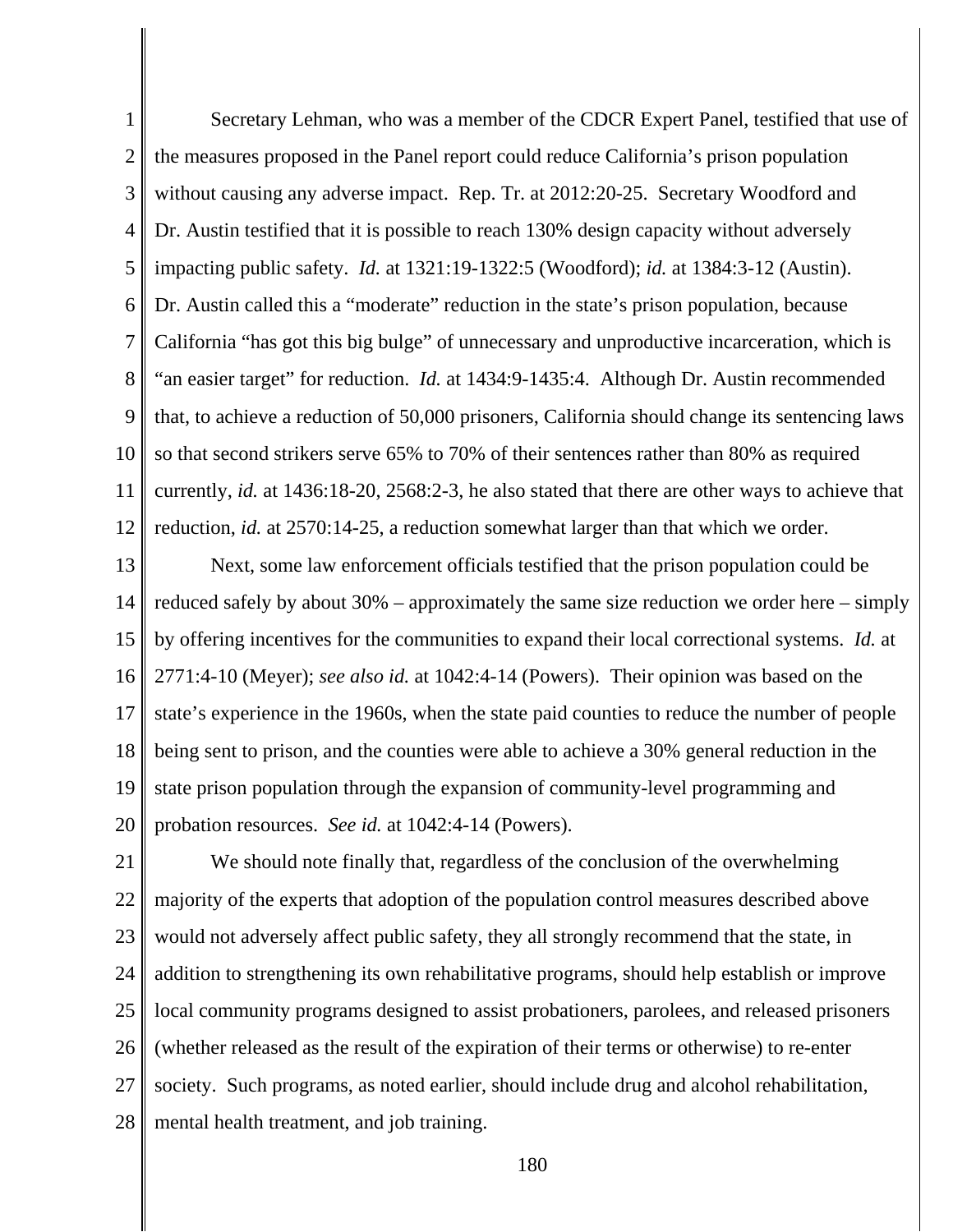1 2 3 4 5 6 7 8 9 There is no doubt that the adoption of these programs would help increase public safety above its current level, including after issuance of our population reduction order. Clearly, a failure by the state to comply with the experts' recommendations to take these steps would be regrettable and would be contrary to the interests of public safety. Still, unlike the population cap we order here, which our analysis shows is required by the United States Constitution, the decision whether to adopt these rehabilitative measures is left to the Governor and the Legislature. Whether a failure to adopt them would be acceptable, in view of the effect on public safety, is a question that ultimately the people of California will be required to answer.

10 11 12 13 14 15 16 17 18 19 In sum, the four recommendations in the CDCR Expert Panel report adopted as proposals by plaintiffs provide a means for the state to safely reduce the prison population to 137.5% design capacity. The population could be reduced even further with the reform of California's antiquated sentencing policies and other related changes to the laws. We are therefore satisfied that the state has available methods by which it could readily reduce the prison population to 137.5% design capacity or less without an adverse impact on public safety or the operation of the criminal justice system. Accordingly, even after giving "substantial weight to any [potential] adverse impact on public safety or the operation of a criminal justice system caused by" our population reduction order, 18 U.S.C.  $§$  3626(a)(1)(A), we conclude that our order meets the requirements of the PLRA.

20

## 21 **VIII. CONCLUSION**

22 23 24 25 26 27 28 The massive 750% increase in the California prison population since the mid-1970s is the result of political decisions made over three decades, including the shift to inflexible determinate sentencing and the passage of harsh mandatory minimum and three-strikes laws, as well as the state's counterproductive parole system. Unfortunately, as California's prison population has grown, California's political decision-makers have failed to provide the resources and facilities required to meet the additional need for space and for other necessities of prison existence. Likewise, although state-appointed experts have repeatedly

181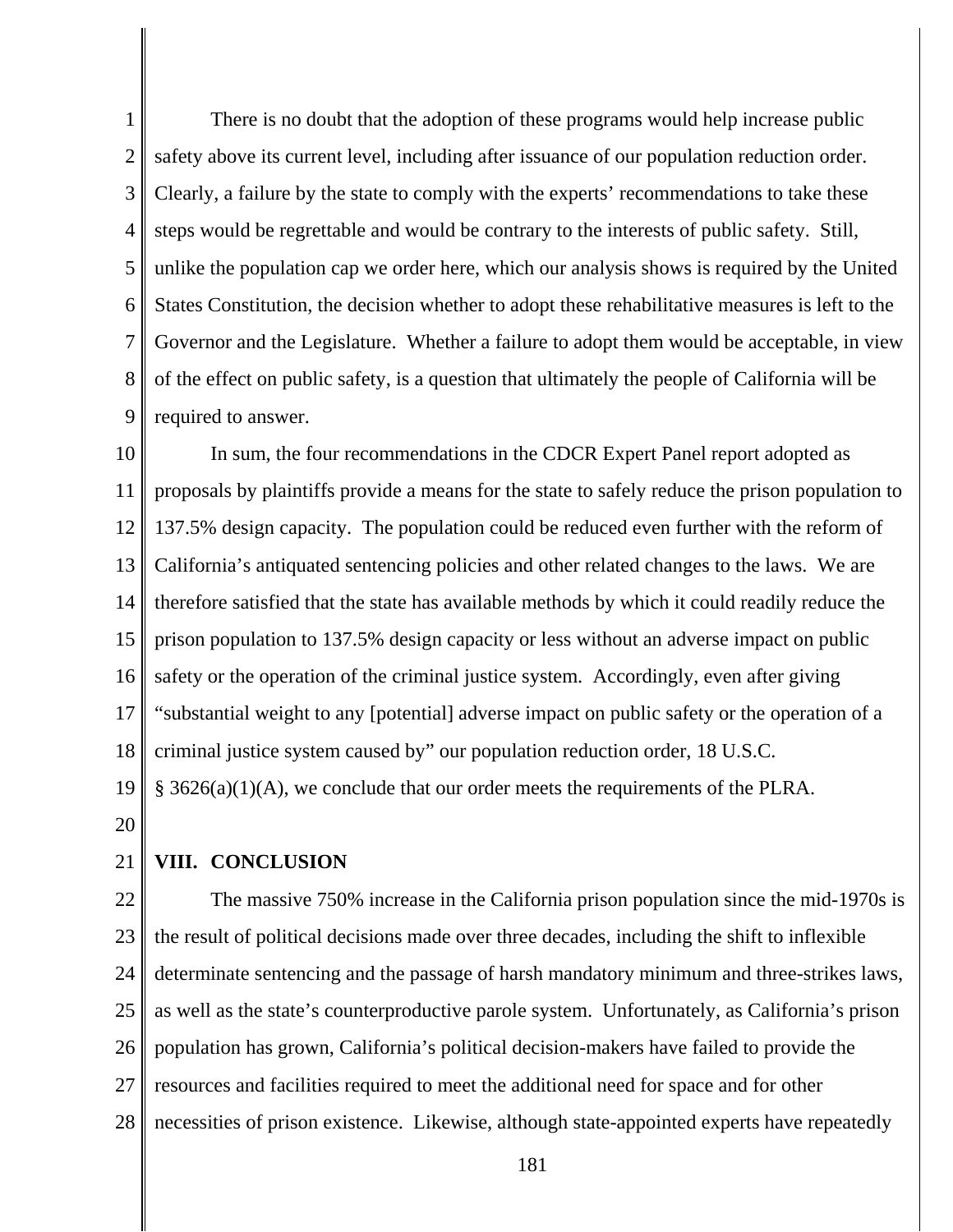1 2 3 4 5 6 7 8 provided numerous methods by which the state could safely reduce its prison population, their recommendations have been ignored, underfunded, or postponed indefinitely. The convergence of tough-on-crime policies and an unwillingness to expend the necessary funds to support the population growth has brought California's prisons to the breaking point. The state of emergency declared by Governor Schwarzenegger almost three years ago continues to this day, California's prisons remain severely overcrowded, and inmates in the California prison system continue to languish without constitutionally adequate medical and mental health care.

9 10 11 12 13 14 15 16 17 18 19 20 21 22 23 24 25 26 27 Federal courts do not intervene in state affairs lightly. Principles of federalism, comity, and separation of powers require federal courts to refrain from addressing matters of state government in all but the most pressing of circumstances. Even then, federal courts must proceed cautiously, giving the states every opportunity to meet their federal constitutional and statutory obligations voluntarily. Unfortunately, during the 8 years of the *Plata* litigation and the 19 years of the *Coleman* litigation, the political branches of California government charged with addressing the crisis in the state's prisons have failed to do so. Instead, the rights of California's prisoners have repeatedly been ignored. Where the political process has utterly failed to protect the constitutional rights of a minority, the courts can, and must, vindicate those rights. *See* John Hart Ely, *Democracy and Distrust* 103, 173 (1980). We do so here, recognizing the seriousness of our action and with the hope that California's leadership will act constructively and cooperatively, and follow the mandate of this court and the PLRA, so as to ultimately eliminate the need for further federal intervention.

28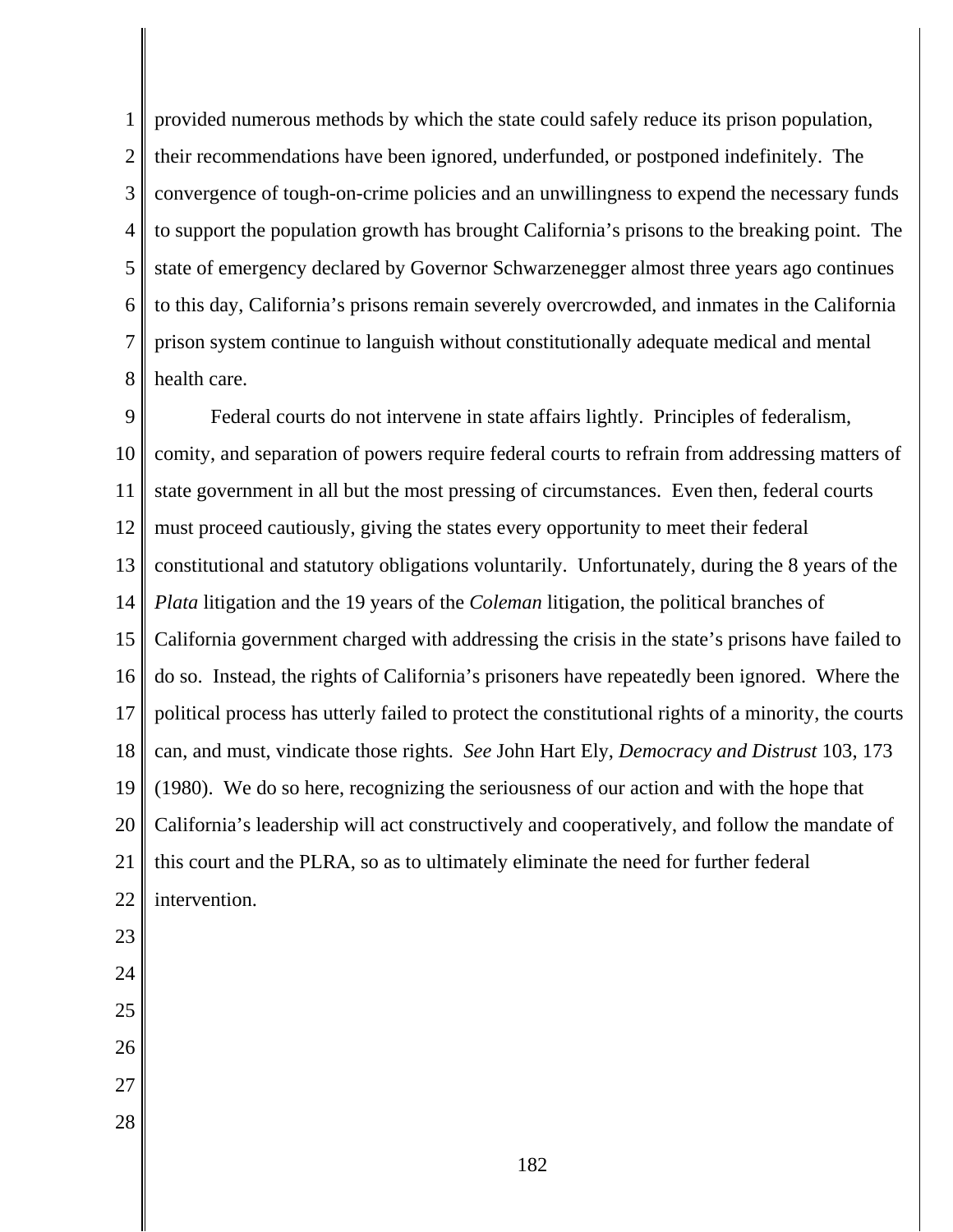1 2 3 4 5 6 7 8 9 10 11 12 13 14 15 16 17 18 19 20 21 22 23 24 25 26 27 28 **ORDER** Within 45 days, defendants shall provide the court with a population reduction plan that will in no more than two years reduce the population of the CDCR's adult institutions to 137.5% of their combined design capacity. Should any of defendants' proposed population reduction measures require the waiver of any provisions of state law, the state shall so advise the court, and shall explain why the requested waiver is permissible under 18 U.S.C. § 3626(a)(1)(B). In preparing their plan, defendants shall consult with plaintiffs, intervenors, and other relevant stakeholders, including the *Coleman* Special Master and the *Plata* Receiver. Should such consultation fail to resolve any objections to the proposed population reduction plan, plaintiffs and intervenors shall file their objections no more than 20 days after defendants file their proposed plan, and defendants shall file responses to such objections no more than 10 days thereafter. Defendants shall set forth in their proposal the effective dates of the various actions they propose to undertake and their estimate of the reduction in population they expect to achieve after six, twelve, eighteen, and twenty-four months. The court will consider all of the written submissions and make any necessary modifications or changes to defendants' proposed plan before issuing a population reduction plan as an order of the court. The court may before doing so request clarification on any matters and conduct any further hearings it deems necessary. However, given that this court issued a preliminary ruling on this matter almost six months ago so as to "give the parties notice of the likely nature of [this] opinion, and [] allow them to plan accordingly," Feb. 9, 2009 Tentative Ruling at 1, the court will look with disfavor upon any effort to postpone or delay an expeditious resolution of the terms of the population reduction plan, including the submission of a proposed plan by the state and the issuance of the order adopting the final plan. The court will not grant any stay of the proceedings prior to the issuance of the final population reduction plan, but will entertain motions to stay implementation of that plan pending the resolution of any appeal to the Supreme Court. We will retain jurisdiction over this matter to ensure compliance with the population reduction plan and to consider any subsequent modifications made necessary by changed circumstances.